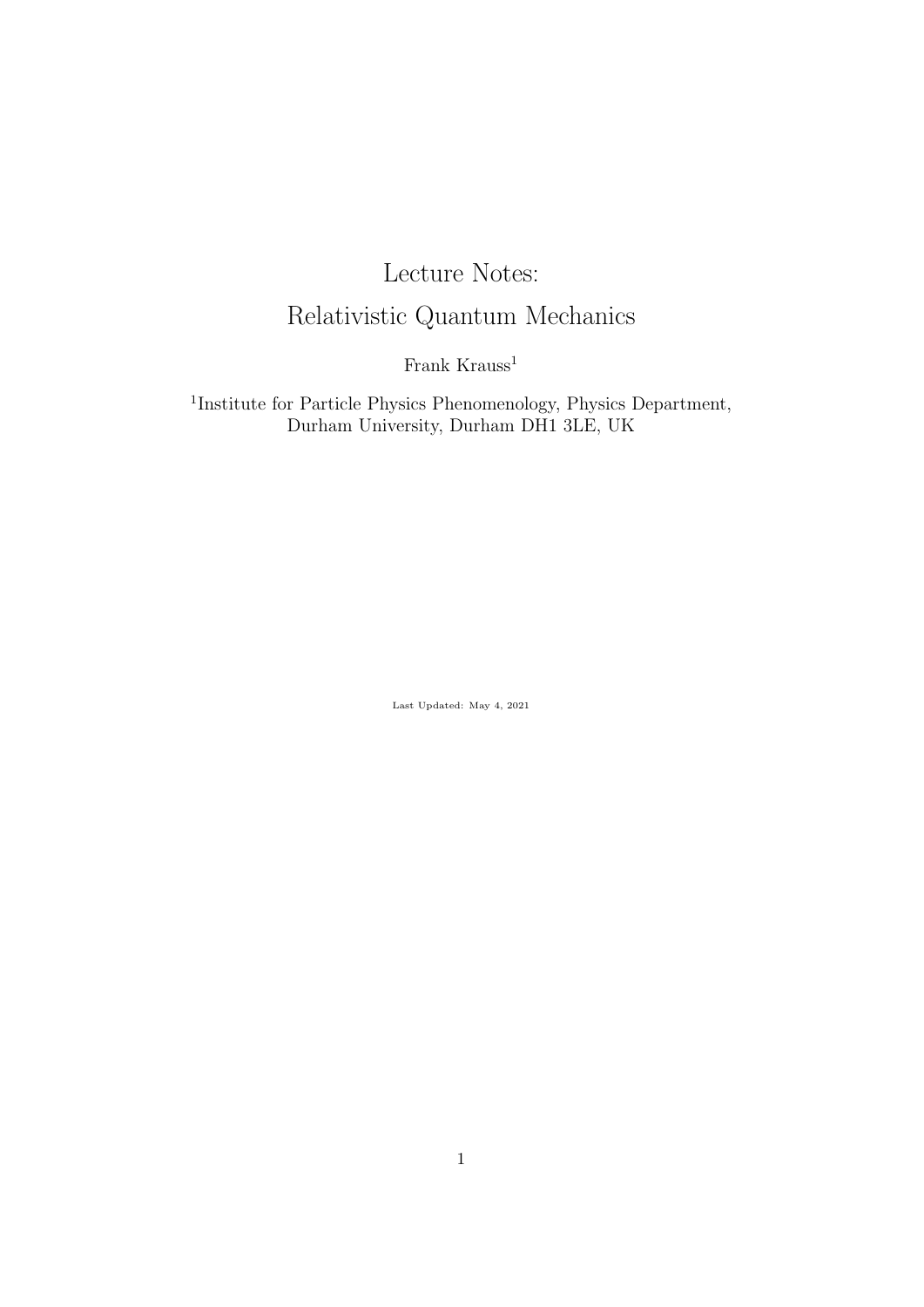## Disclaimer

These lecture notes accompany the final-year undergraduate lecture course on "Relativistic Quantum Mechanics", consisting of 12 lectures, delivered during the 2020/2021 academic year in an online format. The notes are by no means original. Instead I shamelessly borrowed from a multitude of resources, and tried to put material into a coherent form. I also try and cite online links to books etc., where possible  $-I$  am aware that the library holds some of them, also in electronic form.

The lectures mainly deal with second quantisation, a topic that has been excellently covered in the literature and on the web. There are many truly excellent textbooks on the topic, often named "Introduction to Quantum field Theory" or similar, for example the books by Peskin & Schröder  $[1]$ , Griffiths [2], Schwartz, Zee, or Hatfield [3], in addition to a multitude of freely available lectures notes on the web:

- Mark Srednicki's notes on Quantum Field Theory [4], which have since been published as a book;
- David Tong's lectures on Quantum Field Theory [5];
- lecture notes of the great Sidney Coleman on Quantum Field Theory [6];
- Jeff Dror's summary of practically all relevant relations worked out in this course, and, in fact, many more beyond it, can be found in [7].

The lecture notes will be continuously updated over the course of the year please check the date on the front page to keep track of changes. When you compare the notes with books you will realise that notation and conventions differ between different resources. However, quite often these differences boil down to trivial normalisations. I've tried, hopefully successfully, to be at least self-consistent.

The notes are supplemented with worked examples and problems throughout, and I cannot overemphasise how important it is to actually calculate things on your own. Tougher, expert-level problems are identified with an asterisk. They are outside the scope of examinable material and are solely geared to helping interested students to develop a deeper understanding of the subject and to contextualising the material in a wider perspective. I have also added "extremely unbelievably hard" questions, indicated with two asterisks. They cover material that is entirely beyond the scope of the course, but may trigger some further reading and digging by students with a soft spot for the abyss that is Quantum Field Theory.

Over the course of six weeks we will work through the analogue of 12 lectures - I will try to highlight and explain crucial concepts in short movies with me working through things on a white board - however, these movies are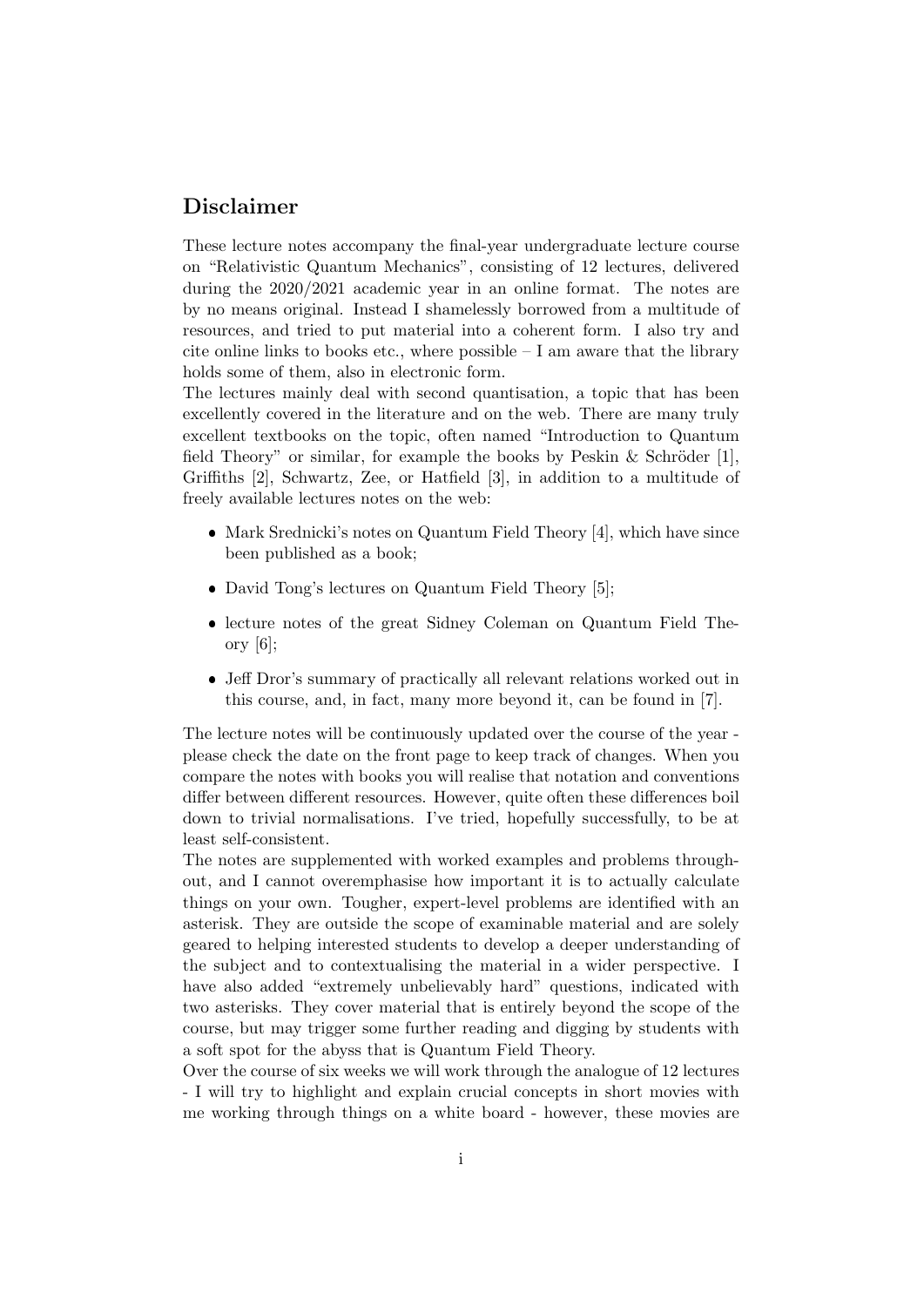| Week           | Chapters | Comments & Suggested Problems                                                                                                                                                                                                                                                   |  |  |
|----------------|----------|---------------------------------------------------------------------------------------------------------------------------------------------------------------------------------------------------------------------------------------------------------------------------------|--|--|
| $\mathbf{1}$   | $1-3$    | Reminder of important concepts. Introduction<br>to Classical Field Theory in Lagrange formalism:<br>real and complex scalar fields and electrodynam-<br>ics. Conserved current and conserved charge.                                                                            |  |  |
| $\overline{2}$ | 4        | Logic of $2nd$ quantisation and first example: real<br>scalar field theory. $2nd$ quantisation of complex<br>scalar theory. More on conserved current and<br>charges, this time in the quantum world.                                                                           |  |  |
| 3              | 5        | Introducing the Dirac equation without quantisa-<br>tion: Linearising Klein-Gordon equation, spinors,<br>their properties, and $\gamma$ matrices. 2 <sup>nd</sup> quantisation<br>of the Dirac equation: using anti-commutators for<br>the quantisation conditions on fermions. |  |  |
| 4              | 6        | Free electrodynamics fields. Impact of gauge in-<br>variance: "over-quantising". $2nd$ quantisation in<br>Coulomb and Lorentz gauge.                                                                                                                                            |  |  |
| 5              | 7        | Time-ordered products are the Green's functions<br>(propagators) of free theories.                                                                                                                                                                                              |  |  |
| 6              | 8        | Interacting field theories. A first stab at the S-<br>matrix and Wick's theorem. This is extended<br><i>reading</i> and will not be subject of the relativis-<br>tic quantum mechanics part of the exam.                                                                        |  |  |

Table 1: Coverage of material during the course

by no means complete and they are mainly meant to structure your own, self-driven learning. Below a table, Tab 1, of what material would have been covered week-by-week.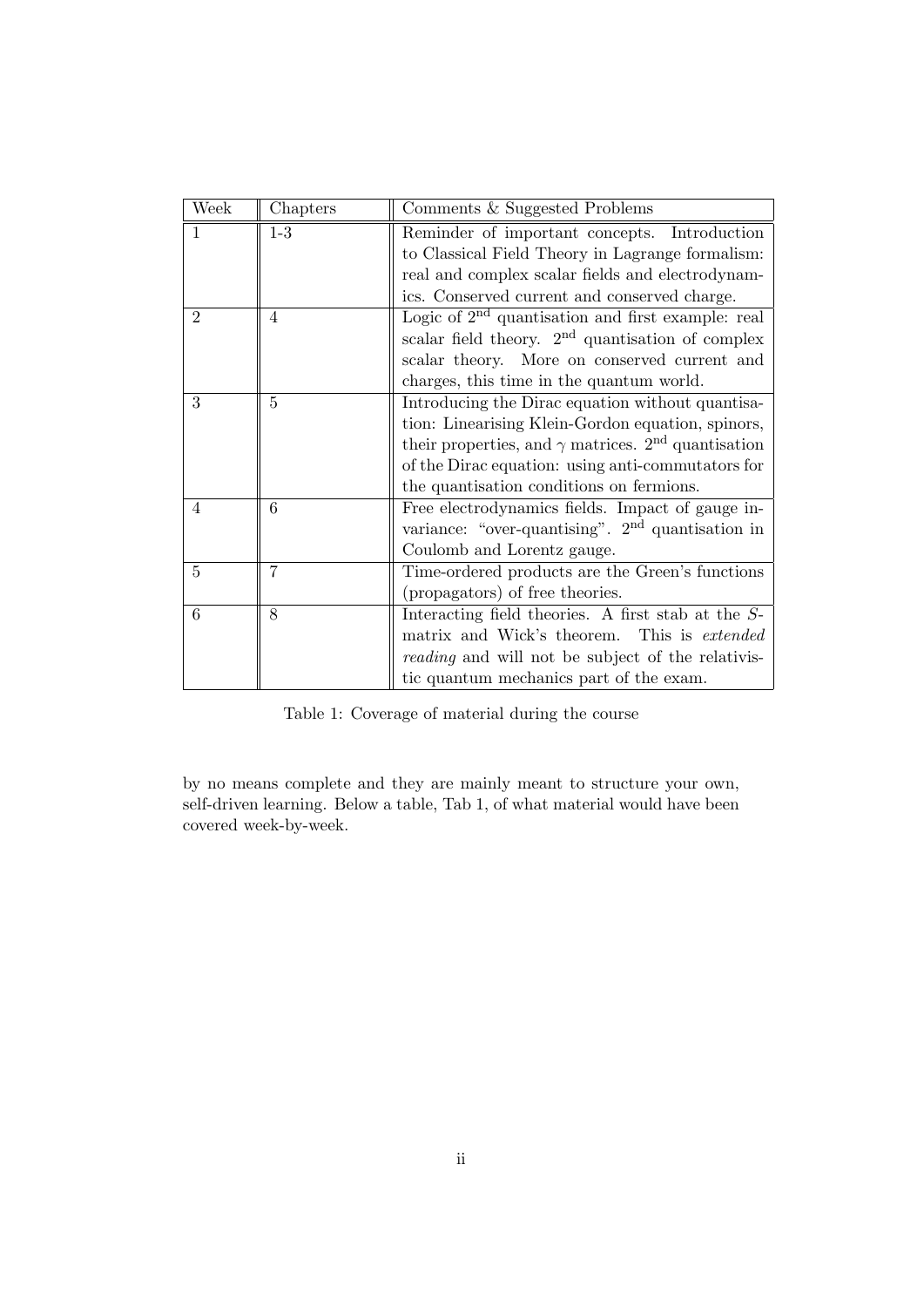# Contents

| 1        | Introduction |                                                                                                    |                |  |  |  |
|----------|--------------|----------------------------------------------------------------------------------------------------|----------------|--|--|--|
| $\bf{2}$ |              | Recapitulation                                                                                     | 3              |  |  |  |
|          | 2.1          |                                                                                                    | 3              |  |  |  |
|          | 2.2          |                                                                                                    | 3              |  |  |  |
|          | 2.3          | Four-Vectors and Minkowski Space                                                                   | $\overline{4}$ |  |  |  |
|          | 2.4          |                                                                                                    | $\overline{7}$ |  |  |  |
|          | 2.5          | Lagrange and Hamilton Formalism for Point Particles                                                | 10             |  |  |  |
|          | 2.6          | First Quantisation of the Harmonic Oscillator                                                      | 12             |  |  |  |
|          | 2.7          |                                                                                                    | 15             |  |  |  |
| 3        |              | <b>Classical Fields</b>                                                                            | 31             |  |  |  |
|          | 3.1          |                                                                                                    | 31             |  |  |  |
|          | 3.2          | Scalar Fields: Real Scalars                                                                        | 35             |  |  |  |
|          | 3.3          | Scalar Fields: Complex Scalars                                                                     | 37             |  |  |  |
|          | 3.4          | Vector Fields: Maxwell's Equations                                                                 | 40             |  |  |  |
|          | 3.5          |                                                                                                    | 43             |  |  |  |
|          | 3.6          |                                                                                                    | 45             |  |  |  |
| 4        |              | <b>Second Quantisation</b>                                                                         | 60             |  |  |  |
|          | 4.1          |                                                                                                    | 60             |  |  |  |
|          | 4.2          | Second Quantisation of the Real Scalar Field                                                       | 61             |  |  |  |
|          | 4.3          | A Little Detour: Causal Structure of the Theory                                                    | 67             |  |  |  |
|          | 4.4          | Second Quantisation of the Complex Scalar Field                                                    | 69             |  |  |  |
|          | 4.5          |                                                                                                    | 72             |  |  |  |
| 5        |              | Fermions                                                                                           | 87             |  |  |  |
|          | 5.1          | The Dirac Equation $\ldots \ldots \ldots \ldots \ldots \ldots \ldots$                              | 87             |  |  |  |
|          | 5.2          |                                                                                                    | 94             |  |  |  |
|          | 5.3          |                                                                                                    |                |  |  |  |
| 6        |              | Electrodynamics                                                                                    | 121            |  |  |  |
|          | 6.1          | Gauge Invariance as Obstacle 121                                                                   |                |  |  |  |
|          | 6.2          |                                                                                                    |                |  |  |  |
|          | 6.3          | Lorentz Gauge                                                                                      |                |  |  |  |
|          | 6.4          | Problems $\&$ Solutions $\ldots$ .<br>. 132                                                        |                |  |  |  |
| 7        |              | <b>Time-Ordered Products</b>                                                                       | 142            |  |  |  |
|          | 7.1          | Greens Functions: Non-Relativistic Quantum Mechanics 143                                           |                |  |  |  |
|          | 7.2          | Propagators in Quantum Field Theory: Scalar Fields                                                 | 146            |  |  |  |
|          | 7.3          |                                                                                                    | 148            |  |  |  |
|          | 7.4          |                                                                                                    |                |  |  |  |
|          | 7.5          | Problems & Solutions $\dots \dots \dots \dots \dots \dots \dots \dots \dots \dots \dots \dots 152$ |                |  |  |  |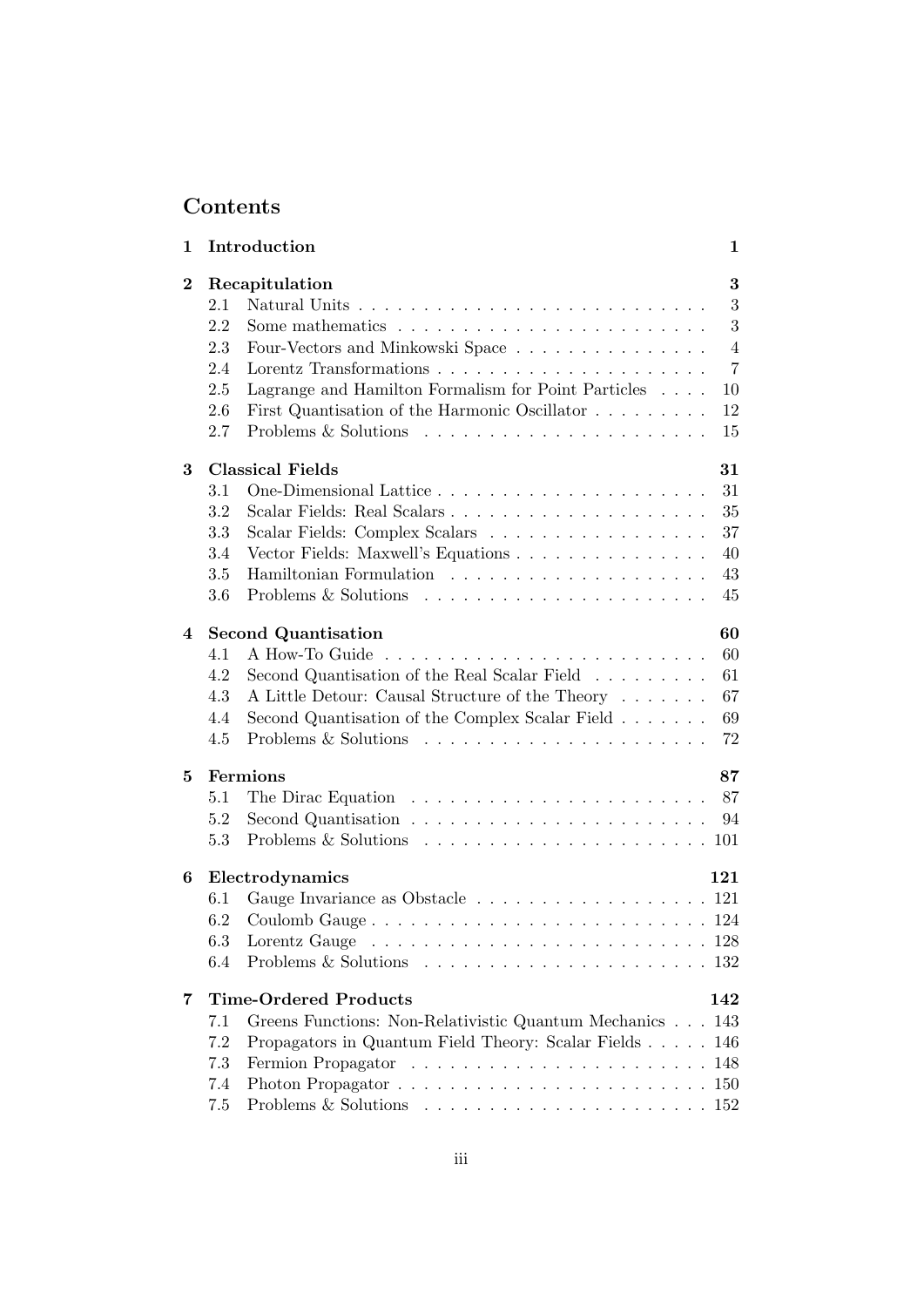| 8 Interacting Fields |                                                    |     |  |  |
|----------------------|----------------------------------------------------|-----|--|--|
|                      | 8.1 Perturbative Expansion: Born Series 164        |     |  |  |
|                      | 8.2 Interacting Field Theory: General Thoughts 165 |     |  |  |
|                      |                                                    |     |  |  |
|                      | 9 List of Problems                                 | 178 |  |  |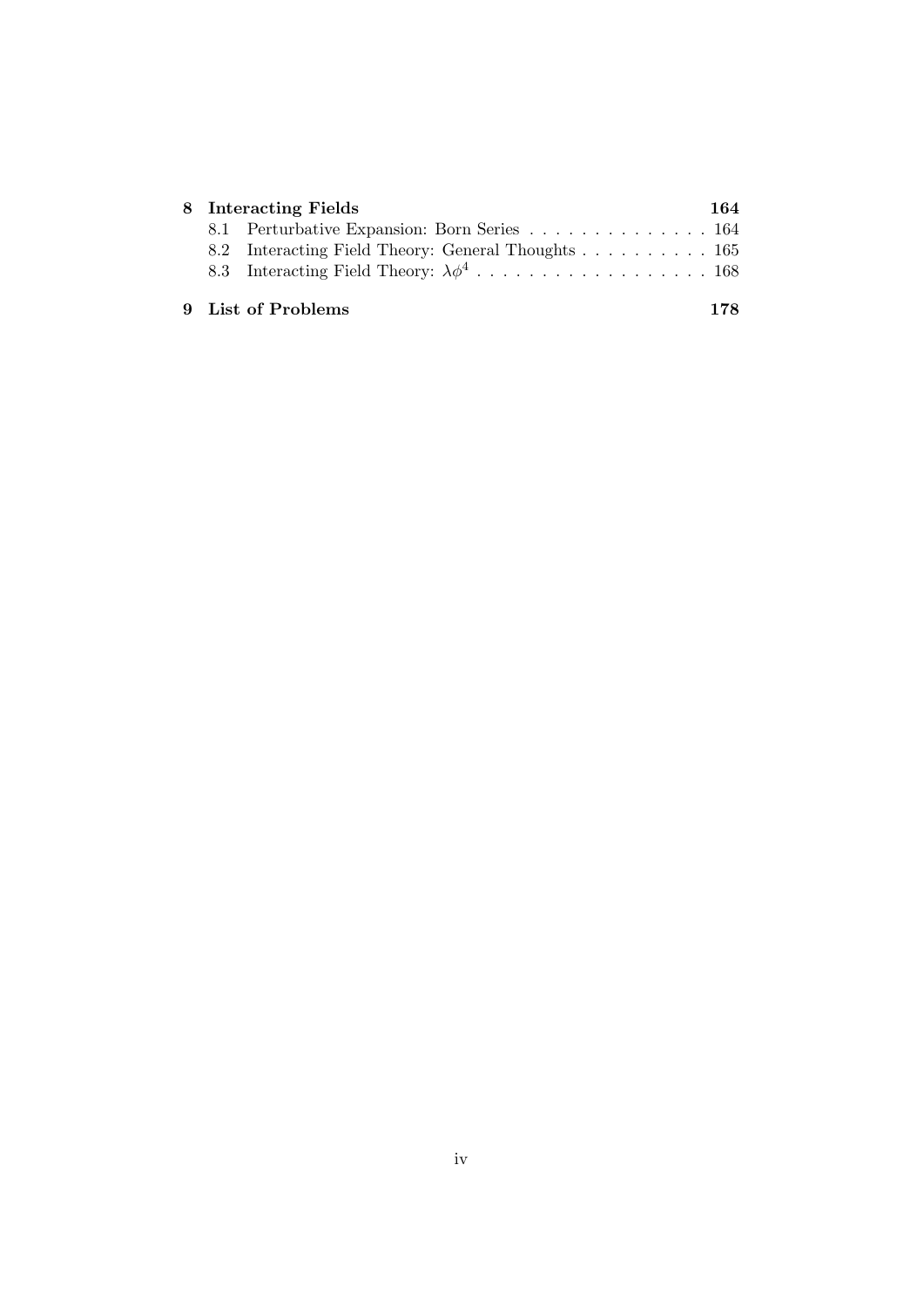## 1 Introduction

In this course, "Relativistic Quantum Mechanics", we combine Quantum Mechanics with Special Relativity and develop a formalism to quantise fields in a Lorentz-invariant way.

We will recapitulate the Lagrange and Hamilton formalism for the treatment of classical point particles as well as the quantisation of the harmonic oscillator through creation and annihilation operators. Building on the former, we will briefly analyse the Lagrange formalism and the derivation of Euler-Lagrange equations of motion for a discrete system, before taking the continuum limit, resulting in the Lagrange formulation of field dynamics. We will analyse free real and complex scalar fields in this formalism, and for the latter, we will find a symmetry – phase shifts of the fields – that leaves the Lagrangian invariant. We will see that such invariances result in conserved currents and charges. We will further exemplify the power of the formalism by constructing a Lagrange density for the electromagnetic fields and deriving Maxwell's equations from it.

To quantise fields we will copy the steps known from single-particle systems, in particular the harmonic oscillator, and adapt it to the case of fields. In so doing we effectively replace the role of position and momentum of the particle, and the corresponding operators, with the field and its conjugate momentum. The resulting logic is to replace the functions describing fields and their conjugate momenta with field and momentum operators, and to demand suitable commutator relations for them. This is called second quantisation. As a consequence of relativistic invariance, encoded in the quadratic energy-momentum relation of  $E^2 - p^2 = m^2$ , solutions with negative energy become possible. Demanding a Hamiltonian with an energy spectrum that is bounded from below, i.e. a physically meaningful ground state or vacuum, necessitates their interpretation as anti-particles. It also immediately implies we have arrived at a multi-particle theory, because pairs of particles and anti-particles with short lifetimes can be produced. We will check, by explicit calculation, that the resulting theory maintains causality at a microscopic level, by asserting that commutators of causally disconnected fields always vanish and that they therefore cannot impact onto each other. After second quantisation of the simplest possible theory, a single free real scalar field, we analyse the structure of a free complex scalar field. We will recover the current and charge stemming from the phase invariance of the Lagrangian and we will by explicit calculation show that the charge and the Hamilton operators commute, making charge conservation of the theory manifest.

After analysing the free scalar or Klein-Gordon fields we will turn our attention to the treatment of spin-1/2 particles in the celebrated Dirac equation. We will analyse its structure and ingredients –  $\gamma$  matrices and spinors – and their properties before second quantisation of the theory. Reflecting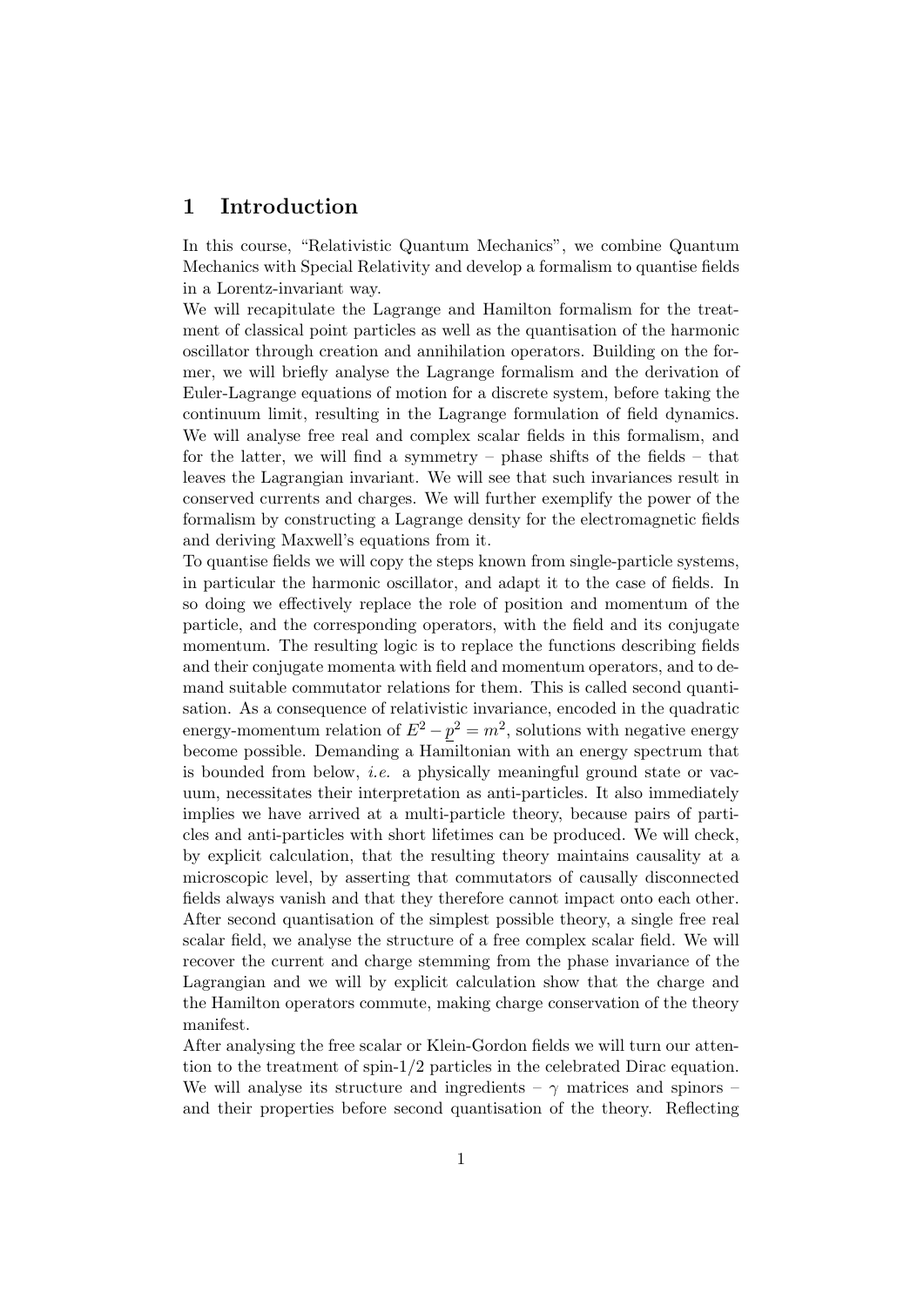the fermionic nature of the particles, we will use anti-commutators  $\{\cdot,\cdot\}$ instead of commutators  $[\cdot, \cdot]$  for the quantisation conditions. Similar to the case of the complex scalar field, also the Lagrangian for free spinors enjoys invariance under phase transformations of the fields, and again this leads to a conserved charge.

We then turn our attention to the quantisation of electrodynamics and the free electromagnetic fields. There, we will encounter an interesting problem: the vector potential  $A^{\mu}$ , on which we build the theory, naively speaking, has four degrees of freedom in its four-components, but the physical field has only two degrees of freedom, the well-known linear or circular polarisation states of the photons, the quanta of electromagnetism. This necessitates the imposition of additional conditions onto the theory, to correctly reflect its physical content. In more formalised language, this problem is a result of the gauge invariance of the underlying theory, electromagnetism, which results in identical physical fields for different vector potentials. It will become clear that the problem of the additional content will be fixed by fixing the gauge of the theory, and we will see how this is shapes the additional conditions we will impose on the theory.

Having quantised various free field theories and discussing some of their properties, we will start with developing a framework to analyse their dynamical behaviour. To this end we will build on the concept of Green's functions and construct the Green's functions of our quantised theories. It will turn out that these "propagators" are the vacuum expectation values of time-ordered products of the field operators.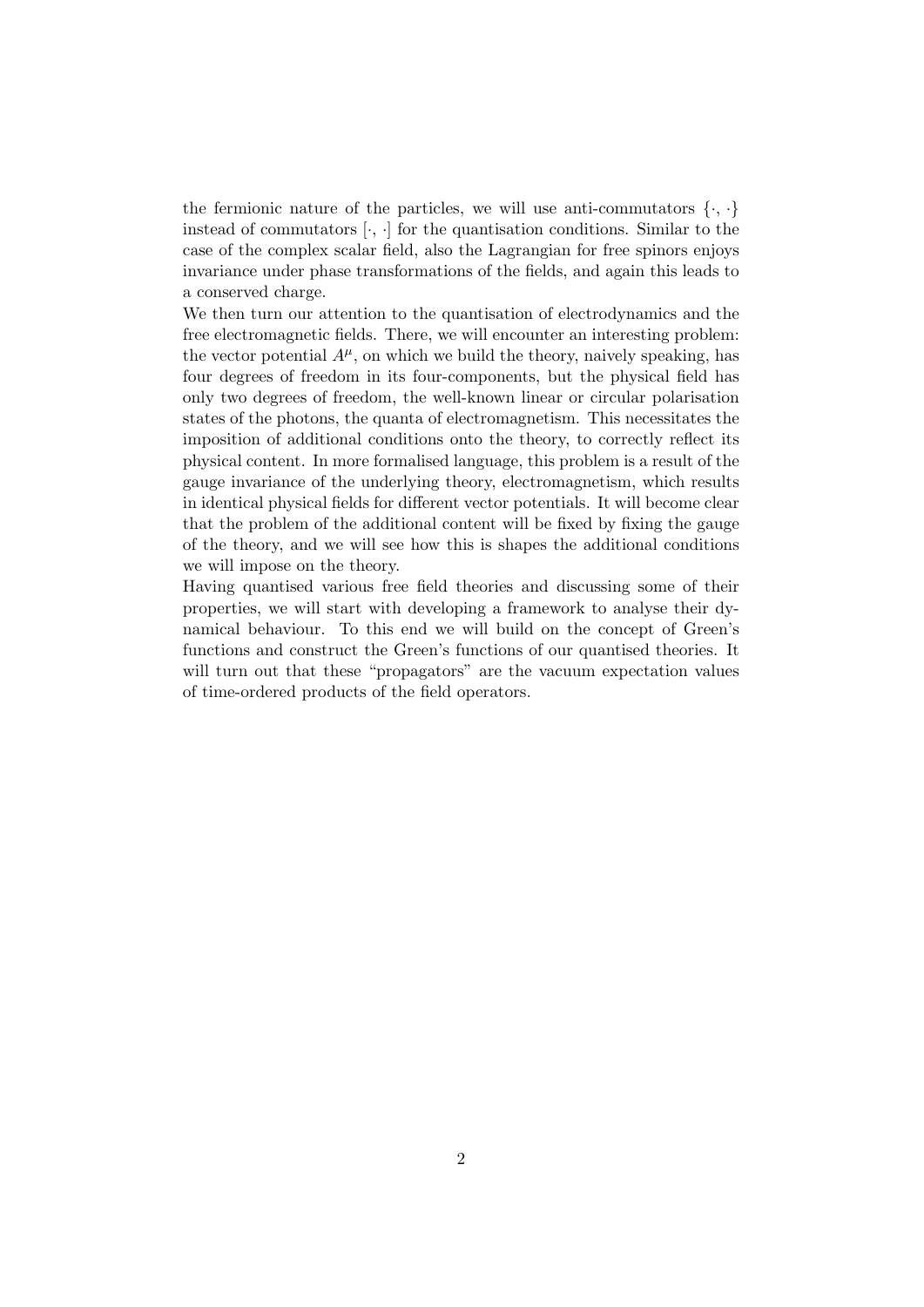## 2 Recapitulation

In this section we recapitulate important concepts from previous lectures and properties of the objects we will use throughout the lecture. The aim is not to explain in detail how things work or why, but to provide you with a unified notation and nomenclature. If necessary, please, re-familiarise yourselves with the concepts in this section.

If you feel you need to read up on

- tensors and indices, please, take a look at the lecture notes of Dullemond and Peeters [8]; also chapter 3 of Griffiths' book [2] or chapter 7 of Goldstein's book [9] may be helpful, although the latter keep factors of c.
- Lagrange and Hamilton formalism and related problems, take a look at the classical textbooks of Goldstein [9] (chapters 1 and 2 for Lagrange formalism, chapter 8 for Hamilton formalism, chapter 3 for central force problem, and chapter 6 for oscillations) and Landau and Lifshitz [10] (chapter 1 for Lagrange formalism, chapter 7 for Hamilton formalism, chapter 3 for motion in a potential and chapter 5 for oscillations).
- harmonic oscillator in Quantum Mechanics, creation and annihilation operators, maybe you may want to check Sec. 2.3 in Sakurai's book [11]?

#### 2.1 Natural Units

Throughout the course we will use "natural units",

$$
\hbar = c = 1.
$$
\n<sup>(1)</sup>

All quantities will be expressed in units of energy, *i.e.* electron Volts  $(eV)$ , or their inverse. One eV is the kinetic energy an electron gains when being accelerated from rest through an electric potential difference of 1 Volt in the vacuum. To transform between quantities in different units, we will multiply or divide by combinations of  $h$  and c, as in Table 2. In particular this means we have the electron and proton mass as  $m_e \approx 511 \,\text{keV} = 0.511 \,\text{MeV}$  and  $m_p \approx 938 \,\text{MeV} \approx 1 \,\text{GeV}.$ 

## 2.2 Some mathematics

Fourier Transformation Throughout the lecture we will define Fourier transformations between position  $x$  and momentum  $k$  in a somewhat asymmetric form as

$$
\tilde{f}(k) = \int \frac{\mathrm{d}x}{(2\pi)} e^{-ikx} f(x)
$$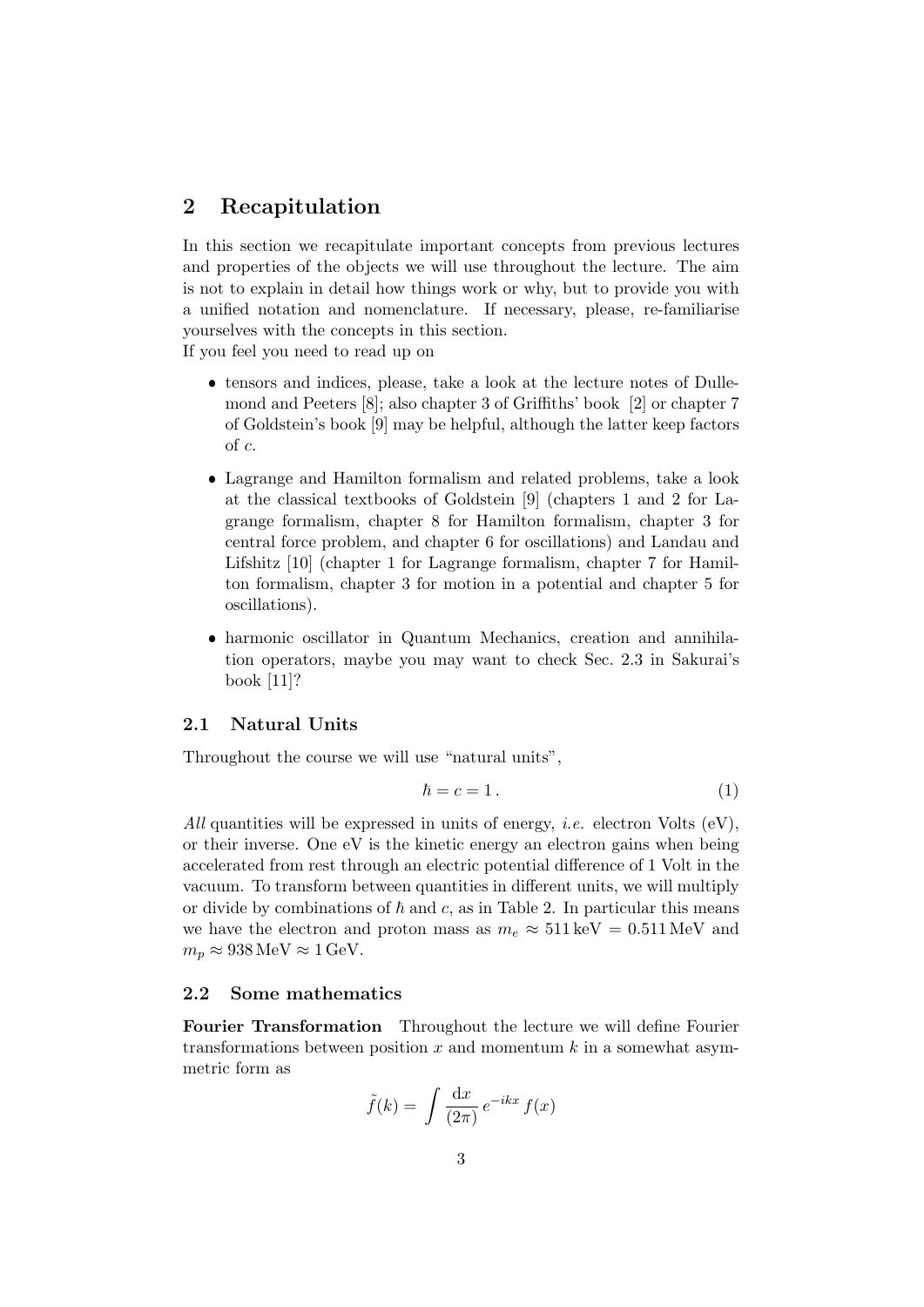| time                                  | $\longleftrightarrow$ length |            | with $c \approx 0.3 \cdot 10^9 \,\mathrm{m/s}$                                        |
|---------------------------------------|------------------------------|------------|---------------------------------------------------------------------------------------|
| momentum $\longleftrightarrow$ energy |                              | with $c$   |                                                                                       |
| mass                                  | $\longleftrightarrow$ energy | with $c^2$ |                                                                                       |
| time                                  |                              |            | $\longleftrightarrow$ 1/energy with $\hbar \approx 6.5 \cdot 10^{-22} \,\text{MeV s}$ |
| length                                |                              |            | $\longleftrightarrow$ 1/energy with $\hbar c \approx 200 \,\text{MeV fm}$             |

Table 2: Transformations between physical quantities

$$
f(x) = \int \mathrm{d}k \, e^{ikx} \, \tilde{f}(k) \,. \tag{2}
$$

The extension to higher dimensions – for example for the Fourier transformation of three-vectors – is straightforward:

$$
\tilde{f}(\underline{k}) = \int \frac{\mathrm{d}^3 x}{(2\pi)^3} e^{-i\underline{k}\cdot \underline{x}} f(\underline{x})
$$

$$
f(\underline{x}) = \int \mathrm{d}^3 k \, e^{i\underline{k}\cdot \underline{x}} \, \tilde{f}(\underline{k}) \,.
$$
 (3)

δ-function The δ-function is defined through an integral relation as

$$
\int_{a}^{b} dx \, \delta(x - x_0) f(x) = \begin{cases} f(x_0) & \text{if } x_0 \in [a, b] \\ 0 & \text{otherwise.} \end{cases}
$$
 (4)

In addition, we have

$$
\int dx e^{-ix(k-q)} = (2\pi)\delta(k-q)
$$
\n(5)

Again, the extension to more dimensions is straightforward.

#### 2.3 Four-Vectors and Minkowski Space

Four Vectors Throughout the course we will use relativistic notation. Time t and spatial position  $\underline{x} = (x, y, z)$  are combined into a (contravariant) four-position

$$
x^{\mu} = (t, x, y, z) = (t, \underline{x})
$$
\n(6)

and similar, energy E and momentum  $p = (p_x, p_y, p_z)$  are combined into a (contravariant) four-momentum

$$
p^{\mu} = (E, p_x, p_y, p_z) = (E, \underline{p}). \tag{7}
$$

We will use Greek indices  $\mu$ ,  $\nu$ ,  $\rho$ , ... to label components of four-objects and Latin indices  $i, j, k, \ldots$  to label the spatial or three-components.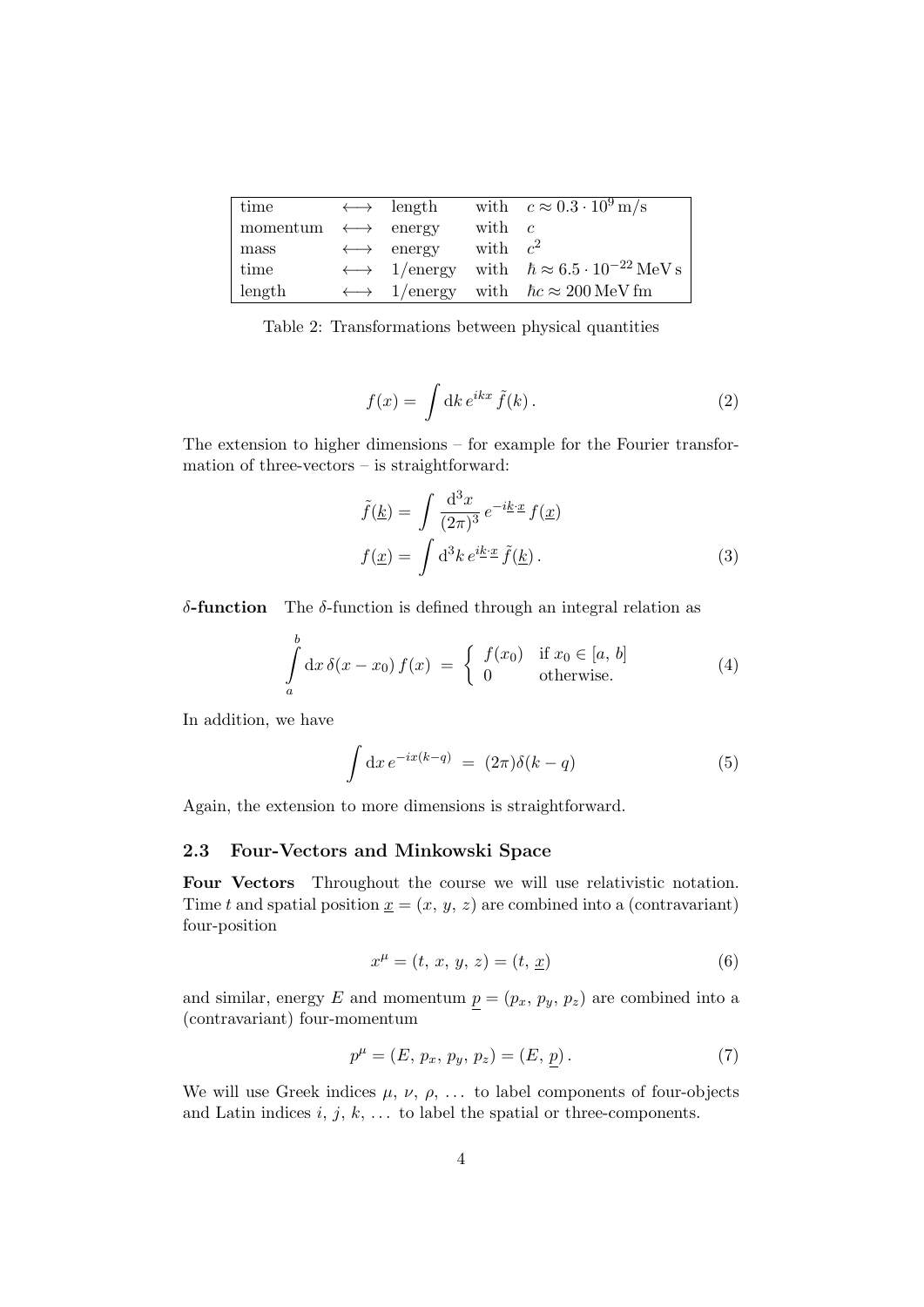Einstein Convention When not stated otherwise we will use Einstein's convention of summing over repeated indices, for example

$$
\underline{p}^2 = p_i p_i = p_x^2 + p_y^2 + p_z^2. \tag{8}
$$

Metric Tensor For four-vectors this is a meaningful operation only when combining contravariant objects (where the index is a superscript) with covariant objects (where the index is a subscript). The two sets of four-objects – contravariant and covariant – are connected through the metric tensor  $g_{\mu\nu}$ ,

$$
p_{\mu} = g_{\mu\nu}p^{\nu} \text{ and } p^{\mu} = g^{\mu\nu}p_{\nu}, \qquad (9)
$$

where the Minkowski metric is given by

$$
g_{\mu\nu} = g^{\mu\nu} = \text{diag}(1, -1) = \begin{pmatrix} 1 & 0 & 0 & 0 \\ 0 & -1 & 0 & 0 \\ 0 & 0 & -1 & 0 \\ 0 & 0 & 0 & -1 \end{pmatrix} . \tag{10}
$$

In other words, if  $p^{\mu} = (E, p), p_{\mu} = (E, -p)$ . From  $p_{\mu} = g_{\mu}^{\ \nu} p_{\nu}$  we can easily infer that

$$
g_{\mu}^{\ \nu} = g_{\ \nu}^{\mu} = \text{diag}(1, \ \underline{1}) = \begin{pmatrix} 1 & 0 & 0 & 0 \\ 0 & 1 & 0 & 0 \\ 0 & 0 & 1 & 0 \\ 0 & 0 & 0 & 1 \end{pmatrix} . \tag{11}
$$

Raising and Lowering Indices We have already seen, how the metric tensor is used to raise or lower indices of four-vectors, e.g.,

$$
x_{\mu} = g_{\mu\nu} x^{\nu} \quad \text{and} \quad x^{\mu} = g^{\mu\nu} x_{\nu} , \tag{12}
$$

which introduces a sign flip in the spatial coordinates:

$$
\text{if } x^{\mu} = (t, \underline{x}) \text{ then } x_{\mu} = (t, -\underline{x}). \tag{13}
$$

For tensors with  $n$  indices, one metric tensor is necessary to raise or lower one index. For example, for a tensor  $F^{\mu\nu}$  of rank two, two metric tensors are necessary to lower both indices. As an example, consider the field-strength tensor of electromagnetism, given by

$$
F^{\mu\nu} = \begin{pmatrix} 0 & -E_x & -E_y & -E_z \\ E_x & 0 & -B_z & B_y \\ E_y & B_z & 0 & -B_x \\ E_z & -B_y & B_x & 0 \end{pmatrix} . \tag{14}
$$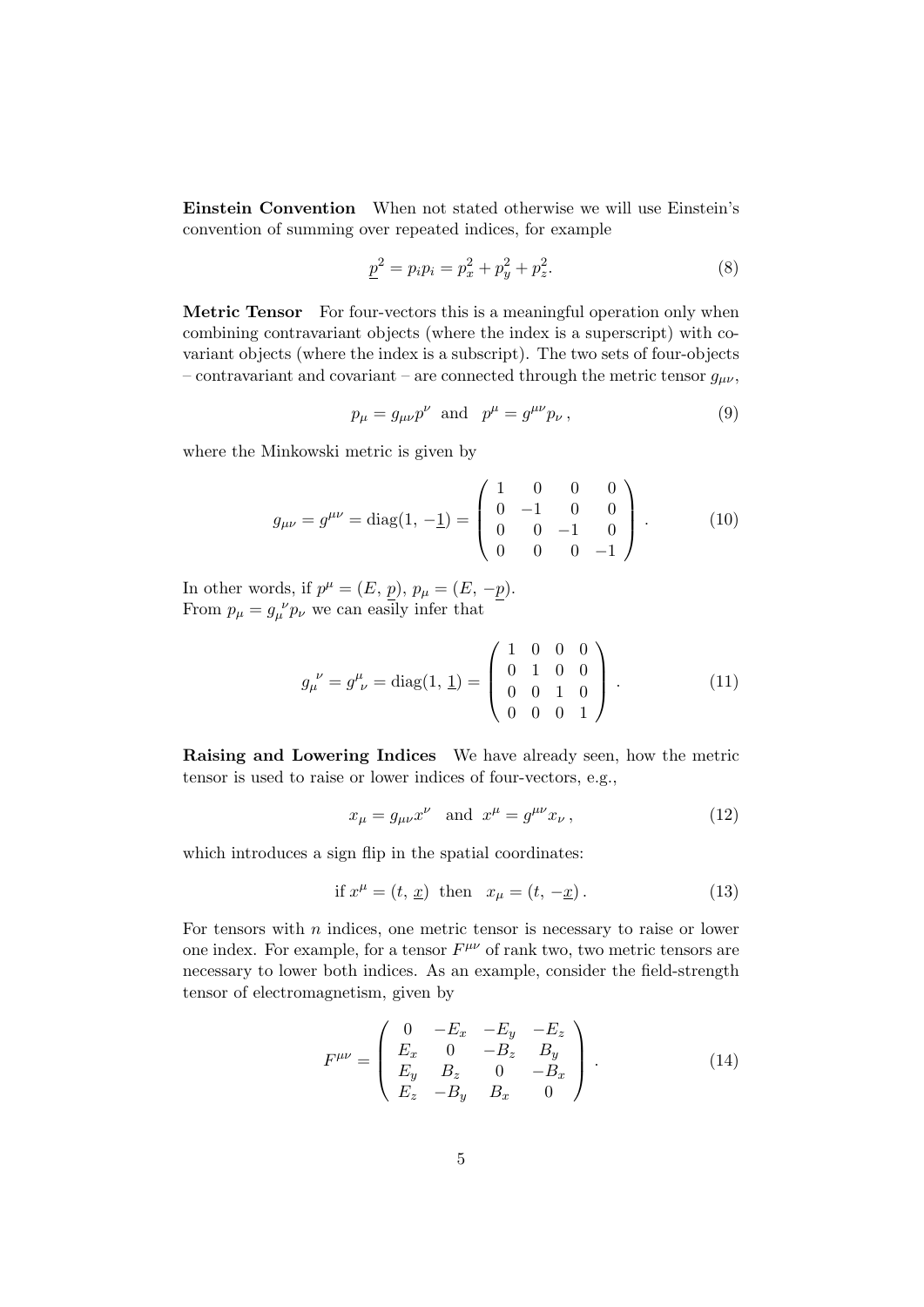Therefore,

$$
F_{\mu\nu} = g_{\mu\mu'} g_{\nu'\nu} F^{\mu'\nu'}, \qquad (15)
$$

where, making the sequence of matrix multiplications explicit

$$
F_{\nu}^{\mu} = g_{\nu\nu'} F^{\mu'\nu'} = F^{\mu'\nu'} g_{\nu'\nu}
$$
  
= 
$$
\begin{pmatrix} 0 & -E_x & -E_y & -E_z \\ E_x & 0 & -B_z & B_y \\ E_y & B_z & 0 & -B_x \\ E_z & -B_y & B_x & 0 \end{pmatrix} \begin{pmatrix} 1 & 0 & 0 & 0 \\ 0 & -1 & 0 & 0 \\ 0 & 0 & -1 & 0 \\ 0 & 0 & 0 & -1 \end{pmatrix}
$$
  
= 
$$
\begin{pmatrix} 0 & E_x & E_y & E_z \\ E_x & 0 & B_z & -B_y \\ E_y & -B_z & 0 & B_x \\ E_z & B_y & -B_x & 0 \end{pmatrix}
$$
(16)

and

$$
F_{\mu\nu} = g_{\mu\mu'} F^{\mu'}_{\nu'}
$$
  
= 
$$
\begin{pmatrix} 1 & 0 & 0 & 0 \\ 0 & -1 & 0 & 0 \\ 0 & 0 & -1 & 0 \\ 0 & 0 & 0 & -1 \end{pmatrix} \begin{pmatrix} 0 & E_x & E_y & E_z \\ E_x & 0 & B_z & -B_y \\ E_y & -B_z & 0 & B_x \\ E_z & B_y & -B_x & 0 \end{pmatrix}
$$
  
= 
$$
\begin{pmatrix} 0 & E_x & E_y & E_z \\ -E_x & 0 & -B_z & B_y \\ -E_y & B_z & 0 & -B_x \\ -E_z & -B_y & B_x & 0 \end{pmatrix};
$$
(17)

in other words, lowering both indices changed the sign in the 0-row and 0 column of the tensor – the mixed temporal-spatial entries – and left the temporal-temporal and spatial-spatial entries unchanged.

Scalar Product Scalar products of two four-vectors are then given by

$$
x \cdot p = x_{\mu}p^{\mu} = x^{\mu}p_{\mu} = x_0p_0 - \underline{x} \cdot \underline{p} = x_0p_0 - x_1p_1 - x_2p_2 - x_3p_3 \qquad (18)
$$

Derivatives Derivatives of a scalar or scalar product with respect to a vector are given by

$$
\frac{\partial a \cdot b}{\partial a_{\mu}} = \frac{\partial a_{\mu} \cdot b^{\mu}}{\partial a_{\mu}} = b^{\mu} , \qquad (19)
$$

i.e. derivatives of a scalar quantity w.r.t a covariant vector yield a contravariant vector. In particular it is customary to define

$$
\partial_{\mu} = \frac{\partial}{\partial x^{\mu}} = (\partial/\partial t, \, \underline{\nabla})
$$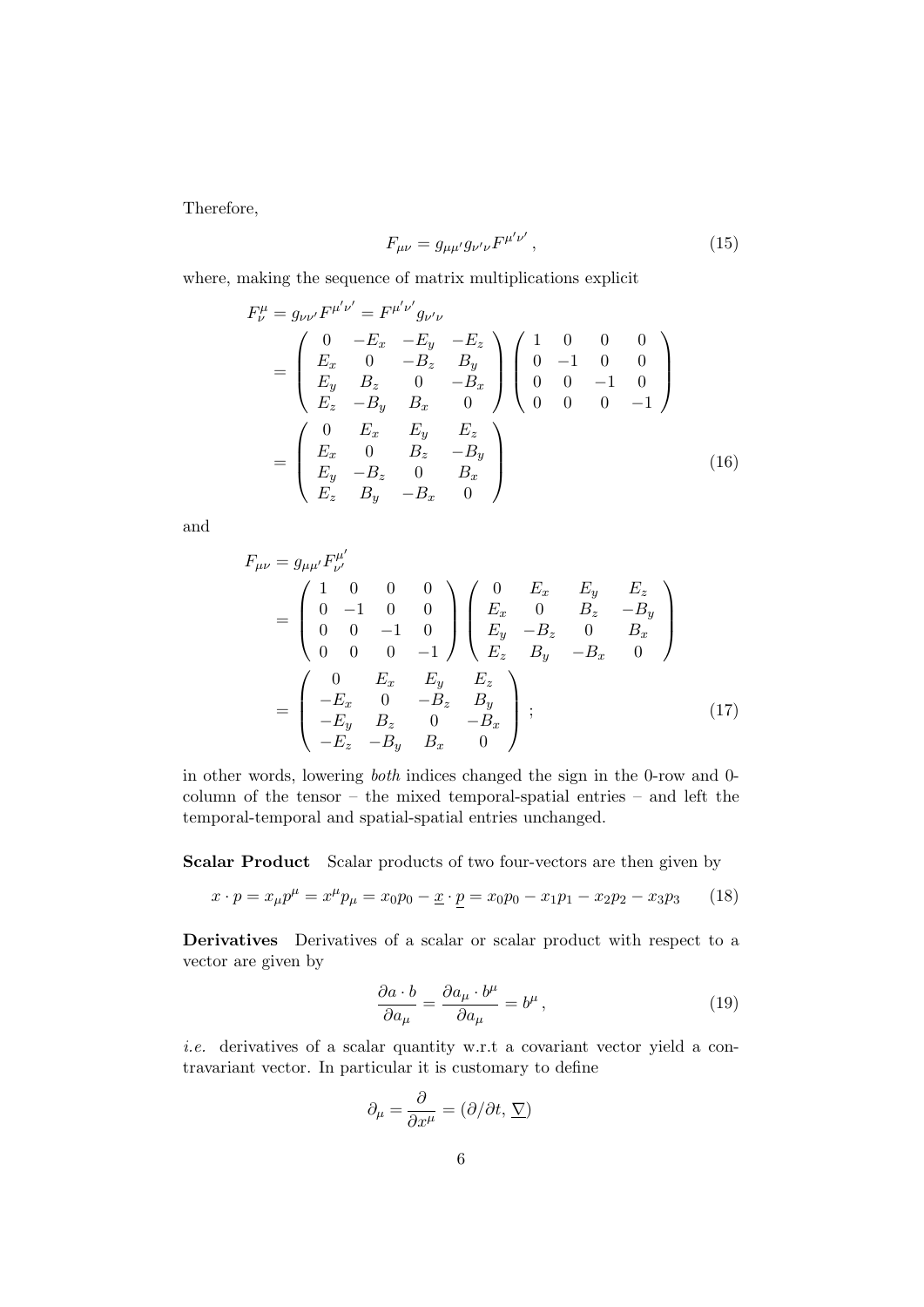$$
\partial^{\mu} = \frac{\partial}{\partial x_{\mu}} = (\partial/\partial t, -\underline{\nabla}) . \tag{20}
$$

Note that the derivatives have a relative sign in the spatial coordinates!

Relativistic Energy-Momentum Relation In particular, the energymomentum relation for a physical particle of (rest) mass  $m$  can be written as

$$
p^2 = E^2 - \underline{p}^2 = m^2
$$
 (21)

Kronecker- $\delta$  and Levi-Civita Tensor Two important tensors in three dimensions are the Kronecker- $\delta$ ,

$$
\delta_{ij} = \delta^{ij} = \begin{cases} 1 & \text{if } i = j \\ 0 & \text{otherwise,} \end{cases}
$$
 (22)

and the anti-symmetric Levi-Civita Tensor, given by

$$
\epsilon_{ijk} = \epsilon^{ijk} = \begin{cases}\n1 & \text{if } \{ijk\} = \text{cyclical permutation of 123} \\
-1 & \text{if } \{ijk\} = \text{anti-cyclical permutation of 123} \\
0 & \text{otherwise.} \n\end{cases}
$$
\n(23)

The latter is generalised to the *totally anti-symmetric tensor in four dimen*sions,  $\epsilon^{\mu\nu\rho\sigma}$  with

$$
\epsilon^{\mu\nu\rho\sigma} = -\epsilon_{\mu\nu\rho\sigma} = \begin{cases} 1 & \text{if } {\mu\nu\rho\sigma} = \text{cyclical permutation of 0123} \\ -1 & \text{if } {\mu\nu\rho\sigma} = \text{anti-cyclical permutation of 0123} \\ 0 & \text{otherwise.} \end{cases}
$$
(24)

## 2.4 Lorentz Transformations

General idea Lorentz transformations,

$$
x^{\mu} \longrightarrow x^{\prime \mu} = \Lambda^{\mu}_{\ \nu} x^{\nu} \tag{25}
$$

are linear transformations that connect four-vectors with each other. The  $\Lambda^{\mu}_{\;\nu}$  are usually divided into active transformations where the four-vector in question is moved while the reference system is fixed, and passive transformations, where the four-vector is fixed, but the reference system is changed. The difference between active and passive transformations is encoded in a relative sign of the defining parameters.

In the context of this lecture, the idea of Lorentz transformations is generalised such that they contain both boosts  $B^{\mu}_{\ \nu}$  and rotations  $R^{\mu}_{\ \nu}$ , where the former are defined by three velocities and the latter defined by three angles. In fact, the rotation are the Galilei transformations, which are superseded by the Lorentz transformations.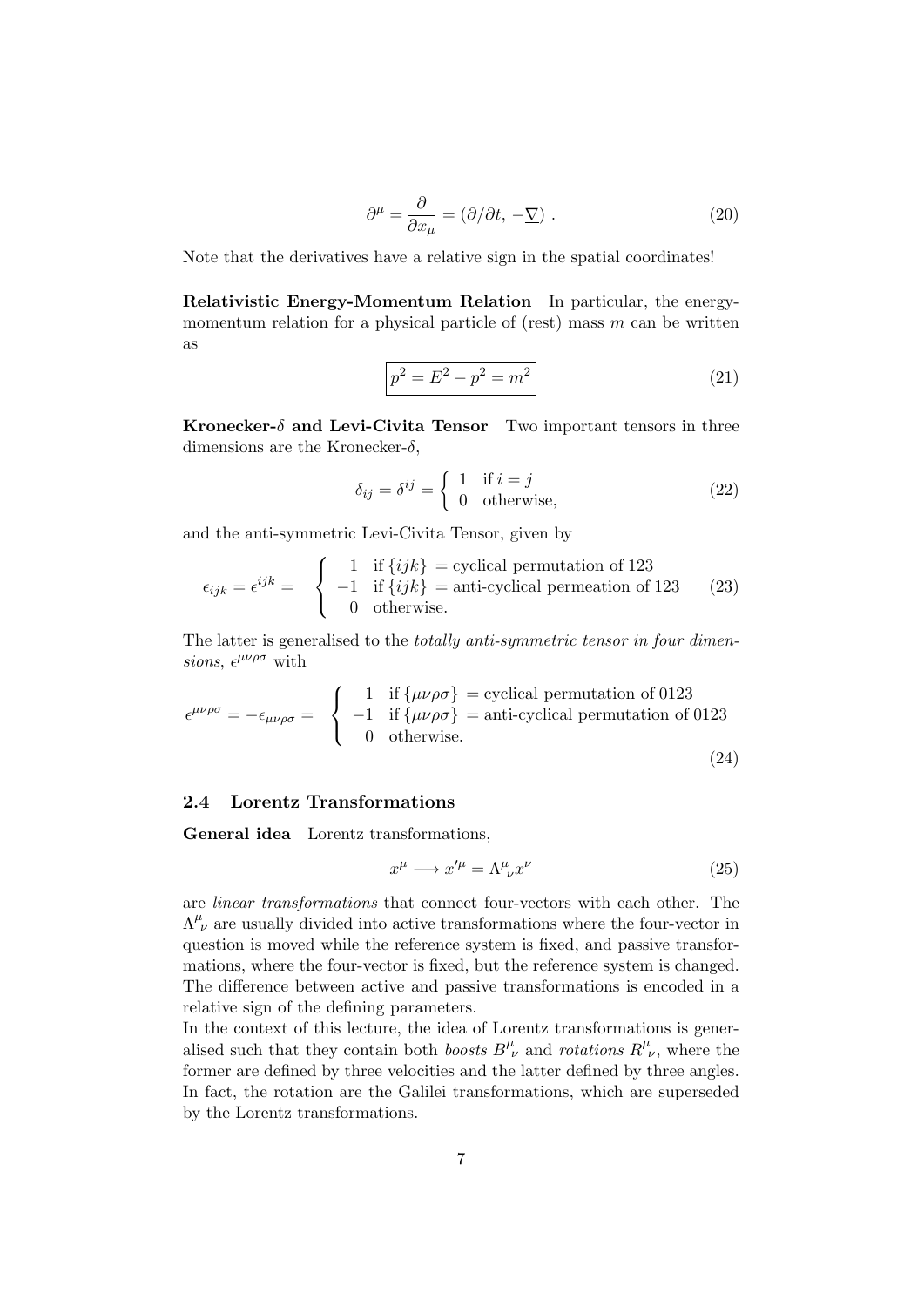**Boosts** The (active) boosts  $B^{\mu}_{\ \nu}$  are defined by the three-velocity<sup>1</sup> <u>v</u>; for example for a boost long the z-axis with velocity  $v = v_z$ 

$$
B^{\mu}_{\ \nu}(v_z) = \gamma \begin{pmatrix} 1 & 0 & 0 & -v \\ 0 & 1/\gamma & 0 & 0 \\ 0 & 0 & 1/\gamma & 0 \\ -v & 0 & 0 & 1 \end{pmatrix} = \begin{pmatrix} \cosh \eta & 0 & 0 & -\sinh \eta \\ 0 & 1 & 0 & 0 \\ 0 & 0 & 1 & 0 \\ -\sinh \eta & 0 & 0 & \cosh \eta \end{pmatrix},
$$
(26)

where

$$
\cosh \eta = \gamma = \frac{1}{\sqrt{1 - v^2}}\tag{27}
$$

is the *Lorentz factor* and  $\eta$  is the *rapidity*.

To construct the boost defined by a three-velocity  $\underline{v}$ ,  $B^{\mu}_{\ \nu}(\underline{v})$ , it is advantageous to realise that the spatial dimensions can be decomposed into one component parallel to the boost-vector  $\underline{v}$ ,  $x'_{\parallel}$  and two perpendicular ones,  $\vec{x}_\perp$ . With  $\underline{v} = v\underline{n}$  and  $x_\parallel = \underline{x} \cdot \underline{n}$ , the transformations read

$$
t' = \gamma(t - \underline{x} \cdot \underline{v})
$$
  
\n
$$
x'_{\parallel} = \gamma(x_{\parallel} - vt)
$$
  
\n
$$
\vec{x}'_{\perp} = \vec{x}_{\perp},
$$
\n(28)

or, for the spatial components in more compact form

$$
\underline{x}' = \underline{x} + (\gamma - 1)(\underline{n} \cdot \underline{x})\underline{n} - \gamma \underline{v}t \tag{29}
$$

In matrix form this translates to

$$
B^{\mu}_{\ \nu}(\underline{v}) = \begin{pmatrix} \gamma & -\gamma v_x & -\gamma v_y & -\gamma v_z \\ -\gamma v_x & 1 + (\gamma - 1) \frac{v_x^2}{v^2} & (\gamma - 1) \frac{v_x v_y}{v^2} & (\gamma - 1) \frac{v_x v_z}{v^2} \\ -\gamma v_y & (\gamma - 1) \frac{v_y v_x}{v^2} & 1 - (\gamma - 1) \frac{v_y^2}{v^2} & (\gamma - 1) \frac{v_y v_z}{v^2} \\ -\gamma v_z & (\gamma - 1) \frac{v_z v_x}{v^2} & (\gamma - 1) \frac{v_z v_y}{v^2} & 1 - (\gamma - 1) \frac{v_z^2}{v^2} \end{pmatrix} . (30)
$$

**Rotations** Similar to the boosts, the (active) rotations  $R^{\mu}_{\ \nu}$  are defined by three Euler angles; for example a rotation around the z-axis with angle  $\theta$  is mediated by

$$
R^{\mu}_{\ \nu}(\theta) = \begin{pmatrix} 1 & 0 & 0 & 0 \\ 0 & \cos \theta & -\sin \theta & 0 \\ 0 & \sin \theta & \cos \theta & 0 \\ 0 & 0 & 0 & 1 \end{pmatrix} . \tag{31}
$$

<sup>&</sup>lt;sup>1</sup>Note that we express the velocity in natural units - in many books the velocity is given as  $\underline{v} = c\underline{\beta}$  with c the speed of light.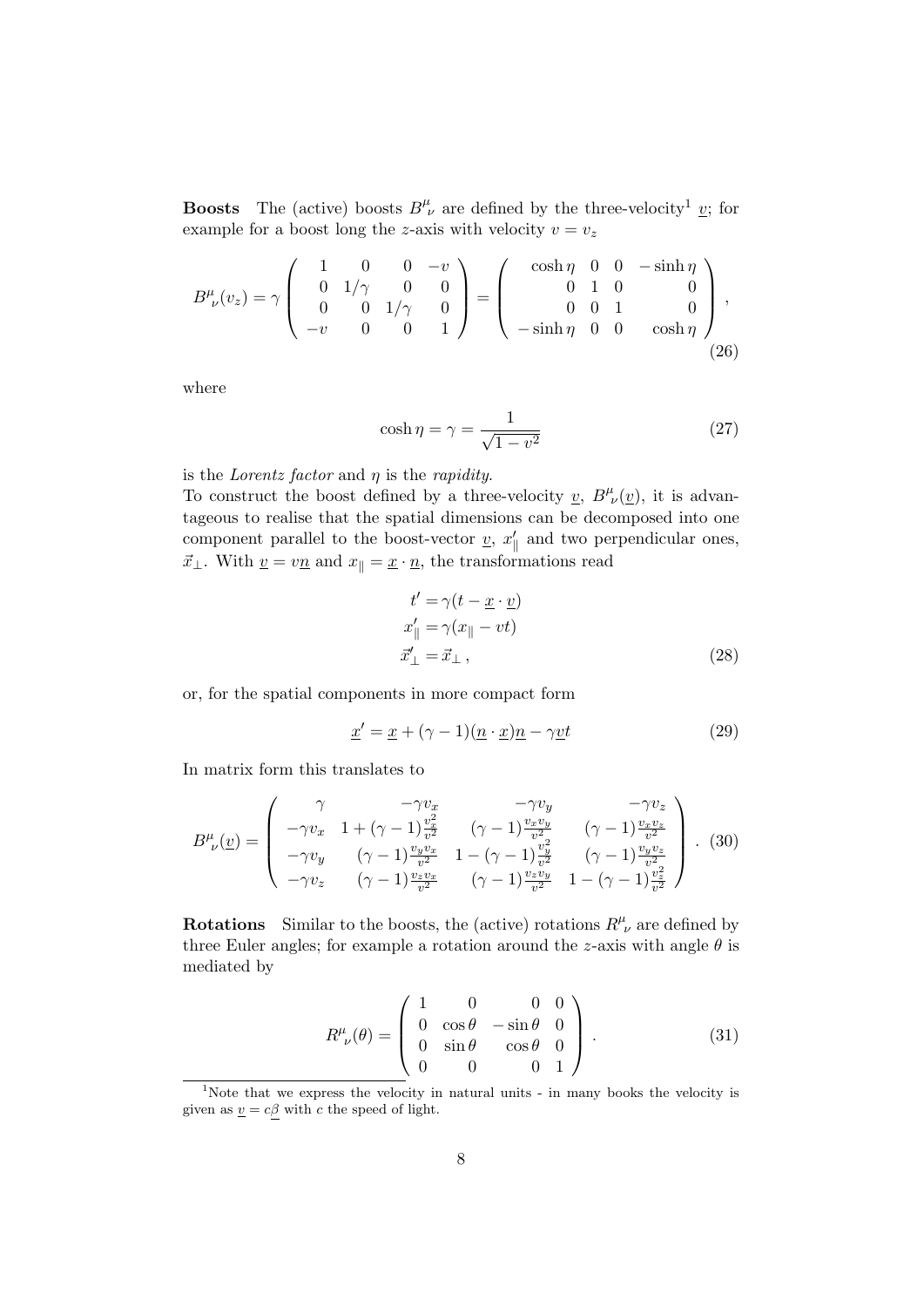Invariance of Norm of Four-Vectors The Lorentz transformations have been constructed such that the norm of a four vector is invariant under a boost or rotation. To see how this works look at a four-vector  $x$ , boosted with velocity  $v$ . The square of its norm is given by

$$
(\|x'\|)^2 = x'^2 = t'^2 - \vec{x}_{\perp}^{\prime 2} - x_{\parallel}^{\prime 2}
$$
  
=  $\gamma^2 \left[ (1 - v^2)t^2 - (1 - v^2)x_{\parallel}^2 \right] - \vec{x}_{\perp}^2 = x^2$  (32)

and therefore invariant.

Time-like vs. Space-like Distances Invariance of the norm of fourvectors implies that distances of two four-vectors,  $\Delta x_{12}^{\mu} = x_1^{\mu} - x_2^{\mu}$  $\frac{\mu}{2}$ , which of course are four-vectors themselves, can be decomposed into three cases:

1. Time-like distances:  $\Delta x_{12}^2 > 0$ .

A boost can be found in such a way that  $\Delta x_{12}^{\mu} = (\Delta t, 0)$ , or, in other words, the spatial positions of  $x_1$  and  $x_2$  are identical. Events at fourpositions  $x_1$  and  $x_2$  can be causally connected.

2. Space-like distances:  $\Delta x_{12}^2 < 0$ .

A boost can be found in such a way that  $\Delta x_{12}^{\mu} = (0, \Delta x)$ , or, in other words, the temporal positions of  $x_1$  and  $x_2$  are identical. Events at four-positions  $x_1$  and  $x_2$  are not causally connected.

3. Light-like distances:  $\Delta x_{12}^2 = 0$ .

A boost can be found such that  $\Delta x_{12}^{\mu} = (0, 0)$ , and events at fourpositions  $x_1$  and  $x_2$  are on the same *light-cone* and can be causally connected through an interaction acting with the speed of light.

The connection of distances with causal structures will become important at a later stage during the lecture, cf. Section ??.

Inverse Lorentz Transformations Inverse Lorentz transformations are given by using velocities and rotations with a negative sign with respect to the originals. This can be used to construct inverse Lorentz Transformations by expressing the squares of transformed and original four-vectors in component form:

$$
{x'}^{2} = x'^{\mu} g'_{\mu\nu} x'^{\nu} = \Lambda^{\mu}_{\ \mu'} x^{\mu'} g'_{\mu\nu} \Lambda^{\nu}_{\ \nu'} x^{\nu'} = x^{\mu'} g_{\mu'\nu'} x^{\nu'} \tag{33}
$$

or

$$
\Lambda^{\mu}_{\ \mu'} g'_{\mu\nu} \Lambda^{\nu}_{\ \nu'} = g_{\mu'\nu'}.
$$
\n(34)

Since no system is preferred the metric tensor must be the same in all systems, *i.e.*  $g'_{\mu\nu} = g_{\mu\nu}$  and therefore

$$
\Lambda^{\mu}_{\ \mu'} g_{\mu\nu} \Lambda^{\nu}_{\ \nu'} = (\Lambda^T)^{\ \mu}_{\mu'} g_{\mu\nu} \Lambda^{\nu}_{\ \nu'} = g_{\mu'\nu'}.
$$
 (35)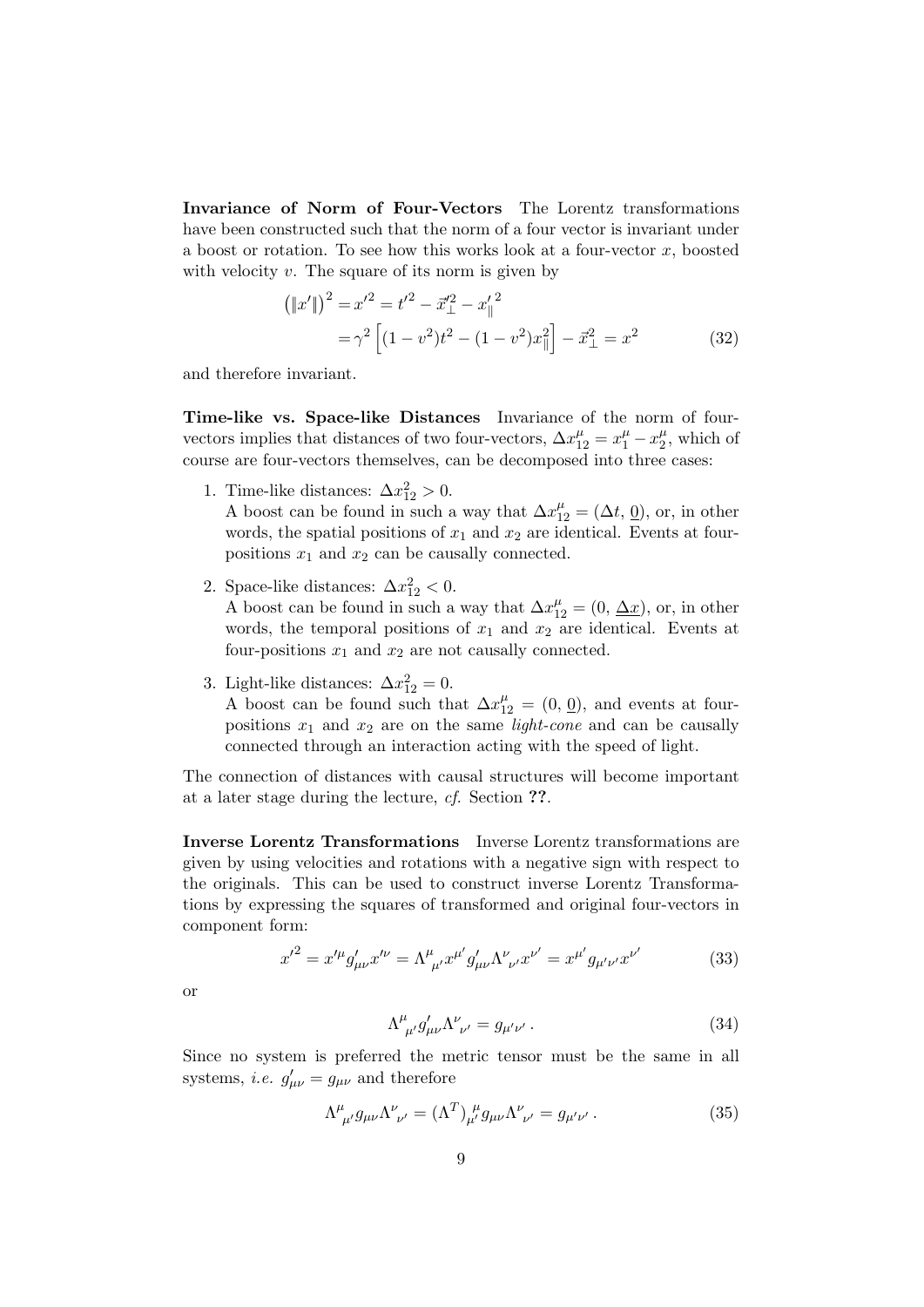This implies that

$$
(\Lambda^{-1})^{\mu}_{\ \mu'} = (\Lambda^{T})^{\mu}_{\ \mu'}) = \Lambda^{\ \mu'}_{\mu}, \tag{36}
$$

i.e. transposition is the inverse of a Lorentz transformation.

#### 2.5 Lagrange and Hamilton Formalism for Point Particles

**Lagrange Function** Consider a point particle with kinetic energy  $T$  and a set of generalised coordinates  $q_i(t)$  and velocities  $\dot{q}_i(t) = dq_i/dt$  that are suitable to describe its motion in a potential  $V$ . The Lagrange function is given by

$$
L(q_i(t), \dot{q}_i(t), t) = T - V \tag{37}
$$

and gives rise to the action

$$
S(t_1, t_0) = \int_{t_0}^{t_1} dt L(q_i(t), \dot{q}_i(t), t).
$$
 (38)

Principle of Least Action Minimising the action by employing virtual small perturbations of the particle's path  $\epsilon_i$  and  $\dot{\epsilon}_i$ , taken to be zero at the endpoints  $t_0$  and  $t_1$ , will yield the *Euler-Lagrange Equations of Motion* (E.o.M.). This is also known as Hamilton's Principle or Principle of Least Action. Under the usual assumption of an explicitly time-independent Lagrange function and suppressing for a moment the time dependence of the generalised coordinates and velocities, this yields

$$
\delta S = \int_{t_0}^{t_1} dt \left[ L(q_i + \epsilon_i, \dot{q}_i + \dot{\epsilon}_i) - L(q_i, \dot{q}_i) \right]
$$
  
= 
$$
\int_{t_0}^{t_1} dt \left[ \epsilon_i \frac{\partial L}{\partial q_i} + \dot{\epsilon}_i \frac{\partial L}{\partial \dot{q}_i} \right] = \int_{t_0}^{t_1} dt \left[ \epsilon_i \frac{\partial L}{\partial q_i} - \epsilon_i \frac{d}{dt} \frac{\partial L}{\partial \dot{q}_i} \right] + \left[ \epsilon_i \frac{\partial L}{\partial \dot{q}_i} \right]_{t_0}^{t_1},
$$
(39)

where in the last step the term with  $\dot{\epsilon}_i$  has been partially integrated.

Euler-Lagrange Equations of Motion Since the variations  $\epsilon_i$  are assumed to vanish at the path's endpoint the last term vanishes, demanding that the integral reduces to zero for arbitrary perturbations yields the Euler-Lagrange E.o.M. for systems without explicit time dependence:

$$
\frac{\partial L}{\partial q_i} - \frac{\mathrm{d}}{\mathrm{d}t} \frac{\partial L}{\partial \dot{q}_i} = 0.
$$
\n(40)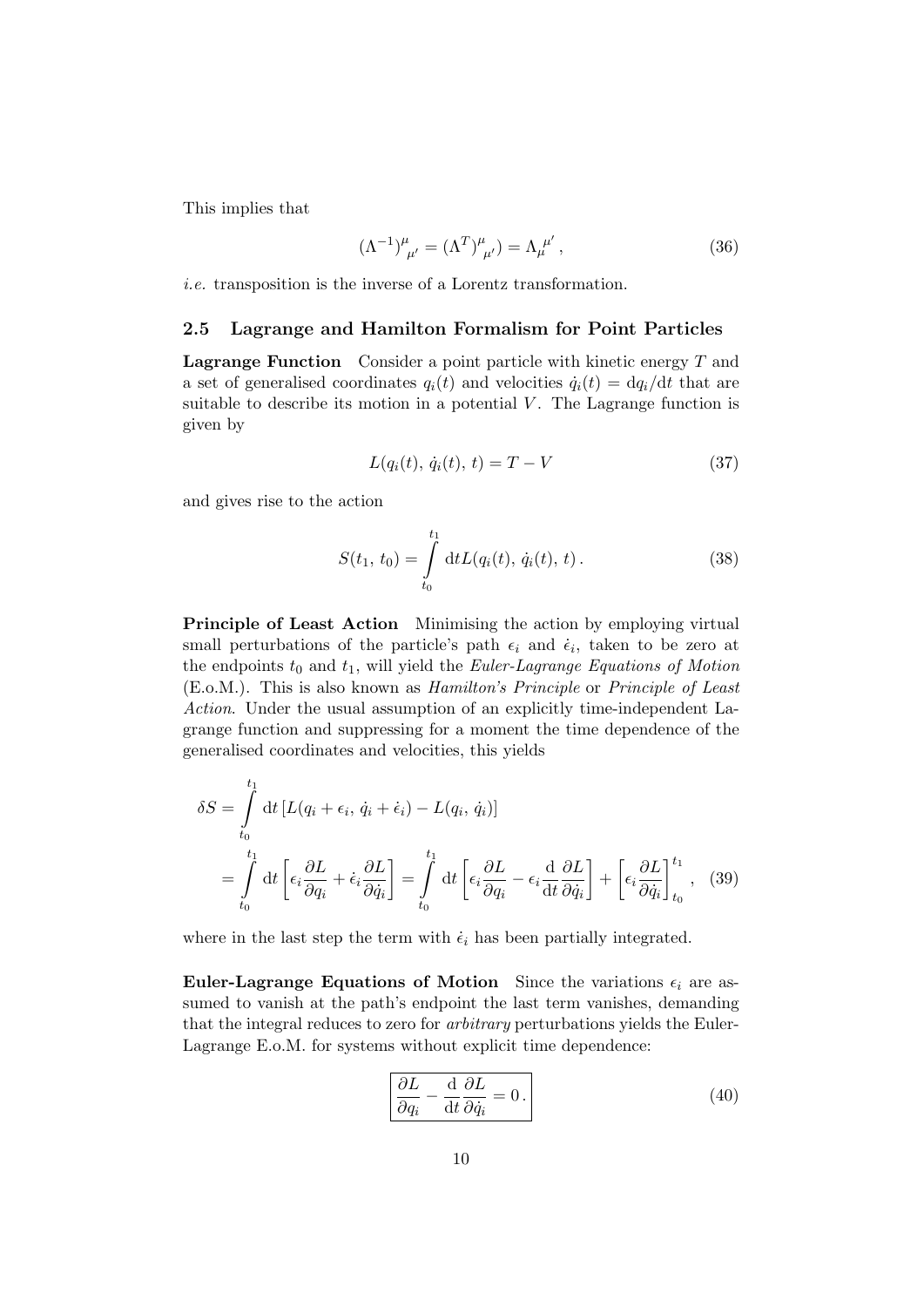Canonical Momentum and Hamilton Function Introducing the canonical momenta

$$
p_i = \frac{\partial L}{\partial \dot{q}_i} \tag{41}
$$

and expressing the generalised velocities through the canonical momenta  $p_i$ allows to construct the Hamilton function as

$$
H(p_i, q_i) = \dot{q}_i p_i - L(q_i, \dot{q}_i) = \dot{q}_i \frac{\partial L}{\partial \dot{q}_i} - L(q_i, \dot{q}_i) = T + V, \qquad (42)
$$

identical to the energy of the system if it is not explicitly time-dependent.

Hamilton Equations of Motion The Hamilton equations of motions are given by the two sets of coupled partial differential equations

$$
\begin{bmatrix}\n\dot{p}_i = \frac{\mathrm{d}p_i}{\mathrm{d}t} = -\frac{\partial H}{\partial q_i} \\
\dot{q}_i = \frac{\mathrm{d}q_i}{\mathrm{d}t} = +\frac{\partial H}{\partial p_i}.\n\end{bmatrix}
$$
\n(43)

Poisson Brackets Poisson brackets are another possibility to express the Hamilton E.o.M. they are defined by

$$
\{f, g\} = \frac{\partial f}{\partial q_i} \frac{\partial g}{\partial p_i} - \frac{\partial f}{\partial p_i} \frac{\partial g}{\partial q_i}.
$$
 (44)

They have some interesting properties, for example

• anti-commutativity:

$$
\{f, g\} = -\{g, f\} \tag{45}
$$

 $\bullet$  bilinearity (*a* and *b* constants):

$$
\{af + bg, h\} = a\{f, h\} + b\{g, h\}
$$
\n(46)

Jacobi identity:

$$
\{f, \{g, h\}\} + \{g, \{h, f\}\} + \{h, \{f, g\}\} = 0 \tag{47}
$$

In particular, the Poisson brackets for the canonical coordinates (positions and momenta) enjoy the following simple properties:

$$
\{q_i, q_j\} = \{p_i, p_j\} = 0
$$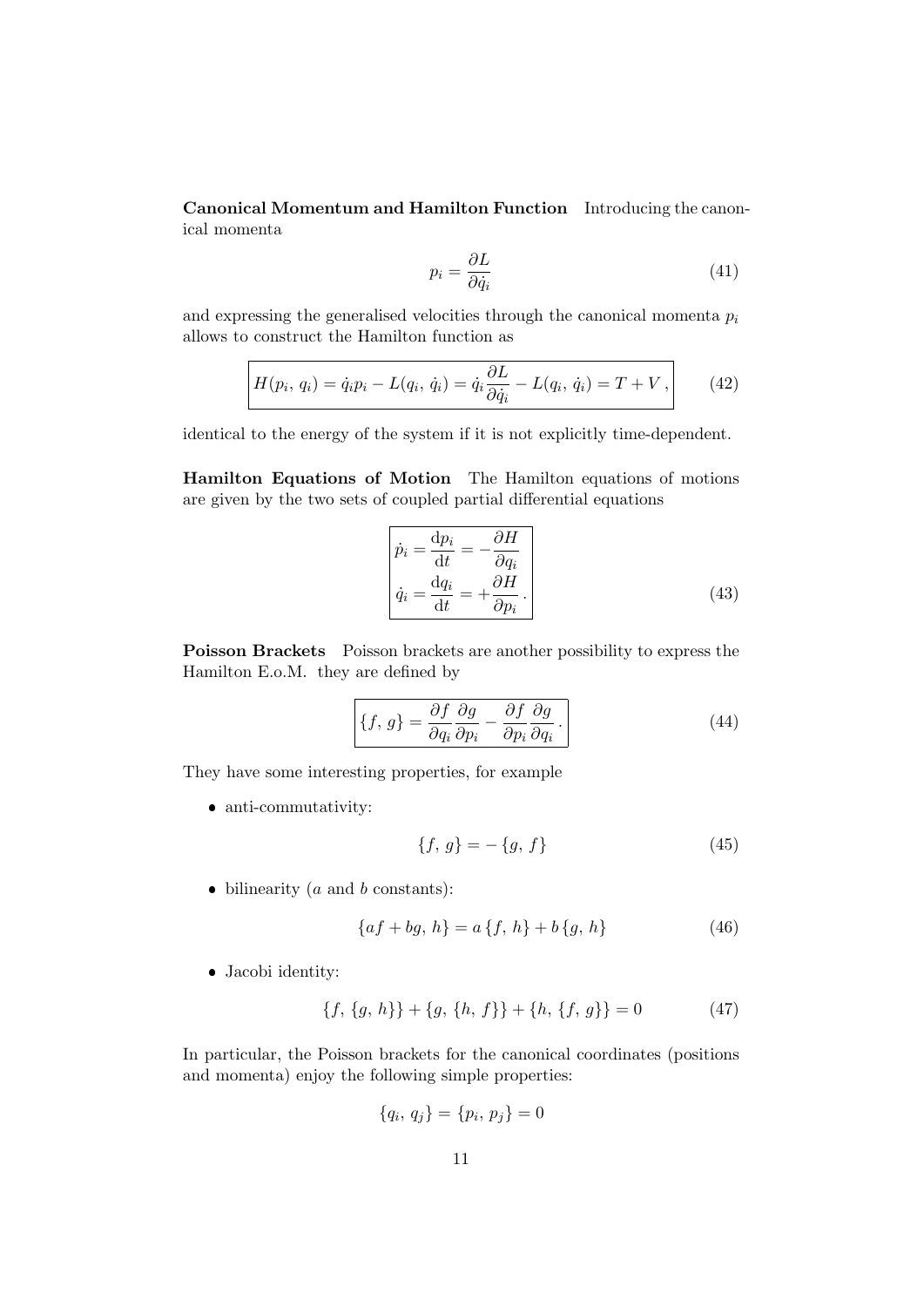$$
\{q_i, p_j\} = \delta_{ij} . \tag{48}
$$

Equations of motion can therefore be expressed as

$$
\begin{aligned}\n\dot{p}_i &= -\frac{\partial H}{\partial q_i} = \{p_i, H\} \\
\dot{q}_i &= +\frac{\partial H}{\partial p_i} = \{q_i, H\}.\n\end{aligned} \tag{49}
$$

The time evolution of any function  $f(p_i, q_i, t)$  can be evaluated using the chain rule,

$$
\frac{\mathrm{d}f}{\mathrm{d}t} = \frac{\partial f}{\partial q_i}\dot{q}_i + \frac{\partial f}{\partial p_i}\dot{p}_i + \frac{\partial f}{\partial t} = \{f, H\} + \frac{\partial f}{\partial t}.
$$
\n(50)

This translates into explicitly time-independent  $f$  are constant of motion, if their Poisson bracket with the Hamilton function vanishes<sup>2</sup>.

#### 2.6 First Quantisation of the Harmonic Oscillator

Hamilton operator In a first step, the Hamilton function is written in terms of the usual canonical position and momentum, and position, momentum, and Hamilton function are *promoted* to operators <sup>3</sup>, resulting in

$$
\hat{H} = \frac{1}{2m}\,\hat{p}^2 + \frac{m\omega^2}{2}\,\hat{x}^2\,. \tag{51}
$$

Note that we have used natural units, setting  $\hbar = 1$ , and in the following we will also set  $m = 1$  to ease the notation.

Commutator of Position and Momentum Quantisation is achieved by demanding that the position and momentum operators have a non-vanishing commutator <sup>4</sup> , namely

$$
[\hat{x}, \hat{p}] \equiv \hat{x}\hat{p} - \hat{p}\hat{x} = i.
$$
\n(52)

Creation and Annihilation Operators To cast the Hamilton operator into a form better suited for analysis, creation and annihilation operators  $\hat{a}^{\dagger}$ and  $\hat{a}$  are introduced as

$$
\hat{a} = \frac{1}{\sqrt{2}} \left( \sqrt{\omega} \, \hat{x} + \frac{i}{\sqrt{\omega}} \, \hat{p} \right)
$$

<sup>&</sup>lt;sup>2</sup>Note the similarity of the Poisson brackets to the commutator in Quantum Mechanics. It is, however, important to stress that the functions here are not operators acting on a Hilbert space, but just functions.

<sup>&</sup>lt;sup>3</sup>Throughout the lecture we will denote operators through a  $\degree$  symbol.

<sup>4</sup>Remember the Poisson brackets? Of course, as functions, the sequence of their product is irrelevant, but as operators this is not the case anymore. In this respect the commutator, although not connected to any derivative, behaves quite similarly to the Poisson brackets.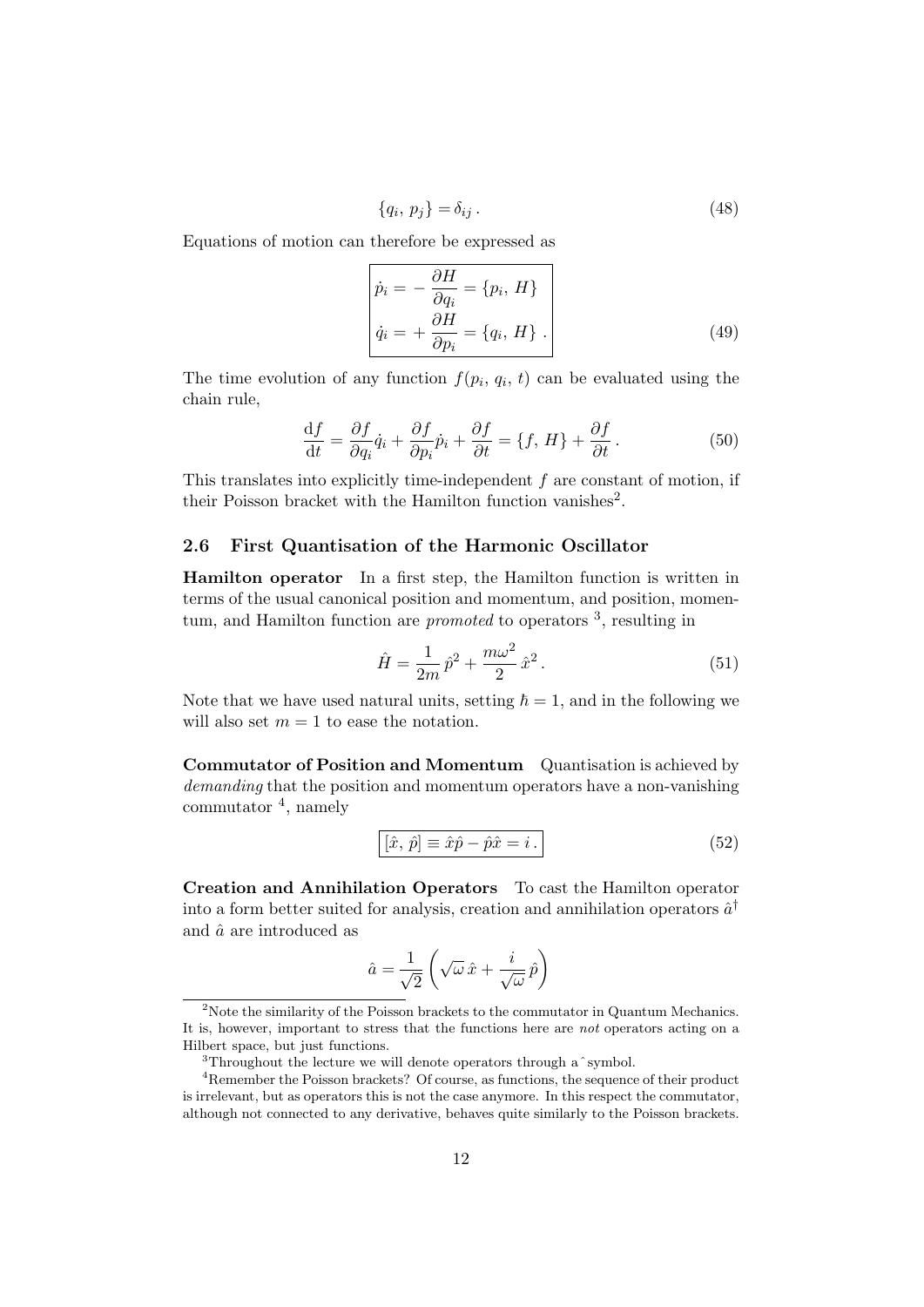$$
\hat{a}^{\dagger} = \frac{1}{\sqrt{2}} \left( \sqrt{\omega} \,\hat{x} - \frac{i}{\sqrt{\omega}} \,\hat{p} \right) . \tag{53}
$$

Direct calculation shows the following commutation relations:

$$
\begin{bmatrix} [\hat{a}, \hat{a}] = [\hat{a}^{\dagger}, \hat{a}^{\dagger}] = 0\\ \left[ \hat{a}, \hat{a}^{\dagger} \right] = 1 \end{bmatrix}
$$
 (54)

Hamilton Operator Expressing the Hamilton operator from Eq, (51) through the annihilation and creation operators yields

$$
\hat{H} = \frac{1}{2}\hat{p}^2 + \frac{\omega^2}{2}\hat{x}^2 = \frac{\omega}{4}\left[-(\hat{a} - \hat{a}^\dagger)^2 + (\hat{a} + \hat{a}^\dagger)^2\right]
$$

$$
= \frac{\omega}{2}\left(\hat{a}\hat{a}^\dagger + \hat{a}^\dagger\hat{a}\right) = \frac{\omega}{2}\left(\left[\hat{a}, \hat{a}^\dagger\right] + 2\hat{a}^\dagger\hat{a}\right) = \omega\left(\hat{a}^\dagger\hat{a} + \frac{1}{2}\right) \tag{55}
$$

Number Operator Rewriting the Hamilton operator as

$$
\hat{H} = \omega \left(\hat{a}^\dagger \hat{a} + \frac{1}{2}\right) = \omega \left(\hat{N} + \frac{1}{2}\right)
$$
\n(56)

with the number operator

$$
\hat{N} = \hat{a}^\dagger \hat{a} \,. \tag{57}
$$

It has commutator relations

$$
[\hat{N}, \hat{a}^{\dagger}] = \hat{a}^{\dagger} \quad \text{and} \quad [\hat{N}, \hat{a}] = -\hat{a} \tag{58}
$$

with the creation and annihilation operators.

Eigenstates Denote the energy eigenstates and eigenvalues with

$$
\hat{H} |E\rangle = E |E\rangle \tag{59}
$$

it is easy to check that  $\hat{a} |E\rangle$  is also an eigenstate of the Hamilton operator,

$$
\hat{H}\hat{a}|E\rangle = \omega \left(\hat{N} + \frac{1}{2}\right)\hat{a}|E\rangle
$$
  
=  $\omega \left\{ \left[\hat{N} + \frac{1}{2}, \hat{a}\right] + \hat{a}\left(\hat{N} + \frac{1}{2}\right) \right\}|E\rangle = (-\omega + E)\hat{a}|E\rangle$  (60)

with eigenvalue (energy)  $(E - \omega)$ .

Using the fact that eigenvalues of Hermitean operators, such as the position, momentum, and Hamilton operators, are real numbers and realising that the Hamilton operator is made up from squares of Hermitean operators with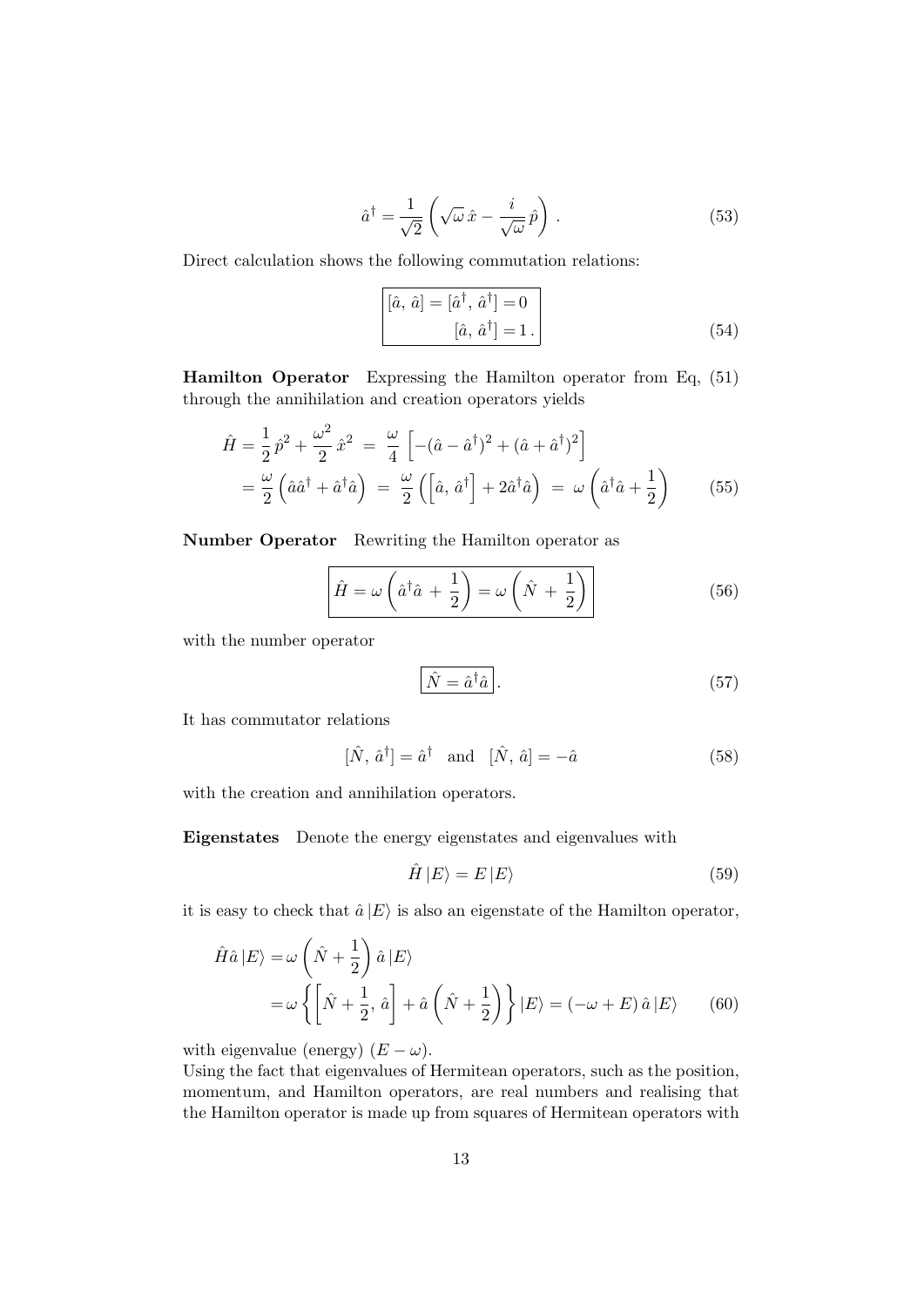squares of real numbers as eigenvalues, implies that there *must* be a smallest, non-negative energy with a corresponding lowest-energy ground state of the system. Denoting this state as "vacuum", the only way to guarantee that there are on lower energy eigenvalues is to demand that the annihilation operators annihilate this state,

$$
\hat{a}\left|0\right\rangle = 0\,,\tag{61}
$$

thereby justifying once more the interpretation of  $\hat{a}$  as annihilation operator. Conversely, excited states are created by repeated application of the creation operator,

$$
\hat{a}^{\dagger} |0\rangle = |1\rangle \tag{62}
$$

and so on. Applying the number operator suggests that the vacuum contains zero quanta, thereby justifying the notation of  $|0\rangle$  and similarly that the first excited state contains one quantum:

$$
\hat{N}|0\rangle = 0
$$
\n
$$
\hat{N}|1\rangle = \hat{a}^{\dagger}\hat{a}\hat{a}^{\dagger}|0\rangle = \hat{a}^{\dagger}\left(\left[\hat{a}, \hat{a}^{\dagger}\right] + \hat{a}^{\dagger}\hat{a}\right)|0\rangle = 1 \cdot \hat{a}^{\dagger}|0\rangle = 1|1\rangle. \tag{63}
$$

This suggests that the number operator enjoys the eigenvalue equation

$$
\hat{N} \left| n \right\rangle = n \left| n \right\rangle \tag{64}
$$

for eigenvectors (eigenkets)  $|n\rangle$ .

It is worth commenting here on the states. They populate a Hilbert space put in somewhat sloppy terms, this is a vector space with a finite or infinite number of dimensions, which has a meaningfully defined scalar product. This scalar product allows to define a measure of distance and the length of a vector in it. Hilbert spaces are complete as well, which means that we can safely define limits etc..

Eigenvalues and Eigenstates of the Hamilton Operator Eq. (56) results in the realisation that the Hamilton and the number operator share the same eigenvectors/eigenstates, the  $|n\rangle$ . Plugging in numbers allows to directly read off the ground-state energy  $E_0$  as

$$
\hat{H}|0\rangle = \frac{\omega}{2}|0\rangle = E_0|0\rangle ,\qquad (65)
$$

and similarly

$$
\hat{H} |n\rangle = \omega \left( n + \frac{1}{2} \right) |0\rangle = E_n |0\rangle \tag{66}
$$

with eigenvalues (energies)  $E_n = \omega(n + 1/2)$  for the energies of the excited states.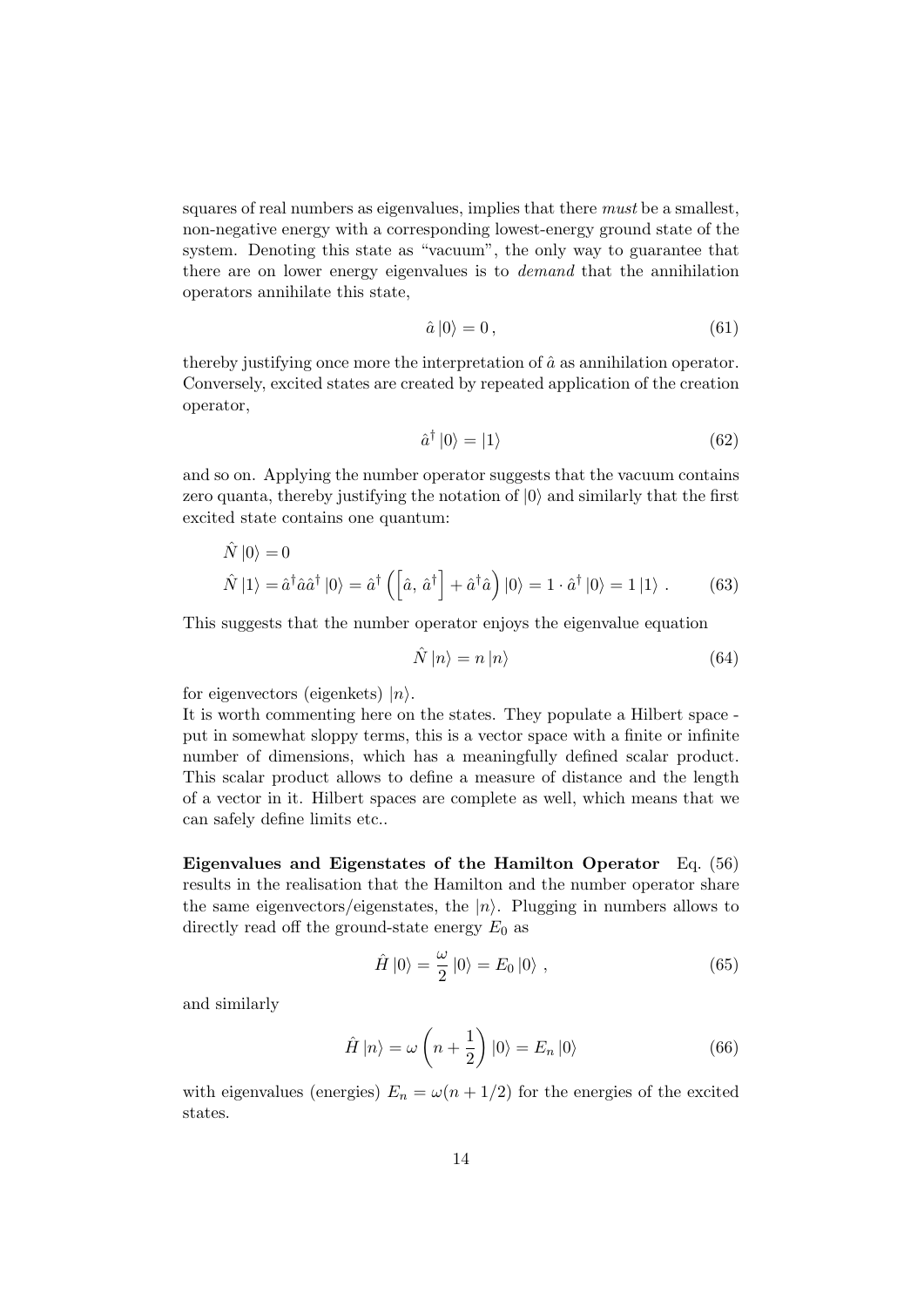#### 2.7 Problems & Solutions

#### 1. Levi-Civita symbol

(a) Show that for the Levi-Civita symbol in three dimensions,

$$
\epsilon^{ijk}\epsilon^{ilm} = \delta^{jl}\delta^{km} - \delta^{jm}\delta^{kl}
$$

$$
\epsilon^{ijk}\epsilon^{ijl} = 2\delta^{kl}
$$

$$
\epsilon^{ijk}\epsilon^{ijk} = 6
$$

(b) and that for the Levi-Civita symbol in four dimensions,

$$
\epsilon^{\mu\nu\rho\sigma}\epsilon_{\mu\nu}^{\rho'\sigma'} = -2(g^{\rho\rho'}g^{\sigma\sigma'} - g^{\sigma\rho'}g^{\rho\sigma'})
$$
  

$$
\epsilon^{\mu\nu\rho\sigma}\epsilon_{\mu\nu\rho\sigma'} = -6g^{\sigma\sigma'}
$$
  

$$
\epsilon^{\mu\nu\rho\sigma}\epsilon_{\mu\nu\rho\sigma'} = -24.
$$

#### Solution

(a) Levi-Civita in three dimensions:

First of all, it is improtant to stress here that we use Einstein's convention over repeated indices throughout.

To have a non-vanishing  $\epsilon^{ijk}$  the three indices must be different. Without any loss of generality this implies that  $j \neq k$  and  $l \neq m$ must be fulfilled for the product  $\epsilon^{ijk}\epsilon^{ilm}$  to be different from 0. In addition, i has to be different to both j and k and to l and  $m$ , and the sum collapses to only one term (three dimensions, so  $i, j$ ,  $\ldots$  are numbers in  $\{1, 2, 3\}$ , where j and k are identical to l and m, so either  $j = l$  and  $k = m$ , or  $j = m$  and  $k = l$ . These are the two  $\delta$ -terms. The first term, with the positive sign, emerges from ijk and ilm being both either cyclical  $(e^{ijk} = 1)$  or anticyclical  $(e^{ijk} = -1)$ , with  $\{ijk\} = \{ilm\}$ , while the second term, the one with the negative sign comes from  $\{ijk\} = \{iml\}$  and one of the two being cyclical implies that the other is anti-cyclical. This proves

$$
\epsilon^{ijk}\epsilon^{ilm} \;=\; \sum_i \epsilon^{ijk}\epsilon^{ilm} \;=\; \delta^{jl}\delta^{km} - \delta^{jm}\delta^{kl}\,.
$$

For the product  $\epsilon^{ijk}\epsilon^{ijl}$ , similar considerations apply. Demanding that  $i, j \neq k$  and  $i, j \neq l$  means that  $k = l$  must be fulfilled and  $i \neq j$  means that for a fixed k, there are two combinations possible for *ij*, either cyclical or anti-cyclical. Therefore  $\epsilon^{ijk}\epsilon^{ijl} = 2\delta^{kl}$ . Finally, for  $\epsilon^{ijk}\epsilon^{ijk}$ , it suffices to count how many permutations of  $\{ijk\} = \{123\}$  exist to arrive at  $\epsilon^{ijk}\epsilon^{ijk} = 6$ .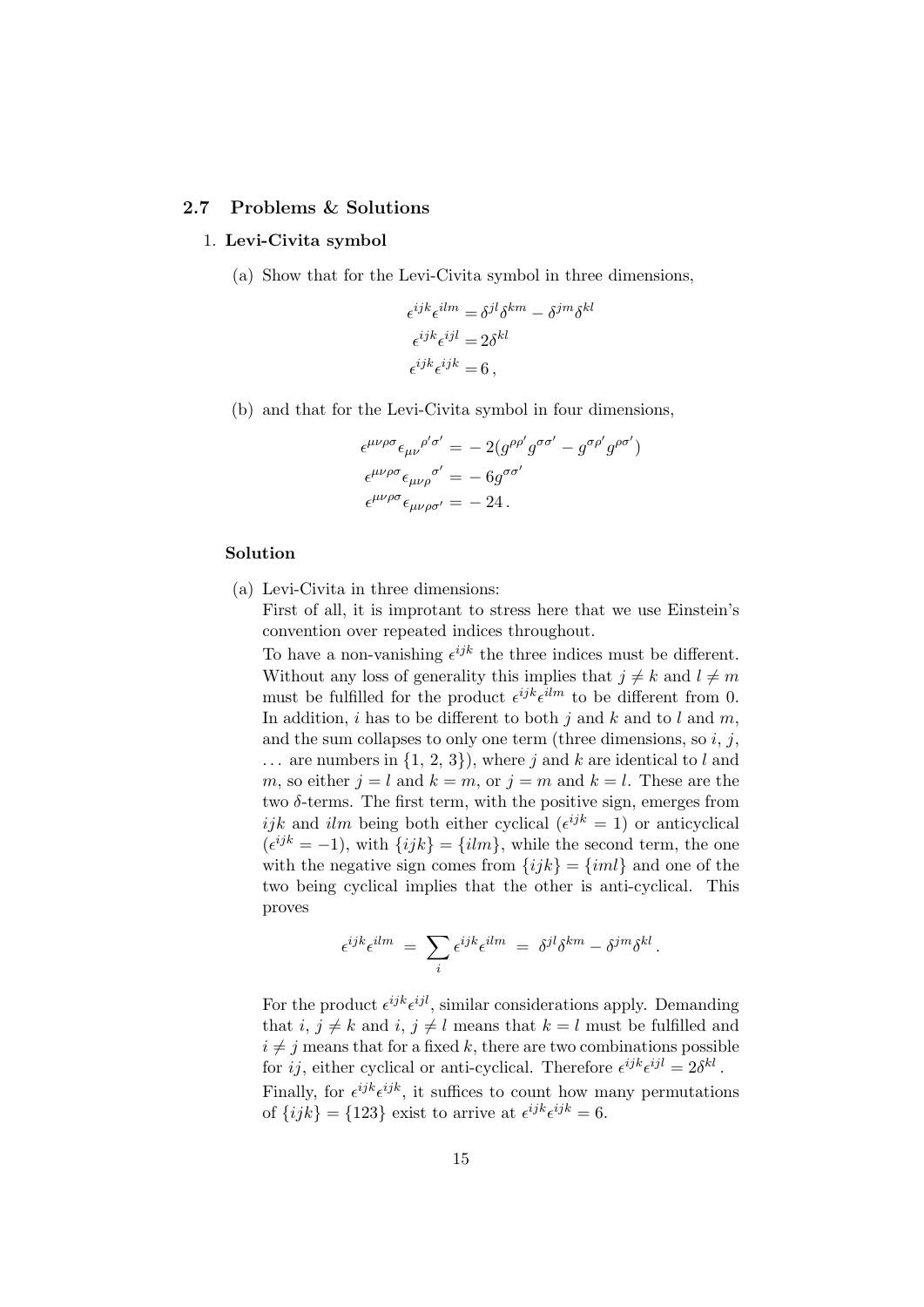(b) Levi-Civita in four dimensions:

The identities for the totally antisymmetric tensor in four dimensions follow from using the same logic as before. The realitve minus sign in front of the expressions is relatively easy to explain with the signs in the metric tensor, since for the spatial components  $g^{\rho\rho'} = -\delta^{\rho\rho'}$ .

## 2. Boosts and Rotations

(a) Calculate the effect of two consecutive boosts in z-direction, given by rapidities  $\eta_1$  and  $\eta_2$ . Do the two operations commute (*i.e.* what happens if you reverse the order)?

Hint: Use that

 $\cosh \alpha \cosh \beta \pm \sinh \alpha \sinh \beta = \cosh(\alpha \pm \beta)$  $\cosh \alpha \sinh \beta \pm \sinh \alpha \cosh \beta = \sinh(\alpha \pm \beta)$  $\cos \alpha \cos \beta \pm \sin \alpha \sin \beta = \cosh(\alpha \mp \beta)$  $\cos \alpha \sin \beta \pm \sin \alpha \cos \beta = \sinh(\alpha \pm \beta)$ 

(b) Repeat the exercise for two consecutive rotations around the zaxis with angles  $\theta_1$  and  $\theta_2$ .

## Solution

(a) Recalling the boost matrices

$$
B_{1_2} = \left(\begin{array}{rrr} \cosh \eta_{1,2} & 0 & 0 & -\sinh \eta_{1,2} \\ 0 & 1 & 0 & 0 \\ 0 & 0 & 1 & 0 \\ -\sinh \eta_{1,2} & 0 & 0 & \cosh \eta_{1,2} \end{array}\right)
$$

and therefore, consecutively applying boost 2 after boost 1

$$
B_2B_1 = \begin{pmatrix} \cosh \eta_2 & 0 & 0 & -\sinh \eta_2 \\ 0 & 1 & 0 & 0 \\ 0 & 0 & 1 & 0 \\ -\sinh \eta_2 & 0 & 0 & \cosh \eta_2 \end{pmatrix} \begin{pmatrix} \cosh \eta_1 & 0 & 0 & -\sinh \eta_1 \\ 0 & 1 & 0 & 0 \\ 0 & 0 & 1 & 0 \\ -\sinh \eta_1 & 0 & 0 & \cosh \eta_1 \end{pmatrix}
$$

$$
= \begin{pmatrix} \cosh(\eta_1 + \eta_2) & 0 & 0 & -\sinh(\eta_1 + \eta_2) \\ 0 & 1 & 0 & 0 \\ 0 & 0 & 1 & 0 \\ -\sinh(\eta_1 + \eta_2) & 0 & 0 & \cosh(\eta_1 + \eta_2) \end{pmatrix} = B_1B_2.
$$

(b) Similarly, the rotation matrices

$$
R_{1_2} = \left(\begin{array}{cccc} 1 & 0 & 0 & 0 \\ 0 & \cos\theta_{1,2} & -\sin\theta_{1,2} & 0 \\ 0 & \sin\theta_{1,2} & \cos\theta_{1,2} & 0 \\ 0 & 0 & 0 & 1 \end{array}\right)
$$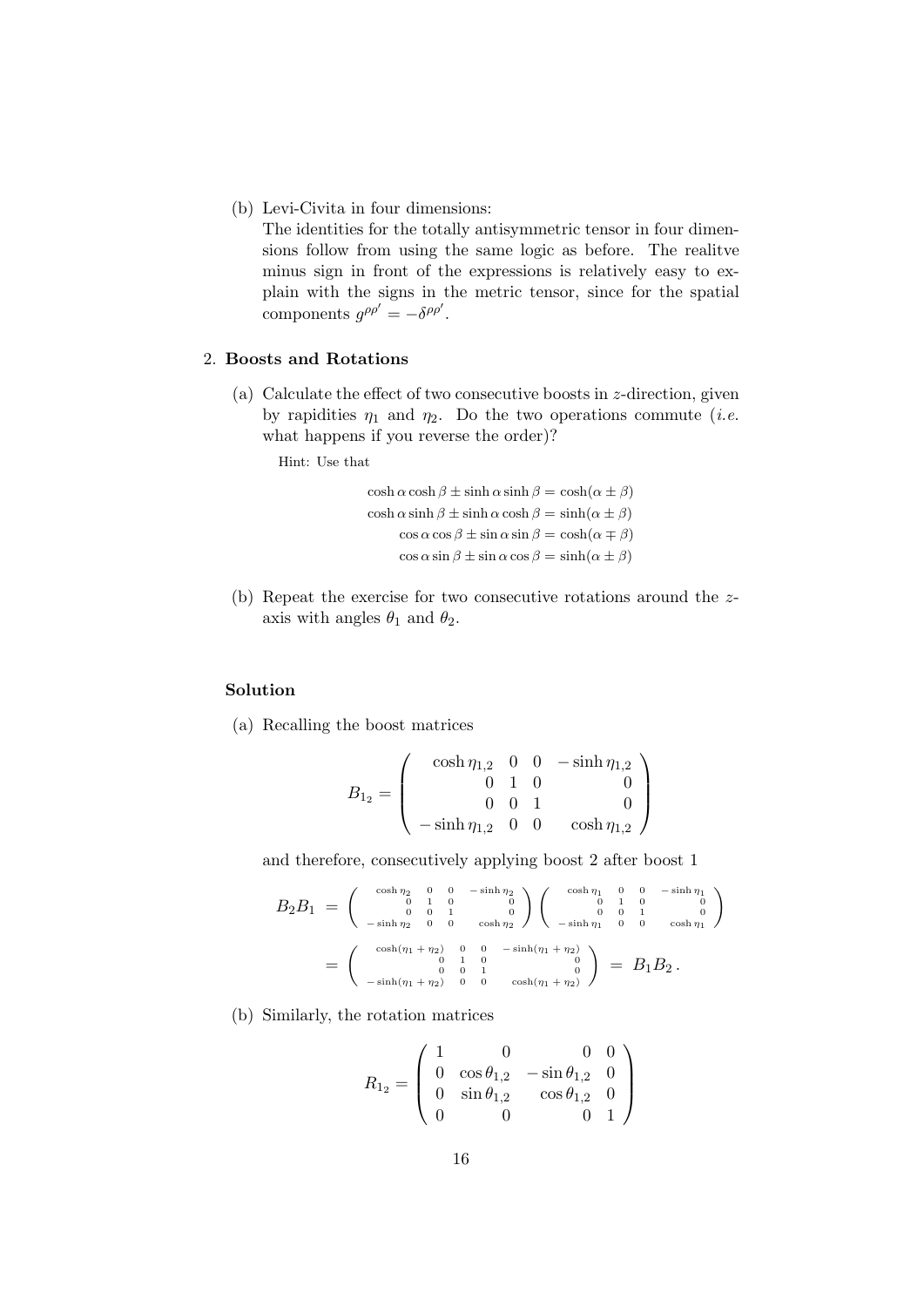and therefore, consecutively applying boost 2 after boost 1

$$
R_2R_1 = \begin{pmatrix} 1 & 0 & 0 & 0 \\ 0 & \cos\theta_2 & -\sin\theta_2 & 0 \\ 0 & \sin\theta_2 & \cos\theta_2 & 0 \\ 0 & 0 & 0 & 1 \end{pmatrix} \begin{pmatrix} 1 & 0 & 0 & 0 \\ 0 & \cos\theta_1 & -\sin\theta_1 & 0 \\ 0 & \sin\theta_1 & \cos\theta_1 & 0 \\ 0 & 0 & 0 & 0 & 1 \end{pmatrix}
$$
  
= 
$$
\begin{pmatrix} 1 & 0 & 0 & 0 \\ 0 & \cos(\theta_1 + \theta_2) & -\sin(\theta_1 + \theta_2) & 0 \\ 0 & \sin(\theta_1 + \theta_2) & \cos(\theta_1 + \theta_2) & 0 \\ 0 & 0 & 0 & 1 \end{pmatrix} = R_1R_2.
$$

## 3. Inverse Lorentz transformation

(a) use the invariance of distances under Lorentz transformations

$$
{x^\prime}^2 = [\Lambda^\mu_{\phantom{\mu}\nu}x^\nu]^2
$$

to show that

$$
[\Lambda^\mu_{\;\;\nu}]^{-1}=\Lambda_\nu^{\;\;\mu}
$$

(b) what is the form of inverse Lorentz boosts and rotations along or around the z-axis?

#### Solution

(a)

$$
x^{2} = g_{\mu\nu}x^{\mu}x^{\nu} = x^{\prime 2} = g_{\rho\sigma}x^{\prime\rho}x^{\prime\sigma} = g_{\rho\sigma}\Lambda^{\rho}{}_{\alpha}x^{\alpha}\Lambda^{\sigma}{}_{\beta}x^{\beta}
$$
  
\n
$$
\implies g_{\mu\nu} = g_{\rho\sigma}\Lambda^{\rho}{}_{\mu}\Lambda^{\sigma}{}_{\nu}
$$
  
\n
$$
\implies \delta^{\gamma}_{\mu} = g_{\mu\nu}g^{\nu\gamma} = g_{\rho\sigma}g^{\nu\gamma}\Lambda^{\rho}{}_{\mu}\Lambda^{\sigma}{}_{\nu}
$$
  
\n
$$
\implies \delta^{\gamma}_{\mu} = g_{\rho\sigma}\Lambda^{\sigma\gamma}\Lambda^{\rho}{}_{\mu}
$$
  
\n
$$
\implies \delta^{\gamma}_{\mu} = \Lambda^{\gamma}_{\rho}\Lambda^{\rho}{}_{\mu}
$$

Written in matrix notation this implies that

$$
\Lambda^{-1} = g\Lambda^T g
$$

(b) Using the metric tensor to raise and lower the two indices, yields

$$
\begin{array}{l} \Lambda_{\nu}{}^{\mu} = g_{\rho\nu} \Lambda^{\rho}{}_{\sigma} g^{\mu\sigma} \\ = \left( \begin{array}{cccc} 1 & 0 & 0 & 0 \\ 0 & -1 & 0 & 0 \\ 0 & 0 & -1 & 0 \\ 0 & 0 & 0 & -1 \end{array} \right) \left( \begin{array}{cccc} \cosh u & 0 & 0 & -\sinh u \\ 0 & 1 & 0 & 0 \\ 0 & 0 & 1 & 0 \\ 0 & 0 & 1 & 0 \\ -\sinh u & 0 & 0 & \cosh u \end{array} \right) \left( \begin{array}{cccc} 1 & 0 & 0 & 0 \\ 0 & -1 & 0 & 0 \\ 0 & 0 & -1 & 0 \\ 0 & 0 & 0 & -1 \end{array} \right) \\ = \left( \begin{array}{cccc} 1 & 0 & 0 & 0 \\ 0 & -1 & 0 & 0 \\ 0 & 0 & -1 & 0 \\ 0 & 0 & 0 & -1 \end{array} \right) \left( \begin{array}{cccc} \cosh u & 0 & 0 & \sinh u \\ 0 & 0 & -1 & 0 \\ 0 & 0 & -1 & 0 \\ -\sinh u & 0 & 0 & -\cosh u \end{array} \right) \\ = \left( \begin{array}{cccc} \cosh u & 0 & 0 & \sinh u \\ 0 & 1 & 0 & 0 \\ 0 & 0 & 1 & 0 \\ \sinh u & 0 & 0 & \cosh u \end{array} \right) \end{array}
$$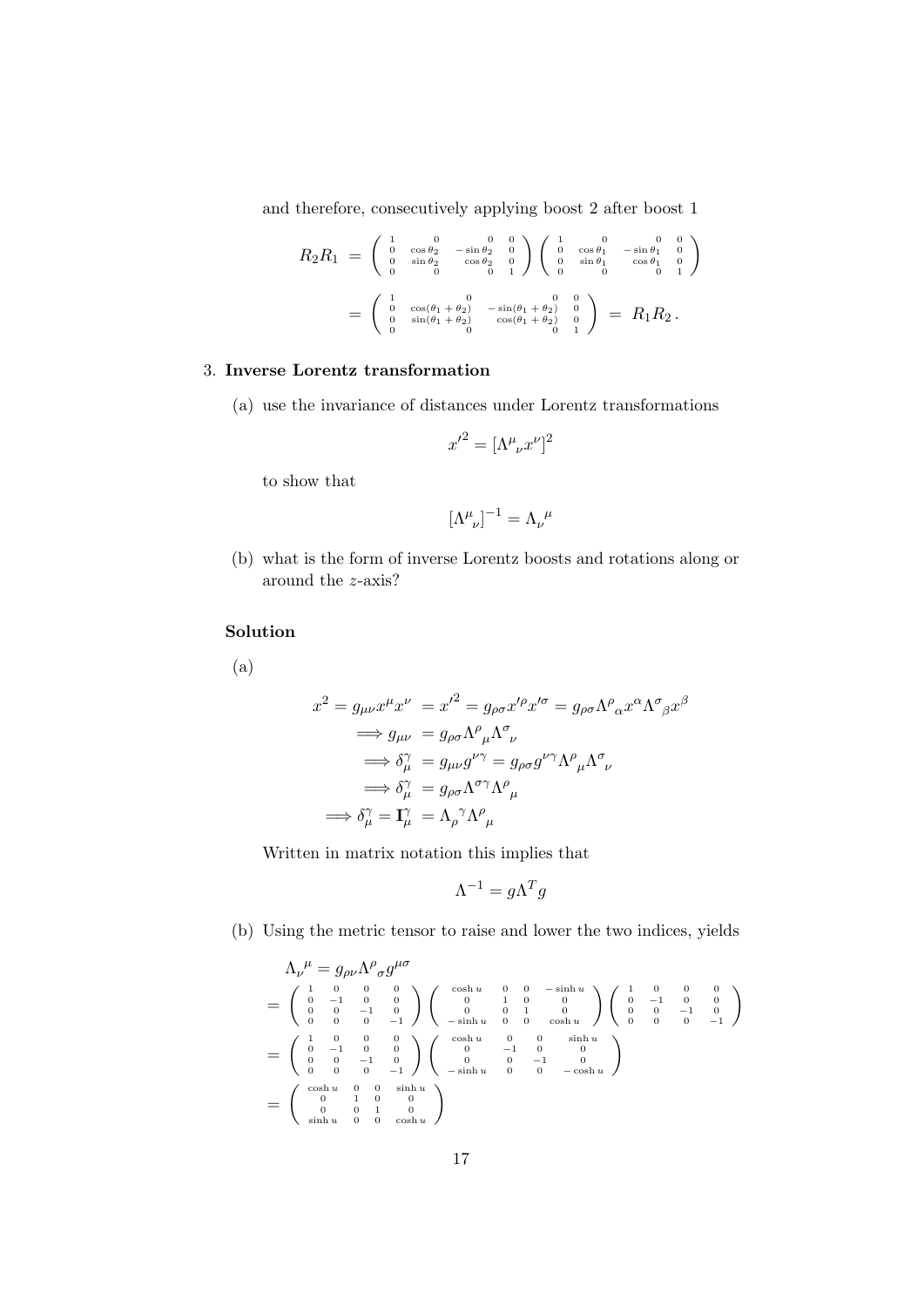$$
= \left(\begin{array}{cccc} \cosh(-u) & 0 & 0 & \sinh(-u) \\ 0 & 1 & 0 & 0 \\ 0 & 0 & 1 & 0 \\ \sinh(-u) & 0 & 0 & \cosh(-u) \end{array}\right) ,
$$

as expected for boosts along the z-axis. Similarly, for rotations around the z-axis

$$
\Lambda_{\nu}{}^{\mu} = g_{\rho\nu} \Lambda^{\rho}{}_{\sigma} g^{\mu\sigma}
$$
\n
$$
= \begin{pmatrix} 1 & 0 & 0 & 0 & 0 & 0 & 0 \\ 0 & -1 & 0 & 0 & 0 & 0 & 0 \\ 0 & 0 & -1 & 0 & 0 & 0 & 0 \\ 0 & 0 & 0 & -1 & 0 & 0 & 0 \\ 0 & 0 & 0 & -1 & 0 & 0 & 0 \\ 0 & 0 & -1 & 0 & 0 & 0 & 0 \\ 0 & 0 & 0 & -1 & 0 & 0 & 0 \\ 0 & 0 & 0 & -1 & 0 & 0 & 0 \\ 0 & 0 & 0 & -1 & 0 & 0 & 0 \\ 0 & 0 & 0 & 0 & 0 & 0 & 0 \end{pmatrix} \begin{pmatrix} 1 & 0 & 0 & 0 & 0 & 0 \\ 0 & -\cos\theta & \sin\theta & 0 & 0 & 0 \\ 0 & -\cos\theta & \sin\theta & 0 & 0 & 0 \\ 0 & -\sin\theta & -\cos\theta & 0 & 0 & -1 \\ 0 & 0 & 0 & 0 & 0 & -1 \end{pmatrix}
$$
\n
$$
= \begin{pmatrix} 1 & 0 & 0 & 0 & 0 \\ 0 & \cos\theta & -\sin\theta & 0 & 0 \\ 0 & \sin\theta & \cos\theta & 0 & 0 \\ 0 & 0 & 0 & 1 & 0 \end{pmatrix},
$$
\n
$$
= \begin{pmatrix} 1 & 0 & 0 & 0 & 0 \\ 0 & \cos(-\theta) & \sin(-\theta) & 0 & 0 \\ 0 & -\sin(-\theta) & \cos(-\theta) & 0 & 1 \\ 0 & 0 & 0 & 1 & 0 \end{pmatrix},
$$

again, as expected.

## 4. <sup>∗</sup>The Generators of the Lorentz group

In this problem we will derive the generators of the Lorentz group and prove some of their properties.

(a) consider a general, but infinitesimal Lorentz transformation and write it as

$$
\Lambda^{\mu}_{\ \nu} = \delta^{\mu}_{\ \nu} + \omega^{\mu}_{\ \nu}.
$$

Show that the infinitesimal parameters  $\omega_{\mu\nu}$  are antisymmetric.

(b) Due to their anti-symmetry, there are only six independent  $\omega_{\mu\nu}$ , which shows that the Lorentz-group is a six-parameter group. An arbitrary Lorentz transformation can be obtained by

$$
U(\omega) = \exp\left[-\frac{i}{2}\hat{M}_{\mu\nu}\omega^{\mu\nu}\right],
$$

where the  $\hat{M}_{\mu\nu}$  are the generators of the group. We obtain them by considering infinitesimal transformations and comparing coefficients. Chooisng generators from three infinitesimals boosts along the  $x$ ,  $y$ , and  $z$ -axis and the three infinitesimals boosts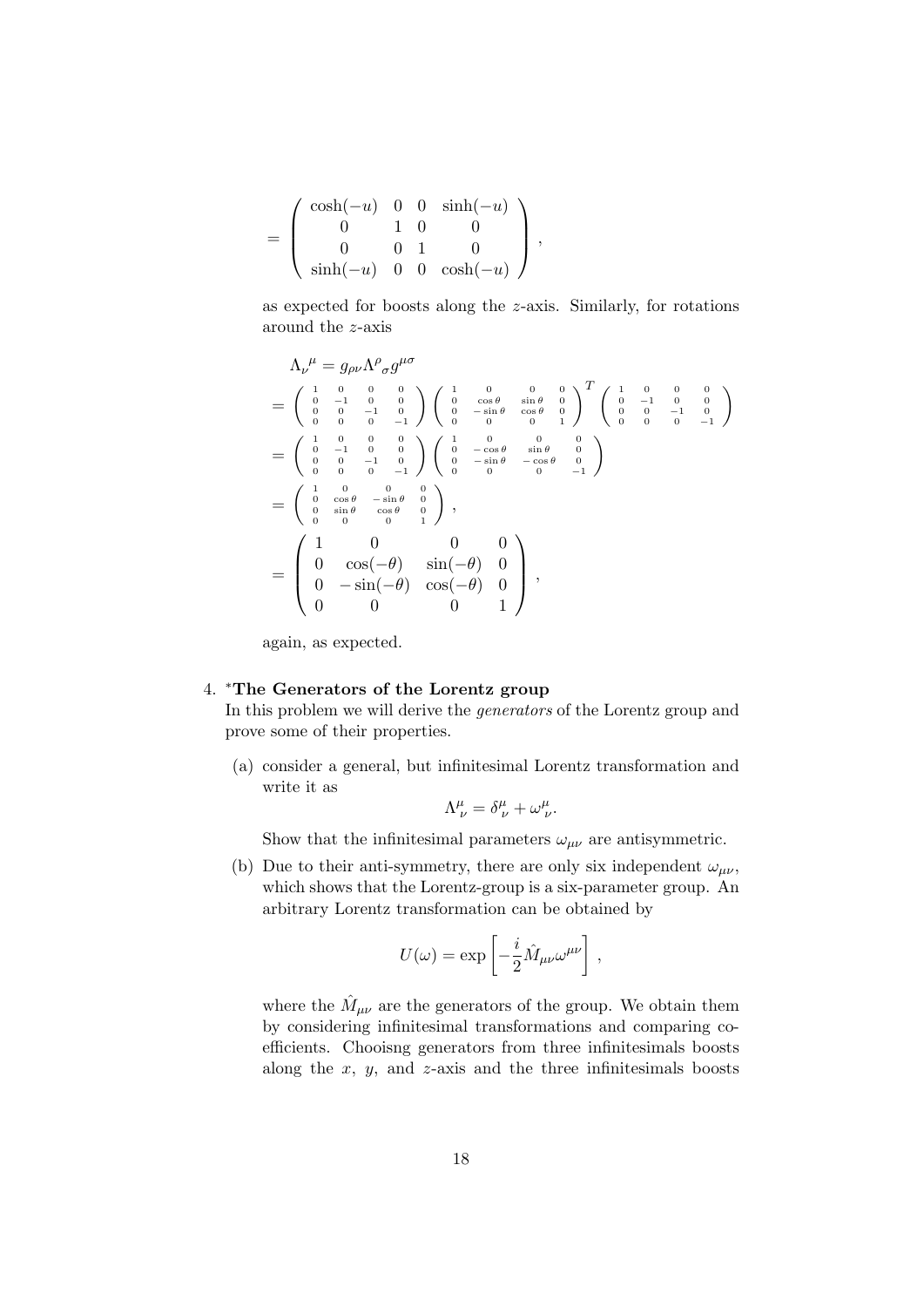around the  $x, y$ , and  $z$ -axis we arrive at:

$$
\mathcal{R}_x = \hat{M}_{23} = i \begin{pmatrix} 0 & 0 & 0 & 0 \\ 0 & 0 & 0 & 0 \\ 0 & 0 & 0 & -1 \\ 0 & 0 & 1 & 0 \end{pmatrix} \quad \mathcal{B}_x = \hat{M}_{01} = -i \begin{pmatrix} 0 & 1 & 0 & 0 \\ 1 & 0 & 0 & 0 \\ 0 & 0 & 0 & 0 \\ 0 & 0 & 0 & 0 \end{pmatrix}
$$

$$
\mathcal{R}_y = \hat{M}_{13} = i \begin{pmatrix} 0 & 0 & 0 & 0 \\ 0 & 0 & 0 & -1 \\ 0 & 0 & 0 & 0 \\ 1 & 0 & 0 & 0 \end{pmatrix} \quad \mathcal{B}_y = \hat{M}_{02} = -i \begin{pmatrix} 0 & 0 & 1 & 0 \\ 0 & 0 & 0 & 0 \\ 1 & 0 & 0 & 0 \\ 0 & 0 & 0 & 0 \end{pmatrix}
$$

$$
\mathcal{R}_z = \hat{M}_{12} = i \begin{pmatrix} 0 & 0 & 0 & 0 \\ 0 & 0 & -1 & 0 \\ 0 & 1 & 0 & 0 \\ 0 & 0 & 0 & 0 \end{pmatrix} \quad \mathcal{B}_z = \hat{M}_{03} = -i \begin{pmatrix} 0 & 0 & 0 & 1 \\ 0 & 0 & 0 & 0 \\ 0 & 0 & 0 & 0 \\ 1 & 0 & 0 & 0 \end{pmatrix}
$$

Convince yourself that their commutation relation

$$
\left[\hat{M}_{\mu\nu}, \hat{M}_{\rho\sigma}\right] = i \left(g_{\mu\sigma} \hat{M}_{\nu\rho} + g_{\nu\rho} \hat{M}_{\mu\sigma} - g_{\mu\rho} \hat{M}_{\nu\sigma} - g_{\nu\sigma} \hat{M}_{\mu\rho}\right)
$$

holds true. Define

$$
\hat{M}_i = \frac{1}{2} \epsilon_{ijk} \hat{M}_{jk} \text{ and } \hat{N}_i = \hat{M}_{i0}
$$

and their linear combinations

$$
\hat{X}^{\pm}_i = \frac{1}{2} \left( \hat{M}_i \pm i \hat{N}_i \right)
$$

and use the general identity to prove that their commutators are given by

$$
\left[\hat{X}^{\pm}_{i},\,\hat{X}^{\pm}_{j}\right]=i\epsilon_{ijk}\hat{X}^{\pm}_{k} \quad \text{and} \quad \left[\hat{X}^{\pm}_{i},\,\hat{X}^{\mp}_{j}\right]=0\,.
$$

## Solution

(a) Using Eq. (35) we can write

$$
g_{\mu'\nu'} = \Lambda^{\mu}_{\ \mu'} g_{\mu\nu} \Lambda^{\nu}_{\ \nu'} = (\delta^{\mu}_{\ \mu'} + \omega^{\mu}_{\ \mu'}) g_{\mu\nu} (\delta^{\nu}_{\ \nu'} + \omega^{\nu}_{\ \nu'})
$$
  
=  $g_{\mu'\nu'} + \omega_{\nu'\mu'} + \omega_{\mu'\nu'} + \mathcal{O}(\omega^2)$ 

and therefore we must demand

$$
\omega_{\nu'\mu'} + \omega_{\mu'\nu'} = 0 \quad \longrightarrow \quad \omega_{\nu'\mu'} = -\omega_{\mu'\nu'}\,,
$$

*i.e.*, anti-symmetric  $\omega$ .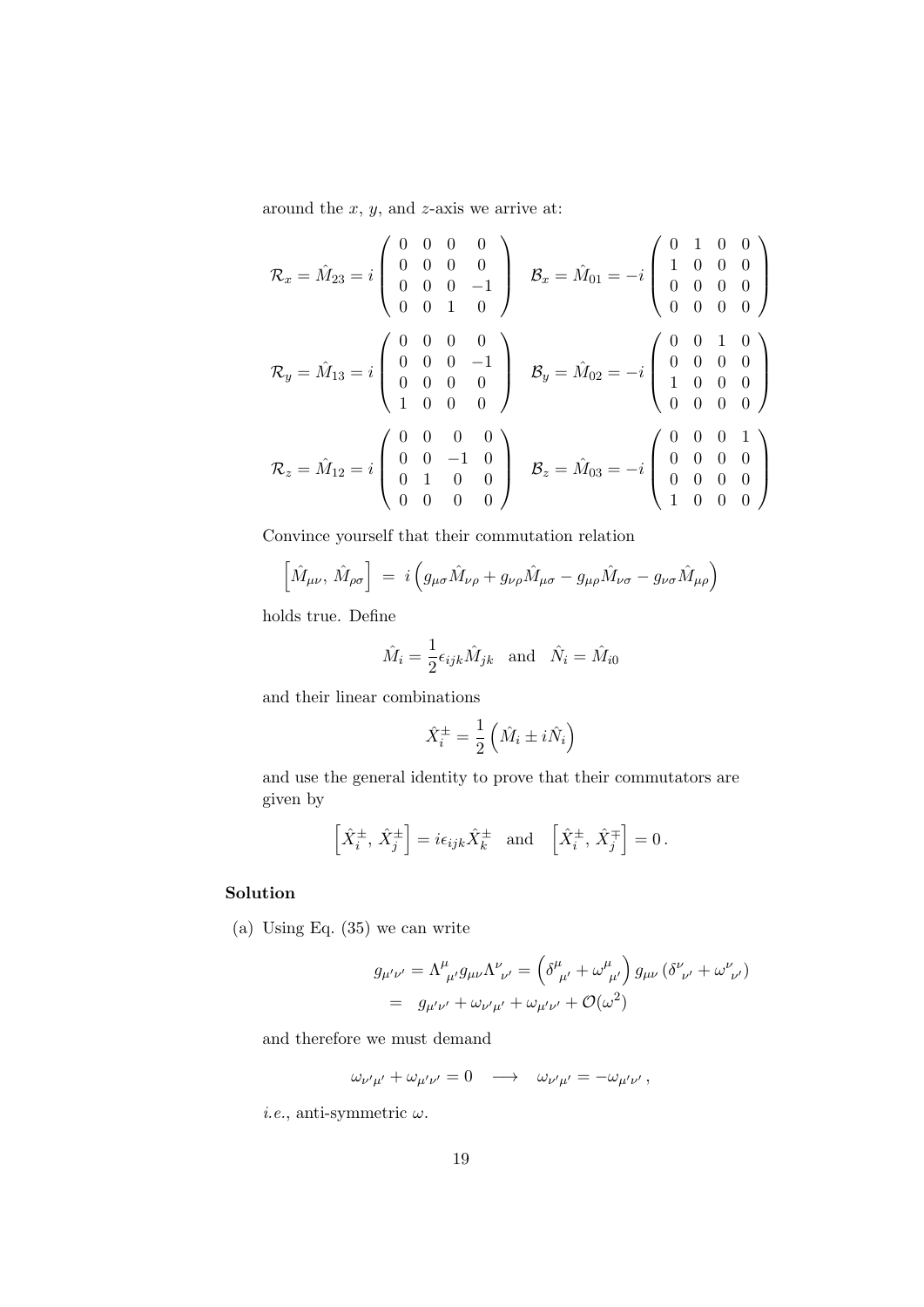(b) Let us consider a number of cases, namely the commutator of two two boosts, of two rotations, and of a boost and a rotation.

$$
\begin{bmatrix}\n\hat{M}_{01}, \hat{M}_{02}\n\end{bmatrix} = i g_{00} \hat{M}_{12} = i \hat{M}_{12}
$$
\n
$$
\begin{bmatrix}\n\hat{M}_{12}, \hat{M}_{13}\n\end{bmatrix} = -ig_{11} \hat{M}_{23} = i \hat{M}_{23}
$$
\n
$$
\begin{bmatrix}\n\hat{M}_{01}, \hat{M}_{12}\n\end{bmatrix} = i g_{11} \hat{M}_{02} = -i \hat{M}_{02}
$$

We then have, for the vanishing commutator,

$$
\begin{split}\n\left[\hat{X}_{i}^{\pm},\,\hat{X}_{j}^{\mp}\right] &= \frac{1}{4} \left[ \frac{1}{2} \epsilon_{ikl} \hat{M}_{kl} \pm i \hat{M}_{i0}, \,\frac{1}{2} \epsilon_{jmn} \hat{M}_{mn} \mp i \hat{M}_{j0} \right] \\
&= \frac{1}{4} \left\{ \frac{\epsilon_{ikl} \epsilon_{jmn}}{4} \left[ \hat{M}_{kl},\,\hat{M}_{mn} \right] \\
& \pm \frac{i \epsilon_{jmn}}{2} \left[ \hat{M}_{i0},\,\hat{M}_{mn} \right] \mp \frac{i \epsilon_{ikl}}{2} \left[ \hat{M}_{kl},\,\hat{M}_{j0} \right] + \left[ \hat{M}_{i0},\,\hat{M}_{j0} \right] \right\} \\
&= \frac{i}{4} \left\{ \frac{\epsilon_{ikl} \epsilon_{jmn}}{4} \left( g_{kn} \hat{M}_{lm} + g_{lm} \hat{M}_{kn} - g_{km} \hat{M}_{ln} - g_{ln} \hat{M}_{km} \right) \\
& \pm \frac{i \epsilon_{jmn}}{2} \left( g_{in} \hat{M}_{0m} + g_{0m} \hat{M}_{in} - g_{im} \hat{M}_{0n} - g_{0n} \hat{M}_{im} \right) \\
&= \frac{i}{2} \left\{ \epsilon_{ikl} \left( g_{k0} \hat{M}_{lj} + g_{lj} \hat{M}_{k0} - g_{kj} \hat{M}_{l0} - g_{l0} \hat{M}_{kj} \right) \right. \\
&\quad - g_{00} \hat{M}_{ij} \right\} \\
&= \frac{i}{4} \left\{ -\frac{1}{4} \left[ (\delta^{lj} \delta^{im} - \delta^{lm} \delta^{ij}) \hat{M}_{lm} + (\delta^{in} \delta^{jk} - \delta^{ij} \delta^{kn}) \hat{M}_{kn} \right. \\
&\quad - (\delta^{ln} \delta^{ij} - \delta^{lj} \delta^{in}) \hat{M}_{ln} - (\delta^{ij} \delta^{km} - \delta^{im} \delta^{kj}) \hat{M}_{km} \right] \\
&= \frac{i}{4} \left\{ -\frac{1}{4} \left[ \hat{M}_{ji} + \hat{M}_{ji} + \hat{M}_{ji} + \hat{M}_{ji} \right] - \hat{M}_{ij} \right. \\
&= \frac{i}{4} \left
$$

where, in the last step, we have used the anti-symmetry of the Levi-Civita Tensor and that  $\hat{M}_{0m} = -\hat{M}_{m0}$ . In the treatment of the terms proportional to only one of the Levi-Civita Tensors we also realised that terms of the form  $\epsilon_{ijk}g_{k0}$  vanish – after all  $\epsilon_{ijk}$ is only defined for permutations of the spatial dimensions, *i.e.*  $\{i, j, k\} \in \text{perm}(\{1, 2, 3\})$ . We also took into account the sign for space-like components, *i.e.*  $g_{ik} = -\delta_{ik}$ .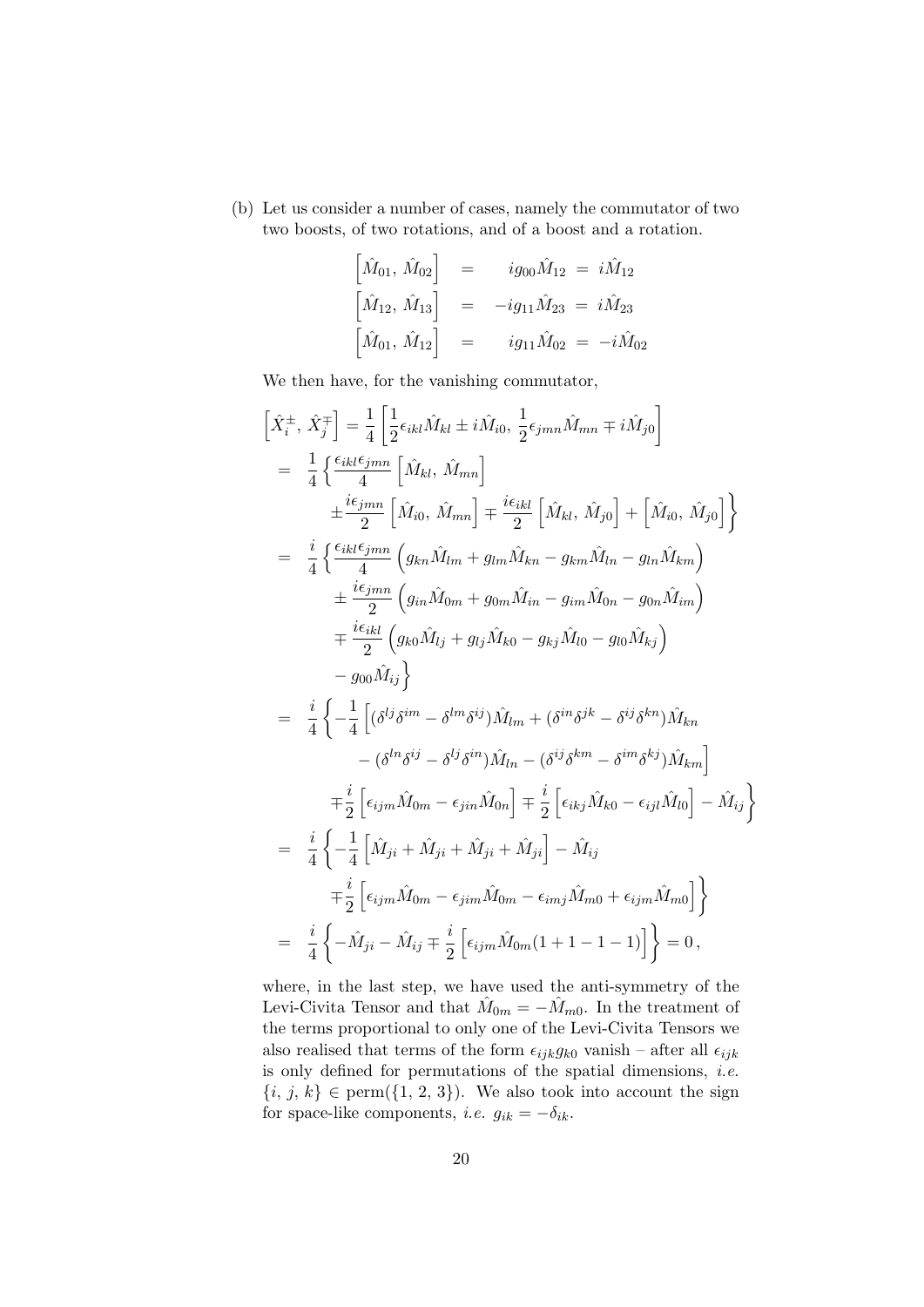The non-vanising commutators in contrast are given by

$$
\begin{split}\n\left[\hat{X}_{i}^{\pm},\,\hat{X}_{j}^{\pm}\right] &= \frac{1}{4} \left[ \frac{1}{2} \epsilon_{ikl} \hat{M}_{kl} \pm i \hat{M}_{i0},\,\frac{1}{2} \epsilon_{jmn} \hat{M}_{mn} \pm i \hat{M}_{j0} \right] \\
&= \frac{1}{4} \left\{ \frac{\epsilon_{ikl} \epsilon_{jmn}}{4} \left[ \hat{M}_{kl,\,\hat{M}_{mn}} \right] \\
& \pm \frac{i \epsilon_{jmn}}{2} \left[ \hat{M}_{i0},\,\hat{M}_{mn} \right] \pm \frac{i \epsilon_{ikl}}{2} \left[ \hat{M}_{kl},\,\hat{M}_{j0} \right] - \left[ \hat{M}_{i0},\,\hat{M}_{j0} \right] \right\} \\
&= \frac{i}{4} \left\{ \frac{\epsilon_{ikl} \epsilon_{jmn}}{4} \left( g_{kn} \hat{M}_{lm} + g_{lm} \hat{M}_{kn} - g_{km} \hat{M}_{ln} - g_{ln} \hat{M}_{km} \right) \\
& \pm \frac{i \epsilon_{jmn}}{2} \left( g_{in} \hat{M}_{0m} + g_{0m} \hat{M}_{in} - g_{im} \hat{M}_{0n} - g_{0n} \hat{M}_{im} \right) \\
& \pm \frac{i \epsilon_{ikl}}{2} \left( g_{k0} \hat{M}_{lj} + g_{lj} \hat{M}_{k0} - g_{kj} \hat{M}_{l0} - g_{l0} \hat{M}_{kj} \right) \\
& \quad + g_{00} \hat{M}_{ij} \right\} \\
&= \frac{i}{4} \left\{ -\frac{1}{4} \left[ (\delta^{lj} \delta^{im} - \delta^{lm} \delta^{ij}) \hat{M}_{lm} + (\delta^{in} \delta^{jk} - \delta^{ij} \delta^{kn}) \hat{M}_{kn} \right. \\
& \left. - (\delta^{ln} \delta^{ij} - \delta^{lj} \delta^{in}) \hat{M}_{ln} - (\delta^{ij} \delta^{km} - \delta^{im} \delta^{kj}) \hat{M}_{km} \right] \\
& \quad + \frac{i}{2} \left[ \epsilon_{ijm} \hat{M}_{0m} - \epsilon_{jin} \hat{M}_{0n} \right] \pm \frac{i}{2} \left[ \epsilon_{ikj} \hat{M}_{k0} - \epsilon_{ijl} \hat{M}_{l0}
$$

and direct comparison with the definition of  $\hat X_m^\pm,$ 

$$
\begin{split}\ni\epsilon_{ijm}\hat{X}_{m}^{\pm} &= \frac{i\epsilon_{ijm}}{2} \left( \frac{\epsilon_{mrs}}{2} \hat{M}_{rs} \pm i \hat{M}_{m0} \right) \\
&= \frac{i}{2} \left[ \frac{\epsilon_{ijm}\epsilon_{rsm}}{2} \hat{M}_{rs} \pm i \hat{M}_{m0} \right] = \frac{i}{2} \left[ \frac{\delta_{ir}\delta_{js} - \delta_{is}\delta_{jr}}{2} \hat{M}_{rs} \pm i \hat{M}_{m0} \right] \\
&= \frac{i}{2} \left[ \frac{1}{2} \left( \hat{M}_{ij} - \hat{M}_{ji} \right) \pm i \hat{M}_{m0} \right] = \frac{i}{2} \left[ \hat{M}_{ij} \pm i \hat{M}_{m0} \right] = \n\end{split}
$$

yields the desired result.

This proves that the six generators of the Lorentz group factorise into two groups of three generators, where each group has a commutator structure that is identical to the one enjoyed by the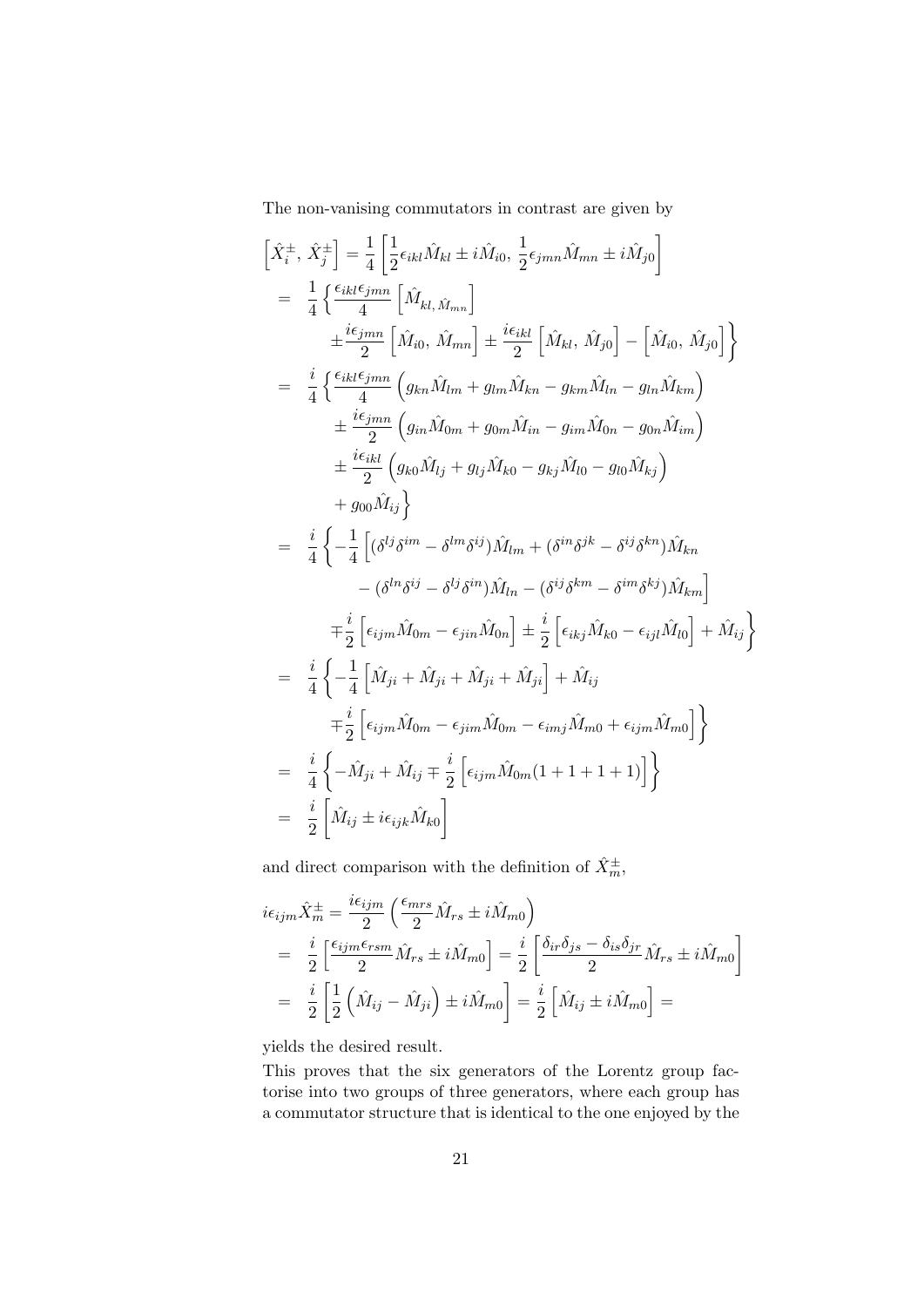generators of the angular momentum group, and where the generators of the two groups do commute. In other words, the Lorentz group  $SO(3, 1)$  decomposes as  $SO(3, 1) = SU(2) \otimes SU(2)$ , hinting at a deep connenction between the Lorentz group and spin.

#### 5. <sup>∗</sup>Poincare transformations

The Poincare transformation  $U(\Lambda, a)$  is defined by the combination of a Lorentz transformation,  $\Lambda^{\mu}_{\nu}$ , and a shift in space-time,  $a_{\mu}$ , as

$$
x^{\mu} \to x'^{\mu} = \Lambda^{\mu}_{\ \nu} x^{\nu} + a^{\mu}.
$$

- (a) Determine the product, the unit and inverse of the resulting group.
- (b) Verify that

$$
U^{-1}(\Lambda, 0)U(1, \epsilon)U(\Lambda, 0) = U(1, \Lambda^{-1}\epsilon)
$$

and show that this implies that

$$
U^{-1}(\Lambda, 0)\hat{P}_{\mu}U(\Lambda, 0) = (\Lambda^{-1})^{\nu}_{\mu}\hat{P}_{\nu}.
$$

Use this to determine the commutator  $[\hat{M}_{\mu\nu}, \hat{P}_{\rho}]$  of the generators of the Lorentz group and the momentum operator.

(c) Show that

$$
U^{-1}(\Lambda, 0)U(\tilde{\Lambda}, 0)U(\Lambda, 0) = U(\Lambda^{-1}\tilde{\Lambda}\Lambda, 0)
$$

and use this to prove the commutator relation of the generators  $\hat{M}_{\mu\nu}$  from the previous problem, *i.e.* 

$$
\left[\hat{M}_{\mu\nu},\,\hat{M}_{\rho\sigma}\right] = i \left(g_{\mu\rho}\hat{M}_{\nu\sigma} - g_{\mu\sigma}\hat{M}_{\nu\rho} - g_{\nu\rho}\hat{M}_{\mu\sigma} + g_{\nu\sigma}\hat{M}_{\mu\rho}\right) \,.
$$

#### Solution

(a) Let us start by the product of two transformations,  $U(\Lambda, a)$  $U(\Lambda, \tilde{a})$  *i.e.* 

$$
x^{\mu} \rightarrow x'^{\mu} = \Lambda^{\mu}_{\ \nu} \left( \tilde{\Lambda}^{\nu}_{\ \rho} x^{\rho} + \tilde{a}^{\nu} \right) + a^{\mu} \,,
$$

and we can read off that

$$
U(\Lambda, a) \otimes U(\tilde{\Lambda}, \tilde{a}) = U(\Lambda \tilde{\Lambda}, \Lambda \tilde{a} + a)
$$

the product is given by a product of the Lorentz-transformation with a shift given by the sum of the Lorentz-transformed first shift and the second shift.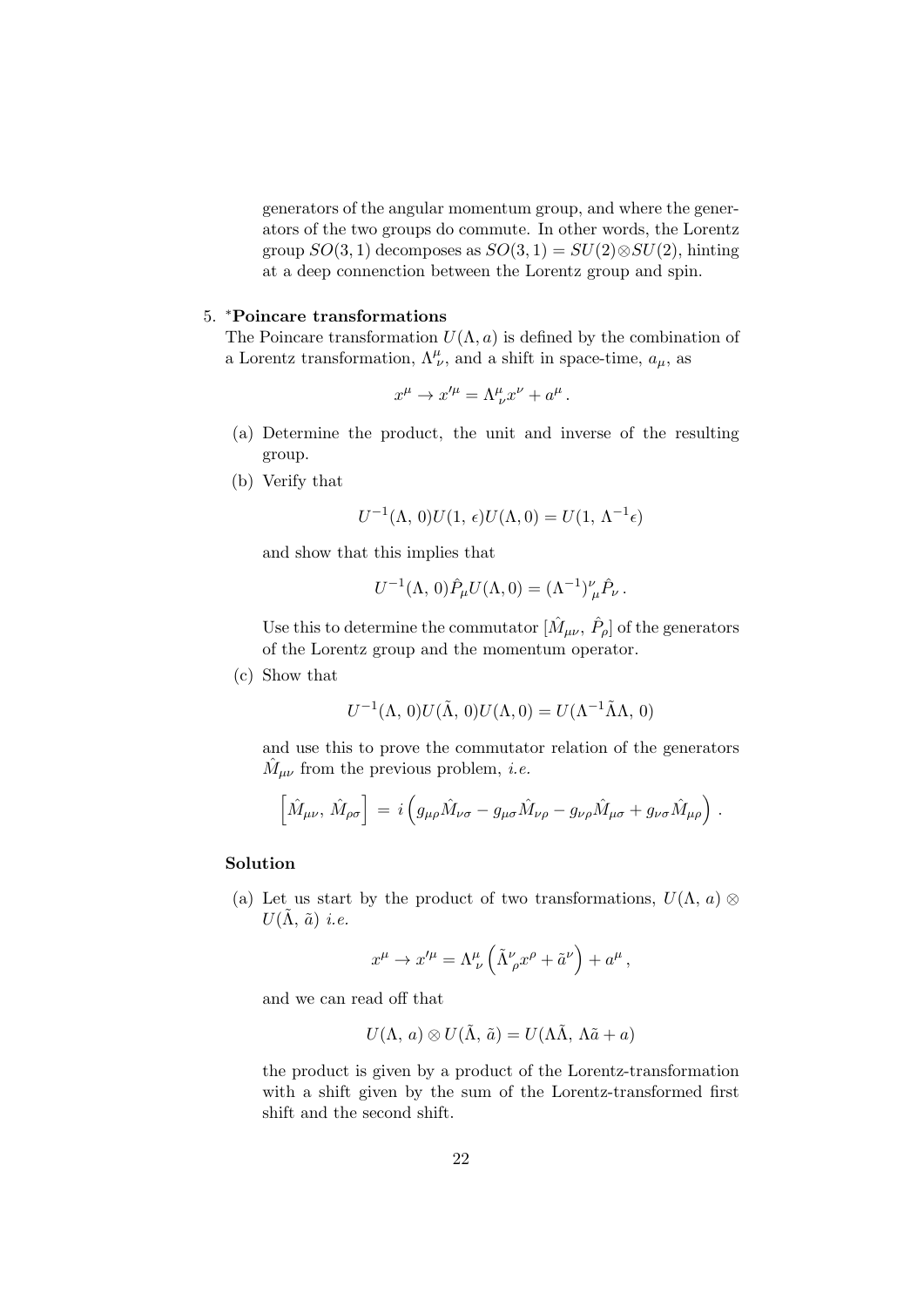The unit element is obviously given by no Lorentz-transformation, the unit matrix plus a zero shift,  $U_1 = U(1, 0)$  and the inverse is given by

$$
U^{-1}(\Lambda, a) = U(\Lambda^{-1}, -\Lambda^{-1}a).
$$

To check this explicitly, show that

$$
x^{\mu} = U^{-1}(\Lambda, a)U(\Lambda, a)x^{\mu}
$$
  
=  $({\Lambda}^{-1})^{\mu}_{\nu} ({\Lambda}^{\nu}_{\rho}x^{\rho} + {\tilde{a}}^{\nu}) - ({\Lambda}^{-1})^{\mu}_{\nu}a^{\nu}$   
=  $g^{\mu}_{\rho}x^{\rho} + ({\Lambda}^{-1})^{\mu}_{\nu}a^{\nu} - ({\Lambda}^{-1})^{\mu}_{\nu}a^{\nu} = x^{\mu},$ 

as expected.

(b)

$$
x^{\prime \mu} = (\Lambda^{-1})^{\mu}_{\ \nu} \left[ g^{\nu}_{\ \rho} \Lambda^{\rho}_{\ \sigma} x^{\sigma} + \epsilon^{\nu} \right] = x^{\mu} + (\Lambda^{-1})^{\mu}_{\ \nu} \epsilon^{\nu}
$$

as demanded. Using the fact that the momentum operator is the generator of infinitesimal translations in space-time, the  $\epsilon_{\mu}$ , we see immediately that the relation above implies that

$$
U^{-1}(\Lambda, 0)\hat{P}_{\mu}U(\Lambda, 0) = (\Lambda^{-1})^{\nu}_{\mu}\hat{P}_{\nu}.
$$

indeed holds true.

To calculate the commutator of the momentum operator and the generators of the Lorentz group it is important to remember that Lorentz transformations parametrised by  $\omega_{\mu\nu}$  are generated through

$$
U(\omega, 0) = \exp\left(-\frac{i}{2}\hat{M}_{\mu\nu}\omega^{\mu\nu}\right) = 1 - \frac{i}{2}\hat{M}_{\mu\nu}\omega^{\mu\nu} + \mathcal{O}(\omega^2).
$$

see the previous problem. Using the transformation law for the momentum above, and specify it for an infinitesimal Lorentz transformation we therefore have

$$
\begin{array}{rcl} \left(1+\frac{i}{2}\hat{M}_{\mu\nu}\omega^{\mu\nu}\right)\hat{P}_{\sigma}\left(1-\frac{i}{2}\hat{M}_{\mu\nu}\omega^{\mu\nu}\right)&=&\left(\delta^{\mu}_{\ \sigma}-\omega^{\mu}_{\ \sigma}\right)\hat{P}_{\mu}\\ &\frac{i\omega^{\mu\nu}}{2}\left(\hat{M}_{\mu\nu}\hat{P}_{\sigma}-\hat{P}_{\sigma}\hat{M}_{\mu\nu}\right)&=&-\frac{\omega^{\mu\nu}}{2}\left(g_{\nu\sigma}\hat{P}_{\mu}-g_{\nu\sigma}\hat{P}_{\nu}\right)\\ &\left[\hat{M}_{\mu\nu},\,\hat{P}_{\sigma}\right]&=&g_{\nu\sigma}\hat{P}_{\mu}-g_{\nu\sigma}\hat{P}_{\nu}\,, \end{array}
$$

where in going from the first to the second line we ignored terms quadratic in  $\omega$  and we explicitly anti-symmetrised the right-hand side when lifting the Lorentz index of the  $\omega^{\mu}_{\sigma}$  to reflect its property.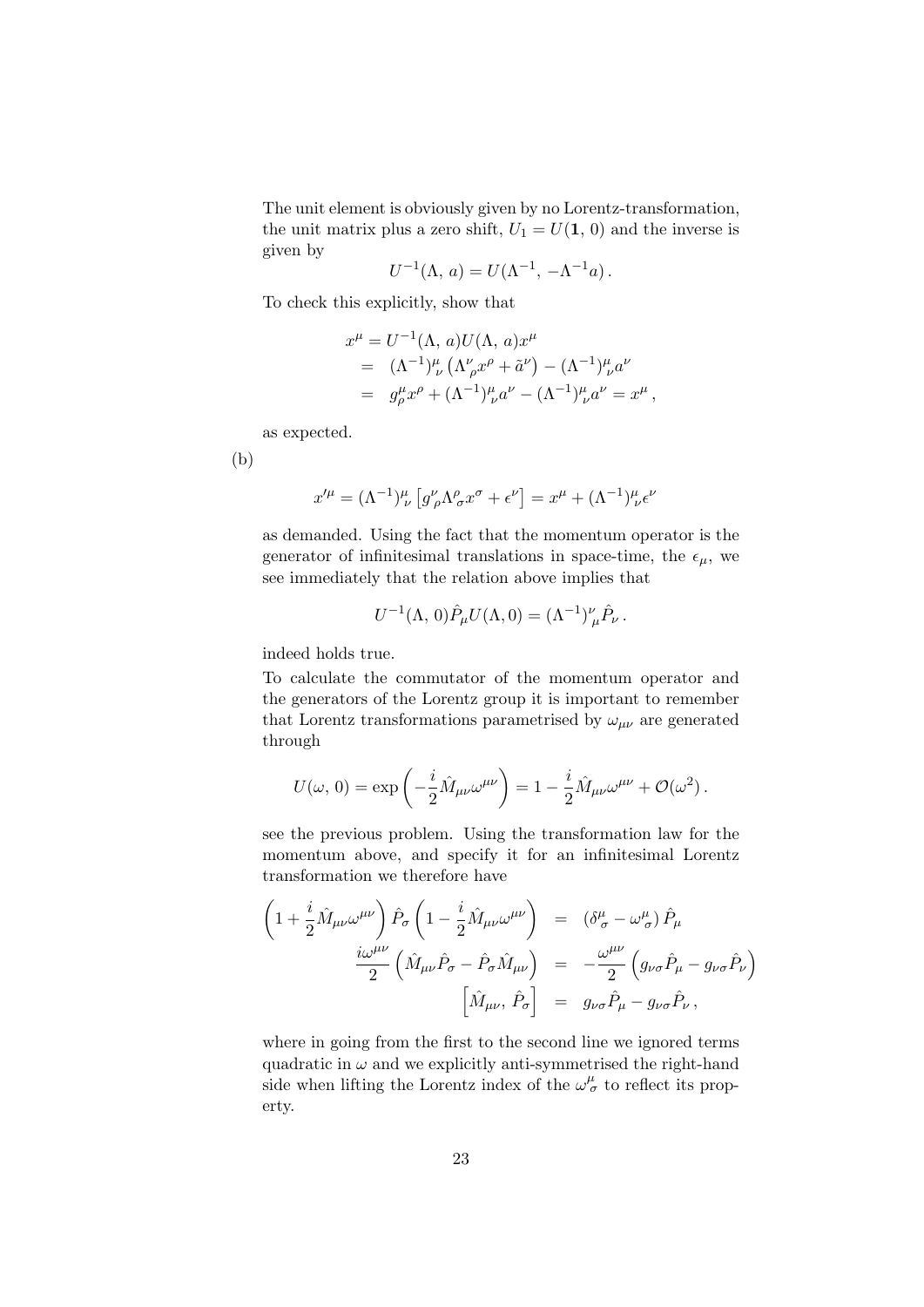(c) Start with

$$
x^{\prime \mu} = U^{-1}(\Lambda, 0)U(\tilde{\Lambda}, 0)U(\Lambda, 0)x^{\mu} = (\Lambda^{-1})^{\mu}_{\nu} \tilde{\Lambda}^{\nu}_{\rho} \Lambda^{\rho}_{\sigma} x^{\sigma}
$$

as expected and specify it for an infinitesimal Lorentz transformation for  $\tilde{\Lambda} = \mathbf{1} + \tilde{\omega}$ . Then

$$
(\Lambda^{-1}\tilde{\Lambda}\Lambda)^{\mu}_{\nu} = \delta^{\mu}_{\nu} + (\Lambda^{-1})^{\mu}_{\rho} \Lambda^{\sigma}_{\nu} \tilde{\omega}^{\rho}_{\sigma}
$$

and, in analogy to the treatment of the infinitesimal translations we can use this to deduce the transformation law for the generators of the Lorentz transformations, namely

$$
U^{-1}(\Lambda, 0)\hat{M}_{\rho\sigma}U(\Lambda, 0) = (\Lambda^{-1})^{\mu}_{\rho}\Lambda^{\nu}_{\sigma}\hat{M}_{\mu\nu}.
$$

Specfiying this for infinitesimal boosts  $\Lambda = 1 + \omega$  we find

$$
\left(1+\frac{i}{2}\hat{M}_{\mu\nu}\omega^{\mu\nu}\right)\hat{M}_{\rho\sigma}\left(1-\frac{i}{2}\hat{M}_{\mu\nu}\omega^{\mu\nu}\right) = (\delta^{\mu}_{\ \rho}-\omega^{\mu}_{\ \rho})(\delta^{\nu}_{\ \sigma}+\omega^{\nu}_{\ \sigma})\hat{M}_{\mu\nu}
$$

and ignoring terms of order  $\omega^2$  and anti-symmetrising arguments as before we arrive at

$$
\frac{i\omega^{\mu\nu}}{2} \left( \hat{M}_{\mu\nu} \hat{M}_{\rho\sigma} - \hat{M}_{\rho\sigma} \hat{M}_{\mu\nu} \right) = \left( \delta^{\mu}_{\ \rho} \omega^{\nu}_{\ \sigma} - \delta^{\nu}_{\ \sigma} \omega^{\mu}_{\ \rho} \right) \hat{M}_{\mu\nu} \n= -\frac{\omega^{\mu\nu}}{2} \left( g_{\mu\rho} \hat{M}_{\nu\sigma} - g_{\mu\sigma} \hat{M}_{\nu\rho} - g_{\nu\rho} \hat{M}_{\mu\sigma} + g_{\nu\sigma} \hat{M}_{\mu\rho} \right)
$$

and therefore we find that the commutator indeed is

$$
\left[\hat{M}_{\mu\nu},\,\hat{M}_{\rho\sigma}\right] = i \left(g_{\mu\rho}\hat{M}_{\nu\sigma} - g_{\mu\sigma}\hat{M}_{\nu\rho} - g_{\nu\rho}\hat{M}_{\mu\sigma} + g_{\nu\sigma}\hat{M}_{\mu\rho}\right) .
$$

In addition to the known commutator

$$
\left[\hat{P}_{\mu},\,\hat{P}_{\nu}\right]=0
$$

this fixes the algebra of the Poincare group.

## 6. Lagrange and Hamilton Formalism: Example Systems For all of the three systems

- (i) Free particle in three dimensions;
- (ii) Mathematical pendulum in one dimension, in the small-angle approximation;
- (iii) Particle in two-dimensions in a central potential

analyse the E.o.M. through the following steps: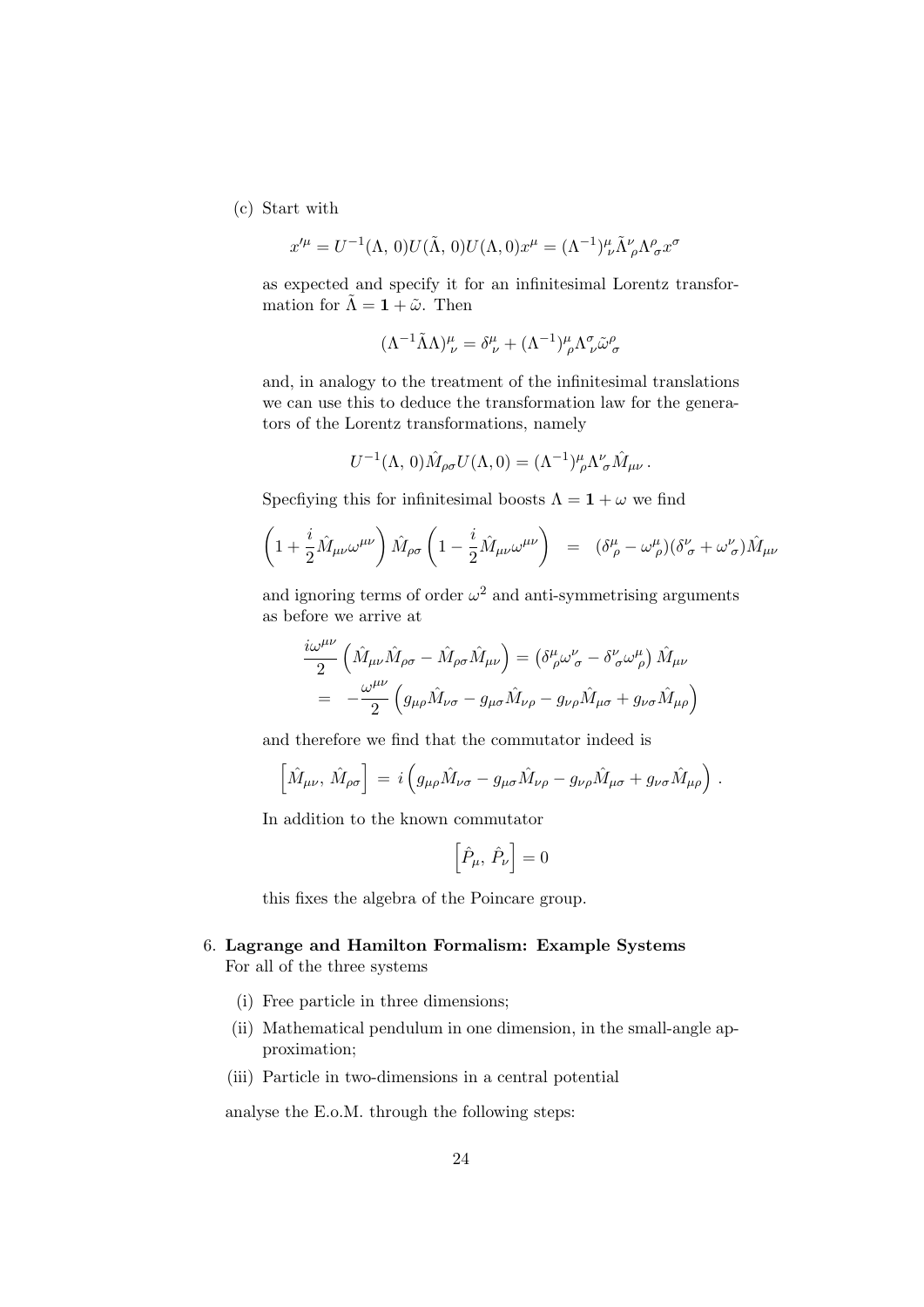- (a) write down the Lagrange function;
- (b) derive and solve the Euler-Lagrange E.o.M.;
- (c) construct the canonical momenta;
- (d) find the Hamilton function;
- (e) derive the Hamilton E.o.M.;
- (f) try to directly infer constants of motion where possible.

## Solution

(a)

(i): 
$$
L = \frac{m}{2} \dot{x}^2
$$
  
\n(ii):  $L = \frac{ml^2}{2} \dot{\theta}^2 - mgl\theta^2$   
\n(iii):  $L = \frac{m}{2} \left( \dot{r}^2 + r^2 \dot{\theta}^2 \right) - V(r)$ 

(b) For each coordinate  $q$  we have

$$
0 = \frac{\mathrm{d}}{\mathrm{d}t} \frac{\partial L}{\partial \dot{q}} - \frac{\partial L}{\partial q}
$$

and therefore

$$
(i): 0 = m\underline{\ddot{x}}
$$
  
\n
$$
(ii): 0 = ml^2\ddot{\theta} + mgl\theta
$$
  
\n
$$
(iii): 0 = m(r^2\ddot{\theta} + 2r\dot{r}\dot{\theta})
$$
  
\n
$$
0 = m\ddot{r} - mr\dot{\theta}^2 + \frac{\partial V}{\partial r}
$$

(c) For each coordinate  $q$  we have

$$
p=\frac{\partial L}{\partial \dot{q}}
$$

and therefore

$$
(i): p_x = m\underline{\dot{x}}\n(ii): p_\theta = ml^2\dot{\theta}\n(iii): p_\theta = mr^2\dot{\theta}\np_r = m\dot{r}
$$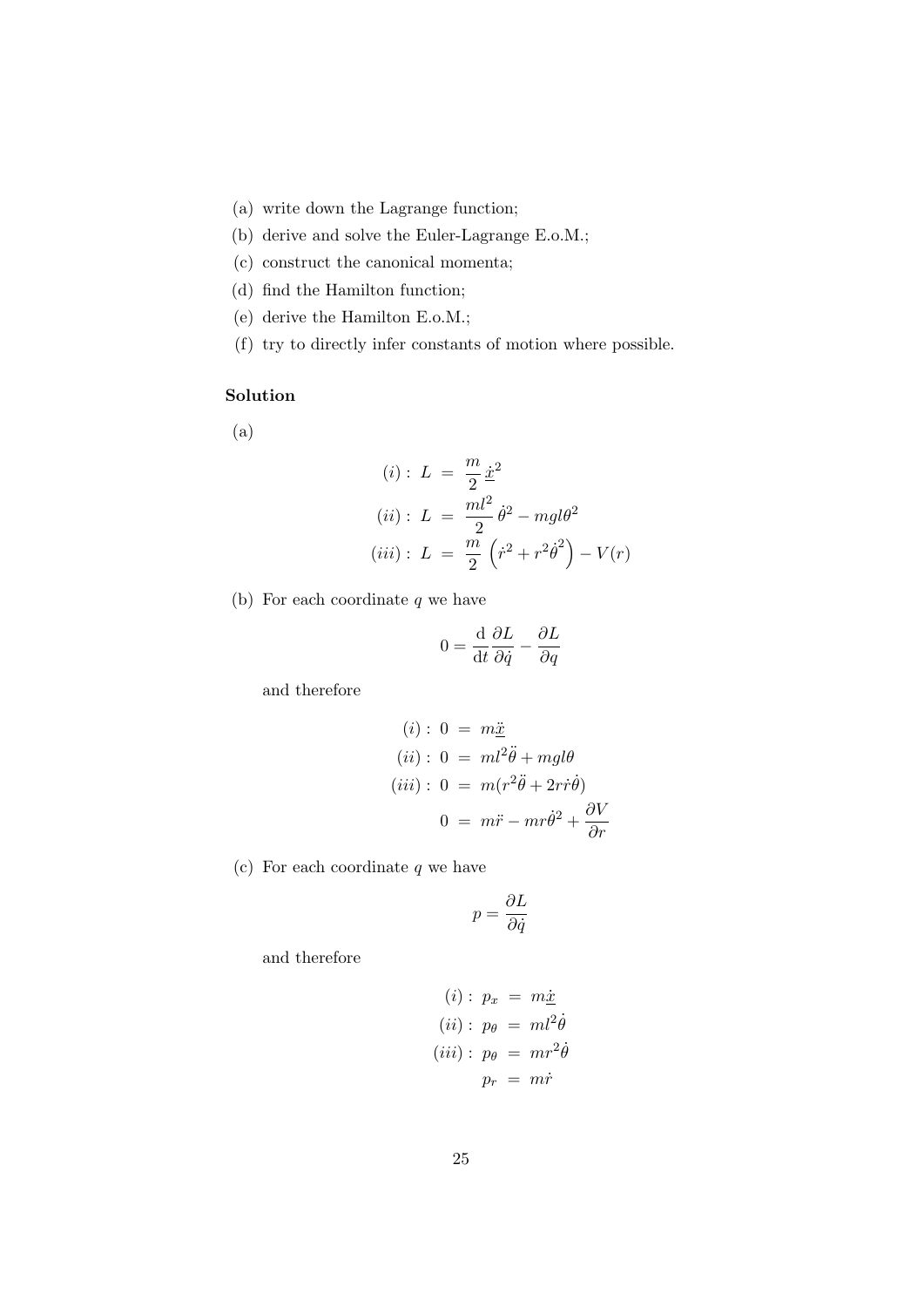(d) Summing over all coordinates and momenta i

$$
H = \sum_i \dot{q}_i p_i - L
$$

and therefore, replacing generalised velocities with the momenta,

$$
(i): H = m\underline{\dot{x}} \underline{\dot{x}} - L = \frac{1}{2m} \underline{p}^2
$$
  

$$
(ii): H = ml^2 \dot{\theta} \dot{\theta} - L = \frac{1}{2ml^2} p_\theta^2 + mgl\theta^2
$$
  

$$
(iii): H = mr^2 \dot{\theta} \dot{\theta} + m\dot{r} \dot{r} - L = \frac{1}{2m} p_r^2 + \frac{1}{2mr^2} p_\theta^2 + V(r)
$$

(e) Using

$$
\dot{p}_i = -\frac{\partial H}{\partial q_i} \text{ and } \dot{q}_i = +\frac{\partial H}{\partial p_i}
$$

we have

$$
(i): \underline{\dot{p}} = 0 \qquad \text{and } \underline{\dot{x}} = \frac{\underline{p}}{m}
$$
  
\n
$$
(ii): \vec{p}_{\theta} = -mgl\theta \qquad \text{and } \dot{\theta} = \frac{p_{\theta}}{ml^2}
$$
  
\n
$$
(iii): \vec{p}_r = -\frac{p_{\theta}^2}{mr^3} - \frac{\partial V}{\partial r} \qquad \text{and } \dot{r} = \frac{p_r}{2m}
$$
  
\n
$$
\vec{p}_{\theta} = 0 \qquad \text{and } \dot{\theta} = \frac{p_{\theta}}{mr^2}.
$$

(f) In (i), the momentum is conserved, component-by-component, *i.e.*  $\dot{p} = 0$ , and in (iii) the angular momentum  $p_{\theta}$  is conserved.

#### 7. Conserved energy from Hamilton function

Show that the energy is conserved of a system described by a classical Hamilton function without explicit time dependence.

## Solution

Hamilton equations of motion:

$$
\dot{q}_i = \frac{\partial H}{\partial p_i}
$$
,  $\dot{p}_i = -\frac{\partial H}{\partial q_i}$ ,  $\partial_t H = -\partial_t L = 0$ 

if  $L$  is not explicitly dependent on  $t$ .

$$
0 = -\partial_t L = \frac{\partial L}{\partial q}\dot{q} + \frac{\partial L}{\partial \dot{q}}\ddot{q} - \frac{\mathrm{d}L}{\mathrm{d}t} = \left(\partial_t \frac{\partial L}{\partial \dot{q}}\right)\dot{q} + \frac{\partial L}{\partial \dot{q}}\ddot{q} - \frac{\mathrm{d}L}{\mathrm{d}t}
$$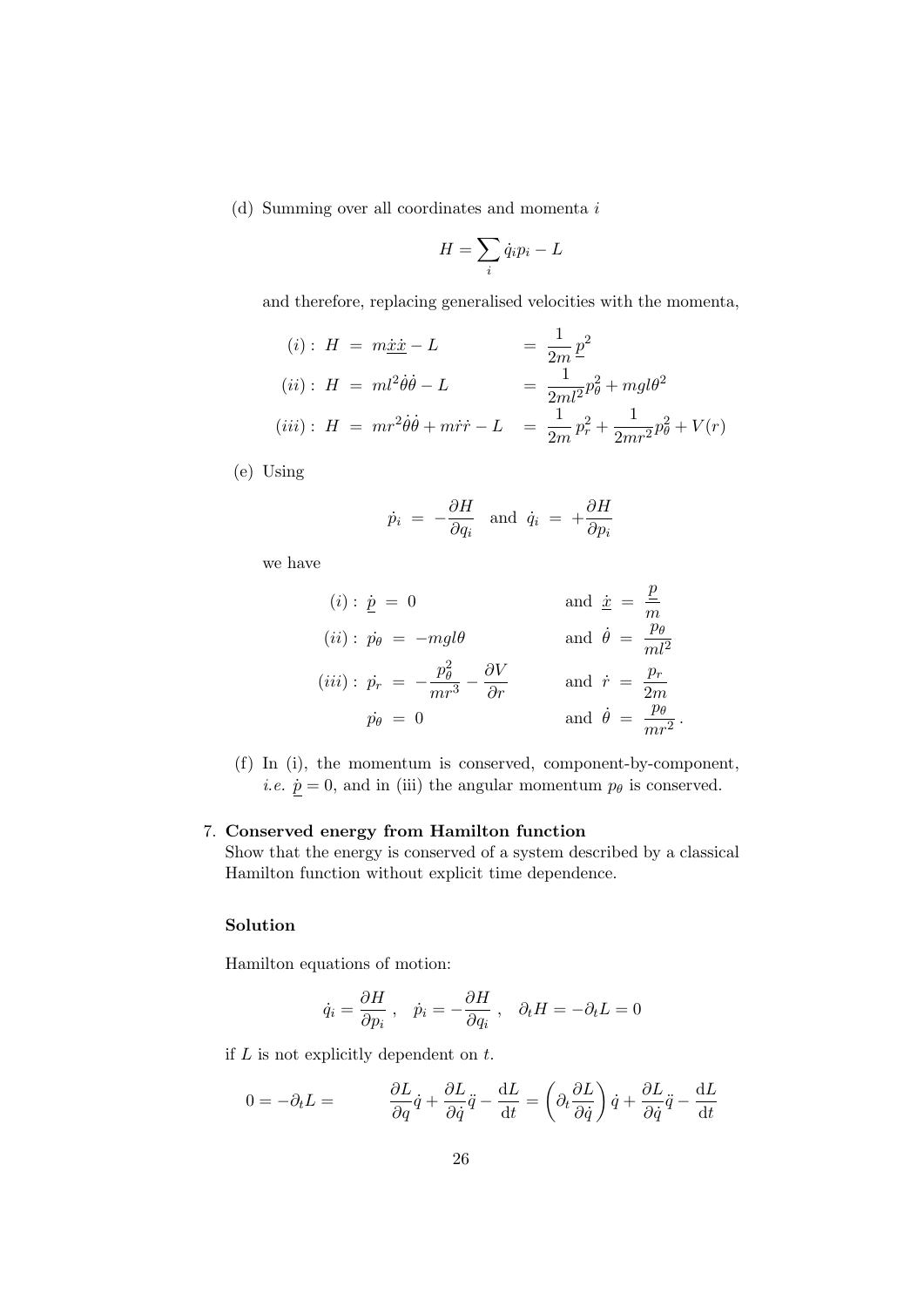$$
= \partial_t \left( \frac{\partial L}{\partial \dot{q}} \dot{q} \right) - \frac{\partial L}{\partial \dot{q}} \ddot{q} + \frac{\partial L}{\partial \dot{q}} \ddot{q} - \frac{\mathrm{d}L}{\mathrm{d}t} = \frac{\mathrm{d}}{\mathrm{d}t} \left( \frac{\partial L}{\partial \dot{q}} \dot{q} - L \right)
$$
  

$$
= \frac{\mathrm{d}}{\mathrm{d}t} \left( \frac{\partial L}{\partial \dot{q}} \dot{q} - T + V \right),
$$

where Lagrange E.o.M. and  $L = T - V$  have been used with T and V are the kinetic and potential energy. Using Euler's theorem for homogeneous functions,

$$
\frac{\partial L}{\partial \dot{q}}\dot{q}=2T
$$

if the kinetic energy is a quadratic function of generalised velocities  $q$ (which is usually the case), and if the potential does - as usual - only depend on generalised coordinates.

This shows that

$$
\frac{\mathrm{d}(T+V)}{\mathrm{d}t} = \frac{\mathrm{d}E}{\mathrm{d}t} = 0
$$

Alternatively:

$$
\frac{dH}{dt} = \frac{\partial H}{\partial p}\frac{dp}{dt} + \frac{\partial H}{\partial q}\frac{dq}{dt} + \frac{\partial H}{\partial t}
$$
  
=  $\dot{q}\dot{p} - \dot{p}\dot{q} + \frac{\partial H}{\partial t}$  (using Hamilton's equations)  
=  $\frac{\partial H}{\partial t}$   
= 0 if *H* not explicitly dependent on *t*.

#### 8. Quantum Mechanical Harmonic Oscillator

(a) Starting with the Lagrange function

$$
L=\frac{m\,\dot{x}^2}{2}-\frac{m\omega^2\,x^2}{2}\,,
$$

calculate the conjugate momenta and show that the Hamilton function reads

$$
H = \frac{1}{2m} p^2 + \frac{m\omega^2}{2} x^2.
$$

(b) Promote the Hamilton function to the Hamilton operator of Eq. (51) and use the commutation relation of the position and momentum operator to show that the commutator relations

$$
[\hat{a}, \hat{a}] = [\hat{a}^{\dagger}, \hat{a}^{\dagger}] = 0
$$

$$
[\hat{a}, \hat{a}^{\dagger}] = 1.
$$

of Eq. (54) hold true, where the creation and annihilation operators are defined through Eq. (53).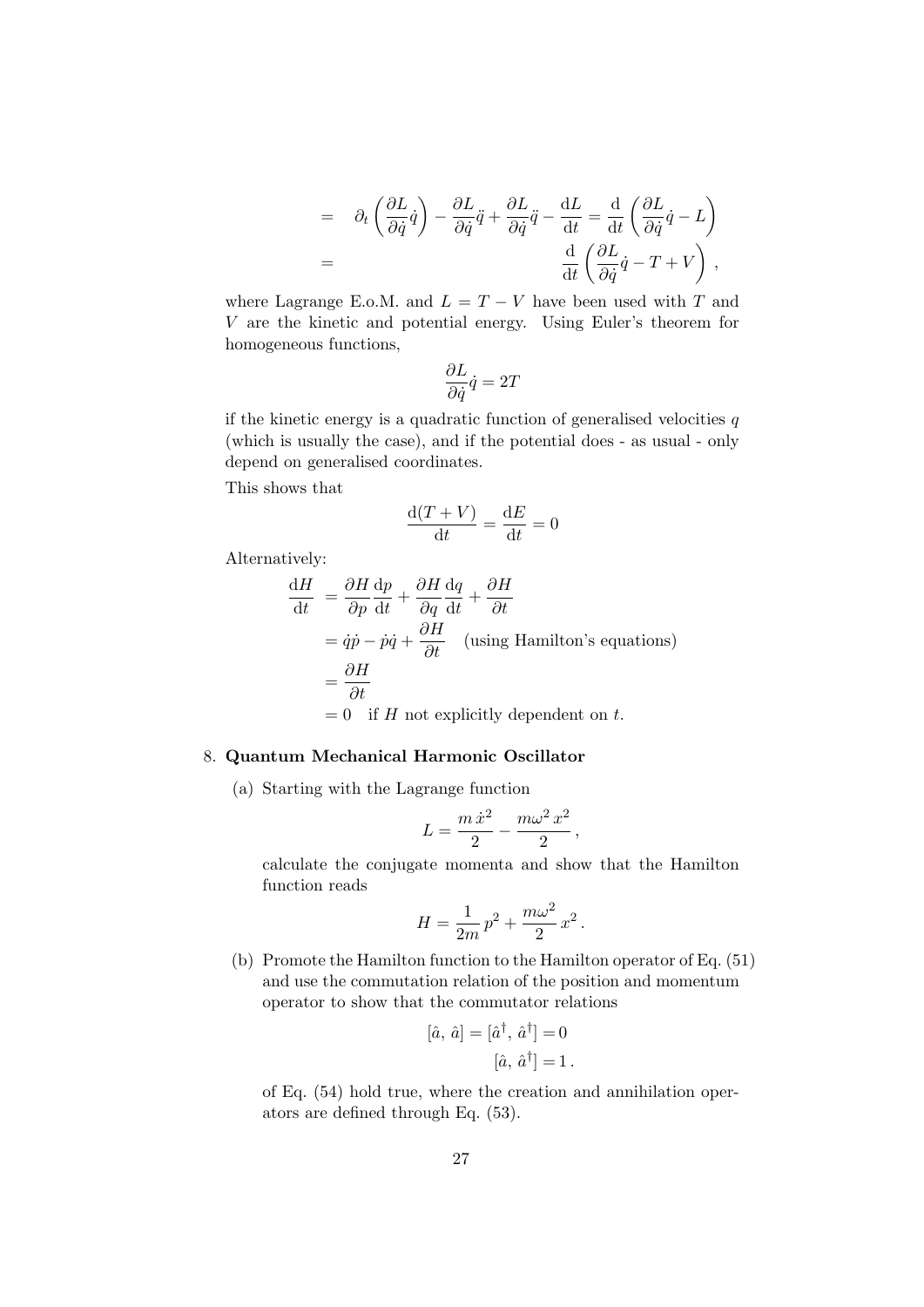- (c) Re-express the Hamilton operator first through the creation and annihilation operators and then through the number operator. Evaluate the commutators  $[\hat{N}, \hat{a}]$  and  $[\hat{N}, \hat{a}^{\dagger}]$ .
- (d) Use the fact that  $\hat{a}|0\rangle = 0$  to calculate the wave function of the ground state in position space, i.e.

$$
\psi_0(x) = \langle x|0\rangle
$$

To do so, you have to express the annihilation operator in position space and suitably transform  $\langle x|\hat{a}|0\rangle$ .

(e) Speculate about the spectrum of the fermionic quantum harmonic oscillator, given by the same Hamiltonian, but where the creation and annihilation operators  $\hat{a}^{\dagger}$  and  $\hat{a}$  anti-commute:

$$
\begin{array}{rcl} \{\hat{a}, \, \hat{a}^{\dagger}\} & = & \hat{a}\hat{a}^{\dagger} + \hat{a}^{\dagger}\hat{a} = 1 \\ \{\hat{a}, \, \hat{a}\} & = & \{\hat{a}^{\dagger}, \, \hat{a}^{\dagger}\} = 0 \end{array}
$$

## Solution

(a) Momentum

$$
p = \frac{\partial L}{\partial \dot{x}} = m\dot{x}
$$

and Hamilton function

$$
H = p\dot{x} - L = \frac{1}{2m}p^2 + \frac{m\omega^2}{2}x^2.
$$

(b) Hamilton operator

$$
\hat{H} ~=~ \frac{1}{2m}\,\hat{p}^2 + \frac{m\omega^2}{2}\,\hat{x}^2{\,}.
$$

With

$$
\begin{aligned}\n\hat{a} &= \sqrt{\frac{m\omega}{2}} \left( \hat{x} + \frac{i}{m\omega} \hat{p} \right) \\
\hat{a}^{\dagger} &= \sqrt{\frac{m\omega}{2}} \left( \hat{x} - \frac{i}{m\omega} \hat{p} \right)\n\end{aligned}
$$

we find

$$
[\hat{a}, \hat{a}] = +\frac{m\omega}{2} \frac{i}{m\omega} \left( [\hat{x}, \hat{p}] + [\hat{p}, \hat{x}] \right) = 0
$$
  

$$
[\hat{a}, \hat{a}] = -\frac{m\omega}{2} \frac{i}{m\omega} \left( [\hat{x}, \hat{p}] + [\hat{p}, \hat{x}] \right) = 0
$$
  

$$
[\hat{a}, \hat{a}^{\dagger}] = -\frac{m\omega}{2} \frac{i}{m\omega} \left( [\hat{x}, \hat{p}] - [\hat{p}, \hat{x}] \right) = -\frac{i}{2} \left( 2 [\hat{x}, \hat{p}] \right)
$$
  

$$
= 1.
$$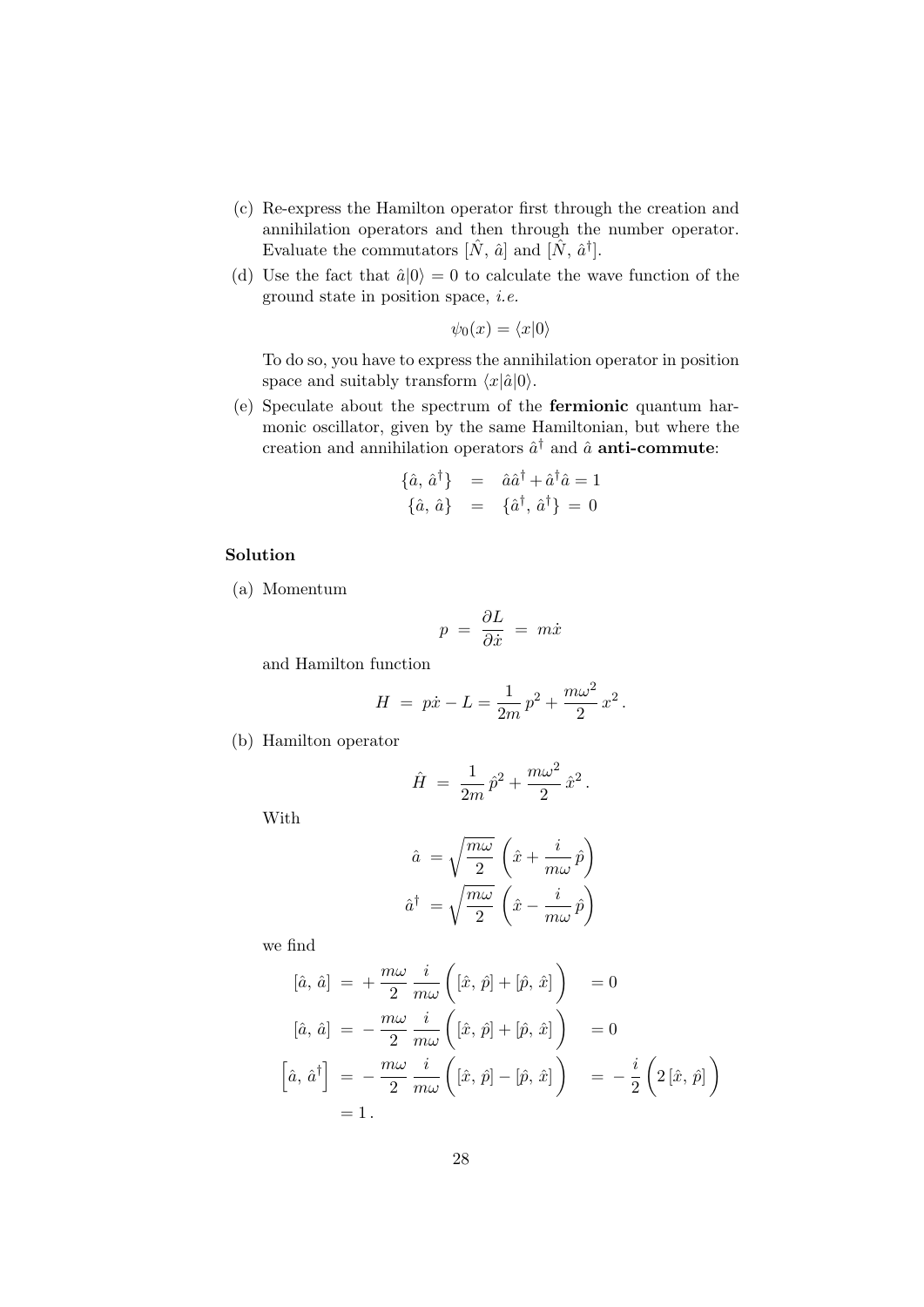(c) Express  $\hat{p}$  and  $\hat{x}$  through  $\hat{a}$  and  $\hat{a}^{\dagger}$  as

$$
\hat{x} = +\sqrt{\frac{1}{2m\omega}} \left(\hat{a} + \hat{a}^{\dagger}\right)
$$

$$
\hat{p} = -i\sqrt{\frac{m\omega}{2}} \left(\hat{a} - \hat{a}^{\dagger}\right)
$$

and therefore

$$
\hat{H} = \frac{\omega}{4} \left[ -\left(\hat{a} - \hat{a}^{\dagger}\right)^2 + \left(\hat{a} + \hat{a}^{\dagger}\right)^2 \right] \n= \frac{\omega}{2} \left[ \hat{a}\hat{a}^{\dagger} + \hat{a}^{\dagger}\hat{a} \right] = \omega \left[ \hat{a}^{\dagger}\hat{a} + \frac{1}{2} \right] = \omega \left[ \hat{N} + \frac{1}{2} \right].
$$

Commutators:

$$
[\hat{N}, \hat{a}] = \hat{a}^{\dagger} \hat{a} \hat{a} - \hat{a} \hat{a}^{\dagger} \hat{a} \qquad = \hat{a}^{\dagger} \hat{a} \hat{a} - \hat{a}^{\dagger} \hat{a} \hat{a} - [\hat{a}, \hat{a}^{\dagger}] \hat{a} \qquad = -\hat{a}
$$
  

$$
[\hat{N}, \hat{a}^{\dagger}] = \hat{a}^{\dagger} \hat{a} \hat{a}^{\dagger} - \hat{a}^{\dagger} \hat{a}^{\dagger} \hat{a} \qquad = \hat{a}^{\dagger} \hat{a} \hat{a} - \hat{a}^{\dagger} \hat{a} \hat{a}^{\dagger} + [\hat{a}, \hat{a}^{\dagger}] \hat{a}^{\dagger} \qquad = + \hat{a}^{\dagger}.
$$

(d) Transform the annihilation relation into  $x$ -space as

$$
0 = \langle x | \hat{a} | 0 \rangle = \sqrt{\frac{m\omega}{2}} \langle x | \left( \hat{x} + \frac{i}{m\omega} \hat{p} \right) | 0 \rangle
$$

$$
= \int dx' \sqrt{\frac{m\omega}{2}} \langle x | \left( \hat{x} + \frac{i}{m\omega} \hat{p} \right) | x' \rangle \langle x' | 0 \rangle
$$

Realising that the first bracket projects out the eigenvalues of the position operator,

$$
\langle x|\,\hat{x}\,\big|x'\big\rangle=\delta(x-x')x\,,
$$

and transforms into a derivative w.r.t.  $x$  for the momentum operator,

$$
\langle x|\hat{p}|x'\rangle = \delta(x-x')\frac{-i\partial}{\partial x},
$$

and that the second bracket is nothing but the ground-state wave function in position space, we find that

$$
0 = \sqrt{\frac{m\omega}{2}} \left( x + \sqrt{\frac{1}{m\omega}} \frac{\partial}{\partial x} \right) \psi_0(x) ,
$$

which has the solution

$$
\langle x|0\rangle = \psi_0 \sim \exp\left[-\frac{m\omega x^2}{2}\right].
$$

Excited states can be obtained in a similar way, by realising that

$$
\psi_1(x) = \langle x|1\rangle = \langle x|\hat{a}^\dagger|0\rangle \dots
$$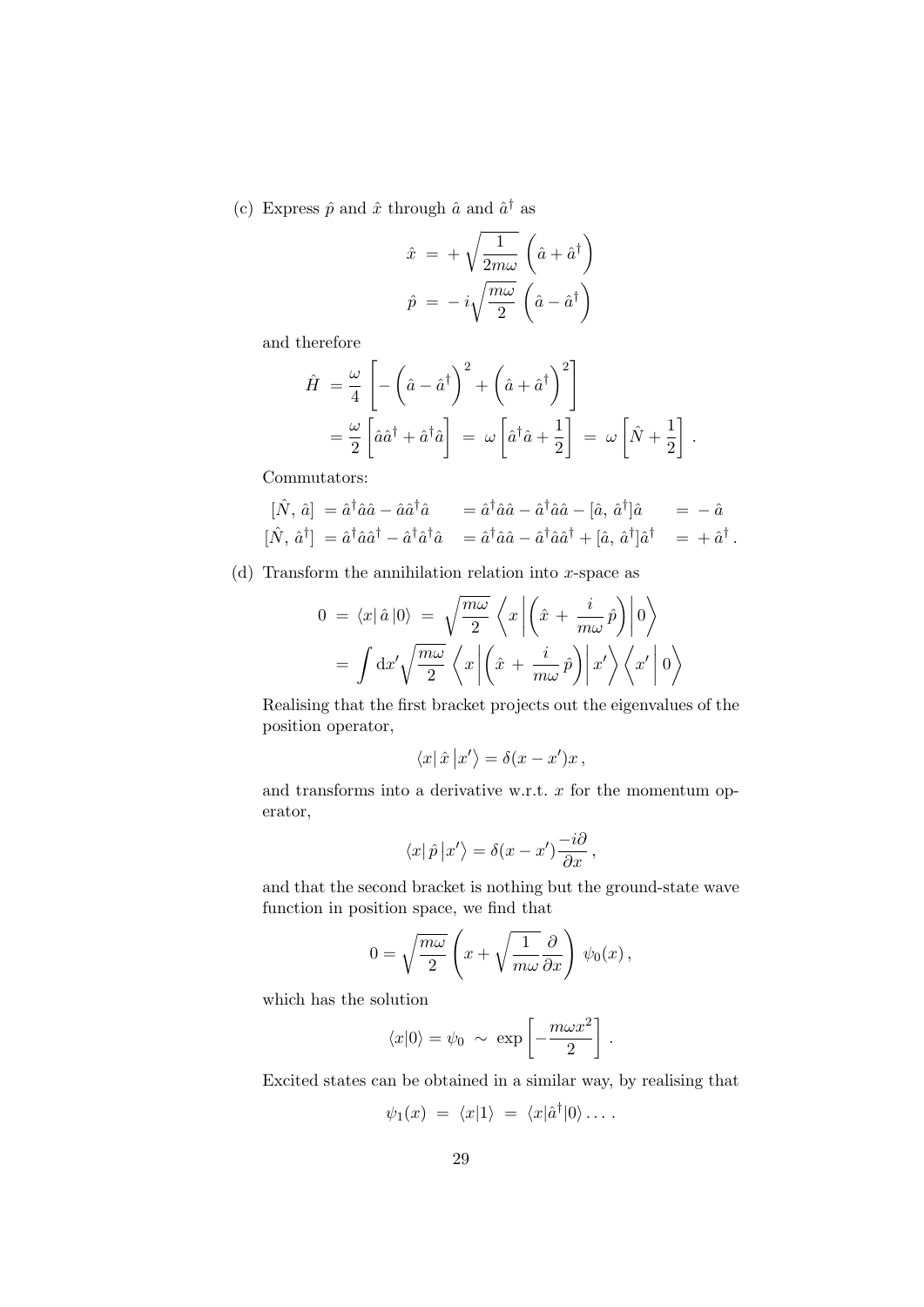(e) Writing, in full analogy, the Hamiltonian as

$$
\hat{H} = \omega \left( \hat{N} - \frac{1}{2} \right) = \omega \left( \hat{a}^\dagger \hat{a} - \frac{1}{2} \right)
$$

will lead to the same ground state,

$$
\hat{a}|0\rangle = 0 \quad \longrightarrow \quad E_0 = -\omega/2
$$

Repeatedly applying the creation operator  $\hat{a}^{\dagger}$  will result in

$$
|1\rangle = \hat{a}^{\dagger} |0\rangle
$$

but because of

$$
\hat{a}^\dagger \hat{a}^\dagger = \frac{1}{2} \left\{ \hat{a}^\dagger, \, \hat{a}^\dagger \right\} = 0
$$

the application of creation operator on the first excited state will annihilate it:

$$
\hat{a}^{\dagger}|1\rangle = \hat{a}^{\dagger}\hat{a}^{\dagger}|0\rangle = 0
$$

and therefore the fermionic harmonic oscillator has only **two states** with energies  $E_{0,1} = \pm \omega/2$ .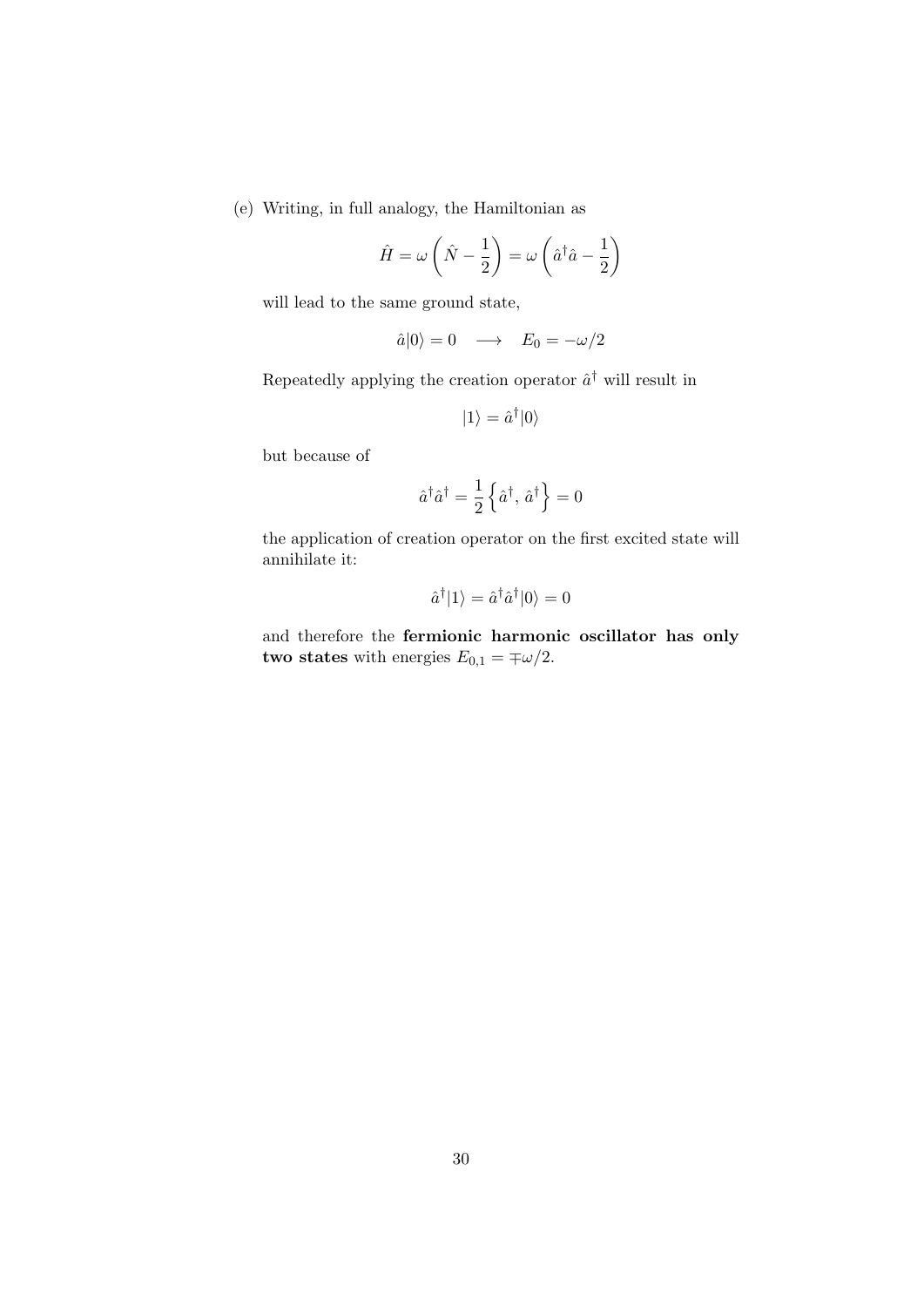## 3 Classical Fields

In this section we re-derive the Lagrange functions for classical fields. For a more exhaustive explanation of how to make the transition from a discrete to a continuous system, chapter 13 of Goldstein [9] may be helpful. There, you will also find a good derivation of the Euler-Lagrange Equations of Motion for fields. If you are mainly interested in using the formalism in the context of the course, you may want to consult Sec. 2.2 of Peskin  $&$  Schröder [1].

#### 3.1 One-Dimensional Lattice

**Setup** Consider a system of massive particles with identical mass  $m$ , arranged in a one-dimensional lattice with positions  $\xi_i$ , and with their motion confined along the lattice direction. The kinetic energy of the system is given by

$$
T = \frac{m}{2} \sum_{i} \dot{\xi}_i^2(t) \tag{67}
$$

Coupling the particles with springs with constants  $k$  yields the potential energy

$$
V = \frac{k}{2} \sum_{i} \left( \xi_{i+1}(t) - \xi_{i}(t) \right)^{2}, \qquad (68)
$$

and the Lagrange function

$$
L = \frac{1}{2} \sum_{i} \left[ m \dot{\xi}_{i}^{2}(t) - k \left( \xi_{i+1}(t) - \xi_{i}(t) \right)^{2} \right]
$$
  
=  $\frac{a^{2}}{2} \sum_{i} \left[ m \left( \frac{\dot{\xi}_{i}(t)}{a} \right)^{2} - k \left( \frac{\xi_{i+1}(t) - \xi_{i}(t)}{a} \right)^{2} \right],$  (69)

where a is the equilibrium separation between the particles.

**Euler-Lagrange E.o.M.** To arrive at the E.o.M. for a specific  $\eta_i$  we have to take into account that for the same index i the displacement  $\eta_i$  shows up twice in the sum over the differences, and therefore

$$
0 = ma^{2} \frac{\ddot{\xi}(t)}{a^{2}} - ka^{2} \left( \frac{\xi_{i+1}(t) - \xi_{i}(t)}{a^{2}} - \frac{\xi_{i}(t) - \xi_{i-1}(t)}{a^{2}} \right)
$$
  
=  $a \left[ \mu \ddot{\xi}(t) - Y \left( \frac{\xi_{i+1}(t) - \xi_{i}(t)}{a^{2}} - \frac{\xi_{i}(t) - \xi_{i-1}(t)}{a^{2}} \right) \right]$  (70)

where the second line was obtained after factoring out one power of  $a$ , and by identifying  $\mu = m/a$  as the mass density per unit length, and  $Y = ka$  as Young's modulus of the continuous rod.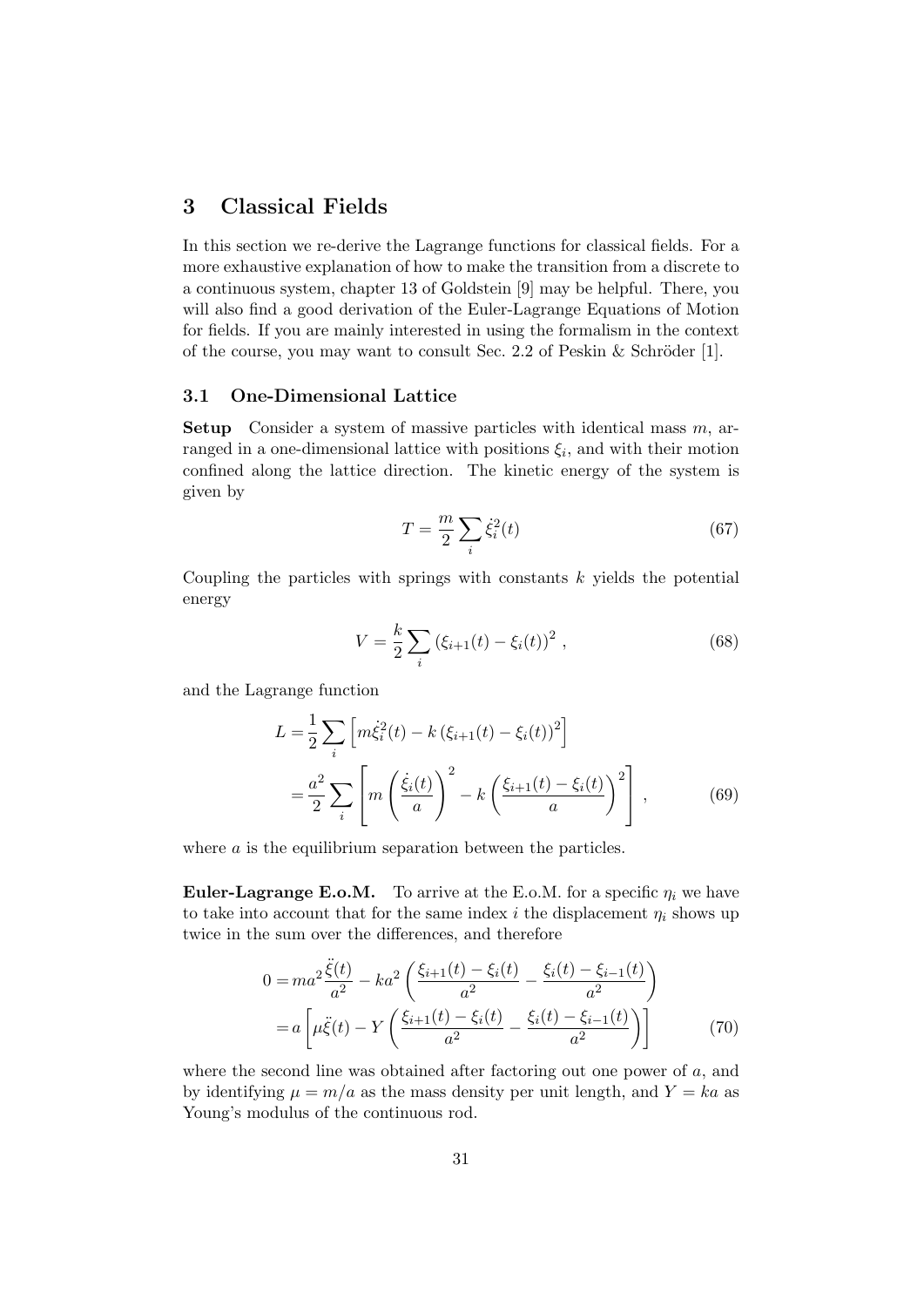Continuum Limit Going from discrete lattice distances to a continuum can be understood as replacing the index i with a position  $x, \xi_i(t) \to \xi(x, t)$ , and by taking the limit  $a \to 0$  for the lattice spacing. The  $\xi$  differences become

$$
\lim_{a \to 0} \frac{\xi_{i+1}(t) - \xi_i(t)}{a} = \lim_{a \to 0} \frac{\xi(x+a, t) - \xi(x, t)}{a} = \frac{\partial \xi(x, t)}{\partial x}
$$
(71)

Summation over  $i$  translates into an integral over  $x$ ,

$$
a\sum_{i} \to \mathrm{d}x\tag{72}
$$

and the discrete Lagrange function of Eq. (69) turns into the Lagrangian

$$
L = \frac{1}{2} \int dx \left[ \mu \dot{\xi}^2 - Y \left( \frac{\partial \xi}{\partial x} \right) \right]
$$
 (73)

for the continuous rod; from now on we suppress the arguments of the  $\xi$ . Going back to the equation of motion, Eq.  $(69)$ , and taking a closer look at the second term in the limit of vanishing spacing a

$$
\left(\frac{\xi_{i+1} - \xi_i}{a^2} - \frac{\xi_i - \xi_{i-1}}{a^2}\right) \longrightarrow \left(\frac{\xi(x+a) - \xi(x)}{a^2} - \frac{\xi(x) - \xi(x-a)}{a^2}\right)
$$

$$
\xrightarrow{a \to 0} \lim_{a \to 0} \frac{\partial \xi(x+a)/\partial x - \partial \xi(x)/\partial x}{a} = \frac{\partial^2 \xi(x)}{\partial x^2},
$$
(74)

it is clear that this is a second derivative, and the E.o.M. for the continuous elastic rod therefore is given by

$$
\mu \frac{\partial^2 \xi}{\partial t^2} - Y \frac{\partial^2 \xi}{\partial x^2} = 0,
$$
\n(75)

with longitudinal waves as solution.

Lagrange Density The previous considerations suggest that it is sensible to introduce a Lagrange density

$$
\mathcal{L}(\xi, \partial \xi/\partial t, \partial \xi/\partial t, x, t) = \frac{\mu}{2} \left(\frac{\partial \xi}{\partial t}\right)^2 - \frac{Y}{2} \left(\frac{\partial \xi}{\partial x}\right)^2 \tag{76}
$$

which becomes the Lagrange function through integration over the (onedimensional) space,

$$
L = \int dx \mathcal{L}(\xi, \partial \xi / \partial t, \partial \xi / \partial x, x, t)
$$
 (77)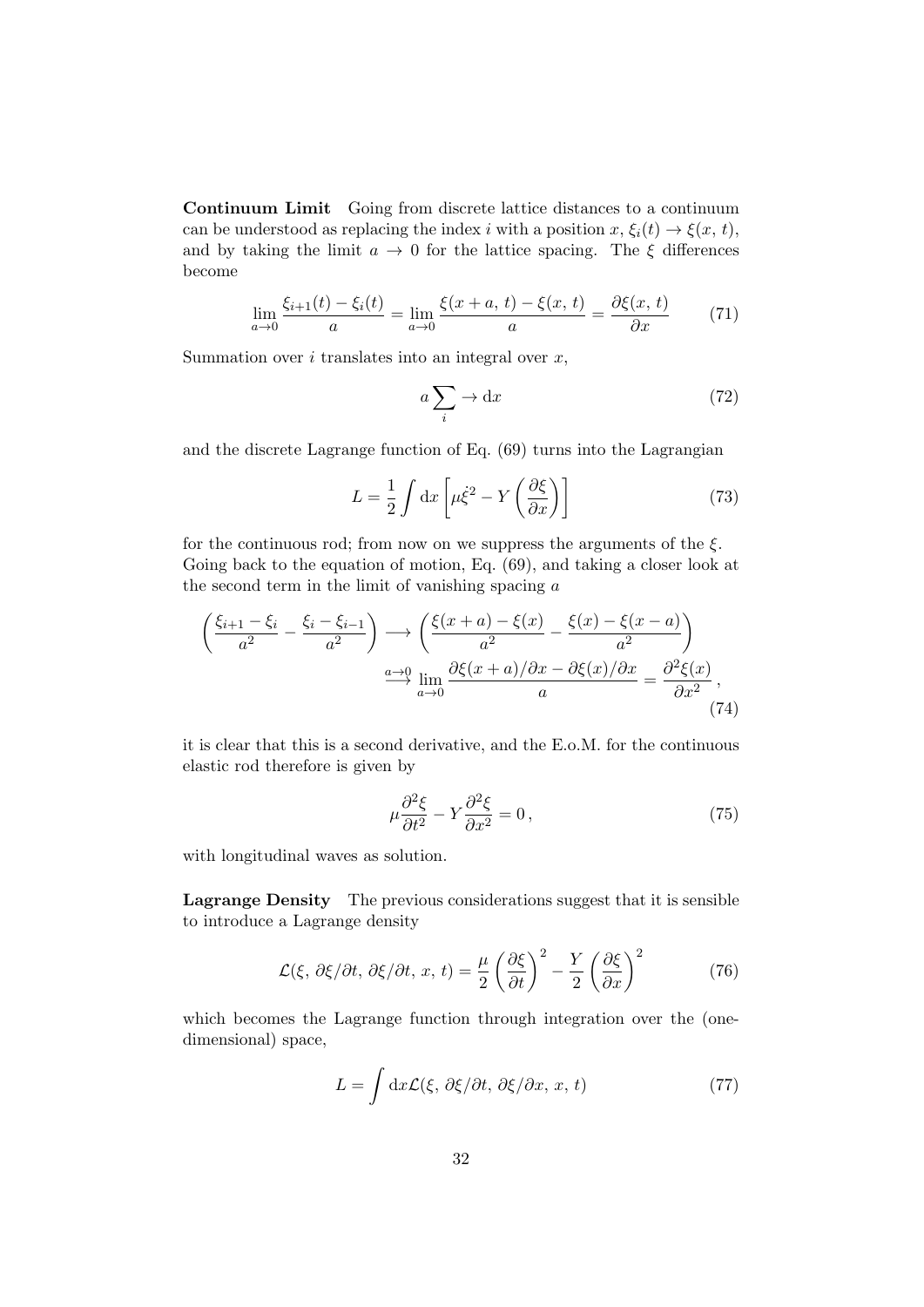and the action S, as usual, by integrating the Lagrange function over time,

$$
S(t_0, t_1) = \int_{t_0}^{t_1} dt \int_{x_0}^{x_1} dx \mathcal{L}.
$$
 (78)

In the rest of the lecture course we will assume that Lagrange densities depend on fields and their derivatives only and do not explicitly depend on position or time, i.e.

$$
\mathcal{L} = \mathcal{L}\left(\xi, \frac{\partial \xi}{\partial t}, \frac{\partial \xi}{\partial x}\right). \tag{79}
$$

Euler-Lagrange E.o.M. To arrive at the Euler-Lagrange equations of motion we will proceed as before, by minimising the action with respect to virtual variations of the fields  $\xi$  and their derivatives,

$$
\begin{array}{rcl}\n\xi(x,t) & \rightarrow & \xi'(x,t) & = & \xi(x,t) & + & \alpha \zeta(x,t) \\
\frac{\partial \xi(x,t)}{\partial t} & \rightarrow & \frac{\partial \xi'(x,t)}{\partial t} & = & \frac{\partial \xi(x,t)}{\partial t} & + & \alpha \frac{\partial \zeta(x,t)}{\partial t} \\
\frac{\partial \xi(x,t)}{\partial x} & \rightarrow & \frac{\partial \xi'(x,t)}{\partial x} & = & \frac{\partial \xi(x,t)}{\partial x} & + & \alpha \frac{\partial \zeta(x,t)}{\partial x}.\n\end{array} \tag{80}
$$

Here  $\alpha$  is a parameter that steers the size of the variation, while  $\zeta(x, t)$  represents an arbitrary function which vanishes at the endpoints of the integral, *i.e.* at times  $t_0$  and  $t_1$ . Minimising the action with respect to the variations is achieved by

$$
0 \equiv \frac{\mathrm{d}S}{\mathrm{d}\alpha} = \int_{t_0}^{t_1} \mathrm{d}t \int_{x_0}^{x_1} \mathrm{d}x \left[ \frac{\partial \mathcal{L}}{\partial \xi} \frac{\partial \xi}{\partial \alpha} + \frac{\partial \mathcal{L}}{\partial \left( \frac{\partial \xi}{\partial t} \right)} \frac{\partial \left( \frac{\partial \xi}{\partial t} \right)}{\partial \alpha} + \frac{\partial \mathcal{L}}{\partial \left( \frac{\partial \xi}{\partial x} \right)} \frac{\partial \left( \frac{\partial \xi}{\partial x} \right)}{\partial \alpha} \right] \tag{81}
$$

Because the variation vanishes at the endpoints, integration by parts allows us to replace the last two terms by

$$
\int_{t_0}^{t_1} dt \frac{\partial \mathcal{L}}{\partial \left(\frac{\partial \xi}{\partial t}\right)} \frac{\partial}{\partial \alpha} \left(\frac{\partial \xi}{\partial t}\right) = \int_{t_0}^{t_1} dt \frac{\partial \mathcal{L}}{\partial \left(\frac{\partial \xi}{\partial t}\right)} \frac{\partial}{\partial t} \frac{\partial \xi}{\partial \alpha} = -\int_{t_0}^{t_1} dt \frac{\partial}{\partial t} \frac{\partial \mathcal{L}}{\partial \left(\frac{\partial \xi}{\partial t}\right)} \frac{\partial \xi}{\partial \alpha}
$$
\n
$$
\int_{x_0}^{x_1} dx \frac{\partial \mathcal{L}}{\partial \left(\frac{\partial \xi}{\partial x}\right)} \frac{\partial}{\partial \alpha} \left(\frac{\partial \xi}{\partial x}\right) = \int_{x_0}^{x_1} dx \frac{\partial \mathcal{L}}{\partial \left(\frac{\partial \xi}{\partial x}\right)} \frac{\partial}{\partial x} \frac{\partial \xi}{\partial \alpha} = -\int_{x_0}^{x_1} dx \frac{\partial}{\partial x} \frac{\partial \mathcal{L}}{\partial \left(\frac{\partial \xi}{\partial x}\right)} \frac{\partial \xi}{\partial \alpha} \quad (82)
$$

Putting it all together results in

$$
0 \equiv \int_{t_0}^{t_1} dt \int_{x_0}^{x_1} dx \frac{\partial \xi}{\partial \alpha} \left[ \frac{\partial \mathcal{L}}{\partial \xi} - \frac{\partial}{\partial t} \frac{\partial \mathcal{L}}{\partial \left( \frac{\partial \xi}{\partial t} \right)} - \frac{\partial}{\partial x} \frac{\partial \mathcal{L}}{\partial \left( \frac{\partial \xi}{\partial x} \right)} \right] \tag{83}
$$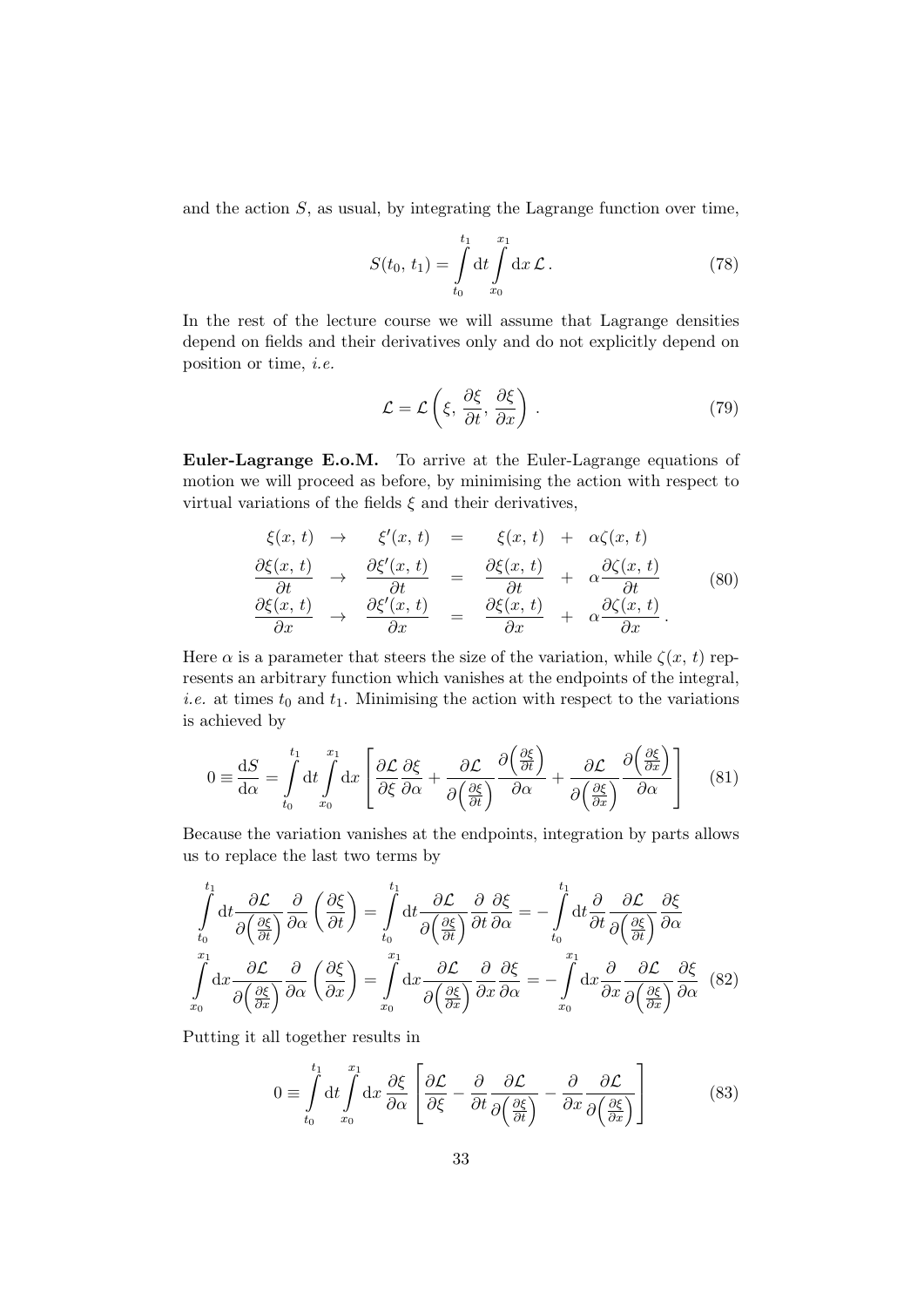and, finally, the equations of motion

$$
\left| \frac{\partial}{\partial t} \frac{\partial \mathcal{L}}{\partial \left( \frac{\partial \xi}{\partial t} \right)} + \frac{\partial}{\partial x} \frac{\partial \mathcal{L}}{\partial \left( \frac{\partial \xi}{\partial x} \right)} - \frac{\partial \mathcal{L}}{\partial \xi} = 0 \right| \tag{84}
$$

This of course is relatively straightforward to extend to the case of two or three spatial dimensions, by essentially replacing the derivative w.r.t.  $x$  with a gradient,  $\partial/\partial x \longrightarrow \nabla$ , and by replacing the one-dimensional integral over x with an integral over full space,  $\int dx \longrightarrow \int d^3x$ .

Lorentz-Invariant Formulation The treatment of the fields in the Lagrange formalism until now has not been Lorentz-invariant, and we are going to rectify this now. The first thing to note is that in a Lorentz-invariant framework, the integration should not distinguish between time and space, suggesting to move

$$
\int_{t_0}^{t_1} dt \int_{x_0}^{x_1} d^3x \longrightarrow \int_{x_0^{\mu}}^{x_1^{\mu}} d^4x.
$$
 (85)

A simple calculation will show that the integral over the space-time volume is boost and hence Lorentz-invariant. In a similar way, the two derivative terms in the Lagrange density in Eq. (79) will be amalgamated such that the Lorentz-invariant Lagrange density is given by

$$
\mathcal{L} = \mathcal{L}\left(\xi, \partial_{\mu}\xi\right). \tag{86}
$$

There is one big caveat, however. This Lagrange density must be a Lorentzscalar; pictorially speaking, all indices must be contracted. This implies that terms of the type  $\partial_{\mu}\xi$  must come at least in squares, like, e.g.  $(\partial_{\mu}\xi)(\partial^{\mu}\xi)$ such that the two Lorentz-indices are contracted off.

To obtain Euler-Lagrange equations of motion from the action

$$
S = \int_{x_0^{\mu}}^{x_1^{\mu}} d^4x \mathcal{L}(\xi, \partial_{\mu}\xi) , \qquad (87)
$$

steps similar to the one before will be necessary. In particular, we will now demand that the virtual variations of the field vanish on the surface of the  $d^4x$ -integration, leading to

$$
0 \equiv \frac{\mathrm{d}S}{\mathrm{d}\alpha} = \int_{x_0^{\mu}}^{x_1^{\mu}} \mathrm{d}^4 x \left[ \frac{\partial \mathcal{L}}{\partial \xi} \frac{\partial \xi}{\partial \alpha} + \frac{\partial \mathcal{L}}{\partial (\partial_{\mu} \xi)} \frac{\partial (\partial_{\mu} \xi)}{\partial \alpha} \right]
$$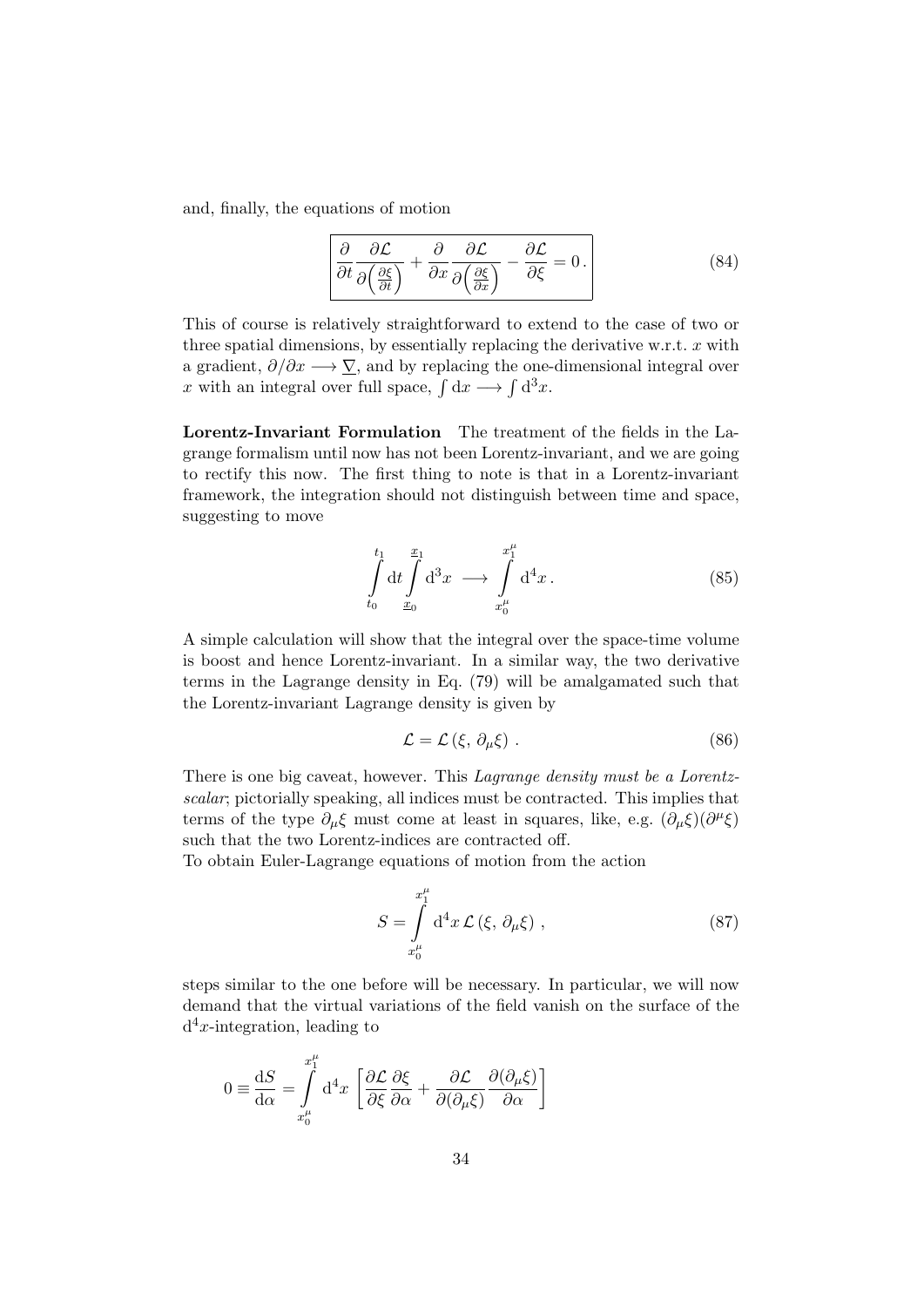$$
= \int_{x_0^{\mu}}^{x_1^{\mu}} d^4x \left[ \frac{\partial \xi}{\partial \alpha} \left( \frac{\partial \mathcal{L}}{\partial \xi} - \partial_{\mu} \frac{\partial \mathcal{L}}{\partial(\partial_{\mu} \xi)} \right) + \partial_{\mu} \left( \partial_{\mu} \frac{\partial \mathcal{L}}{\partial(\partial_{\mu} \xi)} \frac{\partial \xi}{\partial \alpha} \right) \right]. \tag{88}
$$

The last term is a four-dimensional volume integral over a four-dimensional divergence, which vanishes with the vanishing virtual variations of the fields, and we are left with the Euler-Lagrange E.o.M. for relativistic fields

$$
\left[\partial_{\mu}\frac{\partial \mathcal{L}}{\partial(\partial_{\mu}\xi)} - \frac{\partial \mathcal{L}}{\partial\xi} = 0.\right]
$$
 (89)

### 3.2 Scalar Fields: Real Scalars

Know Thy Equation of Motion! The desired equations of motion are a good starting point to construct Lagrange densities for realistic and physically relevant examples of relativistic field theories. We will first consider the probably simplest case of a free real scalar field  $\phi(x)$ , *i.e.* a field that does not interact with other fields or with an external potential <sup>5</sup>. To see how this works, let us start with the well-known Schrödinger equation, where the starting point is the kinetic energy, given by  $E = p^2/2m$ . Substituting derivatives for energy and momentum,  $E \to i\partial_t$  and  $p \to -i\nabla$  or  $p_j \to -i\partial_j$ , we arrive at the E.o.M.,

$$
i\frac{\partial}{\partial t}\phi(x) + \frac{1}{2}\frac{\partial^2}{\partial x_j^2}\phi(x) = 0.
$$
\n(90)

In the same vein, we start with the relativistic energy-momentum relation,  $E^2 = p^2 + m^2$  and find the Klein-Gordon Equation

$$
\left(\frac{\partial^2}{\partial t^2} - \underline{\nabla}^2 + m^2\right) \phi(x) = \left(\partial_\mu \partial^\mu + m^2\right) \phi(x) = 0.
$$
 (91)

Solutions to the Klein-Gordon Equation The solution to the Klein-Gordon Equation, Eq. (91) for a fixed momentum is given by

$$
\phi(x) = a(\underline{k}) e^{-ik \cdot x} + a^*(\underline{k}) e^{ik \cdot x}, \qquad (92)
$$

where  $a(\underline{k})$  and  $a^*(\underline{k})$  are the (complex) amplitudes for the plane-wave solution for a fixed wave four-vector  $k$ , which satisfies the implicit "on-shell" condition  $k^2 = k_0^2 - \underline{k}^2 = m^2$ . Of course, we could also sum over many such waves and we arrive at

$$
\phi(x) = \int \frac{\mathrm{d}^3 k}{(2\pi)^3 (2k_0)} \left[ a(\underline{k}) e^{-ik \cdot x} + a^*(\underline{k}) e^{ik \cdot x} \right]. \tag{93}
$$

 $5$ Note that application of external potentials would introduce an explicit dependence of the Lagrange density on the space-time coordinates  $x$ .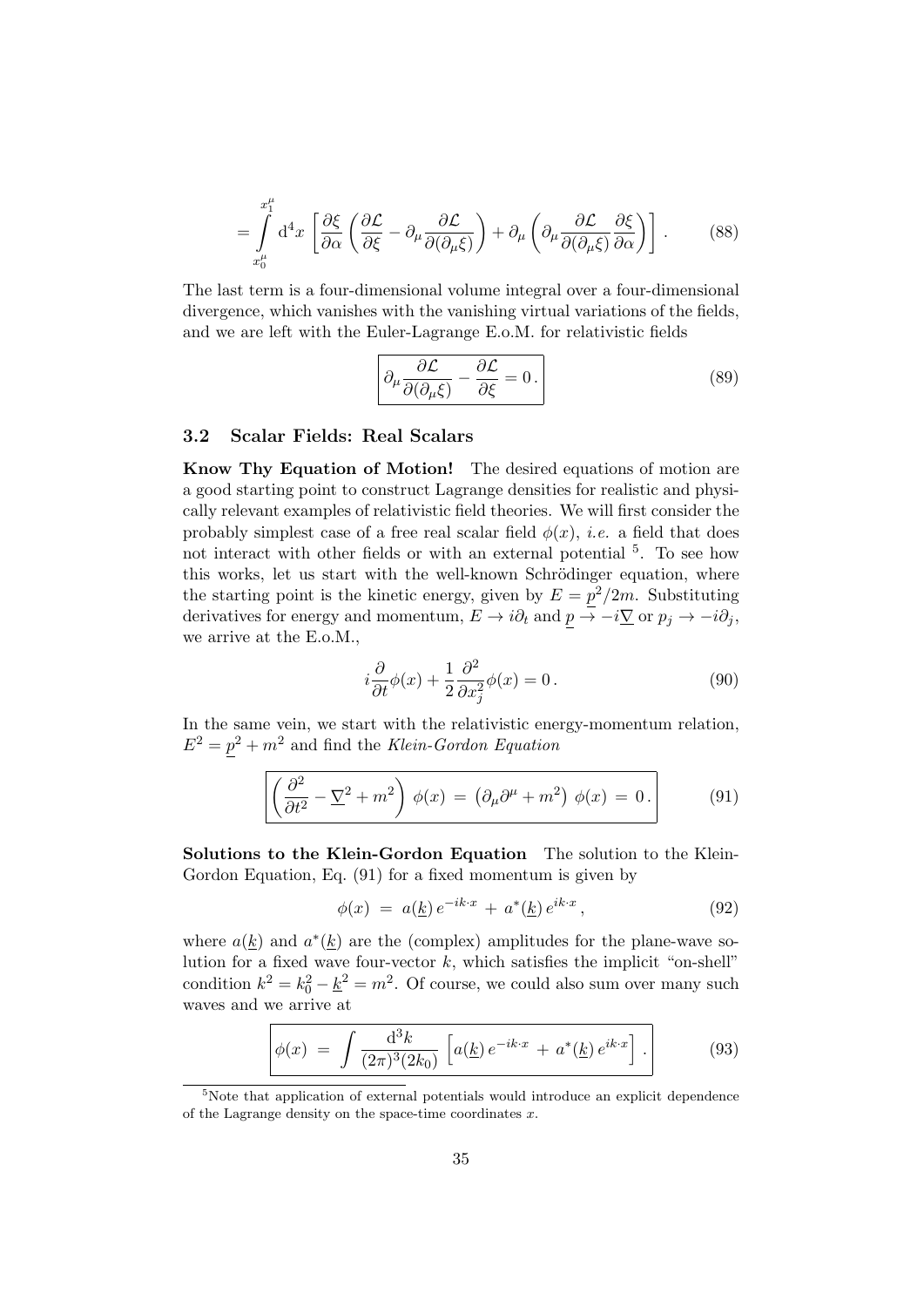#### A few comments are in order here:

- 1. In Eq. (142) we have directly used the continuum limit. This necessitates the integration over all momenta instead of a summation over a discrete set of eigenvalues for the momentum. The latter would be the case for example when second quantising on a lattice with lattice spacing a, where the eigenvalues for the momentum are discrete and behave like  $k_n = n/a$ .
- 2. The measure of integration, that sums over the different wave vector, should better be Lorentz-invariant. It is not trivial to see immediately that  $d^3k/(2k_0)$  fulfils this criterion. To realise that this is indeed the case, let us start with a manifestly Lorentz-invariant integration measure,

$$
\int \frac{d^4k}{(2\pi)^4} (2\pi)\delta(k^2 - m^2)\Theta(k_0) = \int \frac{d^3k}{(2\pi)^3} \left[ dk_0 \delta(k_0^2 - \underline{k}^2 - m^2)\Theta(k_0) \right]
$$

$$
= \int \frac{d^3k}{(2\pi)^3} \sum_{k_0 = \pm \sqrt{\underline{k}^2 + m^2}} \left[ \frac{1}{2k_0} \Theta(k_0) \right]
$$

$$
= \int \frac{d^3k}{(2\pi)^3 (2k_0)}, \qquad (94)
$$

where the  $d^4k$  obviously is a boost and rotation-invariant quantity, the factor  $\delta(k^2 - m^2)$  encodes the (Lorentz-invariant) relativistic energymomentum relation necessary to ensure that the quanta behave in a physically sensible way, and  $\Theta(k_0)$  projects on positive-energy solutions. In performing the  $k_0$ -integration we have used a property of the  $\delta$ -function, namely

$$
\int dx \,\delta(f(x)) = \sum_{x_i: f(x_i) = 0} \frac{\delta(x - x_i)}{f'(x_i)},\tag{95}
$$

which replaces the integral over the  $\delta$ -function of a function  $f(x)$  with an integral over a sum of its zeroes  $x_i$  (given by  $f(x_i) = 0$ ), normalised by the first derivative of the function at the zero.

Klein-Gordon Lagrange Density It is simple to show that this equation of motion, cf. Eq. (91), can be obtained from the Lagrange density

$$
\mathcal{L}(\partial_{\mu}\phi,\,\phi) = \frac{1}{2}(\partial_{\mu}\phi)(\partial^{\mu}\phi) - \frac{m^2}{2}\phi^2.
$$
\n(96)

Note that, wherever the dependence is self-evident, we will ignore the arguments of the fields from now on. To see this, let us plug this Lagrange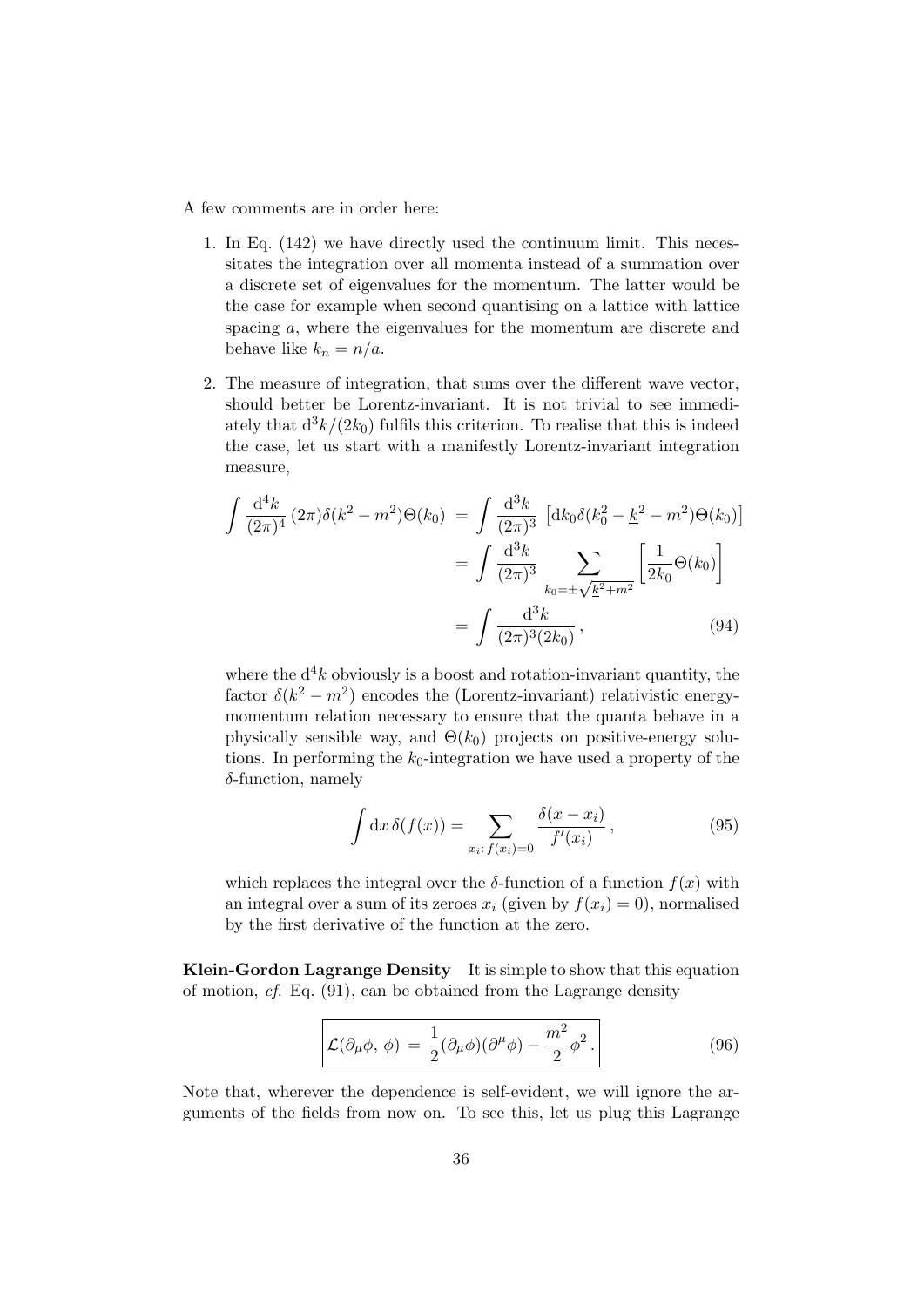density into Eq. (89), with the obvious replacement  $\xi \to \phi$ .

$$
0 = \partial_{\mu} \frac{\partial \mathcal{L}}{\partial(\partial_{\mu}\phi)} - \frac{\partial \mathcal{L}}{\partial \phi}
$$
  
=  $\partial_{\mu} \frac{\partial [\frac{1}{2}(\partial_{\mu}\phi)(\partial^{\mu}\phi)]}{\partial(\partial_{\mu}\phi)} - \frac{\partial [\frac{m^2}{2}\phi^2]}{\partial \phi}$ , (97)

where we have replaced the Lagrange density in the first line with the relevant parts of Eq. (96) in the second one. The first expression looks a bit tricky and, naively, it seems as if derivation w.r.t.  $\partial_{\mu}\phi$  would only deliver 1  $\frac{1}{2}\partial^{\mu}\phi$  – this however is wrong, and it is easy to see why. Rewriting this part component by component we would arrive at terms like

$$
\frac{1}{2}\frac{\partial}{\partial t}\frac{\partial \dot{\phi}^2}{\partial \dot{\phi}} = 2 \cdot \frac{1}{2}\frac{\partial \dot{\phi}}{\partial t} = \frac{\partial^2 \phi}{\partial t^2}
$$
(98)

and similar for the spatial components. Another way to see this is to rewrite the Lorentz-scalar of the derivatives with other indices – replacing the  $\mu$ 's with  $\nu$ 's in the Lagrangian (it doesn't matter, they get contracted anyway, so I can sum over  $\mu$ 's,  $\nu$ 's or any other symbol I chose as Lorentz index)

$$
\frac{\partial}{\partial(\partial_{\mu}\phi)}\left[\frac{1}{2}(\partial^{\nu}\phi)(\partial_{\nu}\phi)\right] = \frac{\partial}{\partial(\partial_{\mu}\phi)}\left[\frac{g^{\nu\rho}}{2}(\partial_{\nu}\phi)(\partial_{\rho}\phi)\right]
$$

$$
= \frac{g^{\nu\rho}}{2}\left[(\partial_{\nu}\phi)\frac{\partial(\partial_{\rho}\phi)}{\partial(\partial_{\mu}\phi)} + (\partial_{\rho}\phi)\frac{\partial(\partial_{\nu}\phi)}{\partial(\partial_{\mu}\phi)}\right]
$$

$$
= \frac{g^{\nu\rho}}{2}\left[(\partial_{\nu}\phi)\delta^{\mu}_{\rho} + (\partial_{\rho}\phi)\delta^{\mu}_{\nu}\right] = \partial^{\mu}\phi
$$
(99)

Taking into account of this insight, we ultimately arrive at

$$
0 = \partial_{\mu}\partial^{\mu}\phi + m^2\phi \,, \tag{100}
$$

as requested.

#### 3.3 Scalar Fields: Complex Scalars

 $Two Real Scalars = One Complex Scalar$  Consider now two such free real scalar fields,  $\phi_1$  and  $\phi_2$ . The Lagrange density reads

$$
\mathcal{L} = \sum_{i=1}^{2} \frac{1}{2} (\partial_{\mu} \phi_i)(\partial^{\mu} \phi_i) - \frac{m_i^2}{2} \phi_i^2
$$
 (101)

If both masses are equal,  $m_1 = m_2$ , the two real fields can be re-arranged into one complex one,

$$
\phi = \frac{\phi_1 + i\phi_2}{\sqrt{2}}
$$
 and  $\phi^* = \frac{\phi_1 - i\phi_2}{\sqrt{2}}$ , (102)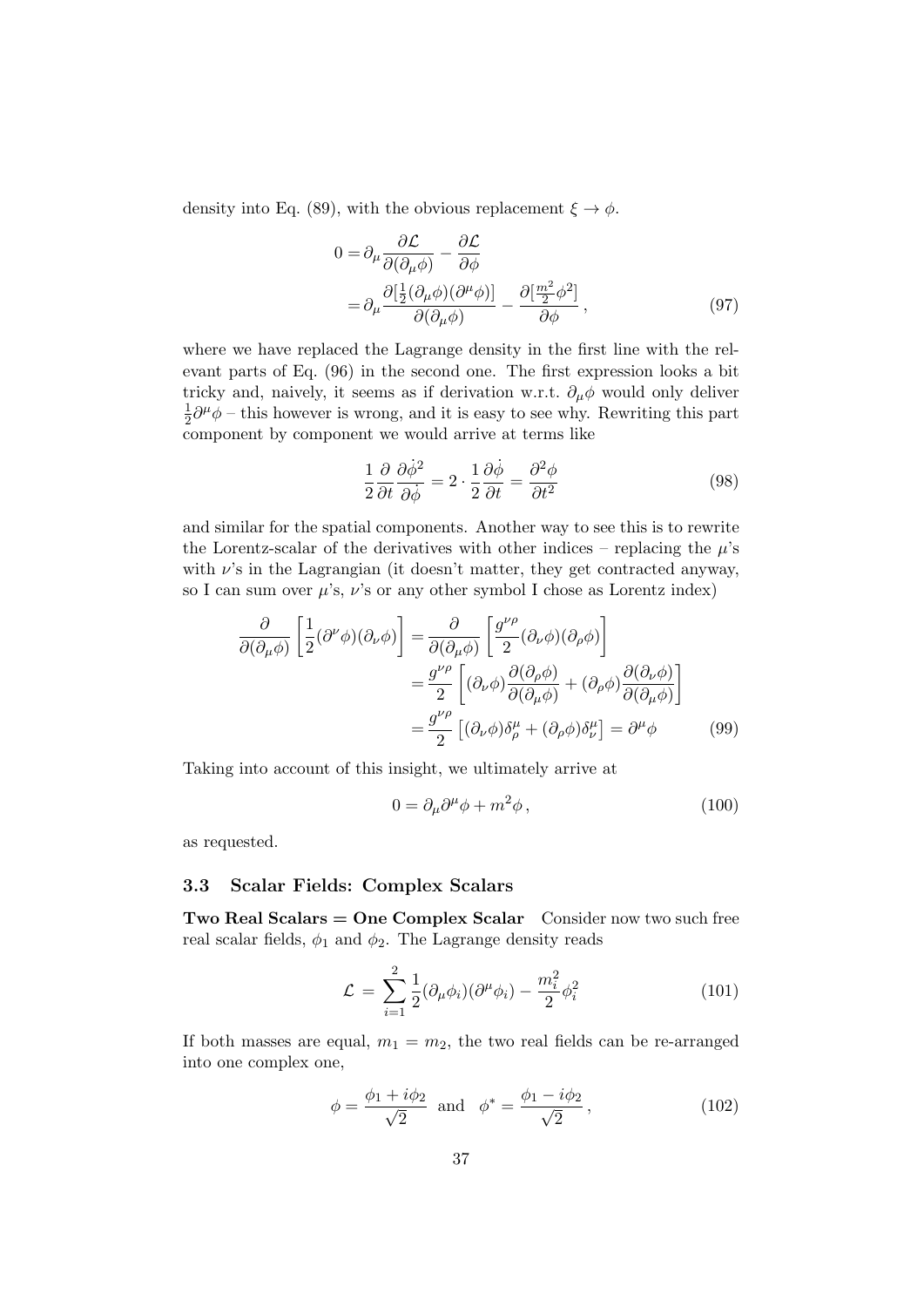$$
\phi_1 = \frac{\phi + \phi^*}{\sqrt{2}}
$$
 and  $\phi_2 = \frac{-i(\phi - \phi^*)}{\sqrt{2}}$ . (103)

The Lagrange density for the free complex scalar field then becomes

$$
\mathcal{L} = (\partial_{\mu}\phi^*)(\partial^{\mu}\phi) - m^2\phi^*\phi.
$$
 (104)

It is important to stress here that while the fields  $\phi$  and  $\phi^*$  are connected through complex conjugation, they still encode two independent degrees of freedom and therefore must be treated as independent quantities when analysing the structure of the Lagrange density, or deriving E.o.M..

Equations of Motion The E.o.M. are obtained in the now familiar fashion as

$$
0 = \partial_{\mu} \frac{\partial \mathcal{L}}{\partial(\partial_{\mu} \phi)} - \frac{\partial \mathcal{L}}{\partial \phi} = \partial_{\mu} \partial^{\mu} \phi^* + m^2 \phi^*
$$
  

$$
0 = \partial_{\mu} \frac{\partial \mathcal{L}}{\partial(\partial_{\mu} \phi^*)} - \frac{\partial \mathcal{L}}{\partial \phi^*} = \partial_{\mu} \partial^{\mu} \phi + m^2 \phi.
$$
 (105)

Note that, as we have two independent degrees of freedom (the two fields), we have two E.o.M., obtained by differentiating the Lagrangian with respect to each of the two fields.

A Simple Symmetry Inspection of the Lagrangian of Eq. (104) reveals an interesting invariance under rotations. Transforming the fields as

$$
\phi \to \phi' = \exp(i\theta)\phi \ , \quad \phi^* \to \phi'^* = \exp(-i\theta)\phi^* \tag{106}
$$

with a *constant* angle  $\theta$ , we have

$$
\mathcal{L} \to \mathcal{L}' = (\partial_{\mu}\phi'^*)(\partial^{\mu}\phi') - m^2 \phi^{*\prime}\phi'
$$
  
=  $[\partial_{\mu}(e^{-i\theta}\phi^*)][\partial^{\mu}(e^{i\theta}\phi)] - m^2(e^{-i\theta}\phi^*)(e^{i\theta}\phi) = \mathcal{L}.$  (107)

Clearly, the Lagrangian and therefore the action are invariant under this set of transformations.

Conserved Current However, let us for a moment look at this from a different perspective, and demand invariance, by setting

$$
0 \equiv \delta S
$$
  
=  $\int d^4x \left[ \frac{\partial \mathcal{L}}{\partial(\partial_\mu \phi)} \delta(\partial_\mu \phi) + \frac{\partial \mathcal{L}}{\partial \phi} \delta \phi + \frac{\partial \mathcal{L}}{\partial(\partial_\mu \phi^*)} \delta(\partial_\mu \phi^*) + \frac{\partial \mathcal{L}}{\partial \phi^*} \delta \phi^* \right]$  (108)

or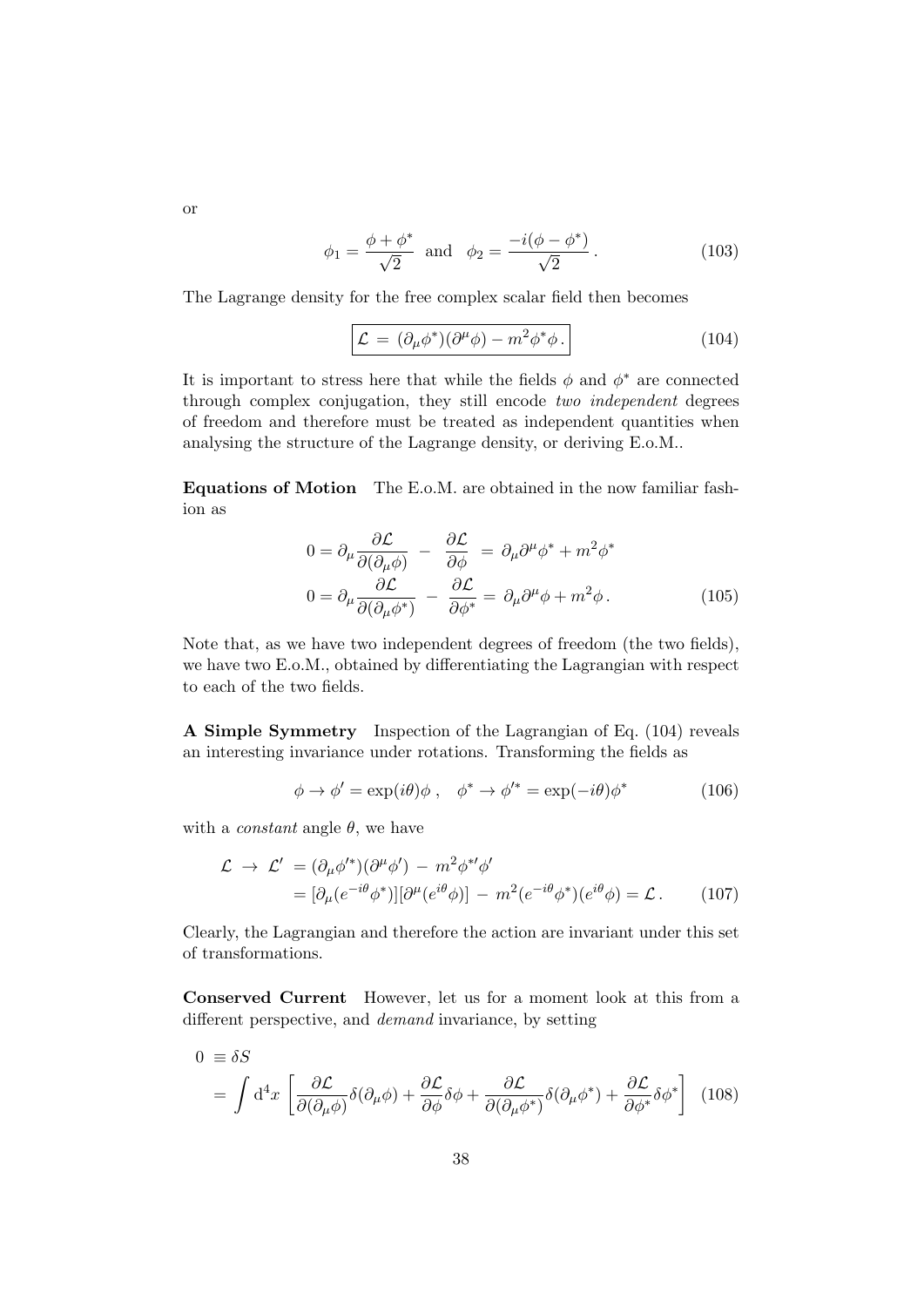Realising that, for example,

$$
\delta\phi = \phi' - \phi = (e^{i\theta} - 1)\phi \implies \partial_{\mu}(\delta\phi) = \delta(\partial_{\mu}\phi) \tag{109}
$$

and using the by now familiar trick of integrating by parts, we arrive at

$$
\delta S = \int d^4x \left\{ i\theta \phi \left[ \frac{\partial \mathcal{L}}{\partial \phi} - \partial_\mu \frac{\partial \mathcal{L}}{\partial (\partial_\mu \phi)} \right] - i\theta \phi^* \left[ \frac{\partial \mathcal{L}}{\partial \phi^*} - \partial_\mu \frac{\partial \mathcal{L}}{\partial (\partial_\mu \phi^*)} \right] + i\theta \partial_\mu \left[ \frac{\partial \mathcal{L}}{\partial (\partial_\mu \phi)} \phi - \frac{\partial \mathcal{L}}{\partial (\partial_\mu \phi^*)} \phi^* \right] \right\}.
$$
 (110)

The first line of the result above equals 0, by virtue of the E.o.M. for both  $\phi$  and  $\phi^*$ , and in order for the second line to integrate to 0 we must have

$$
0 \equiv \partial_{\mu} \left[ \frac{\partial \mathcal{L}}{\partial(\partial_{\mu} \phi^{*})} \phi^{*} - \frac{\partial \mathcal{L}}{\partial(\partial_{\mu} \phi)} \phi \right] = \partial_{\mu} \left[ \phi^{*} (\partial^{\mu} \phi) - (\partial^{\mu} \phi^{*}) \phi \right]. \tag{111}
$$

This implies the existence of a conserved current, i.e.

$$
\partial_{\mu}j^{\mu} = 0 \tag{112}
$$

with the current obtained from the equation above

$$
j^{\mu} = \left[ \phi^* (\partial^{\mu} \phi) - (\partial^{\mu} \phi^*) \phi \right] \equiv \phi^* \overleftrightarrow{\partial^{\mu}} \phi.
$$
 (113)

Here, we have introduced the compact shorthand notation

$$
a\overleftrightarrow{\partial^{\mu}}b = \left[a(\partial^{\mu}b) - (\partial^{\mu}a)b\right].
$$
 (114)

Conserved Charge The current from Eq. (113) implies the existence of a conserved charge Q with  $dQ/dt = 0$ , constructed by integrating the temporal component over three-dimensional space,

$$
Q = \int d^3x \, j^0 \,. \tag{115}
$$

In the case of complex scalars this means that

$$
\frac{dQ}{dt} = \frac{d}{dt} \int d^3x \frac{1}{2} \left[ \phi^* (\partial_t \phi) - (\partial_t \phi^*) \phi \right]
$$

$$
= \int d^3x \frac{\partial j^0}{\partial t} = \int d^3x \, \nabla \cdot \underline{j} = 0 \tag{116}
$$

for the three-current vanishing because the fields are assumed to vanish for  $|x| \to \infty$ . Here, we have used the fact that the current is conserved,

$$
\partial_{\mu}j^{\mu} = \partial_{t}j^{t} - \underline{\nabla} \cdot \underline{j} = 0 \longrightarrow \partial_{t}j^{t} - \underline{\nabla} \cdot \underline{j} \tag{117}
$$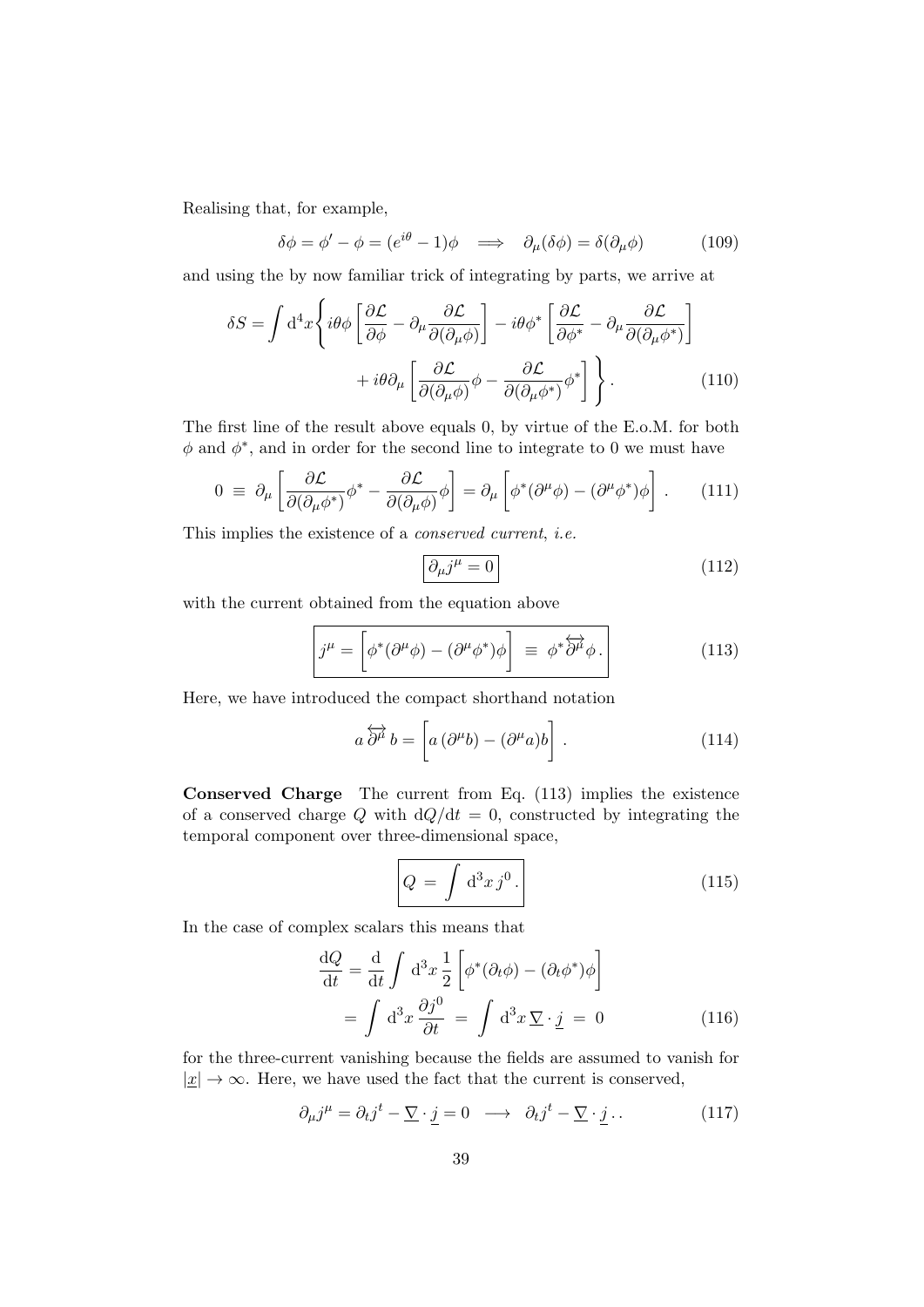### 3.4 Vector Fields: Maxwell's Equations

A Little Game of Symmetry Assume you want to introduce two different three-vector fields. From a (classical) symmetry point of view, they can be distinguished through parity, *i.e.* one of them is parity-odd – a "proper" vector – while the other one is parity-even – an axial-vector. We call the parity odd fields (or  $1^-$  in spin-parity notation)  $\underline{E}$ , and the parity even ones (or  $1^+$ )  $\underline{B}$ . Now let us assume that you only want to allow first derivatives of the fields,  $\partial_t$  and  $\nabla$  and scalar and pseudo-scalar charge densities  $\rho_{E,B}$ and corresponding currents  $\underline{j}_{E,B}$ . Then you can sort resulting quantities by spin and parity as in Table 3.

| name           | $J^{\rm P}$ | allowed terms                                                            |
|----------------|-------------|--------------------------------------------------------------------------|
| scalars        | $0^+$       | $\nabla \cdot E, \rho_E$                                                 |
| pseudo-scalars | $0^{-}$     | $\nabla \cdot \underline{B}, \rho_B$                                     |
| vectors        | $1^{-}$     | $\partial_t \underline{E}, \underline{\nabla} \times \underline{B}, j_E$ |
| axial-vectors  | $1^{-}$     | $\nabla \times E$ , $\partial_t \underline{B}$ , $j_B$                   |

Table 3: Terms in Maxwell's equations, by spin and parity

Symmetry to Dynamics Each of the four rows in Tab. 3 collects possible terms in one of the four equations defining the system, and this is where we will introduce data to the game. First of all we identify  $E$  and  $B$  with electric and magnetic fields, respectively. Then we realise that to date no magnetic monopoles have been found, and therefore there is no magnetic charge density of current,  $\rho_B = 0$  and  $\underline{j}_B = 0$ . Adding lastly that electrodynamics is a theory of light, and thereby fixing prefactors and signs we arrive at Maxwell's equations

$$
\nabla \cdot \underline{E} = 4\pi \rho_E \nabla \cdot \underline{B} = 0
$$
\n
$$
\nabla \times \underline{B} - \partial_t \underline{E} = 4\pi \underline{j}_E \nabla \times \underline{E} + \partial_t \underline{B} = 0
$$
\n(118)

Note that we absorbed the usual factors of  $\epsilon_0$  and  $\mu_0$  into the definition of the charge and current, and we have used natural units with  $c = 1$ .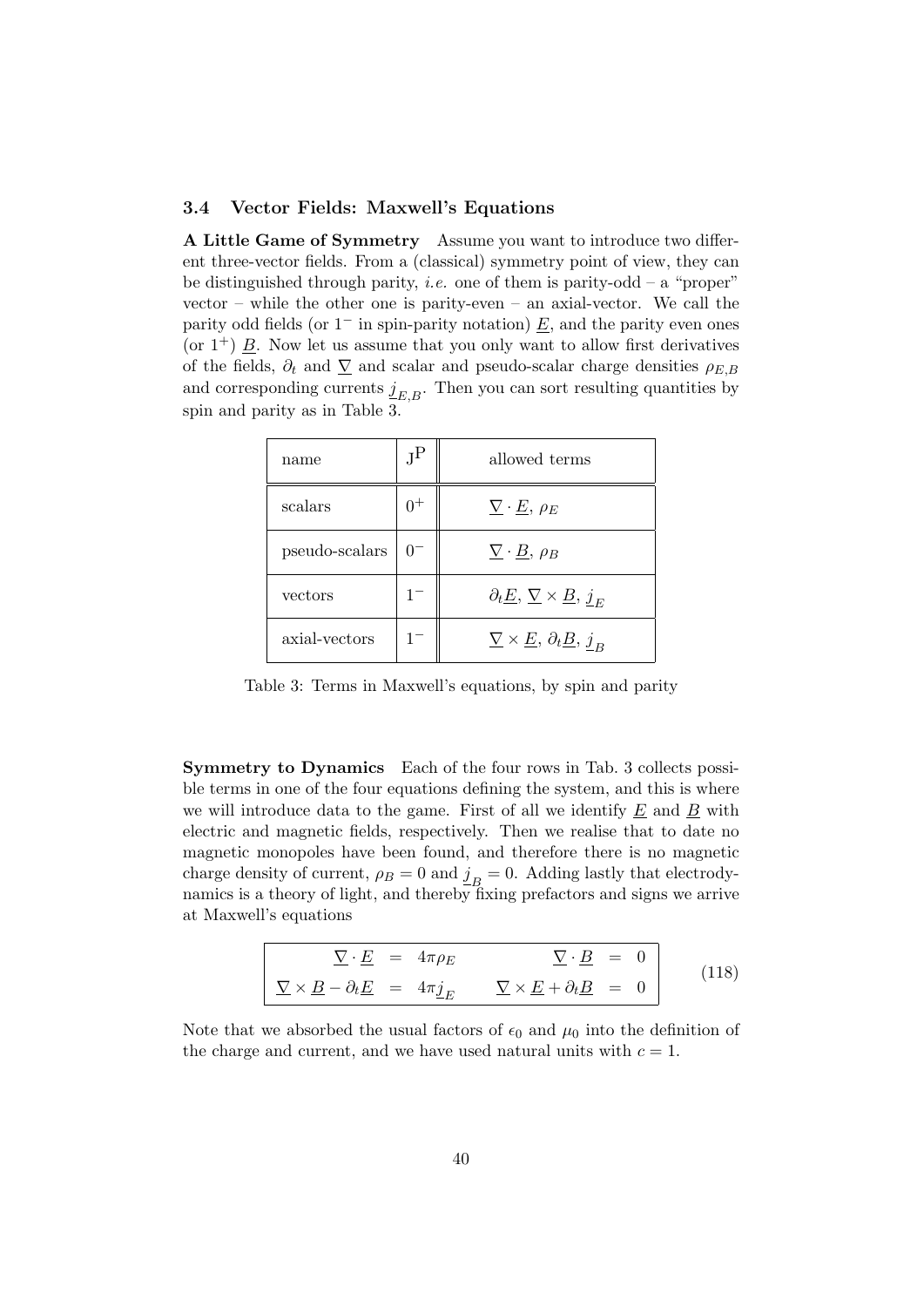The Vector Potential The left column in Eq.(118) suggest to use a scalar potential  $\Phi$ , which we denote as  $A^0$ , and a vector potential  $\underline{A}$  and write

$$
\underline{E} = -\underline{\nabla}A^0 - \partial_t \underline{A} \text{ and } \underline{B} = \underline{\nabla} \times \underline{A}.
$$
 (119)

Of course this now forms a four-vector potential  $A^{\mu} = (A^0, \underline{A})$ , and we will continue the analysis of electrodynamics mainly based on this object.

Gauge Transformation and Gauge Invariance One of the first benefits of introducing the vector potential is that it is relatively easy to formulate gauge transformations. To this end we introduce an arbitrary scalar gauge function,  $\Lambda(x)$ , under which  $A(x)$  transforms as <sup>6</sup>

$$
A^{\mu} \to A^{\prime \mu} = A^{\mu} - \partial^{\mu} \Lambda, \qquad (120)
$$

and therefore

$$
\underline{E} \to \underline{E}' = -\underline{\nabla}(A^0 - \partial^0 \Lambda) - \partial_t (\underline{A} + \underline{\nabla} \cdot \Lambda) = -\underline{\nabla}A^0 - \partial_t \underline{A} = \underline{E}
$$
  

$$
\underline{B} \to \underline{B}' = \underline{\nabla} \times (\underline{A} + \underline{\nabla} \cdot \Lambda) = \underline{\nabla} \times \underline{A} = \underline{B},
$$
 (121)

where we have used that  $rot$  grad of a scalar function vanishes. This suggest that it would be beneficial to express the theory in terms of gauge invariant quantities made from  $A^{\mu}$ , to directly encode this symmetry.

The Field-Strength Tensor One such gauge-invariant quantity is the anti-symmetric field-strength tensor

$$
F^{\mu\nu} = \partial^{\mu}A^{\nu} - \partial^{\nu}A^{\mu} = \begin{pmatrix} 0 & -E_x & -E_y & -E_z \\ E_x & 0 & -B_z & B_y \\ E_y & B_z & 0 & -B_x \\ E_z & -B_y & B_x & 0 \end{pmatrix},
$$
(122)

and another such tensor is its dual,

$$
\tilde{F}^{\mu\nu} = \frac{1}{2} \epsilon^{\mu\nu\sigma\rho} F_{\rho\sigma} = \begin{pmatrix} 0 & -B_x & -B_y & -B_z \\ B_x & 0 & E_z & -E_y \\ B_y & -E_z & 0 & E_x \\ B_z & E_y & -E_x & 0 \end{pmatrix} . \tag{123}
$$

They allows to express the inhomogeneous and homogeneous Maxwell's equations, *i.e.* the left and right column of Eq.  $(118)$ , as

$$
\partial_{\mu}F^{\mu\nu} = 4\pi j^{\nu} \text{ and } \partial_{\mu}\tilde{F}^{\mu\nu} = 0.
$$
 (124)

<sup>6</sup>Remember that  $\partial^{\mu} = (\partial_t, -\nabla)!$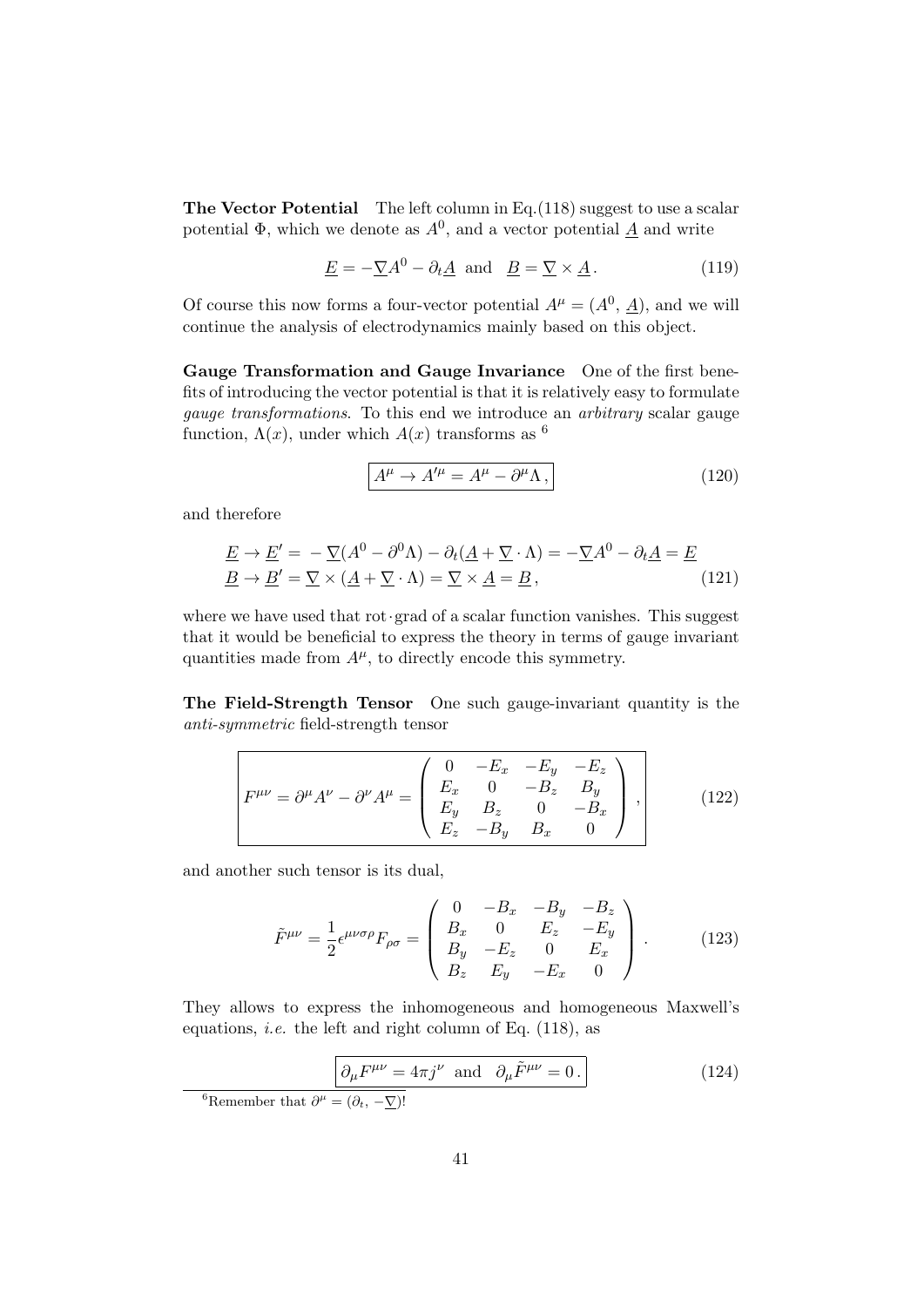Lagrange Density in Terms of the Fields There are various ways to express the Lagrange density; a version probably familiar from previous lectures expresses it through the electric and magnetic fields and reads

$$
\mathcal{L} = \frac{E^2 - B^2}{8\pi} - \rho\phi + \underline{j} \cdot \underline{A} \,. \tag{125}
$$

The E.o.M. are obtained in terms of the potential  $\phi$  and  $\underline{A}$ , using the fact that the electromagnetic fields are expressed through their derivatives. This also fixes the two homogeneous Maxwell equations, i.e. the right column of Esq. (118). This also implies that we are left with the task to check if the Lagrange density above yields the correct inhomogenous equations – the left column of Eq. (118).

For example, for  $\phi$  we have:

$$
\frac{\partial \mathcal{L}}{\partial \phi} = -\rho
$$

$$
\frac{\partial \mathcal{L}}{\partial(\partial \phi/\partial x_k)} = \frac{E_k}{4\pi} \frac{\partial E_k}{\partial(\partial \phi/\partial x_k)} = -\frac{E_k}{4\pi},
$$
(126)

where

$$
\frac{\partial E_k}{\partial(\partial \phi/\partial x_k)} = -1\tag{127}
$$

follows directly from Eq. (121). Assembling all parts, and making the summation over repeated indices explicit therefore yields Gauss' law,

$$
\sum_{k} \left[ \frac{\partial}{\partial x_k} \frac{\partial \mathcal{L}}{\partial (\partial \phi / \partial x_k)} \right] - \frac{\partial \mathcal{L}}{\partial \phi} = -\frac{\nabla \cdot E}{4\pi} + \rho = 0. \tag{128}
$$

Similarly, for an arbitrary component of  $\underline{A}$ ,  $A_i$  we find

$$
\frac{\partial \mathcal{L}}{\partial A_i} = j_i
$$
  

$$
\frac{\partial \mathcal{L}}{\partial (\partial A_i/\partial t)} = \frac{E_i}{4\pi} \frac{\partial E_i}{\partial (\partial A_i/\partial t)} = -\frac{E_i}{4\pi}
$$
  

$$
\frac{\partial \mathcal{L}}{\partial (\partial A_i/\partial x_j)} = -\frac{B_k}{4\pi} \frac{\partial B_k}{\partial (\partial A_i/\partial x_j)} = -\epsilon_{ijk} \frac{B_k}{4\pi}
$$
  

$$
\frac{\partial \mathcal{L}}{\partial (\partial A_i/\partial x_k)} = -\frac{B_j}{4\pi} \frac{\partial B_j}{\partial (\partial A_i/\partial x_k)} = -\epsilon_{ijk} \frac{B_j}{4\pi},
$$
(129)

where Eq. (121) has again been used, noting that, expressed in component notation

$$
\underline{B} = \underline{\nabla} \times \underline{A} \ \longleftrightarrow \ B_k = \epsilon_{ijk} \partial_i A_j \,. \tag{130}
$$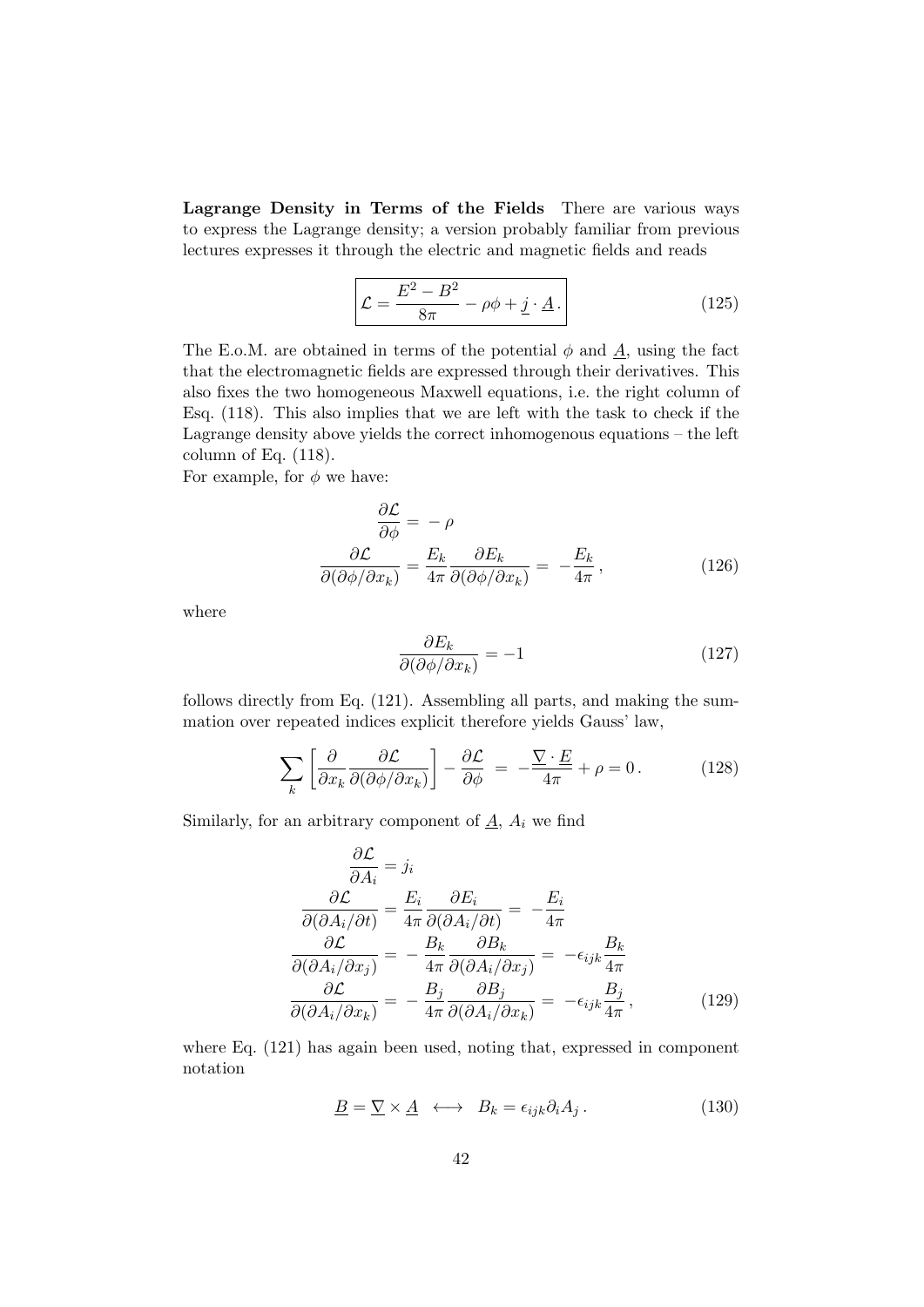specialising  $i = 1$  we are left with Ampere's law,

$$
\frac{1}{4\pi} \left( \frac{\partial B_3}{\partial x_2} - \frac{\partial B_2}{\partial x_3} \right) - \frac{1}{4\pi} \frac{\partial E_1}{\partial t} - j_1 = 0, \qquad (131)
$$

or, in vector form,

$$
\underline{\nabla} \times \underline{B} - \frac{\partial E}{\partial t} = 4\pi \underline{j} \,. \tag{132}
$$

Lagrange Density in Terms of the Field Strength Tensor One obvious short-coming of the form of the The Lagrange density in Eq. (125) is that it is not manifestly gauge-invariant. This can be overcome by reconstructing a Lagrange density not in terms of the electromagnetic fields but rather in terms of the field strength tensor. Rearranging factors of  $4\pi$  and introducing an overall sign we arrive at

$$
\mathcal{L} = -\frac{1}{4} F^{\mu\nu} F_{\mu\nu} - 4\pi j^{\mu} A_{\mu} \,. \tag{133}
$$

For the "source" term  $j^{\mu}A_{\mu}$ , which couples the potentials to charge and current densities, we have assumed the so-called "minimal coupling", typically of the form source · fields, in a Lorentz-invariant way. This form also fixes the gauge transformation of the four-vector current  $j^{\mu}$ . The  $(E^2 - B^2)$ -term is replaced by a product of field-strength tensors, by realising that

$$
F^{\mu\nu}F_{\mu\nu} = -F^{\nu\mu}F_{\mu\nu}
$$
  
= Tr  $\begin{bmatrix} 0 & -E_x & -E_y & -E_z \\ E_x & 0 & -B_z & B_y \\ E_y & B_z & 0 & -B_x \\ E_z & -B_y & B_x & 0 \end{bmatrix} \begin{bmatrix} 0 & -E_x & -E_y & -E_z \\ E_x & 0 & B_z & -B_y \\ E_y & -B_z & 0 & B_x \\ E_z & B_y & -B_x & 0 \end{bmatrix}$   
= Tr  $\begin{bmatrix} -\frac{E^2}{2} & \bullet & \bullet & \bullet \\ \bullet & -E_x^2 + B_z^2 + B_y^2 & \bullet & \bullet \\ \bullet & \bullet & -E_y^2 + B_z^2 + B_x^2 & \bullet \\ \bullet & \bullet & \bullet & -E_z^2 + B_y^2 + B_z^2 \end{bmatrix}$   
= -2( $\underline{E}^2 - \underline{B}^2$ ). (134)

### 3.5 Hamiltonian Formulation

**Hamilton Density** In analogy to the case of point particles, momenta  $\pi_i$ conjugate to the fields  $\phi_i$  are defined through

$$
\overline{\pi_i(x)} = \frac{\partial \mathcal{L}(\phi_i, \partial_\mu \phi_i)}{\partial(\partial_t \phi_i)}
$$
(135)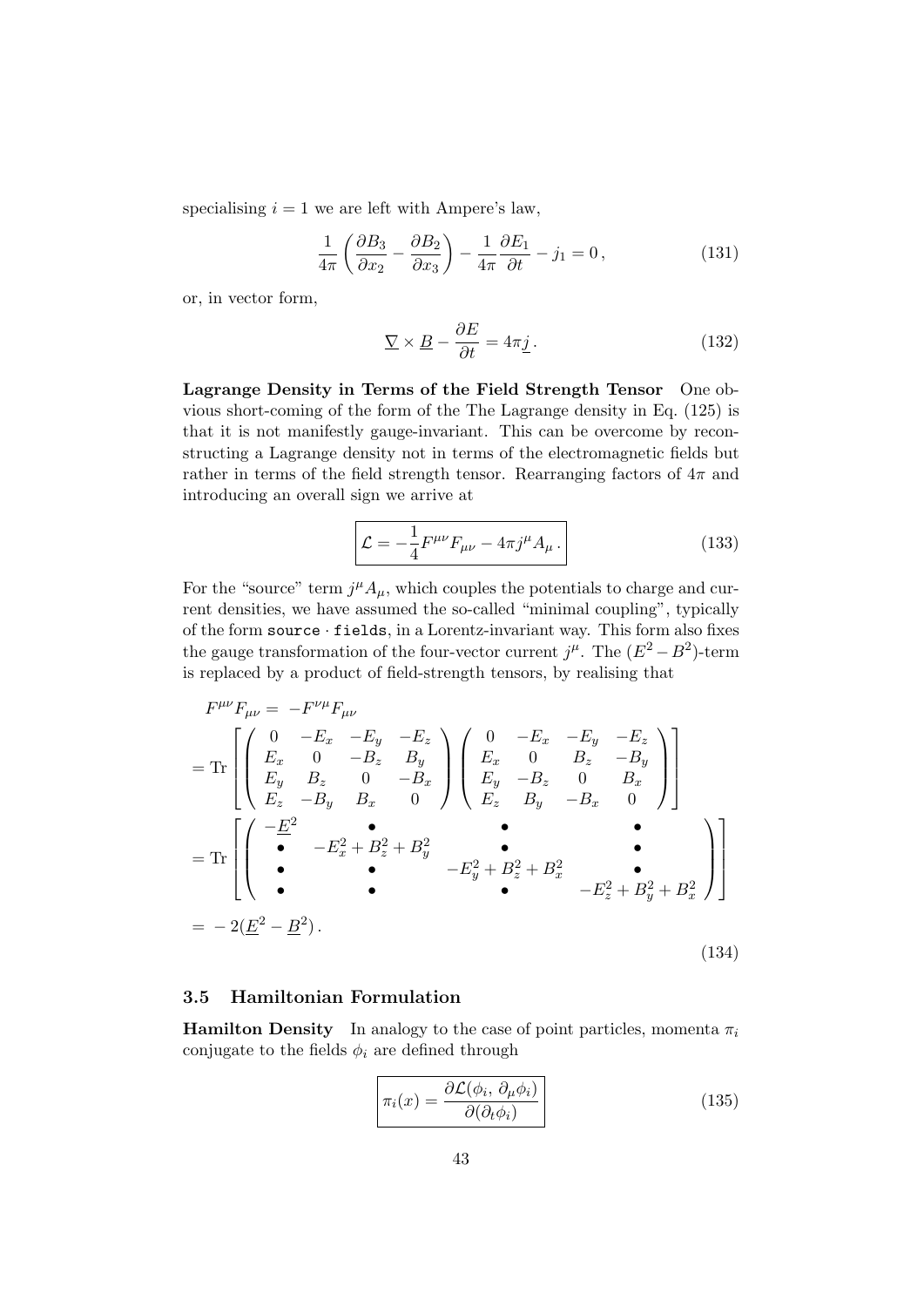and a Hamilton density is constructed as

 $\overline{a}$ 

$$
\mathcal{H} = \sum_{i} \pi_{i} \dot{\phi}_{i} - \mathcal{L} \,. \tag{136}
$$

The Hamilton function reads

$$
H = \int d^3x \, \mathcal{H}(\phi_i, \pi_i) = \int d^3x \, \left( \frac{\partial \mathcal{L}}{\partial \dot{\phi}_i} \dot{\phi}_i - \mathcal{L} \right) \,. \tag{137}
$$

Equations of Motion Similarly to the case of point particles, the Hamilton E.o.M. read

$$
\frac{\partial \mathcal{H}}{\partial \phi_i} = -\dot{\pi}_i \text{ and } \frac{\partial \mathcal{H}}{\partial \pi_i} = \dot{\phi}_i. \tag{138}
$$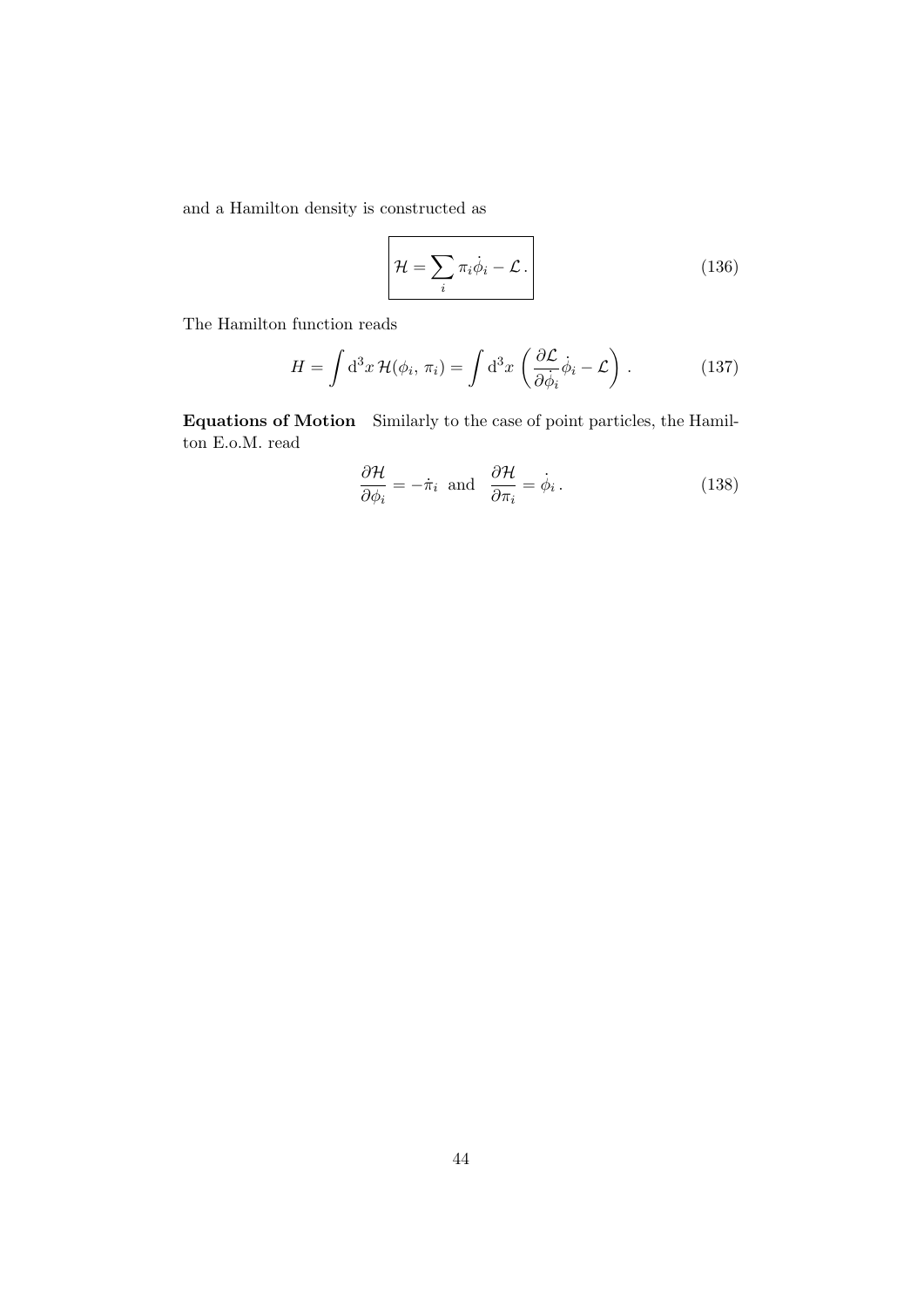### 3.6 Problems & Solutions

### 1. General Solutions for the Klein-Gordon Equation

Consider a real scalar field, given by thr Klein-Gordon Lagrangian, Eq. (96).

- (a) Proof that the solutions to its Equation of Motion, Eq. (91), are given by the expression in Eq. (93).
- (b) Calculate the Hamiltonian and momentum for a free scalar field using their definitions,

$$
H = \frac{1}{2} \int d^3x \left[ (\partial_t \phi)^2 + (\nabla \phi)^2 + m^2 \phi^2 \right]
$$
  

$$
P = - \int d^3x \left[ (\partial_t \phi)(\nabla \phi) \right].
$$

# Solution

(a) Inserting the solution for the Klein-Gordon equation from Eq. (93) into the E.o.M. yields

$$
\begin{aligned}\n\left[\Box + m^2\right] \int \frac{\mathrm{d}^3 k}{(2\pi)^3 2k_0} \left[ a(\underline{k}) e^{-ik \cdot x} + a^*(\underline{k}) e^{ik \cdot x} \right] \\
&= \int \frac{\mathrm{d}^3 k}{(2\pi)^3 2k_0} \left[ a(\underline{k}) (\Box + m^2) e^{-ik \cdot x} + a^*(\underline{k}) (\Box + m^2) e^{ik \cdot x} \right] \\
&= \int \frac{\mathrm{d}^3 k}{(2\pi)^3 2k_0} (-k^2 + m^2) \left[ a(\underline{k}) e^{-ik \cdot x} + a^*(\underline{k}) e^{ik \cdot x} \right] \\
&= \int \frac{\mathrm{d}^3 k}{(2\pi)^3 2k_0} (-k_0^2 + \underline{k}^2 + m^2) \left[ a(\underline{k}) e^{-ik \cdot x} + a^*(\underline{k}) e^{ik \cdot x} \right] = 0\n\end{aligned}
$$

because of the relativistic energy-momentum relation  $k_0^2 = \underline{k}^2 +$  $m^2$ .

(b) Inserting the solutions into the two expressions for the Hamiltonian and the momentum results in

$$
H = \frac{1}{2} \int d^3x \left[ (\partial_t \phi)^2 + (\nabla \phi)^2 + m^2 \phi^2 \right]
$$
  
=  $\frac{1}{2} \int d^3x \frac{d^3k}{(2\pi)^3 2k_0} \frac{d^3q}{(2\pi)^3 2q_0} \left\{$   
 $a(\underline{k}) a(\underline{q}) e^{-i(k+q)\cdot x} \left[ -k_0 q_0 - \underline{k} \cdot \underline{q} + m^2 \right] \right.$   
 $+ a(\underline{k}) a^*(\underline{q}) e^{-i(k-q)\cdot x} \left[ k_0 q_0 - \underline{k} \cdot \underline{q} + m^2 \right]$   
 $+ a^*(\underline{k}) a(\underline{q}) e^{+i(k-q)\cdot x} \left[ k_0 q_0 - \underline{k} \cdot \underline{q} + m^2 \right]$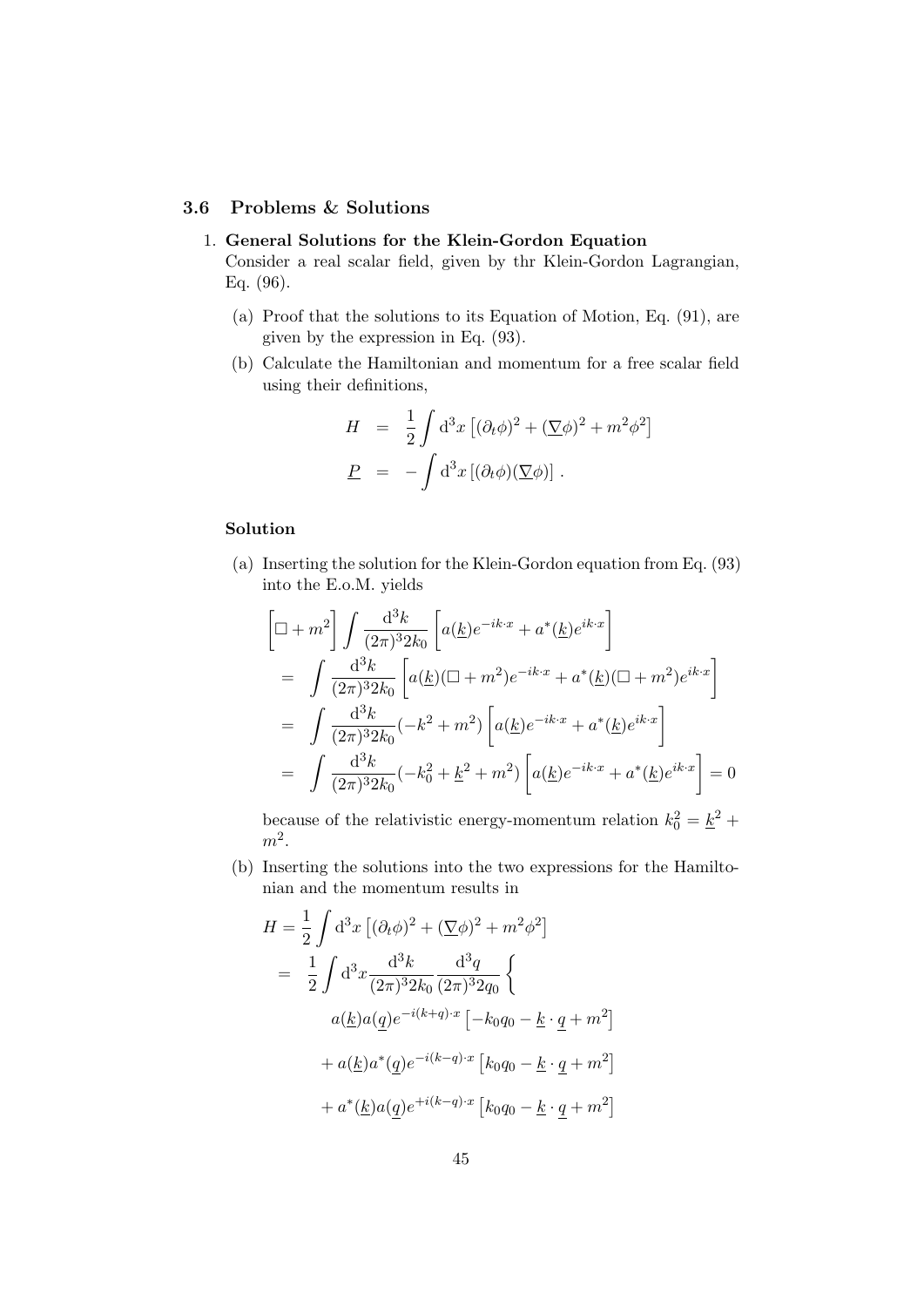$$
+ a^{*}(\underline{k})a^{*}(q)e^{+i(k+q)x}\left[-k_{0}q_{0} - \underline{k} \cdot \underline{q} + m^{2}\right]
$$
\n
$$
= \frac{1}{2} \int \frac{d^{3}k}{(2\pi)^{3}2k_{0}} \frac{d^{3}q}{(2\pi)^{3}2q_{0}} \left\{ a(\underline{k})a(q)(2\pi)^{3}\delta^{3}(\underline{k} + \underline{q})e^{-i(k_{0}+q_{0})x_{0}}\left[-k_{0}q_{0} - \underline{k} \cdot \underline{q} + m^{2}\right] \right.
$$
\n
$$
+ a(\underline{k})a^{*}(q)(2\pi)^{3}\delta^{3}(\underline{k} - \underline{q})e^{-i(k_{0}-q_{0})x_{0}}\left[k_{0}q_{0} + \underline{k} \cdot \underline{q} + m^{2}\right]
$$
\n
$$
+ a^{*}(\underline{k})a(\underline{q})(2\pi)^{3}\delta^{3}(\underline{k} - \underline{q})e^{+i(k_{0}-q_{0})x_{0}}\left[k_{0}q_{0} + \underline{k} \cdot \underline{q} + m^{2}\right]
$$
\n
$$
+ a^{*}(\underline{k})a^{*}(q)(2\pi)^{3}\delta^{3}(\underline{k} + \underline{q})e^{+i(k_{0}+q_{0})x_{0}}\left[-k_{0}q_{0} - \underline{k} \cdot \underline{q} + m^{2}\right]
$$
\n
$$
+ a^{*}(\underline{k})a^{*}(\underline{q})(2\pi)^{3}\delta^{3}(\underline{k} + \underline{q})e^{+i(k_{0}+q_{0})x_{0}}\left[-k_{0}q_{0} - \underline{k} \cdot \underline{q} + m^{2}\right]
$$
\n
$$
+ a(\underline{k})a^{*}(\underline{k})e^{-i(k_{0}+k_{0})x_{0}}\left[k_{0}^{2} + \underline{k}^{2} + m^{2}\right]
$$
\n
$$
+ a(\underline{k})a^{*}(\underline{k})e^{+i(k_{0}-k_{0})x_{0}}\left[k_{0}^{2} + \underline{k}^{2} + m^{2}\right]
$$
\n
$$
+ a^{*}(\underline{k})a(\underline{k})e^{+i(k_{0}-k_{0})x_{0}}\left[k_{0}^{2} + \underline{k}^{2} + m^{2}\right]
$$
\n
$$
+
$$

and

$$
\underline{P} = -\int d^3x \left[ (\partial_t \phi)(\nabla \phi) \right]
$$
  
=  $-\int d^3x \frac{d^3k}{(2\pi)^3 2k_0} \frac{d^3q}{(2\pi)^3 2q_0} \left\{$   
 $a(\underline{k})a(\underline{q})e^{-i(k+q)\cdot x}(k_0\underline{q}) + a(\underline{k})a^*(\underline{q})e^{-i(k-q)\cdot x}(-k_0\underline{q})$   
 $+ a^*(\underline{k})a(\underline{q})e^{+i(k-q)\cdot x}(-k_0\underline{q}) + a^*(\underline{k})a^*(\underline{q})e^{+i(k+q)\cdot x}(k_0\underline{q}) \right\}$   
=  $-\int \frac{d^3k}{(2\pi)^3 2k_0} \frac{d^3q}{(2\pi)^3 2q_0} k_0\underline{q} \left\{$   
 $a(\underline{k})a(\underline{q})(2\pi)^3 \delta^3(\underline{k} + \underline{q})e^{-i(k_0+q_0)x_0}$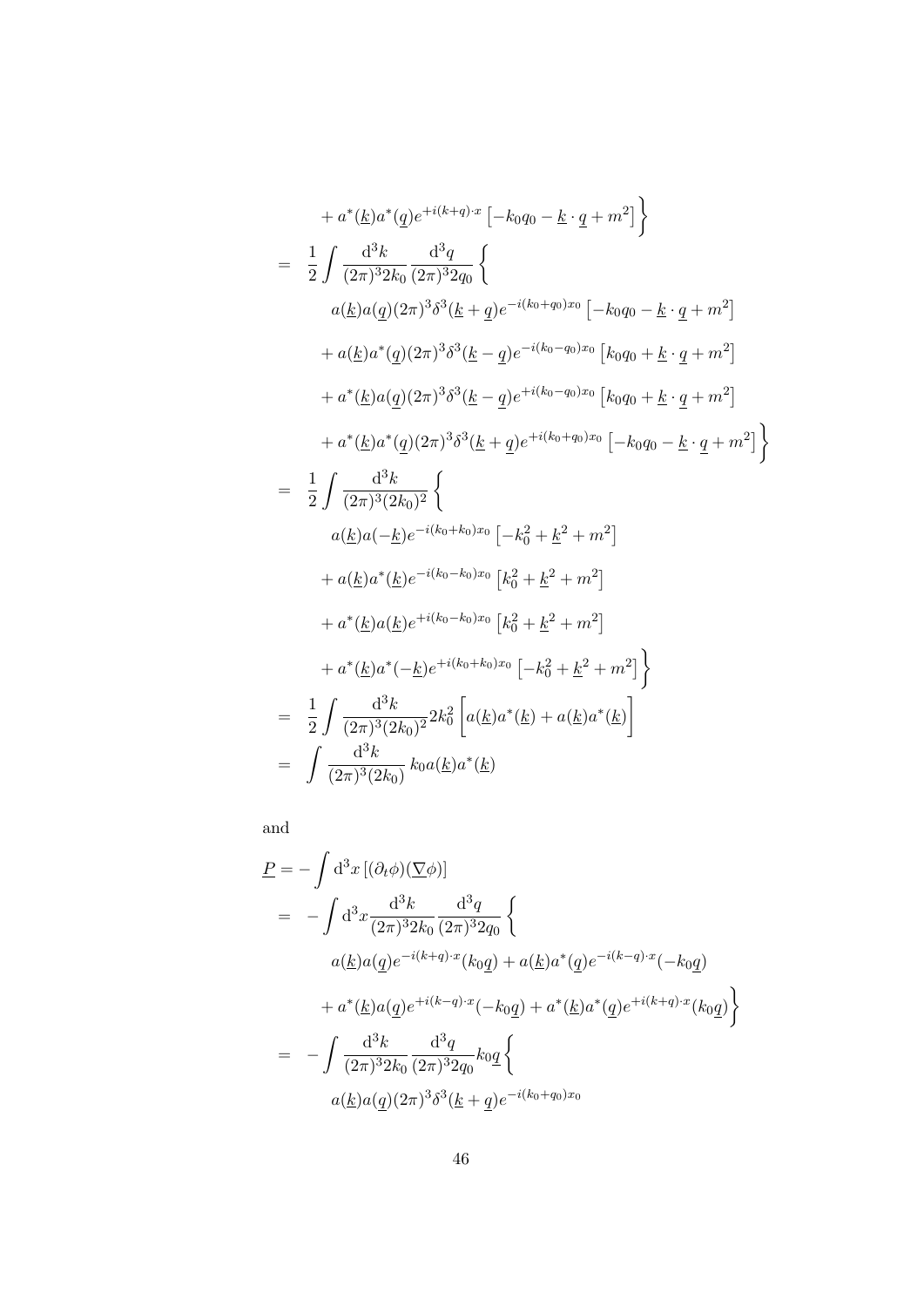$$
- a(\underline{k})a^*(\underline{q})(2\pi)^3\delta^3(\underline{k} - \underline{q})e^{-i(k_0 - q_0)x_0}
$$
  
\n
$$
- a^*(\underline{k})a(\underline{q})(2\pi)^3\delta^3(\underline{k} - \underline{q})e^{+i(k_0 - q_0)x_0}
$$
  
\n
$$
+ a^*(\underline{k})a^*(\underline{q})(2\pi)^3\delta^3(\underline{k} + \underline{q})e^{+i(k_0 + q_0)x_0}
$$
  
\n
$$
= \int \frac{d^3k}{(2\pi)^3(2k_0)^2}k_0\underline{k}\left\{ a(\underline{k})a(-\underline{k})e^{-i(k_0 + k_0)x_0} + a(\underline{k})a^*(\underline{k})e^{-i(k_0 - k_0)x_0} + a^*(\underline{k})a(\underline{k})e^{+i(k_0 + k_0)x_0} \right\}
$$
  
\n
$$
= \int \frac{d^3k}{(2\pi)^3(2k_0)^2}k_0\underline{k}\left\{ a(\underline{k})a^*(\underline{k}) + a^*(\underline{k})a(\underline{k}) \right\}
$$
  
\n
$$
= \int \frac{d^3k}{(2\pi)^32k_0} \underline{k} a(\underline{k})a^*(\underline{k})
$$

where the terms proportional to  $\underline{k}a(\underline{k})a(-\underline{k})$  and  $\underline{k}a^*(\underline{k})a^*(-\underline{k})$ vanish due to the symmetry of the integration.

#### 2. <sup>∗</sup>Klein-Gordon Equation in Two-Component Form

Introduce a two-component form of the real scalar (Klein-Gordon) field as  $\chi = (\chi_+, \chi_-)^T$ , where

$$
\chi_{\pm} = \frac{1}{2} \left( \phi \pm \frac{i}{m} \frac{\partial \phi}{\partial t} \right) .
$$

(a) Rewrite the Klein-Gordon E.o.M. in the Schrödinger form, *i.e.* as

$$
\frac{i\partial \chi}{\partial t} = H\chi
$$

and construct the Hamiltonian as a  $2 \times 2$  matrix. Solve the energy eigenvalue equation  $H\chi = E\chi$ .

(b) Consider the non-relativistic limit where the solution of the E.o.M. has the form

$$
\chi(t) = e^{-i(m+T)t} \chi(0)
$$

for the time-evolution of the fields and where  $T$  is the kinetic energy. What does this imply for the relative sizes of  $\chi$  and  $\chi$ -? Expand the product  $T\chi_{+}(0)$  to second order in T and deduce the first relativistic correction to the Hamiltonian.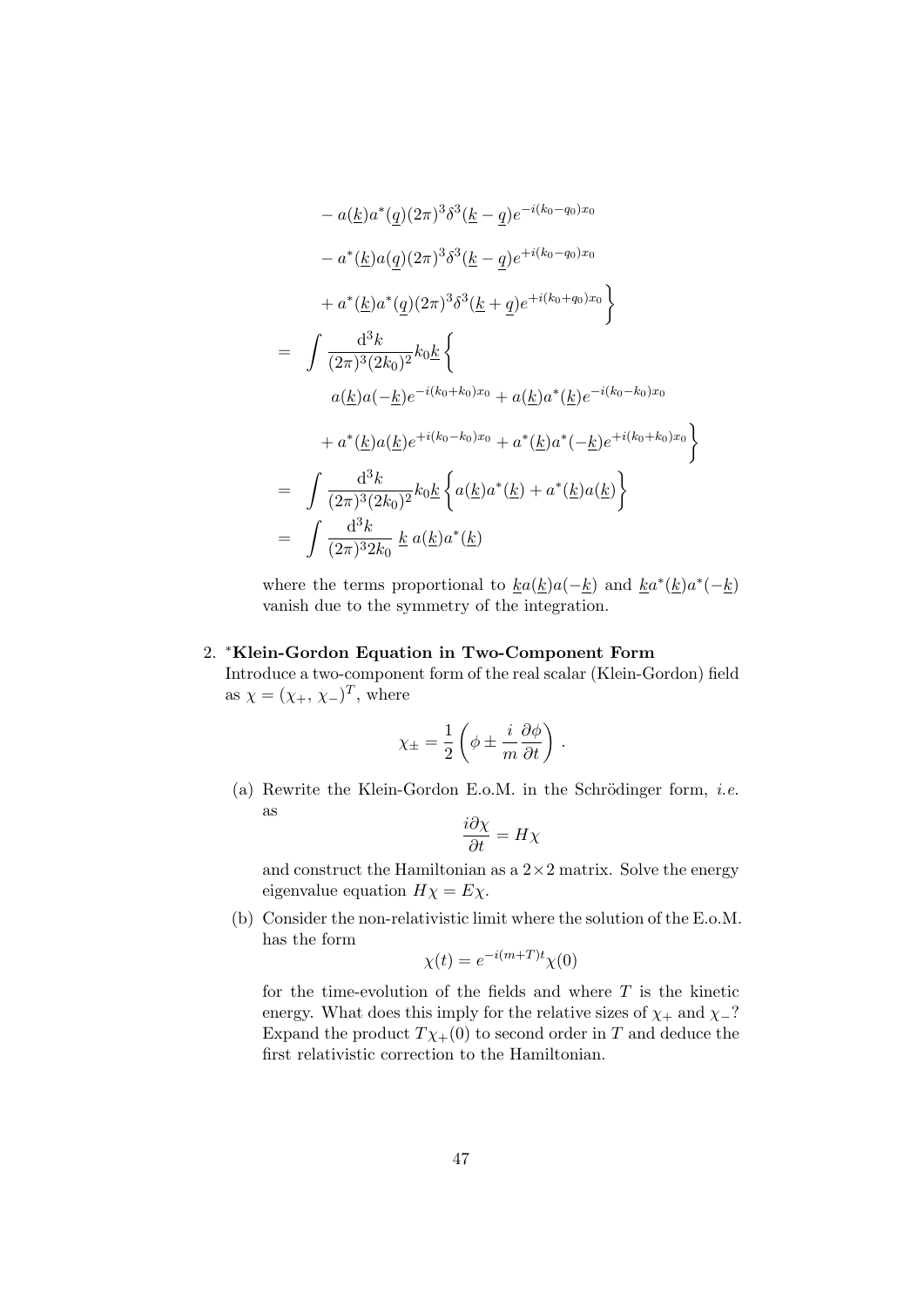(a) The trick is to construct a Hamiltonian which makes sure that unwtend terms such as single derivatives of  $\phi$  w.r.t time vanish. So, looking at

$$
\frac{i\partial\chi}{\partial t}=\frac{i}{2}\left(\begin{array}{c} \partial_t\phi+i/m\partial_t^2\phi\\ \partial_t\phi-i/m\partial_t^2\phi \end{array}\right) \ =\ H\chi
$$

we realise that the Hamitonian must assume the form

$$
H = -\frac{\nabla^2}{2m} \begin{pmatrix} 1 & 1 \ -1 & -1 \end{pmatrix} + m \begin{pmatrix} 1 & 0 \ 0 & -1 \end{pmatrix}
$$

because then

$$
H\chi = -\frac{\nabla^2}{2m} \left( \begin{array}{c} \phi \\ -\phi \end{array} \right) + \frac{m}{2} \left( \begin{array}{c} \phi + i/m\partial_t\phi \\ -\phi + i/m\partial_t\phi \end{array} \right)
$$
  
= 
$$
\begin{pmatrix} -\frac{\nabla^2}{2m}\phi + \frac{m}{2}\phi + \frac{i}{2}\partial_t\phi \\ +\frac{\nabla^2}{2m}\phi - \frac{m}{2}\phi + \frac{i}{2}\partial_t\phi \end{pmatrix} = \begin{pmatrix} \frac{i}{2}\partial_t\phi - \frac{1}{2m}\partial_t^2\phi \\ \frac{i}{2}\partial_t\phi + \frac{1}{2m}\partial_t^2\phi \end{pmatrix}
$$

This gives rise to two two identical equations, namely the Klein-Gordon E.o.M.,

$$
\partial_t^2 \psi - \underline{\nabla}^2 \phi + m^2 \phi = 0.
$$

To solve them, let us look again at the Hamiltonian, given by

$$
H = -\frac{\nabla^2}{2m} \begin{pmatrix} 1 & 1 \ -1 & -1 \end{pmatrix} + m \begin{pmatrix} 1 & 0 \ 0 & -1 \end{pmatrix}
$$
  
=  $\begin{pmatrix} -\frac{\nabla^2}{2m} + m & -\frac{\nabla^2}{2m} \\ \frac{\nabla^2}{2m} & \frac{\nabla^2}{2m} - m \end{pmatrix} = \begin{pmatrix} \frac{p^2}{2m} + m & \frac{p^2}{2m} \\ -\frac{p^2}{2m} & -\frac{p^2}{2m} - m \end{pmatrix}$ 

in momentum space and solve the equation  $H\chi = E\chi$ . The energy eigenvalues are given by  $E_{\pm} = \pm \sqrt{p^2 + m^2}$ , as expected.

(b) From  $i\partial/\partial_t \chi(t) = H\chi(t)$  we find that

$$
(m+T)\left(\begin{array}{c}\chi_{+}(t)\\ \chi_{-}(t)\end{array}\right)=\left(\begin{array}{cc} -\frac{\nabla^2}{2m}+m & -\frac{\nabla^2}{2m} \\ \frac{\nabla^2}{2m} & \frac{\nabla^2}{2m}-m \end{array}\right)\left(\begin{array}{c}\chi_{+}(t)\\ \chi_{-}(t)\end{array}\right)
$$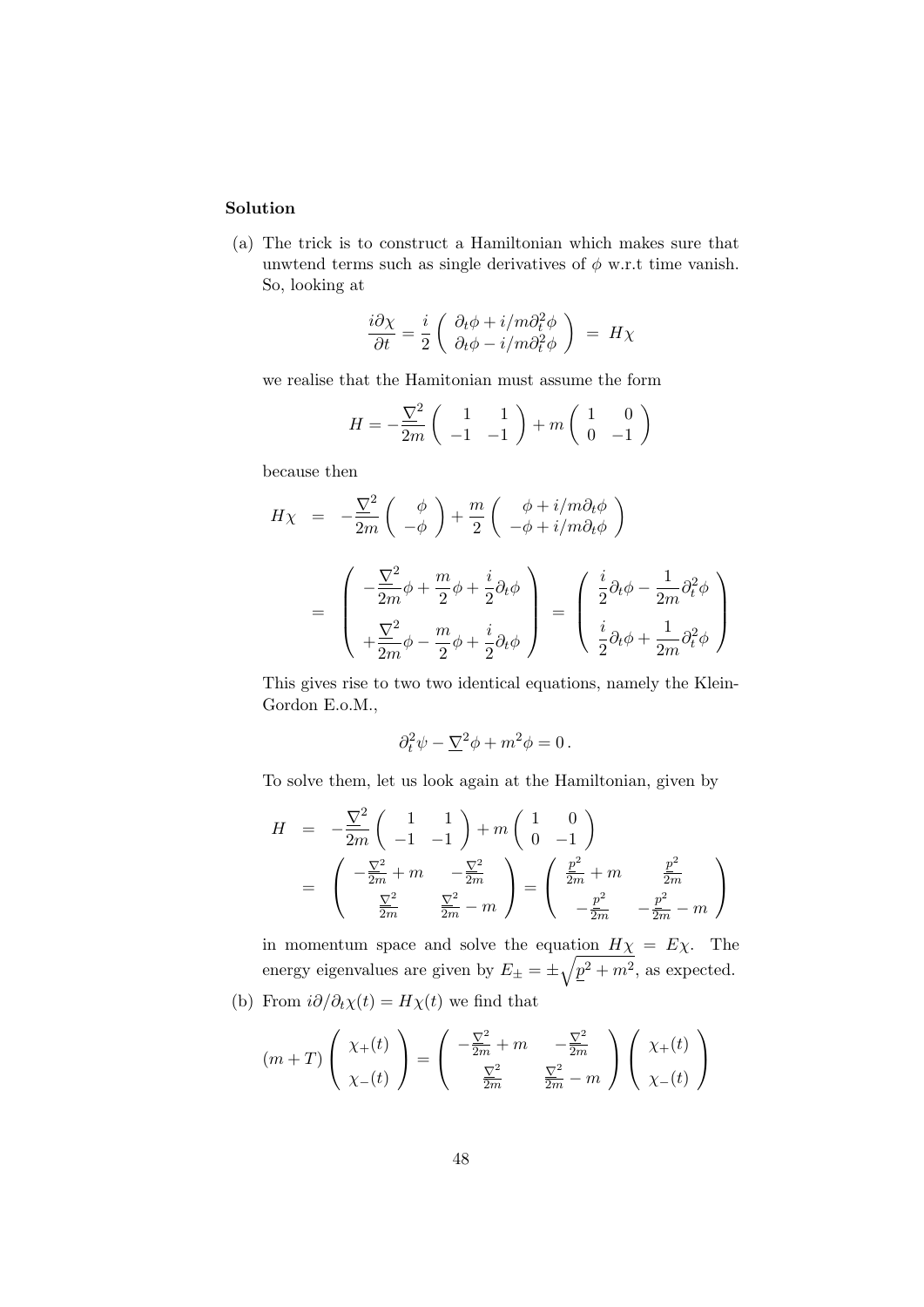and therefore

$$
(m+T)\chi_{+} = -\left(\frac{\nabla^{2}}{2m} - m\right)\chi_{+} - \frac{\nabla^{2}}{2m}\chi_{-} \n(m+T)\chi_{-} = \left(\frac{\nabla^{2}}{2m} - m\right)\chi_{-} + \frac{\nabla^{2}}{2m}\chi_{+}.
$$

From the equation for  $\chi$  – we see that we can approximate

$$
\chi_{-} = \chi_{+} \cdot \frac{\nabla^{2}}{2m(2m+T) - \Sigma^{2}} \approx \chi_{+} \cdot \frac{\nabla^{2}}{4m^{2}}
$$

in the non-relativistic limit where  $m \gg T, \nabla^2/(2m)$ . This suggests that  $\chi$  is the smaller of the two components. Using the approximate result for  $\chi$ <sub>−</sub> in the equation for  $\chi$ <sub>+</sub> results in

$$
T\chi_+ = -\frac{\nabla^2}{2m} \left( 1 + \frac{\nabla^2}{4m^2} \right) \chi_+
$$

and the first relativistic correction therefore is  $-\nabla^4/(8m^3)$ .

#### 3. Euler-Lagrange Equations of Motion

Find the Euler-Lagrange Equations of Motion for the following Lagrangians

(a) real scalar field  $\phi$ :

$$
\mathcal{L}=\frac{1}{2}(\partial_{\mu}\phi)(\partial^{\mu}\phi)-\frac{m^2}{2}\phi^2-\frac{\lambda}{4!}\phi^4\,;
$$

(b) "funny" vector field  $A_\mu$ 

$$
\mathcal{L} = -(\partial_{\mu}A^{\nu})(\partial_{\nu}A^{\mu}) + \frac{m^2}{2}A_{\mu}A^{\mu} + \frac{\lambda}{2}(\partial_{\mu}A^{\mu})^2 ;
$$

(c) massive vector field  $A^{\mu}$ :

$$
\mathcal{L} = -\frac{1}{4} F_{\mu\nu} F^{\mu\nu} + \frac{m^2}{2} A_{\mu} A^{\mu} ;
$$

(d) complex scalar fields  $\phi$  and  $\phi^*$  plus the electromagnetic  $A^{\mu}$ :

$$
\mathcal{L} = -\frac{1}{4}F_{\mu\nu}F^{\mu\nu} + (\partial_{\mu}\phi^* + ieA_{\mu}\phi^*)(\partial_{\mu}\phi - ieA_{\mu}\phi) - m^2\phi^*\phi;
$$

where in all cases

$$
F_{\mu\nu} = \partial_{\mu}A_{\nu} - \partial_{\nu}A_{\mu}.
$$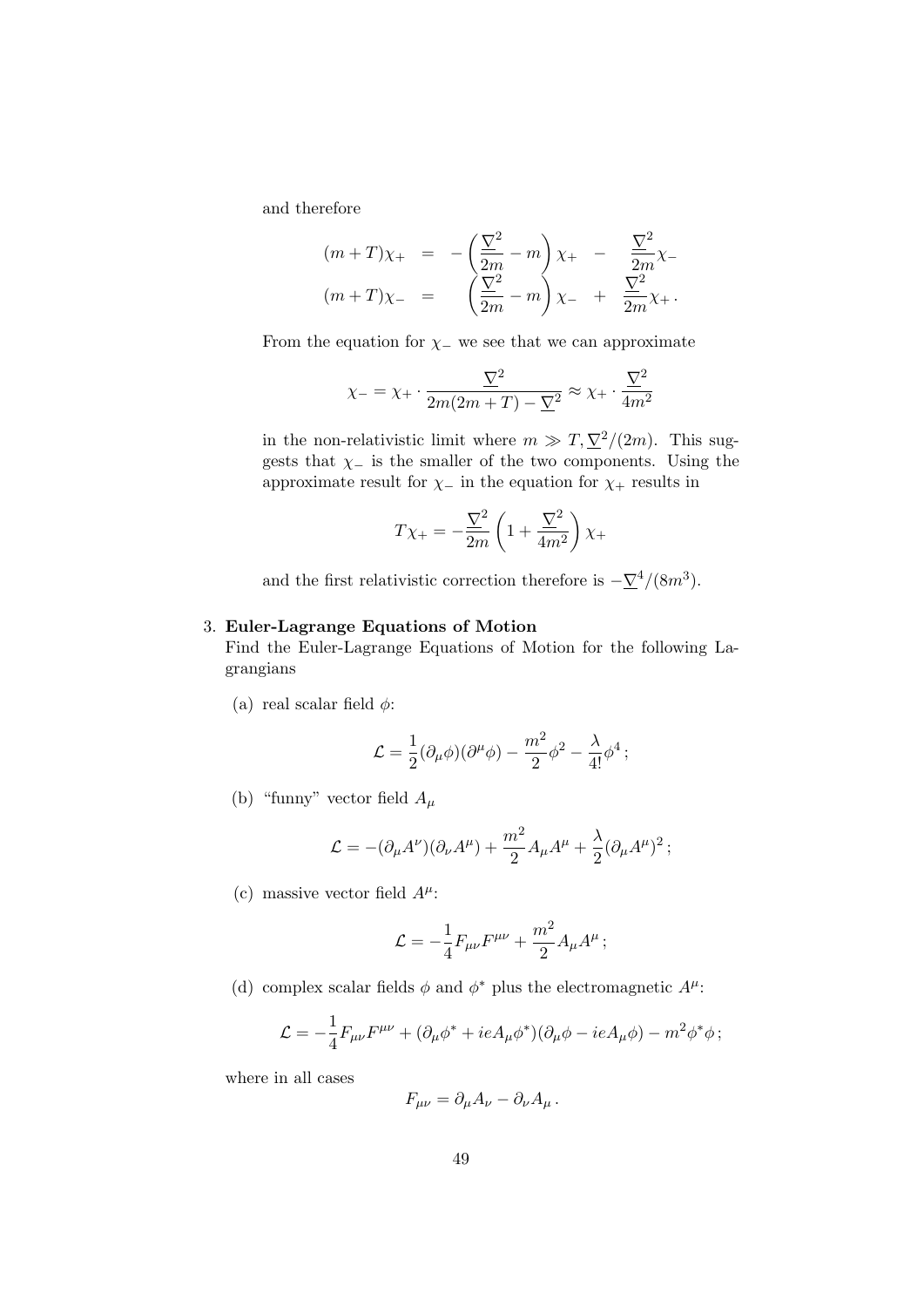Before starting to derive E.o.M.'s let us first look at some relevant derivatives that appear more than once:

$$
\frac{\partial F_{\mu\nu}}{\partial(\partial_{\rho}A_{\sigma})} = \frac{\partial(\partial_{\mu}A_{\nu} - \partial_{\nu}A_{\mu})}{\partial(\partial_{\rho}A_{\sigma})} = g^{\rho}_{\mu}g^{\sigma}_{\nu} - g^{\rho}_{\nu}g^{\sigma}_{\mu}
$$

and therefore

$$
-\frac{1}{4}\frac{\partial F_{\mu\nu}F^{\mu\nu}}{\partial(\partial_{\rho}A_{\sigma})} = -\frac{1}{2}F^{\mu\nu}\frac{\partial F_{\mu\nu}}{\partial(\partial_{\rho}A_{\sigma})} = -\frac{1}{2}F^{\mu\nu}(g_{\mu}^{\rho}g_{\nu}^{\sigma} - g_{\nu}^{\rho}g_{\mu}^{\sigma})
$$

$$
= -\frac{1}{2}(F^{\rho\sigma} - F^{\sigma\rho}) = -F^{\rho\sigma} = F^{\sigma\rho}
$$

and

$$
-\frac{1}{4}\partial_\rho\frac{\partial F_{\mu\nu}F^{\mu\nu}}{\partial(\partial_\rho A_\sigma)}\ =\ -\partial_\rho F^{\rho\sigma}=\Box A^\sigma-\partial^\sigma(\partial\cdot A)\,.
$$

(a) We quickly arrive at

$$
\left[\Box + m^2 + \frac{\lambda}{3!}\right]\phi = 0\,.
$$

(b) There are three terms to evaluate:

$$
\frac{1}{2} \frac{\partial (m^2 A^2)}{\partial A_{\rho}} = m^2 A^{\rho}
$$
\n
$$
\partial_{\rho} \frac{\lambda}{2} \frac{\partial (\partial \cdot A)^2}{\partial (\partial_{\rho} A_{\sigma})} = \lambda g^{\rho}_{\mu} \partial_{\rho} g^{\sigma \mu} (\partial \cdot A) = \lambda \partial^{\sigma} (\partial \cdot A)
$$
\n
$$
\partial_{\rho} \frac{\partial [-(\partial_{\mu} A^{\nu})(\partial_{\nu} A^{\mu})]}{\partial (\partial_{\rho} A_{\sigma})} = -\partial_{\rho} \left[ (\partial_{\mu} A^{\nu}) \frac{\partial (\partial_{\nu} A^{\mu})}{\partial (\partial_{\rho} A_{\sigma})} + (\partial_{\nu} A^{\mu}) \frac{\partial (\partial_{\mu} A^{\nu})}{\partial (\partial_{\rho} A_{\sigma})} \right]
$$
\n
$$
= -\partial_{\rho} \left[ (\partial_{\mu} A^{\nu}) g^{\rho \nu} g^{\sigma}_{\mu} + (\partial_{\rho} \partial_{\nu} A^{\mu}) g^{\rho \mu} g^{\sigma}_{\nu} \right]
$$
\n
$$
= -2\partial_{\rho} \partial^{\sigma} A^{\rho} = -2\partial^{\sigma} (\partial \cdot A)
$$

and therefore we arrive at

$$
(\lambda - 2)\partial^{\sigma}(\partial \cdot A) - m^2 A^{\sigma} = 0
$$

(c) Previous results mean that we only have to put terms together and arrive at

$$
\partial_\sigma F^{\sigma\rho} + m^2 A^\rho = [g^\rho_\sigma (\Box + m^2) - \partial_\sigma \partial^\rho] A^\sigma = 0 \, .
$$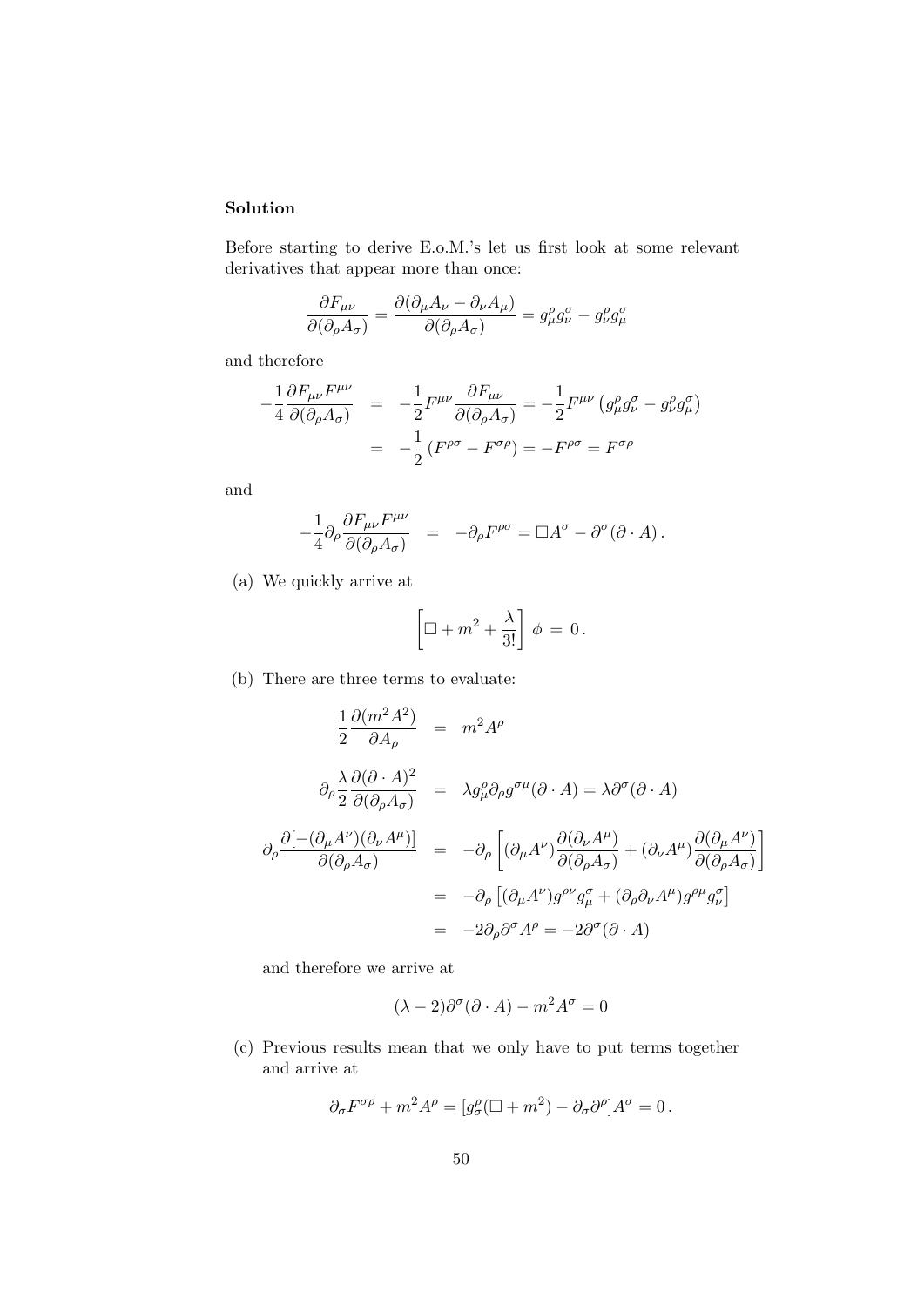(d) Here we have three active fields and arrive at:

$$
(-\Box + \partial_{\sigma}\partial^{\mu}) A^{\sigma} = i e [\phi^* \partial^{\mu} \phi - \phi \partial^{\mu} \phi^*] + 2e^2 \phi^* \phi A^{\mu}
$$
  
\n
$$
(\Box + m^2) \phi = 2ie A^{\rho} \partial_{\rho} \phi + ie \phi^* \partial_{\rho} A^{\rho} - e^2 A^2 \phi^*
$$
  
\n
$$
(\Box + m^2) \phi^* = -2ie A^{\rho} \partial_{\rho} \phi^* - ie \phi^* \partial_{\rho} A^{\rho} - e^2 A^2 \phi^*.
$$

#### 4. Massive Vector Field

The Lagrangian of a massive vector field  $V_\mu$  is given by

$$
\mathcal{L} \,=\, -\frac{1}{4} V_{\mu\nu} V^{\mu\nu} \,+\, \frac{m^2}{2} \,V_\mu V^\mu \,,
$$

where the field strength tensor  $V_{\mu\nu}$  assumes the usual form

$$
V_{\mu\nu} = \partial_{\mu}V_{\nu} - \partial_{\nu}V_{\mu}.
$$

- (a) derive the Euler-Lagrange equations of motion from the Lagrangian.
- (b) show that the condition

$$
\partial_{\mu}V^{\mu}=0
$$

is a consequence of the equations of motion.

(c) use this condition and construct three linearly independent polarisation vectors  $\epsilon_{\mu}^{(\lambda)}(\underline{k})$  that satisfy this condition, or after Fourier transformation

$$
k_{\mu}\epsilon^{\mu}(\underline{k})=0.
$$

# Solution

(a) For the various derivatives we find

$$
\frac{\partial \mathcal{L}}{\partial(\partial_{\rho}V_{\sigma})} = -\frac{1}{2}V^{\mu\nu}\frac{\partial V_{\mu\nu}}{\partial(\partial_{\rho}V_{\sigma})}
$$
\n
$$
= -\frac{1}{2}V^{\mu\nu}(g_{\mu}^{a}g_{\nu}^{\sigma} - g_{\nu}^{a}g_{\mu}^{\sigma}) = -\frac{1}{2}(V^{\rho\sigma} - V^{\sigma\rho}) = -V^{\rho\sigma}
$$
\n
$$
\frac{\partial \mathcal{L}}{\partial V_{\sigma}} = mV^{\sigma},
$$

and therefore

$$
\partial_{\rho} \frac{\partial \mathcal{L}}{\partial(\partial_{\rho} V_{\sigma})} - \frac{\partial \mathcal{L}}{\partial V_{\sigma}} = -\partial_{\rho} V^{\rho \sigma} - m V^{\sigma} = 0.
$$

(b) Forming the derivative (four-dimensional divergence) of the E.o.M. of part (a) of the problem yields

$$
\partial_{\sigma} \left( \partial_{\rho} V^{\rho \sigma} + m V^{\sigma} \right) = m \partial \cdot V = 0.
$$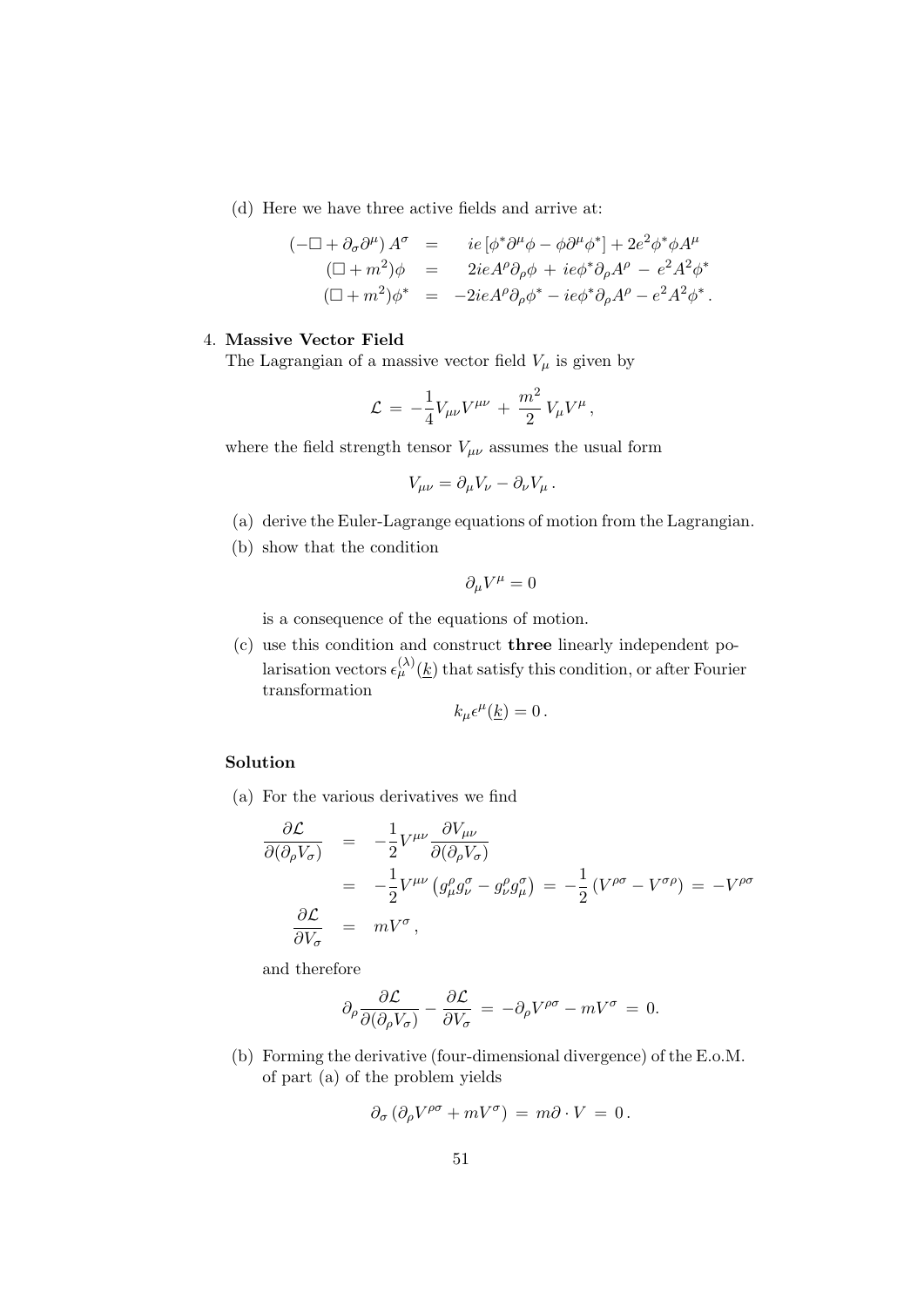(c) Assuming the momentum being oriented along the z-axis, we have

$$
k^{\mu} = (\omega, 0, 0, \kappa)
$$
 with  $\omega = \sqrt{\kappa^2 + m^2}$ 

and therefore the following three polarisation vectors are orthonormal:

$$
\epsilon^{(1)} = \begin{pmatrix} 0 \\ 1 \\ 0 \\ 0 \end{pmatrix} , \quad \epsilon^{(2)} = \begin{pmatrix} 0 \\ 0 \\ 1 \\ 0 \end{pmatrix} , \quad \epsilon^{(3)} = \frac{1}{\sqrt{-m^2}} \begin{pmatrix} \kappa \\ 0 \\ 0 \\ -\omega \end{pmatrix} .
$$

# 5. Electrodynamics with gauge-fixing term

An alternative form for the Lagrange density of the electromagnetic fields reads

$$
\mathcal{L} = -\frac{1}{4} F^{\mu\nu} F_{\mu\nu} - \frac{1}{2} (\partial_{\mu} A^{\mu})^2 - 4\pi j_{\mu} A^{\mu} ,
$$

where

$$
F^{\mu\nu} = \partial^{\mu}A^{\nu} - \partial^{\nu}A^{\mu}
$$

is the field strength tensor for the vector potential  $A^{\mu}$ . The additional term  $1/2(\partial \cdot A)^2$  is also known as "gaug-fixing" term, and in this case corresponds to the Lorentz gauge. We will come back to this in Section 6 of the notes.

Show that the Euler-Lagange E.o.M. lead directly to a wave equation of the form

$$
\Box A^{\mu} = \partial_{\nu} \partial^{\nu} A^{\mu} = 4\pi j^{\mu}.
$$

### Solution

Using  $A^{\mu}$  as the dynamical variable, the Euler-Lagrang E.o.M. read

$$
0 ~=~ \partial^{\nu}\frac{\partial\mathcal{L}}{\partial(\partial^{\nu}A^{\mu})}-\frac{\partial\mathcal{L}}{\partial A^{\mu}}{\,}.
$$

Let us first rewrite the product of field strength tensors,

$$
-\frac{1}{4}F^{\kappa\lambda}F_{\kappa\lambda} = -\frac{1}{4}\left[\left(\partial^{\kappa}A^{\lambda} - \partial^{\lambda}A^{\kappa}\right)\left(\partial_{\kappa}A_{\lambda} - \partial_{\lambda}A_{\kappa}\right)\right]
$$
  
= 
$$
-\frac{1}{4}\left[\partial^{\kappa}A^{\lambda}\partial_{\kappa}A_{\lambda} - \partial^{\kappa}A^{\lambda}\partial_{\lambda}A_{\kappa} - \partial^{\lambda}A^{\kappa}\partial_{\kappa}A_{\lambda} + \partial^{\lambda}A^{\kappa}\partial_{\lambda}A_{\kappa}\right]
$$
  
= 
$$
-\frac{1}{2}\left[\partial^{\kappa}A^{\lambda}\partial_{\kappa}A_{\lambda} - \partial^{\kappa}A^{\lambda}\partial_{\lambda}A_{\kappa}\right],
$$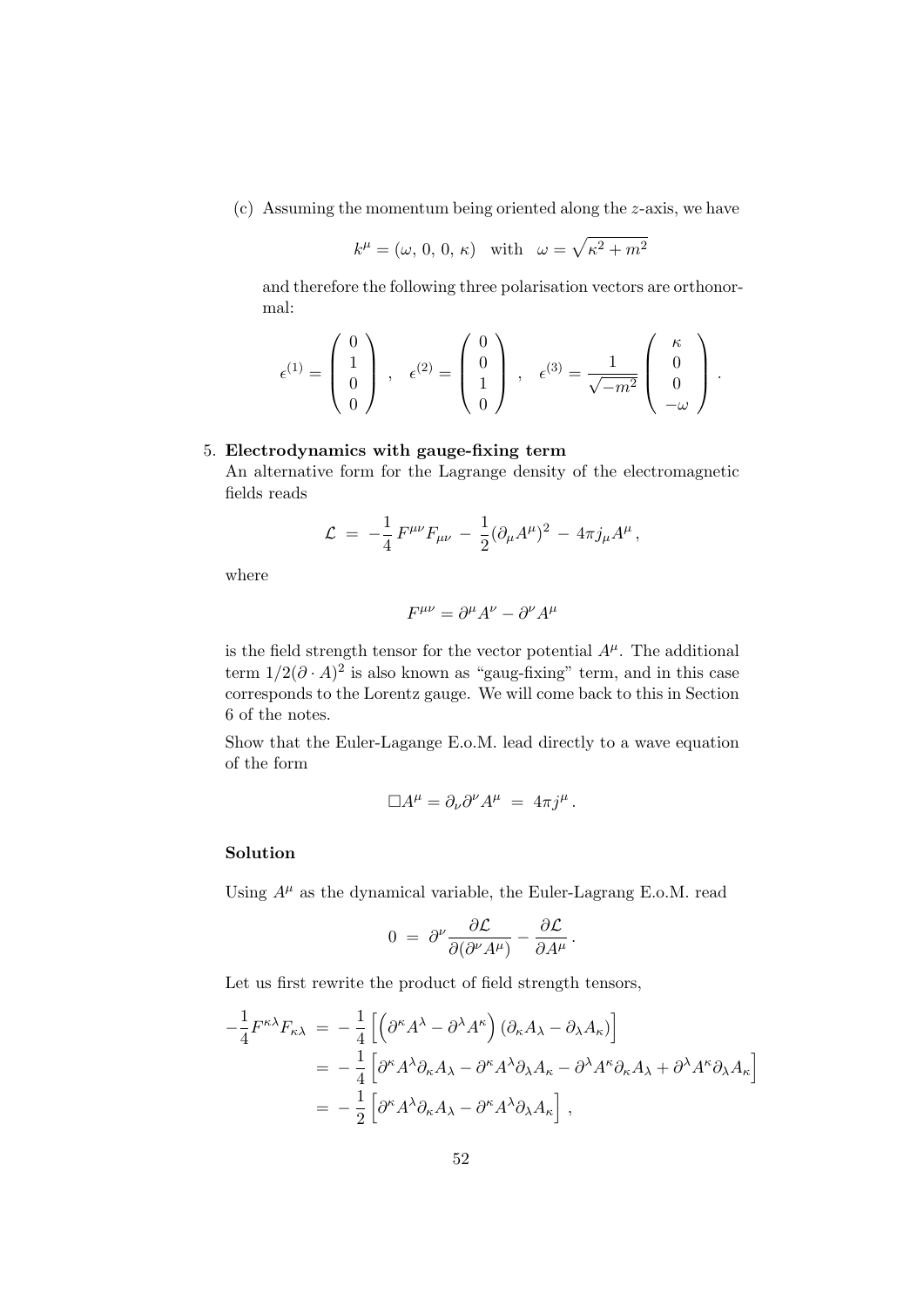where in the last step we have used that the first and last term are identical when swapping  $\lambda$  and  $\kappa$  in the last term – which is allowed, as both are just repeated indices summed over from 0 to 3, and similarly for the second and third term.

Using the fact that

$$
\frac{\partial (\partial^\rho A^\sigma)}{\partial (\partial^\xi A^\chi)}\;=\;g^\rho_{\;\xi}g^\sigma_{\;\chi}
$$

we can write

$$
\frac{\partial}{\partial(\partial^{\nu}A^{\mu})}\left(-\frac{1}{4}F^{\kappa\lambda}F_{\kappa\lambda}\right) = -\frac{1}{2}\frac{\partial}{\partial(\partial^{\nu}A^{\mu})}\left[\partial^{\kappa}A^{\lambda}\partial_{\kappa}A_{\lambda} - \partial^{\kappa}A^{\lambda}\partial_{\lambda}A_{\kappa}\right]
$$
\n
$$
= -\frac{1}{2}\left[\partial_{\kappa}A_{\lambda}\frac{\partial(\partial^{\kappa}A^{\lambda})}{\partial(\partial^{\nu}A^{\mu})} + \partial^{\kappa}A^{\lambda}\frac{\partial(\partial_{\kappa}A_{\lambda})}{\partial(\partial^{\nu}A^{\mu})}
$$
\n
$$
-\partial_{\kappa}A_{\lambda}\frac{\partial(\partial^{\lambda}A^{\kappa})}{\partial(\partial^{\nu}A^{\mu})} - \partial^{\kappa}A^{\lambda}\frac{\partial(\partial_{\lambda}A_{\kappa})}{\partial(\partial^{\nu}A^{\mu})}\right]
$$
\n
$$
= -\frac{1}{2}\left[\partial_{\kappa}A_{\lambda}g_{\nu}^{\kappa}g_{\mu}^{\lambda} + \partial^{\kappa}A^{\lambda}g_{\kappa\nu}g_{\lambda\mu} - \partial_{\kappa}A_{\lambda}g_{\nu}^{\lambda}g_{\mu}^{\kappa} - \partial^{\kappa}A^{\lambda}g_{\lambda\nu}g_{\kappa\mu}\right]
$$
\n
$$
= \partial_{\mu}A_{\nu} - \partial_{\nu}A_{\mu}
$$

In addition

$$
\frac{\partial}{\partial(\partial^{\nu}A^{\mu})}\left[-\frac{1}{2}(\partial_{\kappa}A^{\kappa})^2\right] = -\partial_{\kappa}A^{\kappa} g_{\lambda\nu}g_{\mu}^{\lambda} = -\partial_{\kappa}A^{\kappa}g_{\mu\nu}.
$$

Therefore

$$
\partial^{\nu} \frac{\partial \mathcal{L}}{\partial (\partial^{\nu} A^{\mu})} = \partial^{\nu} \partial_{\mu} A_{\nu} - \Box A_{\mu} - \partial_{\mu} (\partial \cdot A) = - \Box A^{\nu}.
$$

Combining this with

$$
\frac{\partial \mathcal{L}}{\partial A^{\mu}} = -4\pi j_{\mu}
$$

yields the desired result.

6. Free Schrödinger field The Lagrangian of the free Schrödinger Field is given by

$$
\mathcal{L} = \frac{i}{2} (\phi^* \partial_t \phi - \phi \partial_t \phi^*) - \frac{1}{2} (\underline{\nabla} \phi^*) \cdot (\underline{\nabla} \phi)
$$

- $(a)$  write down the equations of motion for the Schrödinger field.
- (b) show that the conserved current is given by

$$
j^0 = \phi^* \phi \ , \quad \underline{j} = \frac{i}{2} \left( \phi^* \nabla \phi - \phi \nabla \phi^* \right) \ ,
$$

*i.e.* show that  $\partial_{\mu}j^{\mu} = 0$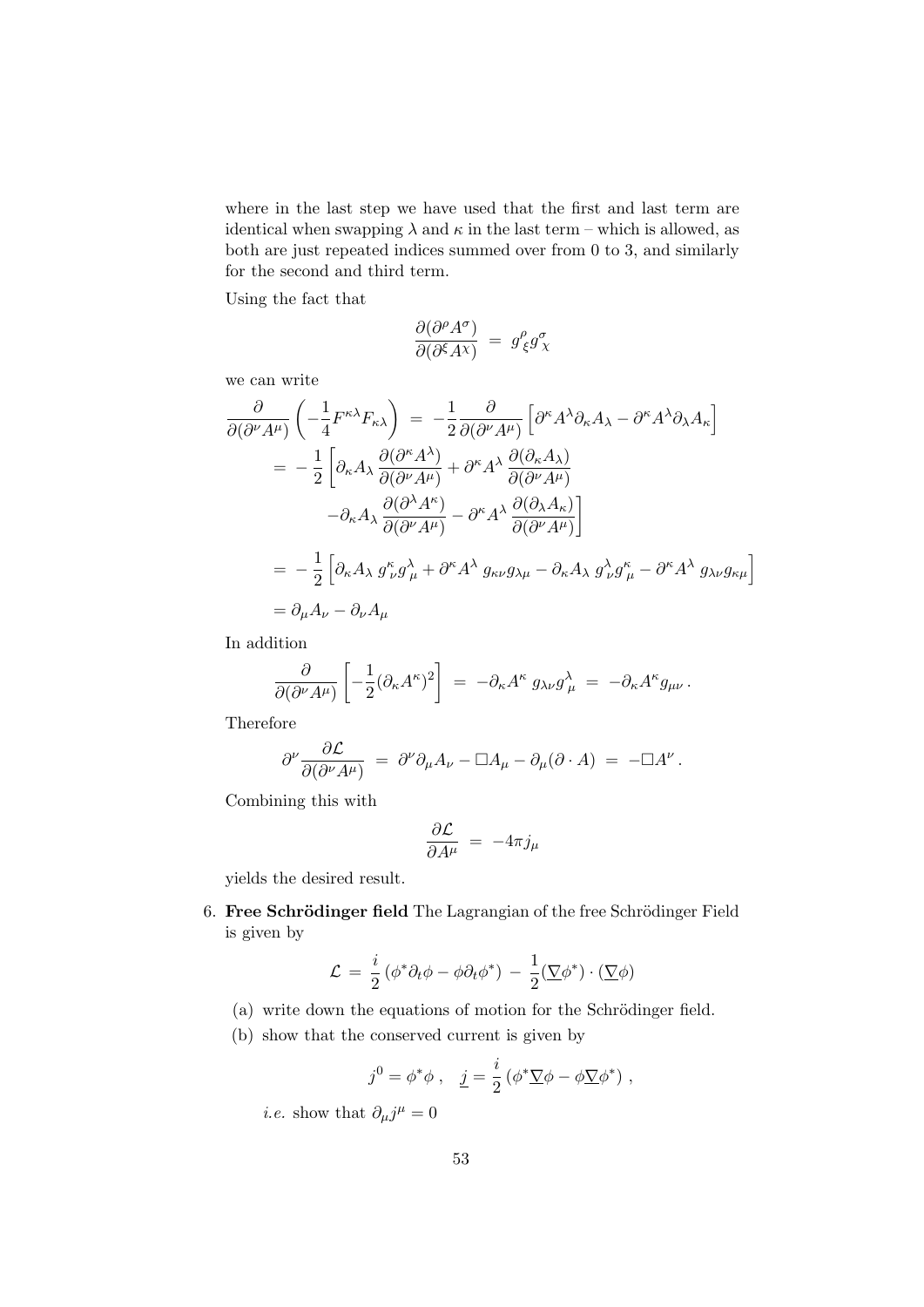(a)

$$
0 = \partial_t \frac{\partial \mathcal{L}}{\partial(\partial_t \phi)} - \nabla \frac{\partial \mathcal{L}}{\partial(\nabla \phi)} - \frac{\partial \mathcal{L}}{\partial \phi} = -i \partial_t \phi^* + \frac{1}{2} \nabla^2 \phi^*
$$
  
\n
$$
0 = \partial_t \frac{\partial \mathcal{L}}{\partial(\partial_t \phi^*)} - \nabla \frac{\partial \mathcal{L}}{\partial(\nabla \phi^*)} - \frac{\partial \mathcal{L}}{\partial \phi^*} = +i \partial_t \phi + \frac{1}{2} \nabla^2 \phi.
$$

(b)

$$
\partial_{\mu}j^{\mu} = \partial_{t}(\phi^{*}\phi) - \frac{i}{2}\nabla(\phi^{*}\nabla\phi - \phi\nabla\phi^{*})
$$
\n
$$
= \left[\phi^{*}(\partial_{t}\phi) + \phi(\partial_{t}\phi^{*})\right]
$$
\n
$$
- \frac{i}{2}\left[\left(\nabla\phi^{*}(\partial_{t}\phi) + \phi^{*}\nabla^{2}\phi - \left(\nabla\phi\right)\left(\nabla\phi^{*}\right) - \phi\nabla^{2}\phi^{*}\right]
$$
\n
$$
= \phi^{*}\left[\left(\partial_{t} - \frac{i}{2}\nabla^{2}\right)\phi\right] + \phi\left[\left(\partial_{t} + \frac{i}{2}\nabla^{2}\right)\phi^{*}\right],
$$

and both terms vanish under the E.o.M. above.

### 7. <sup>∗</sup>Equations of Motion with Boundary Conditions

Consider a real scalar field in  $1 + 1$  (time+space) dimensions, with an action given by

$$
S = \int_{-\infty}^{+\infty} dt \int_{-L}^{+L} dx \left[ \frac{1}{2} (\partial_{\mu} \phi)(\partial^{\mu} \phi) - \frac{m^2}{2} \phi^2 \right].
$$

Find the Equation of Motion for the field  $\phi$ , and discuss the importance of the boundary terms.

# Solution

The E.o.M. are obtained by minimizing the action, *i.e.* 

$$
0 = \delta S = = \frac{\partial S}{\partial(\partial_{\mu}\phi)}\delta(\partial_{\mu}\phi) + \frac{\partial S}{\partial\phi}\delta\phi
$$
  
=  $\int_{-\infty}^{+\infty} dt \int_{-L}^{+L} dx \left[ (\partial^{\mu}\phi)\delta(\partial_{\mu}\phi) - m^{2}\phi\delta\phi \right]$   
=  $\int_{-\infty}^{+\infty} dt \int_{-L}^{+L} dx \left[ (\partial_{t}\phi)\delta(\partial_{t}\phi) - (\partial_{x}\phi)\delta(\partial_{x}\phi) - m^{2}\phi\delta\phi \right]$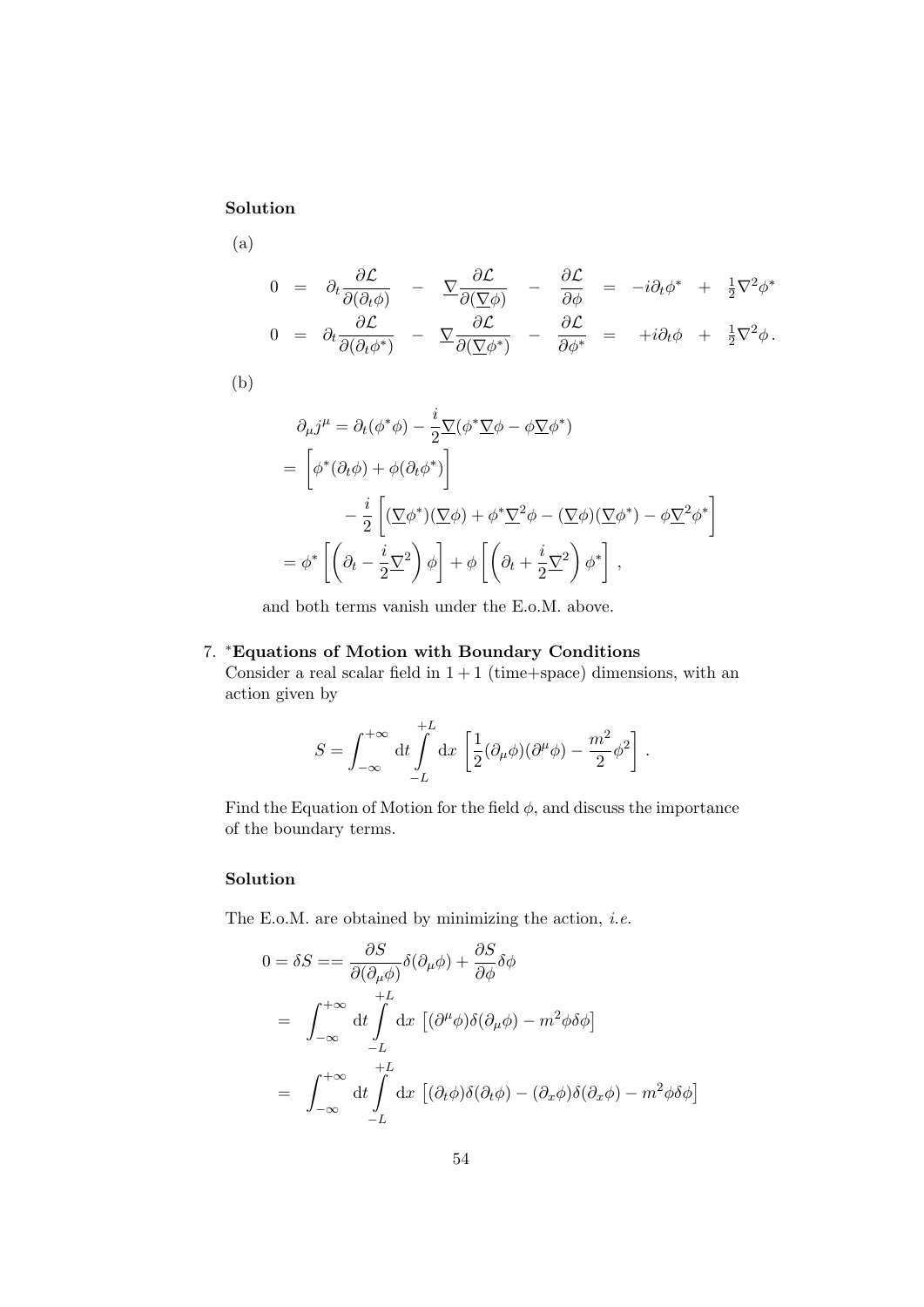$$
= \int_{-\infty}^{+\infty} dt \int_{-L}^{+L} dx \left[ (\partial_t \phi) \partial_t (\delta \phi) - (\partial_x \phi) \partial_x (\delta \phi) - m^2 \phi \delta \phi \right]
$$
  
\n
$$
= \int_{-L}^{+L} dx \left[ (\partial_t \phi) \delta \phi \Big|_{t=-\infty}^{t=-\infty} - \int_{-\infty}^{+\infty} dt \left( \partial_t^2 \phi \right) \delta \phi \right]
$$
  
\n
$$
- \int_{-\infty}^{+\infty} dt \left[ (\partial_x \phi) \delta \phi \Big|_{x=-L}^{x=-L} - \int_{-L}^{+L} dx \left( \partial_x^2 \phi \right) \delta \phi \right]
$$
  
\n
$$
- \int_{-\infty}^{+\infty} dt \int_{-L}^{+L} dx m^2 \phi \delta \phi
$$
  
\n
$$
= \int_{-L}^{+L} dx (\partial_t \phi) \delta \phi \Big|_{t=-\infty}^{t=-\infty} - \int_{-\infty}^{+\infty} dt \int_{-L}^{+L} dx (\Box + m^2) \phi \delta \phi,
$$

where we have assumed, as usual, that the variations of the field vanish for  $t \to \pm \infty$ ,  $\delta \phi(t \to \pm \infty, x) = 0$ .

This leaves us with the equation of motion

$$
(\Box + m^2)\phi = 0.
$$

This however holds true only either if the (Dirichlet) boundary conditions

$$
\delta\phi(t_,, x = \pm L) = 0
$$

or if the (Neumann) boundary conditions

$$
\partial_x \phi(t, , x = \pm L) = 0
$$

are fulfilled. The latter are better suited for the solution of our problem, since they are formulated as conditions on the field  $\phi$  or its derivative and not on its – in principle arbitrary – variation  $\delta \phi$ .

#### 8. Symmetry and Conserved Current

Consider the Lagrangian density for two real scalars  $\phi_{1,2}$  given by

$$
\mathcal{L} = \frac{1}{2} \left[ (\partial_{\mu} \phi_1)(\partial^{\mu} \phi_1) + (\partial_{\mu} \phi_2)(\partial^{\mu} \phi_2) \right] - \frac{m^2}{2} \left[ \phi_1^2 + \phi_2^2 \right] - \frac{\lambda}{4!} \left[ \phi_1^2 + \phi_2^2 \right]^2.
$$

Show that it invariant under the transformation

$$
\begin{array}{rcl}\n\phi_1 \to \phi_1' & = & \cos \theta \ \phi_1 - \sin \theta \ \phi_2 \\
\phi_2 \to \phi_2' & = & \sin \theta \ \phi_1 + \cos \theta \ \phi_2\n\end{array}.
$$

Construct the corresponding conserved current and charge,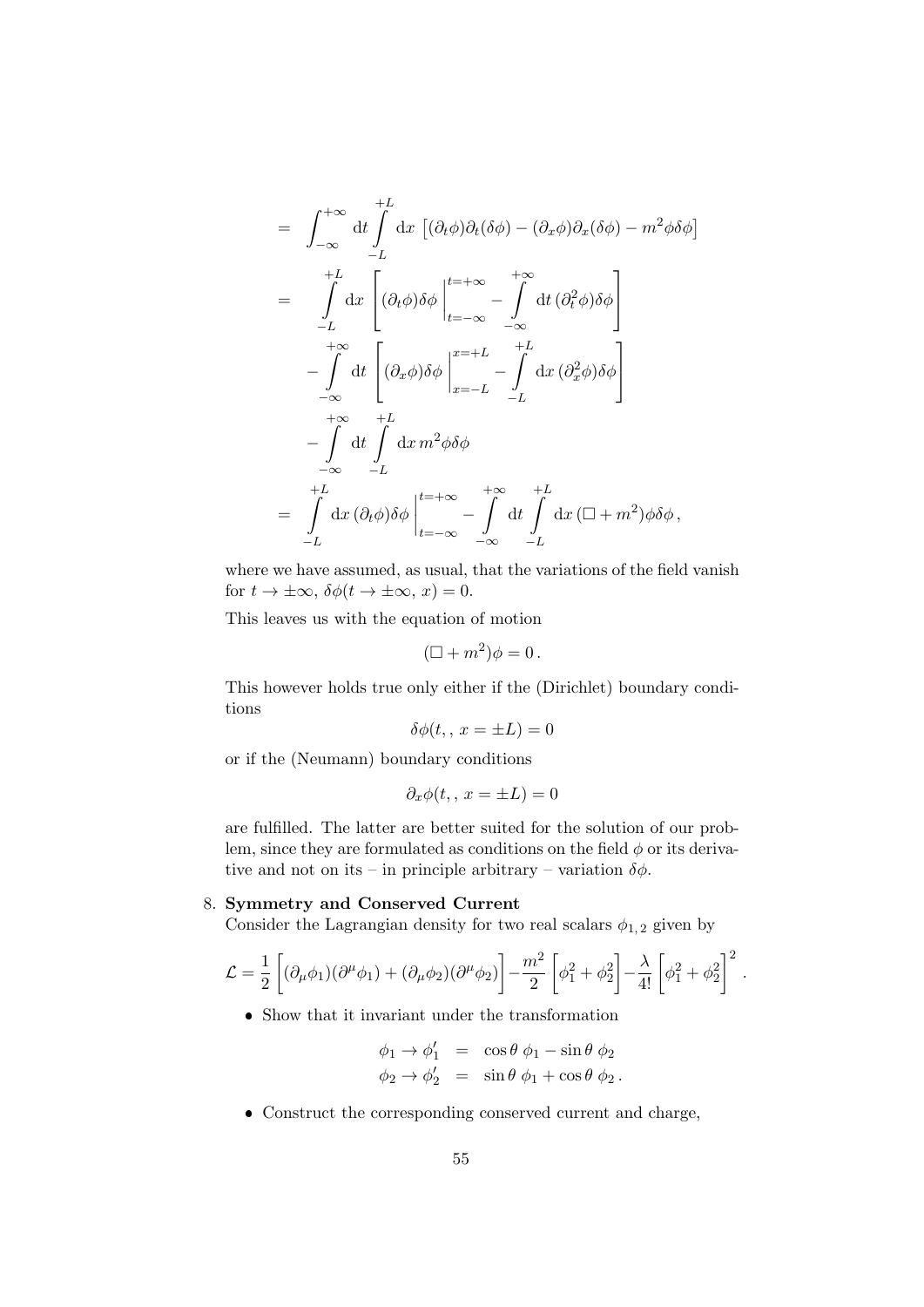- To see the invariance of the Lagrangian it suffices to realise
	- 1. that the angle  $\theta$  does not depend on space-time, and therefore

$$
\partial_{\mu}\phi'_{1,2}=\cos\theta\partial_{\mu}\phi_{1,2}\mp\sin\theta\phi_{2,1}\,,
$$

- 2. and that the mixed terms  $\propto \cos \theta \sin \theta$  vanish in the sum of squares  $(\partial_{\mu}\phi'_1)^2 + (\partial_{\mu}\phi'_2)^2$  and  $\phi'^2_1 + \phi'^2_2$ , leaving only terms  $\propto (\cos^2 \theta + \sin^2 \theta) = 1$  behind.
- To construct the conserved current we use that

$$
j_{\mu} = \sum_{i=1}^{2} \frac{\partial \mathcal{L}}{\partial(\partial^{\mu} \phi_i)} \delta \phi_i = \partial_{\mu} \phi_1 \delta \phi_1 + \partial_{\mu} \phi_2 \delta \phi_2
$$

and that to first order in the angle

$$
\delta\phi_{1,2} = \phi'_{1,2} - \phi_{1,2} = \pm \theta \phi_{2,1}.
$$

Therefore the current

$$
j_{\mu} = \partial_{\mu}\phi_1\delta\phi_1 + \partial_{\mu}\phi_2\delta\phi_2 = \theta\left(\phi_1\partial_{\mu}\phi_2 - \phi_2\partial_{\mu}\phi_1\right)
$$

is conserved,  $\partial^{\mu} j_{\mu} = 0$  – easy to see when using the E.o.M. on the evaluation of  $\partial^{\mu} j_{\mu}$ . The conserved charge is given by

$$
Q = \int d^3x (\phi_1 \dot{\phi}_2 - \dot{\phi}_1 \phi_2).
$$

#### 9.  $*A$   $SU(2)$  Symmetry

Consider a doublet of conplex scalars

$$
\Phi = (\phi_1, \phi_2)
$$

with dynamics defined by the free Lagrangian

$$
\mathcal{L} = (\partial_{\mu} \Phi)^{\dagger} (\partial^{\mu} \Phi) - m^2 \Phi^{\dagger} \Phi.
$$

(a) Show that this Lagrangian is invariant under the three-parameter transformations

$$
\Phi \to \Phi^\dagger = \exp\left[\frac{i}{2}\theta_a\sigma_a\right]\,\Phi\,,
$$

with the three constant real angles  $\theta_{1,2,3}$  and where the  $\sigma_a$  are the three Pauli matrices,

$$
\sigma_1 = \left(\begin{array}{cc} 0 & 1 \\ 1 & 0 \end{array}\right), \quad \sigma_2 = \left(\begin{array}{cc} 0 & -i \\ i & 0 \end{array}\right), \quad \sigma_3 = \left(\begin{array}{cc} 1 & 0 \\ -1 & 0 \end{array}\right)
$$

which enjoy the commutation relation

$$
[\sigma_i, \, \sigma_j] = i \epsilon_{ijk} \sigma_k
$$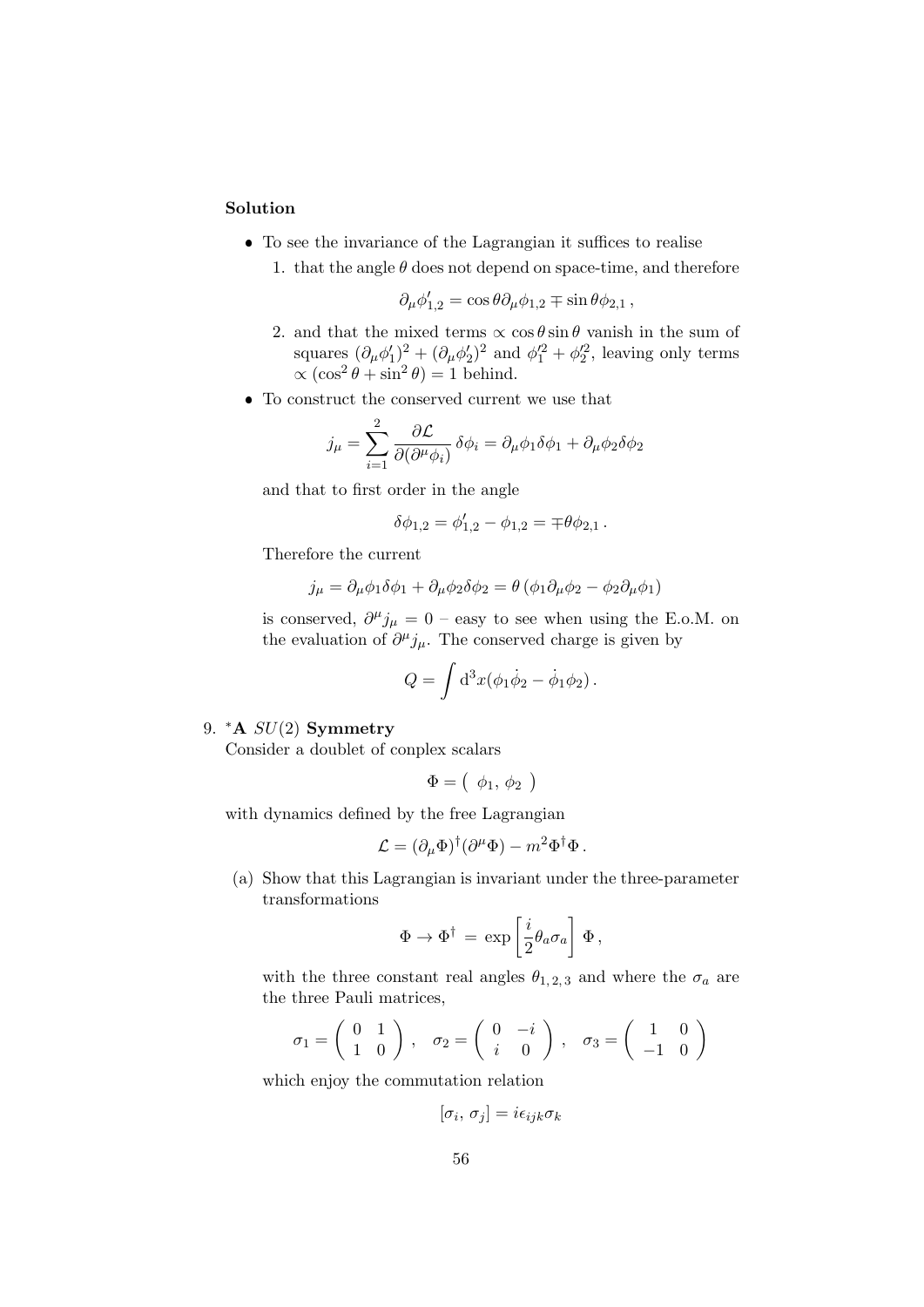(a) Because the angles are constant, the derivatives do not act on them, and we only have to evaluate terms of the form

$$
\exp\left[-\frac{i\theta_a}{2}\sigma_a^{\dagger}\right]\exp\left[+\frac{i\theta_b}{2}\sigma_b\right] = \exp\left[X\right]\left[Y\right] = \exp\left[Z\right],
$$

where  $Z$  is given by the Baker–Hausdorff formula as

$$
Z = X + Y + \frac{1}{2}[X, Y] + \frac{1}{12}[X, [X, Y]] - \frac{1}{12}[X, [X, Y]] + \dots
$$

Making the summation over a and b explicit and using that  $\sigma_a^{\dagger} =$  $\sigma_a$ , the commutator is given by

$$
[X, Y] = \sum_{a,b=1}^{3} \frac{\theta_a \theta_b}{4} [\sigma_a, \sigma_b] = \sum_{a,b=1}^{3} \frac{i\epsilon^{abc} \theta_a \theta_b \sigma_c}{4} = 0,
$$

because we multiply a symmetric tensor with an anti-symmetric one. This means that we have

$$
\exp\left[-\frac{i\theta_a}{2}\sigma_a^{\dagger}\right]\exp\left[+\frac{i\theta_b}{2}\sigma_b\right] = \exp\left[-\sum_{a=1}^3 \frac{i\theta_a}{2}\sigma_a^{\dagger} + \sum_{b=1}^3 \frac{i\theta_b}{2}\sigma_b\right] = 1.
$$

Therefore, the Lagrangian density is invariant under the  $SU(2)$ symmetry.

#### 10. Energy-Momentum Tensor

The energy-momentum tensor for a Lagrangian given as a function of a set of fields  $\{\phi_{\alpha}\}$  and their first derivatives  $\{\partial_{\mu}\phi_{\alpha}\}$  is defined as

$$
T^{\mu\nu} \;=\; \frac{\partial \mathcal{L}}{\partial (\partial_\mu \phi_\alpha)}\, \partial^\nu \phi_\alpha \,-\, g^{\mu\nu}\, \mathcal{L}\,.
$$

- (a) Can you identify the  $T^{00}$  component?
- (b) Can you identify the  $T^{0j}$  component?
- (c) Using the Euler-Lagrange E.o.M., show that it is a conserved quantity, i.e.

$$
\partial_\mu T^{\mu\nu}\ =\ 0\,.
$$

- (d) Show that for the free real scalar field, the energy-momentum tensor is symmetric,  $T^{\mu\nu} = T^{\nu\mu}$ .
- (e) Verify that the interpretations of  $T^{00}$  and  $T^{0i}$  from questions (a) and (b) are correct for the free electromagentic field.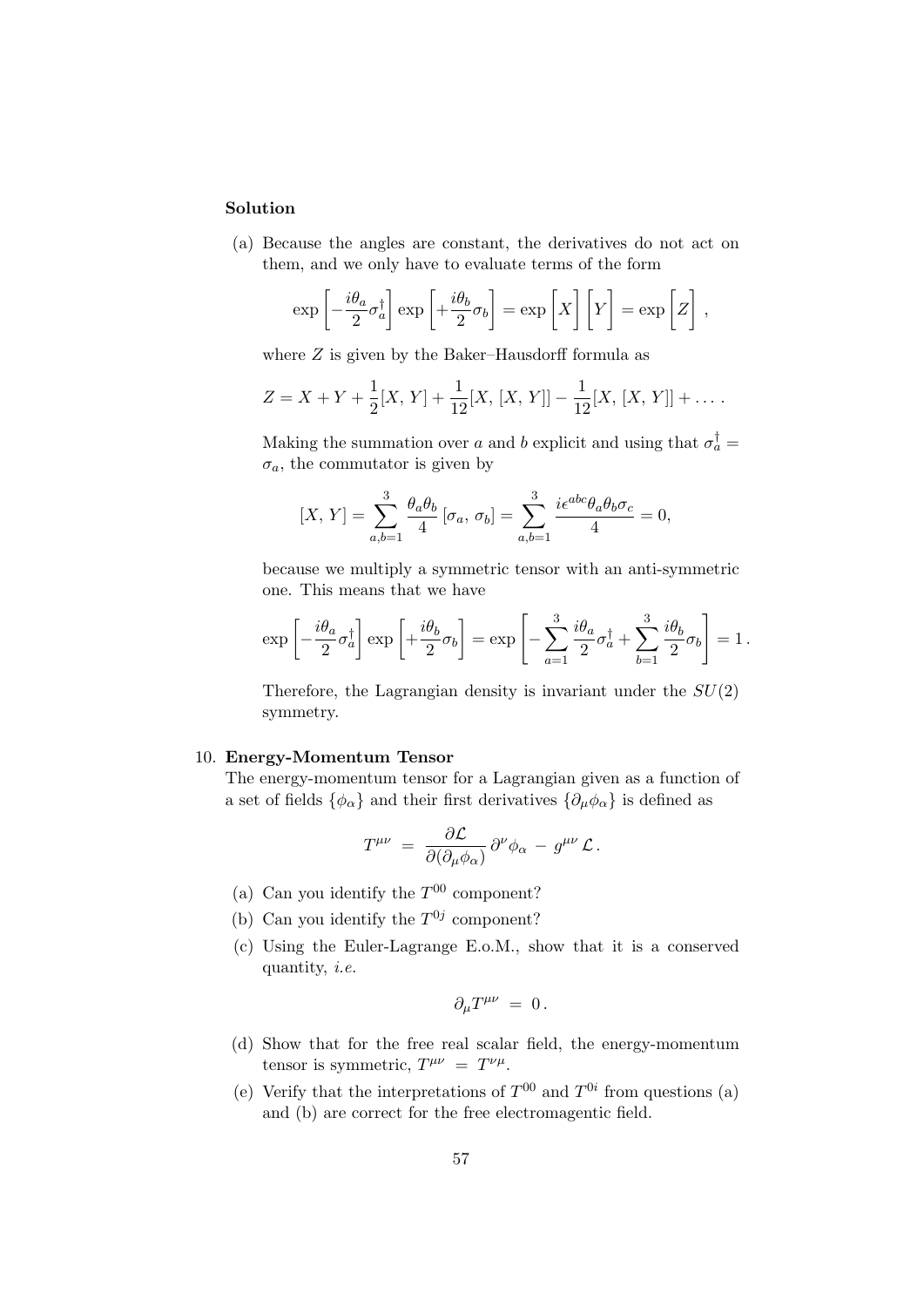(a)

$$
T^{00} \ = \ \frac{\partial \mathcal{L}}{\partial \dot{\phi}_{\alpha}} \, \dot{\phi}_{\alpha} \ - \ \mathcal{L} \ = \ \pi_{\alpha} \dot{\phi}_{\alpha} \ - \ \mathcal{L} \ = \ \mathcal{H} \, ,
$$

the Hamiltonian or energy density of the system.

(b)

$$
T^{0j} \;=\; \frac{\partial \mathcal{L}}{\partial \dot{\phi}_\alpha}\, \partial^j \phi_\alpha \,-\, g^{0j} \mathcal{L} \;=\; \pi_\alpha \partial^j \phi_\alpha \,,
$$

the components of the three-momentum density of the system.

(c) Direct calculation yields

$$
\partial_{\mu}T^{\mu\nu} = \partial_{\mu} \left[ \frac{\partial \mathcal{L}}{\partial(\partial_{\mu}\phi_{\alpha})} \partial^{\nu}\phi_{\alpha} - g^{\mu\nu} \mathcal{L} \right]
$$
  
\n
$$
= \partial_{\mu} \frac{\partial \mathcal{L}}{\partial(\partial_{\mu}\phi_{\alpha})} \cdot \partial^{\nu}\phi_{\alpha} + \frac{\partial \mathcal{L}}{\partial(\partial_{\mu}\phi_{\alpha})} \cdot \partial_{\mu}\partial^{\nu}\phi_{\alpha} - \partial^{\nu}\mathcal{L}
$$
  
\n
$$
= \partial_{\mu} \frac{\partial \mathcal{L}}{\partial(\partial_{\mu}\phi_{\alpha})} \cdot \partial^{\nu}\phi_{\alpha} + \frac{\partial \mathcal{L}}{\partial(\partial_{\mu}\phi_{\alpha})} \cdot \partial_{\mu}\partial^{\nu}\phi_{\alpha}
$$
  
\n
$$
- \frac{\partial \mathcal{L}}{\partial\phi_{\alpha}} \cdot \partial^{\nu}\phi_{\alpha} - \frac{\partial \mathcal{L}}{\partial(\partial_{\mu}\phi_{\alpha})} \cdot \partial^{\nu}\partial_{\mu}\phi_{\alpha}
$$
  
\n
$$
= \left[ \partial_{\mu} \frac{\partial \mathcal{L}}{\partial(\partial_{\mu}\phi_{\alpha})} - \frac{\partial \mathcal{L}}{\partial\phi_{\alpha}} \right] \partial^{\nu}\phi_{\alpha} \equiv 0,
$$

as demanded.

(d) Direct calculation:

$$
T^{\mu\nu} = \frac{\partial \mathcal{L}}{\partial(\partial_{\mu}\phi)} \partial^{\nu}\phi - g^{\mu\nu} \mathcal{L}
$$
  
=  $-(\partial^{\mu}\phi)(\partial^{\nu}\phi) \frac{g^{\mu\nu}}{2} [(\partial_{\mu}\phi)(\partial^{\mu}\phi) - m^{2}\phi^{2}] = T^{\nu\mu},$ 

as expected. However, there may be more complicated Lagrangians, where the energy-momentum tensor is not symmetric.

(e) The free field Lagrangian is given by

$$
\mathcal{L} = -\frac{1}{4} F_{\mu\nu} F^{\mu\nu} = -\frac{1}{4} (\partial_\mu A_\nu - \partial_\nu A_\mu) (\partial^\mu A^\nu - \partial^\nu A^\mu).
$$

Energy density: obviously there are no term  $\dot{A}_0$  due to the symmetry of the  $F^{\mu\nu}$ , this means in the summing over field components we can concentrate on the  $\dot{A}_i$ 

$$
T^{00} = \frac{\partial \mathcal{L}}{\partial \dot{A}_i} \dot{A}_i - \mathcal{L} = \underline{E}^2 - \frac{\underline{E}^2 - \underline{B}^2}{2} = \frac{\underline{E}^2 + \underline{B}^2}{2},
$$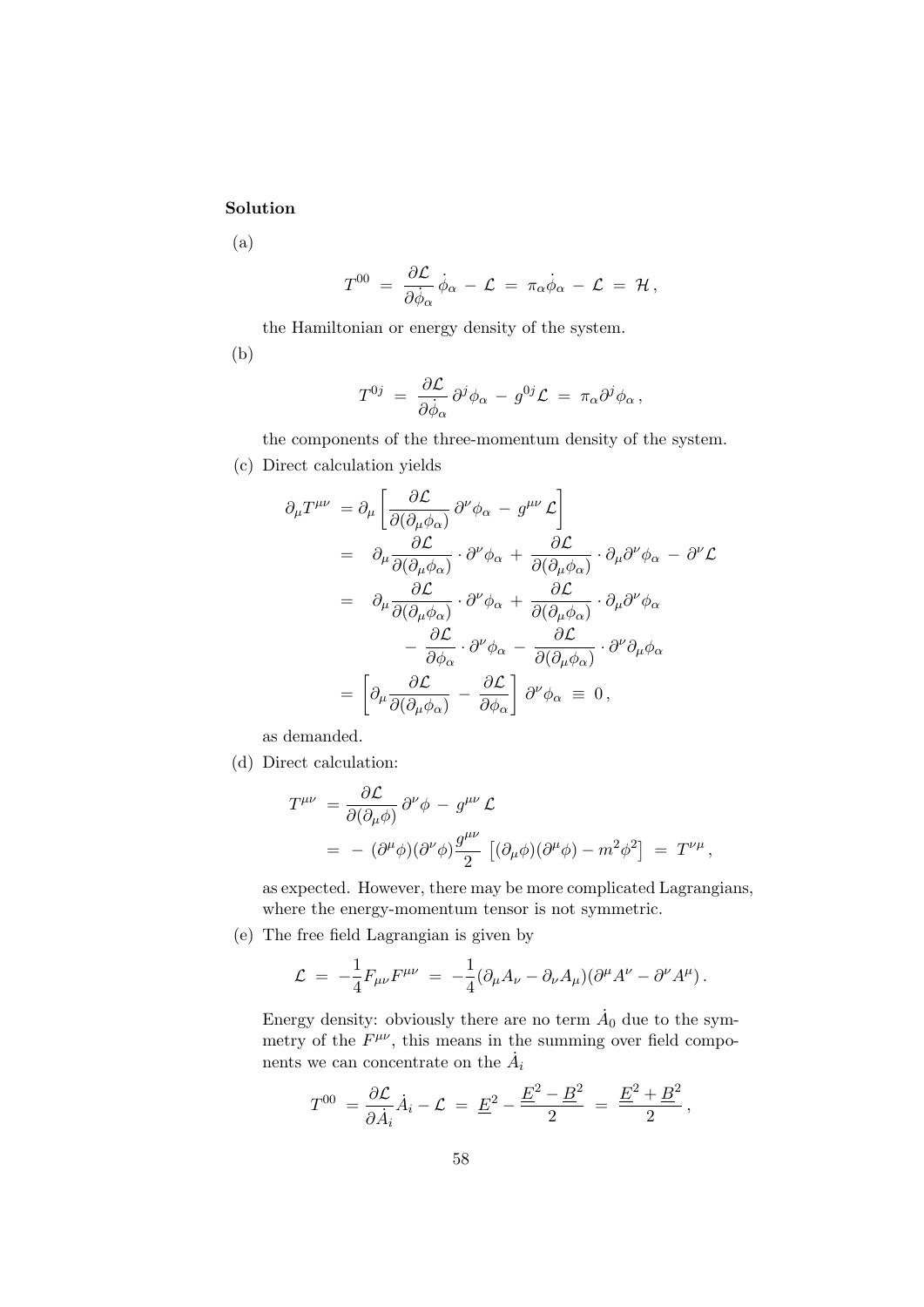the energy density of the field, as expected. This, of course, was clear from the beginning, since we already explicitly calculated  $T^{00} = \mathcal{H}$  in (a).

Momentum density: the momenta conjugate to  $A_{\mu}$ ,  $\pi_{\mu}$  are given by

$$
\pi_{\mu} = \frac{\partial \mathcal{L}}{\partial \dot{A}_{\mu}} = \begin{cases} \pi_0 = 0 \\ \pi_i = E_i \end{cases}
$$

This implies that we only have to look at the spatial components of  $A_\mu$  and

$$
T^{0j} = E_i \partial^j A_i = (\underline{E} \times \underline{B})^j ,
$$

the jth component of the Poynting vector, which encapsulates the three-momentum density of the fields.

To see that this identification actually holds true, consider  $T^{01}$ . It is given by

$$
T^{01} = E_2 B_3 - E_3 B_2 = E_2 \left( \frac{\partial A_2}{\partial x_1} - \frac{\partial A_1}{\partial x_2} \right) - E_3 \left( \frac{\partial A_1}{\partial x_3} - \frac{\partial A_3}{\partial x_1} \right)
$$
  
= 
$$
\sum_{i=1}^3 E_i \frac{\partial}{\partial x_1} A_i - \left( E_1 \frac{\partial A_1}{\partial x_1} + E_2 \frac{\partial A_1}{\partial x_2} + E_3 \frac{\partial A_1}{\partial x_3} \right)
$$
  
= 
$$
\sum_{i=1}^3 E_i \frac{\partial}{\partial x_1} A_i - \underline{E} \cdot \underline{\nabla} A_1 = \sum_{i=1}^3 E_i \frac{\partial}{\partial x_1} A_i - \underline{\nabla} \cdot (A_1 \underline{E}) ,
$$

where we have used that due to  $\nabla \cdot \underline{E} = 0$  in the absence of charges,

$$
\underline{E} \cdot \underline{\nabla} A_1 = \underline{\nabla} \cdot (A_1 \underline{E}) - A_1 \underline{\nabla} \cdot \underline{E} = \underline{\nabla} \cdot (A_1 \underline{E}).
$$

The last term in our expression for  $T^{01}$ ,  $\nabla$  ( $A_1 \underline{E}$ ), is a total derivative. This means that, when we integrate over all space, this term will vanish and we are therefore free to ignore it.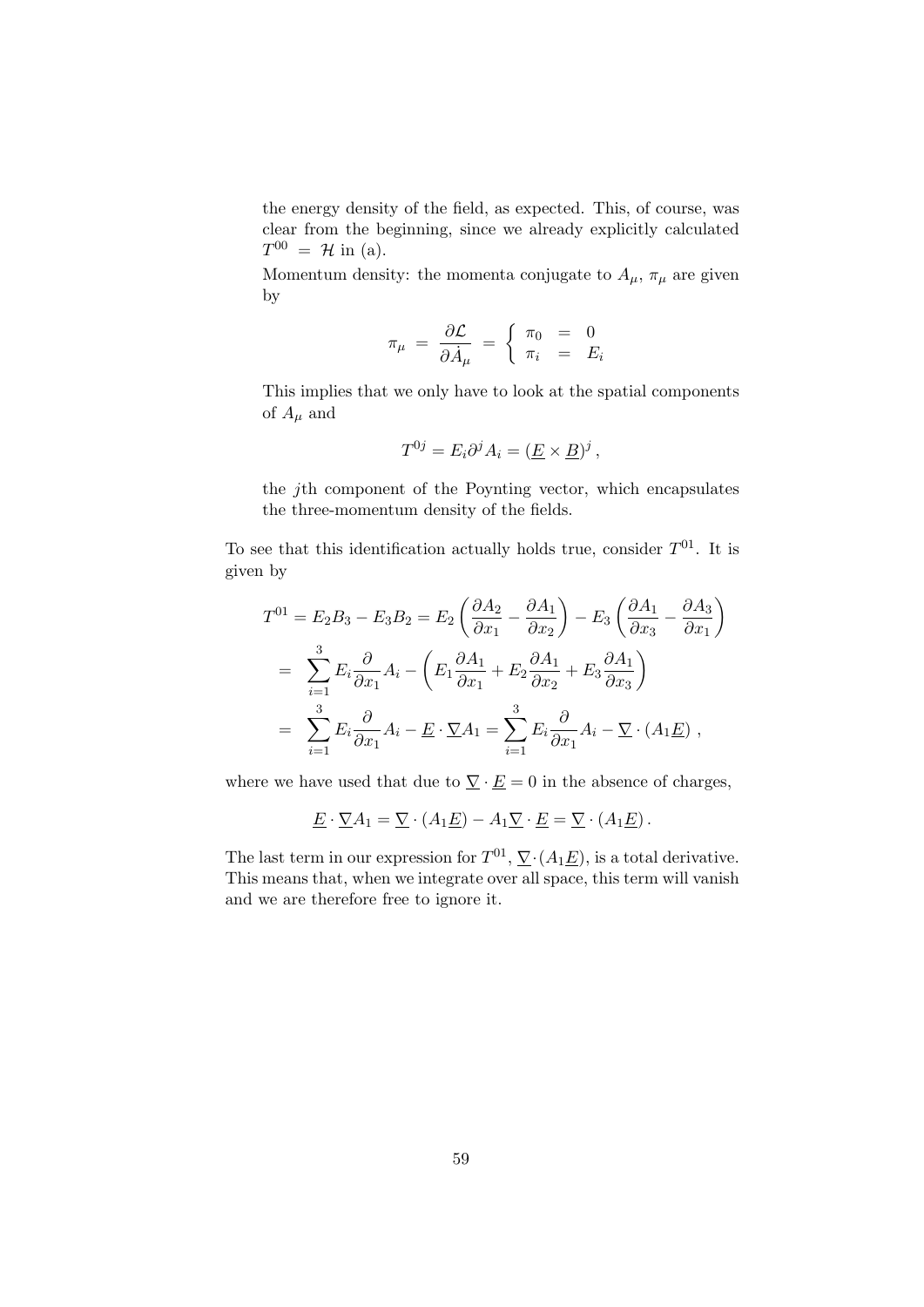# 4 Second Quantisation

At the beginning of this part of the course you may have read the title and asked yourself: What does second quantisation actually mean? Haven't we already quantised the theory? The answer is that in "first quantisation" we quantised the position and momentum of point particles. This led to important properties related to our ability to measure them – the uncertainty principle – and to a crucial reassessment of the inner working of the world around us, replacing Laplace's demon of deterministic physics with a determinism of probabilities. So while in this first quantisation we replaced the real numbers x and p with operators  $\hat{x}$  and  $\hat{p}$  and constructed wave functions for the emerging states, in "second quantisation" we quantise something else, namely the fields. Consequently,  $x$  and  $p$  become "ordinary" numbers again, which serve as arguments of the field operators  $\phi$  and  $\hat{\pi}$ .

This step necessitates the introduction of a new state. While, formally speaking, the states of Quantum Mechanics constitute a Hilbert space, the field operators act on objects in a more complicated Fock space, which is not labelled by eigen-positions or momenta, but by the number of field quanta of a given momentum. We will, however, not discuss the properties of these vector spaces in the lecture.

Simply put: while first quantisation quantised the point dynamics of Classical Mechanics, leading to Quantum Mechanics, second quantisation produces a Quantum Field Theory.

If you like to do some additional reading, I would recommend to take a closer look at Chapter 3 of Hatfield's book [3], in particular sections 3.1-3.4 or at Sections 2.3-2.4 in Peskin & Schroeder [1].

# 4.1 A How-To Guide

Process Summary The process of second or field quantisation follows the logic of the familiar first quantisation programme, with suitably replacing position and momentum with the field and its conjugate momentum, and by replacing the δ's of the commutators with δ-functions of the positions. This proceeds in a relatively straight-forward "algorithmic" fashion, as outlined in Fig. 1. The crucial part in it is to demand equal-time commutator relations between fields and their momenta, which also fixes a Lorentz frame in which the field quantisation is performed. Obviously, there are other choices for such a programme, for example a quantisation on the light-cone, which however is beyond the scope of the lecture here. It is, nevertheless, important to stress that despite the implicit choice of a Lorentz frame during quantisation, the resulting theory has the correct causal properties. This will be shown towards the end of this section.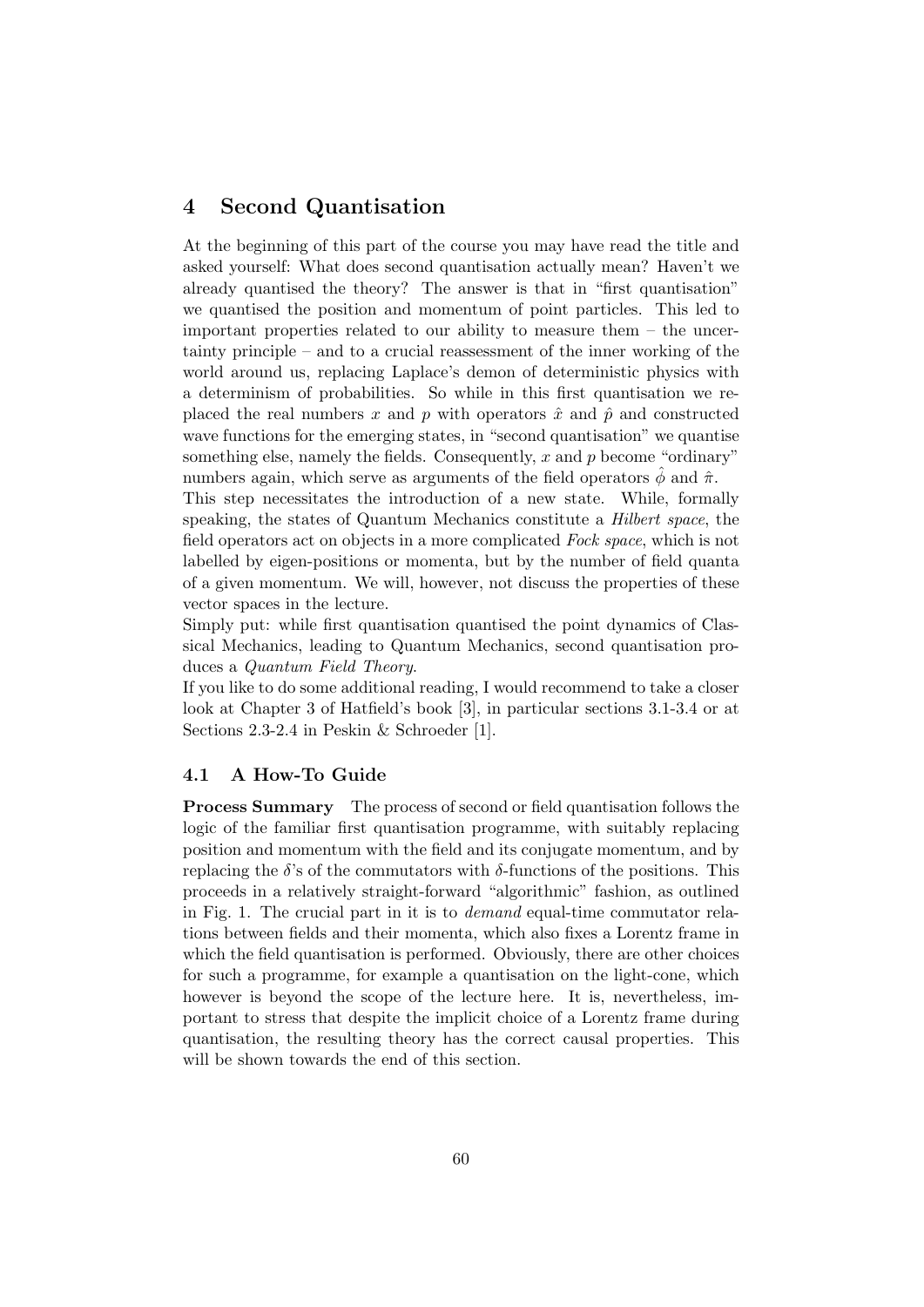#### How-to: Second Quantisation

1. determine conjugate momenta of fields:

 $\pi = \partial \mathcal{L}/\partial(\partial_t \phi) = \partial \mathcal{L}/\partial \dot{\phi}$ 

2. construct **Hamiltonian** as function of fields  $\phi$  and their momenta $\pi$ 

$$
H = \int d^3x \left(\dot{\phi}\pi - \mathcal{L}\right)
$$

3. promote fields and momenta to operators,  $\phi \longrightarrow \hat{\phi}, \, \pi \longrightarrow \hat{\pi}$ 

4. demand equal time commutators of fields and momenta

$$
\begin{array}{rcl}\n\left[\hat{\phi}(t, \underline{x}), \hat{\pi}(t, \underline{y})\right] & = & i\delta^3(\underline{x} - \underline{y}) \\
\left[\hat{\phi}(t, \underline{x}), \hat{\phi}(t, \underline{y})\right] & = & \left[\hat{\pi}(t, \underline{x}), \hat{\pi}(t, \underline{y})\right] = 0\n\end{array}
$$

5. express fields as linear combination of plane waves and annihilation and creation operators (which will "inherit" commutator relations)

$$
\hat{\phi}(x) = \sum_{\underline{k}} \left[ \hat{a}(\underline{k}) e^{-ik \cdot x} + \hat{a}^{\dagger}(\underline{k}) e^{ik \cdot x} \right],
$$

where summation is replaced with integration for continuous momenta k.

Figure 1: The steps performed during second quantisation in form of an "algorithm". Details will be worked out and highlighted through examples during the course.

### 4.2 Second Quantisation of the Real Scalar Field

Lagrangian: Fields and Conjugate Momenta Starting with the Lagrangian of Eq. (96),

$$
\mathcal{L}(\partial_{\mu}\phi,\,\phi) \,=\, \frac{1}{2}(\partial_{\mu}\phi)(\partial^{\mu}\phi)-\frac{m^2}{2}\phi^2\,,
$$

the conjugate momentum reads

$$
\pi = \frac{\partial \mathcal{L}}{\partial \dot{\phi}} = \dot{\phi} \,. \tag{139}
$$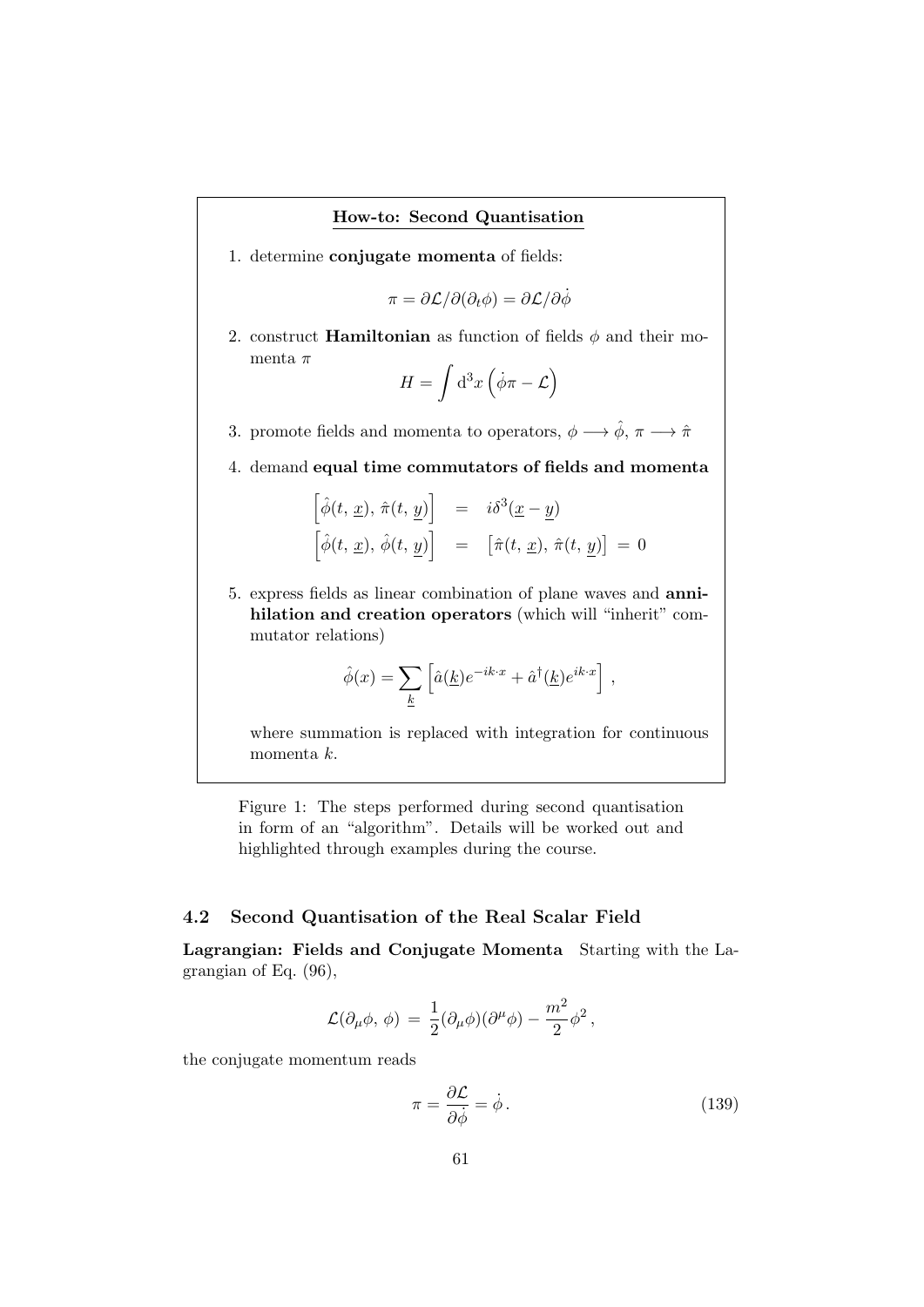Hamiltonian The Hamilton function therefore is given by

$$
H = \int d^3x \left[ \pi \dot{\phi} - \mathcal{L} \right] = \int d^3x \frac{1}{2} \left[ \pi^2 + (\nabla \phi)^2 + m^2 \phi^2 \right]. \tag{140}
$$

Field Operators and Commutators Promoting the field and its conjugate momentum to operators,  $\phi(x) \to \hat{\phi}(x)$  and  $\pi(x) \to \hat{\pi}(x)$ , we demand the equal-time commutators,

$$
\begin{bmatrix}\n\hat{\phi}(t, \underline{x}), \hat{\pi}(t, \underline{y})\n\end{bmatrix} = i\delta^3(\underline{x} - \underline{y})
$$
\n
$$
\begin{bmatrix}\n\hat{\phi}(t, \underline{x}), \hat{\phi}(t, \underline{y})\n\end{bmatrix} = \begin{bmatrix}\n\hat{\pi}(t, \underline{x}), \hat{\pi}(t, \underline{y})\n\end{bmatrix} = 0
$$
\n(141)

Creation and Annihilation Operators The field and the conjugate momentum is expressed through creation and annihilation operators as

$$
\hat{\phi}(x) = \int \frac{d^3k}{(2\pi)^3 2k_0} \left[ \hat{a}(\underline{k}) e^{-ik \cdot x} + \hat{a}^\dagger(\underline{k}) e^{ik \cdot x} \right] \n\hat{\pi}(x) = \int \frac{d^3k}{(2\pi)^3 2k_0} \left[ -ik_0 \hat{a}(\underline{k}) e^{-ik \cdot x} + ik_0 \hat{a}^\dagger(\underline{k}) e^{ik \cdot x} \right],
$$
\n(142)

where we have obtained the momentum operator through straightforward calculation of the derivative  $\hat{\pi}(x) = \partial_t \phi(x)$ . Comparing the expression for the field operator  $\phi(x)$  in the equation above with the solution to the Klein-Gordon equation for the classical field  $\phi(x)$ , Eq. (93), we recognise the same pattern of an expansion in amplitude factors and plane waves. But while the amplitude factors for the classical field are merely numbers  $a(k)$  and their complex conjugate  $a^*(\underline{k})$ , they become operators for the quantised fields, and the complex conjugation turns into an Hermitean conjugate<sup>7</sup>. The interpretation is clear. While for classical fields every value of the amplitude is allowed, in quantised fields the amplitude is composed by adding finite quanta. This "amplitude quantisation" is reflected by using creation and annihilation operators from which the field "inherits" its quantised properties. We will build on this in the following by expressing the Hamiltonian through these operators, by creating a number operator, and by analysing their inherent properties.

Commutators of the Creation and Annihilation Operators To calculate the commutators it is necessary to express, in a first step, the creation and annihilation operators through the field and conjugate momentum operators. To see how this works, let us first try to combine  $\hat{\phi}$  and  $\hat{\pi}$  in such

<sup>&</sup>lt;sup>7</sup>As a result the field operator is Hermitean  $\hat{\phi} = \hat{\phi}^{\dagger}$ , which guarantees that it has real eigenvalues – as you would expect from a real scalar field.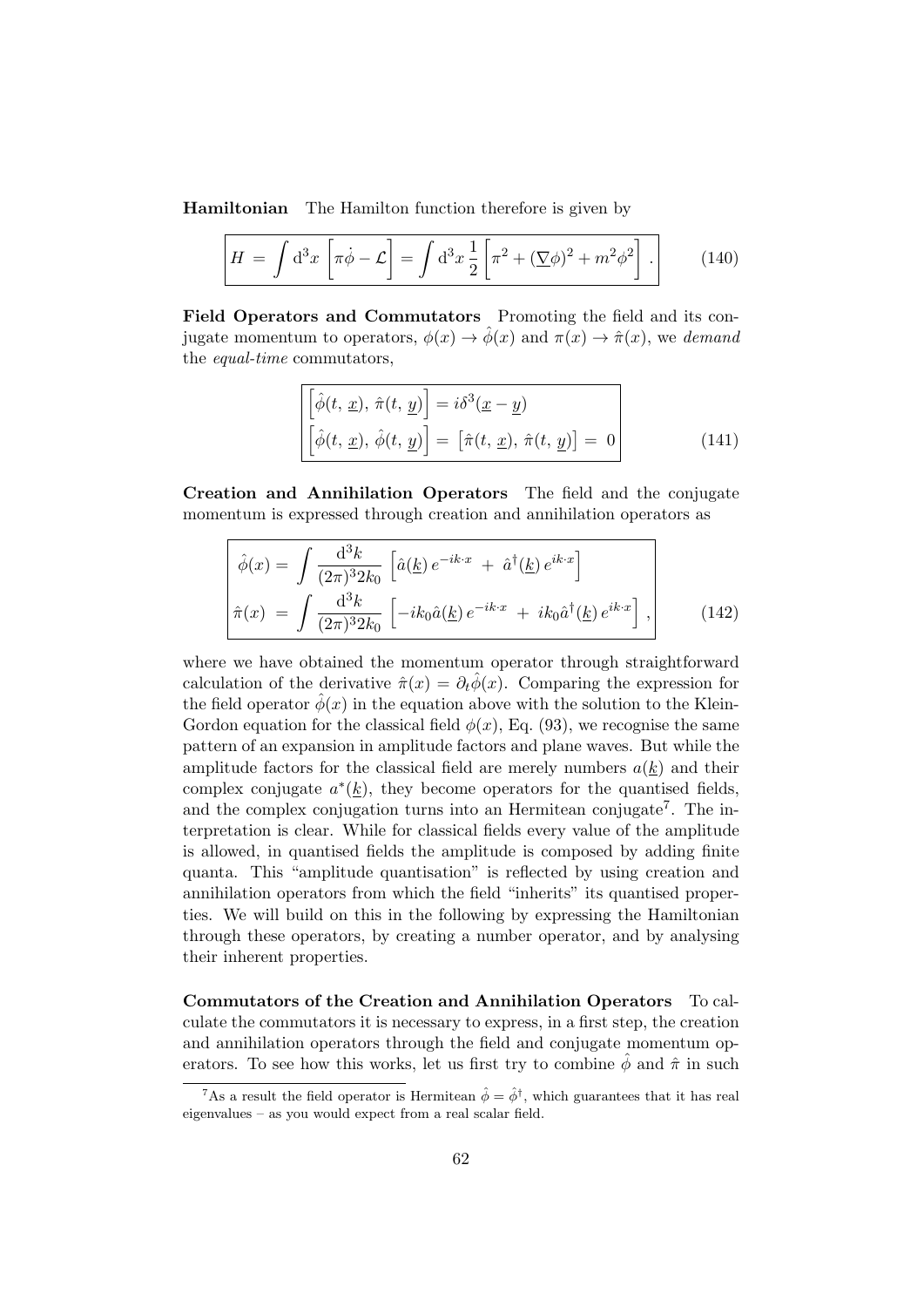a way that the annihilation operator  $\hat{a}$  drops out. Multiplying, inside the integral, the expression for  $\hat{\phi}$  with  $k_0$  and  $\hat{\pi}$  with i and adding the expression for  $\hat{\pi}$  we arrive at

$$
\begin{aligned}\n\text{``}\left[k_0\hat{\phi}(x) - i\hat{\pi}(x)\right] \text{''} &= \int \frac{\mathrm{d}^3 k}{(2\pi)^3} \frac{1}{2k_0} \left[2ik_0\hat{a}^\dagger(\underline{k})e^{ik\cdot x}\right] \\
&= \int \frac{\mathrm{d}^3 k}{(2\pi)^3} \hat{a}^\dagger(\underline{k})e^{-i\underline{k}\cdot \underline{x}}e^{ik_0x_0}\,,\n\end{aligned} \tag{143}
$$

which looks suspiciously like the Fourier transform of  $\hat{a}^{\dagger}$  times a factor. Therefore, Fourier-back-transforming yields

$$
\int d^3x e^{i\underline{k}\cdot \underline{x}} \left[ k_0 \hat{\phi}(x) - i\hat{\pi}(x) \right] = \int d^3x e^{i\underline{k}\cdot \underline{x}} \int \frac{d^3q}{(2\pi)^3} \hat{a}^\dagger(\underline{q}) e^{-i\underline{q}\cdot \underline{x}} e^{ik_0x_0}
$$

$$
= \int \frac{d^3q}{(2\pi)^3} \delta^3(\underline{k} - \underline{q}) \hat{a}^\dagger(\underline{q}) e^{ik_0x_0} = \hat{a}^\dagger(\underline{k}) e^{ik_0x_0}.
$$
(144)

After rearranging and repeating similar steps to extract the annihilation operator  $\hat{a}$ ,

$$
\hat{a}(\underline{k}) = \int d^3x e^{ik \cdot x} \left[ k_0 \hat{\phi}(x) + i \hat{\pi}(x) \right]
$$

$$
\hat{a}^\dagger(\underline{k}) = \int d^3x e^{-ik \cdot x} \left[ k_0 \hat{\phi}(x) - i \hat{\pi}(x) \right].
$$
(145)

The equal-time commutators of the creation and annihilation operators can be readily calculated as

$$
[\hat{a}(\underline{k}), \hat{a}(\underline{q})] = \int d^3x d^3y e^{ik \cdot x + iq \cdot y} \left[ k_0 \hat{\phi}(x) + i\hat{\pi}(x), q_0 \hat{\phi}(y) + i\hat{\pi}(y) \right]
$$
  
\n
$$
= \int d^3x d^3y e^{ik \cdot x + iq \cdot y} \left\{ k_0 q_0 \left[ \hat{\phi}(x), \hat{\phi}(y) \right] - \left[ \hat{\pi}(x), \hat{\pi}(y) \right] \right\}
$$
  
\n
$$
+ ik_0 \left[ \hat{\phi}(x), \hat{\pi}(y) \right] + iq_0 \left[ \hat{\pi}(x), \hat{\phi}(y) \right] \right\}
$$
  
\n
$$
= \int d^3x d^3y e^{ik \cdot x + iq \cdot y} \left\{ 0 - 0 - k_0 \delta^3(\underline{x} - \underline{y}) + q_0 \delta^3(\underline{y} - \underline{x}) \right\}
$$
  
\n
$$
= \int d^3x e^{i(k+q) \cdot x} \left\{ (q_0 - k_0) \right\}
$$
  
\n
$$
= e^{i(k_0+q_0)x_0} \left\{ (q_0 - k_0) \right\} (2\pi)^3 \delta^3(\underline{k} + \underline{q}) = 0
$$
 (146)

because  $\underline{k} = -q$  from the  $\delta$  function implies that  $\underline{k}^2 = q^2$  and therefore  $k_0 =$  $q_0$ . Similarly, with the only difference being an ultimately inconsequential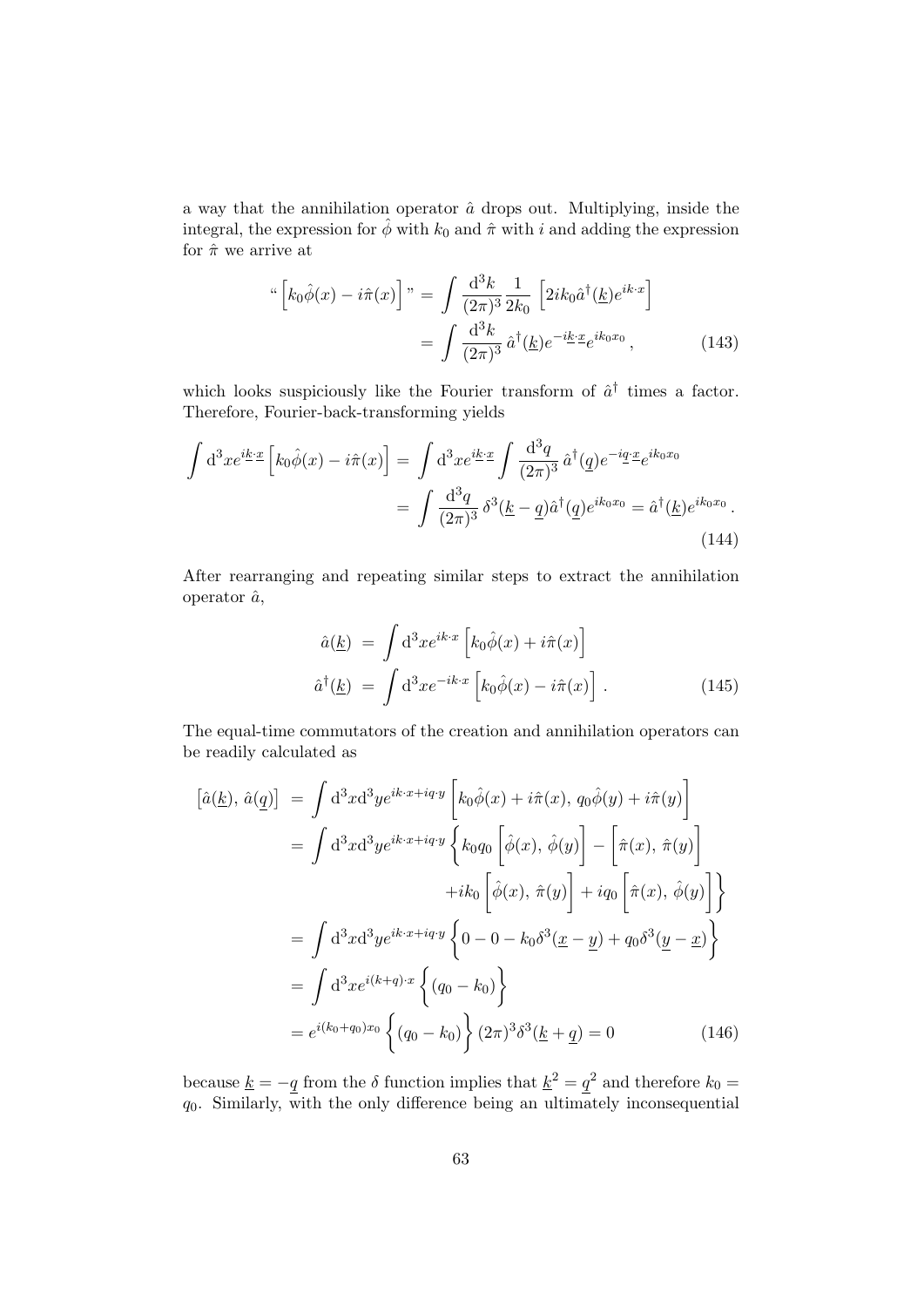relative sign in front of both momentum operators and in both exponential factors,

$$
\left[\hat{a}^{\dagger}(\underline{k}), \,\hat{a}^{\dagger}(\underline{q})\right] = 0. \tag{147}
$$

This leaves us with calculating

$$
\begin{aligned}\n\left[\hat{a}(\underline{k}), \hat{a}^{\dagger}(\underline{q})\right] &= \int \mathrm{d}^{3}x \mathrm{d}^{3}y e^{ik \cdot x - iq \cdot y} \left[k_{0}\hat{\phi}(x) + i\hat{\pi}(x), q_{0}\hat{\phi}(y) - i\hat{\pi}(y)\right] \\
&= \int \mathrm{d}^{3}x \mathrm{d}^{3}y e^{ik \cdot x - iq \cdot y} \left\{k_{0}q_{0}\left[\hat{\phi}(x), \hat{\phi}(y)\right] + \left[\hat{\pi}(x), \hat{\pi}(y)\right] - ik_{0}\left[\hat{\phi}(x), \hat{\pi}(y)\right] + iq_{0}\left[\hat{\pi}(x), \hat{\phi}(y)\right]\right\} \\
&= \int \mathrm{d}^{3}x \mathrm{d}^{3}y e^{ik \cdot x - iq \cdot y} \left\{0 - 0 + k_{0}\delta^{3}(\underline{x} - \underline{y}) + q_{0}\delta^{3}(\underline{y} - \underline{x})\right\} \\
&= \int \mathrm{d}^{3}x e^{i(k-q)\cdot x} \left\{(k_{0} + q_{0})\right\} \\
&= e^{i(k_{0} - q_{0})x_{0}} \left\{k_{0} + q_{0}\right\} (2\pi)^{3} \delta^{3}(\underline{k} - \underline{q}) = 2k_{0}(2\pi)^{3} \delta^{3}(\underline{k} - \underline{q})\n\end{aligned} \tag{148}
$$

Putting it all together, we arrive at the following set of commutation relations between the creation and annihilation operators

$$
\begin{aligned}\n\left[\hat{a}(\underline{k}), \hat{a}^\dagger(\underline{q})\right] &= 2k_0(2\pi)^3 \delta^3(\underline{k} - \underline{q}) \\
\left[\hat{a}(\underline{k}), \hat{a}(\underline{q})\right] &= \left[\hat{a}^\dagger(\underline{k}), \hat{a}^\dagger(\underline{q})\right] = 0.\n\end{aligned} \tag{149}
$$

Hamilton Operator In a next step in our analysis of the theory we express the Hamilton operator of Eq. (140) through the creation and annihilation operators. A somewhat tricky part are the quadratic terms such as  $\phi^2$ and similar. For them, we need to use the expansion of Eq. (142) for each factor, leading to two integrals over three-momenta  $\underline{k}$  and  $\underline{k}'$ :

$$
\hat{H} = \int d^3x \frac{1}{2} \left[ \hat{\pi}^2 + (\nabla \hat{\phi})^2 + m^2 \hat{\phi}^2 \right]
$$
  
\n
$$
= \frac{1}{2} \int d^3x \frac{1}{2} \int \frac{d^3k}{(2\pi)^3 2k_0} \frac{d^3k'}{(2\pi)^3 2k'_0} \left\{ \hat{a}(\underline{k}) \hat{a}(\underline{k}') \left[ -k_0k'_0 - \underline{k}\underline{k}' + m^2 \right] e^{-i(k+k')\cdot x} + \hat{a}(\underline{k}) \hat{a}^\dagger(\underline{k}') \left[ +k_0k'_0 \underline{k}\underline{k}' + m^2 \right] e^{-i(k-k')\cdot x} \right. \tag{4.6a}
$$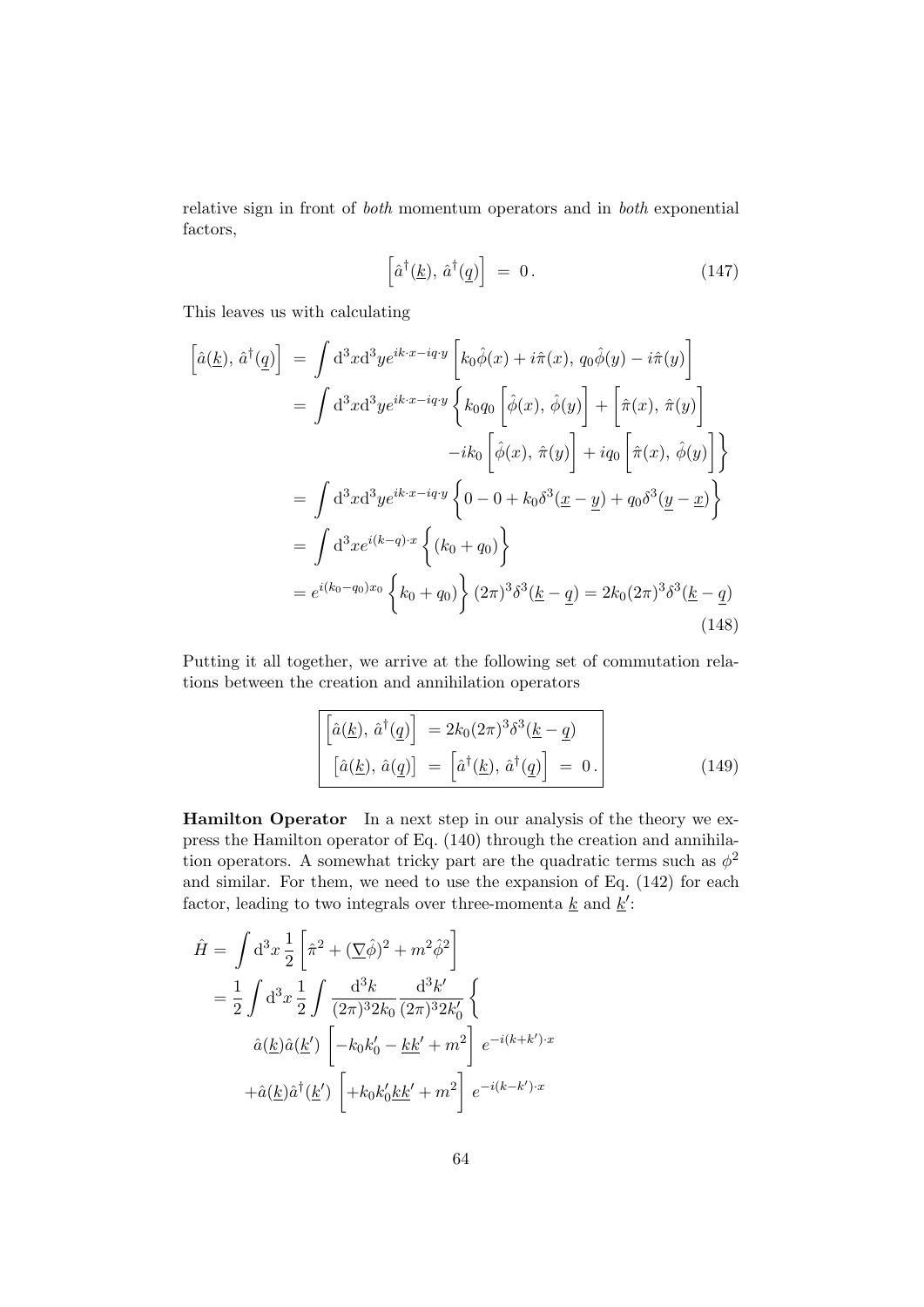$$
+ \hat{a}^{\dagger}(\underline{k})\hat{a}(\underline{k}') \left[ +k_{0}k'_{0}\underline{k}\underline{k}'+m^{2} \right] e^{+i(k-k')\cdot x} \n+ \hat{a}^{\dagger}(\underline{k})\hat{a}^{\dagger}(\underline{k}') \left[ -k_{0}k'_{0} - \underline{k}\underline{k}'+m^{2} \right] e^{+i(k+k')\cdot x} \right\} \n= \frac{1}{2} \int \frac{d^{3}k}{(2\pi)^{3}2k_{0}} \frac{d^{3}k'}{(2\pi)^{3}2k'_{0}} \left\{ (2\pi)^{3}\delta^{3}(+\underline{k}+\underline{k}') e^{-i(k_{0}+k'_{0})x_{0}} \hat{a}(\underline{k})\hat{a}(\underline{k}') \left[ -k_{0}k'_{0} - \underline{k}\underline{k}'+m^{2} \right] \right. \n+ (2\pi)^{3}\delta^{3}(+\underline{k}-\underline{k}') e^{-i(k_{0}-k'_{0})x_{0}} \hat{a}(\underline{k})\hat{a}^{\dagger}(\underline{k}') \left[ +k_{0}k'_{0} + \underline{k}\underline{k}'+m^{2} \right] \n+ (2\pi)^{3}\delta^{3}(-\underline{k}+\underline{k}') e^{+i(k_{0}-k'_{0})x_{0}} \hat{a}^{\dagger}(\underline{k})\hat{a}(\underline{k}') \left[ +k_{0}k'_{0} + \underline{k}\underline{k}'+m^{2} \right] \n+ (2\pi)^{3}\delta^{3}(-\underline{k}+\underline{k}') e^{+i(k_{0}-k'_{0})x_{0}} \hat{a}^{\dagger}(\underline{k})\hat{a}^{\dagger}(\underline{k}') \left[ -k_{0}k'_{0} - \underline{k}\underline{k}'+m^{2} \right] \n+ \hat{a}(2\pi)^{3}4k_{0}^{2} \left\{ \hat{a}(\underline{k})\hat{a}(-\underline{k})e^{-2ik_{0}x_{0}} \left[ -k_{0}^{2} + \underline{k}^{2} + m^{2} \right] \right. \n+ \hat{a}(\underline{k})\hat{a}^{\dagger}(\underline{k}) \left[ +k_{0}^{2} + \underline{k}^{2} + m^{2} \right] \right\} \n+ \hat{a}^{\dagger}(\underline{k})\hat{a}^{\dagger}(-\underline
$$

where the  $\delta$  functions in the first step emerge from the integral over x and where we have eliminated the terms  $\hat{a}\hat{a}$  and  $\hat{a}^{\dagger}\hat{a}^{\dagger}$  by realising that due to the relativistic energy-momentum relation  $k_0^2 = \underline{k}^2 + m^2$ . Therefore, the Hamilton operator for the real scalar field is given by

$$
\hat{H} = \frac{1}{2} \int \frac{\mathrm{d}^3 k}{(2\pi)^3 2k_0} k_0 \left[ \hat{a}(\underline{k}) \hat{a}^\dagger(\underline{k}) + \hat{a}^\dagger(\underline{k}) \hat{(\underline{k})} \right] \tag{151}
$$

It suggests that the Quantum Field Theory for a real scalar field can be interpreted as a continuous sum of harmonic oscillators, permeating all space.

Simple States: Ground State and First Excited State Following the same logic already present in the harmonic oscillator in Quantum Mechanics we introduce a ground state – the "vacuum" –  $|0\rangle$  which is annihilated by any annihilation operator,

$$
\hat{a}(\underline{k})\left|0\right\rangle = 0 \quad \forall \underline{k} \,.
$$
\n(152)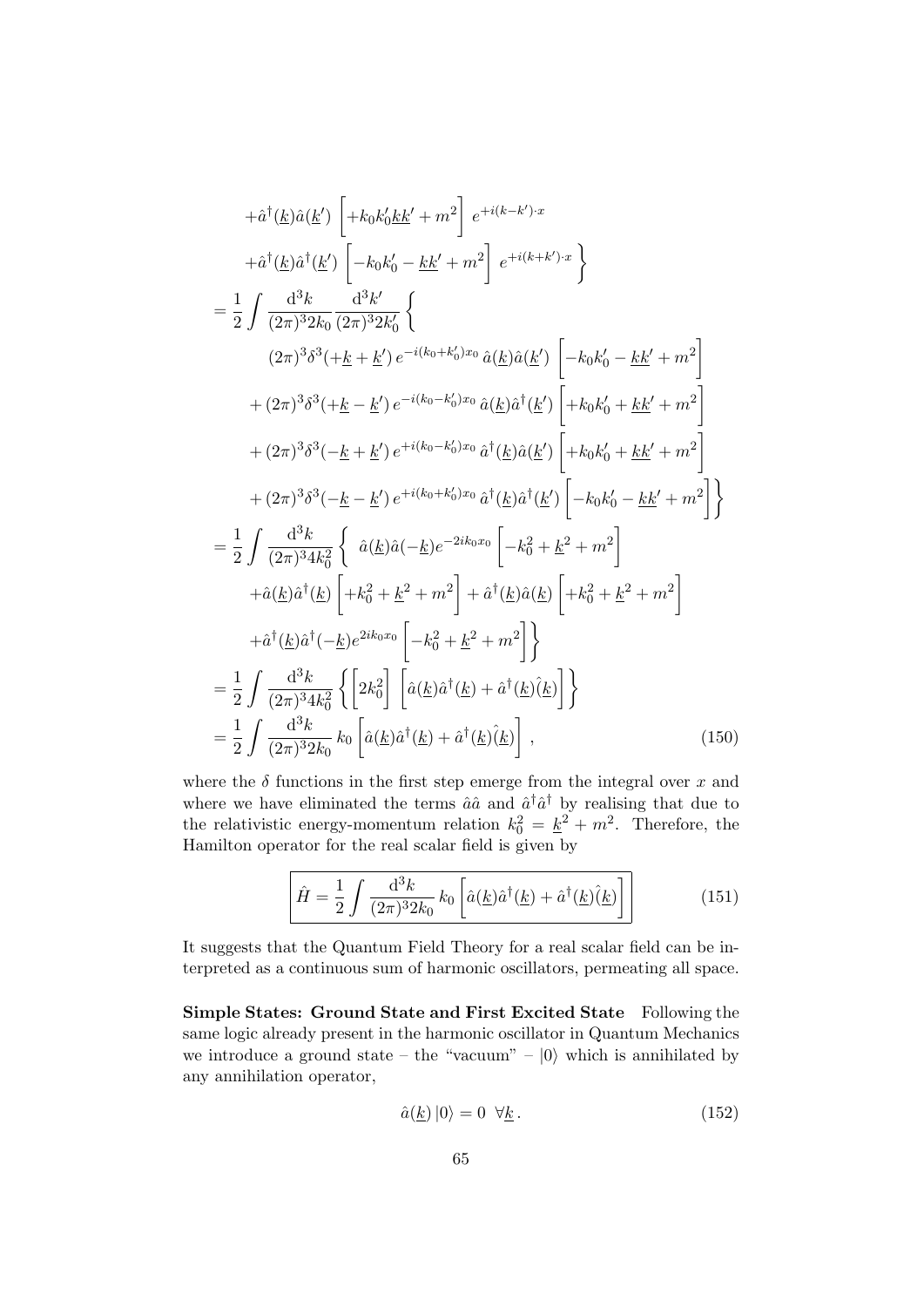States containing fields (or particles) with momenta  $\underline{k}_i$  are generated by repeated application of the corresponding creation operators

$$
\hat{a}^{\dagger}(\underline{k}_1) |0\rangle = |\underline{k}_1\rangle
$$
  

$$
\hat{a}^{\dagger}(\underline{k}_1)\hat{a}^{\dagger}(\underline{k}_2) |0\rangle = |\underline{k}_1\underline{k}_2\rangle \dots
$$
 (153)

Normalisation of States But here's a new problem. Let us take a look at the norm of a one-field (one-particle) state  $|k\rangle$ :

$$
\langle \underline{k} | \underline{k} \rangle = | | \underline{k} \rangle |^2 = | \hat{a}^\dagger(\underline{k}) | 0 \rangle |^2 = \left[ \hat{a}^\dagger(\underline{k}) | 0 \rangle \right]^\dagger \left[ \hat{a}^\dagger(\underline{k}) | 0 \rangle \right]
$$
  
=  $\langle 0 | \hat{a}(\underline{k}) \hat{a}^\dagger(\underline{k}) | 0 \rangle = \langle 0 | \left[ \hat{a}(\underline{k}) \hat{a}^\dagger(\underline{k}) - \hat{a}^\dagger(\underline{k}) \hat{a}(\underline{k}) \right] | 0 \rangle$   
=  $\langle 0 | 2k_0 (2\pi)^3 \delta^3(\underline{k} - \underline{k}) | 0 \rangle = \langle 0 | 2k_0 (2\pi)^3 \delta^3(\underline{0}) | 0 \rangle$   
=  $2k_0 (2\pi)^3 \delta^3(\underline{0}),$  (154)

where in the second line we have subtracted a  $0$  – remember that  $\hat{a} |0\rangle = 0$ , and where in the last step we used our normalisation of the ground state,  $\langle 0|0 \rangle = 1.$ 

Using that

$$
(2\pi)^3 \delta(\underline{k}) = \int d^3x e^{i\underline{k}\cdot \underline{x}} \longrightarrow (2\pi)^3 \delta(\underline{0}) = \int d^3x \tag{155}
$$

suggests that the normalisation of the state equals the (infinite) spatial volume – a veritable divergence. This is actually not a surprising finding, after all, the uncertainty principle tells you that a particle with completely fixed momentum has no localisation. Our particle here, with its fixed momentum represents a plane wave, filling all volume. If the volume is infinite – which it is for us to have a continuous spectrum – such states have no normalisation. The solution to this conundrum is to "smear" the state with a modulating function  $f(k)$ , and to define

$$
|\underline{k}\rangle \longrightarrow |\underline{k}\rangle_f = f(\underline{k})\hat{a}^\dagger(\underline{k})|0\rangle \tag{156}
$$

which will lead to perfectly normalisable states, if

$$
\int d^3k \, |f(\underline{k})|^2 < \infty \,. \tag{157}
$$

In this respect, states obtained through application of the creation operator on the vacuum,  $\hat{a}^{\dagger}(\underline{k})|0\rangle$  are physically sensible only, if used together with a test function that smear them out.

A natural question to ask is: in what space to these new states live? The answer is that they populate a Fock space, which is the sum of all  $n$ -particle Hilbert spaces plus, possibly, some symmetrisation that takes care of the fact that identical particles are indistinguishable. It also has a meaningful scalar product, again allowing the definition of a distance, which it "inherits" from the underlying Hilbert space.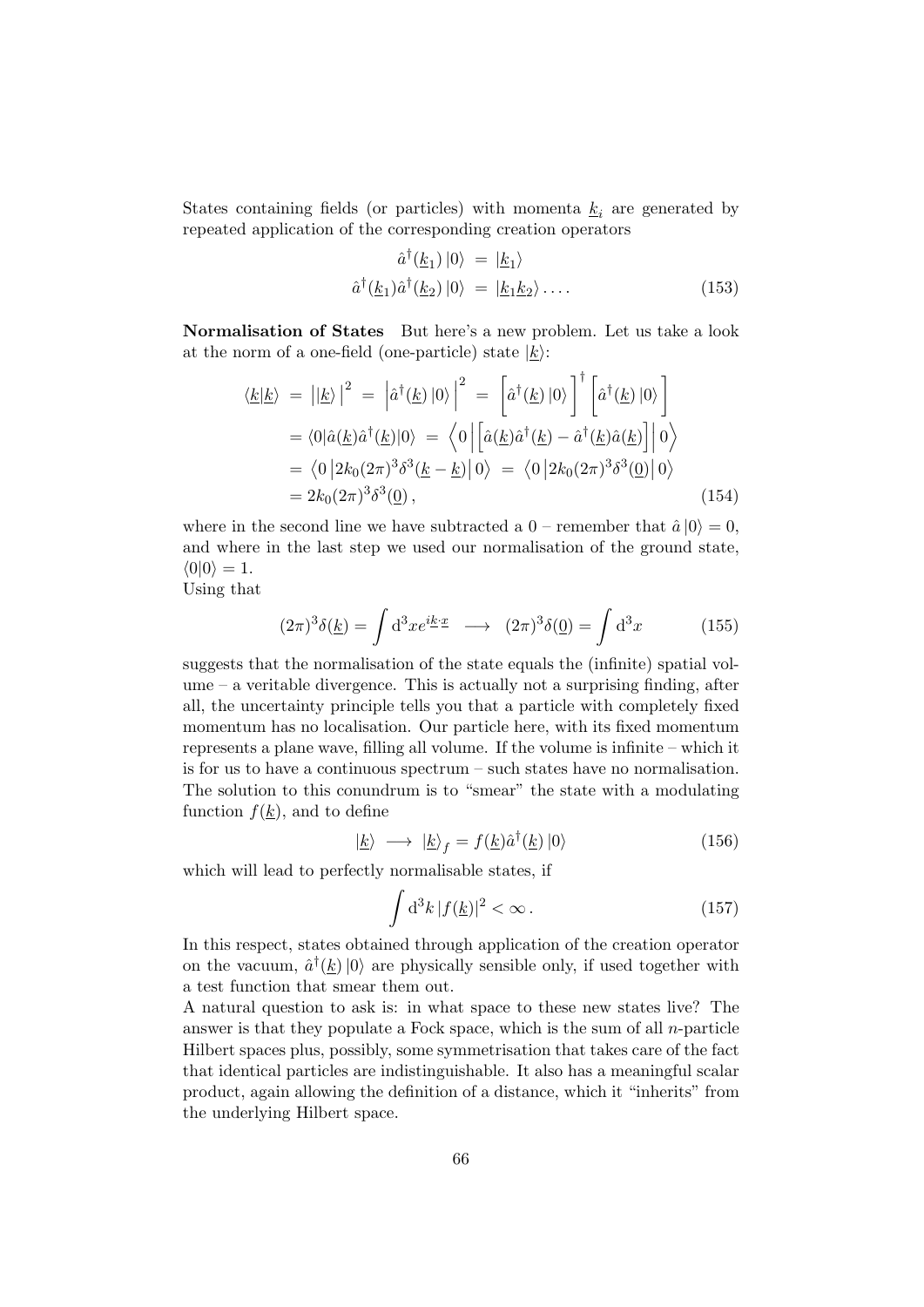**Ground-State Energy** The ground state  $|0\rangle$  is an eigenstate of the Hamiltonian; calculating its energy  $E_0$  we arrive at

$$
E_0 = \langle 0 | \hat{H} | 0 \rangle = \left\langle 0 \left| \frac{1}{2} \int \frac{d^3k}{(2\pi)^3 2k_0} k_0 \left[ \hat{a}(\underline{k}) \hat{a}^\dagger(\underline{k}) + \hat{a}^\dagger(\underline{k}) \hat{a}(\underline{k}) \right] \right| 0 \right\rangle
$$
  

$$
= \frac{1}{2} \int \frac{d^3k}{(2\pi)^3 2k_0} k_0 \left\langle 0 \left| \hat{a}(\underline{k}) \hat{a}^\dagger(\underline{k}) \right| 0 \right\rangle
$$
  

$$
= \frac{1}{2} \int d^3k k_0 \delta^3(0) = \infty , \qquad (158)
$$

the product of the volume in both position and momentum space, infinity for a Quantum Field Theory in an infinite volume. A simple solution is to just subtract the ground state energy, by redefining the Hamiltonian as

$$
\hat{H} \longrightarrow \hat{H}' = \hat{H} - \langle 0 | \hat{H} | 0 \rangle. \tag{159}
$$

Normal Ordering Alternatively, we can define normal-ordering of the operators, indicated by colons around the operators as

$$
\hat{a}(\underline{k})\hat{a}^{\dagger}(\underline{k})\mathbf{.} = \hat{a}^{\dagger}(\underline{k})\hat{a}(\underline{k})\mathbf{.} = \hat{a}^{\dagger}(\underline{k})\hat{a}(\underline{k})\,,\tag{160}
$$

and therefore we replace

$$
\hat{H} \longrightarrow \hat{H} = \frac{1}{2} \int \frac{\mathrm{d}^3 k}{(2\pi)^3 2k_0} k_0 : \left[ \hat{a}(\underline{k}) \hat{a}^\dagger(\underline{k}) + \hat{a}^\dagger(\underline{k}) \hat{a}(\underline{k}) \right] : \tag{161}
$$

and, finally,

$$
\left[ : \hat{H} = \int \frac{\mathrm{d}^3 k}{(2\pi)^3 2k_0} k_0 \, \hat{a}^\dagger(\underline{k}) \hat{a}(\underline{k}) \,. \right] \tag{162}
$$

This obviously cures the divergence stemming from  $\langle 0 | \hat{a}(\underline{k}) \hat{a}^\dagger(\underline{k}) | 0 \rangle$  in the ground state energy and similar observables. In the remainder of this lecture we will always assume implicit normal ordering, if not stared otherwise.

# 4.3 A Little Detour: Causal Structure of the Theory

Commutator of Field Operators To guarantee the correct causal structure of the theory, we need to convince ourselves that fields in space-like distances cannot influence each other: they *must* commute for space-like distances. To see this, define the commutator of two field operators at arbi*trary* four-positions  $x$  and  $y$  as

$$
i\Delta(x-y) = \left[\hat{\phi}(x), \hat{\phi}(y)\right]
$$
  
= 
$$
\int \frac{d^3k}{(2\pi)^3 2k_0} \frac{d^3k'}{(2\pi)^3 2k'_0} \left\{ \left[\hat{a}(\underline{k}), \hat{a}^\dagger(\underline{k}')\right] e^{-ik \cdot x + ik' \cdot y} \right\}
$$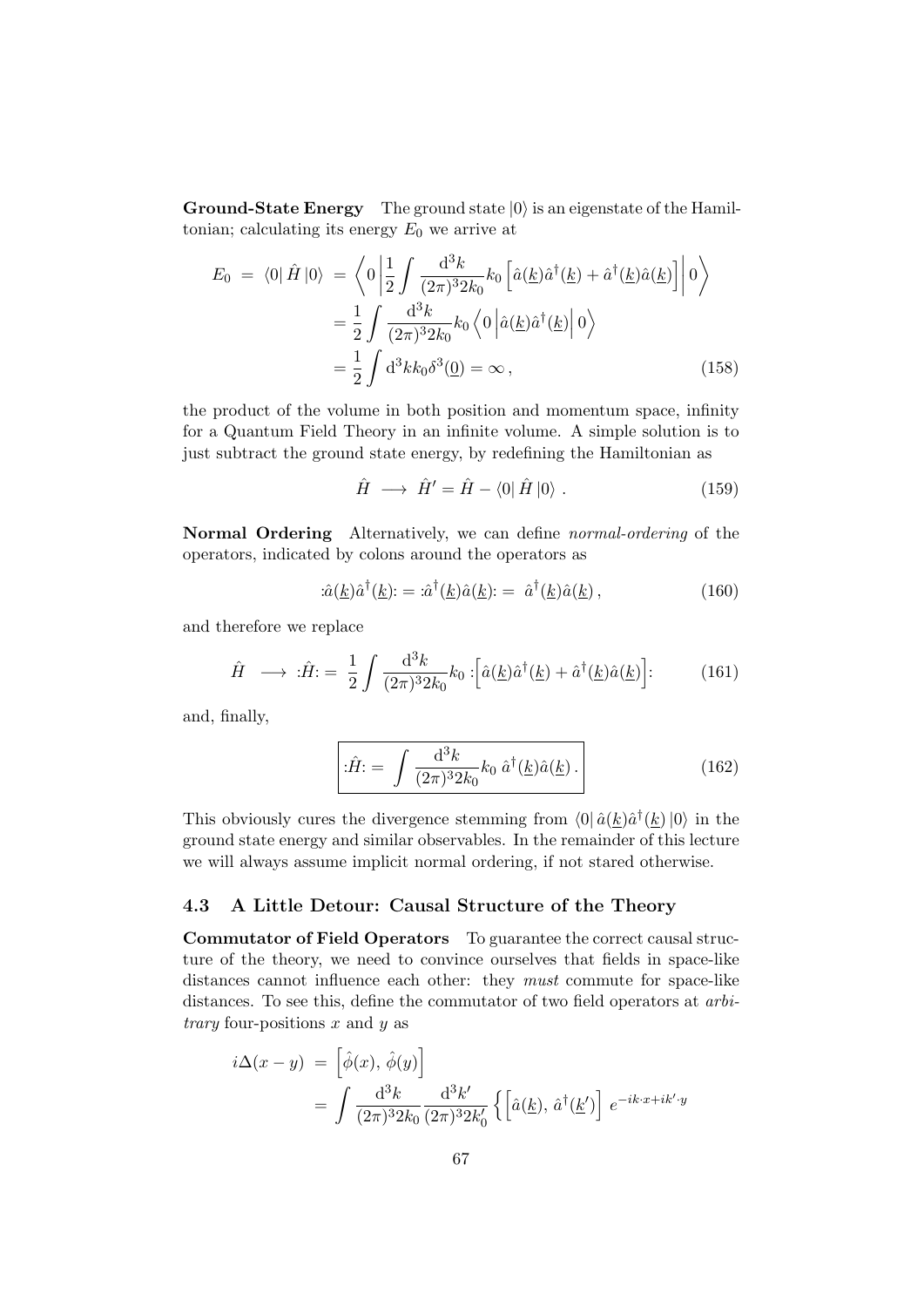$$
+\left[\hat{a}^{\dagger}(\underline{k}), \hat{a}(\underline{k}')\right] e^{ik \cdot x - ik' \cdot y}
$$

$$
=\int \frac{d^3k}{(2\pi)^3 2k_0} \left\{e^{-ik \cdot (x-y)} - e^{ik \cdot (x-y)}\right\}
$$

$$
=\Delta_+(x-y) - \Delta_-(x-y), \qquad (163)
$$

where we have used the commutator relations for the creation and annihilation operators to arrive at two  $\delta$ -functions that allowed us to perform the k'-integration, and where we have also introduced the two terms  $\Delta_{\pm}(x-y)$ .

Properties of the Commutator The commutator has a number of properties, which are worthwhile to discuss:

- 1. it is manifestly Lorentz-invariant, i.e. its value will not change under Lorentz transformations such as boosts, rotations, or combinations of both. This is because it is given by a Lorentz-invariant integral over a function that only depends on scalar products  $k(x - y)$ .
- 2. it manifestly encodes *micro-causality*, as it vanishes for all space-like distances of  $x$  and  $y$ . The easiest way to see this is by looking directly at the first line of the equation above, Eq. (163), where the argument of the integration depends on  $[\phi(x), \dot{\phi}(y)]$ . We know that this commutator vanishes for equal times, cf. Eq. (141). Since for every space-like distance of four-positions  $(x - y)$  a Lorentz-boost can be found that reduces it to a space-like distance at equal times,  $(\underline{x} - y)$ , the commutator vanishes for all space-like distances. Hence, the theory is causal in the sense that fields at space-like distances are decoupled.
- 3. direct calculation reveals that  $\Delta(x y)$  is a solution of the Klein-Gordon equation,

$$
0 = (\partial^{\mu}\partial_{\mu} + m^{2}) \Delta(x - y)
$$
  
\n
$$
= (\partial^{\mu}\partial_{\mu} + m^{2}) \int \frac{d^{3}k}{(2\pi)^{3}2k_{0}} \left[ e^{-ik \cdot (x - y)} - e^{ik \cdot (x - y)} \right]
$$
  
\n
$$
= \int \frac{d^{3}k}{(2\pi)^{3}2k_{0}} \left( \partial^{\mu}\partial_{\mu} + m^{2} \right) \left[ e^{-ik \cdot (x - y)} - e^{ik \cdot (x - y)} \right]
$$
  
\n
$$
= \int \frac{d^{3}k}{(2\pi)^{3}2k_{0}} \left( -k^{2} + m^{2} \right) \left[ e^{-ik \cdot (x - y)} - e^{ik \cdot (x - y)} \right]
$$
(164)

where the term  $k^2 - m^2$  in the last line guarantees that the overall expression vanishes.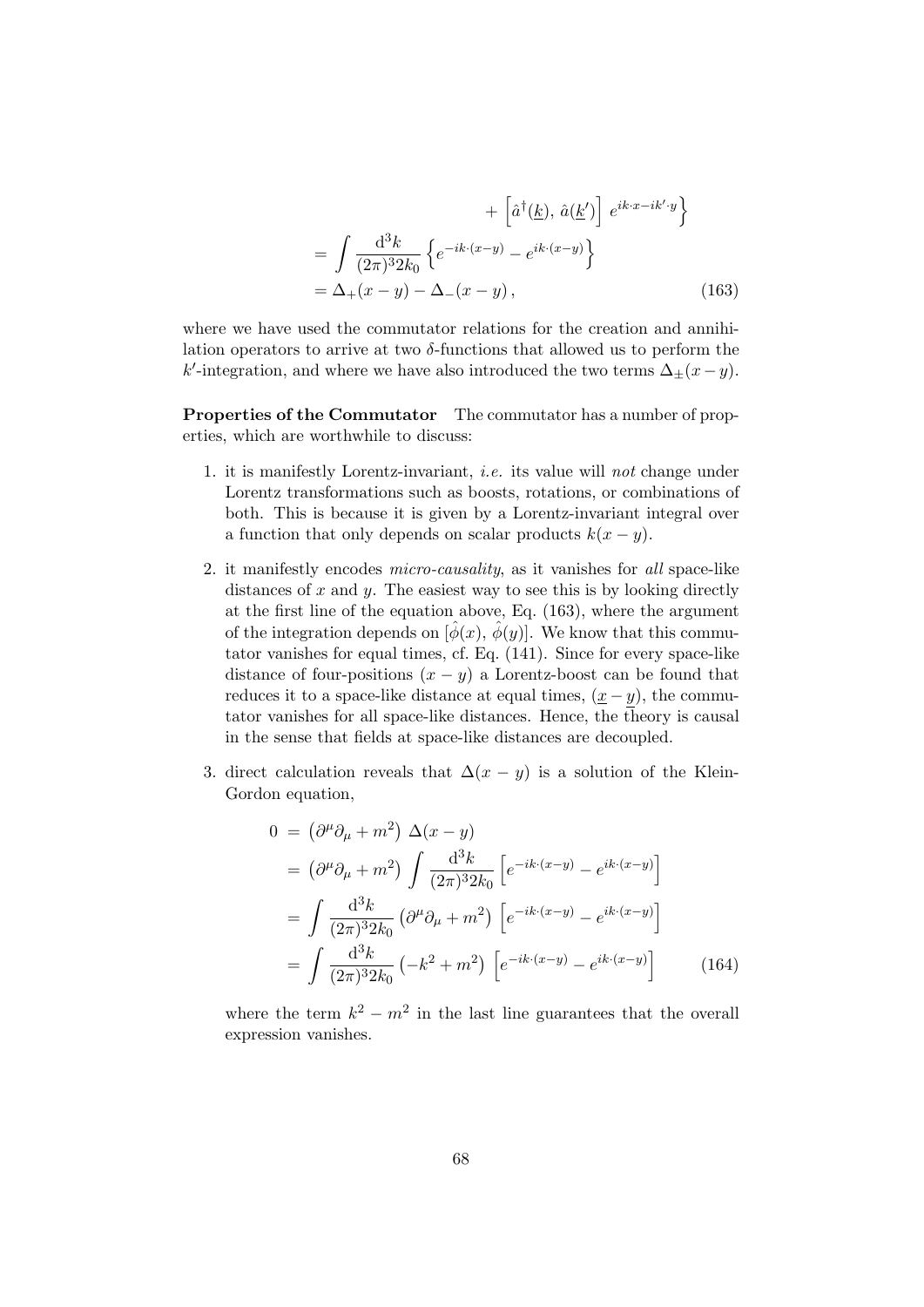### 4.4 Second Quantisation of the Complex Scalar Field

Lagrangian and Hamilton and Field Operators Starting with the Lagrangian of Eq. (104),

$$
\mathcal{L} = (\partial_{\mu}\phi^*)(\partial^{\mu}\phi) - m^2\phi^*\phi,
$$

the conjugate momenta to the two fields  $\phi$  and  $\phi^*$  are given by

$$
\pi = \frac{\partial \mathcal{L}}{\partial \dot{\phi}} = \dot{\phi}^* \text{ and } \pi^* = \frac{\partial \mathcal{L}}{\partial \dot{\phi}^*} = \dot{\phi}
$$
 (165)

and the Hamilton operator density reads

$$
\hat{\mathcal{H}} = \hat{\pi}^* \hat{\pi} + \underline{\nabla} \hat{\phi}^* \cdot \underline{\nabla} \hat{\phi} + m^2 \hat{\phi}^* \hat{\phi}, \qquad (166)
$$

after promoting fields and momenta to operators. We demand the equaltime commutation relations

$$
\left[\hat{\phi}(t, \underline{x}), \hat{\pi}(t, \underline{y})\right] = \left[\hat{\phi}^*(t, \underline{x}), \hat{\pi}^*(t, \underline{y})\right] = i\delta^3(\underline{x} - \underline{y})\right]
$$
(167)

with all other equal-time commutators vanishing.

Creation and Annihilation Operators The field operators can be expanded, as before, as products of plane waves and creation and annihilation operators

$$
\phi(x) = \int \frac{d^3k}{(2\pi)^3 2k_0} \left[ \hat{a}(\underline{k}) e^{-ik \cdot x} + \hat{b}^\dagger(\underline{k}) e^{ik \cdot x} \right] \n\phi^*(x) = \int \frac{d^3k}{(2\pi)^3 2k_0} \left[ \hat{b}(\underline{k}) e^{-ik \cdot x} + \hat{a}^\dagger(\underline{k}) e^{ik \cdot x} \right].
$$
\n(168)

As before, momentum operators are obtained through straightforward derivation with respect to time. Expressing the fields and operators through the annihilation and creation operators,

$$
\hat{a}(\underline{k}) = \int d^3x e^{+ik \cdot x} \left[ k_0 \hat{\phi}(x) + i \hat{\pi}^*(x) \right]
$$
  

$$
\hat{b}^\dagger(\underline{k}) = \int d^3x e^{-ik \cdot x} \left[ k_0 \hat{\phi}(x) - i \hat{\pi}^*(x) \right]
$$
  

$$
\hat{b}(\underline{k}) = \int d^3x e^{+ik \cdot x} \left[ k_0 \hat{\phi}^*(x) + i \hat{\pi}(x) \right]
$$
  

$$
\hat{a}^\dagger(\underline{k}) = \int d^3x e^{-ik \cdot x} \left[ k_0 \hat{\phi}^*(x) - i \hat{\pi}(x) \right],
$$
 (169)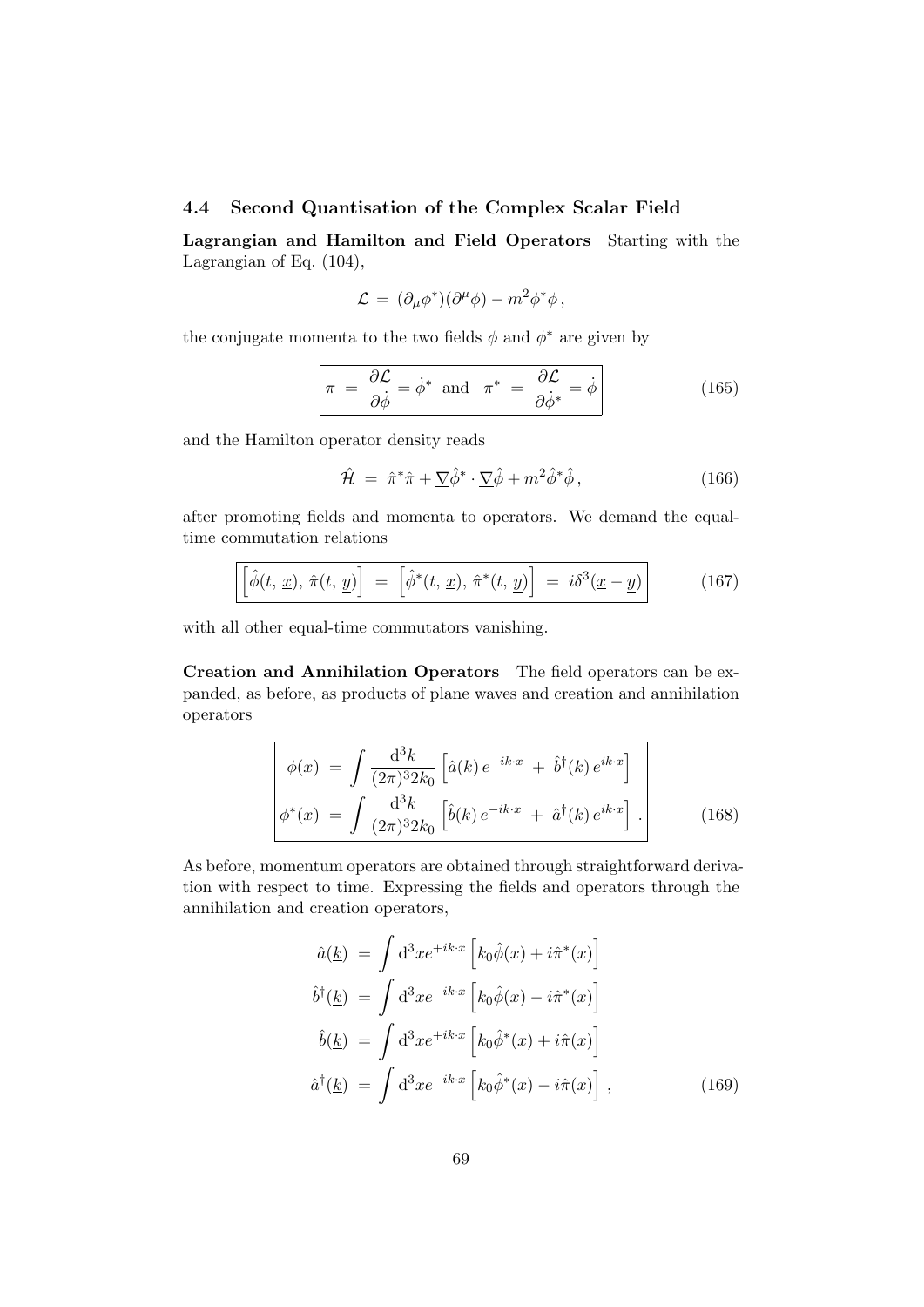we arrive at commutator relations, for example,

$$
\begin{aligned}\n\left[\hat{a}(\underline{k}), \hat{a}^{\dagger}(\underline{k}')\right] &= \int \mathrm{d}^{3}x \mathrm{d}^{3}x' e^{+ik \cdot x - ik' \cdot x'} \\
&\times \left[k_{0}\hat{\phi}(t, \underline{x}) + i\hat{\pi}^{*}(t, \underline{x}), \, k'_{0}\hat{\phi}^{*}(t, \underline{x}') - i\hat{\pi}(t, \underline{x}')\right] \\
&= \int \mathrm{d}^{3}x \mathrm{d}^{3}x' e^{+ik \cdot x - ik' \cdot x'} \left\{-ik_{0}\left[\hat{\phi}(t, \underline{x}), \hat{\pi}(t, \underline{x}')\right] \\
&\quad + ik'_{0}\left[\hat{\pi}^{*}(t, \underline{x}), \hat{\phi}^{*}(t, \underline{x}')\right]\right\} \\
&= \int \mathrm{d}^{3}x \mathrm{d}^{3}x' e^{+ik \cdot x - ik' \cdot x'} \left[(k_{0} + k'_{0})\delta^{3}(\underline{x} - \underline{x}')\right] \\
&= \int \mathrm{d}^{3}x e^{+i(k - k') \cdot x}(k_{0} + k'_{0}) = 2k_{0}(2\pi)^{3} \delta^{3}(\underline{k} - \underline{k}'), \quad (170)\n\end{aligned}
$$

where we have used the definition of the  $\delta$  function, as usual. Therefore,

$$
\left[\left[\hat{a}(\underline{k}), \hat{a}^\dagger(\underline{k}')\right] = \left[\hat{b}(\underline{k}), \hat{b}^\dagger(\underline{k}')\right] = 2k_0(2\pi)^3\delta^3(\underline{k} - \underline{k}')\right]
$$
(171)

and all other commutators vanishing.

Hamilton and Number Operators The normal-ordered Hamilton operator is given by

$$
\left[\hat{H} = \int \frac{\mathrm{d}^3 k}{(2\pi)^3 2k_0} k_0 \left[ \hat{a}^\dagger(\underline{k}) \hat{a}(\underline{k}) + \hat{b}^\dagger(\underline{k}) \hat{b}(\underline{k}) \right],\right] \tag{172}
$$

and it looks like the Hamilton operator for the sum of two free real scalar fields. This further fortifies the idea that we are presented by two kinds of particles – those created and annihilated by  $\hat{a}^{\dagger}$  and  $\hat{a}$ , and those created and annihilated by  $\hat{b}^{\dagger}$  and  $\hat{b}$ , and that the vacuum is annihilated by both  $\hat{a}$  and  $\hat{b}$ ,

$$
\hat{a}(\underline{k})\left|0\right\rangle = \hat{b}(\underline{k})\left|0\right\rangle = 0. \tag{173}
$$

It is therefore natural to introduce two number operators for the two kinds of particles,

$$
\hat{N}_a = \int \frac{\mathrm{d}^3 k}{(2\pi)^3 2k_0} \hat{a}^\dagger(\underline{k}) \hat{a}(\underline{k})
$$
\n
$$
\hat{N}_b = \int \frac{\mathrm{d}^3 k}{(2\pi)^3 2k_0} \hat{b}^\dagger(\underline{k}) \hat{b}(\underline{k}) .
$$
\n(174)

It is easy to check that they are indeed number operators counting the number of a and b fields in a given state  $|\psi\rangle$ . Denoting

$$
\left| \underline{k}_1^{(a)} \underline{k}_2^{(a)} \dots \underline{k}_{n_a}^{(a)} \underline{k}_1^{(b)} \underline{k}_2^{(b)} \dots \underline{k}_{n_b}^{(b)} \right\rangle = \prod_{i=1}^{n_a} \left[ \hat{a}^\dagger(\underline{k}_i) \right] \prod_{i=1}^{n_b} \left[ \hat{b}^\dagger(\underline{k}_i) \right] |0\rangle , \qquad (175)
$$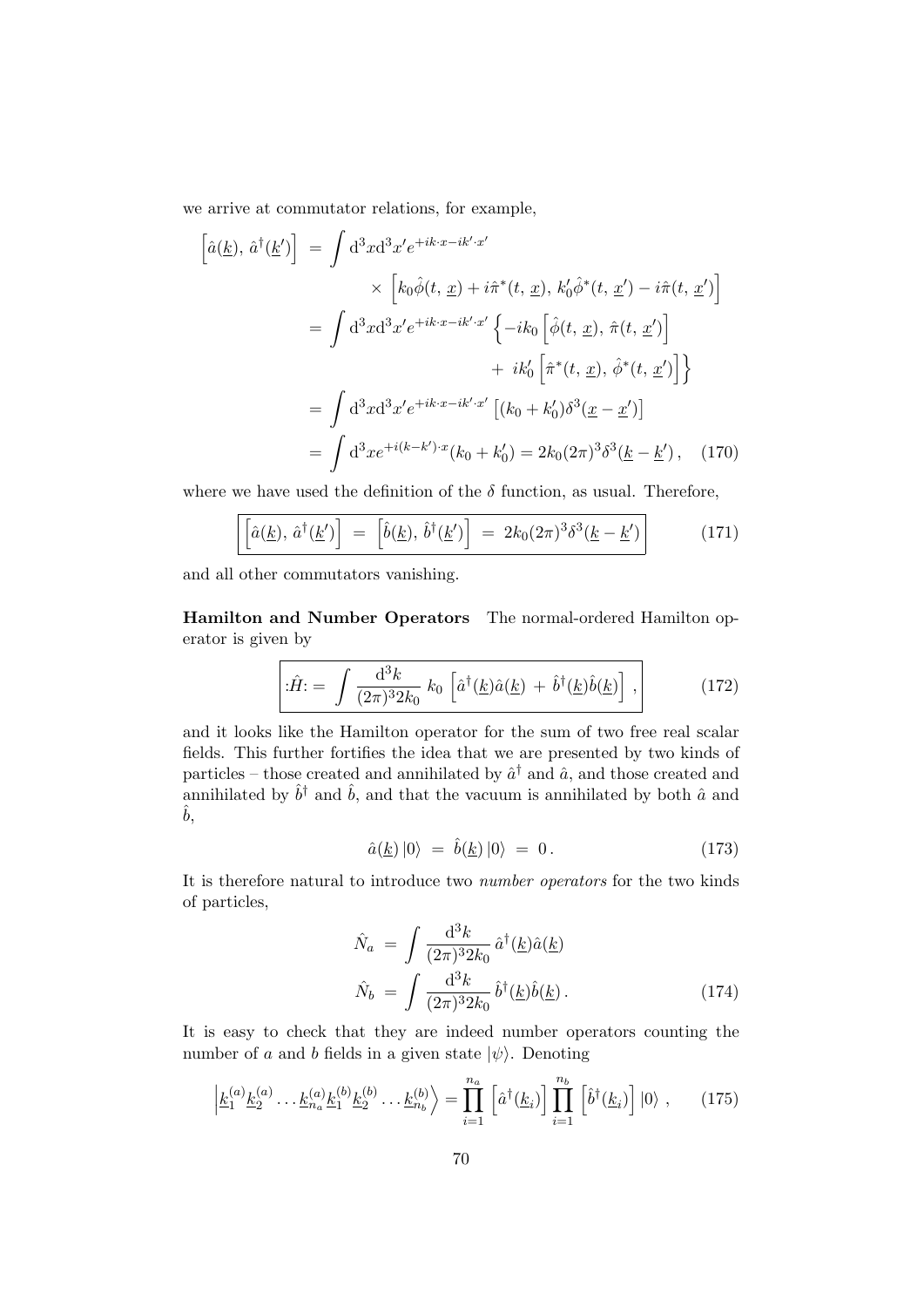it is easy to show that

$$
\left\langle \underline{k}_1^{(a)} \underline{k}_2^{(a)} \cdots \underline{k}_{n_a}^{(a)} \underline{k}_1^{(b)} \underline{k}_2^{(b)} \cdots \underline{k}_{n_b}^{(b)} \right| \hat{N}_a \left| \underline{k}_1^{(a)} \underline{k}_2^{(a)} \cdots \underline{k}_{n_a}^{(a)} \underline{k}_1^{(b)} \underline{k}_2^{(b)} \cdots \underline{k}_{n_b}^{(b)} \right\rangle = n_a \,. \tag{176}
$$

We leave this as part of a problem.

Current and Charge As noted in Sec. 3.3, the Lagrangian for the complex scalar field enjoys invariance under the "gauge transformation"

$$
\phi \to \phi' = \exp(i\theta)\phi \ , \quad \phi^* \to \phi'^* = \exp(-i\theta)\phi^* \ ,
$$

cf. Eq. (106). This leads to a conserved current given by Eq. (113)

$$
j^{\mu} = i \left[ \phi^* (\partial^{\mu} \phi) - (\partial^{\mu} \phi^*) \phi \right] \equiv i \phi^* \overleftrightarrow{\partial^{\mu}} \phi,
$$

where we added a factor  $i$  to ensure that the current is a real number. This factor, obviously, does not change the fact that  $\partial_\mu j^\mu = 0$ . Of course the current can be promoted to a current operator by replacing the fields with field operators,

$$
\hat{j}^{\mu} = i\hat{\phi}^* \overleftrightarrow{\partial^{\mu}} \hat{\phi} \,. \tag{177}
$$

The spatial integral over the (normal-ordered) time-component of the current is the charge, given in operator form by

$$
\begin{split} \dot{Q} &= \int \mathrm{d}^3 x \; \stackrel{\cdot}{\cdot} \dot{j}_0 = \; i \int \mathrm{d}^3 x \; \stackrel{\cdot}{\cdot} \dot{\phi}^* (\partial_t \hat{\phi}) - (\partial_t \hat{\phi}^*) \hat{\phi} \\ &= \int \frac{\mathrm{d}^3 k}{(2\pi)^3 2k_0} \left[ \hat{a}^\dagger(\underline{k}) \hat{a}(\underline{k}) - \hat{b}^\dagger(\underline{k}) \hat{b}(\underline{k}) \right] \; = \; \hat{N}_a - \hat{N}_b \,. \end{split} \tag{178}
$$

This suggests that our two particle types  $a$  and  $b$  have opposite charged with

$$
q_{a,b} = \pm 1. \tag{179}
$$

Conserved Charge To show that the charge is conserved, we need to verify that the charge operator

$$
\left|\hat{\mathcal{L}}\hat{\mathcal{L}}\right| = \int \frac{\mathrm{d}^3 k}{(2\pi)^3 2k_0} \left[\hat{a}^\dagger(\underline{k})\hat{a}(\underline{k}) - \hat{b}^\dagger(\underline{k})\hat{b}(\underline{k})\right] = \hat{N}_a - \hat{N}_b\right] \tag{180}
$$

commutes with the Hamiltonian, *i.e.*  $[\hat{H}$ :,  $\hat{Q}$ : = 0. This is indeed the case, and we leave this proof for the problems below.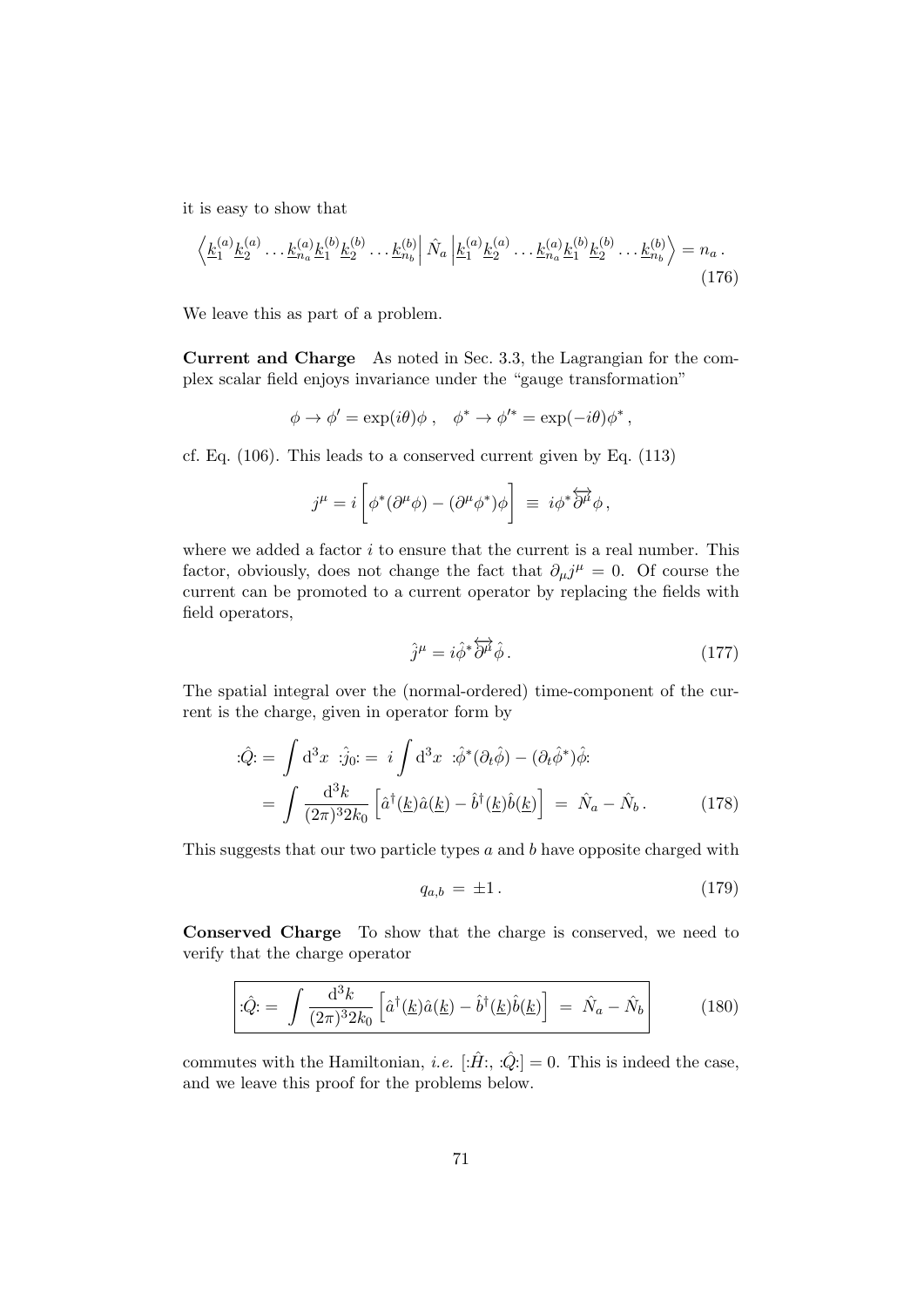### 4.5 Problems & Solutions

### 1. States and Operators of the Real Scalar Field

- (a) one- and two particle states
	- i. create one- and two-particle states of particles with momenta  $\underline{k}_{1,2}$ ,  $|\underline{k}_1\rangle$  and  $|\underline{k}_1\underline{k}_2\rangle$
	- ii. show that the two-particle state  $|\underline{k}_1 \underline{k}_2\rangle$  is symmetric, *i.e.*  $|k_1k_2\rangle = |k_2k_1\rangle.$
- (b) calculate the energy of the two-particle state above, *i.e.*

$$
E_{12} | \underline{k_1 k_2} \rangle = \hat{H} | \underline{k_1 k_2} \rangle .
$$

(c) show that the number operator  $\hat{N}$  counts the number of quanta:

$$
\hat{N}|\underline{k}_1 \underline{k}_2 \dots \underline{k}_n\rangle = n|\underline{k}_1 \underline{k}_2 \dots \underline{k}_n\rangle \tag{181}
$$

### Solution

(a) In real scalar field theory,

$$
\begin{array}{rcl}\n|\underline{k}_1\rangle & = & \hat{a}^\dagger(\underline{k}_1)|0\rangle \\
|\underline{k}_1\underline{k}_2\rangle & = & \hat{a}^\dagger(\underline{k}_1)|\underline{k}_2\rangle = \hat{a}^\dagger(\underline{k}_1)\hat{a}^\dagger(\underline{k}_2)|0\rangle = \hat{a}^\dagger(\underline{k}_2)\hat{a}^\dagger(\underline{k}_1)|0\rangle\n\end{array}
$$

The last equality shows the symmetry of the state.

(b) With the (normal-ordered) Hamilton operator given by

$$
\begin{split} \vec{H} &= \frac{1}{2} \int \frac{d^3k}{(2\pi)^3 (2k_0)} \left[ k_0 \cdot \left( \hat{a}^\dagger(k) \hat{a}(k) + \hat{a} \hat{a}^\dagger(k)(k) \right) : \right] \\ &= \int \frac{d^3k}{(2\pi)^3 (2k_0)} \left[ k_0 \, \hat{a}^\dagger(k) \hat{a}(k) \right] \,, \end{split}
$$

the energy of the state  $|\underline{k_1}\underline{k_2}\rangle$  is given by

$$
E_{k_1k_2} | \underline{k_1k_2} \rangle = \hat{H} | \underline{k_1k_2} \rangle
$$
  
=  $\frac{1}{2} \int \frac{d^3k}{(2\pi)^3} (\hat{a}^\dagger(\underline{k})\hat{a}(\underline{k})) \hat{a}^\dagger(\underline{k_1})\hat{a}^\dagger(\underline{k_2}) | 0 \rangle$   
=  $\frac{1}{2} \int \frac{d^3k}{(2\pi)^3} {\hat{a}^\dagger(\underline{k}) [\hat{a}(\underline{k}), \hat{a}^\dagger(\underline{k_1})] \hat{a}^\dagger(\underline{k_2})$   
+  $\hat{a}^\dagger(\underline{k})\hat{a}^\dagger(\underline{k_1})\hat{a}(\underline{k})\hat{a}^\dagger(\underline{k_2}) {\hat{b}} \rangle$   
=  $\frac{1}{2} \int \frac{d^3k}{(2\pi)^3} {\hat{a}^\dagger(\underline{k})\hat{a}^\dagger(\underline{k_2}) [\hat{a}^\dagger(\underline{k_2}) (\hat{a}^\dagger(\underline{k_2}) \hat{b}^\dagger(\underline{k_2}) \hat{b}^\dagger(\underline{k_2}) \hat{c}^\dagger(\underline{k_2}) \hat{c}^\dagger(\underline{k_2}) \hat{c}^\dagger(\underline{k_2}) \hat{c}^\dagger(\underline{k_2}) \hat{c}^\dagger(\underline{k_2}) \hat{c}^\dagger(\underline{k_2}) \hat{c}^\dagger(\underline{k_2}) \hat{c}^\dagger(\underline{k_2}) \hat{c}^\dagger(\underline{k_2}) \hat{c}^\dagger(\underline{k_2}) \hat{c}^\dagger(\underline{k_2}) \hat{c}^\dagger(\underline{k_2}) \hat{c}^\dagger(\underline{k_2}) \hat{c}^\dagger(\underline{k_2}) \hat{c}^\dagger(\underline{k_2}) \hat{c}^\dagger(\underline{k_2}) \hat{c}^\dagger(\underline{k_2}) \hat{c}^\dagger(\underline{k_2}) \hat{c}^\dagger(\underline{k_2}) \hat{c}^\dagger(\underline{k_2}) \hat{c}^\dagger(\underline{k_2}) \hat{c}^\dagger(\underline{k_2}) \hat{c}^\dagger(\underline{k_2}) \hat{c}^\dagger(\underline{k_2}) \hat{c}^\dagger(\underline{k_2}) \hat{c}^\dagger(\underline{k_2}) \hat{c}^\dagger(\underline{k_2})$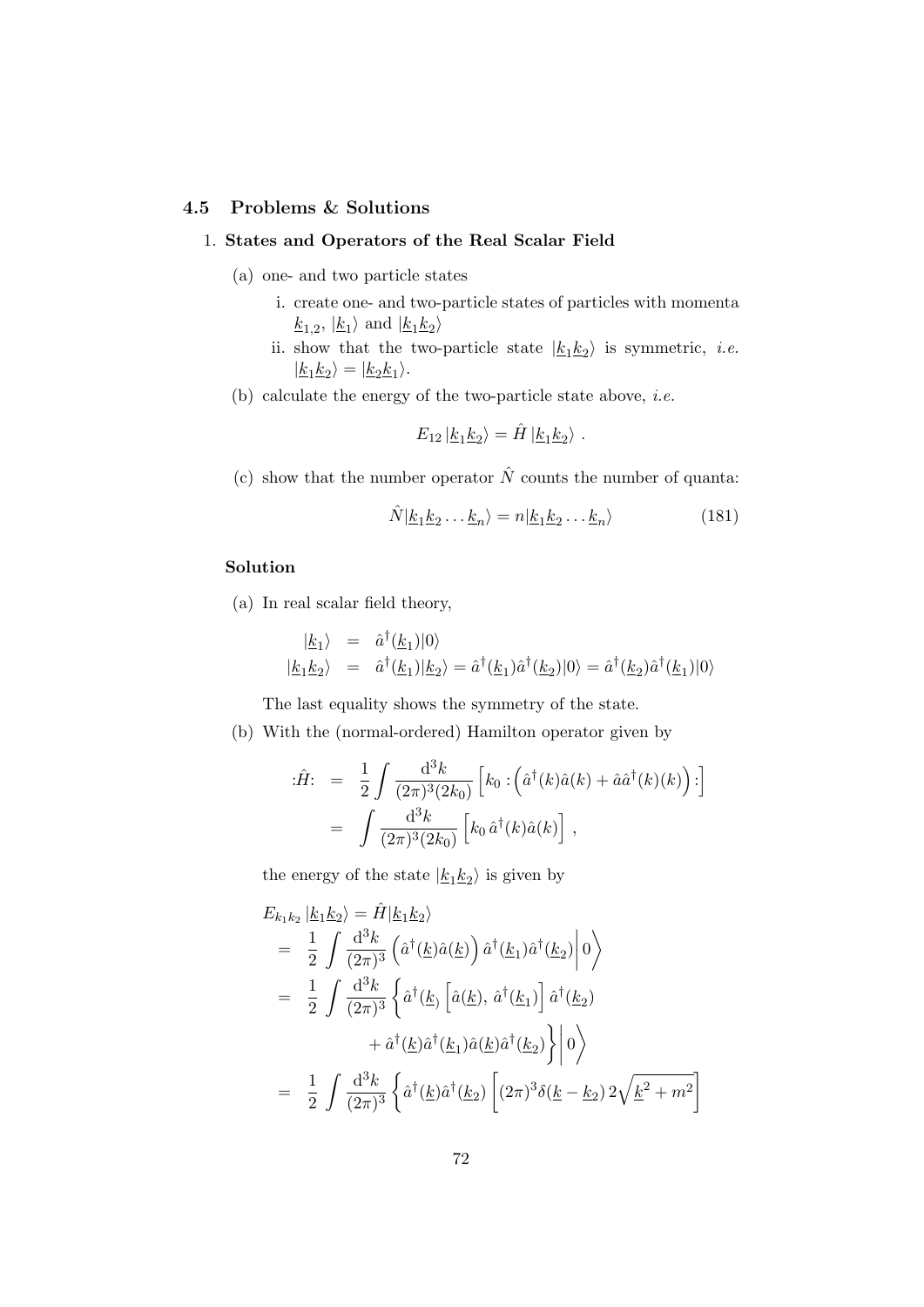$$
+ \hat{a}^{\dagger}(\underline{k})\hat{a}^{\dagger}(\underline{k}_{1}) \left[ \hat{a}(\underline{k}), \hat{a}^{\dagger}(\underline{k}_{2}) \right] - \hat{a}^{\dagger}(\underline{k})\hat{a}^{\dagger}(\underline{k}_{1})\hat{a}^{\dagger}(\underline{k}_{2})\hat{a}(\underline{k}) \right\} | 0 \rangle = \frac{1}{2} \int \frac{d^{3}k}{(2\pi)^{3}} \left\{ \hat{a}^{\dagger}(\underline{k})\hat{a}^{\dagger}(\underline{k}_{2}) \left[ (2\pi)^{3}\delta(\underline{k} - \underline{k}_{1}) 2\sqrt{\underline{k}^{2} + m^{2}} \right] \right. + \hat{a}^{\dagger}(\underline{k})\hat{a}^{\dagger}(\underline{k}_{1}) \left[ (2\pi)^{3}\delta(\underline{k} - \underline{k}_{2}) 2\sqrt{\underline{k}^{2} + m^{2}} \right] - 0 \right\} | 0 \rangle = \frac{1}{2} \left[ 2\sqrt{\underline{k}_{1}^{2} + m^{2}} + 2\sqrt{\underline{k}_{2}^{2} + m^{2}} \right] \hat{a}^{\dagger}(\underline{k}_{1})\hat{a}^{\dagger}(\underline{k}_{2}) | 0 \rangle = (E_{1} + E_{2}) |\underline{k}_{1}\underline{k}_{2} \rangle
$$

as anticipated.

(c) With the number operator given by

$$
\hat{N} = \int \frac{\mathrm{d}^3 k}{(2\pi)^3 (2k_0)} \hat{a}^\dagger(k) \hat{a}(k)
$$

and satisfying the commutator

$$
[\hat{N}, \hat{a}^\dagger(q)] = \int \frac{d^3k}{(2\pi)^3 (2k_0)} \left[ \hat{a}^\dagger(k) \hat{a}(k) \hat{a}^\dagger(q) - \hat{a}^\dagger(q) \hat{a}^\dagger(k) \hat{a}(k) \right]
$$
  
= 
$$
\int \frac{d^3k}{(2\pi)^3 (2k_0)} \left[ \hat{a}^\dagger(k) (2\pi)^3 (2q_0) \delta^3(\underline{k} - \underline{q}) \right.
$$

$$
+ \hat{a}^\dagger(k) \hat{a}^\dagger(q) \hat{a}(k) - \hat{a}^\dagger(q) \hat{a}^\dagger(k) \hat{a}(k) \right]
$$
  
= 
$$
\hat{a}^\dagger(q).
$$

we can calculate the result of it acting on a multi-particle state:

$$
\hat{N}|\underline{k}_1 \underline{k}_2 \dots \underline{k}_n\rangle = \hat{N} \hat{a}^\dagger(\underline{k}_1)|\underline{k}_2 \dots \underline{k}_n\rangle
$$
  
\n
$$
= \hat{a}^\dagger(\underline{k}_1)(\hat{N} + 1)|\underline{k}_2 \underline{k}_3 \dots \underline{k}_n\rangle = \hat{a}^\dagger(\underline{k}_1)\hat{a}^\dagger(\underline{k}_2)(\hat{N} + 2)|\underline{k}_3 \dots \underline{k}_n\rangle = \dots
$$
  
\n
$$
= \hat{a}^\dagger(\underline{k}_1)\hat{a}^\dagger(\underline{k}_2) \dots \hat{a}^\dagger(\underline{k}_n)n|0\rangle = n|\underline{k}_1 \underline{k}_2 \dots \underline{k}_n\rangle
$$

as anticipated.

# 2. Wave Functional from State Vectors

Show that the wave functional of the field with fixed momentum  $\underline{k}$ 

$$
\phi_{\underline{k}}(x) = \langle \underline{k} | \hat{\phi}(x) | 0 \rangle
$$

is a solution of the Klein-gordon Equation.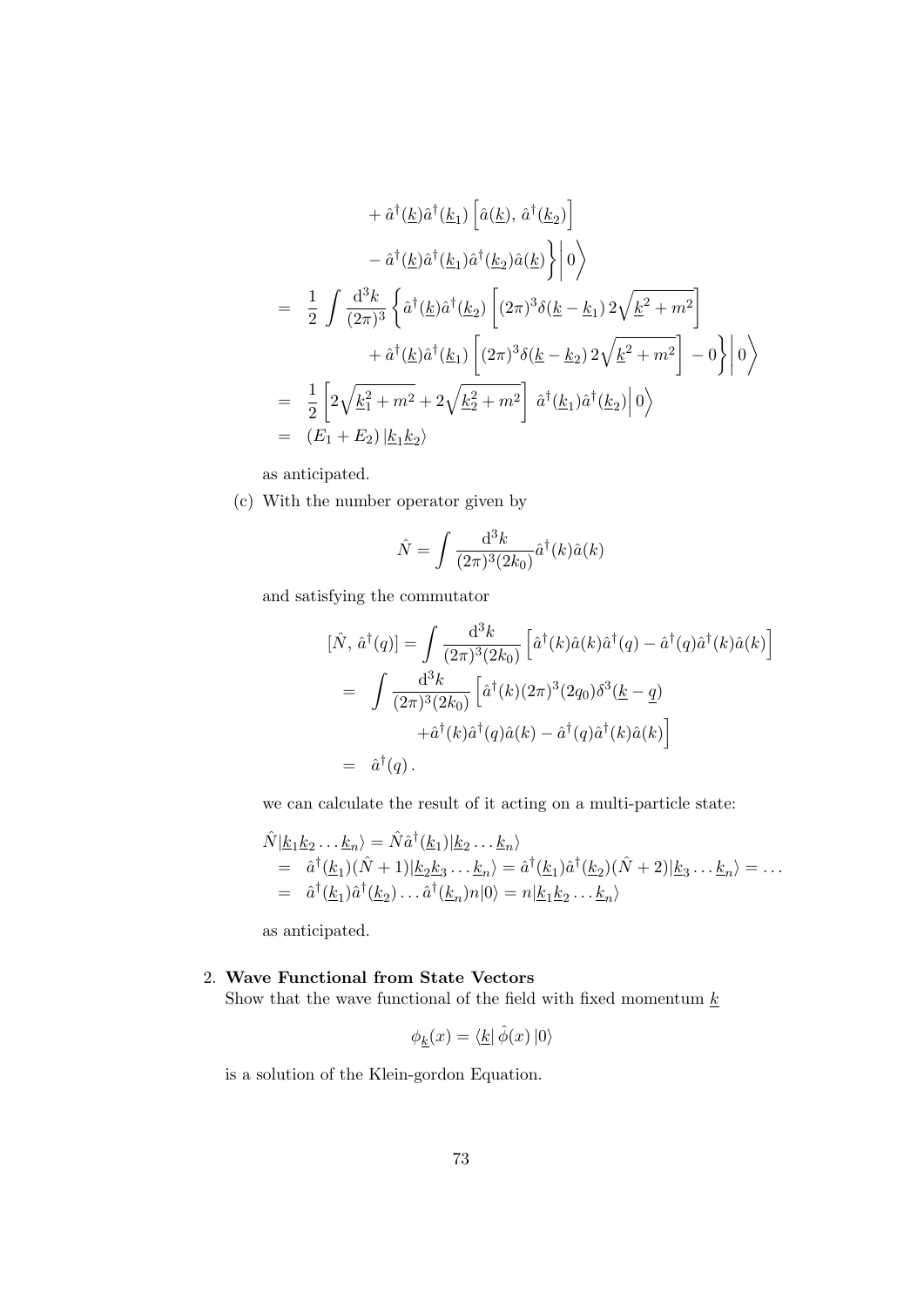#### Solution

$$
0 = (\Box + m^2)\phi_{\underline{k}}(x) = (\Box + m^2) \langle \underline{k} | \hat{\phi}(x) | 0 \rangle
$$
  
\n
$$
= (\Box + m^2) \langle 0 | \hat{a}(\underline{k}) \int \frac{d^3q}{(2\pi)^3 2q_0} \left[ e^{-iq \cdot x} \hat{a}(q) + e^{iq \cdot x} \hat{a}^\dagger(q) \right] | 0 \rangle
$$
  
\n
$$
= (\Box + m^2) \langle 0 | \int \frac{d^3q}{(2\pi)^3 2q_0} e^{iq \cdot x} \left[ \hat{a}(\underline{k}), \hat{a}^\dagger(\underline{q}) \right] | 0 \rangle
$$
  
\n
$$
= (\Box + m^2) \langle 0 | \int \frac{d^3q}{(2\pi)^3 2q_0} e^{iq \cdot x} (2\pi)^3 2q_0 \delta^3(\underline{q} - \underline{k}) | 0 \rangle
$$
  
\n
$$
= (\Box + m^2) e^{ik \cdot x} = -k^2 + m^2 = 0,
$$

which vanishes due to the relativistic energy-momentum relation.

### 3. Two Real Scalar Fields Equal One Complex Scalar Field

- (a) write down the Lagrangian two real scalar fields  $\phi_{1,2}$  of equal mass and determine their canonical momenta  $\pi_{1,2}$
- (b) construct the Hamiltonian from the fields and their momenta
- (c) demand suitable commutators for fields and momenta
- (d) express the fields in terms of creation and annihilation operators and determine their commutation relations
- (e) introduce the complex scalar fields  $\phi$  and  $\phi^*$  as linear combinations of  $\phi_{1,2}$ , express them through creation and annihilation operators. Fix the commutators of the creation and annihilation operators that have not been explicitly calculated so far.
- (f) calculate the commutator of the number operators with the creation and annihilation operators of the two fields, the commutator between the two number operators and with the charge and Hamilton operator. Show that the charge is conserved by showing that indeed  $[\hat{H}$ :, : $\hat{Q}$ : = 0.

#### Solution

(a) Lagrangian for two fields as sum of two Lagrangians for single fields

$$
\mathcal{L} = \sum_{i=1}^{2} \frac{1}{2} \left[ (\partial_{\mu} \phi_i)(\partial^{\mu} \phi_i) - m_i^2 \phi_i^2 \right]
$$

assume  $m_1 = m_2$ .

$$
\pi_i = \frac{\partial \mathcal{L}}{\partial(\partial_t \phi_i)} = \frac{\partial \mathcal{L}}{\partial \dot{\phi}_i} = \dot{\phi}_i
$$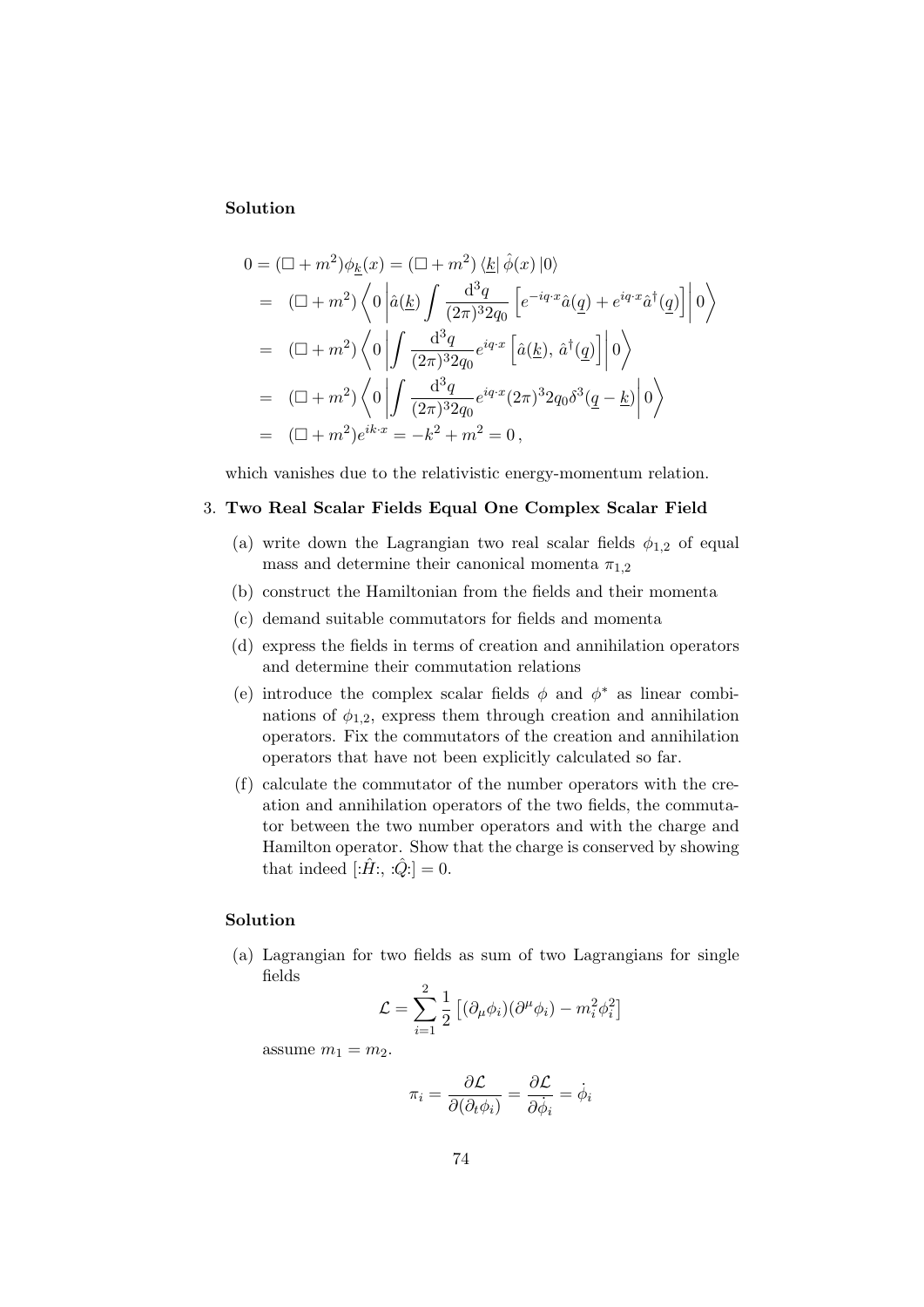(b) As usual, Hamiltonian density given by

$$
\mathcal{H} = \sum_{i=1}^{2} \left[ \pi_i \dot{\phi}_i \right] - \mathcal{L} = \sum_{i=1}^{2} \frac{1}{2} \left[ (\dot{\phi}_i)(\dot{\phi}_i) + (\nabla \phi_i)(\nabla \phi_i) + m_i^2 \phi_i^2 \right]
$$

(c) Commutators in the usual way: field operators and and their conjugate momentum operators do not commute, everything else does:

$$
\begin{aligned}\n\left[\hat{\phi}_i(\underline{x}, t), \hat{\pi}_j(\underline{y}, t)\right] &= i\delta_{ij}\delta^3(\underline{x} - \underline{y}) \\
\left[\hat{\phi}_i(\underline{x}, t), \hat{\phi}_j(\underline{y}, t)\right] &= \left[\hat{\pi}_i(\underline{x}, t), \hat{\pi}_j(\underline{y}, t)\right] = 0\n\end{aligned}
$$

(d) Employ the usual plane-wave expansion with factors  $\exp[\pm ik \cdot x]$ and operators:

$$
\hat{\phi}_i(x) = \int \frac{\mathrm{d}^3 k}{(2\pi)^3 (2k_0)} \left[ \hat{a}_i(k) e^{-ik \cdot x} + \hat{a}_i^\dagger(k) e^{ik \cdot x} \right]
$$

$$
\hat{\pi}_i(x) = \int \frac{\mathrm{d}^3 k}{(2\pi)^3 (2k_0)} \left[ -ik_0 \hat{a}_i(k) e^{-ik \cdot x} + ik_0 \hat{a}_i^\dagger(k) e^{ik \cdot x} \right]
$$

and therefore

$$
\int d^{3}x e^{-i\underline{k}' \cdot \underline{x}} \left[ k'_{0} \hat{\phi}_{i}(x) + i \hat{\pi}_{i}(x) \right]
$$
\n
$$
= \int d^{3}x e^{-i\underline{k}' \cdot \underline{x}} \frac{d^{3}k}{(2\pi)^{3}(2k_{0})}
$$
\n
$$
\left[ \hat{a}_{i}(k) e^{-ik \cdot x} (k'_{0} + k_{0}) + \hat{a}_{i}^{\dagger}(k) e^{ik \cdot x} (k'_{0} - k_{0}) \right]
$$
\n
$$
= \int \frac{d^{3}k}{(2\pi)^{3}(2k_{0})} d^{3}x \left[ \hat{a}_{i}(k) e^{-i(\underline{k} + \underline{k}') \cdot \underline{x} - ik_{0}t} (k'_{0} + k_{0}) \right]
$$
\n
$$
+ \hat{a}_{i}^{\dagger}(k) e^{i(\underline{k} - \underline{k}') \cdot \underline{x} + ik_{0}t} (k'_{0} - k_{0}) \right]
$$
\n
$$
= \int \frac{d^{3}k}{(2\pi)^{3}(2k_{0})} \left[ \hat{a}_{i}(k)(2\pi)^{3} \delta^{3}(\underline{k} + \underline{k}') (k'_{0} + k_{0}) e^{-ik_{0}t} \right]
$$
\n
$$
+ \hat{a}_{i}^{\dagger}(k)(2\pi)^{3} \delta^{3}(\underline{k} - \underline{k}') (k'_{0} - k_{0}) e^{ik_{0}t} \right]
$$
\n
$$
= \frac{1}{(2k'_{0})} \left[ \hat{a}_{i}(k')(2k'_{0}) e^{-ik'_{0}t} + 0 \right] = \hat{a}_{i}(k') e^{-ik'_{0}t},
$$

where we have used that  $k_0 = \sqrt{\underline{k}^2 + m^2} = \sqrt{(-\underline{k})^2 + m^2} = k'_0$ and the Fourier transform of the  $\delta$  function,

$$
\int d^3x e^{i\underline{p}\cdot \underline{x}} = (2\pi)^3 \delta^3(\underline{p}).
$$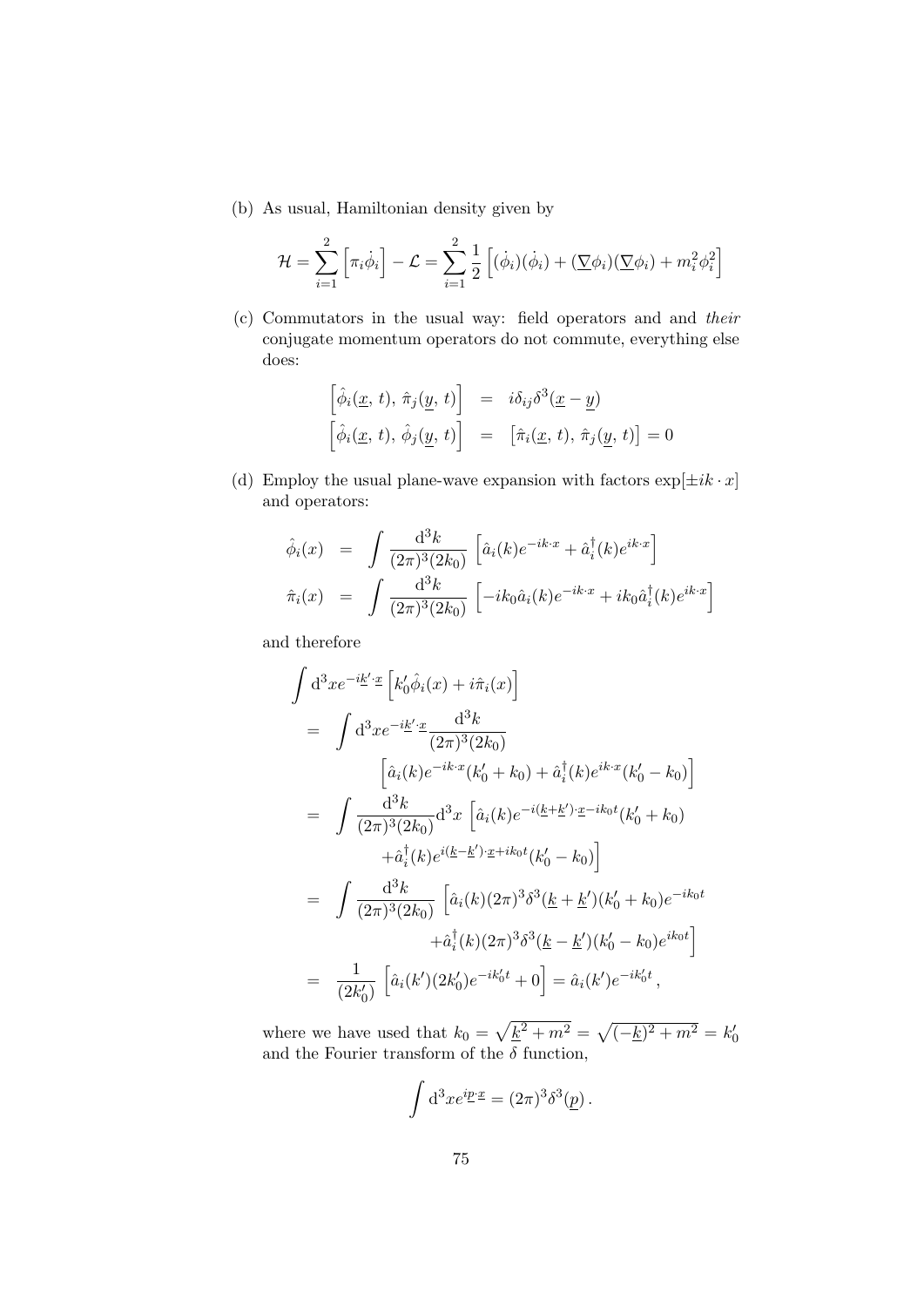Multiplying on both sides with  $e^{ik'_0t}$  and replacing  $k' \to k$  yields

$$
\hat{a}_i(k) = \int d^3x e^{ik \cdot x} \left[ k_0 \hat{\phi}_i(x) + i \hat{\pi}_i(x) \right]
$$

Taking the Hermitean conjugate and using that  $\hat{\phi}_i^{\dagger} = \hat{\phi}_i$  and  $\hat{\pi}_i^{\dagger} = \hat{\pi}_i$  for real fields implies that

$$
\hat{a}_i^{\dagger}(k) = \int d^3x e^{-ik \cdot x} \left[ k_0 \hat{\phi}_i(x) - i \hat{\pi}_i(x) \right]
$$

This allows us to directly calculate the commutators, for example

$$
\begin{aligned}\n\left[\hat{a}_{i}(k), \hat{a}_{j}^{\dagger}(q)\right] \\
&= \int d^{3}x e^{ik\cdot x} \int d^{3}y e^{-iq\cdot y} \left[k_{0}\hat{\phi}_{i}(x) + i\hat{\pi}_{i}(x), q_{0}\hat{\phi}_{j}(y) - i\hat{\pi}_{j}(y)\right] \\
&= \int d^{3}x e^{ik\cdot x} \int d^{3}y e^{-iq\cdot y} \\
&\left\{-ik_{0}\left[\hat{\phi}_{i}(x), \hat{\pi}_{j}(y)\right] + iq_{0}\left[\hat{\pi}_{i}(x), \hat{\phi}_{j}(y)\right]\right\} \\
&= \int d^{3}x e^{ik\cdot x} \int d^{3}y e^{-iq\cdot y} \\
&\left\{-ik_{0} \cdot i\delta_{ij}\delta^{3}(\underline{x} - \underline{y}) + iq_{0} \cdot (-i)\delta_{ij}\delta^{3}(\underline{y} - \underline{x})\right\} \\
&= \int d^{3}x e^{i(k-q)\cdot x} \left\{(k_{0} + q_{0})\delta_{ij}\right\} = (2\pi)^{3}2k_{0}\delta_{ij}\delta^{3}(\underline{k} - \underline{q})\n\end{aligned}
$$

where we have used that we discussed equal time communtators, i.e.  $x_0 = y_0 = t$ . Commutators of two creation or annihilation operators will vanish, because in the last line the term  $(k_0 + q_0)$ will become  $\pm(k_0 - q_0) \rightarrow 0$ .

(e) Write the two complex fields as linear combinations of the two real fields:

$$
\phi = \frac{1}{\sqrt{2}} (\phi_1 + i \phi_2)
$$
 and  $\phi^* = \frac{1}{\sqrt{2}} (\phi_1 - i \phi_2)$ ,

therefore<sup>8</sup>

$$
\pi = \dot{\phi}^* \quad \text{and} \quad \pi^* = \dot{\phi} \, .
$$

<sup>8</sup>Expressing the fields  $\phi_{1,2}$  through  $\phi$  and  $\phi^*$ ,

$$
\phi_1 = \frac{1}{\sqrt{2}} (\phi + \phi^*)
$$
 and  $\phi_2 = -\frac{i}{\sqrt{2}} (\phi - \phi^*)$  and

yields the Lagrangian

$$
\mathcal{L} = (\partial_{\mu}\phi)(\partial^{\mu}\phi^*) - m^2\phi^*\phi
$$

and the conjugate momenta are given, as before, by  $\pi = \partial \mathcal{L}/\partial \dot{\phi}$  and  $\pi^* = \partial \mathcal{L}/\partial \dot{\phi}^*$ .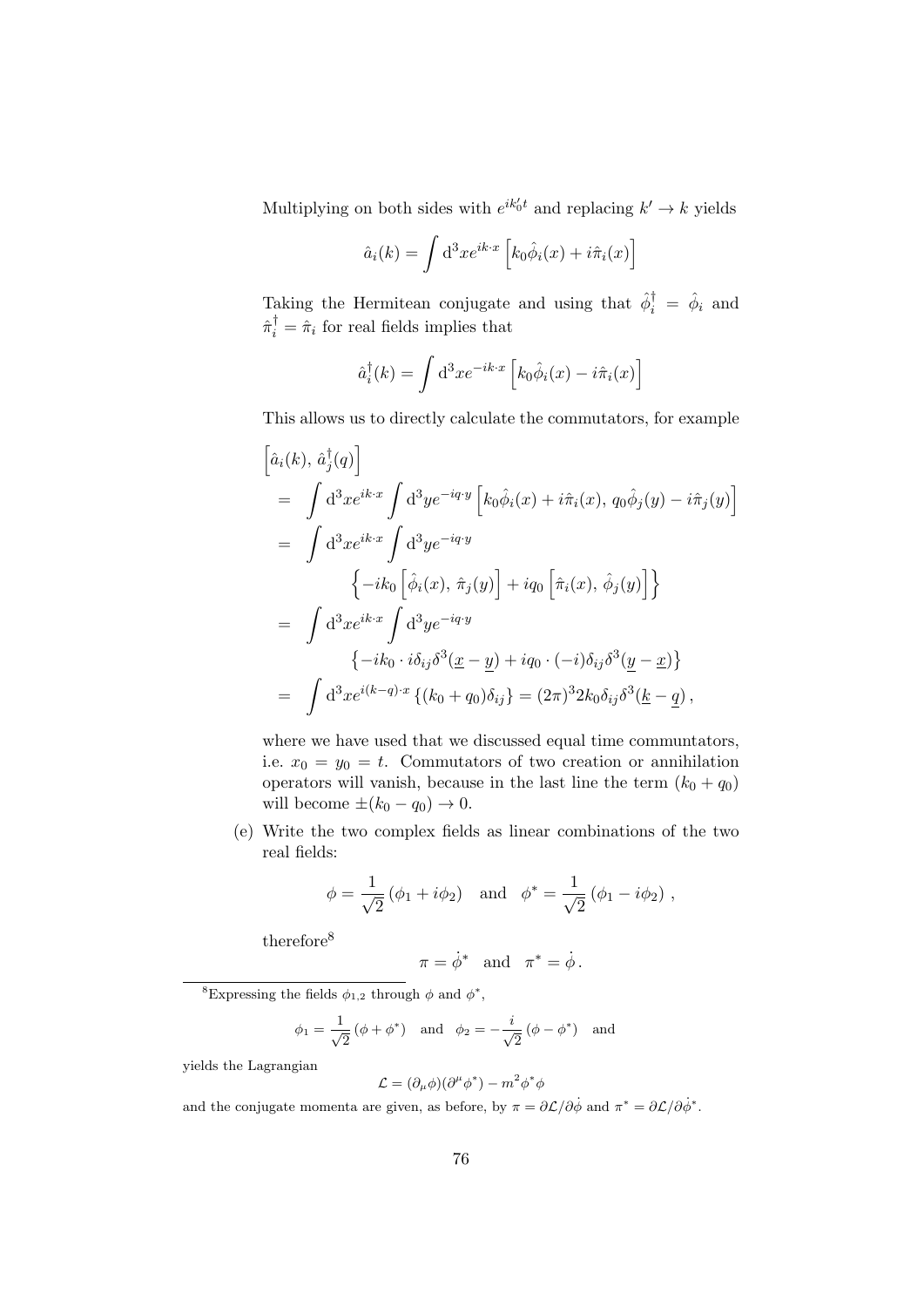Suitably combining the expansions for  $\phi_1$  and  $\phi_2$  yields

$$
\hat{\phi}(x) = \int \frac{d^3k}{(2\pi)^3 (2k_0)} \left[ \frac{\hat{a}_1(k) + i\hat{a}_2(k)}{\sqrt{2}} e^{-ik \cdot x} + \frac{\hat{a}_1^{\dagger}(k) + i\hat{a}_2^{\dagger}(k)}{\sqrt{2}} e^{ik \cdot x} \right]
$$
  
\n
$$
= \int \frac{d^3k}{(2\pi)^3 (2k_0)} \left[ \hat{a}_+(k) e^{-ik \cdot x} + \hat{a}_-^{\dagger}(k) e^{ik \cdot x} \right]
$$
  
\n
$$
\hat{\phi}^*(x) = \int \frac{d^3k}{(2\pi)^3 (2k_0)} \left[ \frac{\hat{a}_1(k) - i\hat{a}_2(k)}{\sqrt{2}} e^{-ik \cdot x} + \frac{\hat{a}_1^{\dagger}(k) - i\hat{a}_2^{\dagger}(k)}{\sqrt{2}} e^{ik \cdot x} \right]
$$
  
\n
$$
= \int \frac{d^3k}{(2\pi)^3 (2k_0)} \left[ \hat{a}_-(k) e^{-ik \cdot x} + \hat{a}_+^{\dagger}(k) e^{ik \cdot x} \right],
$$

where

$$
\hat{a}_{\pm}(k) = \frac{\hat{a}_1(k) \pm i\hat{a}_2(k)}{\sqrt{2}}
$$
 and  $\hat{a}_{\pm}^{\dagger}(k) = \frac{\hat{a}_1^{\dagger}(k) \mp i\hat{a}_2^{\dagger}(k)}{\sqrt{2}}$ 

Using that  $\hat{\pi}_i = \dot{\hat{\phi}}_i$  and that  $[\phi_1, \pi_2] = 0$  and similar, the equaltime commutators read

$$
\begin{aligned}\n\left[\hat{\phi}(\underline{x}, t), \hat{\pi}(\underline{y}, t)\right] \\
&= \frac{1}{2} \left[\hat{\phi}_{1}(\underline{x}, t) + i\hat{\phi}_{2}(\underline{x}, t), \dot{\hat{\phi}}_{1}(\underline{x}, t) - i\dot{\hat{\phi}}_{2}(\underline{x}, t)\right] \\
&= \frac{1}{2} \left\{ \left[\hat{\phi}_{1}(\underline{x}, t), \hat{\pi}_{1}(\underline{y}, t)\right] + \left[\hat{\phi}_{2}(\underline{x}, t), \hat{\pi}_{2}(\underline{y}, t)\right] \right\} = i\delta^{3}(\underline{x} - \underline{y}) \\
\left[\hat{\phi}^{*}(\underline{x}, t), \hat{\pi}^{*}(\underline{y}, t)\right] \\
&= \frac{1}{2} \left[\hat{\phi}_{1}(\underline{x}, t) - i\hat{\phi}_{2}(\underline{x}, t), \dot{\hat{\phi}}_{1}(\underline{x}, t) + i\dot{\hat{\phi}}_{2}(\underline{x}, t)\right] \\
&= \frac{1}{2} \left\{ \left[\hat{\phi}_{1}(\underline{x}, t), \hat{\pi}_{1}(\underline{y}, t)\right] + \left[\hat{\phi}_{2}(\underline{x}, t), \hat{\pi}_{2}(\underline{y}, t)\right] \right\} = i\delta^{3}(\underline{x} - \underline{y}) \\
\left[\hat{\phi}(\underline{x}, t), \hat{\pi}^{*}(\underline{y}, t)\right] \\
&= \frac{1}{2} \left[\hat{\phi}_{1}(\underline{x}, t) + i\hat{\phi}_{2}(\underline{x}, t), \dot{\hat{\phi}}_{1}(\underline{x}, t) + i\dot{\hat{\phi}}_{2}(\underline{x}, t)\right] \\
&= \frac{1}{2} \left\{ \left[\hat{\phi}_{1}(\underline{x}, t), \hat{\pi}_{1}(\underline{y}, t)\right] - \left[\hat{\phi}_{2}(\underline{x}, t), \hat{\pi}_{2}(\underline{y}, t)\right] \right\} = 0\n\end{aligned}
$$

and similarly for all commutators of fields with fields and momenta with momenta.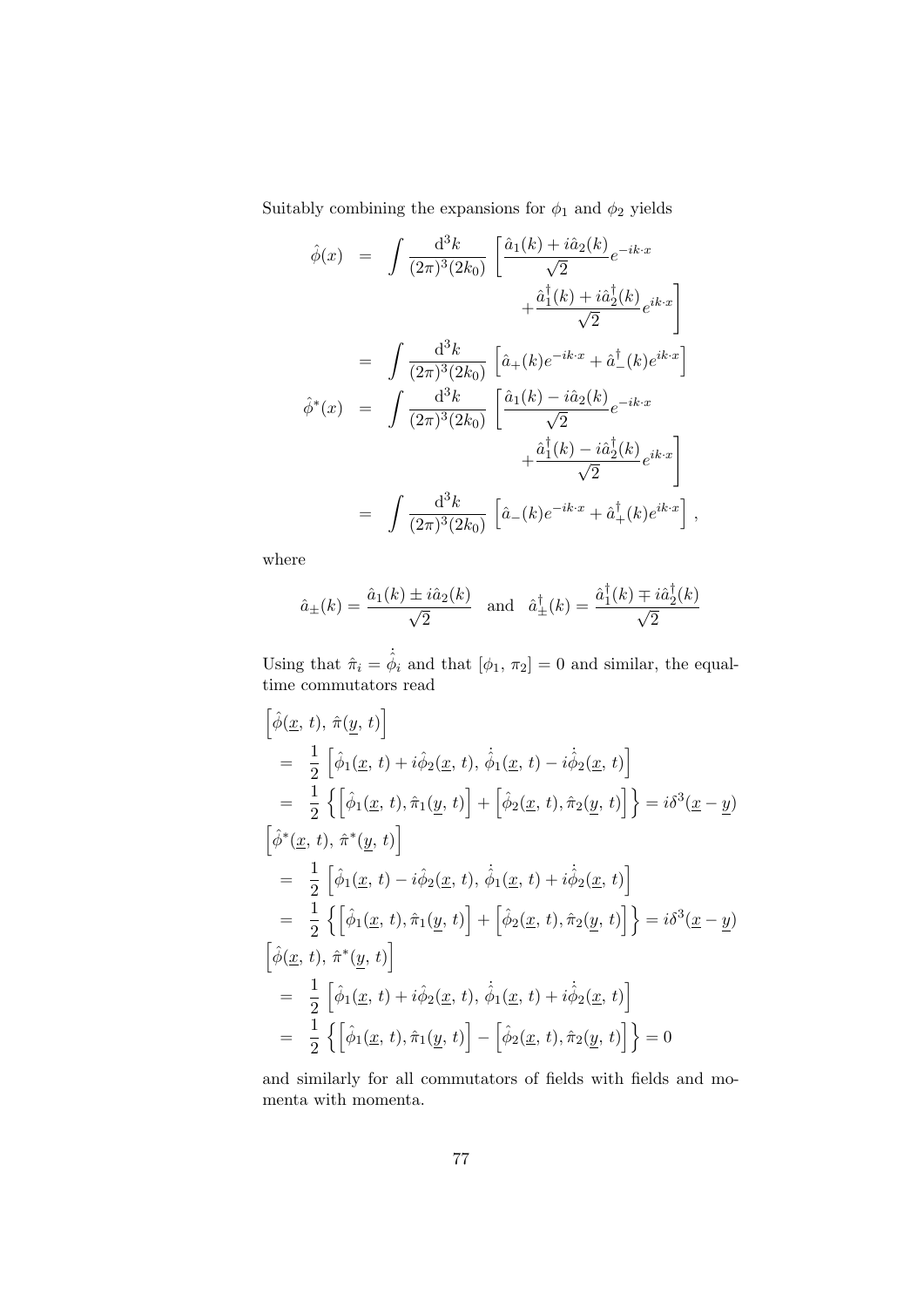The non-vanishing commutators of the creation and annihilation operators read

$$
\begin{aligned}\n\left[\hat{a}_{+}(k), \,\hat{a}_{+}^{\dagger}(q)\right] &= \frac{1}{2} \left[\hat{a}_{1}(k) + i\hat{a}_{2}(k), \,\hat{a}_{1}^{\dagger}(k) - i\hat{a}_{2}^{\dagger}(k)\right] \\
&= \frac{1}{2} \left\{ \left[\hat{a}_{1}(k), \,\hat{a}_{1}^{\dagger}(q)\right] + \left[\hat{a}_{2}(k), \,\hat{a}_{2}^{\dagger}(q)\right] \right\} = (2k_{0})(2\pi)^{3} \delta^{3}(k - q) \\
\left[\hat{a}_{-}(k), \,\hat{a}_{-}^{\dagger}(q)\right] &= \frac{1}{2} \left[\hat{a}_{1}(k) - i\hat{a}_{2}(k), \,\hat{a}_{1}^{\dagger}(k) + i\hat{a}_{2}^{\dagger}(k)\right] \\
&= \frac{1}{2} \left\{ \left[\hat{a}_{1}(k), \,\hat{a}_{1}^{\dagger}(q)\right] + \left[\hat{a}_{2}(k), \,\hat{a}_{2}^{\dagger}(q)\right] \right\} = (2k_{0})(2\pi)^{3} \delta^{3}(k - q)\n\end{aligned}
$$

while for example

$$
\[\hat{a}_{+}(k), \hat{a}_{-}^{\dagger}(q)\] = \frac{1}{2} \left[ \hat{a}_{1}(k) + i \hat{a}_{2}(k), \hat{a}_{1}^{\dagger}(k) + i \hat{a}_{2}^{\dagger}(k) \right]
$$

$$
= \frac{1}{2} \left\{ \left[ \hat{a}_{1}(k), \hat{a}_{1}^{\dagger}(q) \right] - \left[ \hat{a}_{2}(k), \hat{a}_{2}^{\dagger}(q) \right] \right\} = 0
$$

and similar for all other commutators.

(f) Commutators of number operators (replacing types 1 and 2 with ±),

$$
\hat{N}_{\pm} = \int \frac{\mathrm{d}^3 k}{(2\pi)^3 (2k_0)} \hat{a}^{\dagger}_{\pm}(\underline{k}) \hat{a}_{\pm}(\underline{k}) ,
$$

with the annihilation and creation operators:

$$
\begin{aligned}\n\left[\hat{N}_{\pm},\hat{a}_{\pm}(q)\right] &= \int \frac{\mathrm{d}^3 k}{(2\pi)^3 (2k_0)} \left[\hat{a}^{\dagger}_{\pm}(\underline{k})\hat{a}_{\pm}(\underline{k}), \,\hat{a}_{\pm}(q)\right] \\
&= \int \frac{\mathrm{d}^3 k}{(2\pi)^3 (2k_0)} \left[\hat{a}^{\dagger}_{\pm}(\underline{k})\hat{a}_{\pm}(\underline{k})\hat{a}_{\pm}(q) - \hat{a}_{\pm}(q)\hat{a}^{\dagger}_{\pm}(\underline{k})\hat{a}_{\pm}(\underline{k})\right] \\
&= \int \frac{\mathrm{d}^3 k}{(2\pi)^3 (2k_0)} \left\{ \left[\hat{a}^{\dagger}_{\pm}(\underline{k}), \,\hat{a}_{\pm}(q)\right] \hat{a}^{\dagger}_{\pm}(\underline{k}) \right\} \\
&= -\int \frac{\mathrm{d}^3 k}{(2\pi)^3 (2k_0)} (2\pi)^3 \delta^3(\underline{k} - \underline{q}) \hat{a}^{\dagger}_{\pm}(\underline{k}) = -\hat{a}_{\pm}\n\end{aligned}
$$

and

$$
\left[\hat{N}_{\pm},\hat{a}^{\dagger}_{\pm}(q)\right] = \int \frac{\mathrm{d}^3 k}{(2\pi)^3 (2k_0)} \left[\hat{a}^{\dagger}_{\pm}(\underline{k})\hat{a}_{\pm}(\underline{k}),\,\hat{a}^{\dagger}_{\pm}(q)\right] = \hat{a}^{\dagger}_{\pm}(q)
$$

As the  $a_{\pm}^{(\dagger)}$  commute with the  $a_{\pm}^{(\dagger)}$  we also have

$$
\left[\hat{N}_{\pm}, \hat{a}_{\mp}^{\dagger}(q)\right] = \left[\hat{N}_{\pm}, \hat{a}_{\mp}(q)\right] = 0.
$$

Commutator of the number operators:

$$
\left[\hat{N}_{+},\,\hat{N}_{-}\right]
$$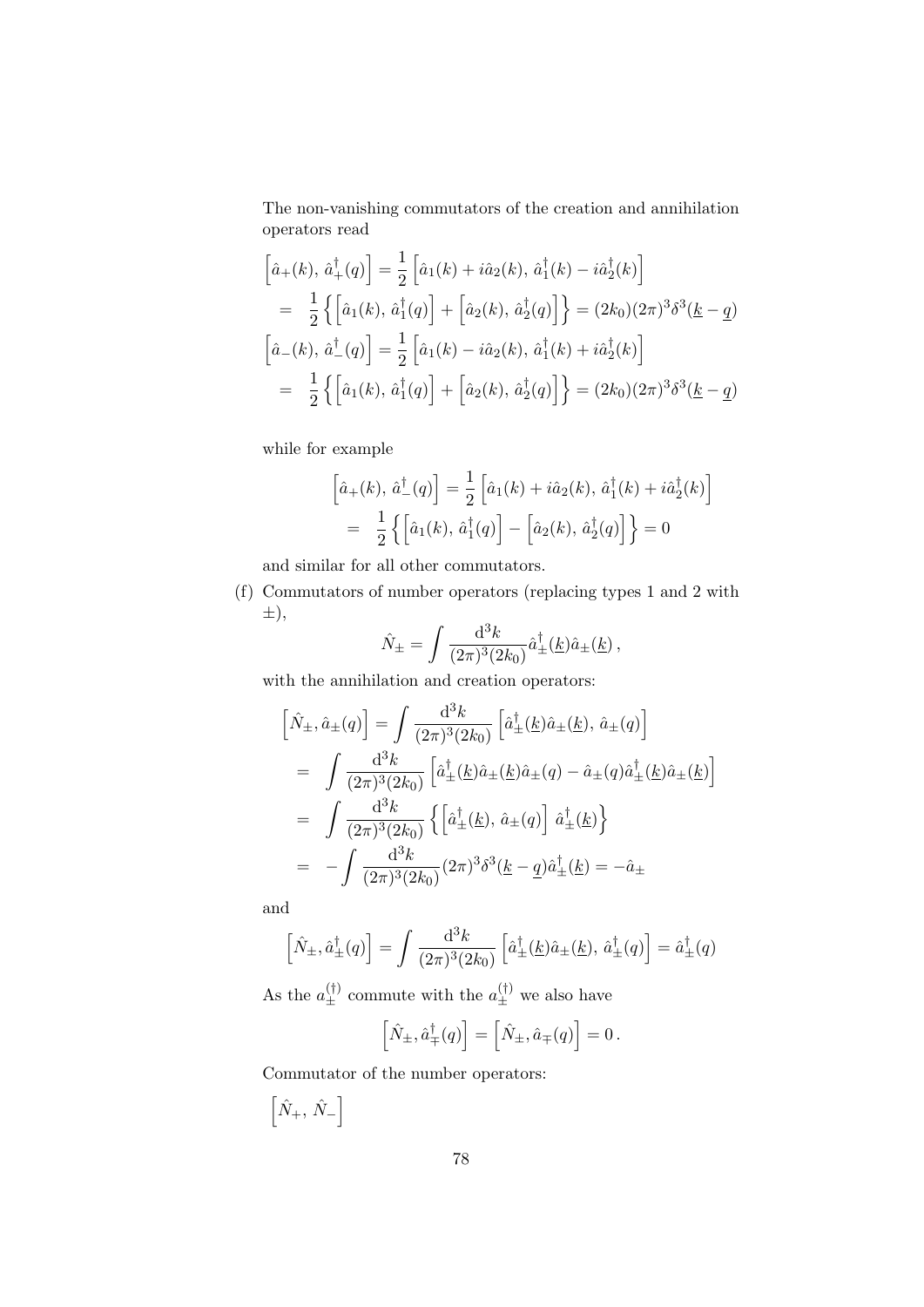$$
= \int \frac{d^3k}{(2\pi)^3 (2k_0)} \frac{d^3q}{(2\pi)^3 (2q_0)} \n= 0,
$$
\n
$$
\left[\hat{a}^\dagger_+(\underline{k})\hat{a}+(\underline{k})\hat{a}^\dagger_-(\underline{q})\hat{a}-(\underline{q}) - \hat{a}^\dagger_-(\underline{q})\hat{a}-(\underline{q})\hat{a}^\dagger_+(\underline{k})\hat{a}+(\underline{k})\right]
$$

because the positive charge  $\hat{a}_{+}$  and  $\hat{a}_{+}^{\dagger}$  commute with their negative charge counterparts, as seen above.

This implies that the commutator of Hamilton or Charge operator with the number operators also vanish. For example, with the Hamilton operator from Eq. (172):

$$
\[\hat{H}, \hat{N}_{+}\] = \int \frac{d^{3}k}{(2\pi)^{3}2k_{0}} \frac{d^{3}q}{(2\pi)^{3}2q_{0}} k_{0}
$$
\n
$$
\left[a_{+}^{\dagger}(\underline{k})\hat{a}_{+}(\underline{k}) + \hat{a}_{-}^{\dagger}(\underline{k})\hat{a}_{-}(\underline{k}), a_{+}^{\dagger}(q)\hat{a}_{+}(q)\right]
$$
\n
$$
= \int \frac{d^{3}k}{(2\pi)^{3}2k_{0}} \frac{d^{3}q}{(2\pi)^{3}2q_{0}} k_{0}
$$
\n
$$
\left[a_{+}^{\dagger}(\underline{k})\hat{a}_{+}(\underline{k})\hat{a}_{+}^{\dagger}(q)\hat{a}_{+}(q) - \hat{a}_{+}^{\dagger}(q)\hat{a}_{+}(q)\hat{a}_{+}^{\dagger}(\underline{k})\hat{a}_{+}(\underline{k})
$$
\n
$$
+ \hat{a}_{-}^{\dagger}(\underline{k})\hat{a}_{-}(\underline{k})\hat{a}_{+}^{\dagger}(q)\hat{a}_{+}(q) - \hat{a}_{+}^{\dagger}(q)\hat{a}_{+}(q)\hat{a}_{-}^{\dagger}(\underline{k})\hat{a}_{-}(\underline{k})\right]
$$
\n
$$
= \int \frac{d^{3}k}{(2\pi)^{3}2k_{0}} \frac{d^{3}q}{(2\pi)^{3}2q_{0}} k_{0}
$$
\n
$$
\left[\begin{array}{c} (2\pi)^{3}2q_{0}\delta^{3}(\underline{k}-q)\hat{a}_{+}^{\dagger}(\underline{k})\hat{a}_{+}(q) + \hat{a}_{+}^{\dagger}(\underline{k})\hat{a}_{+}^{\dagger}(\underline{q})\hat{a}_{+}(\underline{k})\hat{a}_{+}(q) \\ - (2\pi)^{3}2q_{0}\delta^{3}(\underline{k}-q)\hat{a}_{+}^{\dagger}(\underline{q})\hat{a}_{+}(\underline{k}) - \hat{a}_{+}^{\dagger}(\underline{q})\hat{a}_{+}^{\dagger}(\underline{k})\hat{a}_{+}(\underline{q})\hat{a}_{+}(\underline{k})
$$
\n
$$
+ 0 \end{array}\right] = 0,
$$

since  $[\hat{a}_+,\,\hat{a}_+]=[\hat{a}^\dagger_+,\,\hat{a}^\dagger_+]=0.$ 

The same is also true for the commtator  $[\hat{Q}, \hat{N}_{\pm}]$  - the only difference between  $\hat{H}$  and  $\hat{Q}$  being the exgra factor of energy in the integration, while, of course, the algebra is identical up to trivial relative signs. With the Hamilton and Charge operators being effectively composed of number operators this also proves that they commute, and, hence, the charge is a conserved quantity of the theory.

### 4. Momentum Operator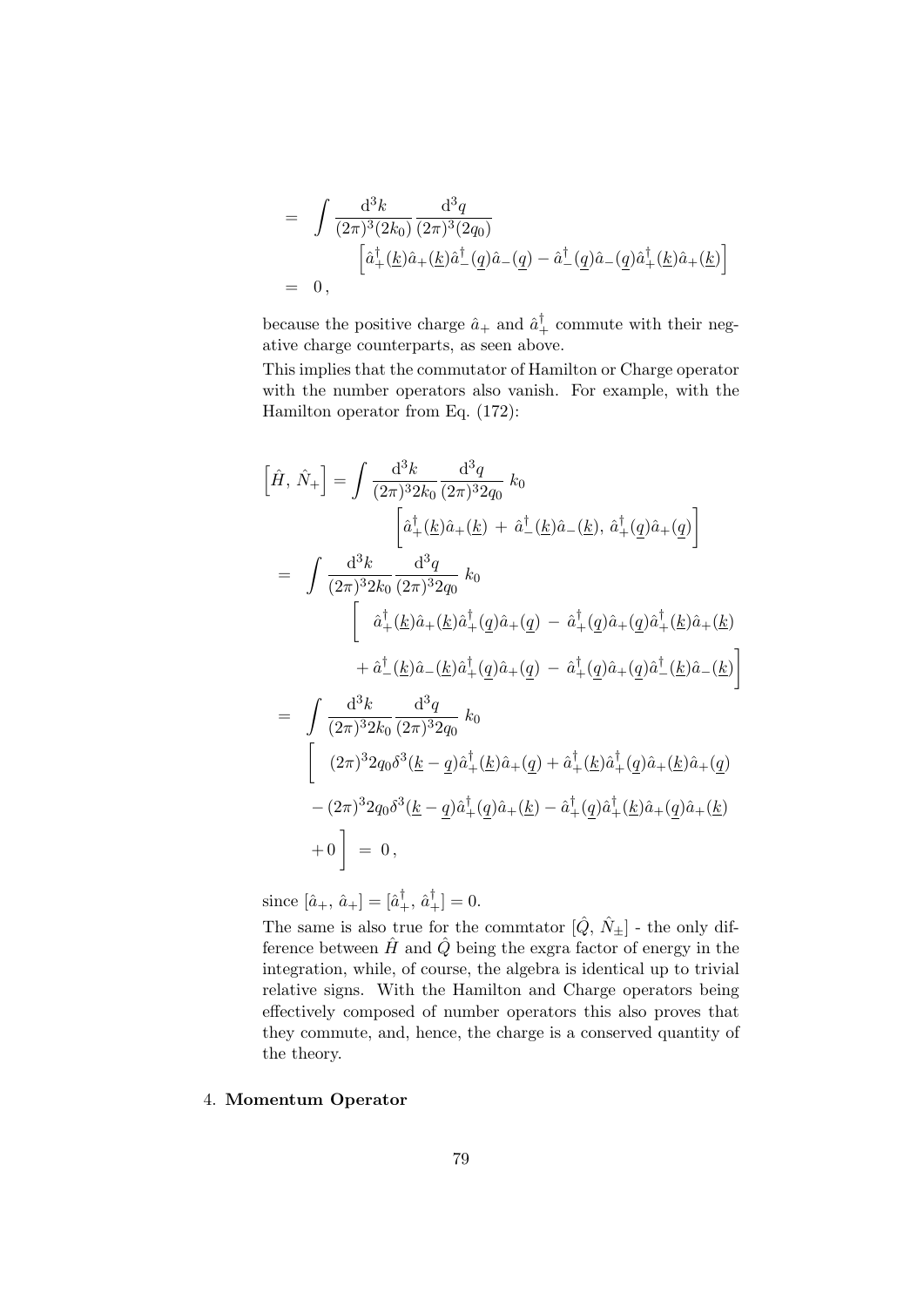The total four-momentum operator of a real scalar field is given by

$$
\hat{P}^{\mu} := \int \frac{\mathrm{d}^3 k}{(2\pi)^3 2k_0} k^{\mu} \,\hat{a}^{\dagger}(\underline{k}) \hat{a}(\underline{k}) \,.
$$

(a) Show that  $\hat{P}^{\mu}$  can be expressed in terms of the field operator  $\hat{\phi}(x)$ and the conjugate momentum operator  $\hat{\pi}(x)$  as

$$
\hat{P}^{\mu} = \int d^3x \; \hat{\pi}(x) \partial^{\mu} \hat{\phi}(x)
$$

(b) show that

$$
\left[\hat{P}^{\mu},\,\hat{\phi}(x)\right]\;=\;-i\partial^{\mu}\hat{\phi}(x)\,.
$$

### Solution

(a) Inserting the expansion of the field operator and its conjugate momentum through plane waves and creation and annihilation operators we have

$$
\begin{split} \label{eq:2.16} \begin{split} \mathrm{i}\hat{P}^{\mu} \mathrm{:=} \,\,\int\mathrm{d}^{3}x\,\frac{\mathrm{d}^{3}k}{(2\pi^{3})2k_{0}}\frac{\mathrm{d}^{3}q}{(2\pi^{3})2q_{0}}\,\, \mathrm{i}\left[-ik_{0}\left(\hat{a}(\underline{k})e^{-ik\cdot x}-\hat{a}^{\dagger}(\underline{k})e^{ik\cdot x}\right)\right.\\ \left.\quad \, i q^{\mu}\left(-\hat{a}(\underline{q})e^{-iq\cdot x}+\hat{a}^{\dagger}(\underline{q})e^{iq\cdot x}\right)\right] \mathrm{:} \\ \end{split} \\ \begin{split} \hspace{0.2cm}=\int\mathrm{d}^{3}x\,\frac{\mathrm{d}^{3}k}{(2\pi^{3})}\frac{\mathrm{d}^{3}q}{(2\pi^{3})}\frac{q^{\mu}}{4q_{0}}\\ \quad \ \cdot\left[-\hat{a}(\underline{k})\hat{a}(\underline{q})e^{-i(k+q)\cdot x}+\hat{a}^{\dagger}(\underline{k})\hat{a}^{\dagger}(\underline{q})e^{i(k+q)\cdot x}\right.\\ \left.\quad \, +\hat{a}(\underline{k})\hat{a}^{\dagger}(\underline{q})e^{-i(k-q)\cdot x}+\hat{a}^{\dagger}(\underline{k})\hat{a}(\underline{q})e^{i(k-q)\cdot x}\right] \mathrm{:} \\ \end{split} \\ \begin{split} \hspace{0.2cm}=\int\frac{\mathrm{d}^{3}q}{(2\pi^{3})}\frac{q^{\mu}}{4q_{0}}\,\, \mathrm{i}\left[-\hat{a}(-q)\hat{a}(\underline{q})e^{-2iq_{0}t}+\hat{a}^{\dagger}(-q)\hat{a}^{\dagger}(\underline{q})e^{2iq_{0}t}\right.\\ \left.\quad \, +\hat{a}(\underline{q})\hat{a}^{\dagger}(\underline{q})+\hat{a}^{\dagger}(\underline{q})\hat{a}(\underline{q})\right] \mathrm{:} \\ \end{split} \\ \begin{split} \end{split}
$$

The first two terms in the second-to last line vanishes because  $\hat{a}(q)$ commutes with  $\hat{a}(-q)$ , and similarly for the "daggered" operators. We can therefore replace

$$
\begin{split} \int\mathrm{d}^3q \frac{q^{\mu}e^{-2iq_0t}}{q_0}\hat{a}(-\underline{q})\hat{a}(\underline{q})\\ &=\int\mathrm{d}^3q \frac{q^{\mu}e^{-2iq_0t}}{q_0}\frac{1}{2}\left[\hat{a}(-\underline{q})\hat{a}(\underline{q})+\hat{a}(\underline{q})\hat{a}(-\underline{q})\right]\,, \end{split}
$$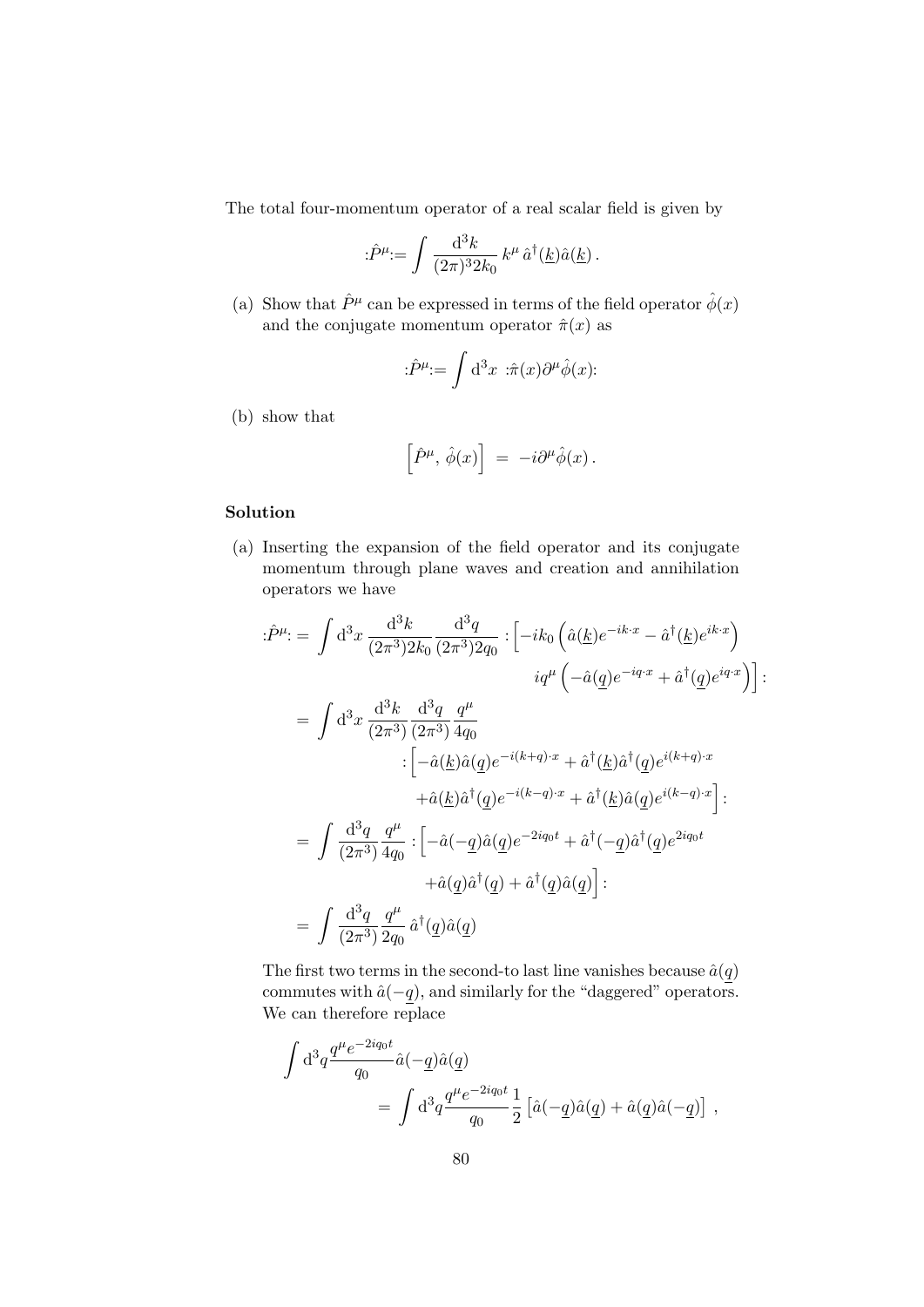showing for each component of  $q^{\mu}$  that this is an integration of an odd function over an even integration space. The same reasoning holds also true for the daggered operators. Therefore only the two last terms survive and we have shown that indeed

$$
\hat{P}^{\mu} = \int \frac{\mathrm{d}^{3}k}{(2\pi)^{3} 2k_{0}} k^{\mu} \hat{a}^{\dagger}(\underline{k}) \hat{a}(\underline{k}) = \int \mathrm{d}^{3}x \; \hat{\pi}(x) \partial^{\mu} \hat{\phi}(x).
$$

(b) Direct calculation shows that

$$
\begin{split} \left[\hat{P}^{\mu},\hat{\phi}(x)\right] \\ &=\int\frac{\mathrm{d}^{3}k}{(2\pi)^{3}2k_{0}}\frac{\mathrm{d}^{3}q}{(2\pi)^{3}2q_{0}}k^{\mu}\left[\hat{a}^{\dagger}(\underline{k})\hat{a}(\underline{k}),\,\hat{a}(\underline{q})e^{-iq\cdot x}+\hat{a}^{\dagger}(\underline{q})e^{iq\cdot x}\right] \\ &=\int\frac{\mathrm{d}^{3}k}{(2\pi)^{3}2k_{0}}\frac{\mathrm{d}^{3}q}{(2\pi)^{3}2q_{0}}k^{\mu}\left\{e^{-iq\cdot x}\left[\hat{a}^{\dagger}(\underline{k}),\,\hat{a}(\underline{q})\right]\,\hat{a}(\underline{k}) \right. \\ &\left. \quad \ \ +e^{iq\cdot x}\,\hat{a}^{\dagger}(\underline{k})\left[\hat{a}(\underline{k}),\,\hat{a}^{\dagger}(\underline{q})\right]\right\} \\ &=\int\frac{\mathrm{d}^{3}k}{(2\pi)^{3}2k_{0}}k^{\mu}\left\{-e^{-ik\cdot x}\,\hat{a}(\underline{k})+e^{ik\cdot x}\,\hat{a}^{\dagger}(\underline{k})\right\} \\ &=\int\frac{\mathrm{d}^{3}k}{(2\pi)^{3}2k_{0}}(-i\partial^{\mu})\left\{e^{-ik\cdot x}\,\hat{a}(\underline{k})+e^{ik\cdot x}\,\hat{a}^{\dagger}(\underline{k})\right\}\;=\;-i\partial^{\mu}\hat{\phi}(x)\,, \end{split}
$$

as demanded.

5. Causality and anti-commutators (real scalars) Consider real scalar fields and define

$$
\Delta_1(x - y) = \Delta_+(x - y) + \Delta_-(x - y)
$$

(a) show that  $\Delta_1$  is equal to the vacuum expectation value of the anti-commutator of the field operators  $\hat{\phi}(x)$  and  $\hat{\phi}(y)$ 

$$
\Delta_1(x-y) = \langle 0 | \{ \hat{\phi}(x), \, \hat{\phi}(y) \} | 0 \rangle = \langle 0 | [\hat{\phi}(x)\hat{\phi}(y) + \hat{\phi}(y)\hat{\phi}(x)] | 0 \rangle
$$

(b) show that  $\Delta_1(x-y)$  does not vanish outside the light-cone, i.e. that  $\Delta_1(x - y) \neq 0$  for  $(x - y)^2 < 0$ .

### Solution

(a) Remember definitions for  $\Delta_{\pm}$ , expansion of fields in terms of creation and annihilation operators and  $\hat{a}(k)|0\rangle = 0$ , then

$$
\Delta_{+}(x-y) = \langle 0|\hat{\phi}(x)\hat{\phi}(y)|0\rangle
$$
  
= 
$$
\int \frac{\mathrm{d}^{3}k}{(2\pi)^{3}(2k_{0})} \frac{\mathrm{d}^{3}k'}{(2\pi)^{3}(2k'_{0})} e^{-ikx+ik'y} \langle 0 | \hat{a}(\underline{k})\hat{a}^{\dagger}(\underline{k}') | 0 \rangle
$$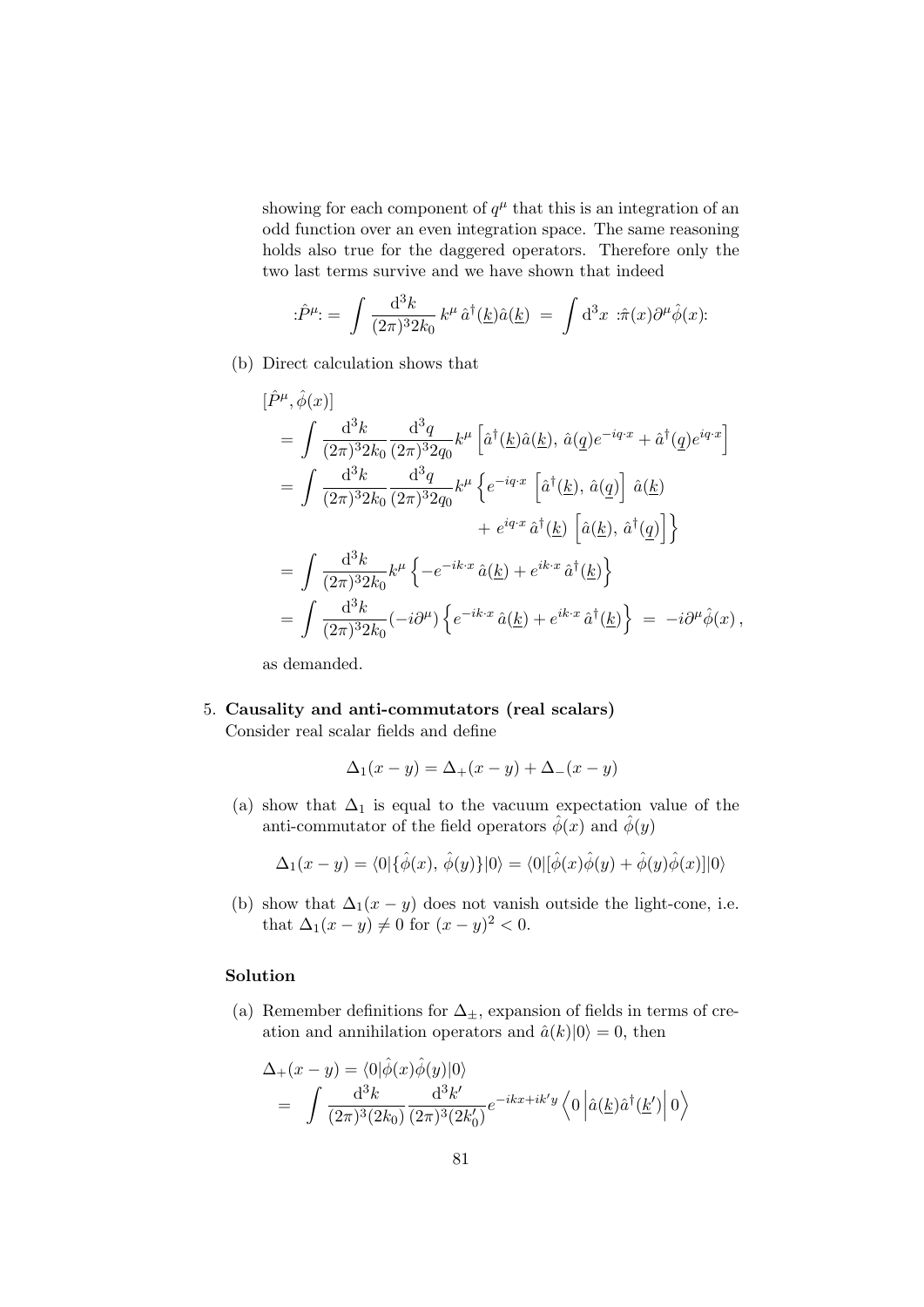$$
= \int \frac{d^3k}{(2\pi)^3 (2k_0)} \frac{d^3k'}{(2\pi)^3 (2k'_0)} e^{-ikx+ik'y} \langle 0 | \left[ \hat{a}(\underline{k}), \hat{a}^\dagger(\underline{k}') \right] | 0 \rangle
$$
  
\n
$$
= \int \frac{d^3k}{(2\pi)^3 (2k_0)} \frac{d^3k'}{(2\pi)^3 (2k'_0)} e^{-ikx+ik'y} \langle 0 | (2\pi)^3 (2k_0) \delta^3(\underline{k}-\underline{k}') | 0 \rangle
$$
  
\n
$$
= \int \frac{d^3k}{(2\pi)^3 (2k_0)} e^{-ik(x-y)}
$$

In a similar way, we can write

$$
\Delta_{-}(x-y) = \int \frac{d^3k}{(2\pi)^3 (2k_0)} e^{ik(x-y)} \n= \int \frac{d^3k}{(2\pi)^3 (2k_0)} \frac{d^3k'}{(2\pi)^3 (2k'_0)} e^{-ik(y-x)} \langle 0 | (2\pi)^3 (2k_0) \delta^3(\underline{k} - \underline{k}') | 0 \rangle \n= \int \frac{d^3k}{(2\pi)^3 (2k_0)} \frac{d^3k'}{(2\pi)^3 (2k'_0)} e^{-ik'y + ikx} \langle 0 | [\hat{a}(\underline{k}'), \hat{a}^{\dagger}(\underline{k})] | 0 \rangle \n= \langle 0 | \hat{\phi}(y) \hat{\phi}(x) | 0 \rangle
$$

Therefore, as demanded

$$
\Delta(x-y) = \Delta_+(x-y) + \Delta_-(x-y) = \langle 0 | \left[ \hat{\phi}(x)\hat{\phi}(y) + \hat{\phi}(y)\hat{\phi}(x) \right] | 0 \rangle
$$

(b)

$$
\Delta_1(x-y) = \int \frac{d^3k}{(2\pi)^3(2k_0)} \left( e^{-ik(x-y)} + e^{ik(x-y)} \right)
$$

$$
\xrightarrow{x_0 \to y_0} \int \frac{d^3k}{(2\pi)^3(2k_0)} \left( e^{-ik(x-y)} + e^{ik(x-y)} \right)
$$

$$
\xrightarrow{x \to y} 2 \int \frac{d^3k}{(2\pi)^3(2k_0)} \to \infty
$$

# 6. Commutators for free reals scalar fields

Calculate the equal time commutators for

(a) 
$$
\left[\hat{P}^{\mu}, \hat{\phi}(x)\right]
$$
, where the momentum operator is given by  
\n
$$
\hat{P}^{\mu} = \int \frac{d^{3}k}{(2\pi^{3})2k_{0}} k^{\mu} \hat{a}^{\dagger}(\underline{k}) \hat{a}(\underline{k}) = \int d^{3}x \hat{\pi}(x) \partial^{\mu} \hat{\phi}(x);
$$
\n(b)  $\left[\hat{H}, \hat{a}^{\dagger}(\underline{k}) \hat{a}(\underline{q})\right];$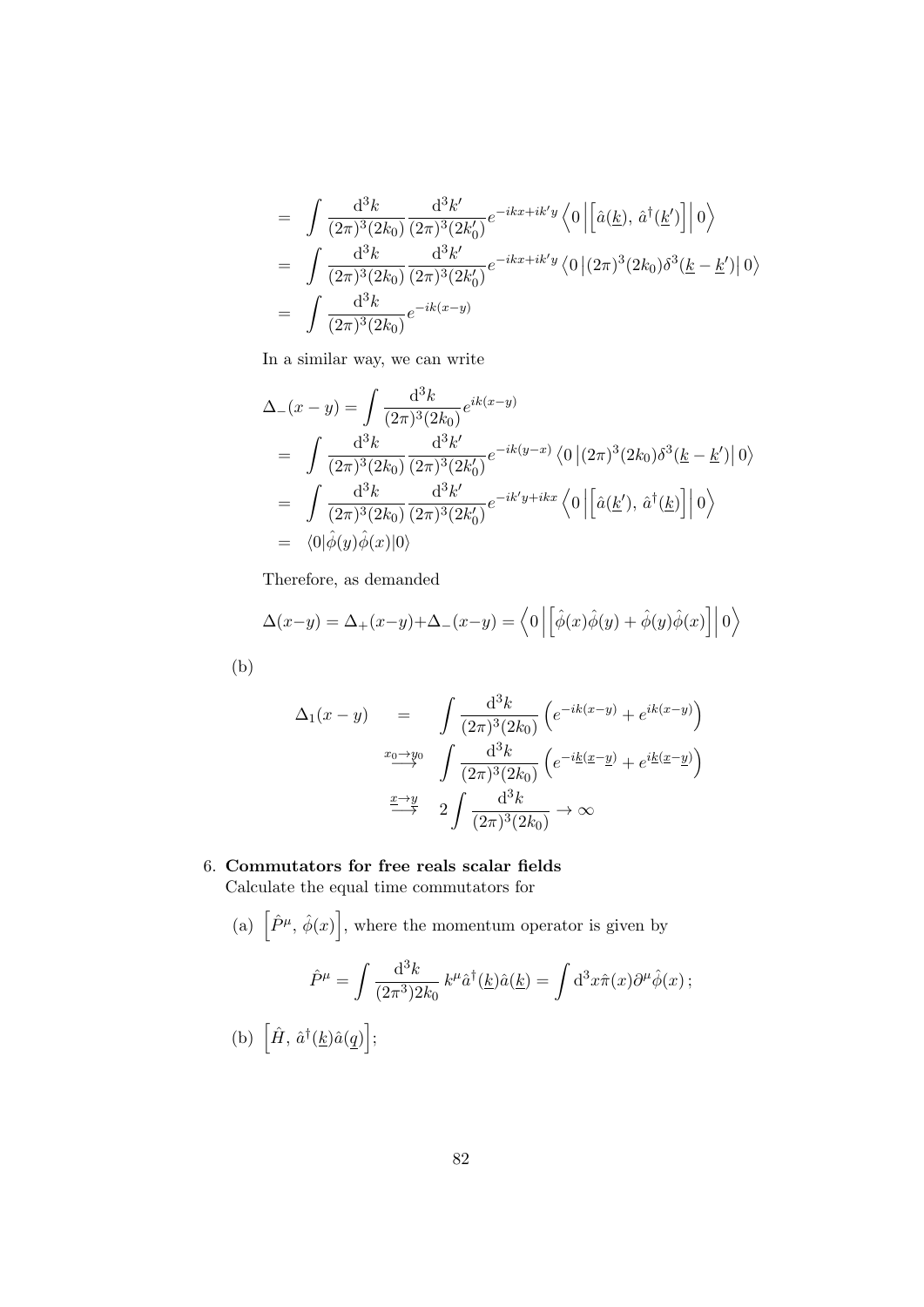## Solution

(a) Through field operators

$$
\left[\hat{P}^{\mu}, \hat{\phi}(x)\right] = \int d^3y \left[\hat{\pi}(y)\partial_y^{\mu}\hat{\phi}(y), \hat{\phi}(x)\right]_{x_0 = y_0 = t}
$$
  
\n
$$
= \int d^3y \left\{ \left[\hat{\pi}(y), \hat{\phi}(x)\right] \partial^{\mu}\hat{\phi}(y) + \hat{\pi}(y) \left[\partial^{\mu}\hat{\phi}(y), \hat{\phi}(x)\right] \right\}_{x_0 = y_0}
$$
  
\n
$$
= \int d^3y \left\{ -i\delta(\underline{x} - \underline{y})\partial_y^{\mu}\hat{\phi}(y) + \hat{\pi}(y) \cdot 0 \right\} = -i\partial^{\mu}\hat{\phi}(x),
$$

and through the expansion in creation and annihilation operators

$$
\left[\hat{P}^{\mu}, \hat{\phi}(x)\right] = \int \frac{d^{3}k}{(2\pi^{3})2k_{0}} \frac{d^{3}q}{(2\pi^{3})2q_{0}} k^{\mu} \left[\hat{a}^{\dagger}(k)\hat{a}(k), \hat{a}(q)e^{-iq \cdot x} + \hat{a}^{\dagger}(q)e^{iq \cdot x}\right]
$$
  
\n
$$
= \int \frac{d^{3}k}{(2\pi^{3})2k_{0}} \frac{d^{3}q}{(2\pi^{3})2q_{0}} k^{\mu} \left\{ \left[\hat{a}^{\dagger}(k)\hat{a}(k), \hat{a}(q)\right] e^{-iq \cdot x} + \left[\hat{a}^{\dagger}(k)\hat{a}(k), \hat{a}^{\dagger}(q)\right] e^{iq \cdot x} \right\}
$$
  
\n
$$
= \int \frac{d^{3}k}{(2\pi^{3})2k_{0}} \frac{d^{3}q}{(2\pi^{3})2q_{0}} k^{\mu} \left\{ \left[\hat{a}^{\dagger}(k), \hat{a}(q)\right] \hat{a}(k)e^{-iq \cdot x} + \hat{a}^{\dagger}(k) \left[\hat{a}(k), \hat{a}^{\dagger}(q)\right] e^{iq \cdot x} \right\}
$$
  
\n
$$
= \int \frac{d^{3}k}{(2\pi^{3})2k_{0}} \frac{d^{3}q}{(2\pi^{3})2q_{0}} k^{\mu} \left\{ -2q_{0}(2\pi^{3})\delta^{3}(k-q)\hat{a}(k)e^{-iq \cdot x} + \hat{a}^{\dagger}(k)2q_{0}(2\pi^{3})\delta^{3}(k-q)e^{iq \cdot x} \right\}
$$
  
\n
$$
= \int \frac{d^{3}k}{(2\pi^{3})2k_{0}} k^{\mu} \left\{ -\hat{a}(k)e^{-ik \cdot x} + \hat{a}^{\dagger}(k)e^{ik \cdot x} \right\}
$$
  
\n
$$
= -i\partial^{\mu} \int \frac{d^{3}k}{(2\pi^{3})2k_{0}} \left\{ \hat{a}(k)e^{-ik \cdot x} + \hat{a}^{\dagger}(k)e^{ik \cdot x} \right\} = -\partial^{\mu} \hat{\phi}(x).
$$

(b) Expand the Hamilton operator in creation and annihilation operators and use their commutation relations

$$
\begin{split}\n\left[\hat{H},\,\hat{a}^{\dagger}(\underline{k})\hat{a}(\underline{q})\right] &= \int \frac{\mathrm{d}^3p}{(2\pi)^3 2p_0} p_0 \left[\hat{a}^{\dagger}(\underline{p})\hat{a}(\underline{p}),\,\hat{a}^{\dagger}(\underline{k})\hat{a}(\underline{q})\right] \\
&= \frac{1}{2} \int \frac{\mathrm{d}^3p}{(2\pi)^3} \left[\hat{a}^{\dagger}(\underline{p})\hat{a}(\underline{p})\hat{a}^{\dagger}(\underline{k})\hat{a}(\underline{q}) - \hat{a}^{\dagger}(\underline{k})\hat{a}(\underline{q})\hat{a}^{\dagger}(\underline{p})\hat{a}(\underline{p})\right] \\
&= \frac{1}{2} \int \frac{\mathrm{d}^3p}{(2\pi)^3} \left[\hat{a}^{\dagger}(\underline{k})\hat{a}^{\dagger}(\underline{p})\hat{a}(\underline{q})\hat{a}(\underline{p}) + 2k_0(2\pi^3)\delta^3(\underline{k} - \underline{p})\hat{a}^{\dagger}(\underline{p})\hat{a}(\underline{q}) - \hat{a}^{\dagger}(\underline{k})\hat{a}^{\dagger}(\underline{p})\hat{a}(\underline{q})\hat{a}(\underline{p}) - 2q_0(2\pi^3)\delta^3(\underline{q} - \underline{p})\hat{a}^{\dagger}(\underline{p})\hat{a}(\underline{q})\right] \\
&= \frac{2(k_0 - q_0)}{2} \hat{a}^{\dagger}(\underline{k})\hat{a}(\underline{q}) = (k_0 - q_0)\hat{a}^{\dagger}(\underline{k})\hat{a}(\underline{q})\,. \n\end{split}
$$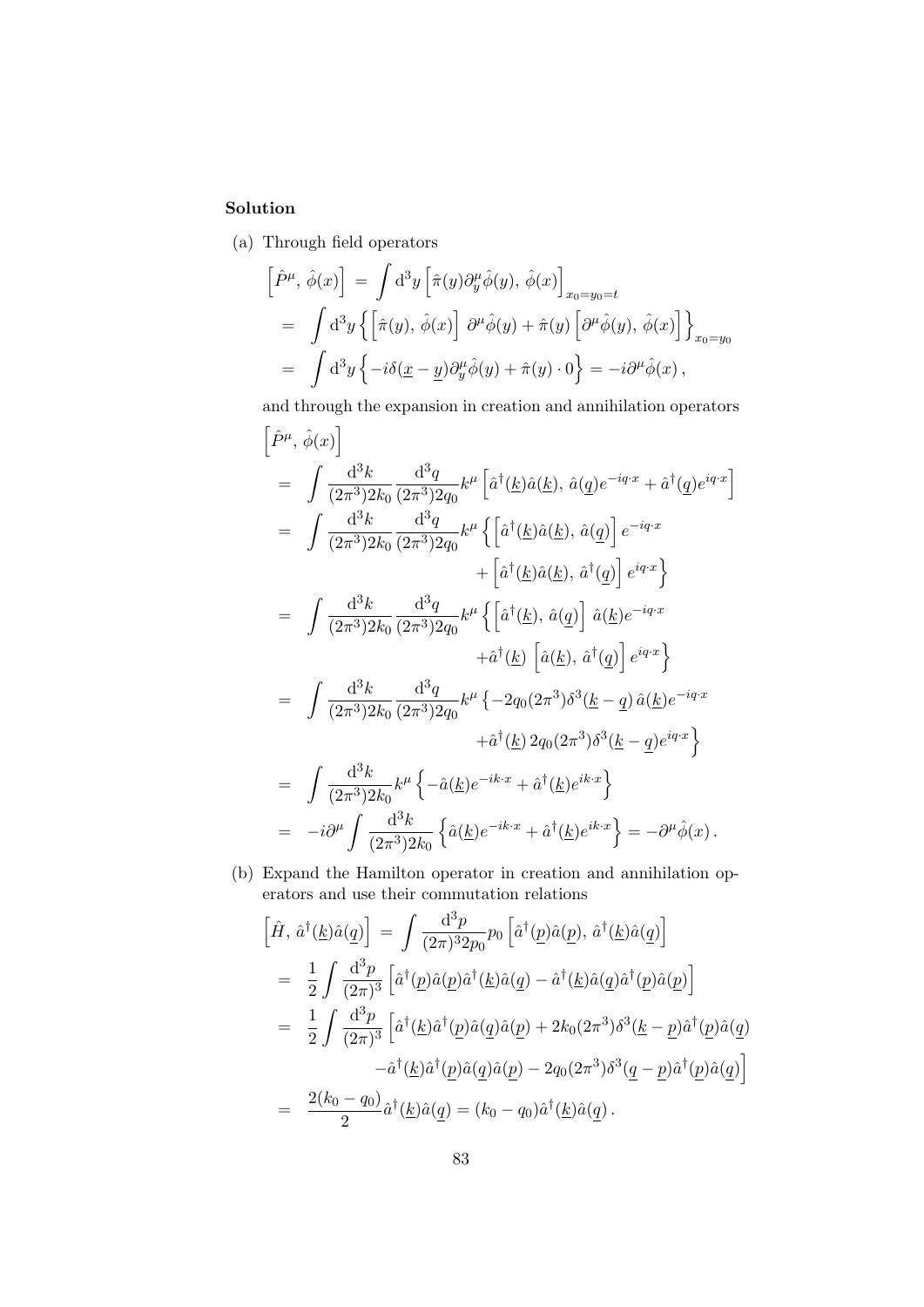- 7. *\*Properties of the Charge Operator In the following, consider a* free complex scalar field  $\phi$ .
	- (a) Show that the (normal-ordered) charge operator is given by

$$
\begin{aligned}\n\text{:} \hat{Q} &= \int \mathrm{d}^3 x \left[ \text{:} \hat{\phi}^*(x) \hat{\pi}^*(x) - \hat{\phi}(x) \hat{\pi}(x) \text{:} \right] \\
&= \int \frac{\mathrm{d}^3 k}{(2\pi)^3 2k_0} \left[ \hat{a}^\dagger(\underline{k}) \hat{a}(\underline{k}) - \hat{b}^\dagger(\underline{k}) \hat{b}(\underline{k}) \right]\n\end{aligned}
$$

(b) Show that  $[\hat{Q};, \hat{P}^{\mu}]=0$ .

## Solution

(a) Using that  $\hat{\pi}^* = \partial_t \hat{\phi}$  and  $\hat{\pi} = \partial_t \hat{\phi}^*$  we arrive at

$$
\begin{split}\n\hat{Q} &= \frac{i}{2} \int \mathrm{d}^{3}x \left[ \hat{\phi}^{*}(x)\hat{\pi}^{*}(x) - \hat{\phi}(x)\hat{\pi}(x) \right] \\
&= \frac{i}{2} \int \mathrm{d}^{3}x \frac{\mathrm{d}^{3}k}{(2\pi)^{3}2k_{0}} \frac{\mathrm{d}^{3}q}{(2\pi)^{3}2q_{0}} \left( -iq_{0} \right) \\
& \cdot \left\{ \left[ \hat{a}^{\dagger}(\underline{k})e^{ik\cdot x} + \hat{b}(\underline{k})e^{-ik\cdot x} \right] \left[ \hat{a}(q)e^{-iq\cdot x} - \hat{b}^{\dagger}(q)e^{iq\cdot x} \right] \right. \\
&\quad - \left[ \hat{a}(\underline{k})e^{-ik\cdot x} + \hat{b}^{\dagger}(\underline{k})e^{ik\cdot x} \right] \left[ -\hat{a}^{\dagger}(q)e^{iq\cdot x} + \hat{b}(q)e^{-iq\cdot x} \right] \right\} \\
&= \frac{1}{2} \int \mathrm{d}^{3}x \frac{\mathrm{d}^{3}k}{(2\pi)^{3}2k_{0}} \frac{\mathrm{d}^{3}q}{(2\pi)^{3}2q_{0}} q_{0} \\
& \cdot \left\{ e^{+i(k-q)\cdot x} \left[ \hat{a}^{\dagger}(\underline{k})\hat{a}(q) - \hat{b}^{\dagger}(\underline{k})\hat{b}(q) \right] \right. \\
&\quad - e^{-i(k-q)\cdot x} \left[ \hat{b}(\underline{k})\hat{b}^{\dagger}(q) - \hat{a}(\underline{k})\hat{a}^{\dagger}(q) \right] \\
&+ e^{-i(k+q)\cdot x} \left[ \hat{a}^{\dagger}(\underline{k})\hat{b}^{\dagger}(q) - \hat{b}^{\dagger}(\underline{k})\hat{a}^{\dagger}(q) \right] \\
&+ e^{-i(k+q)\cdot x} \left[ \hat{b}(\underline{k})\hat{a}(q) - \hat{a}(\underline{k})\hat{b}(q) \right] \right\} \\
&= \frac{1}{2} \int \frac{\mathrm{d}^{3}k}{(2\pi)^{3}2k_{0}} \frac{\mathrm{d}^{3}q}{(2\pi)^{3}2q_{0}} q_{0} \\
& \cdot \left\{ e^{+i(k
$$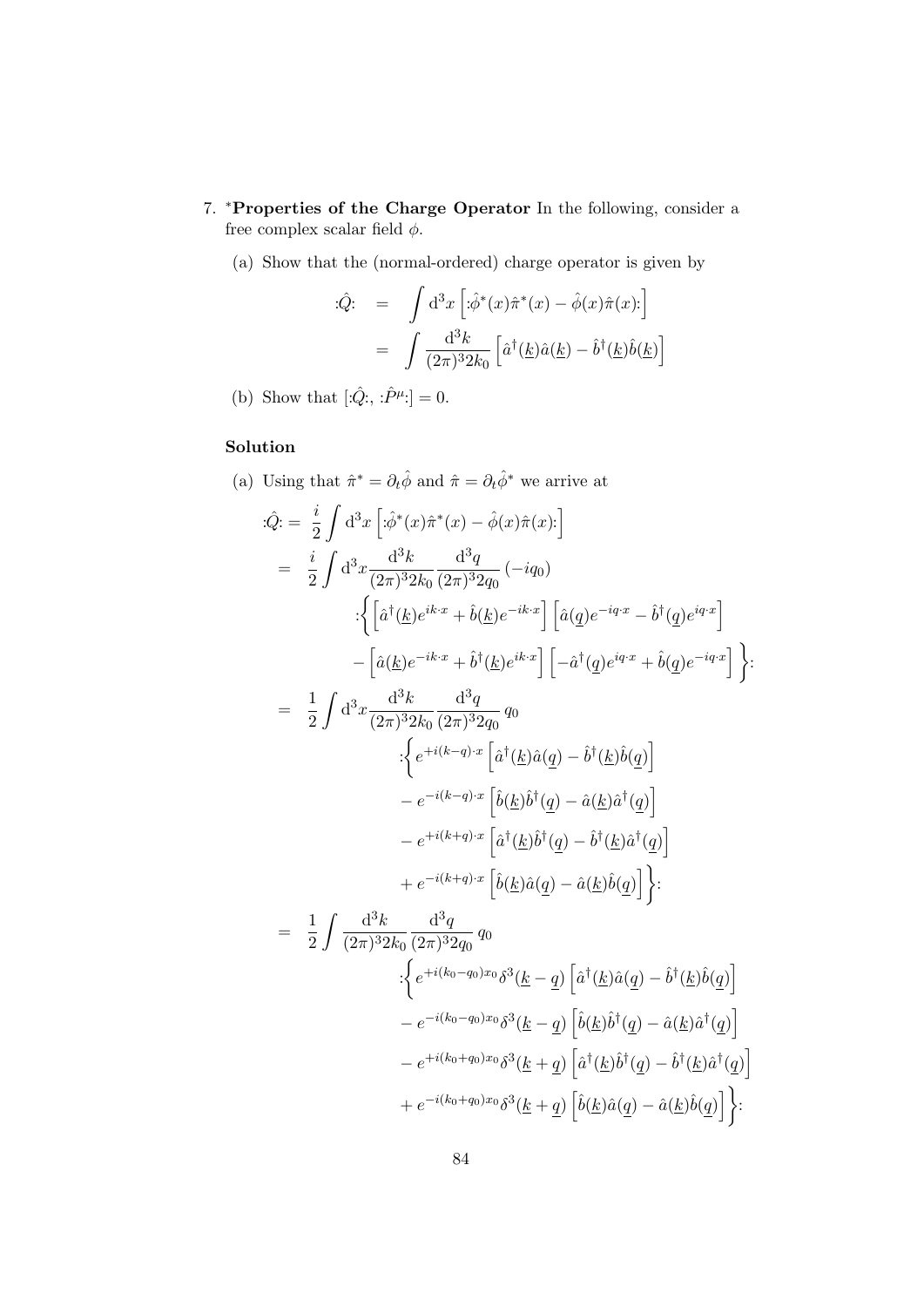$$
= \frac{1}{2} \int \frac{\mathrm{d}^3 k}{(2\pi)^3 2k_0} \left[ \hat{a}^\dagger(\underline{k}) \hat{a}(\underline{k}) - \hat{b}^\dagger(\underline{k}) \hat{b}(\underline{k}) \right] .
$$

(b) To calculate the commutator let us first take a look at one typical term, namely

$$
\begin{split}\n&[\hat{\phi}(x)\hat{\pi}(x),\,\hat{P}^{\mu}] = \hat{\phi}(x)\hat{\pi}(x)\hat{P}^{\mu} - \hat{P}^{\mu}\hat{\phi}(x)\hat{\pi}(x) \\
&= \hat{\phi}(x)\hat{P}^{\mu}\hat{\pi}(x) - \hat{P}^{\mu}\hat{\phi}(x)\hat{\pi}(x) + \hat{\phi}(x)\hat{\pi}(x)\hat{P}^{\mu} - \hat{\phi}(x)\hat{P}^{\mu}\hat{\pi}(x) \\
&= [\hat{\phi}(x),\,\hat{P}^{\mu}]\hat{\pi}(x) + \hat{\phi}(x)[\hat{\pi}(x),\,\hat{P}^{\mu}].\n\end{split}
$$

Using the result from one of the previous problems that

$$
[\hat{P}^{\mu}, \hat{\phi}(x)] = -i\partial^{\mu}\hat{\phi}(x)
$$

and similarly (because the derivatives commute) that

$$
[\hat{P}^{\mu}, \hat{\pi}(x)] = [\hat{P}^{\mu}, \partial_t \hat{\phi}^*(x)] = -i \partial_t \partial^{\mu} \hat{\phi}^*(x) = -i \partial^{\mu} \hat{\pi}(x)
$$

we see that

$$
\begin{aligned}\n\left[ \begin{array}{lll} \left[ Q; \right] \cdot \hat{P}^{\mu} \cdot \right] & = & - \int \mathrm{d}^{3}x \left\{ \left[ \hat{P}^{\mu}, \hat{\phi}^{*}(x) \right] \hat{\pi}^{*}(x) + \hat{\phi}^{*}(x) \left[ \hat{P}^{\mu}, \hat{\pi}^{*}(x) \right] \right. \\
 &\quad - \left[ \hat{P}^{\mu}, \hat{\phi}(x) \right] \hat{\pi}(x) + \hat{\phi}(x) \left[ \hat{P}^{\mu}, \hat{\pi}(x) \right] \right\} \\
 & = & i \int \mathrm{d}^{3}x \left\{ \left[ \partial^{\mu} \hat{\phi}^{*}(x) \right] \hat{\pi}^{*}(x) + \hat{\phi}^{*}(x) \left[ \partial^{\mu} \hat{\pi}^{*}(x) \right] \right. \\
 &\quad \left. - \left[ \partial^{\mu} \hat{\phi}(x) \right] \hat{\pi}(x) - \hat{\phi}(x) \left[ \partial^{\mu} \hat{\pi}(x) \right] \right\} \\
 & = & i \int \mathrm{d}^{3}x \left\{ \partial^{\mu} \left[ \hat{\phi}^{*}(x) \hat{\pi}^{*}(x) - \hat{\phi}(x) \hat{\pi}(x) \right] \right\} = 0\n\end{aligned}
$$

### 8. \*Parity of a Scalar Field

The parity operator  $\hat{\mathcal{P}}$  for a real scalar field is given by

$$
\hat{\mathcal{P}} = \exp\left\{-\frac{i\pi}{2}\int \frac{\mathrm{d}^3k}{(2\pi)^3 2k_0} \left[\hat{a}^\dagger(\underline{k})\hat{a}(\underline{k}) - \eta_P \hat{a}^\dagger(\underline{k})\hat{a}(-\underline{k})\right]\right\},\,
$$

where the phase  $\eta_P = \pm 1$  is the intrinsic parity of the field. Fields with  $\eta_P = 1$  are scalars and those with  $\eta_P = -1$  are pseudoscalars. Prove that  $[\hat{\mathcal{P}}, \hat{H}] = 0$ .

### Solution

To prove this, we need to realise that any function of an operator  $\hat{O}$  commutes with another operator  $\hat{X}$ , if the operators commute, *i.e.*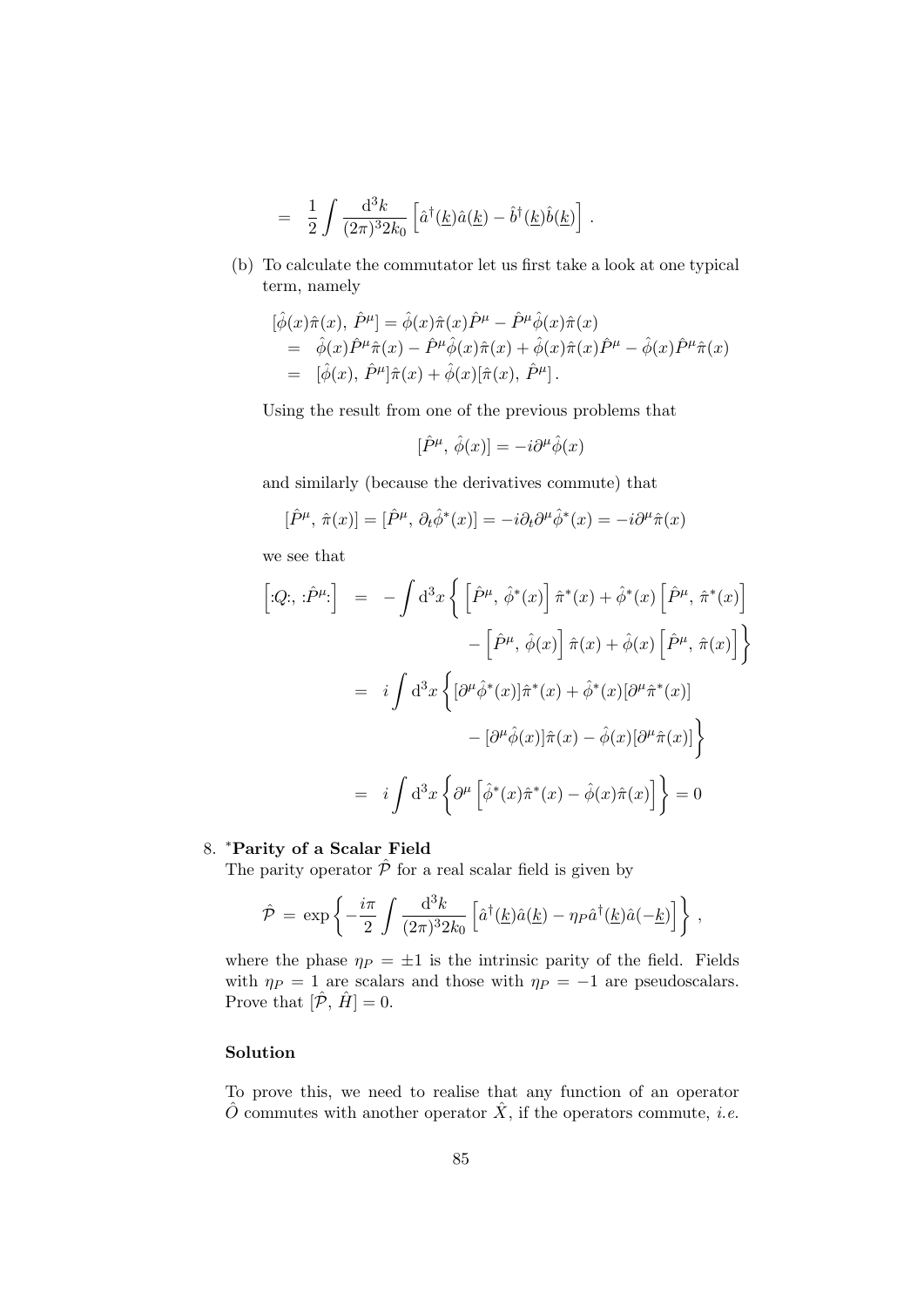$[f(\hat{O}), \,\hat{X}]=0$  if  $[\hat{O}, \,\hat{X}]=0,$  because functions of operators are defined through their series expansion. This means that we have to show that

$$
0 = \left[ \int \frac{d^3k}{(2\pi)^3 2k_0} \left\{ \hat{a}^\dagger(\underline{k}) \hat{a}(\underline{k}) - \eta_P \hat{a}^\dagger(\underline{k}) \hat{a}(-\underline{k}) \right\}, \right.\n\int \frac{d^3q}{(2\pi)^3 2q_0} q_0 \hat{a}^\dagger(\underline{q}) \hat{a}(\underline{q}) \right] \n= \int \frac{d^3k}{(2\pi)^3 2k_0} \int \frac{d^3q}{(2\pi)^3 2q_0} q_0 \left\{ \left[ \hat{a}^\dagger(\underline{k}) \hat{a}(\underline{k}), \hat{a}^\dagger(\underline{q}) \hat{a}(\underline{q}) \right] \right. \n- \eta_P \left[ \hat{a}^\dagger(\underline{k}) \hat{a}(-\underline{k}), \hat{a}^\dagger(\underline{q}) \hat{a}(\underline{q}) \right] \right\} \n= \int \frac{d^3k}{(2\pi)^3 2k_0} \int \frac{d^3q}{(2\pi)^3 2q_0} q_0 \left\{ (2\pi^3) 2q_0 \delta^3(\underline{k} - \underline{q}) \hat{a}^\dagger(\underline{k}) \hat{a}(\underline{q}) - \hat{a}^\dagger(\underline{k}) \hat{a}^\dagger(\underline{q}) \hat{a}(\underline{k}) \hat{a}(\underline{q}) - (2\pi^3) 2q_0 \delta^3(\underline{k} - \underline{q}) \hat{a}^\dagger(\underline{q}) \hat{a}(\underline{k}) + \hat{a}^\dagger(\underline{q}) \hat{a}^\dagger(\underline{k}) \hat{a}(\underline{q}) \hat{a}(\underline{k}) \right. \n- \eta_P \left[ (2\pi^3) 2q_0 \delta^3(\underline{k} + \underline{q}) \hat{a}^\dagger(\underline{k}) \hat{a}(\underline{q}) - \hat{a}^\dagger(\underline{k}) \hat{a}^\dagger(\underline{q}) \hat{a}(-\underline{k}) \hat{a}(\underline{q}) \right. \n- (2\pi^3) 2q_0 \delta^3(\underline{k} - \underline{q}) \hat{a}^\dagger(\underline{q}) \hat{a}(-\underline{k}) + \hat{a}^\dagger(\underline{q}) \hat{a}^\dagger(\underline{k}) \hat{a}(\underline{q}) \hat{a
$$

and therefore the parity operator commutes with the Hamiltonian. This implies that parity is a conserved quantity for the free scalar field.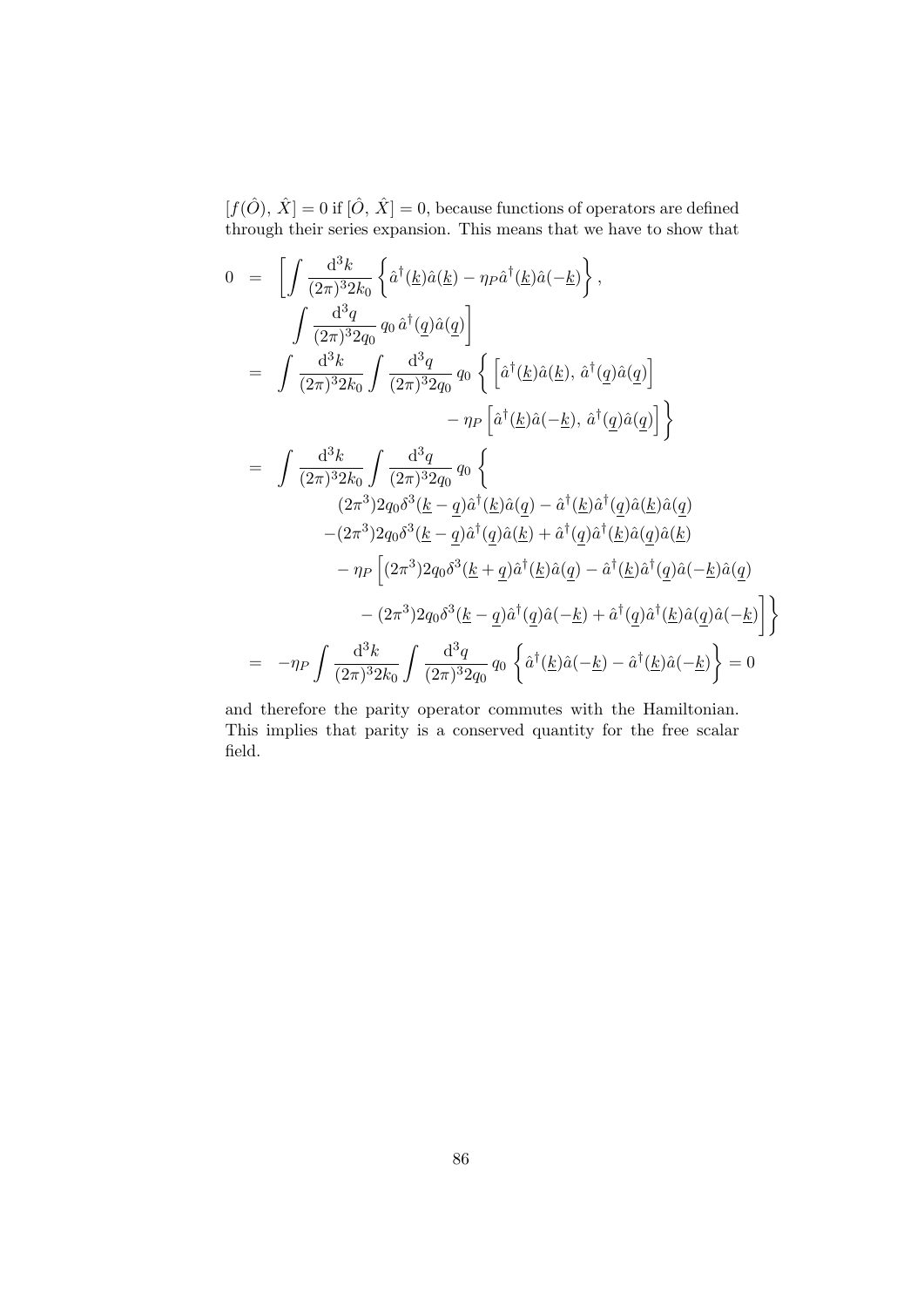## 5 Fermions

In this section we will get acquainted with the Dirac equation, which introduces not only fermions, but also provides insight into anti-particles.

The Dirac equation emerges through linearisation of the Klein-Gordon equation, after realising that its quadratic form yields negative energy solutions. Such a linearised form, however, only satisfies the original energy-momentum relation – essentially the kernel of the free Klein-Gordon equation – if the fields have an even number of components, at least two. This proves to be a blessing, as it allows us to describe spin-1/2 particles, and the corresponding fields are dubbed "spinors". Insisting on maintaining that the spinors satisfy the Klein-Gordon equation for massive particles leads to spinors with four components - two more than necessary for spin- $1/2$  particles. These additional degrees of freedom are identified with negative energy solutions and interpreted as anti-particles. As before, in the case of the scalar fields, this implies that the energy spectrum of the theory is unbounded from below. Consequently the vacuum is not empty, and i fact it contains shortlived quantum fluctuations of particle+anti-particle with opposite energy, momentum and spin.

The Dirac equation has been covered ubiquitously in the literature. Keeping in mind that we use a somewhat different (and in my opinion, more modern) normalisation, it would maybe be a good idea to also take a look at Sections 4.1 and 4.2 of Hatfield [3] or Sections 3.1-3.4 and 3.6 in Peskin & Schroeder [1], the latter section more of some extended reading. It is also worthwhile to check out Chapter 2 of Itzykson & Zuber [?], if you can find it somewhere.

#### 5.1 The Dirac Equation

Short-comings of the Klein-Gordon Lagrangian Consider, again, the Klein-Gordon equations of motion, Eq. (91) in Sec. 3.2,

$$
\left(\frac{\partial^2}{\partial t^2} - \underline{\nabla}^2 + m^2\right)\,\phi(x) \,=\, \left(\partial_\mu\partial^\mu + m^2\right)\,\phi(x) \,=\, 0\,.
$$

Fourier-transforming it into

$$
(E2 - p2 - m2)\phi = 0 \longrightarrow E2 = p2 + m2
$$
 (182)

we realise that, due to its quadratic form, nothing prevents us from constructing solutions with negative energies. Assuming plane wave solutions for the fields,  $\phi(x) \sim \exp(ikx)$  the charge or probability density for the complex scalar field is given by

$$
\rho = j_0 = (\partial_t \phi^*) \phi - \phi^* (\partial_t \phi) = -2ik_0 \tag{183}
$$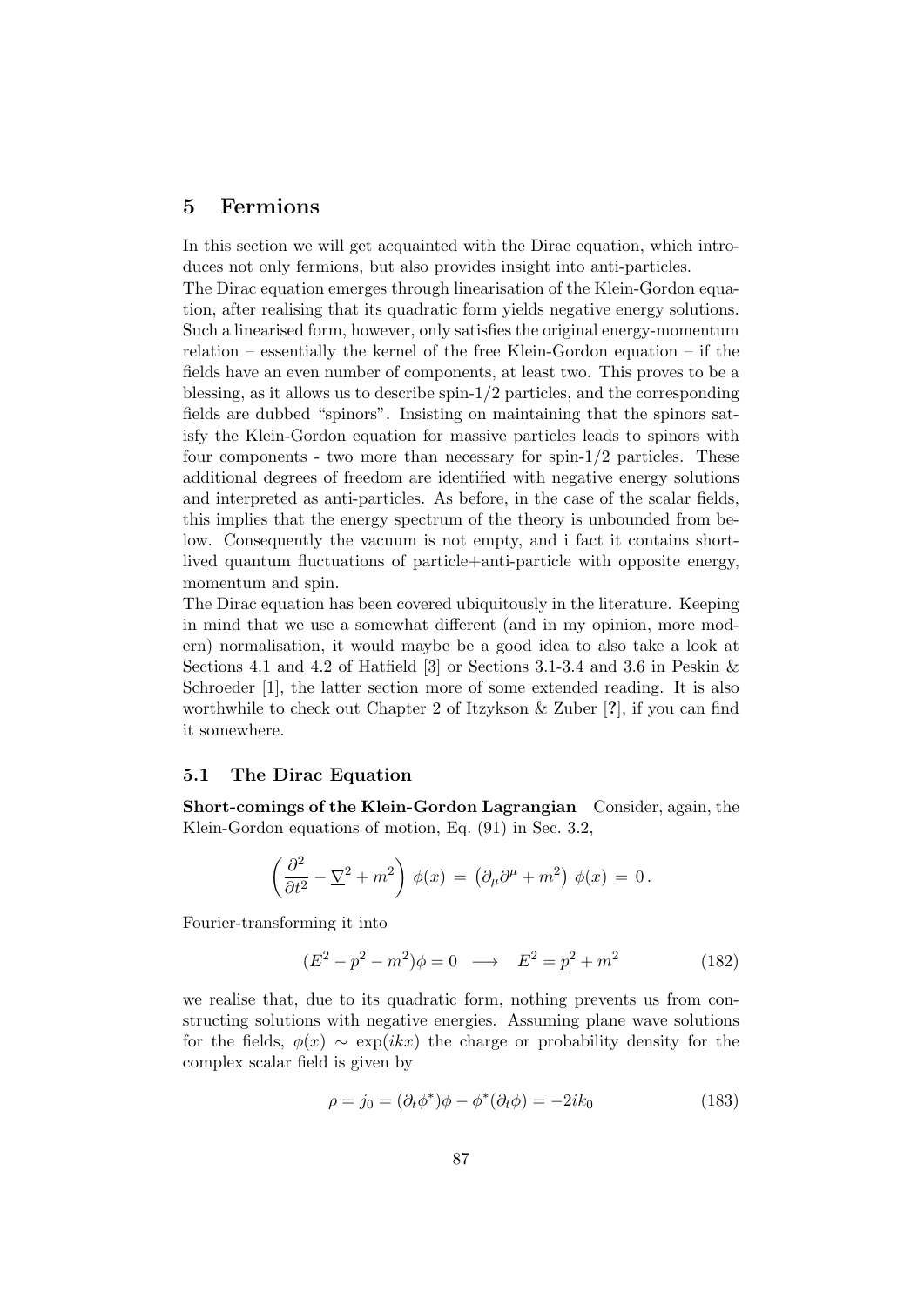which can be translated into a real, unit-free quantity, that is more appropriate for a probability density. This is achieved through a suitable normalisation, for example

$$
j^{\mu} \to \tilde{j}^{\mu} = \frac{i}{2m} j^{\mu}, \qquad (184)
$$

such that  $\rho = k_0/m$ . For negative-energy solutions, though, this would result in negative probability densities, which are extremely hard to interpret. Ultimately, the appearance of these solutions mean that the energy spectrum of the theory is not bound from below and there is no lowest energy ground-state. In other words, there is nothing that prevents us from producing more and more particles, by pairing positive and negative energy solutions – clearly an unacceptable problem for the interpretation of the theory. Ultimately this shows that it is impossible to produce a single-particle theory when imposing Lorentz-invariance as a construction paradigm.

Of course, we know by now that this issue can be completely circumnavigated by identifying the negative energy-solutions as anti-particles, particles with positive energy but opposite charge that propagate backwards in time. However, when Dirac introduced his famous equation in 1928 this anti-particles were not discovered yet, and it was in fact his work that introduced anti-particles as a meaningful theoretical concept that emerges naturally when combining Quantum Mechanics and Special Relativity into Quantum Field Theory.

Linearising the Klein-Gordon Equation Dirac's aim was to construct a linearised version of the Klein-Gordon equation such that the resulting E.o.M. are linear in  $\partial_t$ , and being Lorentz-invariant exhibit solutions that still satisfy the original equation. Choosing an ansatz for the field  $\psi$ , that is first order in  $\partial_t$  and first order in  $\nabla$ 

$$
i\frac{\partial\psi(\underline{x},t)}{\partial t} = -i\underline{\alpha}\cdot\underline{\nabla}\psi(\underline{x},t) + \beta m\psi(\underline{x},t),
$$
 (185)

it becomes obvious that  $\alpha_i$  and  $\beta$  must be matrices, and that  $\psi$  has at least two components. The latter property in fact was seen as a nice bonus, because they could be identified with the two spin states (spin up and spin down) of the electrons that Dirac wanted to describe. This identification of the components of the field  $\psi$  with spin states has led to the name for  $\psi(x)$ : spinor or spinor field.

**Properties of the**  $\alpha_i$  **and β matrices** To guarantee that the equation above, Eq. (185), reduces to the Klein-Gordon E.o.M. when squaring the kernel,

$$
\left(\frac{\partial^2}{\partial t^2} - \underline{\nabla}^2 + m^2\right) \stackrel{!}{=} \left[i\partial_t + i\underline{\alpha} \cdot \underline{\nabla} - \beta m\right]^2 \tag{186}
$$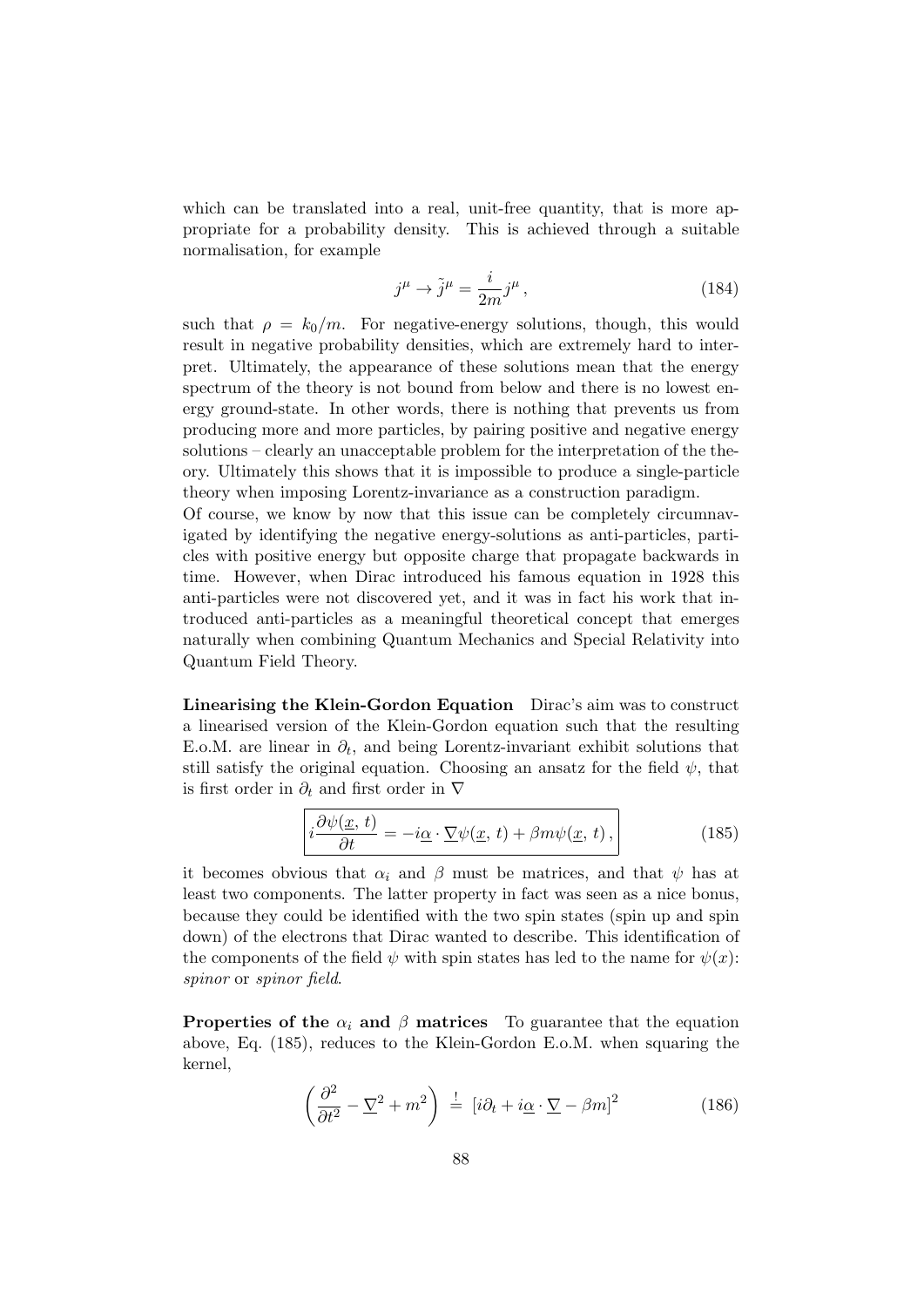$\alpha_i$  and  $\beta$  must satisfy the following relations

$$
\begin{cases}\n\{\alpha_i, \alpha_j\} = \alpha_i \alpha_j + \alpha_j \alpha_i = 2\delta_{ij} \\
\{\alpha_i, \beta\} = 0 \\
\beta^2 = \alpha_i^2 = 1 \\
\text{Tr}(\alpha_i) = \text{Tr}(\beta) = 0.\n\end{cases}
$$
\n(187)

This implies that the eigenvalues of  $\alpha_i$  and  $\beta$  are  $\pm 1$ , and the combination of them being traceless and having these eigenvalues suggests that they must be of an even dimension, *i.e.* dim $(\alpha_i, \beta) = 2, 4, \ldots$ . Focusing on the case of lowest dimension,  $2\times 2$  matrices, we can see straightaway that the  $\alpha_i$  can be identified with the Pauli matrices,  $\alpha_i = \sigma_i$ , where

$$
\sigma_1 = \begin{pmatrix} 0 & 1 \\ 1 & 0 \end{pmatrix}, \quad \sigma_2 = \begin{pmatrix} 0 & -i \\ i & 0 \end{pmatrix}, \text{ and } \sigma_3 = \begin{pmatrix} 1 & 0 \\ 0 & -1 \end{pmatrix}.
$$
 (188)

This however won't work for massive theories where  $m \neq 0$ : There is just no fourth candidate matrix for  $\beta$  that satisfies all the properties of Eq. (187). This has two implications: First of all, for massless theories, we could stick with two-component fields  $\psi$ , also known as Weyl spinors. And secondly, for massive theories like the ones we're going to pursue, we must use fourcomponent fields – the Dirac spinors – and have four-dimensional  $\alpha_i$  and  $\beta$ matrices:

$$
\alpha_i = \begin{pmatrix} 0 & \sigma_i \\ \sigma_i & 0 \end{pmatrix} \text{ and } \beta = \begin{pmatrix} 1 & 0 \\ 0 & -1 \end{pmatrix}.
$$
 (189)

Here – and later in  $\gamma_0$  – the 1 denote  $2 \times 2$  identity matrices.

 $γ$  Matrices and Their Properties For practical purposes, the  $α$  and  $\beta$  matrices proved a bit cumbersome, and they are usually replaced by the  $\gamma$ -matrices, defined by

$$
\gamma^{0} = \beta = \begin{pmatrix} 1 & 0 \\ 0 & -1 \end{pmatrix} \text{ and } \gamma^{i} = \beta \alpha_{i} = \begin{pmatrix} 0 & \sigma_{i} \\ -\sigma_{i} & 0 \end{pmatrix}.
$$
 (190)

Direct calculation shows that they enjoy the following anti-commutator relation

$$
\{\gamma^{\mu}, \gamma^{\nu}\} = \gamma^{\mu}\gamma^{\nu} + \gamma^{\nu}\gamma^{\mu} = 2g^{\mu\nu}.
$$
 (191)

In addition,  $\gamma^0 = \gamma^{0\dagger}$  is Hermitean with  $\gamma^{02} = 1$ , while the  $\gamma^i = -\gamma^{i\dagger}$  are anti-Hermitean, with  $(\gamma^i)^2 = -1$ .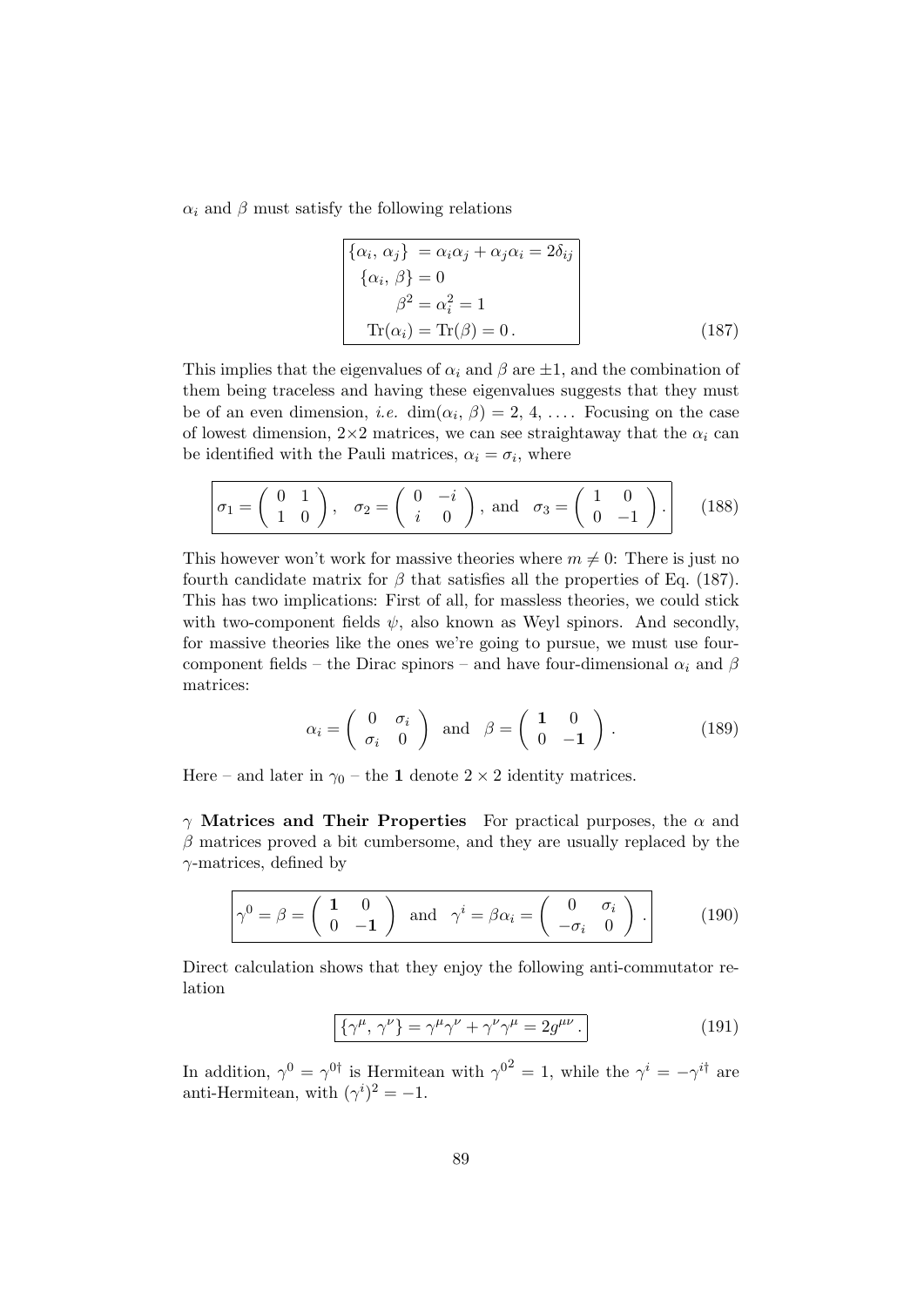Dirac Equation Multiplying the Dirac equation, expressed through the α and β matrices, Eq. (185), from the left with  $\gamma^0$  we arrive at

$$
(\dot{i}\gamma^{\mu}\partial_{\mu} - m\mathbf{1})_{\eta\xi}\,\psi_{\xi} = (\dot{i}\partial - m)\psi = 0. \tag{192}
$$

In the equation above, Eq. (192) the components of the Dirac equation in "spinor space" have been made explicit, indicated by the indices  $\eta$  and  $\xi$ . It is important to stress that this exhibits the fact that there are two spaces in the Dirac equation, namely the "normal" Minkowski space with index  $\mu$ , incorporating the external Lorentz symmetry of space-time, and this spinor space. The  $\gamma$  matrices and the spinor  $\psi$  have multiple components in this space, and the mass term is diagonal in this space, indicated by the 1 symbol. As before, the Lorentz indices  $\mu$  etc. run from 0 to 3, while the Dirac or spinor indices run from 1 to 4.

**Dirac Equation for**  $\psi^{\dagger}$  The nature of the equation above suggest that the Hermitean conjugate spinor  $\psi^{\dagger}$  represents a second, independent field, similar to  $\phi^*$  and  $\phi$ . Straightforward Hermitean conjugation of Eq. (185) results in

$$
-i\frac{\partial \psi^{\dagger}(\underline{x},t)}{\partial t} = i\underline{\nabla}\psi^{\dagger}(\underline{x},t) \cdot \underline{\alpha}^{\dagger} + m\psi^{\dagger}(\underline{x},t)\beta^{\dagger}, \qquad (193)
$$

and multiplying from the right with  $\beta^{\dagger} = \beta = \gamma^0$  yields

$$
-i\psi^{\dagger}(\underline{x}, t)\overleftarrow{\partial_{\mu}}\gamma^{\dagger\mu} = m\psi^{\dagger}(\underline{x}, t). \qquad (194)
$$

Using  $\gamma^{0^2} = 1$  and  $\gamma^{\dagger} = (\beta \alpha)^{\dagger} = \alpha \beta = \beta(\beta \alpha)\beta = \gamma^0 \gamma \gamma^0$  while defining the "barred" spinor  $\bar{\psi} = \psi^{\dagger} \gamma^0$  allows to find the E.o.M. for the barred spinor as

$$
\bar{\psi}(i\overleftarrow{\partial} + m) = 0.
$$
\n(195)

**Lagrangian** It is easy to check that the two E.o.M. for the spinors  $\psi$  and  $\psi^{\dagger}$  can be obtained from the free *Dirac Lagrangian* 

$$
\mathcal{L} = \bar{\psi}(x) \left( i \overleftrightarrow{\partial} - m \right) \psi(x) , \qquad (196)
$$

where

$$
a\overleftrightarrow{\partial} b = \frac{1}{2} [a(\partial b) - (\partial a)b]. \qquad (197)
$$

The E.o.M. for  $\psi(\bar{\psi})$  are obtained as usual, by varying the Lagrangian with respect to  $\bar{\psi}$  ( $\psi$ ):

$$
\frac{\partial \mathcal{L}}{\partial \bar{\psi}} - \partial_{\mu} \frac{\partial \mathcal{L}}{\partial (\partial_{\mu} \bar{\psi})} = -m\psi + \frac{1}{2} \left[ i\partial \psi - \partial_{\mu} (-i\gamma^{\mu} \psi) \right] = \left( i\overrightarrow{\partial} - m \right) \psi = 0
$$
  

$$
\frac{\partial \mathcal{L}}{\partial \psi} - \partial_{\mu} \frac{\partial \mathcal{L}}{\partial (\partial_{\mu} \psi)} = -m\bar{\psi} - \frac{1}{2} \left[ \bar{\psi} (i\overleftarrow{\partial}) + \partial_{\mu} (i\bar{\psi} \gamma^{\mu}) \right] = -\bar{\psi} \left( i\overleftarrow{\partial} + m \right) = 0.
$$
\n(198)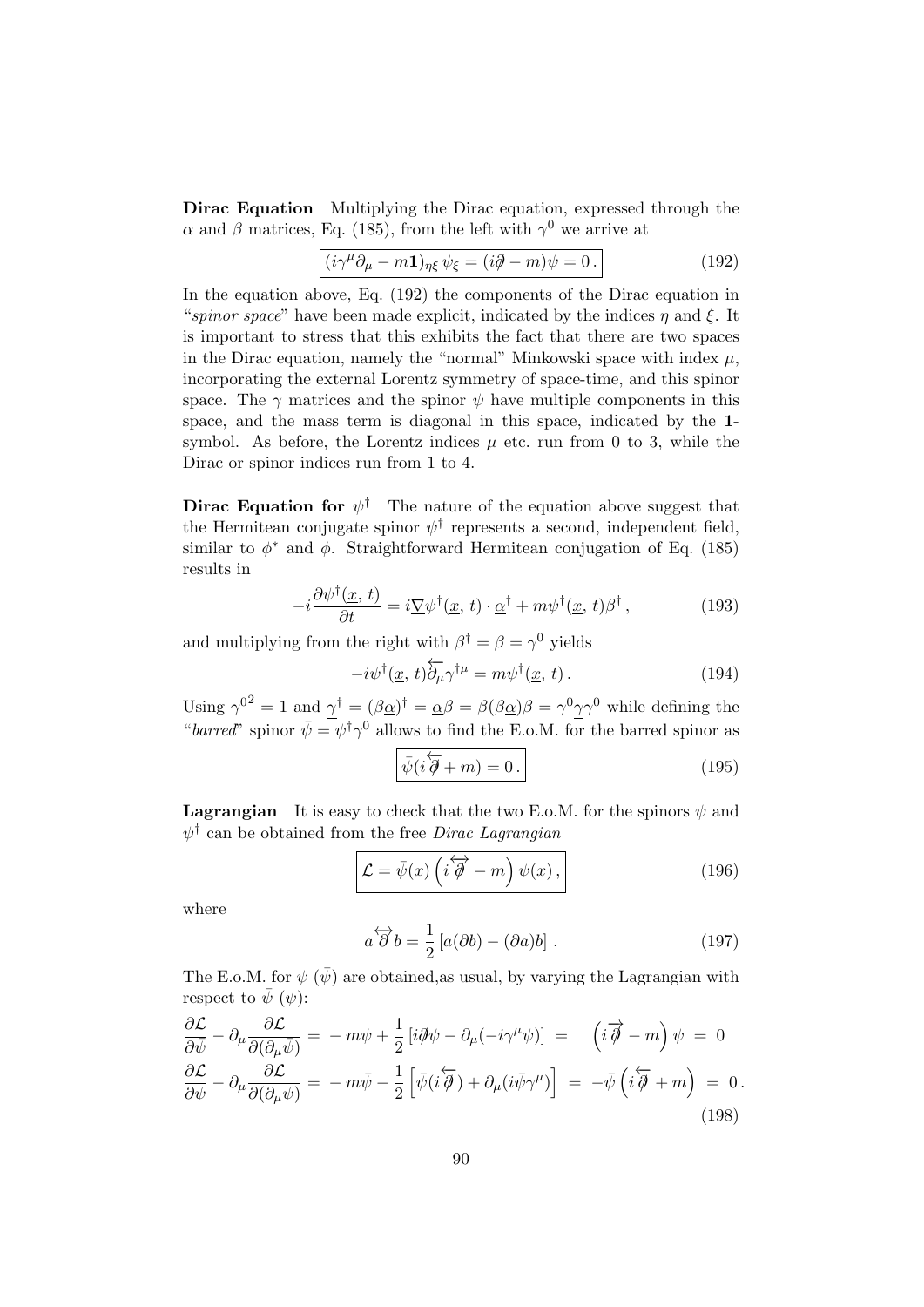Conserved Current It is relatively straightforward to construct a conserved current from the two E.o.M. Eqs (192) and (195): multiply the former from the left with  $\bar{\psi}$  and the latter from the right with  $\psi$  and add. This results in

$$
0 = \bar{\psi} \cdot (i \overrightarrow{\partial} - m)\psi + \bar{\psi} \cdot (i \overleftarrow{\partial} + m) \cdot \psi = i \bar{\psi} (\overrightarrow{\partial} + \overleftarrow{\partial})\psi \qquad (199)
$$

and we arrive at the conserved current

$$
\partial_{\mu}j^{\mu} = \partial_{\mu}\left[i\bar{\psi}\gamma^{\mu}\psi\right].
$$
 (200)

Solutions to the Dirac E.o.M.: Spinors at Rest To construct solutions for the Dirac equation, it is important to keep in mind that the  $\psi$  and  $\bar{\psi}$  are objects with four components<sup>9</sup>. Let us for the moment describe the  $\psi$ as a product of advanced and retarded plane wave factors and polarisation eigenstates  $u(p)$  and  $v(p)$ ,

$$
\psi_{\eta}(x) = \int \frac{\mathrm{d}^3 p}{(2\pi)^3} \left[ e^{-ip \cdot x} u_{\eta}(\underline{p}) + e^{ip \cdot x} v_{\eta}(\underline{p}) \right] , \qquad (201)
$$

where we have made explicit the spinor index  $\eta$ . This expansion moves the spinor index to the  $u$  and  $v$  spinors, *i.e.* they are objects with four entries, and the Dirac matrices act on these indices<sup>10</sup>. To construct them, it is sufficient to realise that the E.o.M. become a system of linear equations for the eigenstates  $u(p)$  and  $v(p)$ . Let us first solve this equation for a particle at rest,  $p = 0$ ,  $p^0 = E = m$ , leading to

$$
(E\gamma^{0} - m)u(0) = m(\gamma^{0} - 1)u(0) = 0
$$
 and, similarly,  $(\gamma^{0} + 1)v(0) = 0$ , (202)

Inserting the (diagonal) form of

$$
\gamma^0 = \begin{pmatrix} 1 & 0 & 0 & 0 \\ 0 & 1 & 0 & 0 \\ 0 & 0 & -1 & 0 \\ 0 & 0 & 0 & -1 \end{pmatrix}
$$
 (203)

implies that the third and fourth component of  $u$  and the first and second component of  $v$  must be zero. Both  $u$  and  $v$  therefore have two independent

$$
\psi_{+} = e^{-ip \cdot x} u(p)
$$
 and  $\psi_{-} = e^{ip \cdot x} v(p)$ ,

and we will recycle them later when quantising the Dirac fields.

 $9But$ , although they look like vectors because of the four-components, they differ from four-vectors in how they behave under Lorentz transformations. Simply put: spinor index  $\neq$  Lorentz index)

<sup>&</sup>lt;sup>10</sup>Positive and negative energy solutions  $\psi_{\pm}$  are of course related to the wave factors such that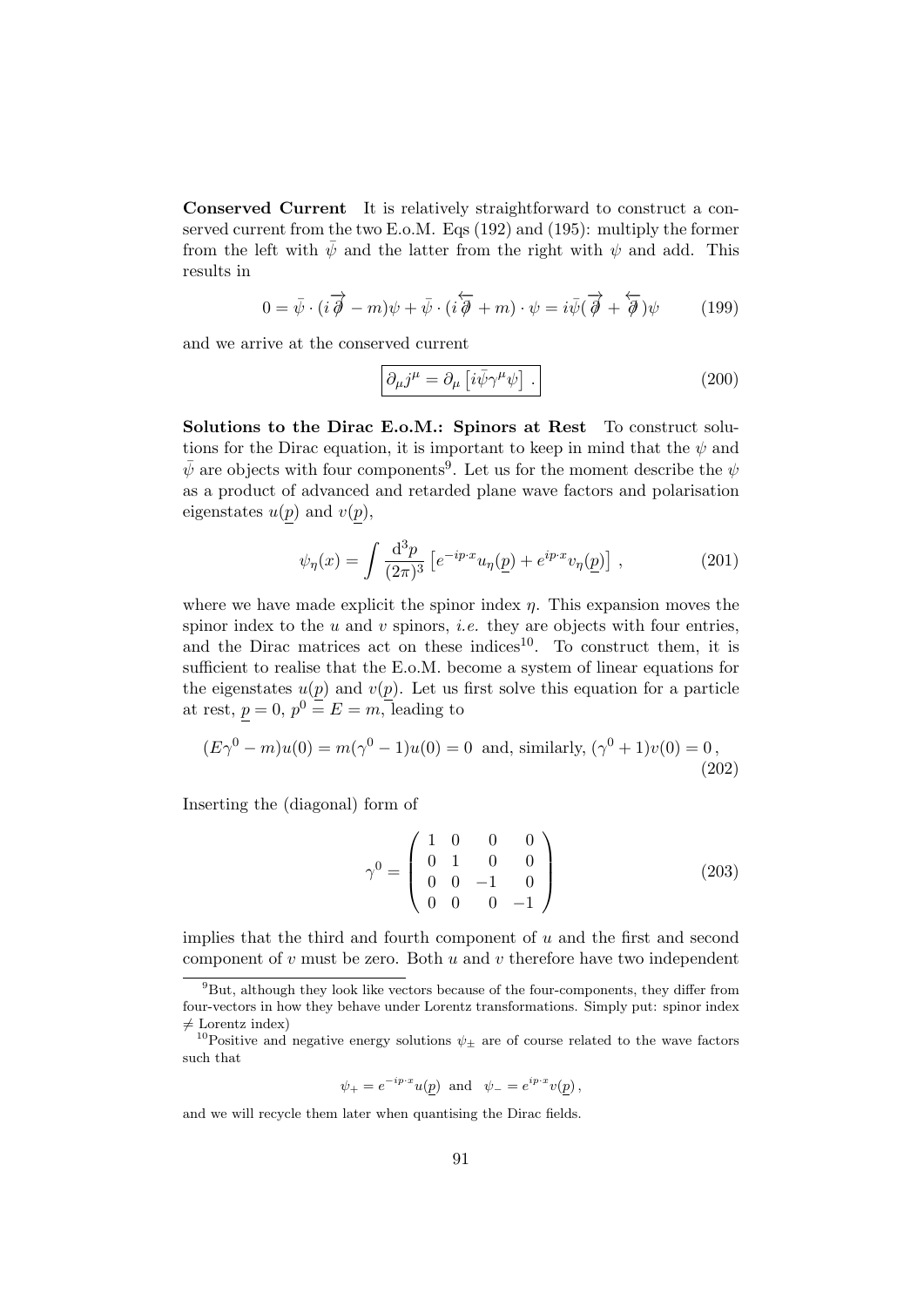solutions each, and the corresponding eigenstates can be readily identified with the two spin states:  $u^{(1/2)}$  describe positive-energy particles with spin up/down, and  $v^{(1/2)}$  decibel negative-energy particles with spin up/down. Choosing normalised "eigenvectors" then results in

$$
u^{(1)}(\underline{0}) = \begin{pmatrix} 1 \\ 0 \\ 0 \\ 0 \end{pmatrix}, \quad u^{(2)}(\underline{0}) = \begin{pmatrix} 0 \\ 1 \\ 0 \\ 0 \end{pmatrix},
$$

$$
v^{(1)}(\underline{0}) = \begin{pmatrix} 0 \\ 0 \\ 1 \\ 0 \end{pmatrix}, \quad v^{(2)}(\underline{0}) = \begin{pmatrix} 0 \\ 0 \\ 0 \\ 1 \end{pmatrix}.
$$
(204)

Solutions to the Dirac E.o.M.: General Momenta To obtain solutions for general momenta, we use the fact that suitable multiplication of the kernels of the E.o.M. for u and v with terms  $(p \pm m)$  encodes the energy-momentum relation for a massive particle,

$$
(\not p - m)(\not p + m) = p^2 - m^2 = 0.
$$
 (205)

This means that, including normalisation factors  $\eta(p)$ , the transformed eigenstates

$$
u^{(i)}(\underline{p}) = \eta^{i}(\cancel{p} + m)u^{(i)}(\underline{0})
$$
  

$$
v^{(i)}(\underline{p}) = \eta^{i}(-\cancel{p} + m)v^{(i)}(\underline{0})
$$
 (206)

will satisfy the E.o.M.  $(p - m)u = 0$  and  $(p + m)v = 0$ . Introducing  $p_{+} =$  $p_x \pm i p_y$  of the momentum components the spinors and using

$$
\not p \pm m = p_{\mu} \gamma^{\mu} \pm m = \begin{pmatrix} E \pm m & 0 & -p_{z} & -p_{x} + ip_{y} \\ 0 & E \pm m & -p_{x} - ip_{y} & p_{z} \\ p_{z} & p_{x} - ip_{y} & -E \pm m & 0 \\ p_{x} + ip_{y} & -p_{z} & 0 & -E \pm m \end{pmatrix}
$$
\n(207)

we arrive at

$$
u^{(1)}(\underline{p}) = \eta \begin{pmatrix} 1 \\ 0 \\ \frac{p_z}{E+m} \\ \frac{p_+}{E+m} \end{pmatrix}, \quad u^{(2)}(\underline{p}) = \eta \begin{pmatrix} 0 \\ 1 \\ \frac{p_-}{E+m} \\ \frac{-p_z}{E+m} \end{pmatrix},
$$
  

$$
v^{(1)}(\underline{p}) = \eta \begin{pmatrix} \frac{p_z}{E+m} \\ \frac{p_+}{E+m} \\ 1 \\ 0 \end{pmatrix}, \quad v^{(2)}(\underline{p}) = \eta \begin{pmatrix} \frac{p_-}{E+m} \\ \frac{-p_z}{E+m} \\ 0 \\ 1 \end{pmatrix},
$$
 (208)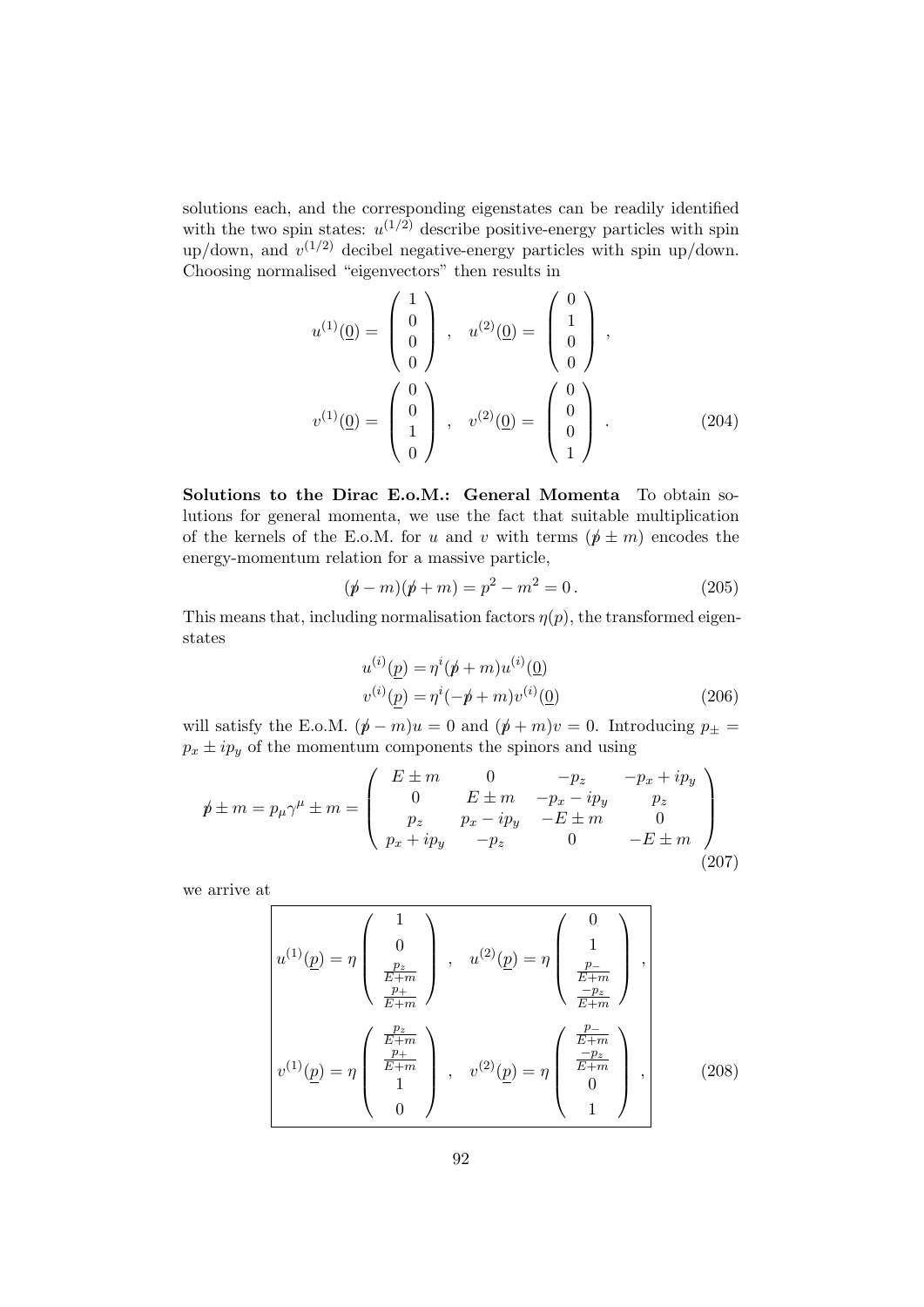where the energy  $E = \sqrt{p^2 + m^2} > 0$  and the normalisation is given by

$$
\eta = \sqrt{E + m} \,. \tag{209}
$$

Note that we have normalised the spinors such that, apart from the norm  $\eta$ the first component of the spinors equals 1.

What is left to do now is to explictly check that the spinors indeed satisfy their equations of motion, *i.e.* that  $(p - m)u^{(1,2)}(p)$  and  $(p + m)v^{(1,2)}(p)$ vanish. For example, for  $u^{(1)}$  and  $v^{(1)}$  we find

$$
(\not p - m)u^{(1)}(\underline{p})
$$
  
\n
$$
= \begin{pmatrix} E-m & 0 & -p_z & -p_- \\ 0 & E-m & -p_+ & p_z \\ p_z & p_- & -(E+m) & 0 \\ p_+ & -p_z & 0 & -(E+m) \end{pmatrix} \begin{pmatrix} 1 \\ 0 \\ \frac{p_z}{E+m} \\ \frac{p_+}{E+m} \end{pmatrix}
$$
  
\n
$$
= \begin{pmatrix} E-m - \frac{p^2}{E+m} \\ \frac{-p_+p_z+p_+p_z}{E+m} \\ -p_+ + \frac{(E+m)p_z}{E+m} \\ -p_+ + \frac{(E+m)p_+}{E+m} \end{pmatrix} = 0;
$$
  
\n
$$
(\not p + m)v^{(1)}(\underline{p})
$$
  
\n
$$
= \begin{pmatrix} E+m & 0 & -p_z & -p_- \\ 0 & E+m & -p_+ & p_z \\ p_z & p_- & -(E-m) & 0 \\ p_+ & -p_z & 0 & -(E-m) \end{pmatrix} \begin{pmatrix} \frac{p_z}{E+m} \\ \frac{p_+}{E+m} \\ 1 \\ 1 \\ 0 \end{pmatrix}
$$
  
\n
$$
= \begin{pmatrix} -\frac{(E+m)p_z}{E+m} + p_z \\ -\frac{(E+m)p_z}{E+m} + p_+ \\ \frac{p^2}{E+m} - (E-m) \\ \frac{p^2}{E+m} - (E-m) \\ \frac{p+p_z-p_+p_z}{E+m} \end{pmatrix} = 0.
$$
 (210)

Similar calculations for  $u^{(2)}$  and  $v^{(2)}$  prove that the spinors indeed satisfy the equations of motion.

Spinor Products in Components The normalisation has been chosen such that the spinors form a "nearly" ortho-normal basis,

$$
\bar{u}^{(i)}(\underline{p})u^{(j)}(\underline{p}) = 2m\delta_{ij} = -\bar{v}^{(i)}(\underline{p})v^{(j)}(\underline{p}).
$$
\n(211)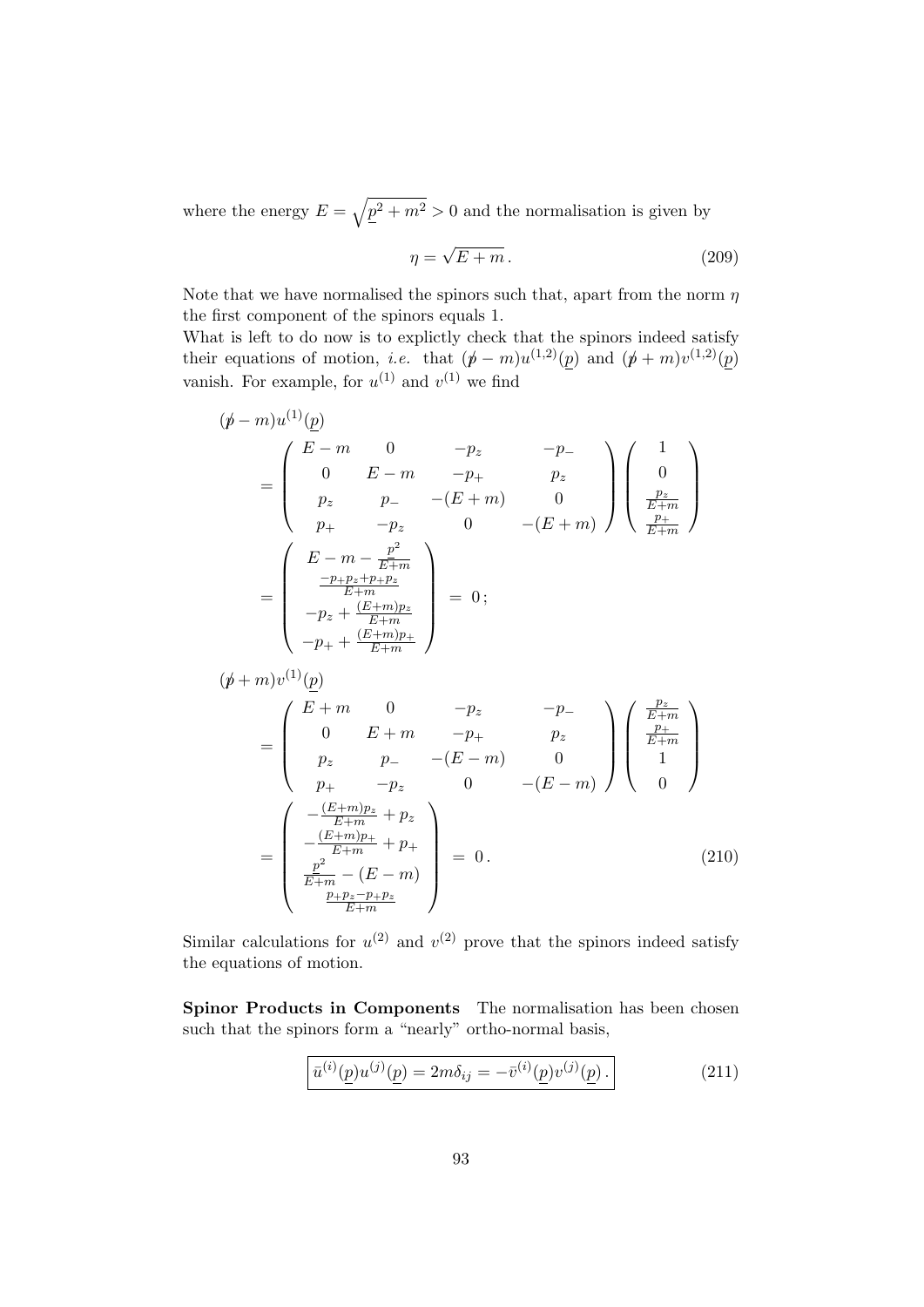A simple calculation exemplifies how to calculate such spinor products. For example for  $i = j = 1$  we find

$$
\bar{u}^{(i)}u^{(j)} = u^{(i)\dagger}\gamma^0 u^{(j)} = \eta^2 \left(1 + 0 - \frac{p_z^2}{(E+m)^2} - \frac{p_+ p_-}{(E+m)^2}\right)
$$

$$
= \eta^2 \frac{E^2 + 2Em + m^2 - p^2}{(E+m)^2} = \eta^2 \frac{2m(E+m)}{(E+m)^2} = \eta^2 \frac{2m}{E+m}, \quad (212)
$$

and plugging in our chosen normalisation leads to the anticipated product of Eq. (211) A similar calculation for the "daggered" instead of the "barred" spinors, *i.e.* ignoring the  $\gamma^0$  yields

$$
u^{(i)*}u^{(j)} = \eta^2 \frac{E^2 + 2Em + m^2 + p^2}{(E+m)^2} = \eta^2 \frac{2E(E+m)}{(E+m)^2} = \eta^2 \frac{2E}{E+m} = 2E.
$$
\n(213)

Therefore,

$$
u^{(i)\dagger}(\underline{p})u^{(j)}(\underline{p}) = v^{(i)\dagger}(\underline{p})v^{(j)}(\underline{p}) = 2p_0 \delta_{ij}
$$
  

$$
\bar{v}^{(i)}(\underline{p})u^{(j)}(\underline{p}) = \bar{u}^{(i)}(\underline{p})v^{(j)}(\underline{p}) = 0.
$$
 (214)

Completeness Relations Let us now reverse the order of multiplication and instead of calculating scalar products of a "row" spinor times a "column" spinor,  $\bar{u}u$ , let us calculate the product of a "column" spinor times a "row" spinor,  $u\bar{u}$ . This leads to the *completeness relations* 

$$
\sum_{i=1}^{2} u_{\alpha}^{(i)} \bar{u}_{\beta}^{(i)} = (\not p + m)_{\alpha\beta} , \quad \sum_{i=1}^{2} v_{\alpha}^{(i)} \bar{v}_{\beta}^{(i)} = (\not p - m)_{\alpha\beta} .
$$
 (215)

Using Eq.  $(207)$  and directly calculate the spinor products, *i.e.* the terms  $u\bar{u}$  we see that this holds in fact true. It is important to stress that the product of "column vector" and "row vector" is not a scalar product but generates a matrix.

### 5.2 Second Quantisation

Some Interpretations Before second quantising Dirac theory, it is worth to first analyse and interpret the structure of the solutions obtained above. As before for the case of scalar fields we have plane waves moving in the "wrong direction" - the states that come with the  $v$ -spinors. They can be interpreted either as states of negative energy moving forward in time or as states of positive energy moving backwards in time. In any case, they describe anti-particles. Of course, as before, their existence indicates that the energy states of the theory are not bound from below, so there is a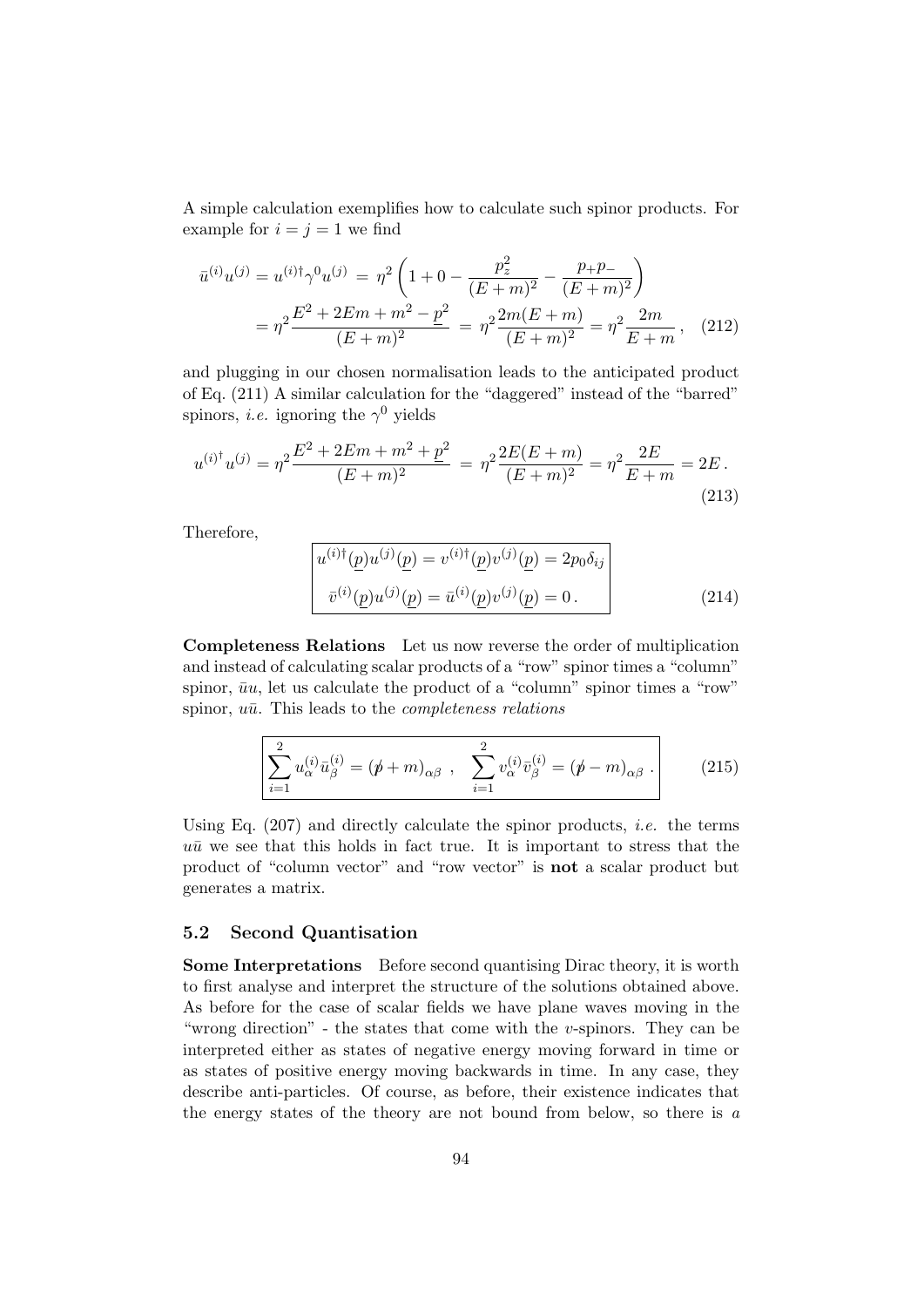priori no well-defined ground state. Dirac circumnavigated this problem by demanding that the negative energy solutions are all fill, and that the v-states are "holes" in this otherwise full "sea" of negative energy solutions. This obviously abandons any notion of the resulting Quantum Field Theory describing just one particle – which is possible in Quantum Mechanics. Adding Special Relativity to the mix implies that the resulting Quantum Field Theory indeed can only be realised as a multi-particle theory. It is then not surprising that the vacuum is not "empty"; instead it can have short-time quantum fluctuations of particle+anti-particle (hole), with opposite energy, momentum, and spin such that the overall quantum numbers (all 0) are conserved. We will now move on to quantise this theory.

Lagrangian and Conjugate Momenta Derivation of the Lagrange density of Eq. (196),  $\mathcal{L} = \bar{\psi}(x)(i\partial\!\!\!/-m)\psi(x)$ , with respect to the time-derivative of the two independent spinor fields  $\psi$  and  $\psi^{\dagger}$  yields

$$
\pi = \partial \mathcal{L} / \partial \dot{\psi} = \bar{\psi} i \gamma^0 = \frac{i}{2} \psi^{\dagger}
$$
  

$$
\pi^{\dagger} = \partial \mathcal{L} / \partial \dot{\psi}^{\dagger} = -\frac{i}{2} \gamma^0 \gamma^0 \psi = -\frac{i}{2} \psi.
$$
 (216)

The Hamiltonian density then reads

$$
\mathcal{H} = \pi \dot{\psi} + \pi^{\dagger} \dot{\psi}^{\dagger} - \mathcal{L} = \frac{i}{2} \left( \psi^{\dagger} (\partial_0 \psi) - \psi (\partial_0 \psi^{\dagger}) \right) - \mathcal{L}
$$
  
=  $\bar{\psi} \left( i \gamma_0 \overleftrightarrow{\partial_0} - i \gamma_0 \overleftrightarrow{\partial_0} + i \underline{\gamma} \cdot \overleftrightarrow{\nabla} + m \right) \psi = \bar{\psi} \left( i \underline{\gamma} \cdot \overleftrightarrow{\nabla} + m \right) \psi$  (217)

It is worth noting here that our conjugate momenta differ from the usual form in textbooks by a factor of  $1/2$ , stemming from our vey literal interpretation of the derivative of Eq. (197) in the Lagrangian, Eq. (196).

Anti-Commutators Quantisation is achieved by promoting fields, momenta etc. to field operators and by demanding suitable commutation relations for them. However, we know that spin- $1/2$  particles are fermions so we need to encapsulate Fermi-statistics into the quantisation condition. This necessitates to replace the equal-time commutators of fields and momenta with equal-time anti-commutators. Using the relationship between fields and momenta from Eq. (216) they therefore read

$$
\left\{ \hat{\psi}_{\alpha}(t, \underline{x}), \hat{\pi}_{\beta}^{\dagger}(t, \underline{y}) \right\} = \frac{i}{2} \left\{ \hat{\psi}_{\alpha}(t, \underline{x}), \hat{\psi}_{\beta}^{\dagger}(t, \underline{y}) \right\} = i \delta_{\alpha\beta} \delta^{3}(\underline{x} - \underline{y})
$$
\n
$$
\left\{ \hat{\psi}_{\alpha}(t, \underline{x}), \hat{\psi}_{\beta}(t, \underline{y}) \right\} = \left\{ \hat{\psi}_{\alpha}^{\dagger}(t, \underline{x}), \hat{\psi}_{\beta}^{\dagger}(t, \underline{y}) \right\} = 0,
$$
\n(218)

where the anti-commutator of two operators is defined by

$$
\left\{\hat{A},\,\hat{B}\right\} = \hat{A}\hat{B} + \hat{B}\hat{A}\,,\tag{219}
$$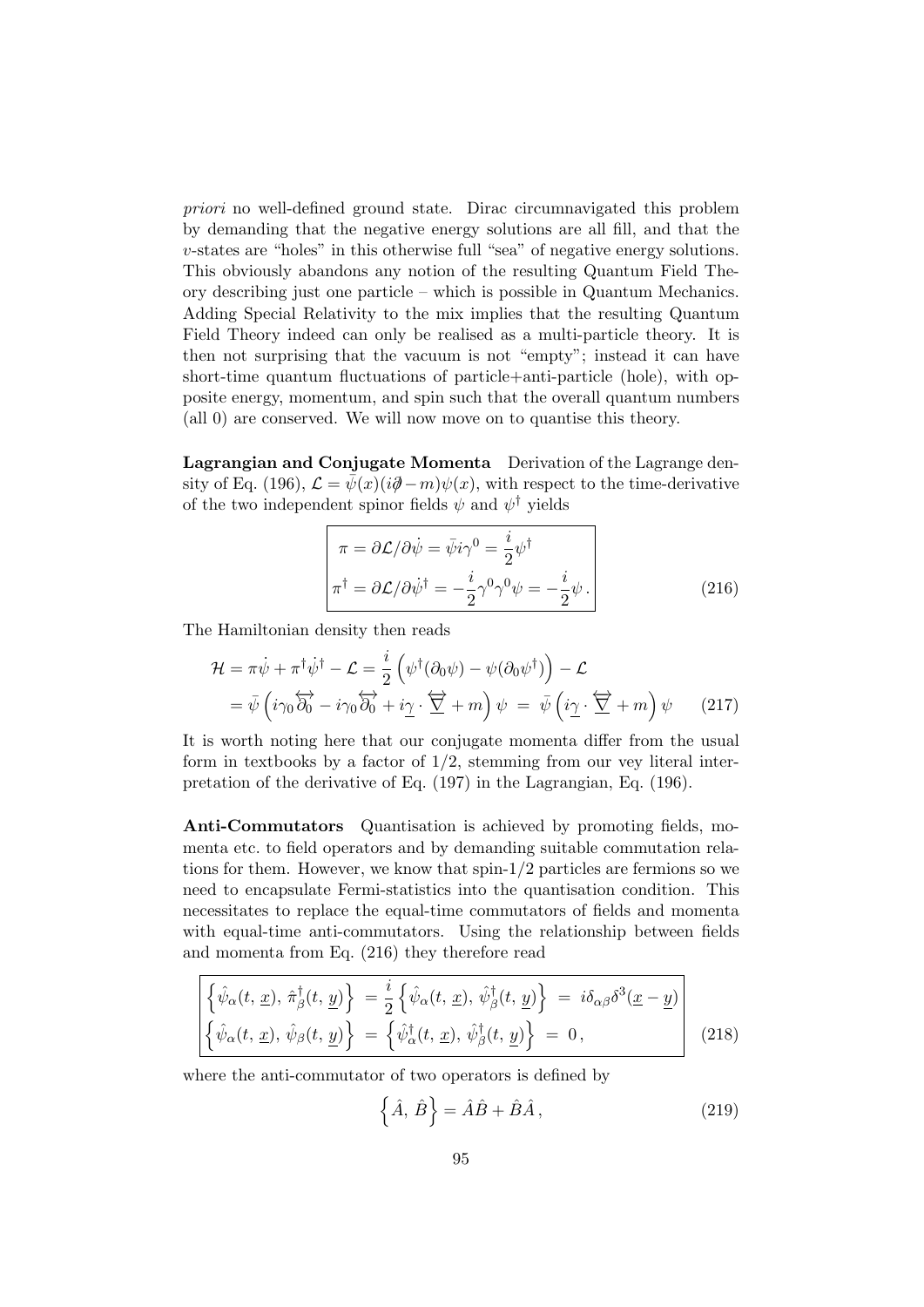and where we used that  $\hat{\pi}_{\beta} = \hat{\psi}_{\beta}^{\dagger}$ .

 $\mathbf{r}$ 

Creation and Annihilation Operators As before, we expand the fields in plane waves multiplied with creation and annihilation operators. As we already have such plane waves for the "classical" fields, multiplied with the eigen-spinors  $u$  and  $v$ , we merely need to add one creation/annihilation operator for each such state and arrive at

$$
\psi(t, \underline{x}) = \int \frac{d^3 p}{(2\pi)^3 2p_0} \sum_{i=1}^2 \left[ e^{-ip \cdot x} \hat{b}_i(\underline{p}) u^{(i)}(\underline{p}) + e^{ip \cdot x} \hat{d}_i^{\dagger}(\underline{p}) v^{(i)}(\underline{p}) \right]
$$

$$
\psi^{\dagger}(t, \underline{x}) = \int \frac{d^3 p}{(2\pi)^3 2p_0} \sum_{i=1}^2 \left[ e^{-ip \cdot x} \hat{d}_i(\underline{p}) \bar{v}^{(i)}(\underline{p}) + e^{ip \cdot x} \hat{b}_i^{\dagger}(\underline{p}) \bar{u}^{(i)}(\underline{p}) \right] \gamma^0
$$

(220)

With the following anti-commutation relations of the creation and annihilation operators,

$$
\left\{ \hat{b}_{\alpha}(\underline{p}), \hat{b}_{\beta}^{\dagger}(\underline{q}) \right\} = \left\{ \hat{d}_{\alpha}(\underline{p}), \hat{d}_{\beta}^{\dagger}(\underline{q}) \right\} = 2p_0(2\pi)^3 \delta^3(\underline{p} - \underline{q}) \delta_{\alpha\beta}, \qquad (221)
$$

and all others vanishing, the anti-commutators of Eq. (218) are fulfilled. For example:

$$
\begin{split}\n&\left\{\hat{\psi}_{\alpha}(t,\,\underline{x}),\,\hat{\psi}_{\beta}^{\dagger}(t,\,\underline{y})\right\} \\
&= \int \frac{\mathrm{d}^{3}p}{(2\pi)^{3}2p_{0}} \frac{\mathrm{d}^{3}q}{(2\pi)^{3}2q_{0}} \left[e^{-ip\cdot x - iq\cdot y} \left(\bar{v}^{(\beta)}(\underline{q})\gamma^{0}u^{(\alpha)}(\underline{p})\right) \left\{\hat{b}_{\alpha}(\underline{p}),\,\hat{d}_{\beta}(\underline{q})\right\} \right. \\
&\left. + e^{-ip\cdot x + iq\cdot y} \left(\bar{u}^{(\beta)}(\underline{q})\gamma^{0}u^{(\alpha)}(\underline{p})\right) \left\{\hat{b}_{\alpha}(\underline{p}),\,\hat{b}_{\beta}^{\dagger}(\underline{q})\right\} \right. \\
&\left. + e^{+ip\cdot x - iq\cdot y} \left(\bar{v}^{(\beta)}(\underline{q})\gamma^{0}v^{(\alpha)}(\underline{p})\right) \left\{\hat{d}_{\alpha}^{\dagger}(\underline{p}),\,\hat{d}_{\beta}(\underline{q})\right\} \right. \\
&\left. + e^{+ip\cdot x + iq\cdot y} \left(\bar{u}^{(\beta)}(\underline{q})\gamma^{0}v^{(\alpha)}(\underline{p})\right) \left\{\hat{d}_{\alpha}^{\dagger}(\underline{p}),\,\hat{b}_{\beta}^{\dagger}(\underline{q})\right\}\right] \\
&= \int \frac{\mathrm{d}^{3}p}{(2\pi)^{3}2p_{0}} \frac{\mathrm{d}^{3}q}{(2\pi)^{3}2q_{0}} 2p_{0}\delta_{\alpha\beta}(2\pi)^{3}\delta^{3}(\underline{p}-\underline{q}) \left[\right. \\
&\left. e^{-ip\cdot x + iq\cdot y} \left(u^{(\beta)\dagger}(\underline{q})u^{(\alpha)}(\underline{p})\right) + e^{+ip\cdot x - iq\cdot y} \left(v^{(\beta)\dagger}(\underline{q})v^{(\alpha)}(\underline{p})\right)\right]\n\end{split}
$$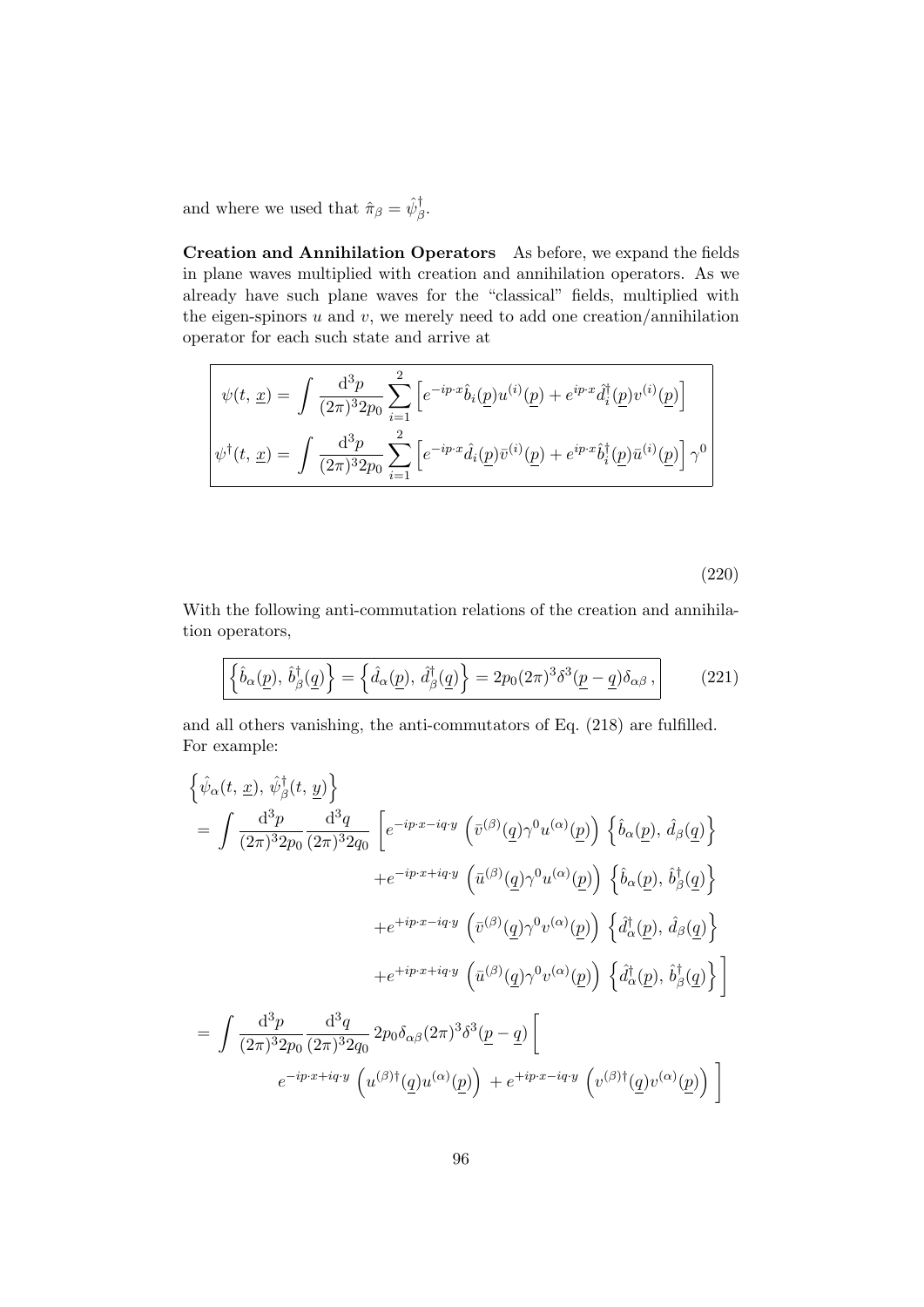$$
= \int \frac{d^3 p}{(2\pi)^3 2p_0} \delta_{\alpha\beta} \left[ e^{-ip \cdot (x-y)} u^{(\beta) \dagger}(\underline{p}) u^{(\alpha)}(\underline{p}) + e^{+ip \cdot (x-y)} v^{(\beta) \dagger}(\underline{p}) v^{(\alpha)}(\underline{p}) \right]
$$
  
\n
$$
= \int \frac{d^3 p}{(2\pi)^3 2p_0} \delta_{\alpha\beta} 2p_0 \delta_{\alpha\beta} \left[ e^{-ip_0 \cdot (t-t) + ip \cdot (\underline{x}-\underline{y})} + e^{+ip_0 \cdot (t-t) - ip \cdot (\underline{x}-\underline{y})} \right]
$$
  
\n
$$
= \int \frac{d^3 p}{(2\pi)^3} \delta_{\alpha\beta} \left[ e^{-ip \cdot (\underline{x}-\underline{y})} + e^{+ip \cdot (\underline{x}-\underline{y})} \right] = 2\delta_{\alpha\beta} \delta^3(\underline{x}-\underline{y}) , \qquad (222)
$$

in agreement with Eq. (218). We realise that due to the equal times, the exponentials of the time differences vanish; in addition, because  $\alpha$  and  $\beta$ are external parameters, we cannot use Einstein's convention of summing over repeated indices, since this would eliminate these parameters and the right-hand side of the anti-commutator would not depend on them. Simply put, the  $\alpha$  and  $\beta$  are not indices in some space but label the spin-states of the fermions and cannot be summed over. Finally, we used that  $\delta^3(\underline{x}-y)$  $\delta^3(y-\underline{x}).$ 

States To construct states with one and more particle states, we first realise that

- $\bullet$   $\hat{b}_1^{\dagger}$  $_{1,2}^{\dagger}(\underline{p})/\hat{b}_{1,2}(\underline{p})$  creates/annihilates positive-energy electrons with spin  $up/\overline{down}$  and momentum  $p$ ;
- $\hat{d}_{1,2}(p)/\hat{d}_{1}^{\dagger}$  $\mathcal{I}_{1,2}(\underline{p})$  creates/annihilates negative-energy electrons – positrons with – spin up/down and momentum  $p$ .

For example, a one-electron (positron) state with positive (negative) energy, spin-up (down) and momentum  $p$  is created by

$$
\langle +, \underline{p}, \uparrow \rangle = b_1^{\dagger}(\underline{p}) |0\rangle \langle -, \underline{p}, \downarrow \rangle = d_2^{\dagger}(\underline{p}) |0\rangle.
$$
\n(223)

While this looks straightforward, things become more interesting when considering two-electron states, both with positive energy, momentum  $p$ , and one spin up and one spin down:

$$
|+, \underline{p}, \uparrow; +, \underline{p}, \downarrow \rangle = b_1^{\dagger}(\underline{p})b_2^{\dagger}(\underline{p})|0\rangle = -b_2^{\dagger}(\underline{p})b_1^{\dagger}(\underline{p})|0\rangle , \qquad (224)
$$

where the sign is a reflection of the quantisation through anti-commutators. But if both electrons populate the same space in energy, momentum, and spin, for example

$$
|+, \underline{p}, \uparrow; +, \underline{p}, \uparrow \rangle = b_1^{\dagger}(\underline{p})b_1^{\dagger}(\underline{p}) |0\rangle = -b_1^{\dagger}(\underline{p})b_1^{\dagger}(\underline{p}) |0\rangle = 0, \qquad (225)
$$

i.e. such states cannot be produced. In fact double application of fermionic creation operators with identical momenta, energies and spins will annihilate any state.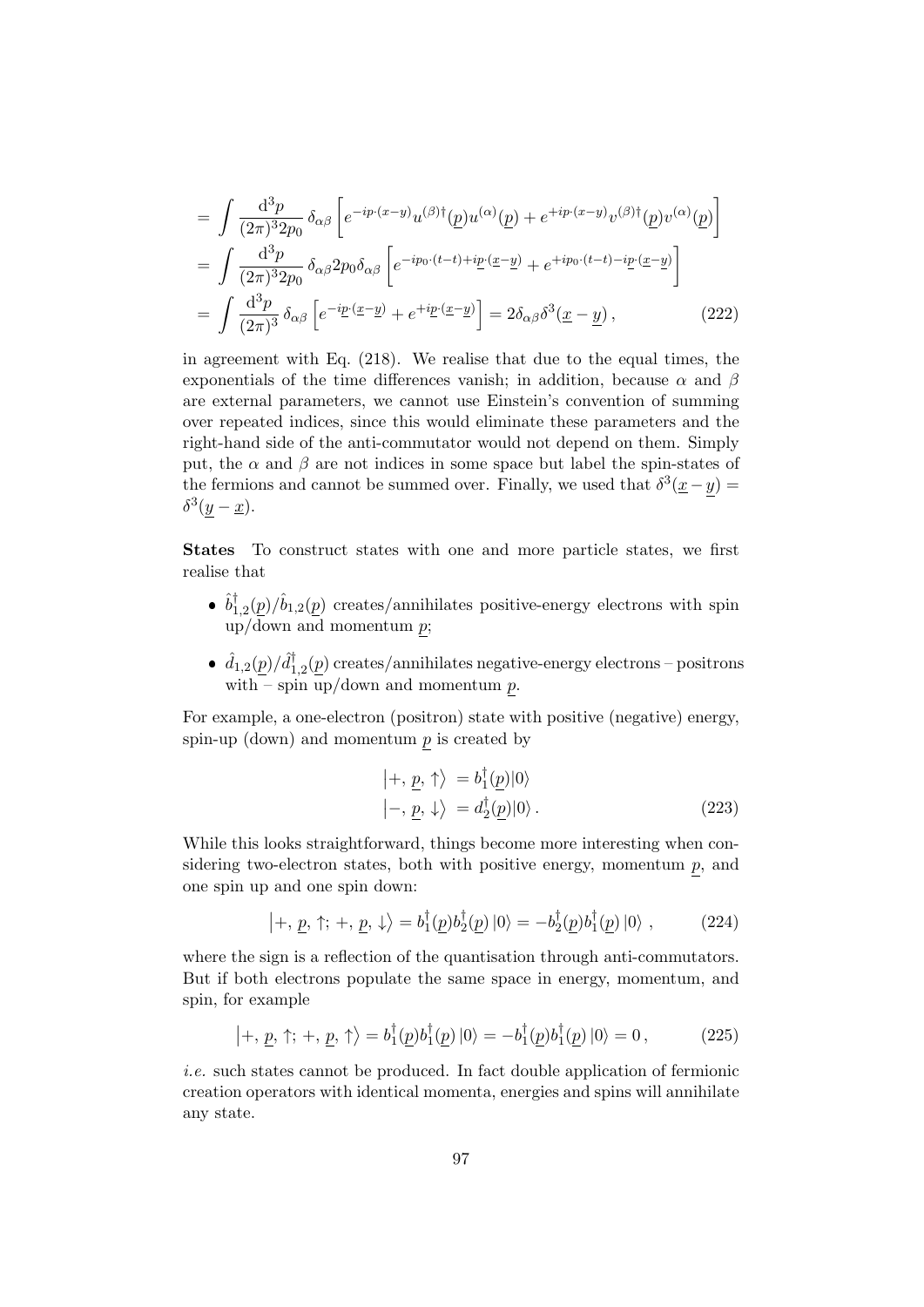Hamilton Operator To promote the Hamilton density of Eq. (217) to an operator it is sufficient to replace the fields with field operators. Plugging in the expansion in terms of creation and annihilation operators, using  $\bar{u}\gamma^0 =$  $u^{\dagger}$  and  $\bar{v}\gamma^0 = v^{\dagger}$ , and integrating over space, we find

$$
\hat{H} = \int d^{3}x \frac{d^{3}p}{(2\pi)^{3}2p_{0}} \frac{d^{3}q}{(2\pi)^{3}2q_{0}} \sum_{i,j=1}^{2} \Bigg[ \n\left(e^{-ip\cdot x}\hat{d}_{i}(p)\bar{v}^{(i)}(p) + e^{ip\cdot x}\hat{b}_{i}^{\dagger}(p)\bar{u}^{(i)}(p)\right) \left(i\gamma \cdot \overleftrightarrow{\Sigma} + m\right) \n\times \left(e^{-iq\cdot x}\hat{b}_{j}(q)u^{(j)}(q) + e^{iq\cdot x}\hat{d}_{j}^{\dagger}(q)v^{(j)}(q)\right) \Bigg] \n= \int d^{3}x \frac{d^{3}p}{(2\pi)^{3}2p_{0}} \frac{d^{3}q}{(2\pi)^{3}2q_{0}} \sum_{i,j=1}^{2} \Bigg\{ \ne^{-i(p+q)\cdot x} \left(\hat{d}_{i}(p)\hat{b}_{j}(q)\right) \left[\bar{v}^{(i)}(p)\left(\frac{1}{2}\gamma \cdot (-p+q) + m\right)u^{(j)}(q)\right] \n+ e^{-i(p-q)\cdot x} \left(\hat{d}_{i}(p)\hat{d}_{j}^{\dagger}(q)\right) \left[\bar{v}^{(i)}(p)\left(\frac{1}{2}\gamma \cdot (-p-q) + m\right)v^{(j)}(q)\right] \n+ e^{+i(p-q)\cdot x} \left(\hat{b}_{i}^{\dagger}(p)\hat{b}_{j}(q)\right) \left[\bar{u}^{(i)}(p)\left(\frac{1}{2}\gamma \cdot (+p+q) + m\right)u^{(j)}(q)\right] \n+ e^{+i(p+q)\cdot x} \left(\hat{b}_{i}^{\dagger}(p)\hat{d}_{j}^{\dagger}(q)\right) \left[\bar{u}^{(i)}(p)\left(\frac{1}{2}\gamma \cdot (+p-q) + m\right)v^{(j)}(q)\right] \Bigg\} \n= \int \frac{d^{3}q}{(2\pi)^{3}4q_{0}^{2}} \sum_{i,j=1}^{2} \Bigg\{ \n\left(\hat{d}_{i}(-q)\hat{b}_{j}(q)\right) \left[\bar{v}^{(i)}(-q)\left(+\gamma \cdot q + m\right)u^{(j)}(q)\right] e^{-2iq_{0}x_{0}} \
$$

where we the x-integration over space resulted in a  $\delta$ -function,  $\delta^3(p-q)$ , which in turn enabled the integration over  $p$ . Using the E.o.M. for the  $u$ and  $v$  spinors,

$$
(\underline{\phi} - m)u(\underline{q}) = 0 \longrightarrow q_0\gamma_0 u(\underline{q}) = (\underline{q} \cdot \underline{\gamma} + m)u(\underline{q})
$$
  

$$
(\cancel{p} + m)v(\underline{p}) = 0 \longrightarrow q_0\gamma_0 v(\underline{q}) = (\underline{q} \cdot \underline{\gamma} - m)v(\underline{q})
$$
 (227)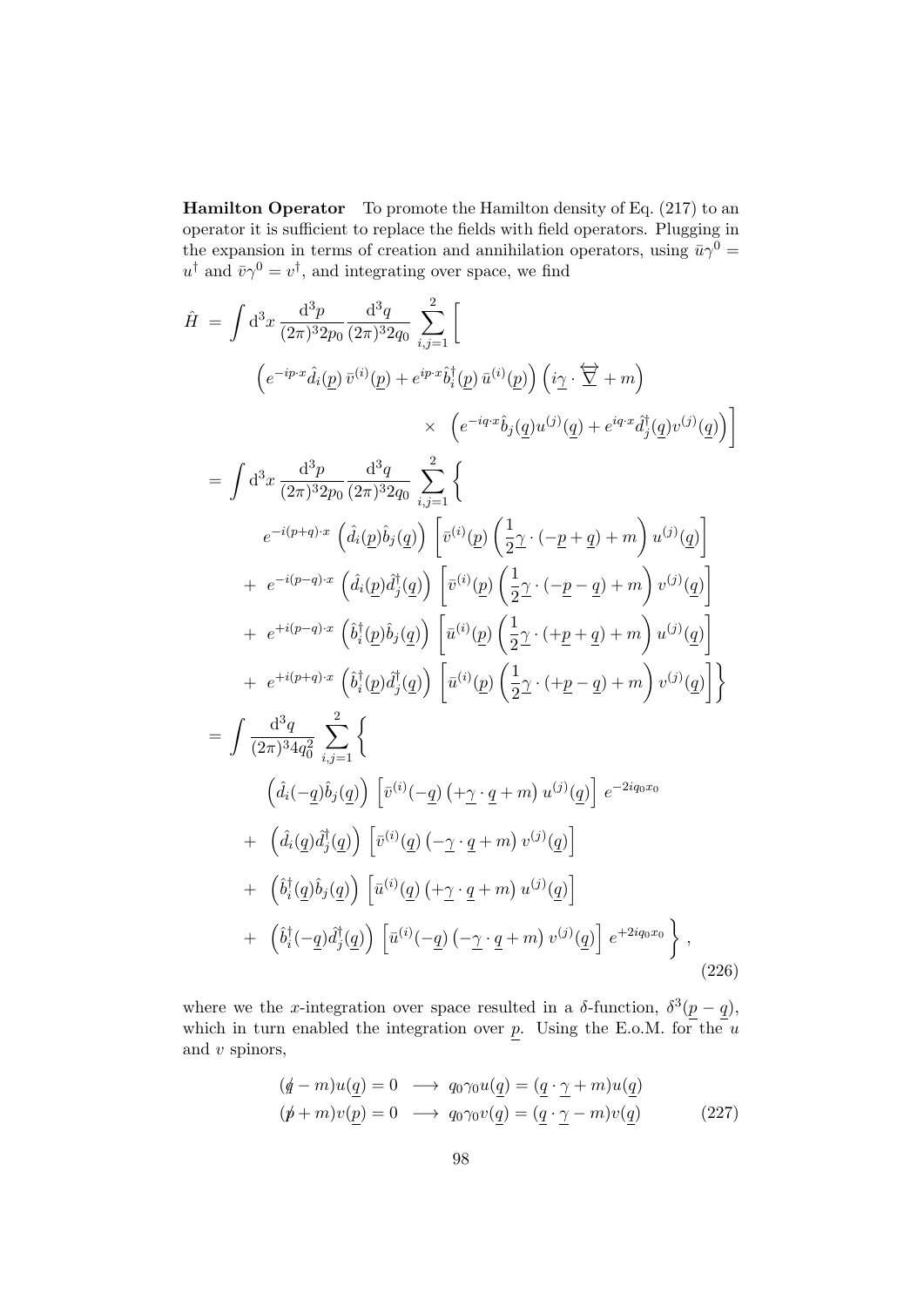and  $\bar{u}\gamma_0 = u^{\dagger}$  and  $\bar{v}\gamma_0 = v^{\dagger}$ ,

$$
\hat{H} = \frac{1}{2} \int \frac{\mathrm{d}^3 q}{(2\pi)^3 2q_0} \sum_{i,j=1}^2 \left\{ \left( \hat{d}_i(-q)\hat{b}_j(q) \right) \left[ v^{(i)\dagger}(-q)u^{(j)}(q) \right] e^{-2iq_0x_0} \right. \\
\left. - \left( \hat{d}_i(q)\hat{d}_j^{\dagger}(q) \right) \left[ v^{(i)\dagger}(q)v^{(j)}(q) \right] + \left( \hat{b}_i^{\dagger}(q)\hat{b}_j(q) \right) \left[ u^{(i)\dagger}(q)u^{(j)}(q) \right] \right. \\
\left. + \left( \hat{b}_i^{\dagger}(-q)\hat{d}_j^{\dagger}(q) \right) \left[ u^{(i)\dagger}(q)v^{(j)}(-q) \right] e^{+2iq_0x_0} \right\}
$$

With the orthogonality relations of Eq. (214) and their counterparts for terms  $u^{(i)\dagger}(-q)v^{(j)}(q)$  and  $v^{(i)\dagger}(-q)u^{(j)}(q)$ , the first and the last term in the bracket above vanish. We finally arrive at the Hamiltonian

$$
\hat{H} = \int \frac{\mathrm{d}^3 q}{(2\pi)^3 2q_0} q_0 \sum_{i=1}^2 \left[ \hat{b}_i^\dagger(\underline{q}) \hat{b}_i(\underline{q}) - \hat{d}_i(\underline{q}) \hat{d}_i^\dagger(\underline{q}) \right], \tag{228}
$$

which exhibits the same problems with infinite ground state energy as its counterpart of the Klein-Gordon field, cf.. Sec. 4.2. We cure this, again, by applying normal-ordering, Eq. (160) for bosons, which for fermion fields, however, comes with an extra minus sign to encode the Pauli exclusion principle,

$$
\hat{d}_i^{\dagger}(\underline{q})\hat{d}_i(\underline{q}) = -\hat{d}_i(\underline{q})\hat{d}_i^{\dagger}(\underline{q}) = \hat{d}_i^{\dagger}(\underline{q})\hat{d}_i(\underline{q})\,. \tag{229}
$$

Therefore, the normal-ordered Hamiltonian is given by

$$
\hat{H} = \int \frac{\mathrm{d}^3 q}{(2\pi)^3 2q_0} q_0 \sum_{i=1}^2 \left[ \hat{b}_i^\dagger(\underline{q}) \hat{b}_i(\underline{q}) + \hat{d}_i^\dagger(\underline{q}) \hat{d}_i(\underline{q}) \right]. \tag{230}
$$

Introducing number operators  $\hat{N}_{\pm}$  for particles with positive and negative energy, electrons and positrons,

$$
\hat{N}_{+}(\underline{q}) = \sum_{i=1}^{2} \hat{b}_{i}^{\dagger}(\underline{q}) \hat{b}_{i}(\underline{q}) \text{ and } \hat{N}_{-}(\underline{q}) = \sum_{i=1}^{2} \hat{d}_{i}^{\dagger}(\underline{q}) \hat{d}_{i}(\underline{q}) , \qquad (231)
$$

we see that the Hamiltonian merely sums the energies of these particles

$$
\hat{H} = \int \frac{\mathrm{d}^3 q}{(2\pi)^3 2q_0} q_0 \left[ \hat{N}_+(\underline{q}) - \hat{N}_-(\underline{q}) \right]. \tag{232}
$$

Conserved Charge In a similar way, we can construct the (normalordered) charge operator  $\hat{Q}$ :. Promoting the fields in the 0-component of the current density Eq. (200) to field operators

$$
\hat{Q} = \int d^3x \; \left[ i\hat{\bar{\psi}}(x)\gamma^0 \hat{\psi}(x) \right];\tag{233}
$$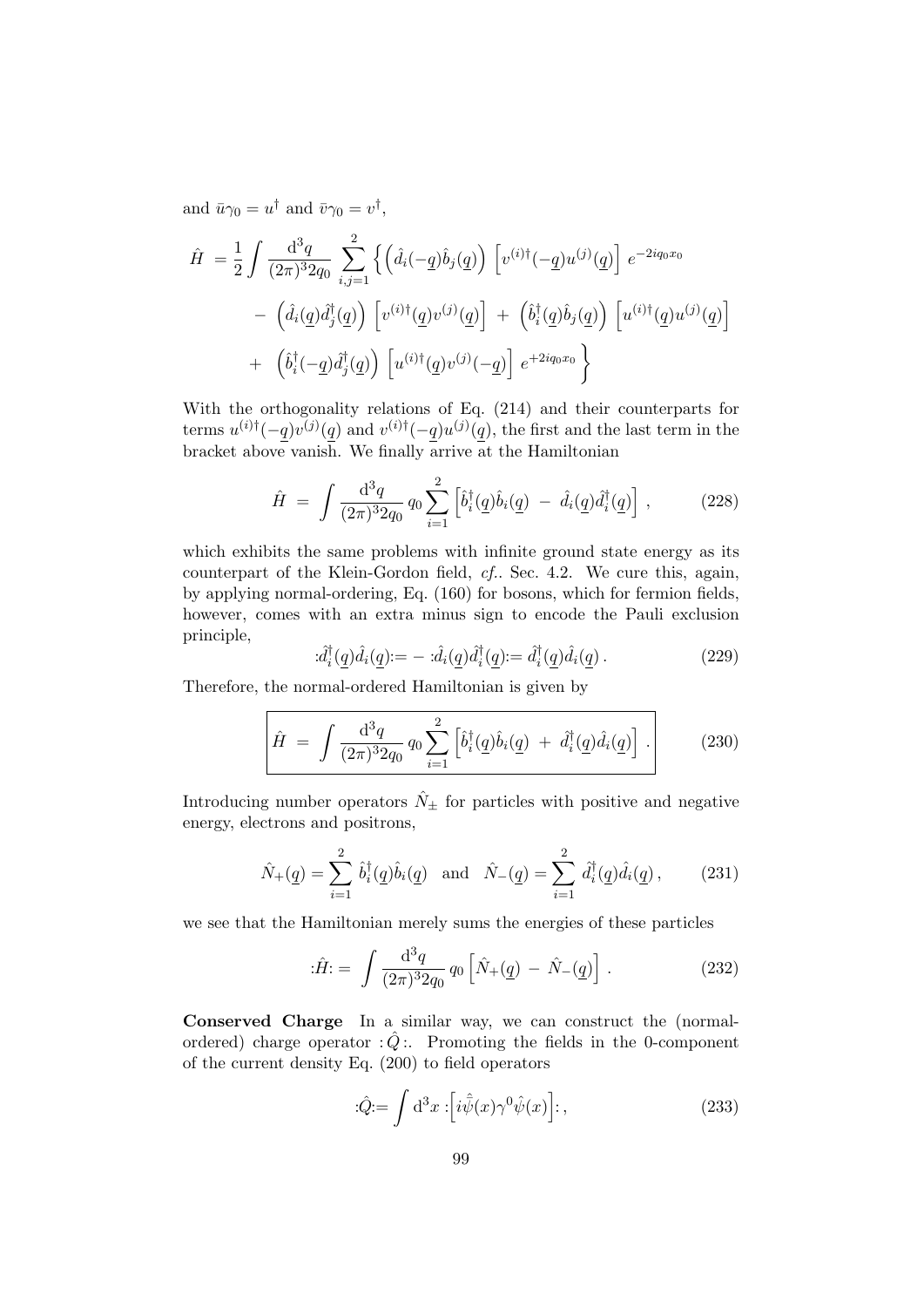we arrive at

$$
\left| \hat{Q} = \int \frac{\mathrm{d}^3 q}{(2\pi)^3 2q_0} \sum_{i=1}^2 \left[ \hat{b}_i^\dagger(\underline{q}) \hat{b}_i(\underline{q}) - \hat{d}_i^\dagger(\underline{q}) \hat{d}_i(\underline{q}) \right] \right]. \tag{234}
$$

Expressed through the number operator this becomes

: 
$$
\hat{Q}
$$
: =  $\int \frac{d^3q}{(2\pi)^3 2q_0} \left[ \hat{N}_+(\underline{q}) - \hat{N}_-(\underline{q}) \right],$  (235)

and the overall charge of the system is given by the difference of the total numbers of positively and negatively charged particles. It is a straightforward exercise to show that the charge is conserved, by asserting that the commutator of the charge and Hamilton operator vanishes; we leave this as an exercise.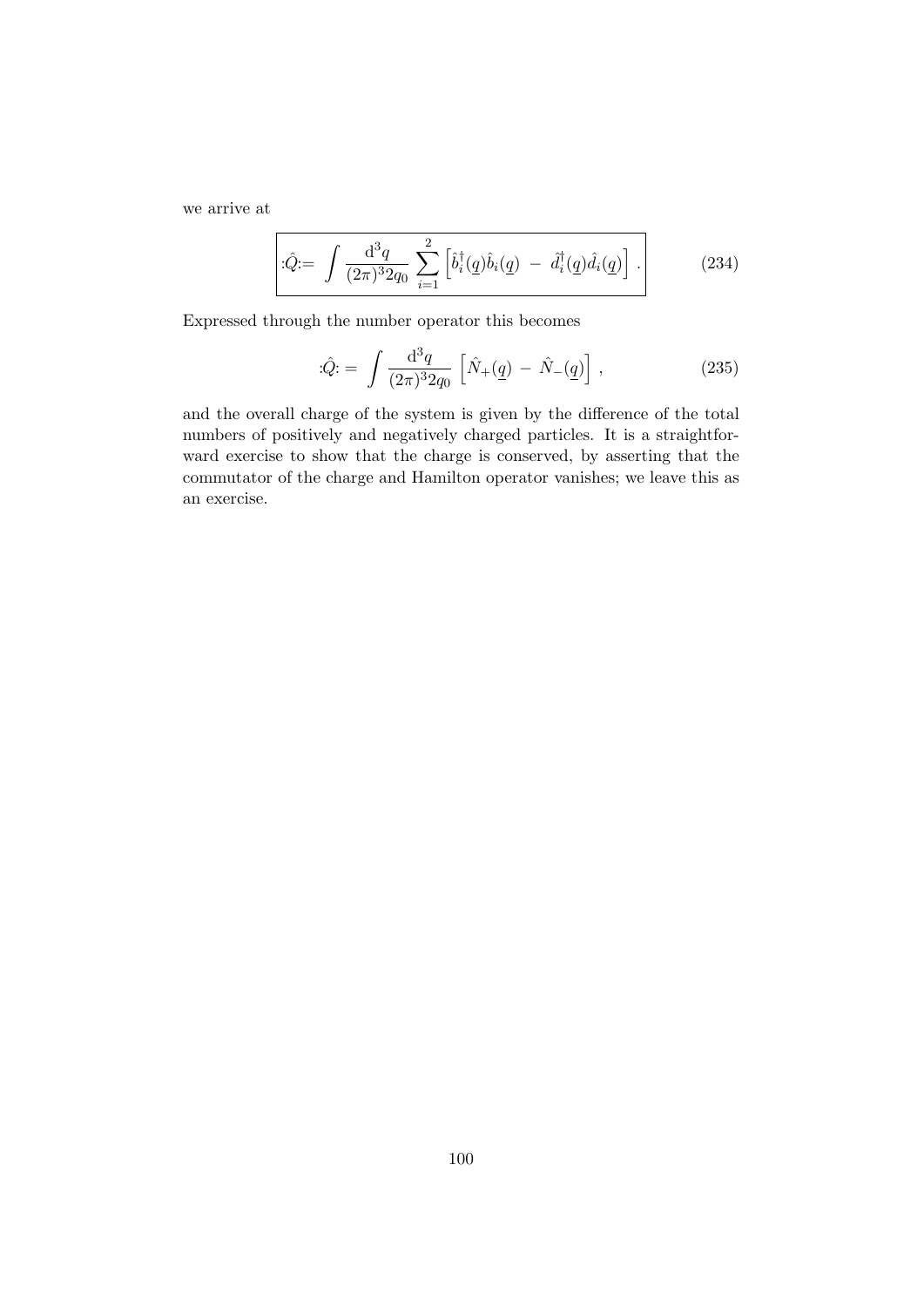## 5.3 Problems & Solutions

### 1. Dirac equation and Anti-Commutators

Show how the anti-commutation relations for the  $\alpha$  and  $\beta$  matrices follow from the requirement that the solutions to the Dirac E.o.M.

$$
i\frac{\partial}{\partial t}\psi(\underline{x}, t) = [-i\underline{\alpha} \cdot \underline{\nabla} + \beta m] \psi(\underline{x}, t)
$$

also satisfy the KG equation.

### Solution

To show that  $\psi$  also satisfies the Klein-Gordon equation, consider the square of the equation and demand that it reduces to the differential operator of the Klein-Gordon equation, i.e.

$$
-\frac{\partial^2}{\partial t^2}\psi(\underline{x}, t) = [-i\underline{\alpha} \cdot \nabla + \beta m]^2 \psi(\underline{x}, t)
$$
  
\n
$$
= [-(\underline{\alpha} \cdot \nabla)^2 + \beta^2 m^2 - im(\underline{\alpha} \cdot \nabla \cdot \beta + \beta \underline{\alpha} \cdot \nabla)] \psi(\underline{x}, t)
$$
  
\n
$$
= \left[ -\sum_{i,j=1}^3 \alpha_i \partial_i \alpha_j \partial_j + \beta^2 m^2 - im \sum_{i=1}^3 (\alpha_i \beta + \beta \alpha_i) \partial_i \right] \psi(\underline{x}, t)
$$
  
\n
$$
\frac{1}{\alpha} \left[ -\sum_{i=1}^3 \partial_i^2 + m^2 \right] \psi(\underline{x}, t) = [-\nabla^2 + m^2] \psi(\underline{x}, t)
$$

where we have imposed equality with the relevant part of the Klein-Gordon equation in the final line. Direct comparison with individual terms shows that:

$$
-\sum_{i,j=1}^{3} \alpha_i \alpha_j \partial_i \partial_j = -\sum_{i=1}^{3} \partial_i^2
$$

$$
+\beta^2 m^2 = m^2
$$

$$
-im \sum_{i=1}^{3} (\alpha_i \beta + \beta \alpha_i) \partial_i = 0
$$

and therefore

$$
\alpha_i \alpha_j + \alpha_j \alpha_i = \{ \alpha_i, \alpha_j \} = 0 \text{ for } i \neq j \text{ and } \alpha_i^2 = 1
$$
  

$$
\beta^2 = 1
$$
  

$$
\alpha_i \beta + \beta \alpha_i = \{ \alpha_i, \beta \} = 0
$$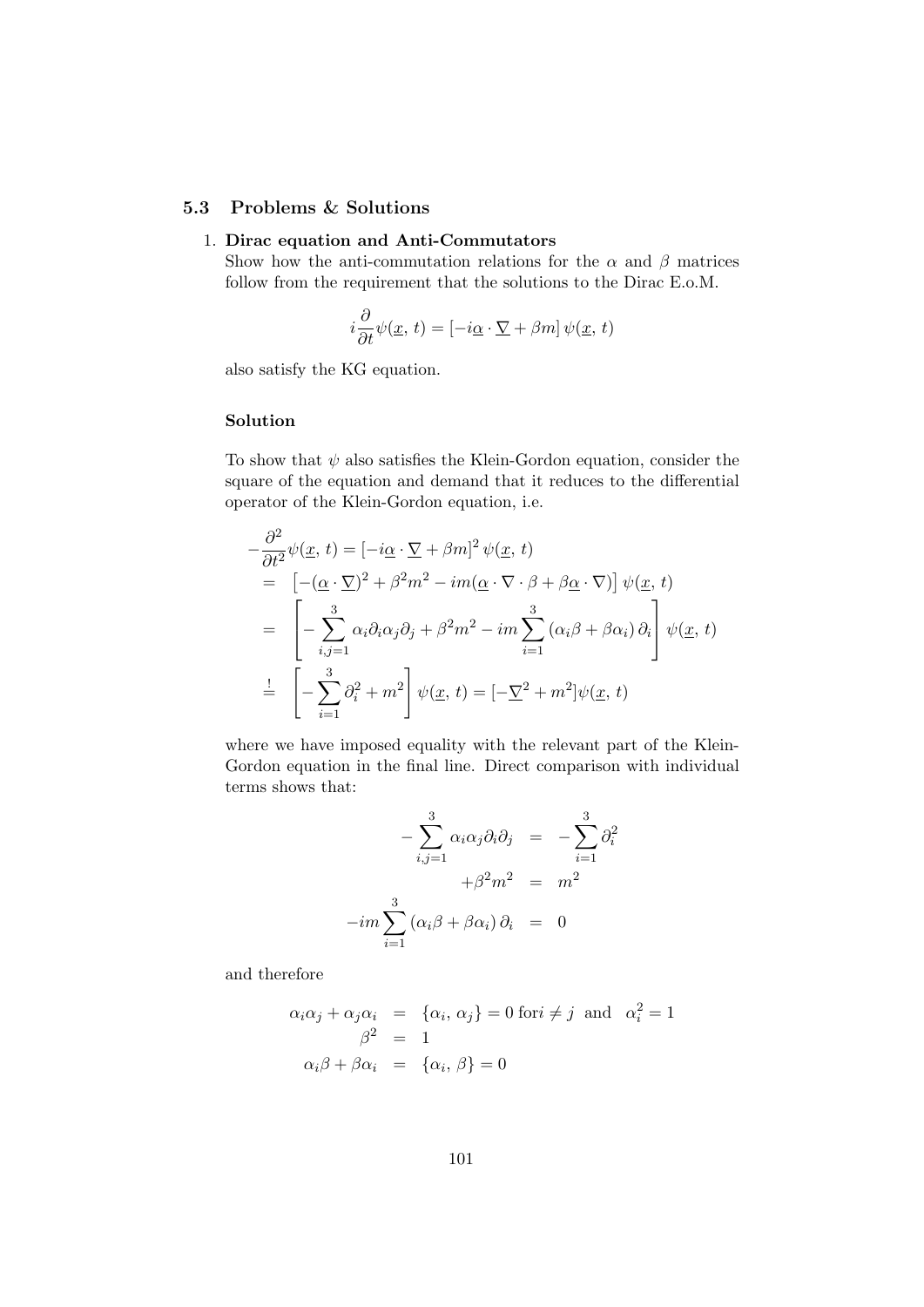### 2. Commutators with the Dirac Hamilton Operator

Calculate the following commutators:

- (a)  $[\hat{H}, \hat{p}];$
- (b)  $[\hat{H}, \hat{L}]$  with the orbital angular momentum operator  $\hat{L} = \hat{r} \times \hat{p}$ ;
- (c)  $[\hat{H}, \hat{L}^2]$
- (d)  $[\hat{H}, \hat{S}]$  with the spin operator  $\hat{S} = -\frac{i}{4}$  $rac{1}{4}\hat{\alpha}\times\hat{\alpha};$
- (e)  $[\hat{H}, \hat{J}]$  with the total angular momentum operator  $\hat{J} = \hat{L} + \hat{S}$

Hint: To alleviate the calculation, express the Hamilton operator with the  $\alpha$  and  $\beta$  matrices.

## Solution

Remember that the Hamilton operator expressed through the  $\alpha$  and  $\beta$  matrices is given by

$$
\hat{H}=\underline{\alpha}\cdot \underline{\hat{p}}+\beta m\,,
$$

and use the commutator  $[\hat{x}^i, \hat{p}^j] = i\delta_{ij}$ 

(a)  $[\hat{H}, \hat{p}]$ :

$$
[\hat{H},\,\hat{p}]=[\underline{\alpha}\cdot\hat{p}+\beta m,\,\hat{p}]=0\,.
$$

(b)  $[\hat{H}, \hat{L}]$ : we calculate this commutator component-wise,

$$
[\hat{H}, \hat{L}^i] = \epsilon^{ijk} [\underline{\alpha} \cdot \hat{\underline{p}} + \beta m, \hat{x}^j \hat{p}^k]
$$
  
=  $\epsilon^{ijk} \hat{p}^k \alpha_l [\hat{p}^l, \hat{x}^j] = -i \epsilon i j k \alpha_j \hat{p}^k = [\hat{i} \hat{\underline{p}} \times \underline{\alpha}]^i$ 

and therefore  $[\hat{H}, \hat{L}] = i\hat{p} \times \underline{\alpha}$ .

(c)  $[\hat{H}, \hat{L}^2]$ :

$$
\begin{aligned}\n[\hat{H}, \hat{\underline{L}}^2] &= [\hat{H}, \hat{L}^i \hat{L}^i] \\
&= \alpha_j [\hat{p}^j, \hat{L}^i \hat{L}^i] = \alpha_j \left( [\hat{p}^j, \hat{L}^i] \hat{L}^i + \hat{L}^i \hat{p}^j, \hat{L}^i] \right) \\
&= -i \epsilon^{ijk} \alpha_j \left( \hat{p}^k \hat{L}^i + \hat{L}^i \hat{p}^k \right) \neq 0.\n\end{aligned}
$$

(d)  $[\hat{H}, \hat{S}]$ : we calculate this commutator component-wise,

$$
[\hat{H}, \hat{\underline{S}}^i] = -\frac{i\epsilon^{ijk}}{4} [\underline{\alpha} \cdot \hat{\underline{p}} + \beta m, \alpha_j \alpha_k]
$$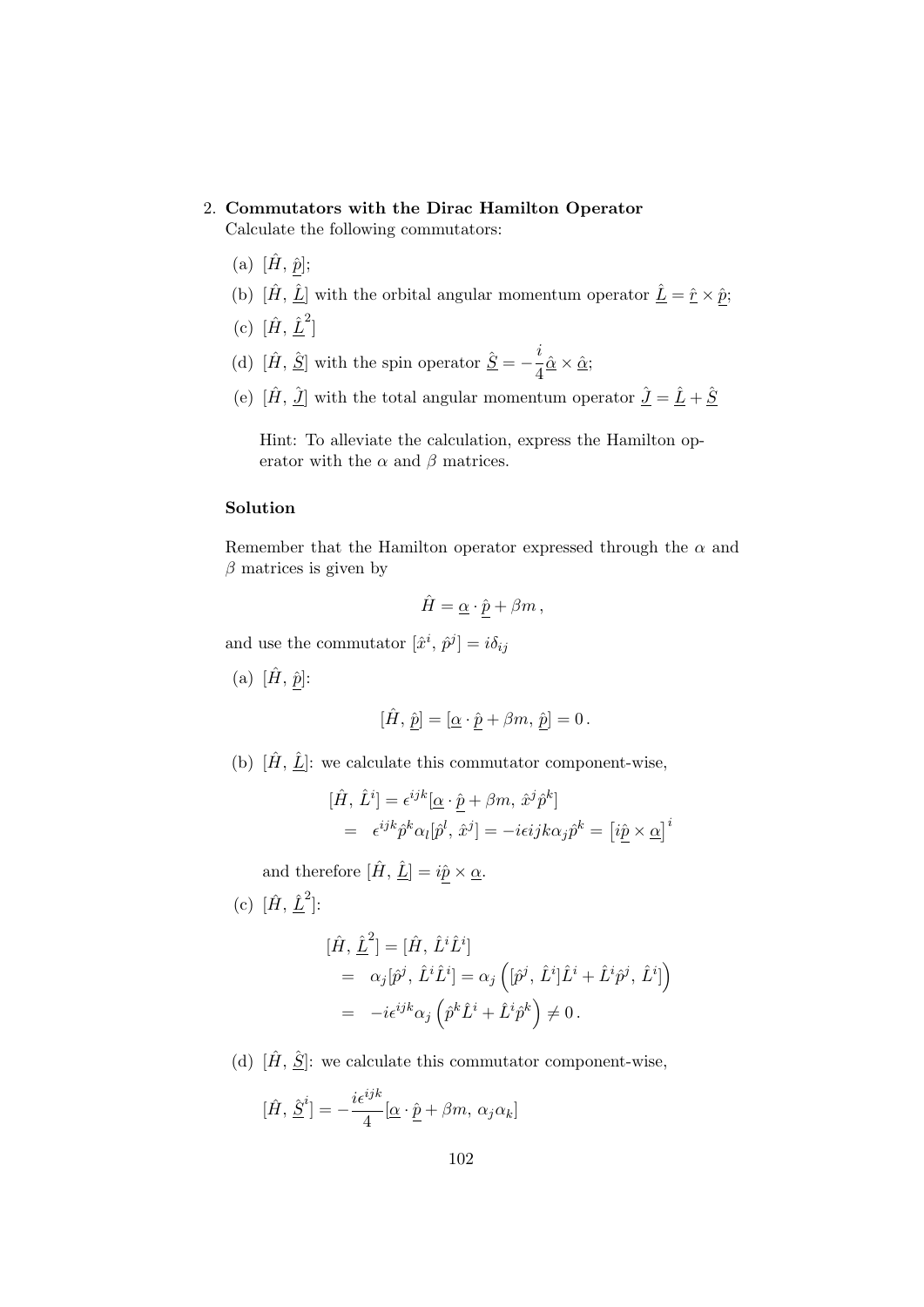$$
= -\frac{i\epsilon^{ijk}}{4}\hat{p}^{l}[\alpha_{l}, \alpha_{j}\alpha_{k}] = -\frac{i\epsilon^{ijk}}{4}\hat{p}^{l}[(2\delta_{lj} - \alpha_{j}\alpha_{l})\alpha_{k} - \alpha_{j}(2\delta_{lk} - \alpha_{l}\alpha_{k})]
$$

$$
= -\frac{i\epsilon^{ijk}}{2}\left(\hat{p}^{j}\alpha_{k} - \hat{p}^{k}\alpha_{j}\right) = -i\epsilon^{ijk}\hat{p}^{j}\alpha_{k} = -\left[i\hat{p} \times \underline{\alpha}\right]^{i}
$$

and therefore

(e) 
$$
[\hat{H}, \hat{J}] = -\hat{p} \times \underline{\alpha}
$$
:

$$
[\hat{H}, \hat{L}] = [\hat{H}, \hat{L}] + [\hat{H}, \hat{S}] = 0.
$$

This proves that neither orbital nor spin angular momentum are conserved quantities for the free fermions described by the Dirac equation, and only their total angular momentum is conserved.

3. <sup>∗</sup>Direct Solution of the Dirac Equation Solve the Dirac equation directly, by using the specific form of the  $\gamma$  matrices in the Dirac form.

#### Solution

We express the Dirac spinor in the equation of Eq. (??),  $(i\gamma^{\mu}\partial_{\mu}$  –  $m|\psi=0$  by decomposing it into a plane-wave factor multiplying two two-component spinors,

$$
\psi = e^{-ip\cdot x} \left( \begin{array}{c} \psi_+ \\ \psi_- \end{array} \right) .
$$

Using the Dirac  $\gamma$  matrices of Eq. (??) we then obtain an equation for the two components as

$$
\left(\begin{array}{cc} E-m & -\underline{\sigma}\cdot \underline{p} \\ \underline{\sigma}\cdot \underline{p} & -E-m \end{array}\right)\left(\begin{array}{c} \psi_+ \\ \psi_- \end{array}\right) = 0\,,
$$

where  $p^{\mu} = (E, p)$ . To solve this system, its determinant must vanish and we arrive at

$$
0 = \begin{vmatrix} E-m & -\underline{\sigma} \cdot \underline{p} \\ \underline{\sigma} \cdot \underline{p} & -E-m \end{vmatrix} = -(E^2 - m^2) + (\underline{\sigma} \cdot \underline{p})^2 = -E^2 + \underline{p}^2 + m^2,
$$

and we recover the well-known energy-momentum relation leading to solutions if  $E = \pm \sqrt{p^2 + m^2}$ .

For the positive energy solution, the system hs the form

$$
(E - m)\psi_{+} - (\underline{\sigma} \cdot \underline{p})\psi_{-} = 0
$$
  

$$
(\underline{\sigma} \cdot \underline{p})\psi_{+} - (E + m)\psi_{+} = 0
$$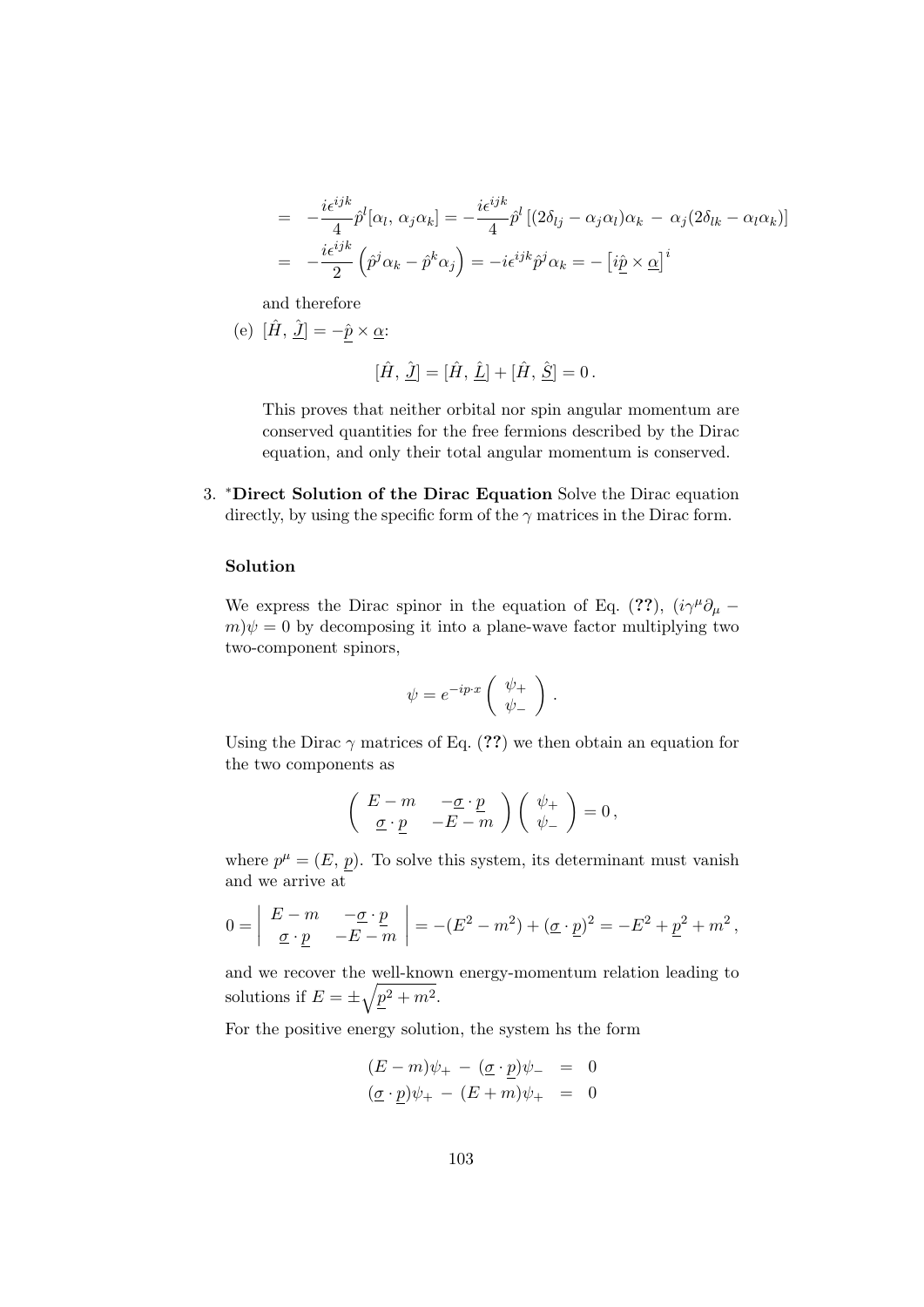implying that

$$
\psi_{-} = \frac{\underline{\sigma} \cdot \underline{p}}{E + m} \psi_{+}
$$

and therefore he positive energy solutions are given by

$$
u(\underline{p}) = u_{+}(E, \underline{p}) = \begin{pmatrix} \psi_{+} \\ \frac{\underline{\sigma} \cdot \underline{p}}{E + m} \psi_{+} \end{pmatrix}
$$

with two basic spinors  $\psi_+$  for spinup and spin-down solutions given by

$$
\psi_{+}^{(\pm)} = \left(\begin{array}{c} 1 \\ 0 \end{array}\right) \text{ and } \left(\begin{array}{c} 0 \\ 1 \end{array}\right).
$$

Similarly, for the negative energy-solutions we find

$$
u_-(-E, \underline{p}) = \begin{pmatrix} -\frac{\underline{\sigma} \cdot \underline{p}}{E+m} \psi_- \\ \psi_- \end{pmatrix}
$$

with two basic spinors  $\psi_+$  for spinup and spin-down solutions given by

$$
\psi_{-}^{(\pm)} = \left(\begin{array}{c} 1 \\ 0 \end{array}\right) \text{ and } \left(\begin{array}{c} 0 \\ 1 \end{array}\right) .
$$

The last thing to note is that for the negative-energy solutions there emerged a relative sign between energy and momentum, which makes the assignment of a plane-wave factor tricky. Therefore the  $v$ -spinors where introduced such that

$$
v(\underline{p}) = u_-(-E, -\underline{p}) = \begin{pmatrix} \frac{\underline{\sigma} \cdot \underline{p}}{E + m} \psi_- \\ \psi_- \end{pmatrix}
$$

#### 4. Dirac spinor relations

(a) prove, by explicit calculation, that

$$
\bar{u}^{(i)}(p)u^{(j)}(p) = 2m\delta_{ij} = -\bar{v}^{(i)}(p)v^{(j)}(p)
$$

for all combinations of  $i$  and  $j$  and that

$$
\bar{v}^{(i)}(\underline{p})u^{(j)}(\underline{p}) = \bar{u}^{(i)}(\underline{p})v^{(j)}(\underline{p}) = 0.
$$

For all scalar products use that  $\bar{u} = u^{\dagger} \gamma^0$  and thar  $p^*_{\pm} = p_{\mp}$ .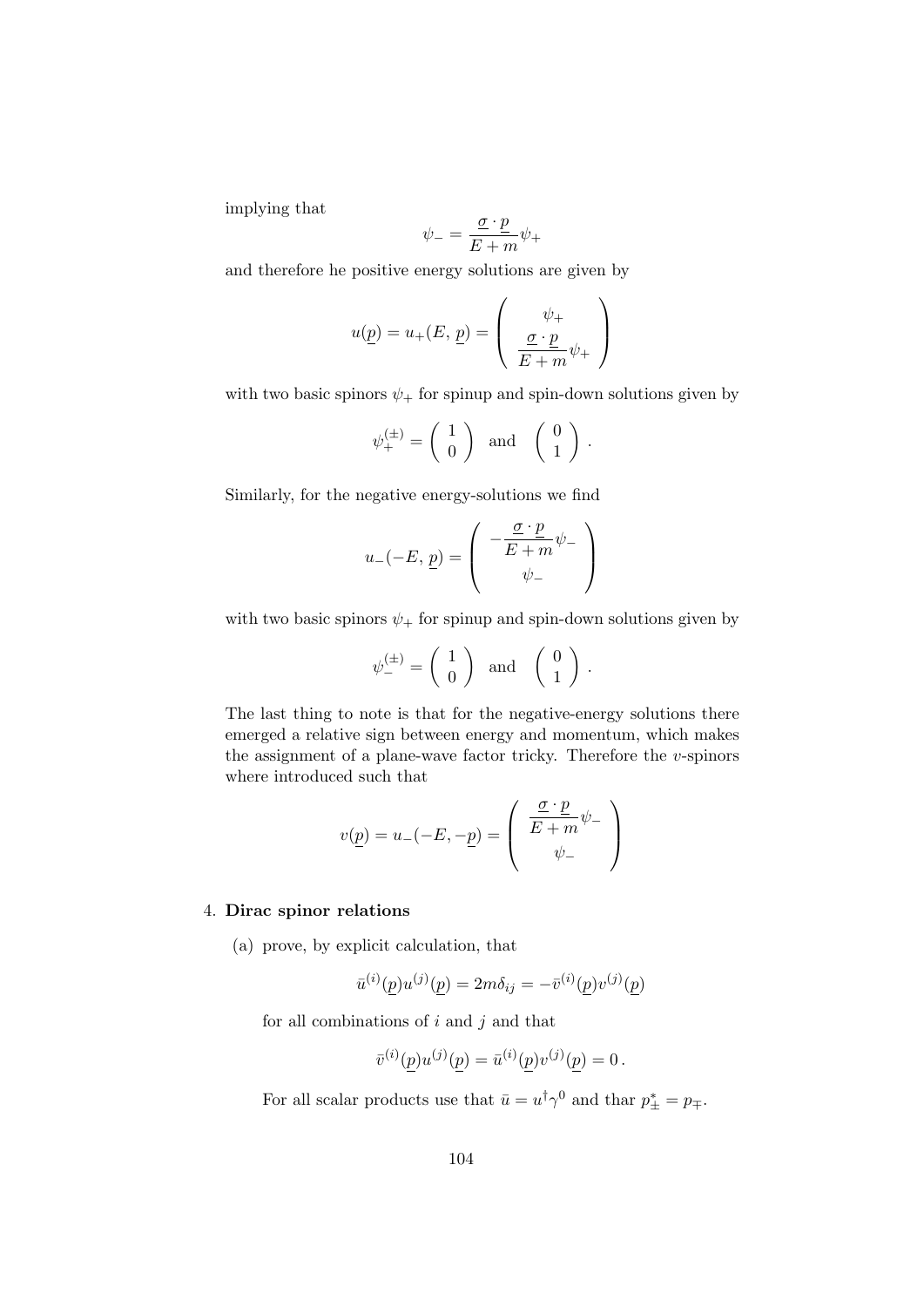(b) prove, by explicit calculation, that

$$
\sum_{i=1}^{2} u_{\alpha}^{(i)} \bar{u}_{\beta}^{(i)} = (\not p + m)_{\alpha\beta} , \quad \sum_{i=1}^{2} v_{\alpha}^{(i)} \bar{v}_{\beta}^{(i)} = (\not p - m)_{\alpha\beta}
$$

(c) can you find a normalisation constant  $\eta$  such that

$$
\sum_{i=1}^{2} u_{\alpha}^{(i)} \bar{u}_{\beta}^{(i)} = \left(\frac{\rlap{/}p + m}{2m}\right)_{\alpha\beta} , \quad \sum_{i=1}^{2} v_{\alpha}^{(i)} \bar{v}_{\beta}^{(i)} = \left(\frac{\rlap{/}p - m}{2m}\right)_{\alpha\beta} ?
$$

This is another often usec normalisation. What does it imply for the scalar products?

## Solution

(a) Scalar products  $\bar{u}u$  and  $\bar{v}v$ , for  $\eta =$ √  $E + m$ 

$$
\bar{u}^{(1)}(\underline{p})u^{(1)}(\underline{p}) = \eta^2 \begin{pmatrix} 1 & 0 & 0 & 0 \\ 0 & 1 & 0 & 0 \\ \frac{p_z}{E+m} & 0 & 0 & -1 \\ \frac{p_{-}}{E+m} & 0 & 0 & -1 \end{pmatrix} \begin{pmatrix} 1 & 0 & 0 \\ 0 & 1 & 0 & 0 \\ \frac{p_z}{E+m} & 0 & 0 & -1 \end{pmatrix}
$$
\n
$$
= \eta^2 \left(1 + 0 - \frac{p_z^2}{(E+m)^2} - \frac{p_x^2 + p_y^2}{(E+m)^2}\right)
$$
\n
$$
= \eta^2 \frac{E^2 + m^2 + 2Em - p^2}{(E+m)^2} = \eta^2 \frac{2m}{E+m} = 2m
$$

$$
\bar{u}^{(1)}(p)u^{(2)}(p) = \eta^2 \begin{pmatrix} 1 & 0 & 0 & 0 \\ 0 & 1 & 0 & 0 \\ \frac{p_z}{E+m} & 0 & 0 & -1 \\ \frac{p_-}{E+m} & 0 & 0 & -1 \end{pmatrix} \begin{pmatrix} 0 \\ 1 \\ \frac{p_-}{E+m} \\ 0 & 0 & -1 \end{pmatrix}
$$

$$
= \eta^2 \left(0 + 0 - \frac{p_z p_-}{(E+m)^2} + \frac{p_z p_-}{(E+m)^2}\right) = 0
$$

$$
\bar{u}^{(2)}(\underline{p})u^{(1)}(\underline{p}) = \eta^2 \begin{pmatrix} 0 \\ 1 \\ \frac{p_+}{E+m} \\ \frac{-p_z}{E+m} \end{pmatrix}^T \begin{pmatrix} 1 & 0 & 0 & 0 \\ 0 & 1 & 0 & 0 \\ 0 & 0 & -1 & 0 \\ 0 & 0 & 0 & -1 \end{pmatrix} \begin{pmatrix} 1 \\ 0 \\ \frac{p_z}{E+m} \\ \frac{p_+}{E+m} \end{pmatrix}
$$

$$
= \eta^2 \left(0 + 0 - \frac{p_z p_+}{(E+m)^2} + \frac{p_z p_+}{(E+m)^2}\right) = 0
$$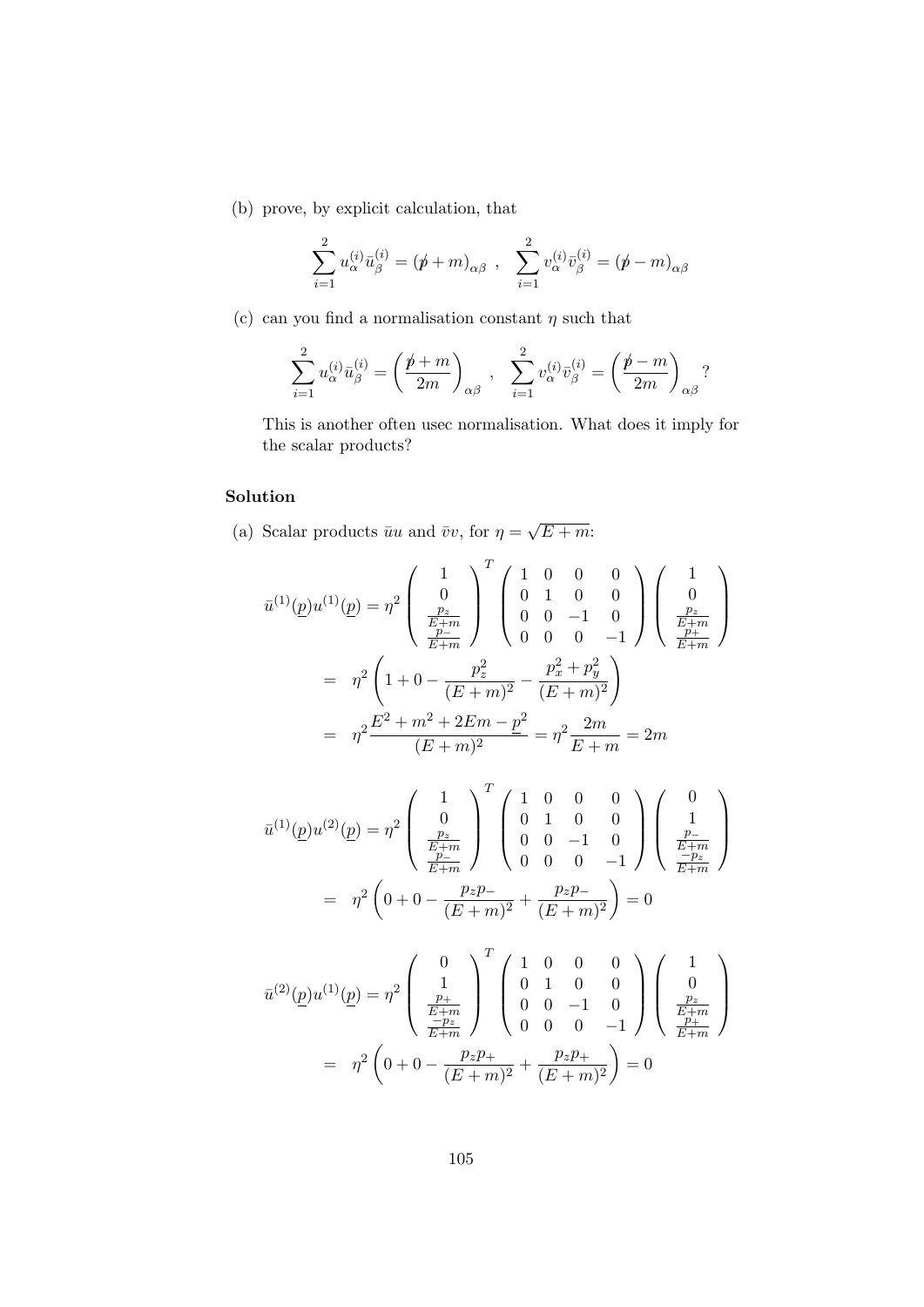$$
\bar{u}^{(2)}(\underline{p})u^{(2)}(\underline{p}) = \eta^2 \begin{pmatrix} 0 \\ 1 \\ \frac{p_+}{E+m} \\ \frac{-p_z}{E+m} \end{pmatrix}^T \begin{pmatrix} 1 & 0 & 0 & 0 \\ 0 & 1 & 0 & 0 \\ 0 & 0 & -1 & 0 \\ 0 & 0 & 0 & -1 \end{pmatrix} \begin{pmatrix} 0 \\ 1 \\ \frac{p_-}{E+m} \\ \frac{-p_z}{E+m} \end{pmatrix}
$$

$$
= \eta^2 \frac{E^2 + m^2 + 2Em - p^2}{(E+m)^2} = \eta^2 \frac{2m}{E+m} = 2m
$$

$$
\bar{v}^{(1)}(p)v^{(1)}(p) = \eta^2 \begin{pmatrix} \frac{p_z}{E+m} \\ \frac{p_z}{E+m} \\ 1 \\ 0 \end{pmatrix}^T \begin{pmatrix} 1 & 0 & 0 & 0 \\ 0 & 1 & 0 & 0 \\ 0 & 0 & -1 & 0 \\ 0 & 0 & 0 & -1 \end{pmatrix} \begin{pmatrix} \frac{p_z}{E+m} \\ \frac{p_{\pm}}{E+m} \\ 1 \\ 0 \end{pmatrix}
$$

$$
= \eta^2 \left( \frac{p_z^2}{(E+m)^2} + \frac{p_x^2 + p_y^2}{(E+m)^2} - 1 - 0 \right)
$$

$$
= \eta^2 \frac{p^2 - E^2 - m^2 - 2Em}{(E+m)^2} = -\eta^2 \frac{2m}{E+m} = -2m
$$

$$
\bar{v}^{(1)}(\underline{p})v^{(2)}(\underline{p}) = \eta^2 \begin{pmatrix} \frac{p_z}{E+m} \\ \frac{p_z}{E+m} \\ 1 \\ 0 \end{pmatrix}^T \begin{pmatrix} 1 & 0 & 0 & 0 \\ 0 & 1 & 0 & 0 \\ 0 & 0 & -1 & 0 \\ 0 & 0 & 0 & -1 \end{pmatrix} \begin{pmatrix} \frac{p_z}{E+m} \\ \frac{-p_z}{E+m} \\ 0 \\ 1 \end{pmatrix}
$$

$$
= \eta^2 \left( \frac{p_z p_-}{(E+m)^2} - \frac{p_z p_-}{(E+m)^2} - 0 - 0 \right) = 0
$$

$$
\bar{v}^{(2)}(\underline{p})v^{(1)}(\underline{p}) = \eta^2 \begin{pmatrix} \frac{p_+}{E+m} \\ \frac{-p_+}{E+m} \\ 1 \\ 0 \end{pmatrix}^T \begin{pmatrix} 1 & 0 & 0 & 0 \\ 0 & 1 & 0 & 0 \\ 0 & 0 & -1 & 0 \\ 0 & 0 & 0 & -1 \end{pmatrix} \begin{pmatrix} \frac{p_z}{E+m} \\ \frac{p_+}{E+m} \\ 1 \\ 0 \end{pmatrix}
$$

$$
= \eta^2 \left( \frac{p_z p_+}{(E+m)^2} - \frac{p_z p_+}{(E+m)^2} - 0 - 0 \right) = 0
$$

$$
\bar{v}^{(2)}(\underline{p})v^{(2)}(\underline{p}) = \eta^2 \begin{pmatrix} \frac{p_+}{E+m} \\ \frac{-p_z}{E+m} \\ 1 \end{pmatrix} \begin{pmatrix} 1 & 0 & 0 & 0 \\ 0 & 1 & 0 & 0 \\ 0 & 0 & -1 & 0 \\ 0 & 0 & 0 & -1 \end{pmatrix} \begin{pmatrix} \frac{p_-}{E+m} \\ \frac{-p_z}{E+m} \\ 0 \end{pmatrix}
$$

$$
= \eta^2 \left( \frac{p_x^2 + p_y^2}{(E+m)^2} + \frac{p_z^2}{(E+m)^2} - 1 - 0 \right)
$$

$$
= \eta^2 \frac{\underline{p}^2 - E^2 - m^2 - 2Em}{(E+m)^2} = -\eta^2 \frac{2m}{E+m} = -2m
$$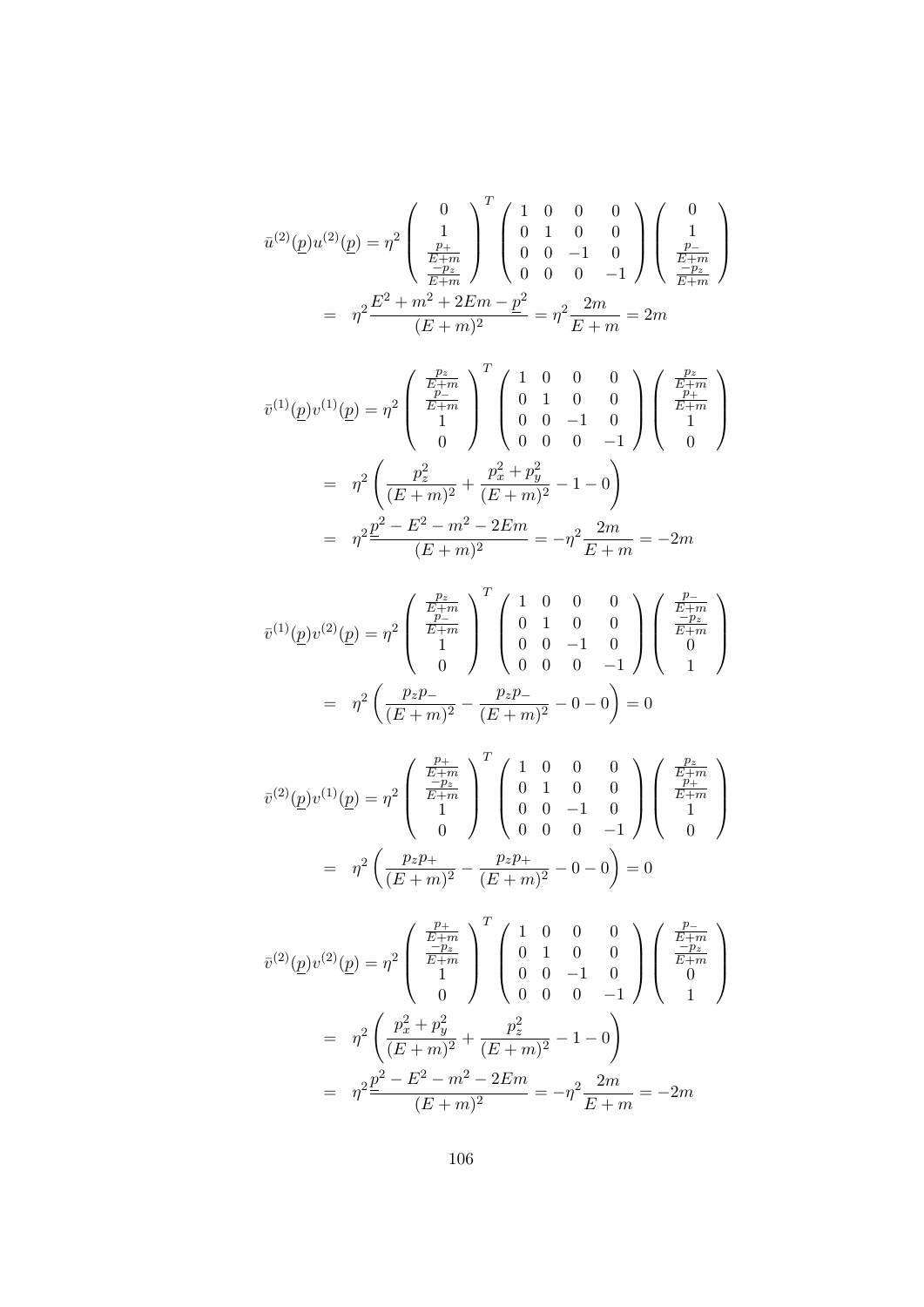Scalar products of  $\bar{v}u$  and  $\bar{u}v$ :

$$
\bar{v}^{(1)}(\underline{p})u^{(1)}(\underline{p}) = \eta^2 \begin{pmatrix} \frac{p_z}{E+m} \\ \frac{p_z}{E+m} \\ 1 \end{pmatrix}^T \begin{pmatrix} 1 & 0 & 0 & 0 \\ 0 & 1 & 0 & 0 \\ 0 & 0 & -1 & 0 \\ 0 & 0 & 0 & -1 \end{pmatrix} \begin{pmatrix} 1 \\ 0 \\ \frac{p_z}{E+m} \\ \frac{p_z}{E+m} \end{pmatrix}
$$

$$
= \eta^2 \left(\frac{p_z}{E+m} - \frac{p_z}{E+m}\right) = 0
$$

$$
\bar{v}^{(1)}(\underline{p})u^{(2)}(\underline{p}) = \eta^2 \begin{pmatrix} \frac{p_z}{E+m} \\ \frac{p_z}{E+m} \\ 1 \end{pmatrix}^T \begin{pmatrix} 1 & 0 & 0 & 0 \\ 0 & 1 & 0 & 0 \\ 0 & 0 & -1 & 0 \\ 0 & 0 & 0 & -1 \end{pmatrix} \begin{pmatrix} 0 \\ 1 \\ \frac{p_z}{E+m} \\ \frac{p_z}{E+m} \end{pmatrix}
$$

$$
= \eta^2 \left(\frac{p_-}{E+m} - \frac{p_-}{E+m}\right) = 0
$$

$$
\bar{v}^{(2)}(\underline{p})u^{(1)}(\underline{p}) = \eta^2 \begin{pmatrix} \frac{p_+}{E+m} \\ \frac{-p_z}{E+m} \\ 1 \\ 0 \end{pmatrix}^T \begin{pmatrix} 1 & 0 & 0 & 0 \\ 0 & 1 & 0 & 0 \\ 0 & 0 & -1 & 0 \\ 0 & 0 & 0 & -1 \end{pmatrix} \begin{pmatrix} 1 \\ 0 \\ \frac{p_z}{E+m} \\ \frac{p_+}{E+m} \end{pmatrix}
$$

$$
= \eta^2 \left(\frac{p_+}{E+m} - \frac{p_+}{E+m}\right) = 0
$$

$$
\bar{v}^{(2)}(\underline{p})u^{(2)}(\underline{p}) = \eta^2 \begin{pmatrix} \frac{p_+}{E+m} \\ \frac{-p_z}{E+m} \\ 1 \\ 0 \end{pmatrix}^T \begin{pmatrix} 1 & 0 & 0 & 0 \\ 0 & 1 & 0 & 0 \\ 0 & 0 & -1 & 0 \\ 0 & 0 & 0 & -1 \end{pmatrix} \begin{pmatrix} 0 \\ 1 \\ \frac{p_-}{E+m} \\ \frac{-p_z}{E+m} \end{pmatrix}
$$

$$
= \eta^2 \left( \frac{-p_z}{E+m} - \frac{-p_z}{E+m} \right) = 0
$$

$$
\bar{u}^{(1)}(\underline{p})v^{(1)}(\underline{p}) = \eta^2 \begin{pmatrix} 1 & 0 & 0 & 0 \\ 0 & 1 & 0 & 0 \\ \frac{p_z}{E+m} & 0 & 0 & -1 & 0 \\ \frac{p_z}{E+m} & 0 & 0 & -1 & 0 \\ 0 & 0 & 0 & -1 & 0 \\ \frac{p_z}{E+m} & -\frac{p_z}{E+m} & -\frac{p_z}{E+m} \end{pmatrix} \begin{pmatrix} \frac{p_z}{E+m} \\ \frac{p_{\pm}}{E+m} \\ 1 \\ 0 \end{pmatrix}
$$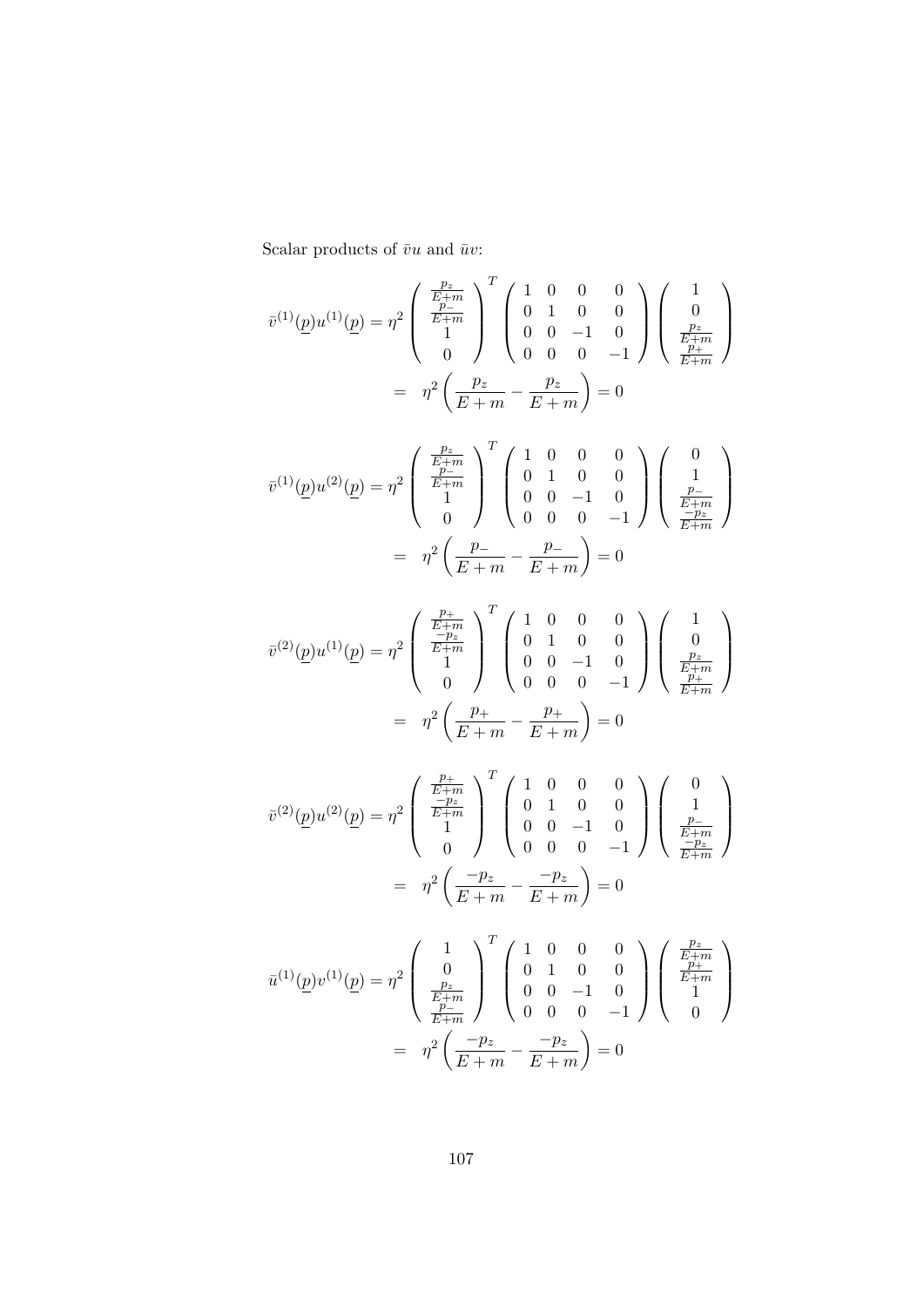$$
\bar{u}^{(1)}(\underline{p})v^{(2)}(\underline{p}) = \eta^2 \left( \begin{array}{c} 1 \\ 0 \\ \frac{p_z}{E+m} \\ \frac{p_-}{E+m} \end{array} \right)^T \left( \begin{array}{cccc} 1 & 0 & 0 & 0 \\ 0 & 1 & 0 & 0 \\ 0 & 0 & -1 & 0 \\ 0 & 0 & 0 & -1 \end{array} \right) \left( \begin{array}{c} \frac{p_-}{E+m} \\ \frac{-p_z}{E+m} \\ 0 \\ 1 \end{array} \right)
$$
\n
$$
= \eta^2 \left( \frac{p_-}{E+m} - \frac{p_-}{E+m} \right) = 0
$$

$$
\bar{u}^{(2)}(\underline{p})v^{(1)}(\underline{p}) = \eta^2 \begin{pmatrix} 0 \\ 1 \\ \frac{p_+}{E+m} \\ \frac{-p_z}{E+m} \end{pmatrix}^T \begin{pmatrix} 1 & 0 & 0 & 0 \\ 0 & 1 & 0 & 0 \\ 0 & 0 & -1 & 0 \\ 0 & 0 & 0 & -1 \end{pmatrix} \begin{pmatrix} \frac{p_z}{E+m} \\ \frac{p_+}{E+m} \\ 1 \\ 0 \end{pmatrix}
$$

$$
= \eta^2 \left(\frac{p_+}{E+m} - \frac{p_+}{E+m}\right) = 0
$$

$$
\bar{u}^{(2)}(p)v^{(2)}(p) = \eta^2 \begin{pmatrix} 0 \\ 1 \\ \frac{p_+}{E+m} \\ \frac{-p_z}{E+m} \end{pmatrix}^T \begin{pmatrix} 1 & 0 & 0 & 0 \\ 0 & 1 & 0 & 0 \\ 0 & 0 & -1 & 0 \\ 0 & 0 & 0 & -1 \end{pmatrix} \begin{pmatrix} \frac{p_-}{E+m} \\ \frac{-p_z}{E+m} \\ 0 \\ 1 \end{pmatrix}
$$

$$
= \eta^2 \left( \frac{-p_z}{E+m} - \frac{-p_z}{E+m} \right) = 0
$$

(b) We will use that  $p^2 = E^2 - m^2 = (E + m)(E - m)$  and that the product of a "column-vector" and a "row-vector",  $v \cdot v^T$ , yields a matrix-object.

$$
\sum_{i=1}^{2} u_{\alpha}^{(i)} \bar{u}_{\beta}^{(i)} = [\not p + m]_{\alpha\beta} = [E\gamma^{0} - \vec{p} \cdot \vec{\gamma} + m]_{\alpha\beta}
$$
  
= 
$$
\begin{bmatrix} E + m & 0 & -p_{z} & -p_{-} \\ 0 & E + m & -p_{+} & p_{z} \\ p_{z} & p_{-} & -E + m & 0 \\ p_{+} & -p_{z} & 0 & -E + m \end{bmatrix}_{\alpha\beta}
$$
  
= 
$$
\eta^{2} \begin{bmatrix} 1 \\ 0 \\ 0 \\ \frac{p_{z}}{E + m} \\ \frac{p_{+}}{E + m} \end{bmatrix} \begin{pmatrix} 1 \\ 0 \\ 0 \\ \frac{p_{z}}{E + m} \\ \frac{p_{-}}{E + m} \end{pmatrix}^{T} \begin{pmatrix} 1 & 0 & 0 & 0 \\ 0 & 1 & 0 & 0 \\ 0 & 0 & -1 & 0 \\ 0 & 0 & 0 & -1 \end{pmatrix}
$$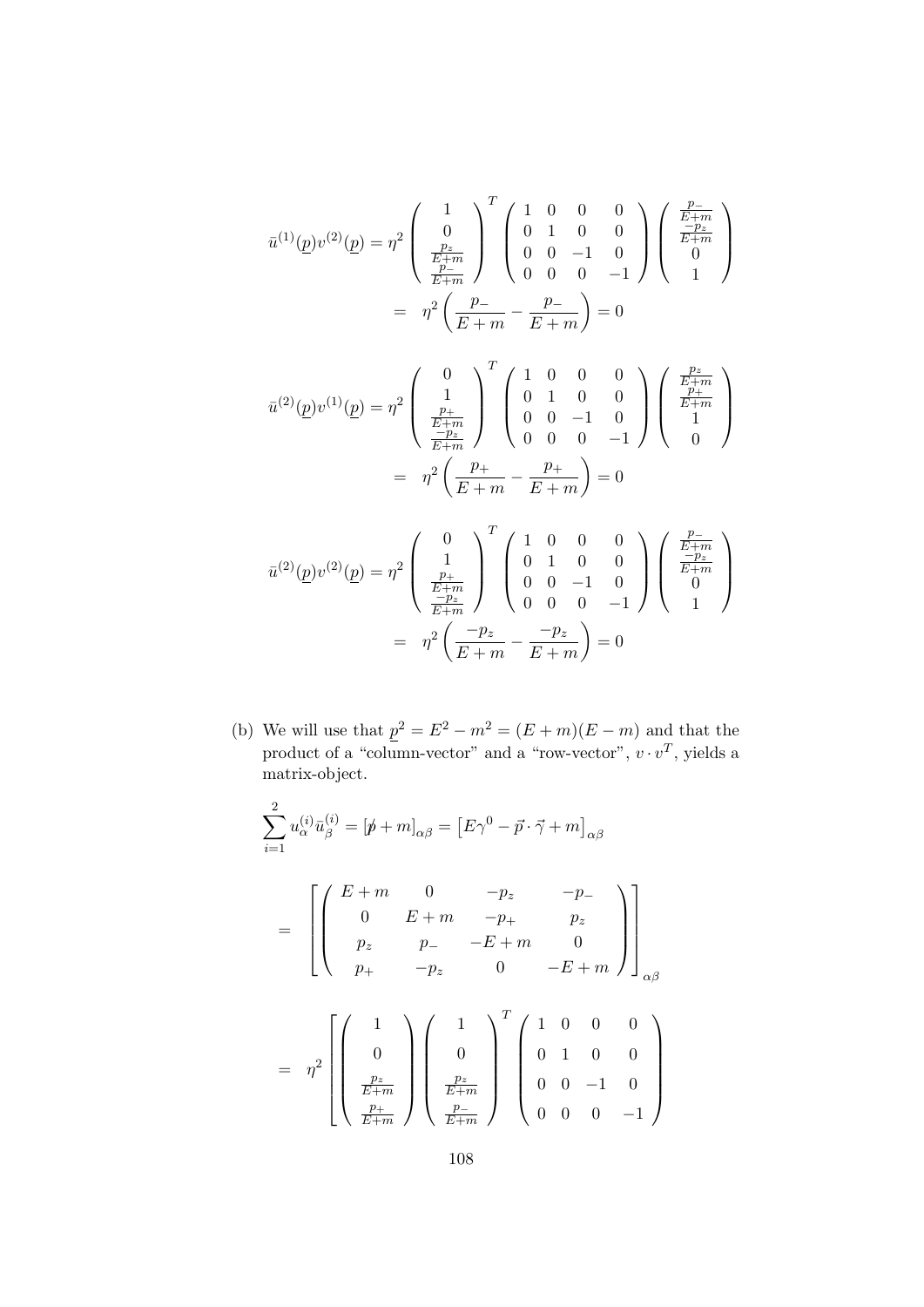$$
+\begin{pmatrix} 0 \\ 1 \\ \frac{p_-}{E+m} \\ \frac{-p_z}{E+m} \end{pmatrix} \begin{pmatrix} 0 \\ 1 \\ \frac{p_+}{E+m} \\ \frac{-p_z}{E+m} \end{pmatrix}^T \begin{pmatrix} 1 & 0 & 0 & 0 \\ 0 & 1 & 0 & 0 \\ 0 & 0 & -1 & 0 \\ 0 & 0 & 0 & -1 \end{pmatrix}_{\alpha\beta}
$$
  
\n
$$
= \eta^2 \begin{bmatrix} 1 \\ 0 \\ \frac{p_z}{E+m} \\ \frac{p_-}{E+m} \end{bmatrix} \begin{pmatrix} 1 \\ 0 \\ \frac{-p_z}{E+m} \\ \frac{-p_z}{E+m} \end{pmatrix} + \begin{pmatrix} 0 \\ 1 \\ \frac{p_-}{E+m} \\ \frac{-p_-}{E+m} \end{pmatrix} \begin{pmatrix} 0 \\ -\frac{p_+}{E+m} \\ \frac{p_-}{E+m} \\ \frac{-p_+}{E+m} \end{pmatrix}
$$
  
\n
$$
= (E+m) \begin{bmatrix} 1 & 0 & -\frac{p_z}{E+m} & -\frac{p_-}{E+m} \\ 0 & 0 & 0 & 0 \\ \frac{p_z}{E+m} & 0 & -\frac{p_z}{(E+m)^2} & -\frac{p_zp_-}{(E+m)^2} \\ \frac{p_+}{E+m} & 0 & -\frac{p_zp_+}{(E+m)^2} & -\frac{p_zp_-}{(E+m)^2} \end{bmatrix}
$$
  
\n
$$
+ \begin{pmatrix} 0 & 0 & 0 & 0 \\ 0 & 1 & -\frac{p_+}{E+m} & \frac{p_z}{E+m} \\ 0 & \frac{p_-}{E+m} & -\frac{p_zp_-}{(E+m)^2} & \frac{p_zp_-}{(E+m)^2} \\ \frac{p_-}{E+m} & \frac{p_zp_+}{(E+m)^2} & -\frac{p_z^2}{(E+m)^2} \end{pmatrix}
$$
  
\n
$$
= \begin{bmatrix} E+m & 0 & -p_z & -p_- \\ 0 & E+m & -p_+ & p_z \\ p_z & p_- & -E+m & 0 \\ p_+ & -p_z & 0 & -E+m \end{bmatrix}
$$

The calculation for the  $v{\text{\rm 's}}$  follows the same pattern.

(c) The normalisation then would be  $\eta^2 = (E+m)/(2m)$  and result in

$$
\bar{u}^{(i)}(p)u^{(j)}(p) = \delta_{ij} = -\bar{v}^{(i)}(p)v^{(j)}(p)
$$
  

$$
u^{\dagger(i)}(p)u^{(j)}(p) = \frac{E}{m}\delta_{ij} = -v^{\dagger(i)}(p)v^{(j)}(p)
$$

5.  $\gamma$  Algebra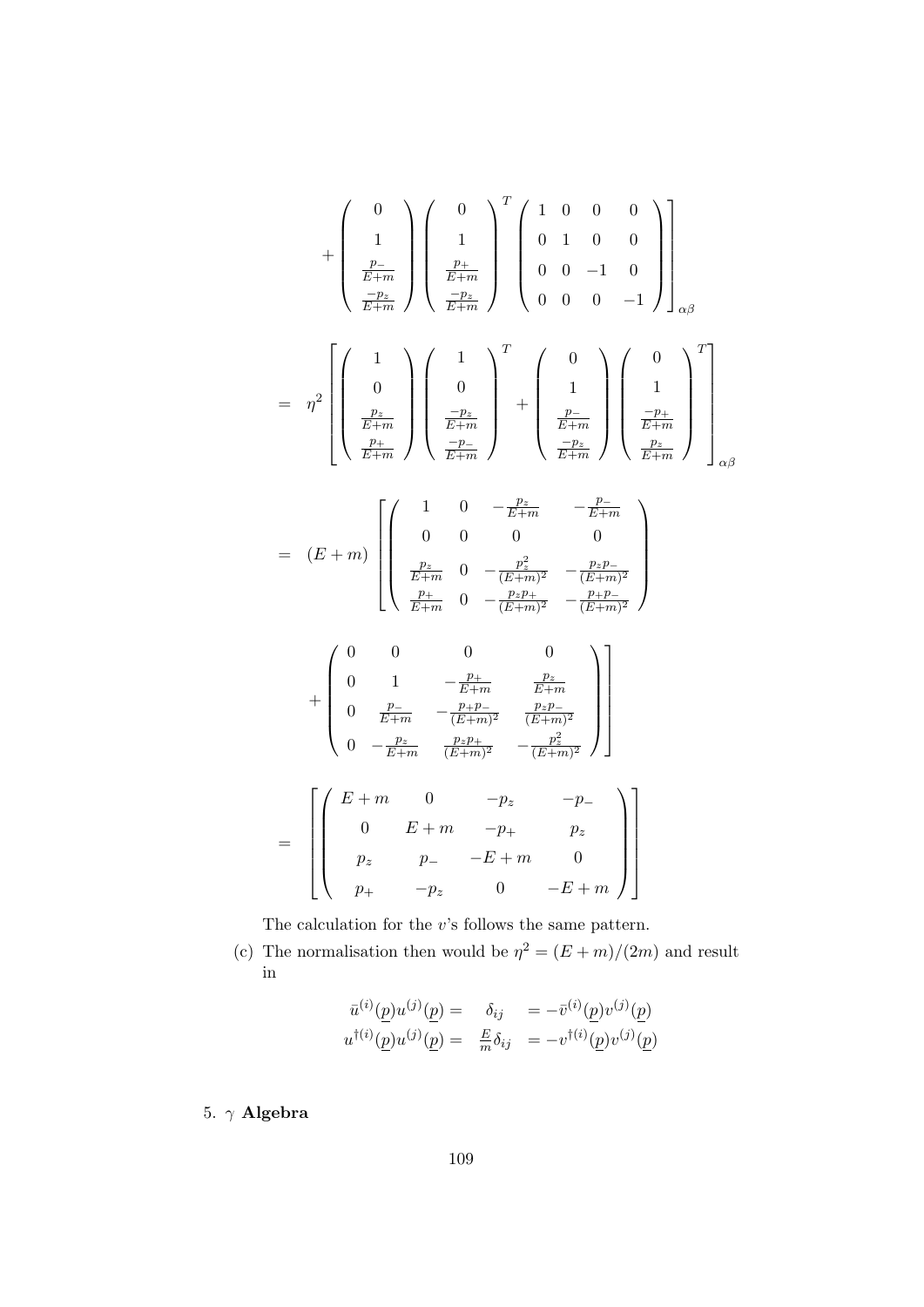Prove the following identities

$$
\gamma^{\mu}\gamma_{\mu} = 4
$$
  
\n
$$
\gamma^{\mu}\gamma^{\rho}\gamma_{\mu} = -2\gamma^{\rho}
$$
  
\n
$$
\text{Tr}(\gamma^{\mu}\gamma^{\nu}) = 4g^{\mu\nu}
$$
  
\n
$$
\text{Tr}(\gamma^{\mu}\gamma^{\nu}\gamma^{\rho}\gamma^{\sigma}) = 4(g^{\mu\nu}g^{\rho\sigma} + g^{\mu\sigma}g^{\nu\rho} - g^{\mu\rho}g^{\nu\sigma})
$$

# Solution

Straightforward matrix multiplcation shows that

$$
\gamma^{0}\gamma_{0} = \gamma^{1}\gamma_{1} = \gamma^{2}\gamma_{2} = \gamma^{3}\gamma_{3} = \begin{pmatrix} 1 & 0 & 0 & 0 \\ 0 & 1 & 0 & 0 \\ 0 & 0 & 1 & 0 \\ 0 & 0 & 0 & 1 \end{pmatrix} = 1
$$

and summing them thus yields 4

Alternatively, without using the explicit representation as matrices:

$$
\gamma^\mu \gamma_\mu = \frac{1}{2}\{\gamma^\mu,\gamma_\mu\} = \frac{1}{2}2g^\mu_{\ \mu} = 4
$$

because  $g^{\mu}_{\mu} = \delta^{\mu}_{\mu}$  and we thus sum over the 4 entries of the fourdimensional unit matrix.

Using the anti-commutator of the gamma-matrices and cyclicity of matrix multiplication under the trace operation yields the next two desired results

$$
\gamma^{\mu}\gamma^{\rho}\gamma_{\mu} = (2g^{\mu\rho} - \gamma^{\rho}\gamma^{\mu})\gamma_{\mu} = 2\gamma^{\rho} - 4\gamma^{\rho}
$$
  
Tr $(\gamma^{\mu}\gamma^{\nu}) = \frac{1}{2}$ Tr $(\gamma^{\mu}\gamma^{\nu} + \gamma^{\nu}\gamma^{\mu}) = \frac{1}{2}$ Tr $(2g^{\mu\nu}) = g^{\mu\nu}$ Tr $(1) = 4g^{\mu\nu}$ ,

where in the last step we realise that the trace is over the 4 Dirac (spinor) indices.

Finally, with the same steps,

$$
\begin{split} \text{Tr}\left[\gamma^{\mu}\gamma^{\nu}\gamma^{\rho}\gamma^{\sigma}\right] & = \text{Tr}\left[\gamma^{\mu}\gamma^{\nu}(2g^{\rho\sigma}-\gamma^{\sigma}\gamma^{\rho})\right] \\ & = 2g^{\rho\sigma}\text{Tr}(\gamma^{\mu}\gamma^{\nu}) - \text{Tr}\left[\gamma^{\mu}\gamma^{\nu}\gamma^{\sigma}\gamma^{\rho}\right] \\ & = 8g^{\rho\sigma}g^{\mu\nu} - 8g^{\nu\sigma}g^{\mu\rho} + \text{Tr}\left[\gamma^{\mu}\gamma^{\sigma}\gamma^{\nu}\gamma^{\rho}\right] \\ & = 8g^{\rho\sigma}g^{\mu\nu} - 8g^{\nu\sigma}g^{\mu\rho} + 8g^{\mu\sigma}g^{\nu\rho} - \text{Tr}\left[\gamma^{\sigma}\gamma^{\mu}\gamma^{\nu}\gamma^{\rho}\right] \\ & = 8g^{\mu\nu}g^{\rho\sigma} + 8g^{\mu\sigma}g^{\nu\rho} - 8g^{\mu\rho}g^{\nu\sigma} - \text{Tr}\left[\gamma^{\mu}\gamma^{\nu}\gamma^{\rho}\gamma^{\sigma}\right] \end{split}
$$

and therefore

$$
2\text{Tr}[\gamma^{\mu}\gamma^{\nu}\gamma^{\rho}\gamma^{\sigma}] = 8(g^{\mu\nu}g^{\rho\sigma} + 8g^{\mu\sigma}g^{\nu\rho} - 8g^{\mu\rho}g^{\nu\sigma})
$$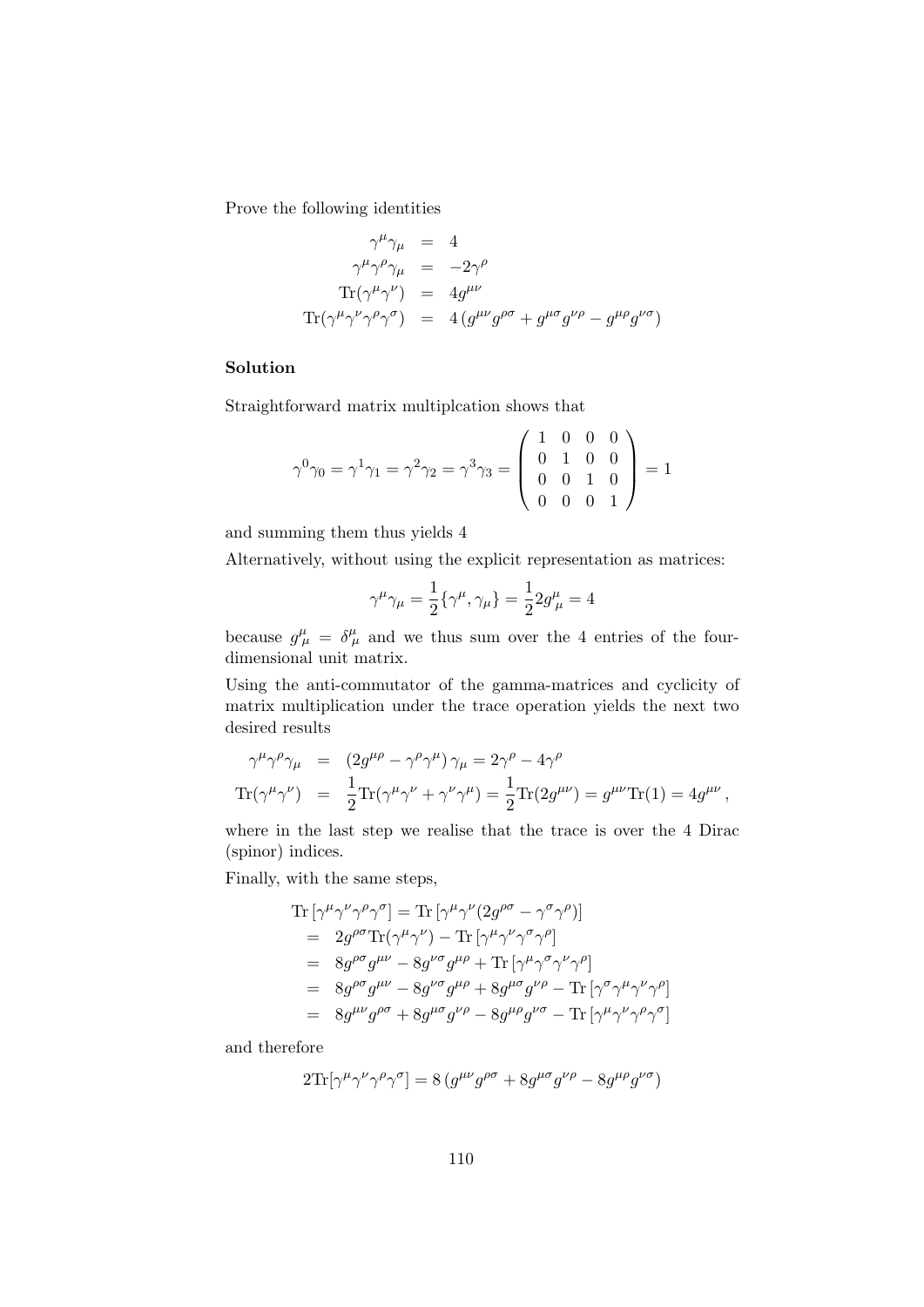# 6. Dirac Hamiltonian from Creation and Annihilation Operators

Show that for the Dirac field indeed the Hamiltonian (not! normalordered) is given by

$$
\hat{H} = \int d^3x \hat{\mathcal{H}} = \sum_{i=1}^2 \int \frac{d^3p}{(2\pi)^3 2p_0} p_0 \left[ \hat{b}_i^\dagger(p) \hat{b}_i(p) - \hat{d}_i(p) \hat{d}_i^\dagger(p) \right]
$$

## Solution

Plugging expansions of fields in terms of creation and annihilation operators,

$$
\psi = \int \frac{d^3 p}{(2\pi)^3 2p_0} \sum_{i=1}^2 \left[ e^{-ipx} u^{(i)}(p) \hat{b}_i(p) + e^{ipx} v^{(i)}(p) \hat{d}_i^{\dagger}(p) \right]
$$
  

$$
\psi^{\dagger} = \int \frac{d^3 p}{(2\pi)^3 2p_0} \sum_{i=1}^2 \left[ e^{-ipx} \bar{v}^{(i)}(p) \gamma^0 \hat{d}_i(p) + e^{ipx} \bar{u}^{(i)}(p) \gamma^0 \hat{b}_i^{\dagger}(p) \right],
$$

where multiplying from the right with  $\gamma^0$  for the latter gives (remember  $({\gamma}^{0})^{2} = 1$ 

$$
\bar{\psi} = \int \frac{\mathrm{d}^3 p}{(2\pi)^3 2p_0} \sum_{i=1}^2 \left[ e^{-ipx} \bar{v}^{(i)}(p) \hat{d}_i(p) + e^{ipx} \bar{u}^{(i)}(p) \hat{b}_i^{\dagger}(p) \right],
$$

into Hamiltonian from lecture, expressed in  $\psi$  and  $\psi^{\dagger}$ , gives<sup>11</sup>

$$
\hat{\mathcal{H}} = \psi^{\dagger}(-i\underline{\alpha} \cdot \overleftrightarrow{\nabla} + \beta m)\psi = \bar{\psi}(-i\underline{\gamma} \cdot \overleftrightarrow{\nabla} + m)\psi
$$

and therefore

$$
\hat{H} = \int \mathrm{d}^3 x \bar{\psi}(-i\underline{\gamma} \cdot \overleftrightarrow{\sum} + m)\psi
$$

<sup>11</sup>We use a lot of spinor identies, such as  $\bar{u} = u^{\dagger} \gamma^0$  etc. in the following and try to make them explicit through lots of intermediate steps. Remember that

$$
\bar{\psi}\overleftrightarrow{\partial}\psi = \frac{1}{2}\bar{\psi}(\partial\psi) - (\partial\bar{\psi})\psi = \frac{1}{2}\bar{\psi}(\overrightarrow{\partial}\psi) - (\bar{\psi}\overleftarrow{\partial})\psi
$$

Two other identities we will use arise from the E.o.M.:

$$
(\not p - m)u(p) = 0 \qquad \longleftrightarrow \qquad (\underline{p} \cdot \underline{\gamma} + m)u(p) = E\gamma^{0}u(p)
$$
  

$$
(\not p + m)v(p) = 0 \qquad \longleftrightarrow \qquad (\underline{p} \cdot \underline{\gamma} - m)u(p) = E\gamma^{0}u(p)
$$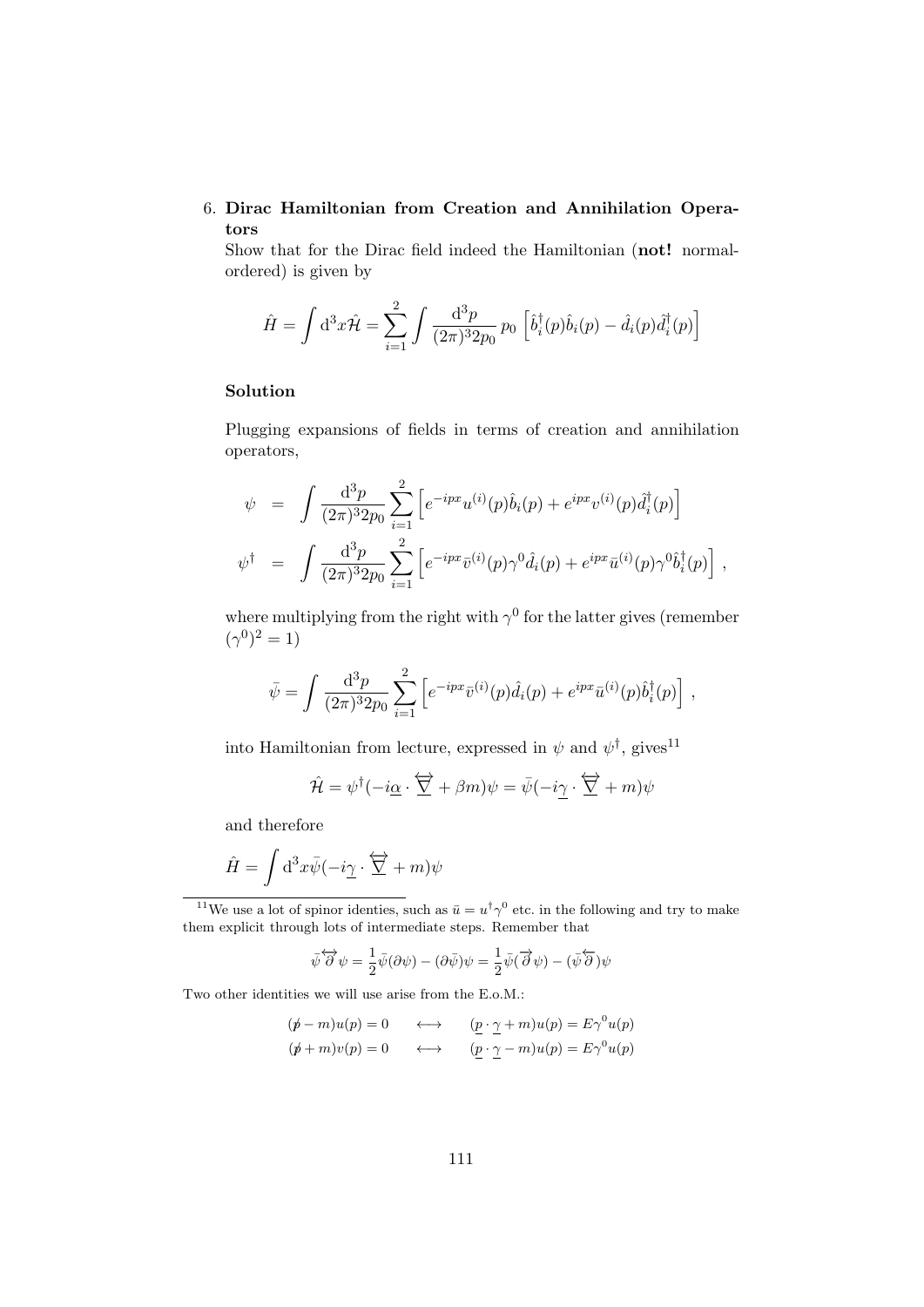$$
= \int d^3x \frac{d^3p}{(2\pi)^3 2p_0} \frac{d^3q}{(2\pi)^3 2q_0} \sum_{i,j=1}^{2} \left\{ \left[ e^{-ipx} \bar{v}^{(i)}(p) \hat{d}_i(p) + e^{ipx} \bar{u}^{(i)}(p) \hat{b}_i^{\dagger}(p) \right] (-i\gamma \cdot \overrightarrow{\nabla} + m) \right. \left. \left. \left[ e^{-ipx} \bar{u}^{(j)}(q) \hat{b}_j(q) + e^{ipx} \bar{u}^{(j)}(q) \bar{d}_j^{\dagger}(q) \right] \right\} \right\}
$$
\n
$$
= \frac{1}{2} \int d^3x \frac{d^3p}{(2\pi)^3 2p_0} \frac{d^3q}{(2\pi)^3 2q_0} \sum_{i,j=1}^{2} \left\{ \left[ e^{-ipx} \bar{v}^{(i)}(p) \hat{d}_i(p) + e^{ipx} \bar{u}^{(i)}(p) \hat{b}_i^{\dagger}(p) \right] \right. \times \left. \left[ \left( \underline{\gamma} \cdot q + m \right) e^{-iqx} u^{(j)}(q) \hat{b}_j(q) + \left( -\underline{\gamma} \cdot q + m \right) e^{iqx} v^{(j)}(q) \hat{d}_j^{\dagger}(q) \right] \right. \times \left. \left[ e^{-ipx} \bar{u}^{(j)}(p) \hat{d}_i(p) (-\underline{\gamma} \cdot p + m) + e^{ipx} \bar{u}^{(i)}(p) \hat{b}_i^{\dagger}(p) (\underline{\gamma} \cdot p + m) \right] \right. \times \left. \left[ e^{-ipx} u^{(j)}(p) \hat{b}_j(p) + e^{ipx} v^{(j)}(p) \hat{d}_j^{\dagger}(p) \right] \right\}
$$
\n
$$
= \frac{1}{2} \int d^3x \frac{d^3p}{(2\pi)^3 2p_0} \frac{d^3q}{(2\pi)^3 2q_0} \sum_{i,j=1}^{2} \left\{ \left[ e^{-ipx} \bar{u}^{(i)}(p) \hat{d}_i(p) + e^{ipx} \bar{u}^{(i)}(p) \hat{d}_j^{\dagger}(p) \right] \right\}
$$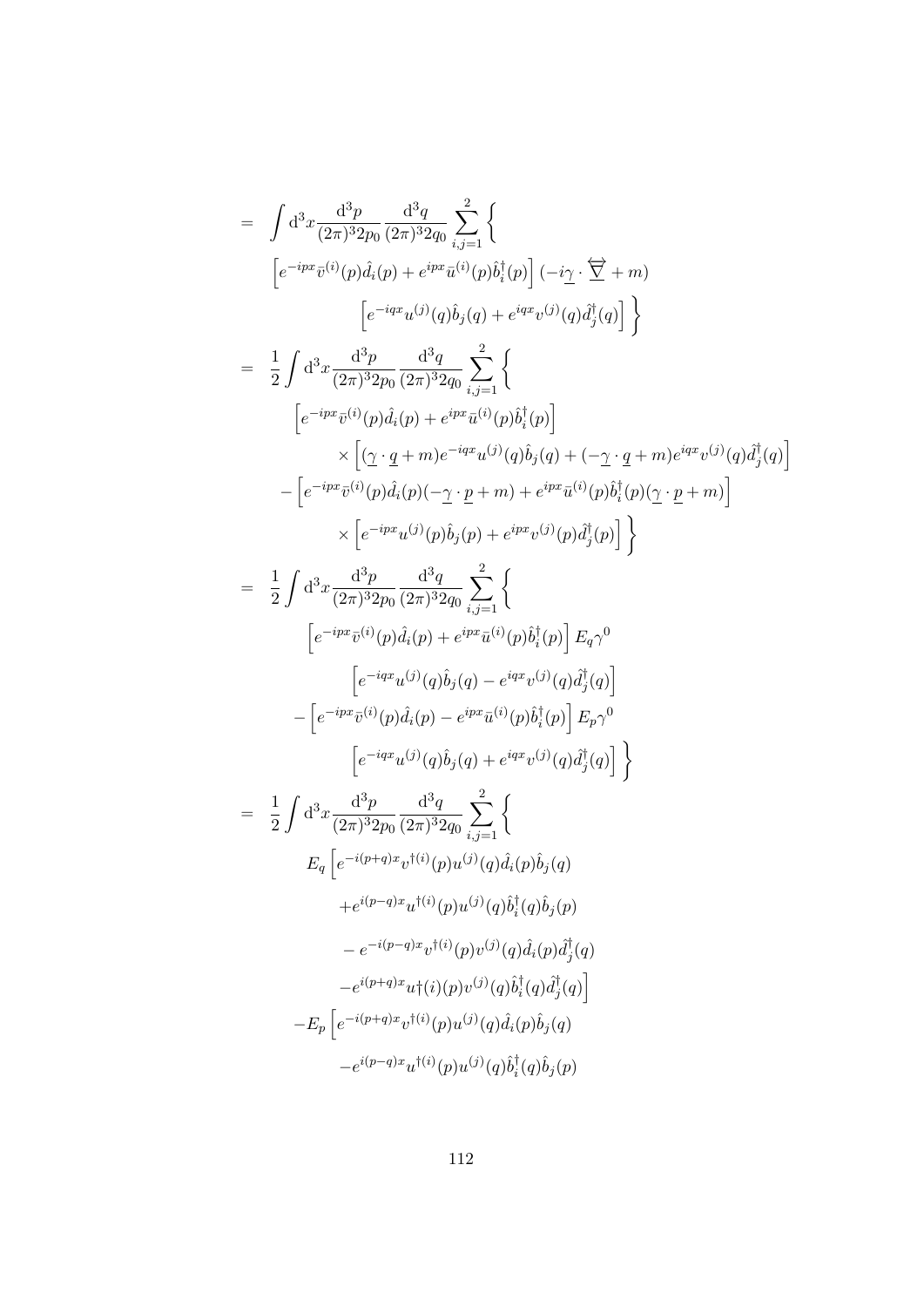$$
+ e^{-i(p-q)x}v^{\dagger(i)}(p)v^{(j)}(q)\hat{d}_{i}(p)\hat{d}_{j}^{\dagger}(q)
$$
\n
$$
-e^{i(p+q)x}u^{\dagger}(i)(p)v^{(j)}(q)\hat{b}_{i}^{\dagger}(q)\hat{d}_{j}^{\dagger}(q)\hat{d}_{j}^{\dagger}(q)
$$
\n
$$
= \frac{1}{2}\int \frac{d^{3}p}{(2\pi)^{3}2p_{0}}\frac{d^{3}q}{(2\pi)^{3}2q_{0}}\sum_{i,j=1}^{2}\left\{E_{q}\left[(2\pi)^{3}\delta^{3}(p+q)v^{\dagger(i)}(p)u^{(j)}(q)\hat{d}_{i}(p)\hat{b}_{j}(q)\right.\right.\\ \left. + (2\pi)^{3}\delta^{3}(p-q)v^{\dagger(i)}(p)u^{(j)}(q)\hat{d}_{i}^{\dagger}(q)\hat{b}_{j}(q)\right.\\ \left. -(2\pi)^{3}\delta^{3}(p-q)v^{\dagger(i)}(p)v^{(j)}(q)\hat{d}_{i}^{\dagger}(q)\hat{d}_{j}^{\dagger}(q)\right.\\ \left. -(2\pi)^{3}\delta^{3}(p+q)v^{\dagger}(i)(p)v^{(j)}(q)\hat{d}_{i}^{\dagger}(q)\hat{d}_{j}^{\dagger}(q)\right.\\ \left. - (2\pi)^{3}\delta^{3}(p+q)v^{\dagger}(i)(p)u^{(j)}(q)\hat{d}_{i}^{\dagger}(q)\hat{d}_{j}^{\dagger}(q)\right.\\ \left. -(2\pi)^{3}\delta^{3}(p-q)v^{\dagger(i)}(p)u^{(j)}(q)\hat{d}_{i}^{\dagger}(q)\hat{d}_{j}^{\dagger}(q)\right.\\ \left. -(2\pi)^{3}\delta^{3}(p-q)v^{\dagger(i)}(p)v^{(j)}(q)\hat{d}_{i}^{\dagger}(q)\hat{d}_{j}^{\dagger}(q)\right.\right\}
$$
\n
$$
= \frac{1}{2}\int \frac{d^{3}p}{(2\pi)^{3}2p_{0}}\frac{1}{2p_{0}}\sum_{i,j=1}^{2}\left\{p_{0}\left[v^{\dagger(i)}(p)u^{(j)}(p)\hat{d}_{i}^{\dagger}(p)\hat{d}_{j}^{\dagger}(q)\right.\right\}
$$
\n<

7. Gordon identities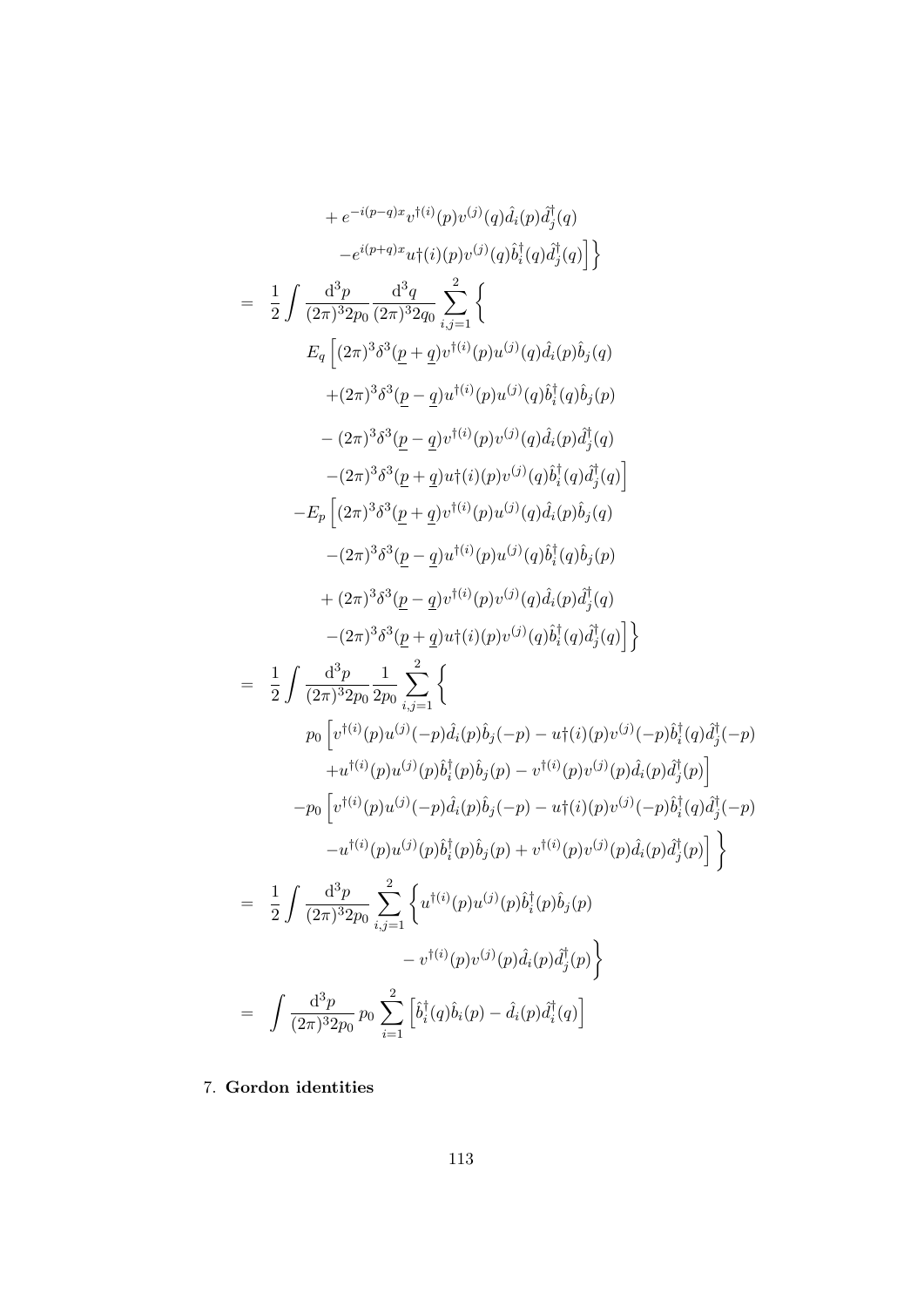(a) Prove the Gordon identities

$$
2m\bar{u}(\underline{p}_1)\gamma_\mu u(\underline{p}_2) = \bar{u}(\underline{p}_1) \left[ (p_1 + p_2)_\mu + i\sigma_{\mu\nu} (p_1 - p_2)^\nu \right] u(\underline{p}_2)
$$
  

$$
2m\bar{v}(\underline{p}_1)\gamma_\mu v(\underline{p}_2) = -\bar{v}(\underline{p}_1) \left[ (p_1 + p_2)_\mu + i\sigma_{\mu\nu} (p_1 - p_2)^\nu \right] u(\underline{p}_2),
$$

where

$$
\sigma_{\mu\nu}=\frac{i}{2}\left[\gamma_\mu,\,\gamma_\nu\right]
$$

(b) Prove that

$$
\bar{u}(\underline{p}_1)\left[\sigma_{\mu\nu}(p_1+p_2)^\nu\right]u(\underline{p}_2)=i\bar{u}(\underline{p}_1)(p_1-p_2)^\nu u(\underline{p}_2)
$$

(c) Write the current  $J_{\mu} = \bar{u}(\underline{p}_2) \rlap/p_1 \gamma_{\mu} \rlap/p_2 u(\underline{p}_1)$  as

$$
J_{\mu} = \bar{u}(\underline{p}_2) \left[ F_1(m, q^2) \gamma_{\mu} + F_1(m, q^2) \sigma_{\mu\nu} q^{\nu} \right] u(\underline{p}_1)
$$

with  $q^{\mu} = p_2^{\mu} - p_1^{\mu}$  $I_1^{\mu}$  and determine the functions  $F_{1,2}(m, q^2)$ 

## Solution

(a) Let us evaluate the terms proportional to  $\sigma_{\mu\nu}$ , by repeatedly using the Dirac E.o.M.'s

$$
\begin{array}{rcl} (\rlap{/}{} \rlap{/}{}+m)u(\underline{p})&=&0\\ (\rlap{/}{}+m)v(\underline{p})&=&0\\ \end{array} \begin{array}{rcl} ,& \bar{u}(\underline{p})(\rlap{/}{}+\bar{m})\\ \bar{v}(\underline{p})(\rlap{/}{}+\bar{m})\\ \end{array}
$$

and the anti-commutation relation of the  $\gamma\textrm{-matrices},$   $\{\gamma_{\mu},$   $\gamma_{\nu}\}$   $=$  $2g_{μν}$ :

$$
\bar{u}(\underline{p}_1) \left[ i \sigma_{\mu\nu} (p_1 - p_2)^{\nu} \right] u(\underline{p}_2) \n= \frac{1}{2} \bar{u}(\underline{p}_1) \left[ \gamma_{\mu} (\not{p}_1 - \not{p}_2) - (\not{p}_1 - \not{p}_2) \gamma_{\mu} \right] u(\underline{p}_2) \n= \frac{1}{2} \bar{u}(\underline{p}_1) \left[ \gamma_{\mu} (\not{p}_1 - m) - (m - \not{p}_2) \gamma_{\mu} \right] u(\underline{p}_2) \n= -m \bar{u}(\underline{p}_1) \gamma_{\mu} u(\underline{p}_2) + \frac{1}{2} \bar{u}(\underline{p}_1) \left[ \gamma_{\mu} \not{p}_1 + \not{p}_2 \gamma_{\mu} \right] u(\underline{p}_2) \n= -m \bar{u}(\underline{p}_1) \gamma_{\mu} u(\underline{p}_2) \n+ \frac{1}{2} \bar{u}(\underline{p}_1) \left[ 2g_{\mu\nu} p_1^{\nu} - \not{p}_1 \gamma_{\mu} + 2g_{\mu\nu} p_2^{\nu} - \gamma_{\mu} \not{p}_2 \right] u(\underline{p}_2) \n= -\bar{u}(\underline{p}_1) \left[ 2m + (p_1 + p_2)^{\nu} \right] \gamma_{\mu} u(\underline{p}_2) ,
$$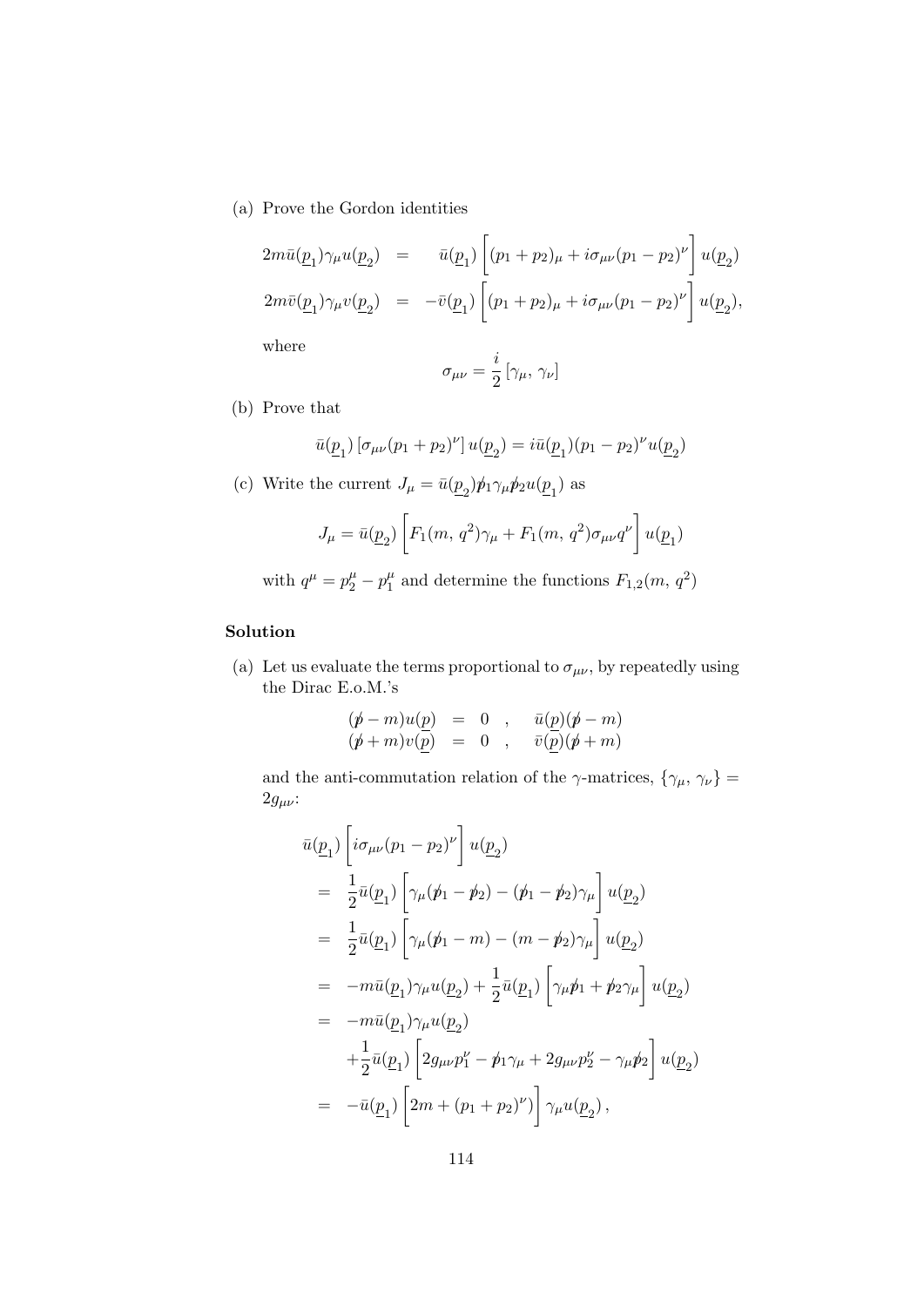which proves the Gordon identity for the  $u$ -spinors. For the expressions v-spinors the proof is completely analogous, the only difference is the sign in front of the terms proportional to mass.

(b)

$$
\bar{u}(\underline{p}_1) \left[ \sigma_{\mu\nu} (p_1 + p_2)^{\nu} \right] u(\underline{p}_2) \n= \frac{i}{2} \bar{u}(\underline{p}_1) \left[ \gamma_{\mu} (\not{p}_1 + \not{p}_2) - (\not{p}_1 + \not{p}_2) \gamma_{\mu} \right] u(\underline{p}_2) \n= im \bar{u}(\underline{p}_1) u(\underline{p}_2) + \frac{i}{2} \bar{u}(\underline{p}_1) \left[ \gamma_{\mu} \not{p}_1 - \not{p}_2 \gamma_{\mu} \right] u(\underline{p}_2) \n= im \bar{u}(\underline{p}_1) u(\underline{p}_2) \n+ \frac{i}{2} \bar{u}(\underline{p}_1) \left[ 2g_{\mu\nu} p_1^{\nu} - \not{p}_1 \gamma_{\mu} - 2g_{\mu\nu} p_2^{\nu} + \gamma_{\mu} \not{p}_2 \right] u(\underline{p}_2) \n= i \bar{u}(\underline{p}_1) (p_1 - p_2)^{\nu} u(\underline{p}_2).
$$

(c) To evaluate the current let us take a look at the argument first (and keep in mind that we can replace  $\bar{u}(\underline{p}_2)\dot{p}_2 \to \bar{u}(\underline{p}_2)m$  and  $p_1u(\underline{p}_1) \rightarrow mu(\underline{p}_1).$ 

$$
\begin{aligned}\n\phi_1 \gamma_\mu \phi_2 &= \left( 2p_1^{\nu} g_{\mu\nu} - \gamma_\mu \phi_1 \right) \phi_2 \\
&= 2p_{1\mu} \phi_2 - \gamma_\mu \left( 2p_1 \cdot p_2 - \phi_2 \phi_1 \right) \\
&= 2 \left( p_{1\mu} \phi_2 + p_{2\mu} \phi_1 - p_1 \cdot p_2 \gamma_\mu \right) - \phi_2 \gamma_\mu \phi_1\n\end{aligned}
$$

and therefore, with  $q^2 = p_1^2 + p_2^2 - 2p_1 \cdot p_2 = 2m^2 - 2p_1 \cdot p_2$ ,

$$
J_{\mu} = \bar{u}(\underline{p}_2)\dot{p}_1\gamma_{\mu}\dot{p}_2u(\underline{p}_1)
$$
  
\n
$$
= \bar{u}(\underline{p}_2) \left[ 2\left(p_{1\mu}\dot{p}_2 + p_{2\mu}\dot{p}_1 - p_1 \cdot p_2\gamma_{\mu}\right) - \dot{p}_2\gamma_{\mu}\dot{p}_1 \right]u(\underline{p}_1)
$$
  
\n
$$
= \bar{u}(\underline{p}_2) \left[ 2m(p_{1\mu} + p_{2\mu}) - (2p_1 \cdot p_2 + m^2)\gamma_{\mu} \right]u(\underline{p}_1)
$$
  
\n
$$
= \bar{u}(\underline{p}_2) \left[ -2mi\sigma_{\mu\nu}q^{\nu} + (q^2 + m^2)\gamma_{\mu} \right]u(\underline{p}_1)
$$
  
\n
$$
= \bar{u}(\underline{p}_2) \left[ F_1(m, q^2)\gamma_{\mu} + F_1(m, q^2)\sigma_{\mu\nu}q^{\nu} \right]u(\underline{p}_1)
$$

where we have used the Gordon identity from part (a) in the last step. Comparing coefficients we arrive at

$$
F_1 = (q^2 + m^2)
$$
 and  $F_2 = -2im$ .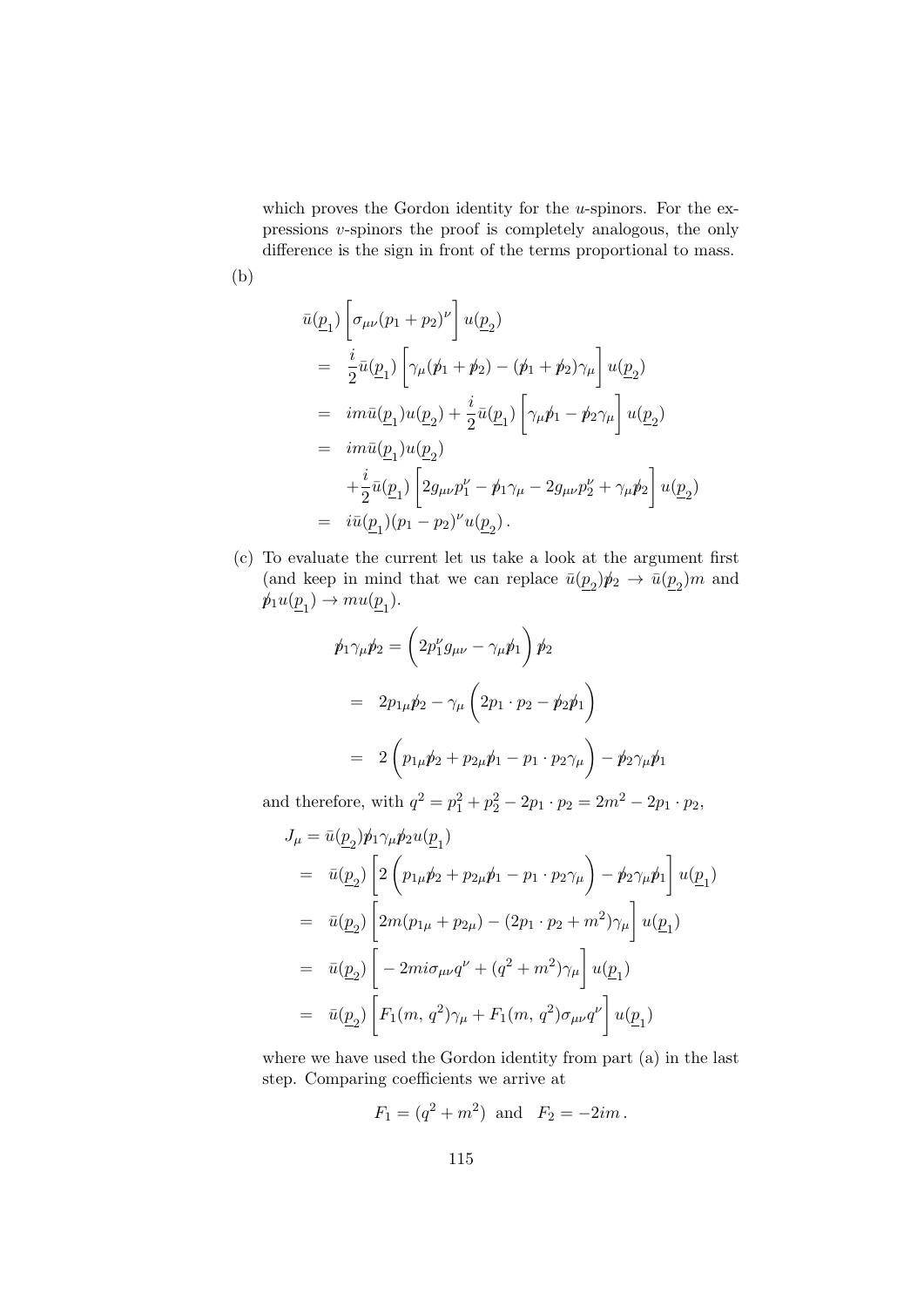## 8. \*Dealing with  $\gamma_5$

We introduce  $\gamma_5$ , given by

$$
\gamma_5 \,=\, \gamma^5 \,=\, i \gamma^0 \gamma^1 \gamma^2 \gamma^3 \,=\, - \frac{i}{4!} \epsilon_{\mu \nu \rho \sigma} \gamma^{\mu} \gamma^{\nu} \gamma^{\rho} \gamma^{\sigma} \,=\, \left(\begin{array}{cc} 0 & 1 \\ 1 & 0 \end{array}\right)
$$

(a) Confirm, by direct calculation and comparison that Hermitian conjugates of the  $\gamma$ -matrices are given by

$$
\gamma^{\mu\dagger} = \gamma^0 \gamma^\mu \gamma^0 \, .
$$

Use the definition of  $\gamma_5$  to show that

$$
\gamma_5^\dagger = \gamma_5
$$

and that

$$
\{\gamma^{\mu},\,\gamma_5\}=0\,.
$$

(b) Show that

$$
\exp[-i\theta\gamma_5] = \cos\theta + i\gamma_5\sin\theta.
$$

(c) Analyse the behaviour of the free Dirac field Lagrangian under chiral phase transformations given by

$$
\psi \rightarrow \psi' = \exp[i\theta\gamma_5] \psi
$$
  

$$
\psi^{\dagger} \rightarrow \psi'^{\dagger} = \psi^{\dagger} \exp\left[-i\theta\gamma_5^{\dagger}\right],
$$

and keep in mind that the Hermitian conjugate of  $\gamma_5$ ,  $\gamma_5^{\dagger} = \gamma_5$ . Under which condition is the Lagrangian invariant under this transformation, *i.e.* which condition must be fulfilled for  $\mathcal{L}' = \mathcal{L}$ to hold true.

# Solution

(a) Direct calculation yields

$$
\gamma^{0\dagger} = \gamma^0 \gamma^0 \gamma^0 = \gamma_0
$$
  
\n
$$
\gamma^{i\dagger} = \gamma^0 \gamma^i \gamma^0 = \begin{pmatrix} 1 & 0 \\ 0 & -1 \end{pmatrix} \begin{pmatrix} 0 & +\sigma_i \\ -\sigma_i & 0 \end{pmatrix} \begin{pmatrix} 1 & 0 \\ 0 & -1 \end{pmatrix}
$$
  
\n
$$
= \begin{pmatrix} 0 & -\sigma_i \\ +\sigma_i & 0 \end{pmatrix} = \begin{pmatrix} 0 & \sigma_i \\ -\sigma_i & 0 \end{pmatrix}^{\dagger},
$$

because  $\sigma_i^{\dagger} = \sigma_i$ .

$$
\gamma_5^{\dagger} = (i\gamma^0\gamma^1\gamma^2\gamma^3)^{\dagger} = -i\gamma^{3\dagger}\gamma^{2\dagger}\gamma^{1\dagger}\gamma^{0\dagger}
$$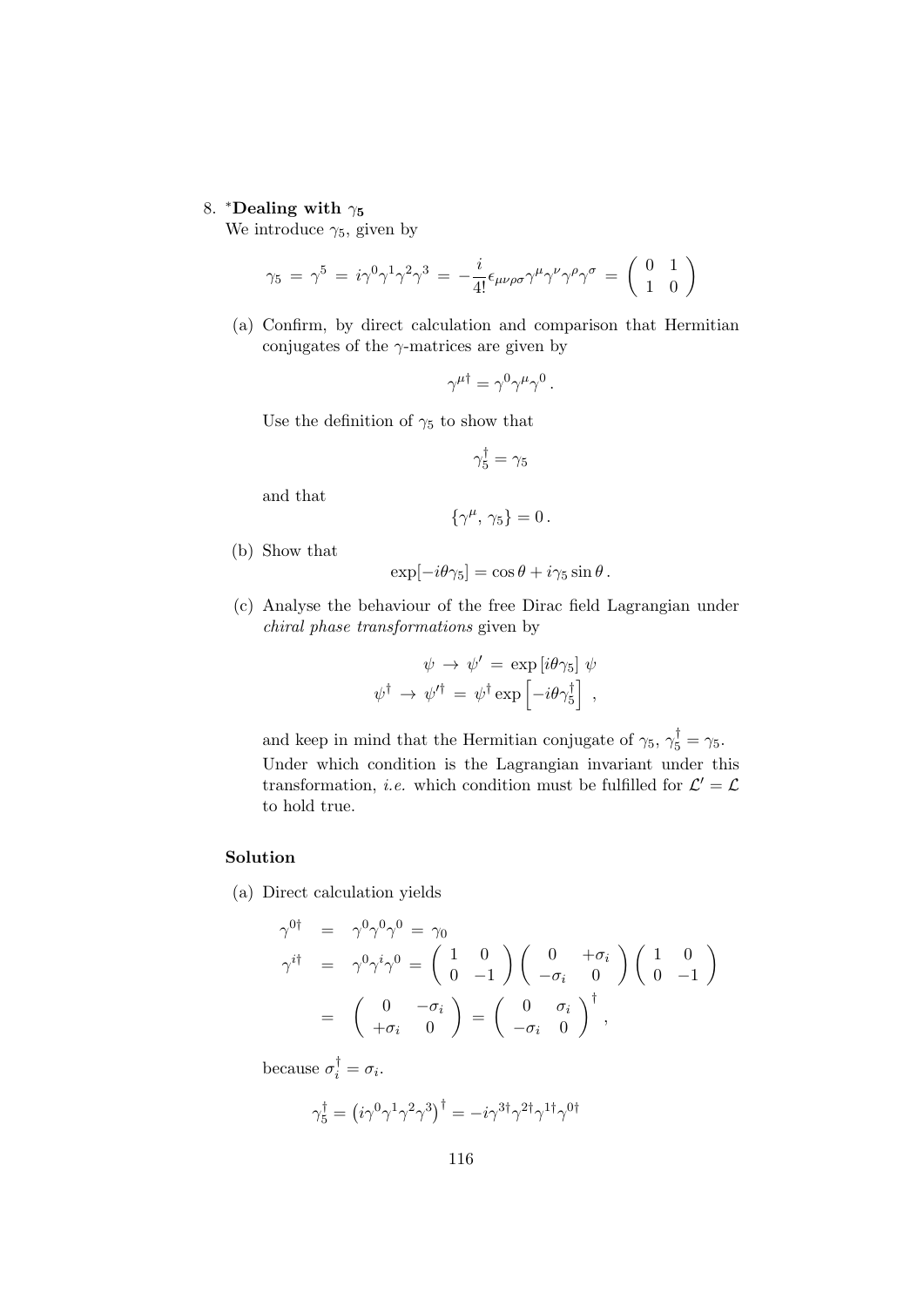$$
= -i\gamma^{0}\gamma^{3}\gamma^{0}\gamma^{0}\gamma^{2}\gamma^{0}\gamma^{0}\gamma^{1}\gamma^{0}\gamma^{0}\gamma^{0} = -i\gamma^{0}\gamma^{3}\gamma^{2}\gamma^{1}
$$
  

$$
= i\gamma^{0}\gamma^{3}\gamma^{1}\gamma^{2} = -i\gamma^{0}\gamma^{1}\gamma^{3}\gamma^{2} = i\gamma^{0}\gamma^{1}\gamma^{2}\gamma^{3} = \gamma_{5},
$$

where we have used that  $\gamma_0 \gamma_0 = \gamma^0 \gamma^0 = 1$  and the fact that the different  $\gamma$ -matrices anti-commute.

For the anti-commutator, we use that squaring the  $\gamma^{\mu}$  results in plus or minus the unit matrix,  $(\gamma^0)^2 = -(\gamma^i)^2 = 1$ , and that the  $\gamma$ -matrices anti-commute, which yields a minus sign for every "swap" of  $\gamma$ -matrices with explicitly different indices. We therefore have

$$
\{\gamma^{\mu}, \gamma_{5}\} = i \left(\gamma^{\mu} \gamma^{0} \gamma^{1} \gamma^{2} \gamma^{3} + \gamma^{0} \gamma^{1} \gamma^{2} \gamma^{3} \gamma^{\mu}\right) \n\mu = 0 : i \left(\gamma^{0} \gamma^{0} \gamma^{1} \gamma^{2} \gamma^{3} + \gamma^{0} \gamma^{1} \gamma^{2} \gamma^{3} \gamma^{0}\right) \n= \gamma^{1} \gamma^{2} \gamma^{3} - \gamma^{0} \gamma^{0} \gamma^{1} \gamma^{2} \gamma^{3} = 0 \n\mu = 1 : i \left(\gamma^{1} \gamma^{0} \gamma^{1} \gamma^{2} \gamma^{3} + \gamma^{0} \gamma^{1} \gamma^{2} \gamma^{3} \gamma^{1}\right) \n= \gamma^{0} \gamma^{2} \gamma^{3} - \gamma^{0} \gamma^{2} \gamma^{3} = 0 \n\mu = 2 : i \left(\gamma^{2} \gamma^{0} \gamma^{1} \gamma^{2} \gamma^{3} + \gamma^{0} \gamma^{1} \gamma^{2} \gamma^{3} \gamma^{2}\right) \n= -\gamma^{0} \gamma^{1} \gamma^{3} + \gamma^{0} \gamma^{1} \gamma^{2} \gamma^{3} \gamma^{2} \n= -\gamma^{0} \gamma^{1} \gamma^{3} + \gamma^{0} \gamma^{1} \gamma^{2} \gamma^{3} \gamma^{3} \n= \gamma^{0} \gamma^{2} \gamma^{3} - \gamma^{0} \gamma^{1} \gamma^{2} = 0
$$

(b) To see how this works, remember that fnctions with matrices as arguments can be defined by their Taylor series, and therefore

$$
\exp[i\theta\gamma_5] = \sum_{k=0}^{\infty} (i\theta\gamma_5)^k.
$$

Let us first calculate powers of  $\gamma_5$ ,

$$
\gamma_5^0 = 1 = \begin{pmatrix} 1 & 0 \\ 0 & 1 \end{pmatrix}
$$
  
\n
$$
\gamma_5^1 = \gamma_5
$$
  
\n
$$
\gamma_5^2 = \begin{pmatrix} 0 & 1 \\ 1 & 0 \end{pmatrix}^2 = \begin{pmatrix} 1 & 0 \\ 0 & 1 \end{pmatrix},
$$

and we see that even powers of  $\gamma_5$  are the unit matrix, while odd powers yield the  $\gamma_5$ . Thus

$$
\exp[i\theta\gamma_5] = \cos\theta + i\gamma_5\sin\theta.
$$

(c) Reminding ourselves that the "barred" spinor is given by  $\bar{\psi}$  =  $\psi^{\dagger} \gamma_0 0$  and therefore

$$
\bar{\psi} \to \bar{\psi}' = \psi^{\dagger} \exp[i\gamma_5^{\dagger} \theta]^{\dagger} \gamma_0.
$$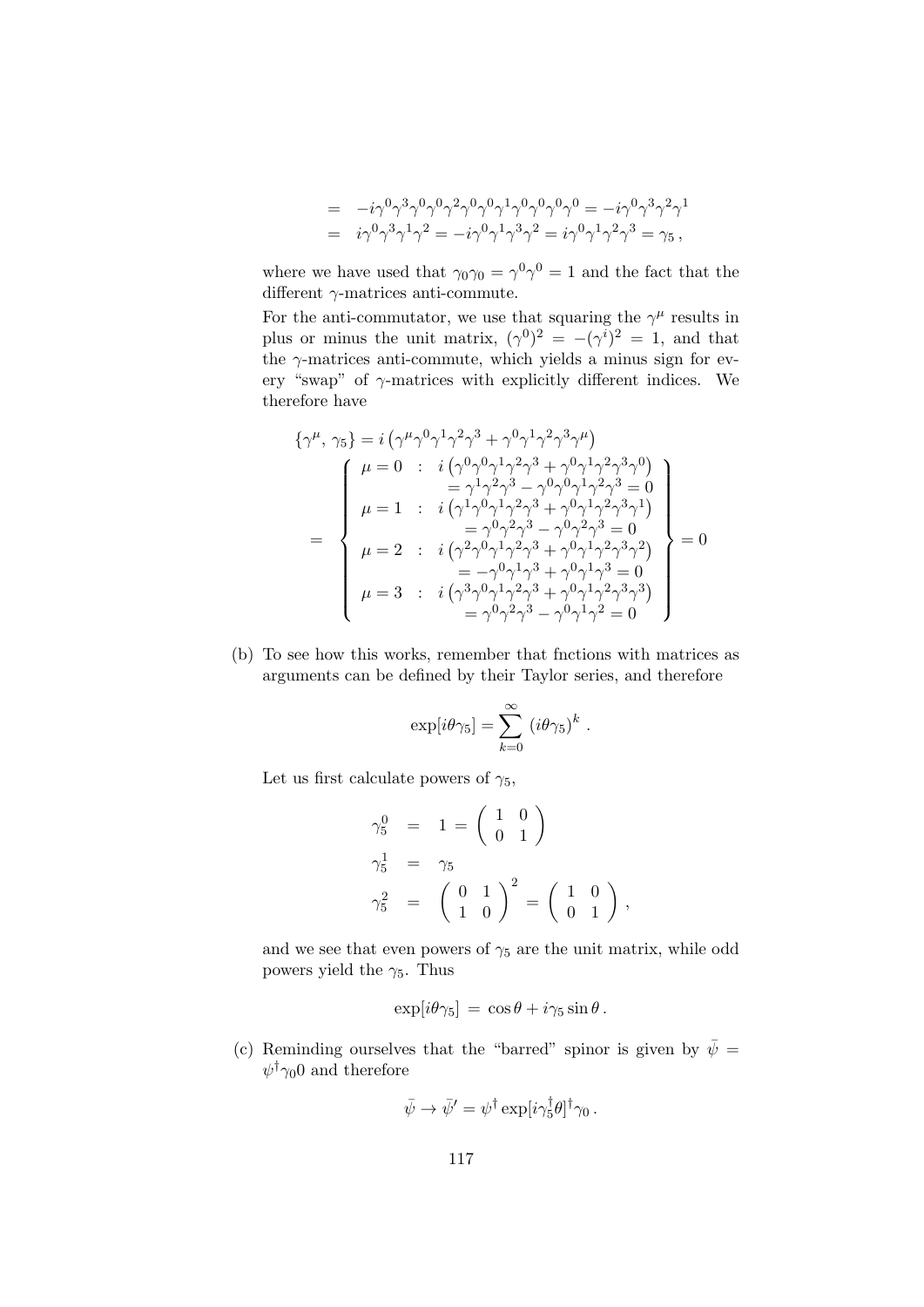Ignoring for a moment the  $\overleftrightarrow{\partial}$  notation, the Lagrangian transforms as

$$
\mathcal{L} \rightarrow \mathcal{L}' = \bar{\psi}' (i\partial - m) \psi' = \psi^{\dagger} \exp[i\gamma_{5}^{\dagger}\theta]^{\dagger}\gamma_{0} (i\partial - m) \exp[i\theta\gamma_{5}]\psi
$$
  
\n
$$
= \psi^{\dagger} \left[ \cos\theta - i\gamma_{5}^{\dagger} \sin\theta \right] \gamma_{0} (i\partial - m) \left[ \cos\theta + i\gamma_{5} \sin\theta\gamma_{5} \right] \psi
$$
  
\n
$$
= \psi^{\dagger} \left[ (\cos^{2}\theta)\gamma_{0} (i\partial) + (\cos\theta \sin\theta) \left( \gamma_{5}^{\dagger}\gamma^{0}\partial - \gamma^{0}\partial\gamma_{5} \right) \right.
$$
  
\n
$$
+ (\sin^{2}\theta)\gamma_{5}^{\dagger}\gamma^{0} (i\partial)\gamma_{5} \right] \psi
$$
  
\n
$$
-m\psi^{\dagger} \left[ \gamma_{0} \cos^{2}\theta + i \cos\theta \sin\theta \left( \gamma^{0}\gamma_{5} - \gamma_{5}^{\dagger}\gamma^{0} \right) \right.
$$
  
\n
$$
+ \gamma_{5}^{\dagger}\gamma_{0}\gamma_{5} \sin^{2}\theta \right] \psi
$$
  
\n
$$
= \psi^{\dagger} \left[ (\cos^{2}\theta)\gamma_{0} (i\partial) + \cos\theta \sin\theta \left( \gamma_{5}\gamma^{0}\partial - \gamma^{0}\partial\gamma_{5} \right) \right.
$$
  
\n
$$
+ \sin^{2}\theta\gamma_{5}\gamma_{0} (i\partial)\gamma_{5} \right] \psi
$$
  
\n
$$
-m\psi^{\dagger} \left[ \gamma_{0} \cos^{2}\theta + i \cos\theta \sin\theta \left( \gamma^{0}\gamma_{5} - \gamma_{5}\gamma^{0} \right) \right.
$$
  
\n
$$
+ \gamma_{5}\gamma_{0}\gamma_{5} \sin^{2}\theta \right] \psi
$$
  
\n
$$
= \psi^{\dagger} \left[ \gamma_{0} \left( \cos^{2}\theta + \sin^{2}\theta \right) (i\partial) \right] \psi
$$
  
\n
$$
- \psi^{\dagger} \left[ \gamma_{0} \left( \cos^{2}\theta - \sin^{2}\theta \right) + \gamma_{0} \left( i\
$$

where we have used that  $\gamma_5$  anti-commutes with every other  $\gamma$ matrix and that its square equals to 1.

This shows that the free Dirac field Lagrangian is invariant if the fermions are massless, *i.e.* if  $m \equiv 0$ .

9. <sup>\*</sup>Spin Operator The spin-operator for Dirac fermions, expressed by the  $\gamma$ -matrices is given by

$$
\underline{\hat{S}} = \frac{i}{4}\underline{\gamma} \times \underline{\gamma} \, .
$$

(a) Show that it can also written as

$$
\underline{\hat{S}} = \frac{1}{2} \gamma_5 \gamma_0 \underline{\gamma} \,,
$$

where  $\gamma_5 = i\gamma_0\gamma_1\gamma_2\gamma_3$ .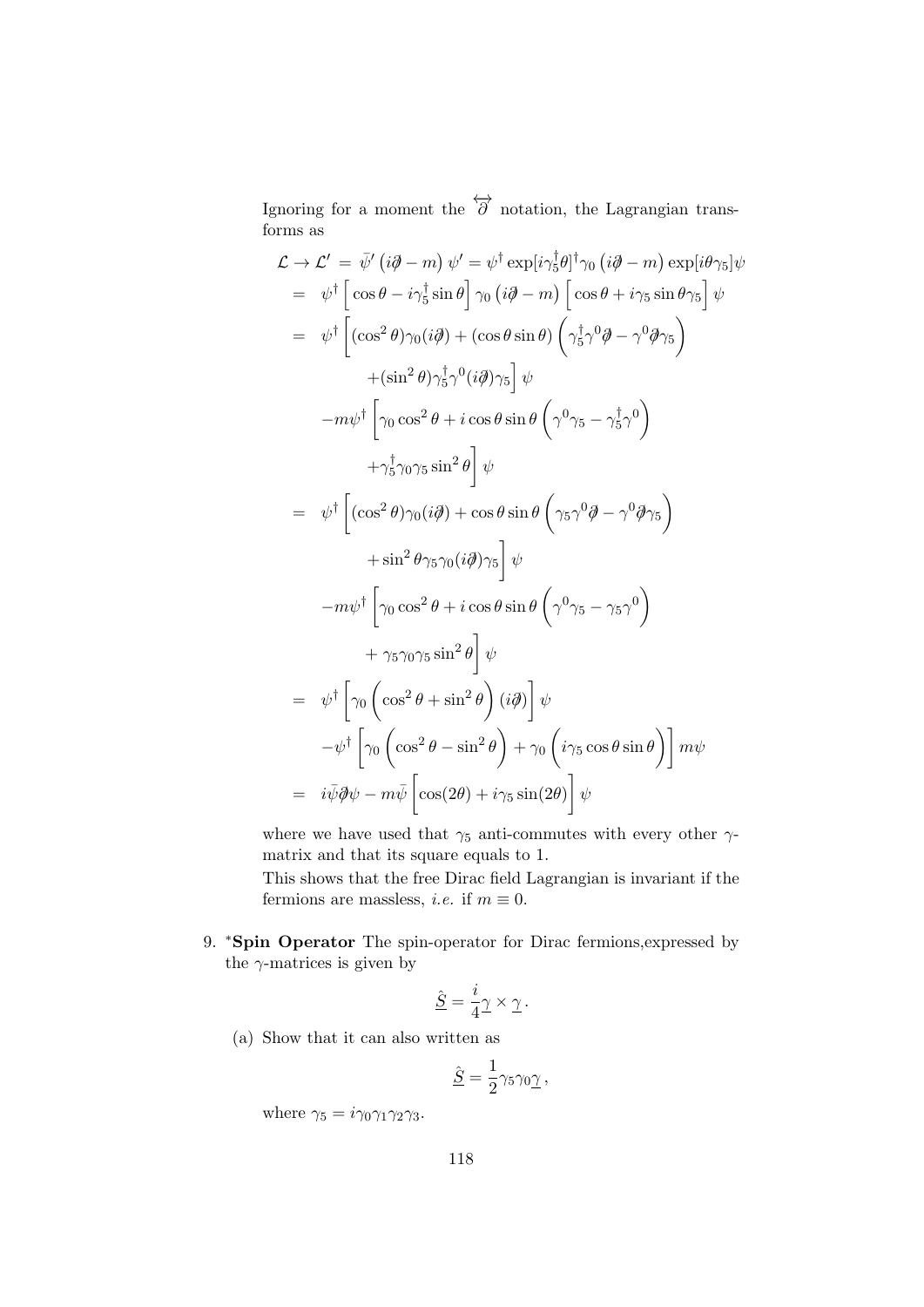(b) Prove that the spin operator indeed satisfies the spin/angular momentum algebra (a  $SU(2)$  algebra), given by

$$
[\hat{S}^i, \hat{S}^j] = i\epsilon^{ijk}\hat{S}^k.
$$

(c) Prove that

$$
\underline{\hat{S}}^2 = \frac{3}{4} \, .
$$

## Solution

(a) Using the anti-commutator relation for the  $\gamma$  matrices and  $\gamma_0 \gamma^0 =$ 1 and  $\gamma_i \gamma^i = -1$  we find that

$$
\hat{S}^i = \frac{i}{4} \epsilon^{ijk} \gamma_j \gamma_k = \frac{1}{2} \gamma_5 \gamma_0 \gamma_i = \frac{i}{2} \gamma_0 \gamma_1 \gamma_2 \gamma_3 \gamma_0 \gamma^i = \frac{i}{2} \gamma_1 \gamma_2 \gamma_3 \gamma_i.
$$

For example, for  $i = 1$  we then have

$$
\hat{S}^1 = \frac{i}{4} \epsilon^{1jk} \gamma_j \gamma_k = \frac{i}{2} \gamma^2 \gamma^3 = \frac{i}{2} \gamma_1 \gamma_2 \gamma_3 \gamma^1 = \frac{i}{2} \gamma^2 \gamma^3
$$

and similar logic gives us the results for  $i = 2$  and  $i = 3$ .

(b) To calculate the commutator, we will use the anti-commutator of the  $\gamma$ -matrices and the anti-symmetry of the Levi-Civita tensor. We need to compare the result for the commutator with

$$
i\epsilon^{ijk}\hat{S}^k = -\frac{1}{4}\epsilon^{ijk}\epsilon^{klm}\gamma^l\gamma^m = -\frac{1}{4}\left(\gamma^i\gamma^j - \gamma^j\gamma^i\right)
$$

and therefore

$$
\begin{split}\n\left[\hat{S}^{i},\,\hat{S}^{j}\right] &= i\epsilon^{ijk}\hat{S}^{k} = -\frac{1}{4}\left(\gamma^{i}\gamma^{j} - \gamma^{j}\gamma^{i}\right) \\
&= -\frac{1}{16}\epsilon^{ikl}\epsilon^{jmn}\left[\gamma_{k}\gamma_{l},\,\gamma_{m}\gamma_{n}\right] \\
&= -\frac{1}{16}\epsilon^{ikl}\epsilon^{jmn}\left(\left[\gamma_{k}\gamma_{l},\,\gamma_{m}\right]\gamma_{n} + \gamma_{m}\left[\gamma_{k}\gamma_{l},\,\gamma_{n}\right]\right) \\
&= -\frac{1}{16}\epsilon^{ikl}\epsilon^{jmn}\left(\gamma_{k}\left\{\gamma_{l},\,\gamma_{m}\right\}\gamma_{n} - \left\{\gamma_{k},\,\gamma_{m}\right\}\gamma_{l}\gamma_{n}\right. \\
&\left. + \gamma_{m}\gamma_{k}\left\{\gamma_{l},\,\gamma_{n}\right\} - \gamma_{m}\left\{\gamma_{k},\,\gamma_{n}\right\}\gamma_{l}\right) \\
&= -\frac{1}{8}\epsilon^{ikl}\epsilon^{jmn}\left(g_{lm}\gamma_{k}\gamma_{n} - g_{km}\gamma_{l}\gamma_{n} + g_{ln}\gamma_{m}\gamma_{k} - g_{kn}\gamma_{m}\gamma_{l}\right) \\
&= -\frac{1}{8}\left(\epsilon^{ikl}\epsilon^{jnl}\gamma_{k}\gamma_{n} + \epsilon^{ikl}\epsilon^{jnl}\gamma_{k}\gamma_{n} - \epsilon^{ikl}\epsilon^{jnl}\gamma_{n}\gamma_{k} - \epsilon^{ikl}\epsilon^{jnl}\gamma_{n}\gamma_{k}\right)\n\end{split}
$$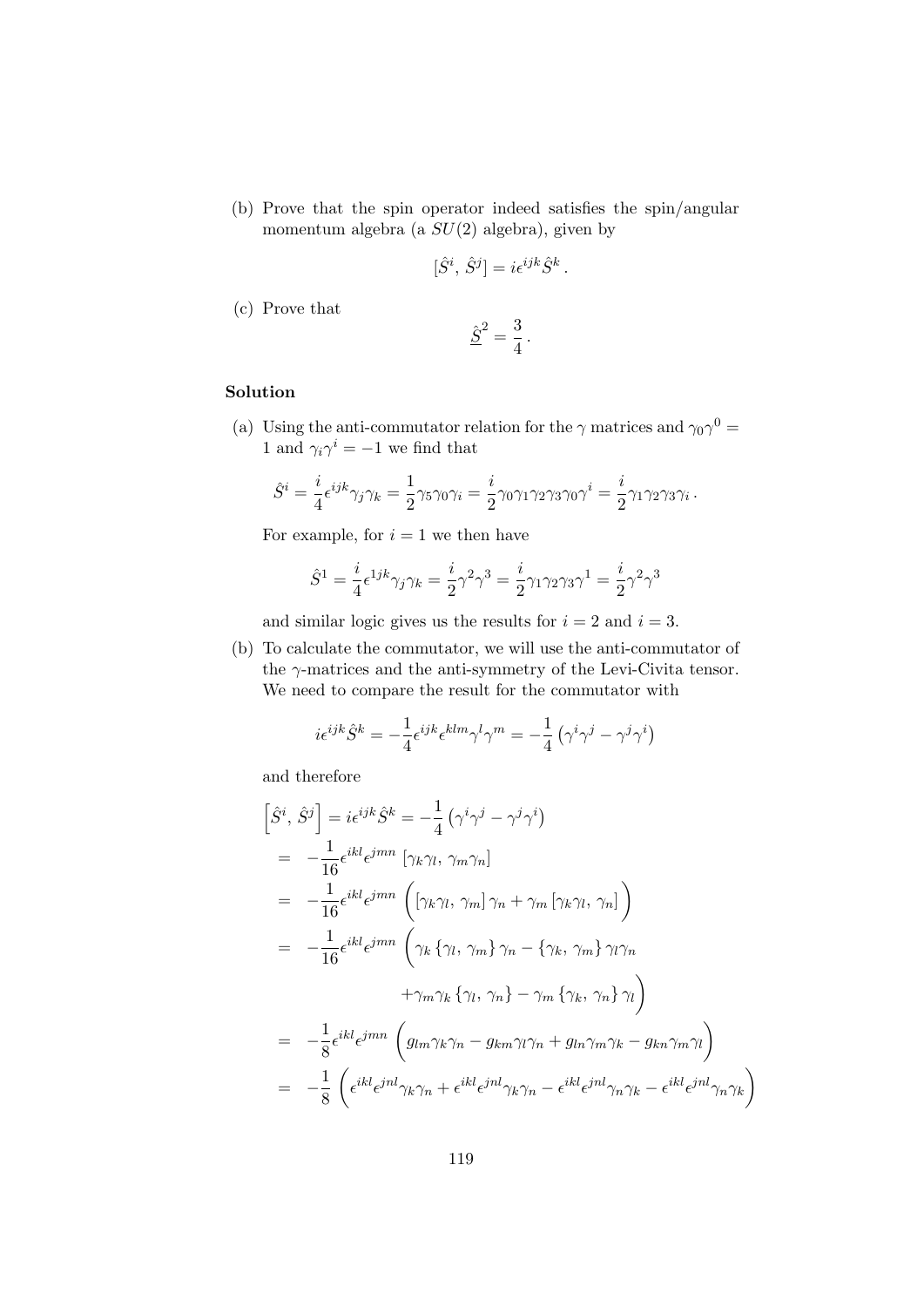$$
= -\frac{1}{4} \epsilon^{ikl} \epsilon^{jnl} \left( \gamma_k \gamma_n - \gamma_n \gamma_k \right)
$$
  
\n
$$
= -\frac{1}{4} \left( g^{ij} g^{kn} - g^{in} g^{jk} \right) \left( \gamma_k \gamma_n - \gamma_n \gamma_k \right)
$$
  
\n
$$
= -\frac{1}{4} \left( -3g^{ij} - \gamma^j \gamma^i + 3g^{ij} + \gamma^i \gamma^j \right) = -\frac{1}{4} \left( \gamma^i \gamma^j - \gamma^j \gamma^i \right)
$$

(c) Let's now calculate  $\hat{S}^2$ :

$$
\begin{split}\n\hat{\underline{S}}^2 &= \frac{1}{16} \epsilon^{ijk} \epsilon^{ilm} \gamma_j \gamma_k \gamma_l \gamma_m \\
&= \frac{1}{16} \left( g^{jl} g^{km} - g^{jm} g^{kl} \right) \gamma_j \gamma_k \gamma_l \gamma_m = \frac{1}{16} \left( \gamma_j \gamma_k \gamma^j \gamma^k - \gamma_j \gamma_k \gamma^k \gamma^j \right) \\
&= \frac{1}{16} \left[ (2g_{jk} - \gamma_k \gamma_j) \gamma^j \gamma^k + 3 \gamma_j \gamma^j \right] = \frac{1}{16} \left[ -2 \gamma_k \gamma^k + 3 \gamma_k \gamma^k + 3 \gamma_j \gamma^j \right] \\
&= -\frac{12}{16} = -\frac{3}{4} \, .\n\end{split}
$$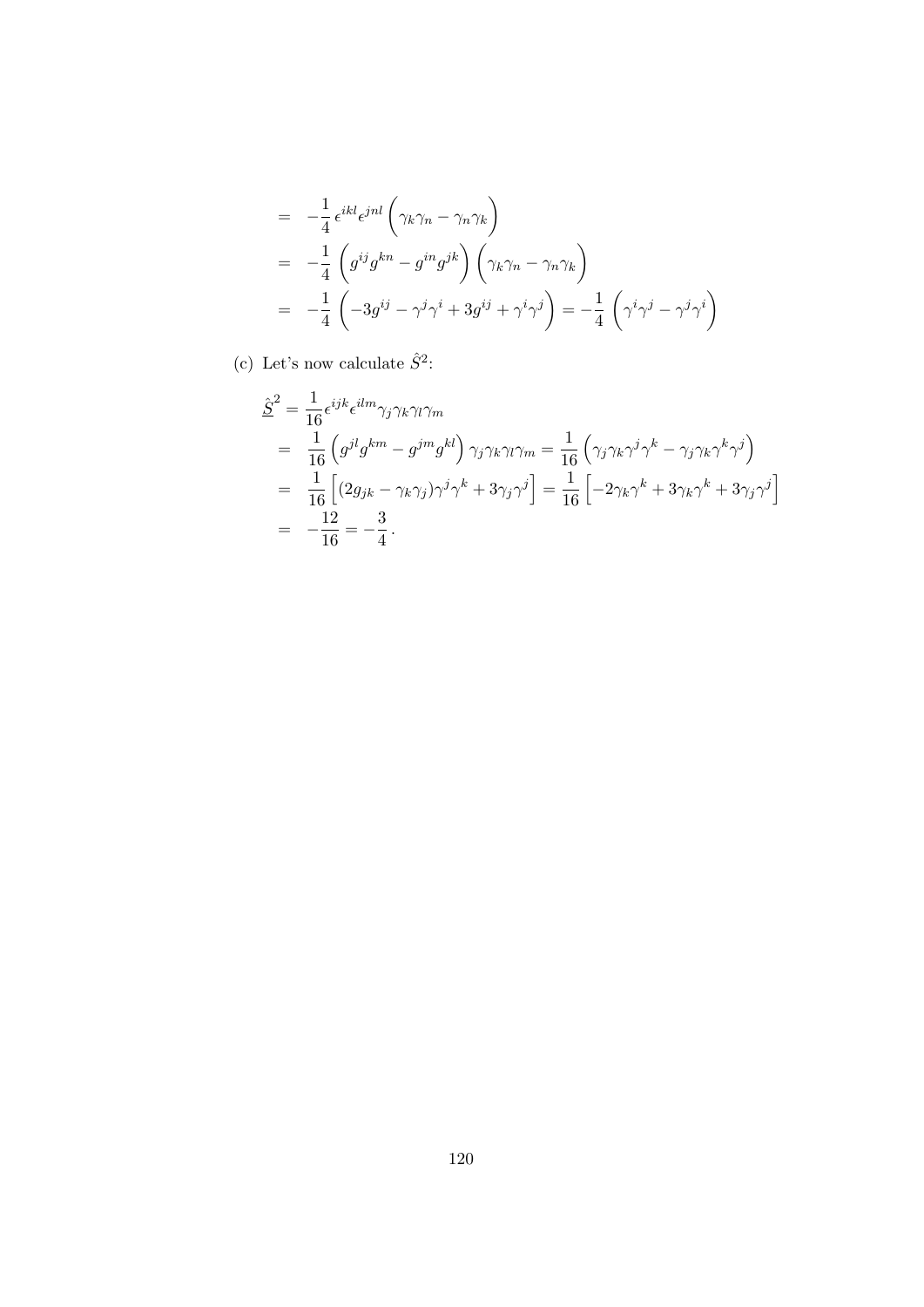# 6 Electrodynamics

In this section we will quantise electrodynamics, by quantising the free vector potential that gives rise to the (free) electromagnetic fields. It turns out that this results in a somewhat more involved procedure; while the vector potential has four components, which we would naively treat as four independent quantities – scalar fields – and quantise them accordingly, the gauge invariance of the fields implies that in fact there are only two physically meaningful degrees of freedom. This means that, naively exercised, our algorithm of second quantisation would lead to a degree of "over-quantisation", i.e. trying to quantise objects that cannot and should not be quantised in a consistent and physically meaningful way. The solution to this is to fix the gauge before quantising the fields, which is nothing but the imposition of additional external conditions.

The quantisation of the four potential is, as indicaed, a somewhat tricky business. In my opinion, the best explannations of the procedure can be found in Chapter 5 of Hatfield's book [3], and in Section 3.2 of Itzykson & Zuber [12].

#### 6.1 Gauge Invariance as Obstacle

Lagrangian and Gauge Invariance, once more Remember the (free) Lagrangian of Eqs. (125) and (133),

$$
{\cal L} ~=~ \frac{E^2-B^2}{2} ~=~ -\frac{1}{4}F^{\mu\nu}F_{\mu\nu}\,,
$$

where we have set the current to zero,  $j^{\mu} = 0$  and moved a factor of  $4\pi$  into the vanishing  $j^{\mu}A_{\mu}$  term in the first expression. It is simple to show that under the gauge transformations of Eq. (120) ,

$$
A^{\mu} \to A^{\prime \mu} = A^{\mu} - \partial^{\mu} \Lambda \,,
$$

the field strength tensor  $F^{\mu\nu}$  is a gauge-invariant quantity. In fact it is a constant,

$$
F^{\mu\nu} \to F^{\prime \mu\nu} = \partial^{\mu} A^{\prime \nu} - \partial^{\nu} A^{\prime \mu} = \partial^{\mu} (A^{\nu} - \partial^{\nu} \Lambda) - \partial^{\mu} (A^{\mu} - \partial^{\mu} \Lambda)
$$
  
=  $\partial^{\mu} A^{\nu} - \partial^{\nu} A^{\mu} = F^{\mu \nu}$ . (236)

Reminding ourselves of the connection of the field strength tensor with the electric and magnetic fields  $E$  and  $B$ , Eq. (122), invariance of the fields under gauge transformations is manifest.

This has two implications, which are worth making explicit: First of all, although we will explicitly quantise the vector potential  $A^{\mu}$  and only indirectly, through it, the fields, the latter are the physical quantities, measurable in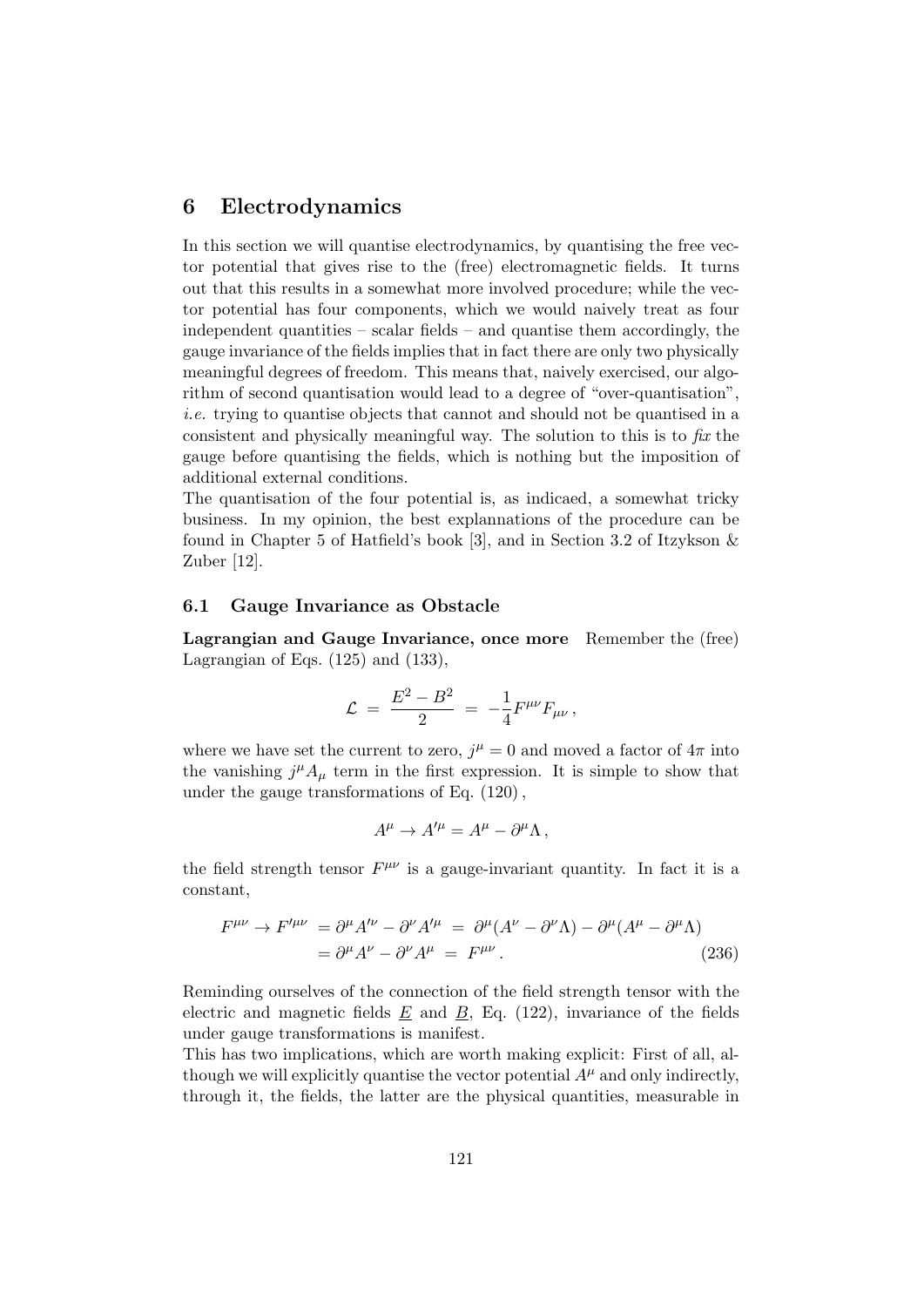every day life <sup>12</sup>. Secondly, and in the context of what follows more importantly, we may use special forms of the gauge transformation, Eq. (120), to eliminate some components of  $A^{\mu}$  without impacting on the physics. But this also implies that there are less than four physically meaningful degrees of freedom encoded in the vector potential, and we will have to deal with the problem of how to quantise a system that has less physical degrees of freedom than the field that is used for its description.

Fixing the Gauge Let us discuss now some of the conditions that can be imposed on  $A^{\mu}$ , which effectively *fix the gauge*. Looking at the form of the field strength tensor it is worth noting that  $F^{00} = 0$ , which implies that there is no conjugate momentum for the temporal component of  $A^{\mu}$ . Defining them, as before, through

$$
\pi^{\mu} = \frac{\partial \mathcal{L}}{\partial \dot{A}^{\mu}}
$$
\n(237)

and specialising on  $\mu = 0$  yields

$$
\pi^0 = \frac{\partial \mathcal{L}}{\partial \dot{A}^0} = 0. \tag{238}
$$

This motivates us to use a temporal gauge defined by

$$
\Lambda(t, \underline{x}) = \int_{-\infty}^{t} dt' A^{0}(t', \underline{x})
$$
\n(239)

which results in  $A_{\Lambda}^0 = 0$ .

Coulomb vs. Lorentz vs. Axial Gauge It turns out, however, that this does not yet entirely fix the gauge and an additional condition has to be applied. Three types of gauge, with different calculational advantages and disadvantages in different situations are frequently found:

• *Coulomb gauge*, defined through

$$
\underline{\nabla} \cdot \underline{A} = 0. \tag{240}
$$

• Lorentz gauge, defined through

$$
\partial_{\mu}A^{\mu} = 0. \tag{241}
$$

Axial gauge, defined through, e.g.

$$
A_z = 0. \t\t(242)
$$

 $12$ The impact of a finite vector potential in regions where the fields vanish is subject of the Aharonov-Bohm effect, which is discussed, for example, in Chapter 2.6 of Sakurai's book [11].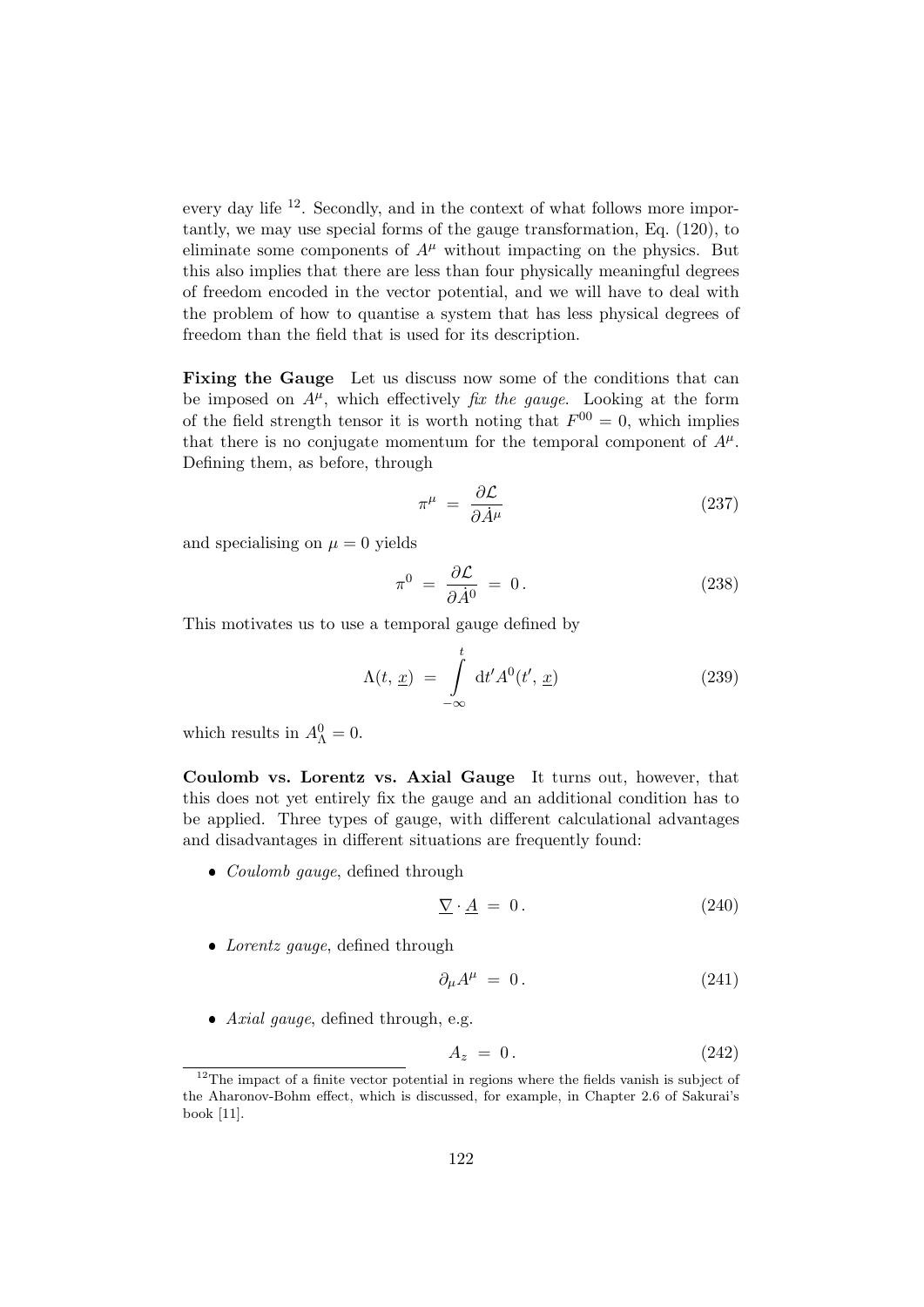Polarisation Vectors and Degrees of Freedom To build on this idea of gauge fixing, let us analyse in some more detail what this actually implies. Most transparently this can be done in Coulomb gauge. For free fields, *i.e.* with  $j = 0$  and, in particular the charge density  $\rho = j^0 = 0$ ,  $A^0$  is not a dynamical degree of freedom: its derivative w.r.t. time is not present in the free field Lagrangian and hence its conjugate momentum vanishes. The temporal part of the gauge in Eq. (239) fixes this constant then to  $A^{0} = 0$ , making the lack of dynamical relevance explicit. This leaves only the spatial components of  $A$ ,  $\underline{A}$ , and the field strength tensor is composed of the components of  $\nabla \times \underline{A}$ , as  $F^{ij} = \partial^i A^j - \partial^j A^i$ .

But imposing the Coulomb gauge condition by demanding that the divergence of A vanishes,  $\nabla \cdot \underline{A} = 0$  we exposed that there is a *longitudinal* component of A,  $A_L$ . By definition of it being longitudinal,  $\nabla \times \underline{A}_L = 0^{13}$ . This implies that yet another component of  $F$  vanishes, or, differently put, we see that also  $A_L$  is not dynamically relevant. This shows that the Coulomb gauge is the one where the longitudinal degree of freedom vanishes,  $A_L = 0$ . Not surprisingly, imposing two conditions on the four-vector  $A^{\mu}$  eliminates two of its components, and we are left with two degrees of freedom. The logic above, eliminating the temporal and longitudinal parts of A from the dynamical degrees of freedom means that we are left with two transverse degrees of freedom  $A_T$ .

To make the physics of this more explicit, let us see how this works out in practice. Assume we want to describe a quantum of electromagnetism, a photon, with momentum  $k$ . It's four-momentum of course is given by

$$
k^{\mu} = (\omega, \underline{k}) \quad \text{with} \quad \omega = k_0 = \sqrt{\underline{k}^2} \,. \tag{243}
$$

The relevant degrees of freedom for the photon are its two remaining polarisations. They are usually denoted by  $\lambda = \{1, 2\}$  and represented by polarisation vectors  $\epsilon_l^{\mu}$  $\mu_{(\lambda)}^{\mu}(k)$ . Fourier transformation of the gauge conditions above then become conditions on products of the three-momentum and the polarisation three-vector; while the temporal gauge condition implies  $\epsilon^0 = 0$ we have:

$$
\underline{k} \cdot \underline{\epsilon}_{(\lambda)}(k) = 0 \quad \text{(no longitudinal polarisation)} \,. \tag{244}
$$

Demanding additionally that the polarisation vectors are real and orthonormal we have

$$
\underline{\epsilon}_{(\lambda)}(k) \cdot \underline{\epsilon}_{(\kappa)}(k) = \delta_{\lambda \kappa} \,. \tag{245}
$$

<sup>&</sup>lt;sup>13</sup>The simplest way to see this is to assume a fixed longitudinal axis, for example the z-axis. Then the photon momentum k is parallel to the z-axis, but, in addition, also  $A_z$ , the logitudinal component, is parallel to the  $z$ -axis. Fourier-transforming the condition then yields  $\underline{k} \times A_L = 0$  and therefore  $\underline{\nabla} \times \underline{A}_L = 0$ .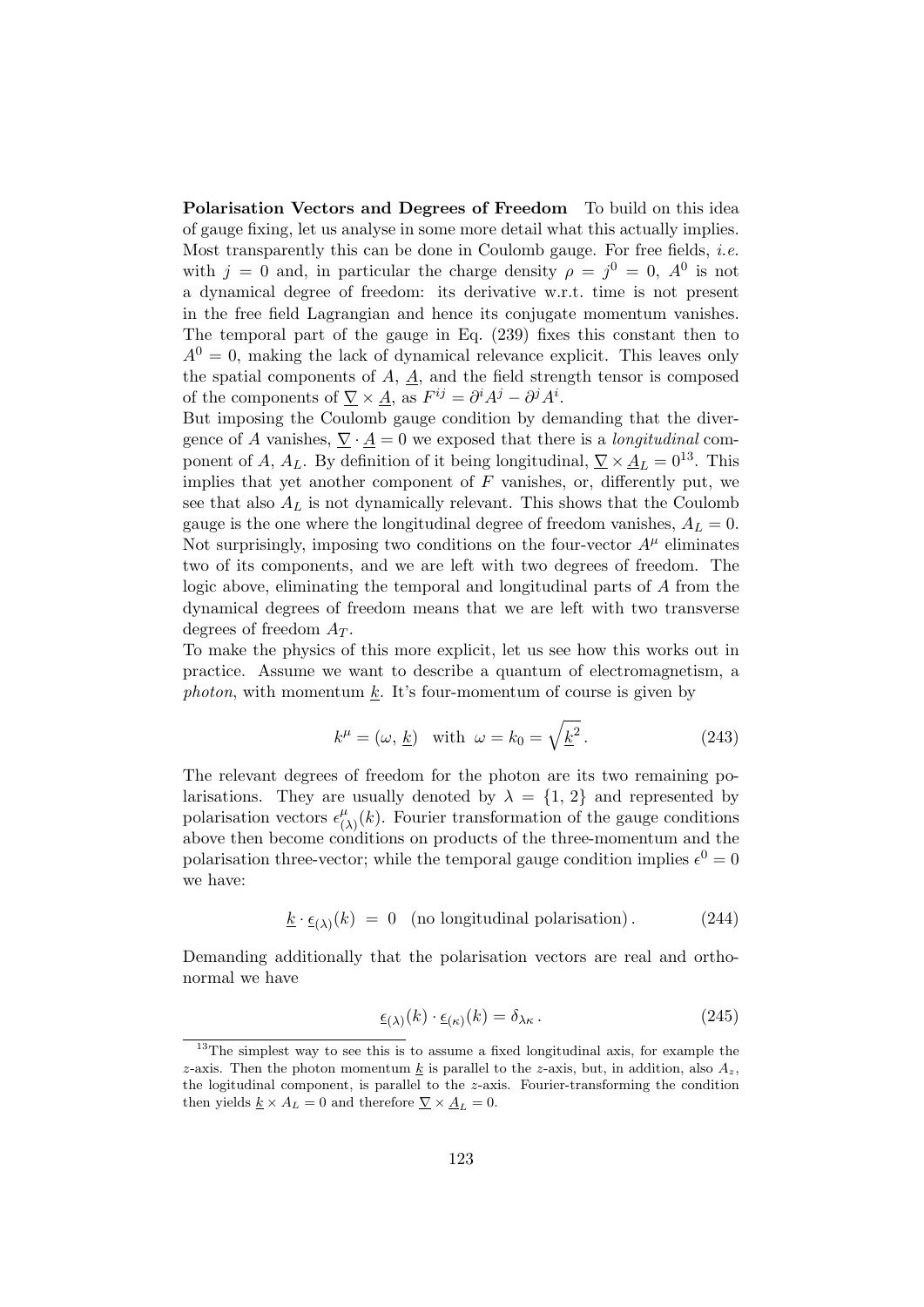A simple way to guarantee this is to orient  $k$  along the z-axis. Then

$$
\epsilon_{(1)} = (1, 0, 0) \text{ and } \epsilon_{(2)} = (0, 1, 0).
$$
\n(246)

### 6.2 Coulomb Gauge

Logic of the Procedure We will try to explicitly follow the algorithm for the second quantisation of a field as summarised in Fig. 1, and highlight specifically, where this algorithm starts to crash. Identifying the components of  $A^{\mu}$  as the fields to be quantised, we have:

1. determine conjugate momenta  $\pi^{\nu}$ 

$$
\pi^{\nu} = \frac{\partial L}{\partial \dot{A}^{\nu}} \implies \begin{cases} \pi^{0} = \frac{\partial L}{\partial \dot{A}^{0}} = 0\\ \pi^{i} = \frac{\partial L}{\partial \dot{A}^{i}} = -E_{i} \end{cases}
$$
\n(247)

This makes the anticipated problem of vanishing conjugate momentum for  $A^0$  manifest. Further down the line it will prevent us from quantising it, because we will not be able to produce a non-vanishing commutator between this field component and its conjugate momentum: for our choice of Lagrangian, it is guaranteed that  $[A^0, \pi^0] = 0$ irrespective of what we try to do and therefore quantisation of  $A^0$  is bound to fail.

2. construct the Hamiltonian

As before, the Hamiltonian density expressed through the electric and magnetic fields is given by

$$
\mathcal{H} = \dot{A}^{\mu} \pi_{\mu} - \mathcal{L} = \frac{\underline{E}^2 + \underline{B}^2}{2} + \underline{E} \cdot \underline{\nabla} A^0, \qquad (248)
$$

where the last term obviously vanishes if we set  $A^0 = 0$ .

- 3. promote fields to field operators
- 4. demand equal-time commutators of fields and conjugate momenta Due to  $\pi^0 = 0$  we have only non-vanishing equal-time commutators for spatial components, namely

$$
\left[\hat{A}_i(t, \underline{x}), \hat{\pi}_j(t, \underline{y})\right] = i\delta_{ij}\delta^3(\underline{x} - \underline{y}) = -\left[\hat{A}_i(t, \underline{x}), \hat{E}_j(t, \underline{y})\right].
$$
\n(249)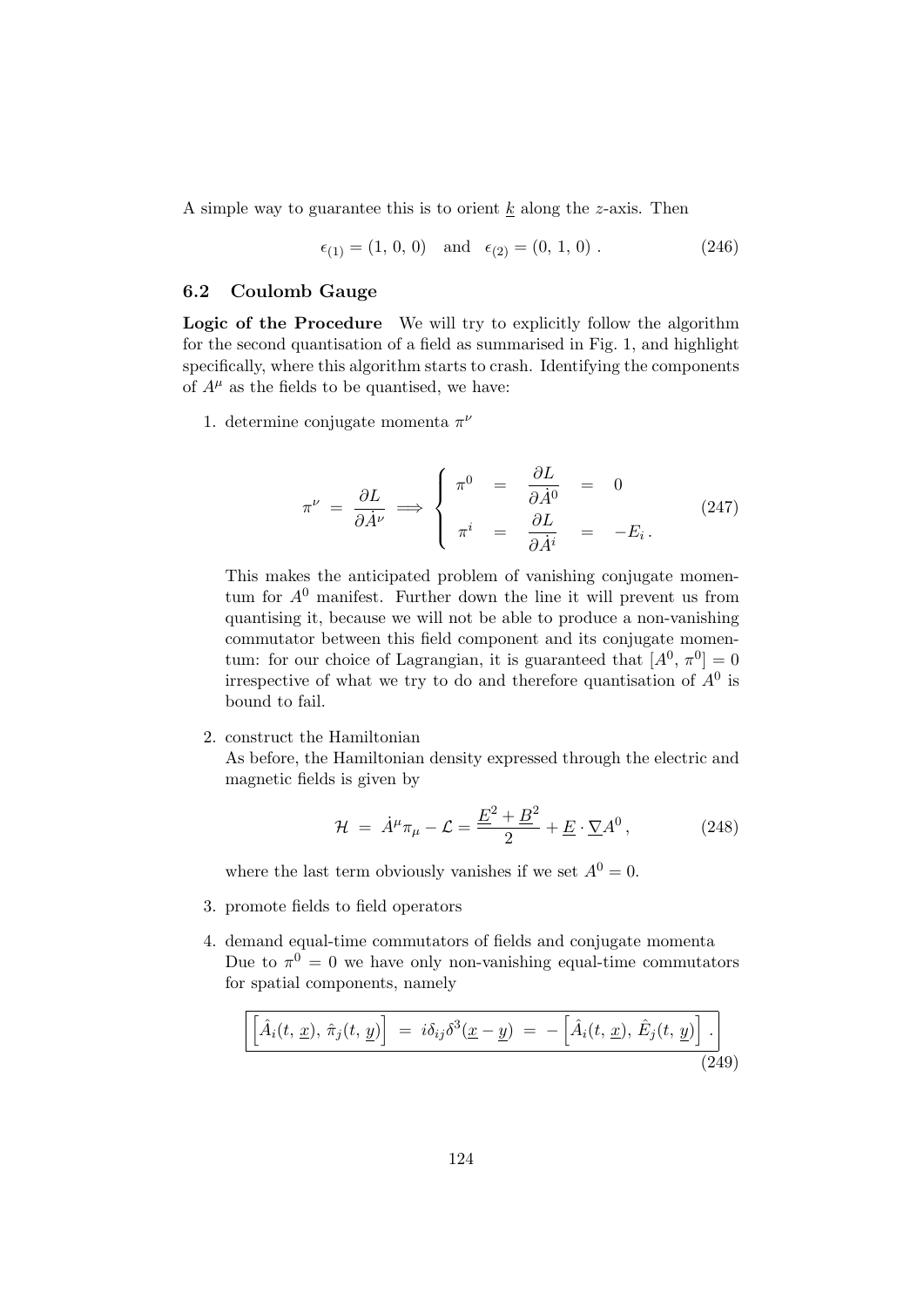**Dealing with A<sub>0</sub>: Gauss' law** To re-iterate: the fact that  $\pi^0 = 0$  means that also the field operator vanishes and hence commutes with every field operator. Therefore  $A_0$  is not a dynamical variable, and  $\dot{A}_0 = 0$ . This means that  $A_0$  is not an operator but an ultimately inconsequential number in our construction of a quantum field theory. However, there is a direct consequence of it being not dynamical:

$$
\frac{\partial \mathcal{L}}{\partial A_0} = 0 \quad \longrightarrow \quad \underline{\nabla} \cdot \underline{E} = 0, \tag{250}
$$

Gauss' law in the absence of sources<sup>14</sup>

We would of course be tempted to implement this as a wonderfully physical constraint on the field operators. But this would lead to yet another way to see the problem with the procedure. Going back to the commutation relations, and forming a divergence we would arrive at, somewhat schematically,

$$
\sum_{j} \frac{\partial}{\partial y^{j}} \left[ \hat{A}_{i}(t, \underline{x}), \hat{E}_{j}(t, \underline{y}) \right]
$$
  
= 
$$
\left[ \hat{A}_{i}(t, \underline{x}), \nabla \cdot \hat{E}_{j}(t, \underline{y}) \right] = -i \sum_{j} \delta_{ij} \frac{\partial}{\partial y^{j}} \delta^{3}(\underline{x} - \underline{y}). \quad (251)
$$

This is difficult, because while the left hand side of the second line vanishes, due to Gauss' law, the right hand side doesn't. This implies that we cannot implement Gauss' law as an operator equation.

**Dealing with**  $A_0$ **: Conditions on the States** Realising that we cannot implement Gauss' law as a direct constraint on the field operators, we could try and rephrase it as a condition on the allowed states  $|\psi\rangle$  forming the Fock space on which the operators then act. We would proceed by demanding that all *physical states*  $|\psi\rangle$  satisfy

$$
\nabla \cdot \hat{\underline{E}} \left| \psi \right\rangle = 0 \tag{252}
$$

and would classify all states that do not fulfil this criterion as unphysical and ignore them. It is a bit cumbersome to show that this doesn't work either and in fact would also violate the commutation relations.

The next weaker constraint, however, works. Demanding that for physical states Gauss' law is satisfied as expectation value,

$$
\langle \psi | \, \nabla \hat{E} \, | \psi \rangle = 0 \tag{253}
$$

$$
\underline{\nabla} \cdot \underline{E} = \underline{\nabla} \cdot \left( -\underline{\nabla} A_0 - \partial_t \underline{A} \right) = -\underline{\nabla} \cdot \left( \partial_t \underline{A} \right) = -\partial_t \left( \underline{\nabla} \cdot \underline{A} \right) = 0,
$$

 $14$ To see this, let us go back to Eq. (119), which encodes the connection of the vector potential to the electric field, and form its divergence, i.e.

where we have first used that  $A_0 = 0$  and then employed the Coulomb gauge condition after switching the sequence of derviatives.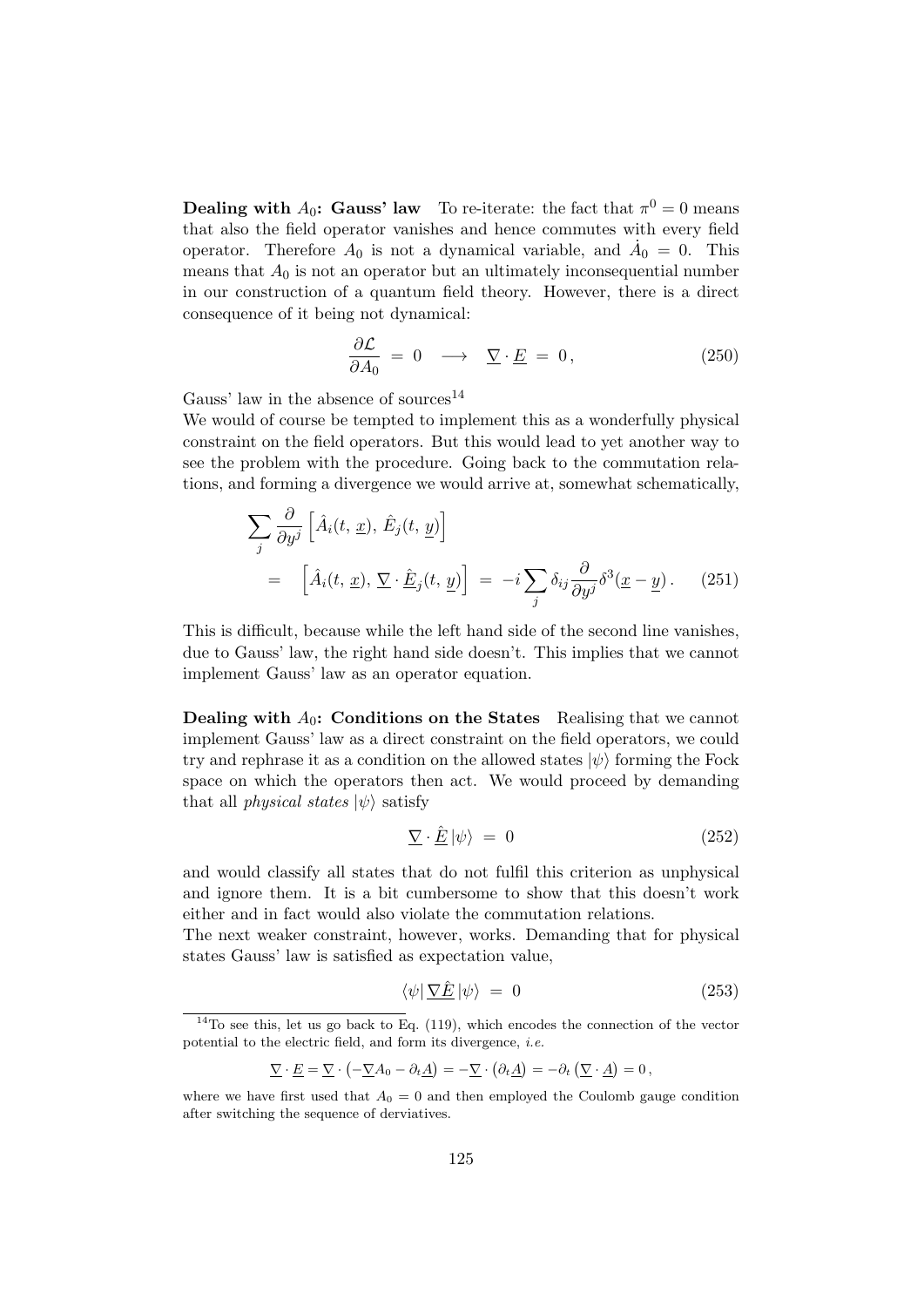encapsulates this part of Maxwell's equation as an average. We will come back to its implications at a somewhat later state.

Solving the Crisis: Transverse  $\delta$ -function The solution to the problem of Gauss' law is to modify the commutation relation in such a way that they automatically encode it. This is done by replacing the  $\delta$ -function on the right hand side of the commutation relations of Eq. (255) with a transverse  $\delta$ -function,  $\delta_{ij}^{\text{tr}}$  defined as

$$
\delta_{ij}\delta^3(\underline{x}-\underline{y}) \longrightarrow \left[\delta_{ij}^{\text{tr}}(\underline{x}-\underline{y}) = \int \frac{\mathrm{d}^3k}{(2\pi)^3} e^{i\underline{k}\cdot(\underline{x}-\underline{y})} \left(\delta_{ij} - \frac{k_ik_j}{\underline{k}^2}\right). \right]
$$
\n(254)

The modified commutators then read

$$
\left[\hat{A}_i(t, \underline{x}), \hat{\pi}_j(t, \underline{y})\right] = i\delta_{ij}^{\text{tr}}(\underline{x} - \underline{y}) = -\left[\hat{A}_i(t, \underline{x}), \hat{E}_j(t, \underline{y})\right].
$$
 (255)

It is easy to show that the gradient of the transverse  $\delta$ -function with respect to  $\underline{x}$  or y vanishes, because derivatives will produce a term  $\pm k_i$  multiplying the rounded bracket, and

$$
\sum_{i} k_{i} \left( \delta_{ij} - \frac{k_{i} k_{j}}{\underline{k}^{2}} \right) = k_{j} - \frac{k_{j} \underline{k}^{2}}{\underline{k}^{2}} = 0.
$$
 (256)

This means that, with the modified commutator relation,  $\nabla \cdot \underline{E}$  now commutes with every meaningful operator, and in particular

$$
\left[\hat{A}_i(t, \underline{x}), \underline{\nabla} \cdot \underline{\hat{E}}(t, \underline{y})\right] = 0.
$$
\n(257)

We can therefore safely set it to 0, asserting the validity of Gauss' law.

More Benefits of  $\delta^{\text{tr}}$  As a byproduct, forming a divergence w.r.t to the x-position yields

$$
\left[\underline{\nabla}\cdot \hat{\underline{A}}(t,\,\underline{x}),\,\hat{E}_j(t,\,\underline{y})\right] = 0\,,\tag{258}
$$

and we recover the Coulomb gauge condition  $\underline{\nabla} \cdot \underline{A} = 0$ .

Non-Vanishing Commutator at Space-like Distances But there is a little snag. Replacing the  $\delta$ -function with its transverse modification implies that it is not guaranteed any more that the commutators  $[\hat{A}_i, \hat{E}_j]$  vanish for space-like distances. This looks like a severe problem with the causality structure of the theory. However, there are two answers to the problem.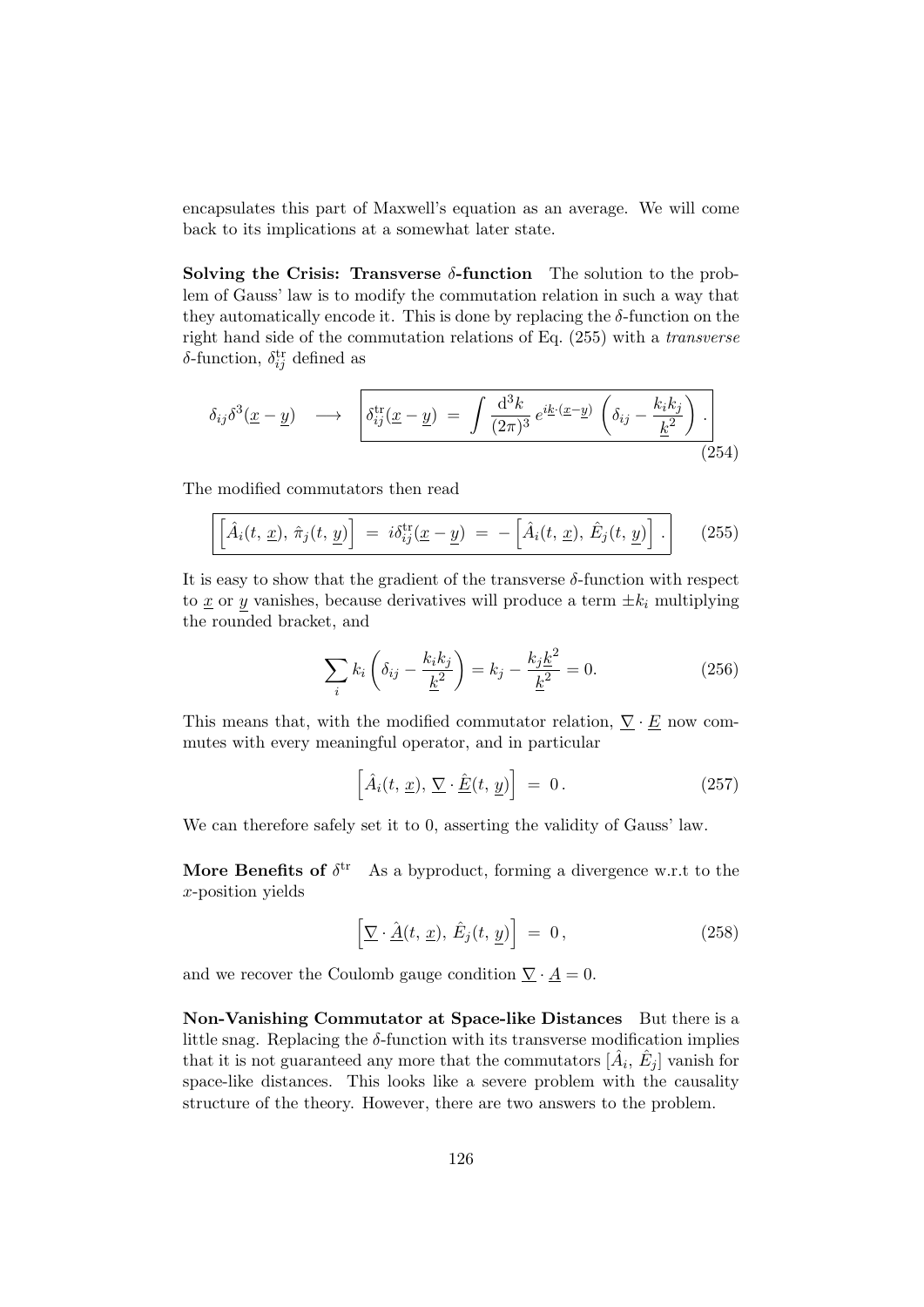- 1.  $\hat{A}$  is a gauge-dependent quantity and therefore essentially unphysical. It cannot directly be measured, and therefore, any potentially harmful a-causal behaviour may not have physical implications.
- 2. careful calculations reveals that while  $[\hat{A}_i, \hat{E}_j]$  may not vanish for space-like distances, the commutators of the physical  $E$  and  $B$  fields and their components do vanish, irrespective of the use of the transverse  $\delta$  function.

Creation and Annihilation Operators Reminding ourselves that we have set  $A^0 = 0$ , the field is expanded in terms of plane waves and creation and annihilation operators as

$$
\underline{\hat{A}}(\underline{x}, t) = \int \frac{\mathrm{d}^3 k}{(2\pi)^3 (2k_0)} \sum_{\lambda=1}^2 \left[ \underline{\epsilon}^{(\lambda)}(k) \hat{a}(\underline{k}, \lambda) e^{-ik \cdot x} + \underline{\epsilon}^{*(\lambda)}(k) \hat{a}^\dagger(\underline{k}, \lambda) e^{ik \cdot x} \right], \tag{259}
$$

where the sum is over the two polarisations of the photons and, similar to the case of the Dirac spinors, we have "scalar" creation and annihilation operators for each of the polarisation states. As before, the creation and annihilation operators enjoy commutation relations, namely

$$
\left[\hat{a}(\underline{k},\lambda),\,\hat{a}^\dagger(\underline{q},\kappa)\right] = (2\pi)^3 2k_0 \,\delta^3(\underline{k}-\underline{q}) \,\delta_{\lambda\kappa}\right] \tag{260}
$$

with all other commutators vanishing.

More on Polarisations Note that we now also allow complex polarisation vectors, to capture, for example circular polarisations. Assuming that the photon momentum is oriented along the positive z-axis,  $\underline{k} = k\underline{e}_z$ , we could use real polarisation vectors for linear polarisations, as

$$
\epsilon^{\mu(\lambda=1)}(\underline{k}) = \begin{pmatrix} 0 \\ 1 \\ 0 \\ 0 \end{pmatrix} \quad \text{and} \quad \epsilon^{\mu(\lambda=2)}(\underline{k}) = \begin{pmatrix} 0 \\ 0 \\ 1 \\ 0 \end{pmatrix}, \tag{261}
$$

while for circular polarisations we could write

$$
\epsilon^{\mu(\lambda=1,2)}(\underline{k}) = \frac{1}{\sqrt{2}} \begin{pmatrix} 0\\1\\ \pm i\\0 \end{pmatrix} . \tag{262}
$$

Using four-vectors instead of three vectors means that we replace the transversality condition with  $k^{\mu} \cdot \epsilon_{\mu} = 0$ , keeping the ortho-normality condition of Eq. (245).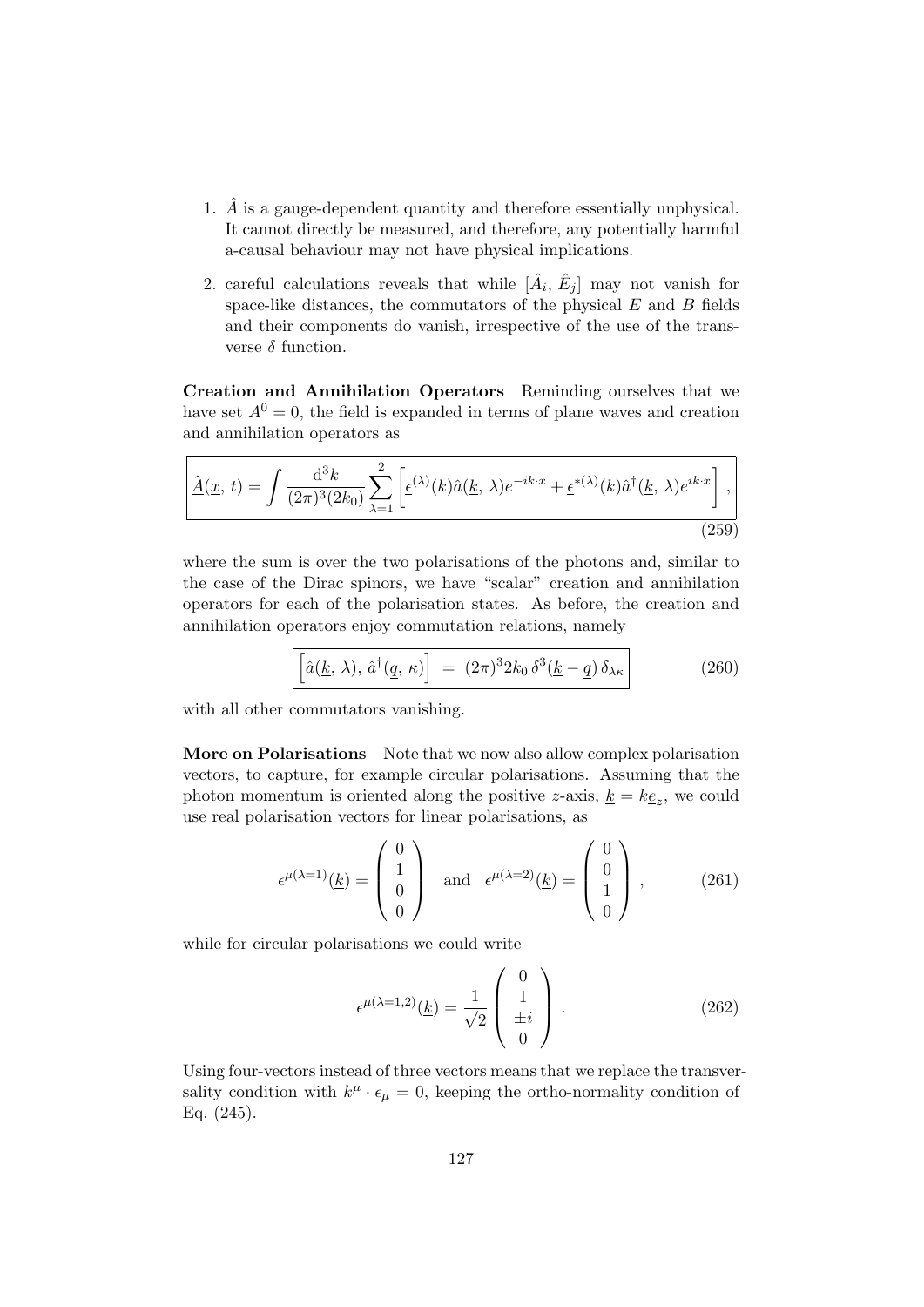#### 6.3 Lorentz Gauge

Modifying the Lagrangian One of the issues with the Coulomb gauge is that it is not Lorentz-invariant. To achieve this invariance, though, we will need to demand commutator relations that fully reflect this symmetry,

$$
\left[\hat{A}_{\mu}(t, \underline{x}), \hat{\pi}_{\nu}(t, \underline{y})\right] = ig_{\mu\nu} \delta^{3}(\underline{x} - \underline{y}). \tag{263}
$$

This implies, obviously, that all four components of the vector potential have a conjugate momentum, and, in particular, that  $\pi^0$  doesn't vanish. Since  $\pi^0$  emerges by differentiation of the Lagrangian w.r.t  $\dot{A}^0$ , we must modify the Lagrangian such that this derivative does not vanish any more. This is achieved by modifying the free-field Lagrange density,

$$
\mathcal{L} = -\frac{1}{4} F^{\mu\nu} F_{\mu\nu} \longrightarrow \left[ \mathcal{L} = -\frac{1}{4} F^{\mu\nu} F_{\mu\nu} - \frac{\alpha}{2} (\partial_{\mu} A^{\mu})^2 \right]. \tag{264}
$$

Here,  $\alpha$  is the, in principle, arbitrary *gauge parameter*, and physical results should not depend on its actual choice. This kind of modification is not unknown from classical mechanics, where external conditions on the dynamics are often encoded through the method of Lagrange multipliers <sup>15</sup>.

Modified Maxwell Equations and Feynman Gauge Adding a source term  $4\pi j_{\mu}A^{\mu}$ , the resulting Maxwell equations read

$$
\partial_{\mu}\partial^{\mu}A^{\nu} - (1 - \alpha)\partial^{\nu}(\partial \cdot A) = 4\pi j^{\nu}, \qquad (265)
$$

and it is suggestive to set  $\alpha = 1$  to recover their original form. This gauge choice is commonly referred to as Feynman gauge.

Conjugate Momenta As usual, the conjugate momenta are calculated by differentiation, and we have

$$
\pi^{\mu} = \frac{\partial \mathcal{L}}{\partial \dot{A}_{\mu}} = F^{\mu 0} - \alpha g^{\mu 0} (\partial \cdot A) \longrightarrow \begin{cases} \pi^{0} = -\alpha (\partial \cdot A) \\ \pi^{i} = -E^{i} \end{cases} (266)
$$

Clearly, the modification of the Lagrange density only modified  $\pi^0$ , which now is proportional to the gauge parameter  $\alpha$ .

Imposing Lorentz Gauge We now have to decide how to impose the constraint  $\partial \cdot A = 0$  which defines the Lorentz gauge that we chose at the beginning of this discussion. Adjusting the commutators, like in the case of the Coulomb gauge, is not viable, because we have already postulated the

 $15$ See for example the discussion in Goldstein's book [9].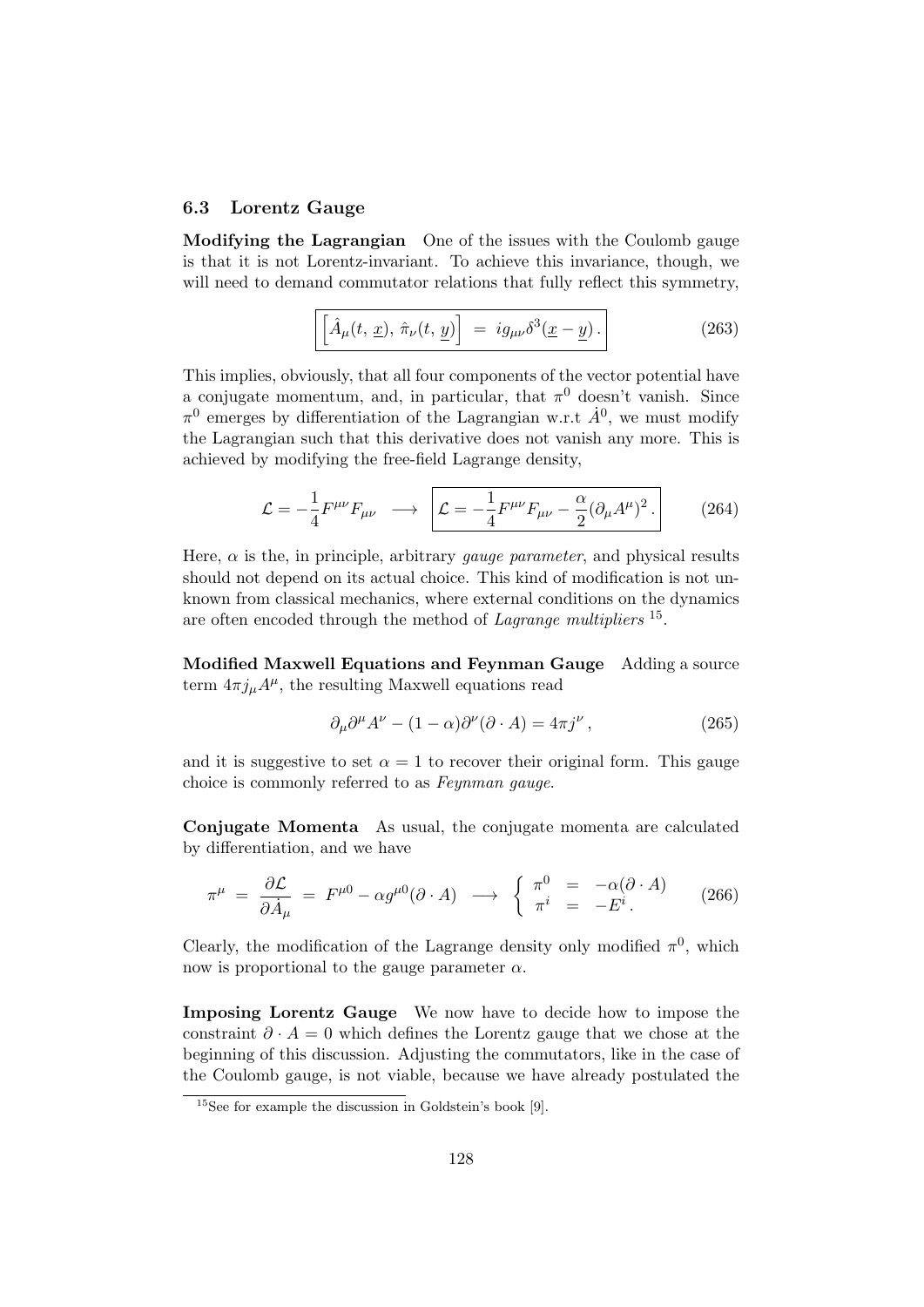commutation relations we would like to use, namely the ones in Eq. (263). We also cannot impose the constraint  $\partial \cdot A = 0$  as an operator equation, because this would imply that  $\pi^0 = 0$ , and we would not be able to recover our postulated commutator relations.

This means that we are forced down an avenue that we briefly considered in the case of the Coulomb gauge, by demanding that we implement the gauge condition as a condition on physical states. We realise very quickly that it cannot be realised as a condition on physical states  $|\psi\rangle$ ,

$$
\partial \cdot \hat{A} |\psi\rangle = 0, \qquad (267)
$$

for the following reason. Consider the expectation value of the commutator relation Eq. (263), specified for  $\mu = \nu = 0$ :

$$
\langle \psi | \left[ \hat{A}^0(t, \underline{x}), \hat{\pi}^0(t, \underline{y}) \right] | \psi \rangle = i \delta^3(\underline{x} - \underline{y}) \langle \psi | \psi \rangle . \tag{268}
$$

But at the same time

$$
\hat{\pi}^0 |\psi\rangle = (\partial \cdot \hat{A}) |\psi\rangle = 0 \tag{269}
$$

enforces that the l.h.s. of Eq. (268) must vanish, while the r.h.s. does not. This rules out the weaker constraint as a viable, consistent option.

This leaves us the only option to encode the gauge condition by demanding that it holds only true for expectation values of *physical states, i.e.*, demanding that

$$
\langle \psi | \partial \cdot \hat{A} | \psi \rangle = 0 \tag{270}
$$

for physical states  $\psi$ . To implement this, it is sufficient to demand that for the *positive energy/frequency*  $\ddot{A}_+$  part of the field operator we have

$$
\partial \cdot \hat{A}_+ \left| \psi \right\rangle = 0 \,, \tag{271}
$$

because we can write

$$
\langle \psi | \partial \cdot \hat{A} | \psi \rangle = \langle \psi | \left( \partial \cdot \hat{A} - \partial \cdot \hat{A} + \partial \cdot \hat{A} \right) | \psi \rangle
$$
  
= 
$$
\left( \partial \cdot \hat{A} - | \psi \rangle \right)^{\dagger} | \psi \rangle + \langle \psi | \partial \cdot \hat{A} + | \psi \rangle = 0.
$$
 (272)

We will use this after we defined polarisation vectors and expanded the field operators in plane waves and creation and annihilation operators.

Field Operators The field operators are expanded as

$$
\hat{A}_{\mu}(x) = \int \frac{\mathrm{d}^{3}k}{(2\pi)^{3}2k_{0}} \sum_{\lambda=0}^{3} \left[ \epsilon_{\mu}^{(\lambda)}(\underline{k})\hat{a}_{\lambda}(\underline{k})e^{-ik\cdot x} + \epsilon_{\mu}^{*(\lambda)}(\underline{k})\hat{a}_{\lambda}^{\dagger}(\underline{k})e^{ik\cdot x} \right], \tag{273}
$$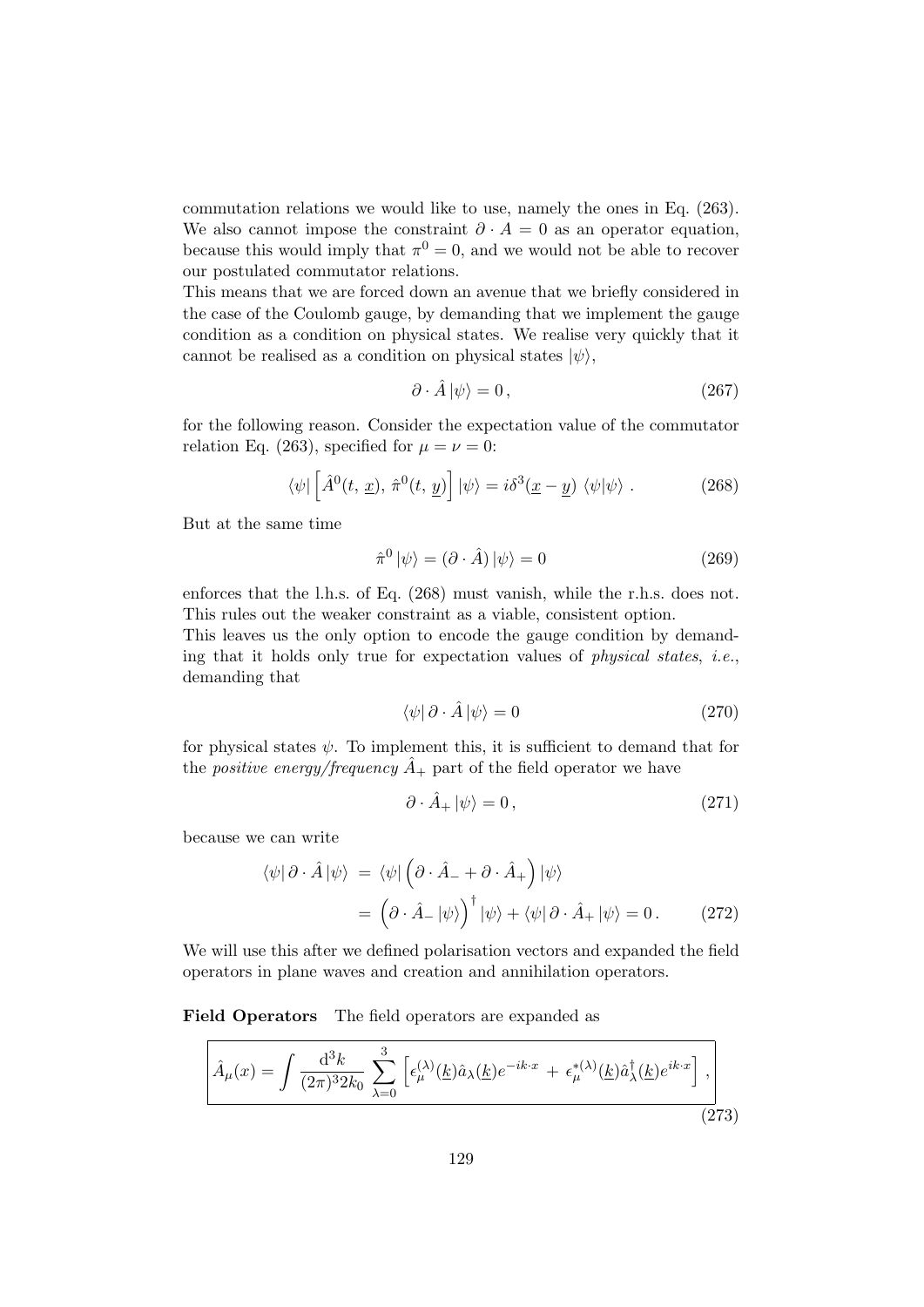where we have chosen *four* linearly independent polarisation vectors as

$$
\epsilon^{(0)}(\underline{k}) = \begin{pmatrix} 1 \\ 0 \\ 0 \\ 0 \end{pmatrix}, \ \epsilon^{(1)}(\underline{k}) = \begin{pmatrix} 0 \\ 1 \\ 0 \\ 0 \end{pmatrix}, \ \epsilon^{(2)}(\underline{k}) = \begin{pmatrix} 0 \\ 0 \\ 1 \\ 0 \end{pmatrix}, \ \epsilon^{(3)}(\underline{k}) = \begin{pmatrix} 0 \\ 0 \\ 0 \\ 1 \end{pmatrix}.
$$
\n(274)

For simplicity we assumed that the photon momentum is oriented along the positive z-axis,  $\underline{k} \parallel \underline{e}_z$  It is easy to check that the polarisation vectors satisfy

$$
\epsilon^{(\lambda)}(\underline{k}) \cdot \epsilon^{*(\kappa)}(\underline{k}) = \epsilon^{(\lambda)\mu}(\underline{k}) \epsilon^{*(\kappa)}_{\mu}(\underline{k}) g_{\lambda \kappa} , \qquad (275)
$$

where the differnence between labels  $(\lambda)$  for the polarisation vectors and their components - the Lorentz index  $\mu$  has been made explicit. A simple calculation shows that the commutators of Eq. (263) are satisfied, if the only non-vanishing commutator of the creation and annihilation operators is given by

$$
\left[\left[\hat{a}_{\lambda}(\underline{k}), \hat{a}_{\kappa}^{\dagger}(\underline{q})\right] = -(2\pi^3)(2k_0)g_{\lambda\kappa}\delta^3(\underline{k}-\underline{q})\,. \right] \tag{276}
$$

Hamiltonian The resulting Hamiltonian density is given by

$$
\hat{H} = \int \frac{\mathrm{d}^3 k}{(2\pi)^3 2k_0} k_0 \left[ \sum_{\lambda=1}^3 \left( \hat{a}_{\lambda}^{\dagger}(\underline{k}) \hat{a}_{\lambda}(\underline{k}) \right) - \hat{a}_0^{\dagger}(\underline{k}) \hat{a}_0(\underline{k}) \right]. \tag{277}
$$

The form of the Hamilton operator exhibits a potential problem: clearly, scalar photons, *i.e.* those with  $\lambda = 0$ , come with a negative sign, opposite to what we want and what we know how to deal with. At first sight, this seems to signal that our attempt at quantising the electromagnetic fields in Lorentz gauge failed, and that we arrived at a Hamiltonian describing an energy spectrum that is not bounded from below, despite the normal ordering. The reason for this, of course, can be traced back to the use of the metric tensor in the quantisation conditions, which enforces a state with a "wrong" sign. However, careful inspection below will reveals that this is not a real problem and that the corresponding states are unphysical, motivating us to call them "ghosts".

Physical States So, let us now take a closer look at some of the states and their energies. Start with the by now familiar assertion that the vacuum reduces to zero when the one of the annihilation operators is applied,

$$
\hat{a}_{\lambda}(\underline{k})\left|0\right\rangle = 0 \quad \forall \lambda \,. \tag{278}
$$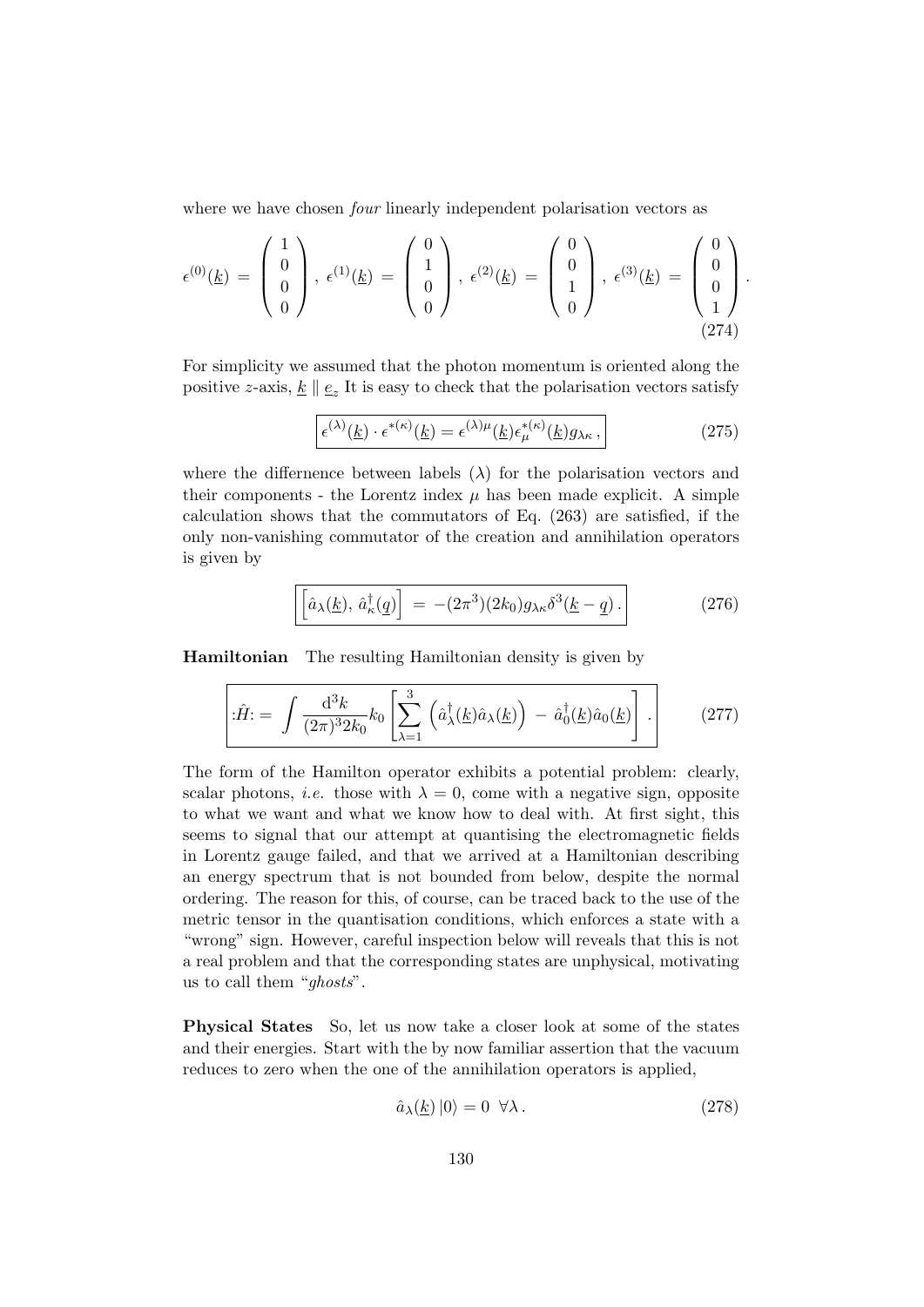Now, let us analyse one of the more tricky states: a scalar photon, modulated by some well-behaved function  $f(k)$ ,

$$
|1_S\rangle = \int \frac{\mathrm{d}^3 k}{(2\pi)^3 2k_0} f(\underline{k}) \hat{a}_0^\dagger(\underline{k}) |0\rangle . \qquad (279)
$$

As already anticipated, the norm of this states is negative,

$$
\langle 1_S | 1_S \rangle = \int \frac{d^3k}{(2\pi)^3 2k_0} \int \frac{d^3k'}{(2\pi)^3 2k_0} f(\underline{k}) f^*(\underline{k}') \langle 0 | \hat{a}(\underline{k}', 0) \hat{a}^\dagger(\underline{k}, 0) | 0 \rangle
$$
  
=  $-\langle 0 | 0 \rangle \int \frac{d^3k}{(2\pi)^3 2k_0} |f(\underline{k})|^2 < 0.$  (280)

The minus sign of course stems from the relative sign in the metric, or, when followed through, from the "-"-sign in front of the right-hand side of the commutator in Eq. (276). Phrased differently, the combinations of positive and negative energy solutions that are still allowed destroys the positive definiteness of the norm.

So let us impose the gauge constraint  $\partial \cdot \hat{A}_+ |\psi\rangle = 0$ . Evaluating  $\partial \cdot \hat{A}_+$  we of course only take into account the positive energy solutions and arrive at

$$
\partial \cdot \hat{A}_{+} = -i \int \frac{\mathrm{d}^3 k}{(2\pi)^3 2k_0} \sum_{\lambda=0}^3 \left[ k^{\mu} \epsilon_{\mu}^{(\lambda)}(\underline{k}) \hat{a}_{\lambda}(\underline{k}) e^{-ik \cdot x} \right]. \tag{281}
$$

We can simplify this further by realising that for  $\lambda = \{1, 2\}$  the polarisations are orthogonal to the momentum,  $\epsilon \perp k$  and therefore  $k \cdot \epsilon = 0$ . This leaves us with two surviving polarisations, scalar  $(\lambda = 0)$  and longitudinal  $(\lambda = 3)$ . Our constraint on physical states  $|\psi\rangle$  therefore becomes

$$
0 = \partial \cdot \hat{A}_+ |\psi\rangle
$$
  
=  $-i \int \frac{d^3 k}{(2\pi)^3 2k_0} \left[ k \cdot \epsilon^{(0)}(\underline{k}) \hat{a}_0(\underline{k}) - k \cdot \epsilon^{(3)}(\underline{k}) \hat{a}_3(\underline{k}) \right] e^{-ik \cdot x}.$  (282)

For massless four-momenta –  $k^2 = 0$  – longitudinal momentum and energy coincide,  $k_{\parallel} = k = k_0$  and therefore  $k \cdot \epsilon^{(0)} = -k \cdot \epsilon^{(3)}$ . This implies that the gauge constraint can be satisfied if

$$
\left[\hat{a}_0(\underline{k}) - \hat{a}_3(\underline{k})\right]|\psi\rangle = 0\tag{283}
$$

for all physical states  $|\psi\rangle$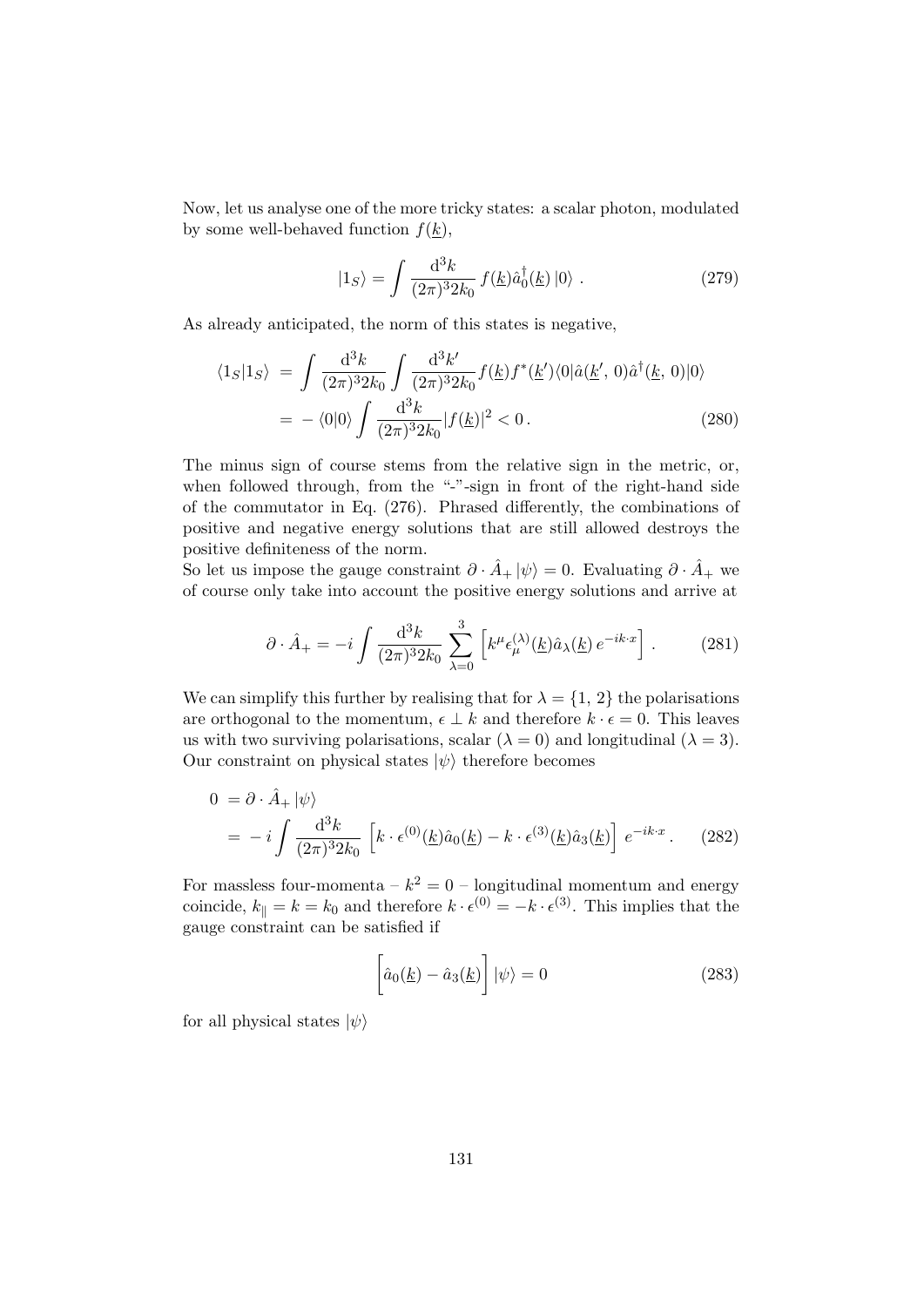## 6.4 Problems & Solutions

### 1. Polarisation vectors in Coulomb gauge

Assume a momentum parallel k to the z-axis and introduce left- and right-circular polarisations  $\epsilon^{(L),(R)}(\underline{k}) = 1/\sqrt{2}(0, 1, \pm i, 0)$ . Show by explicit calculation that for the spatial components of the polarisation vectors

$$
\sum_{\lambda=1,2} \epsilon_i^{(\lambda)}(k) \epsilon_j^{*(\lambda)}(k) = \delta_{ij} - \frac{k_j k_i}{\underline{k}^2}
$$

#### Solution

In Coulomb gauge we assume the two polarisation vectors to be transverse to the axis of motion, and that for linear polarisations they are real-valued,  $\epsilon^* = \epsilon$ , which of course is not true for the circular polarisations. For  $\underline{k}$  parallel to the *z*-axis we have

$$
\underline{\epsilon}^{(1)}(\underline{k}) = \begin{pmatrix} 0 \\ 1 \\ 0 \\ 0 \end{pmatrix} \text{ and } \underline{\epsilon}^{(2)}(\underline{k}) = \begin{pmatrix} 0 \\ 0 \\ 1 \\ 0 \end{pmatrix}
$$

We need the product

$$
\sum_{\lambda=1}^{2} \epsilon_i^{(\lambda)}(k) \epsilon_j^{(\lambda)}(k) = \begin{cases} \delta_{ij} & \text{if } i, j \in \{1, 2\} \\ 0 & \text{if } i, j = 3 \end{cases} 16 = \delta_{ij} - \frac{k_i k_j}{\underline{k}^2}
$$

Choosing instead circular polarisations yields the following products,

$$
\sum_{\lambda=1}^{2} \epsilon_i^{(\lambda)}(k) \epsilon_j^{*(\lambda)}(k) = \begin{cases} i = j = 1: & \frac{1 \cdot 1 + 1 \cdot 1}{2} = 1 \\ i = j = 2: & \frac{i \cdot i^{*} + (-i) \cdot (-i^{*})}{2} = 1 \\ i = 1, j = 2: & \frac{1 \cdot i + 1 \cdot (-i)}{2} = 0 \\ i = 2, j = 1: & \frac{1 \cdot (-i) + 1 \cdot i}{2} = 0 \end{cases}
$$

This is the same result as before - the sum over polarisations therefore is independent of your choice of basis (linear vs. circular, as in this example).

<sup>&</sup>lt;sup>16</sup>To see the first equation set,  $i = j = 1$ . Then the only relevant entry is the xcomponent of the  $\lambda = 1$  polarisation vector (=1), squaring it yields a 1. Similarly, for  $i = j = 2$  the only contributor is the y-component of the  $\lambda = 2$  polarisation vector. If i and j are any different combination, one or both entries will be zero, for each  $\lambda$ .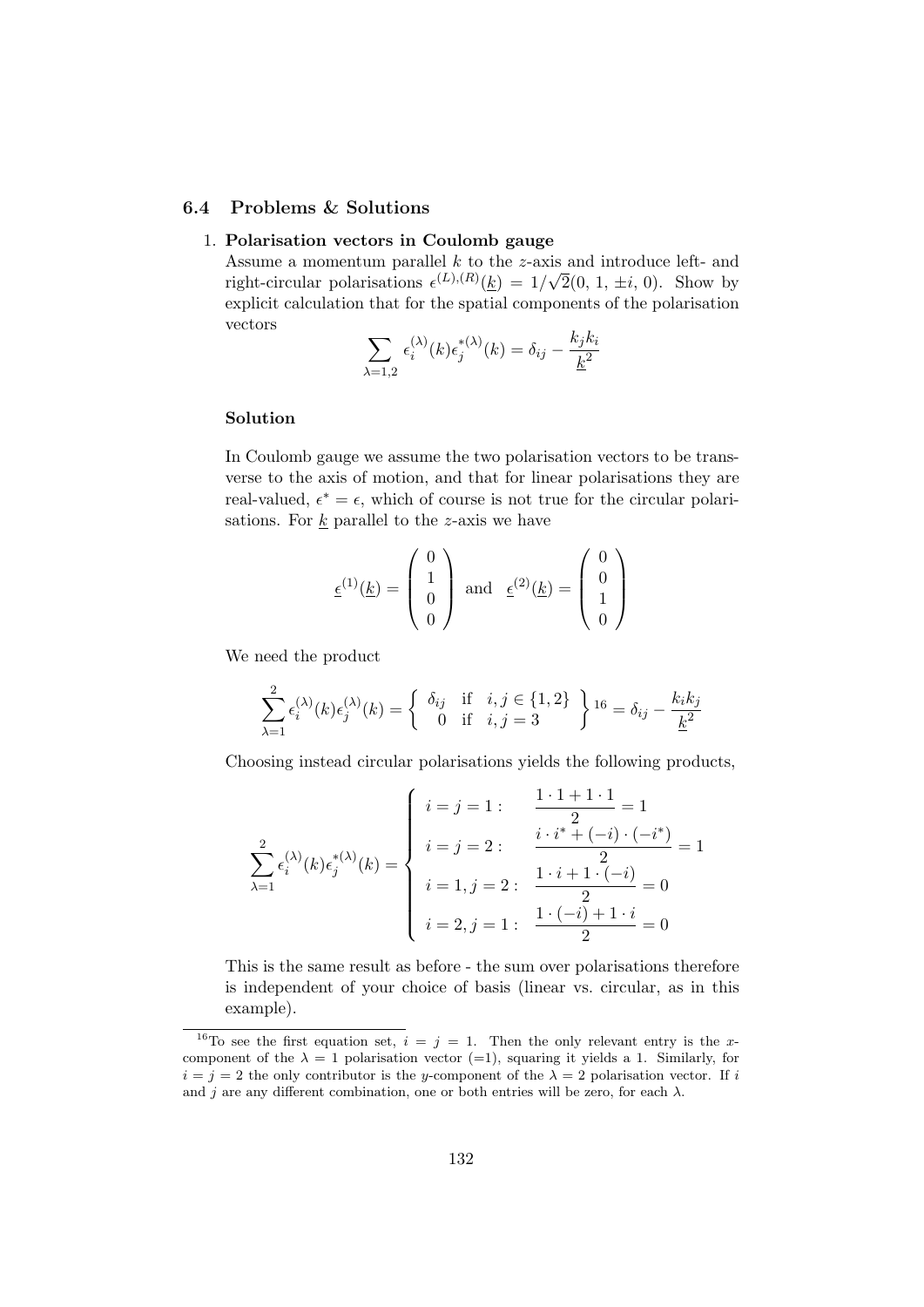Expert level: To write this in more convenient form, introduce a timelike unit-length four-vector  $\eta$  (for simplicity we can assume  $\eta = (1, 0, 0, 0)$ ), and

$$
\tilde{k}^{\mu} = \frac{k^{\mu} - \eta^{\mu}(k \cdot \eta)}{\sqrt{(k \cdot \eta)^2 - k^2}} \longrightarrow \frac{1}{|\underline{k}|} \begin{pmatrix} 0 \\ \underline{k} \end{pmatrix}.
$$

Thus, for our choice of  $\eta$ ,  $\tilde{k}$  just becomes the direction of the threemomentum of  $k$ , with no temporal component.

Expressed through these vectors,

$$
\sum_{\lambda=1}^2 \epsilon_{\mu}^{(\lambda)}(k) \epsilon_{\nu}^{(\lambda)}(k) = -g_{\mu\nu} + \eta_{\mu} \eta_{\nu} - \tilde{k}_{\mu} \tilde{k}_{\nu}.
$$

2. Equal-time commutators of  $E$  and  $B$ 

Compute the equal-time commutators

- (a)  $[E_i(\underline{x}, t), E_i(y, t)],$
- (b)  $[E_i(\underline{x}, t), B_i(y, t)],$  and
- (c)  $[B_i(\underline{x}, t), B_j(y, t)]$

using both of the equal-time commutators

 $[A_i(\underline{x}, t), E_j(y, t)] = -i\delta_{ij}\delta^3(\underline{x} - y)$ 

and

$$
[A_i(\underline{x}, t), E_j(\underline{y}, t)] = -i\delta_{ij}^{\text{tr}}(\underline{x} - \underline{y})
$$

and show with explicit calculation that the modification does not affect the physically observable fields.

### Solution

(a) The commutator of the electric fields is trivial; because  $\hat{E}_i = -\hat{\pi}_i$ ,

$$
\left[\hat{E}_i(\underline{x}, t), \hat{E}_j(\underline{y}, t)\right] = \left[\hat{\pi}_i(\underline{x}, t), \hat{\pi}_j(\underline{y}, t)\right] = 0
$$

according to the quantisation condition.

(b) Let us turn now to the commutator of an electric and a magnetic field, and denote derivatives w.r.t. the y coordinates as  $\partial^{(y)}$ ,  $\nabla^{(y)}$ , etc.. Inserting  $\underline{\hat{B}} = \underline{\nabla} \times \underline{\hat{A}}$ , we find for the "reg." case

$$
\begin{aligned}\n\left[\hat{E}_i(\underline{x}, t), \hat{B}_j(\underline{y}, t)\right] &= -\left[\hat{\pi}_i(\underline{x}, t), (\underline{\nabla}^{(y)} \times \hat{A})_j(\underline{y}, t)\right] \\
&= -\epsilon_{jkl}\partial_k^{(y)} \left[\hat{\pi}_i(\underline{x}, t), \hat{A}_l(\underline{y}, t)\right] = i\delta_{il}\epsilon_{jkl}\partial_k^{(y)}\delta^3(\underline{x} - \underline{y})\n\end{aligned}
$$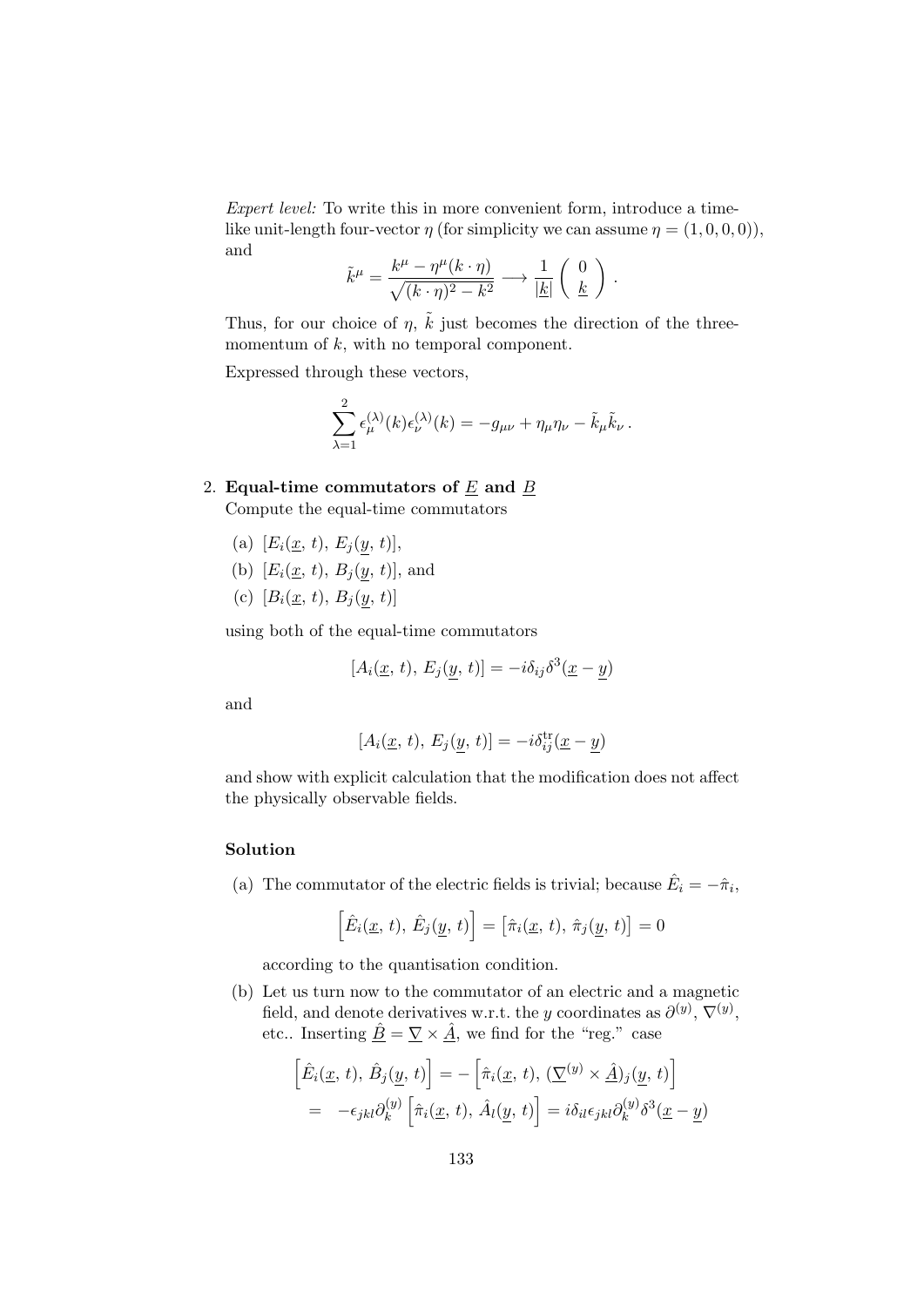$$
= i\epsilon_{ijk}\partial_k^{(y)}\delta^3(\underline{x}-\underline{y}) = i\epsilon_{ijk}\partial_k^{(y)}\int \frac{\mathrm{d}^3k}{(2\pi)^3}e^{i\underline{k}(\underline{x}-\underline{y})}
$$

$$
= -\epsilon_{ijk}\int \frac{\mathrm{d}^3k}{(2\pi)^3}k_k e^{i\underline{k}(\underline{x}-\underline{y})}
$$

while for the "trans." case

$$
\begin{split}\n\left[\hat{E}_i(\underline{x}, t), \hat{B}_j(\underline{y}, t)\right] &= -\left[\hat{\pi}_i(\underline{x}, t), (\nabla^{(y)} \times \underline{\hat{A}}(\underline{y}, t))_j\right] \\
&= -\epsilon_{jkl}\partial_k^{(y)} \left[\hat{\pi}_i(\underline{x}, t), \hat{A}_l(\underline{y}, t)\right] = i\epsilon_{jkl}\partial_k^{(y)}\delta_{il}^{(tr)}(\underline{x} - \underline{y}) \\
&= i\epsilon_{jkl} \int \frac{\mathrm{d}^3k}{(2\pi)^3} \left(\delta_{il} - \frac{k_ik_l}{\underline{k}^2}\right) \partial_k^{(y)} e^{i\underline{k}(\underline{x} - \underline{y})} \\
&= -\epsilon_{jkl} \int \frac{\mathrm{d}^3k}{(2\pi)^3} \left(\delta_{il}k_k - \frac{k_ik_lk_k}{\underline{k}^2}\right) e^{i\underline{k}(\underline{x} - \underline{y})} \\
&= -\epsilon_{ijk} \int \frac{\mathrm{d}^3k}{(2\pi)^3} k_k e^{i\underline{k}(\underline{x} - \underline{y})},\n\end{split}
$$

identical to the "reg." case, as advertised. In going from the second-to-last to the last line we have used that the product of a symmetric combination  $(k_j k_k)$  with the anti-symmetric Levi-Civita tensor (the  $\epsilon_{jkl}$ ) vanishes.

(c) Let us finally calculate the commutator of the magnetic fields.

$$
\begin{aligned}\n\left[\hat{B}_i(\underline{x}, t), \hat{B}_j(\underline{y}, t)\right] \\
= -\left[ (\underline{\nabla}^{(y)} \times \hat{A}(\underline{x}, t))_i (\underline{\nabla}^{(y)} \times \hat{A}(\underline{y}, t))_j \right] \\
= \epsilon_{ikl} \epsilon_{imn} \partial_k^{(x)} \partial_m^{(y)} \left[ \hat{A}_l(\underline{x}, t), \hat{A}_n(\underline{y}, t) \right] = 0\n\end{aligned}
$$

because of the quantisation condition on the components of the vector potential.

# 3. Momentum Operator  $\hat{P}^{\mu}$

The four-momentum operator is given by

$$
\hat{P}^{\mu} = (\hat{H}, \hat{P}),
$$

where

$$
\begin{array}{rcl}\n\hat{H} & = & -\frac{1}{2} \int \mathrm{d}^3 x \left[ \hat{\pi}^{\mu} \hat{\pi}_{\mu} + \underline{\nabla} \hat{A}^{\mu} \underline{\nabla} \hat{A}_{\mu} \right] \\
\hat{P}^{i} & = & - \int \mathrm{d}^3 x \left[ \partial_t \hat{A}^{\mu} \partial^i \hat{A}_{\mu} \right]\n\end{array}
$$

are the Hamilton and ith component of the three-momentum operator, respectively.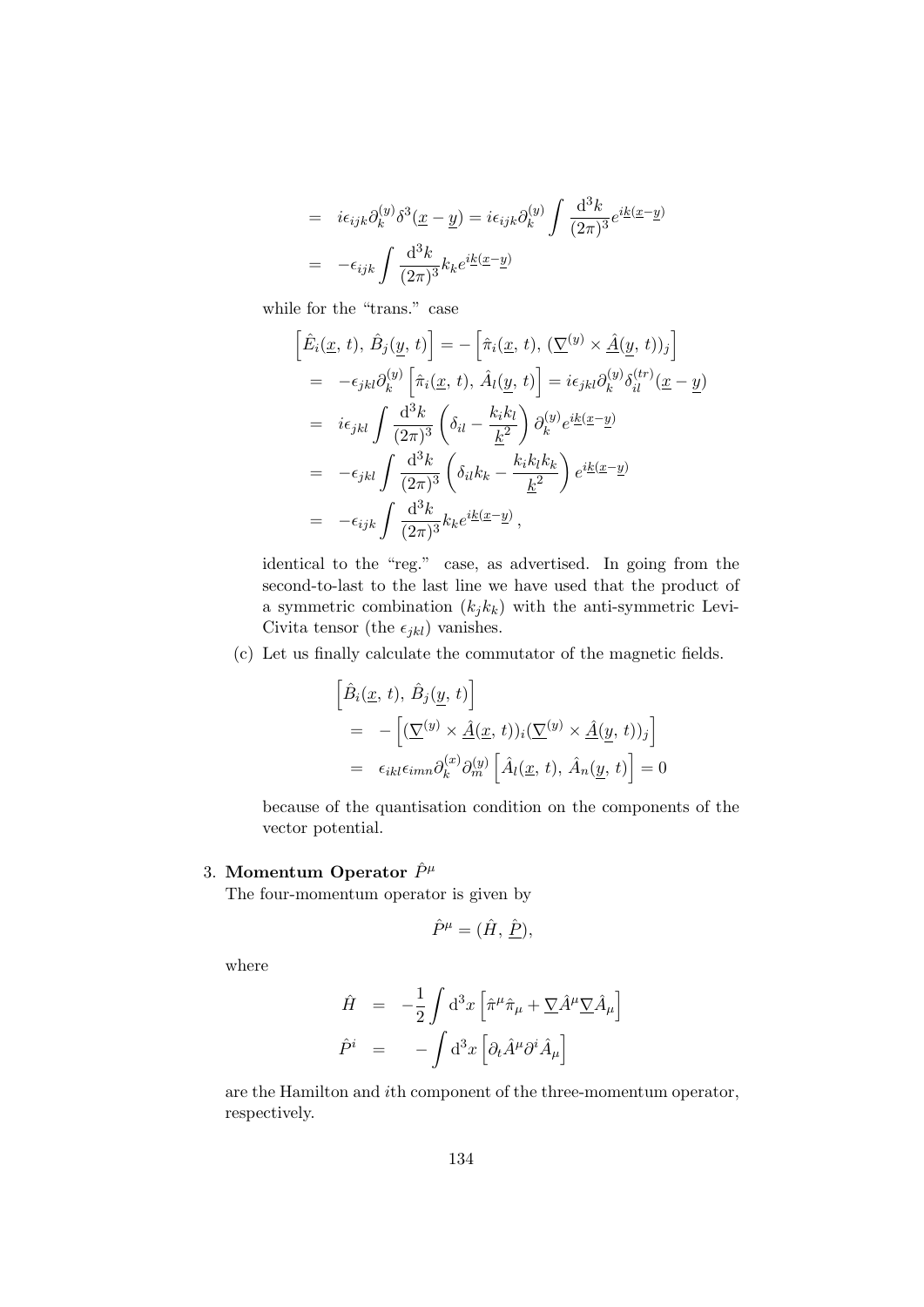To show that this represents indeed the right structure, show that

$$
[\hat{P}^{\mu}, A^{\nu}] = -i\partial^{\mu}A^{\nu}.
$$

Hint: You may want to use the Lorentz gauge with  $\alpha = 1$ (the Feynman gauge) to keep your calculation simple.

#### Solution

$$
\hat{H} = -\frac{1}{2} \int d^3x \left[ \hat{\pi}^{\mu} \hat{\pi}_{\mu} + \nabla \hat{A}^{\mu} \nabla \hat{A}_{\mu} \right]
$$

$$
\hat{P}^{i} = - \int d^3x \left[ \partial_t \hat{A}^{\mu} \partial^i \hat{A}_{\mu} \right]
$$

Let us start with the commutator of the Hamiltonian and the vector potential,

$$
\begin{split}\n[\hat{H}, \hat{A}^{\nu}] &= -\frac{1}{2} \int \mathrm{d}^{3}y \left[ \hat{\pi}^{\mu}(y) \hat{\pi}_{\mu}(y) + \nabla \hat{A}^{\mu}(y) \nabla \hat{A}_{\mu}(y), \,\hat{A}^{\nu}(x) \right] \\
&= -\frac{1}{2} \int \mathrm{d}^{3}y \left\{ \hat{\pi}^{\mu}(y) \left[ \hat{\pi}_{\mu}(y), \,\hat{A}^{\nu}(x) \right] + \left[ \hat{\pi}^{\mu}(y), \,\hat{A}^{\nu}(x) \right] \hat{\pi}_{\mu}(y) \right\} \\
&= \frac{i}{2} \int \mathrm{d}^{3}y \delta(\underline{x} - \underline{y}) \left\{ \hat{\pi}^{\mu}(y) g^{\nu}_{\mu} + g^{\mu\nu} \hat{\pi}_{\mu}(y) \right\} = i \hat{\pi}^{\nu}(x) = -i \partial^{0} \hat{A}^{\nu}(x),\n\end{split}
$$

and turn now to the ith component of the momentum operator. To use this let us remind ourselves that

$$
\pi^{\mu} = F^{\mu 0} - \alpha g^{\mu 0} (\partial \cdot A) = \partial^{\mu} A^{0} - \partial^{0} A^{\mu} - \alpha g^{\mu 0} (\partial \cdot A)
$$

This suggests that, in the commutator, we can replace  $\partial_0 A^{\nu}$  with  $-\pi^{\nu}$ , and we find

$$
[\hat{P}^i, \hat{A}^\nu] = -\int d^3y \left[ (\partial_{y_0} \hat{A}^\mu(y)) (\partial^i \hat{A}_\mu(y)), \hat{A}^\nu(x) \right]
$$
  
= 
$$
+ \int d^3y \left[ \hat{\pi}^\mu(y), \hat{A}^\nu(x) \right] \partial^i \hat{A}_\mu(y)
$$
  
= 
$$
-ig^{\mu\nu} \int d^3y \delta^3(\underline{x} - \underline{y}) \partial^i \hat{A}_\mu(y) = -i \partial^i A^\nu(x)
$$

Putting it all together proves that

$$
[\hat{P}^{\mu}, A^{\nu}] = -i\partial^{\mu}A^{\nu}.
$$

and that therefore  $\hat{P}^{\mu}$  indeed is the momentum operator.

 $\overline{a}$ 

### 4. ∗∗Casimir Effect

Consider the quantization of the electromagentic field in space between two parallel large square plates of size L located at  $z = 0$  and  $z = a$ . The plates are perfect conductors.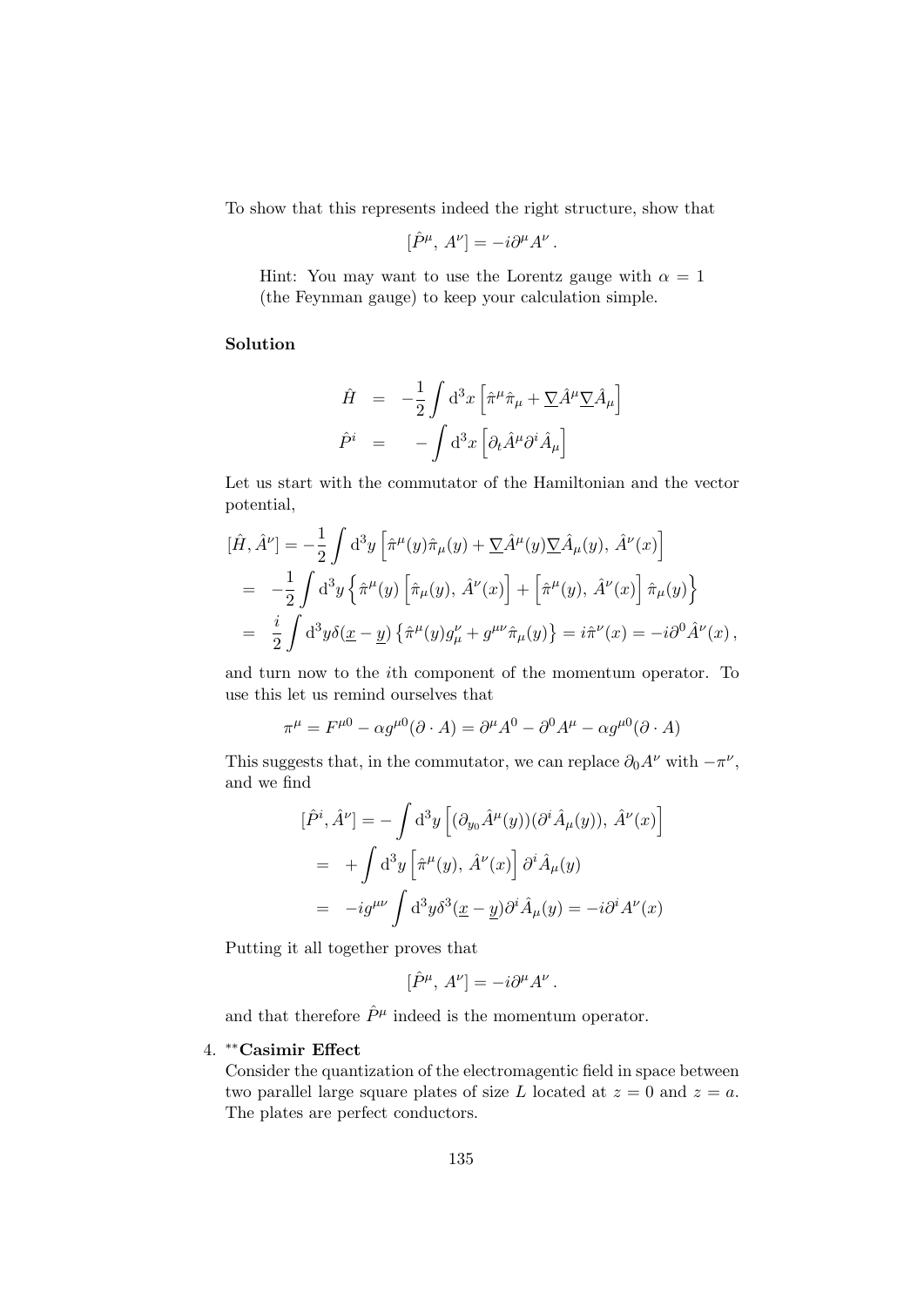- (a) Find a general solution for the vector potential inside the capacitor made by the two plates, ignore the effect of the limited size L.
- (b) Quantise the electromagentic field.
- (c) Find the Hamiltonian and show that the vacuum energy is given by

$$
E = \frac{L^2}{2} \int \frac{d^2k}{(2\pi)^2} \left[ 2 \sum_{n=1}^{\infty} \sqrt{k_1^2 + k_2^2 + \left(\frac{n\pi}{a}\right)^2} + \sqrt{k_1^2 + k_2^2} \right].
$$

(d) Define the quantity

$$
\Delta \varepsilon = \frac{E - E_0}{L^2} \,,
$$

the energy difference per unit area in the presence and absence of the plates. This quantity is divergent and needs to be regularised; we achieve this by introducing a function  $f(k)$ , for example

$$
f(k) = \Theta(\Lambda - k)
$$

with a cut-off parameter  $\Lambda$  for the high-momentum modes of the field. Calculate the attractive force between the plates.

Hint: You may want to use the Coulomb gauge.

#### Solution

(a) Let us decompose the spatial components of the vector potential into a part  $\underline{A}_{\perp}$  perpendicular to the plates (*i.e.* along the *z*-axis), and a parallel part  $\underline{A}_{\parallel}$ . In Coulomb gauge,  $A^0 = 0$  and  $\underline{\nabla} \cdot \underline{A}$ , the electrical field is given by

$$
\underline{E} = -\frac{\partial \underline{A}}{\partial t}.
$$

Since the plates are ideal conductors, the parallel component of the electric field and the normal component of the magnetic fields vanish on the plates,

$$
\underline{E}_{\parallel}\Big|_{z=0,a} = -\frac{\partial \underline{A}_{\parallel}}{\partial t}\Big|_{z=0,a} = 0
$$
  

$$
B_z\Big|_{z=0,a} = 0.
$$

Keeping in mind that the vector potential satisfies the wave equation

$$
\left(\partial_t^2 - \underline{\nabla}^2\right) \underline{A} = 0 \,,
$$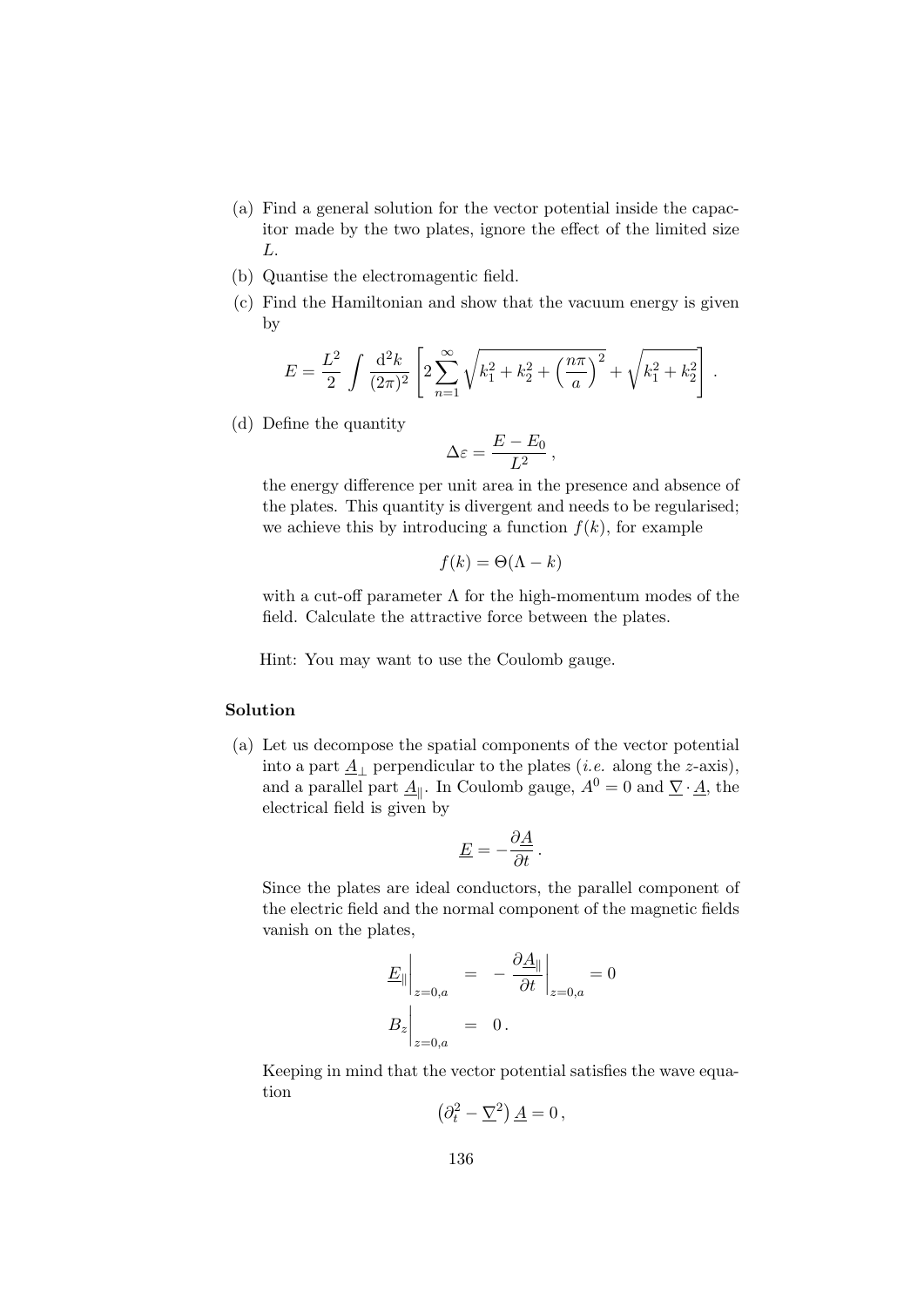we assume a solution factorising into the form

$$
\underline{A} = F(t, x, y) \left[ Z_1(z) \underline{e}_1 + Z_2(z) \underline{e}_2 + Z_3(z) \underline{e}_3 \right]
$$

with unit polarisation vectors  $\underline{e}_{1,2,3}$ , where  $\epsilon_{1,2}$  live in the xyplane and  $\underline{\epsilon}_3 = (0, 0, 1)$ . pointing into the x, y, and z-direction. We therefore arrive at

$$
0 = (\partial_t^2 - \underline{\nabla}^2) \{ F(t, x, y) [Z_1(z)\underline{e}_1 + Z_2(z)\underline{e}_2 + Z_3(z)\underline{e}_3] \}
$$
  
= 
$$
[Z_1(z)\underline{e}_1 + Z_2(z)\underline{e}_2 + Z_3(z)\underline{e}_3] (\partial_t^2 - \partial_x^2 - \partial_y^2) F(t, x, y)
$$
  
+ 
$$
\partial_z^2 [Z_1(z)\underline{e}_1 + Z_2(z)\underline{e}_2 + Z_3(z)\underline{e}_3] F(t, x, y)
$$

A typical solution for this equation demands that the derivatives lead to a constant, let's call it  $k_3^2$ , times the functions, *i.e.* 

$$
k_3^2 Z_i(z) = \partial_z^2 Z_i(z) \nk_3^2 F(t, x, y) = (\partial_t^2 - \partial_x^2 - \partial_y^2) F(t, x, y).
$$

A solution for the  $Z_i$  is given by

$$
Z_i = a_i \sin(k_3 z) + b_i \cos(k_3 z)
$$

and the boundary conditions demand that  $b_1 = b_2 = 0$  and  $k_3 =$  $n\pi/a$  with  $n \in \{0, 1, 2, \ldots\}$ . For the function F we make the ansatz

$$
F = \exp[-i\omega t + ik_1 x + ik_2 y]
$$

with

$$
\omega = \pm \omega_{k,n} = \pm \sqrt{k_1^2 + k_2^2 + \left(\frac{n\pi}{a}\right)^2}.
$$

The Coulomb gauge condition demands that

$$
ia_1k_1 + ia_2k_2 - \frac{n\pi}{a}b_3 = 0,
$$

and we see that for  $n \neq 0$  we can choose two independent  $a_1$  and  $a_2$ , translating into two independent polarsiation in the  $xy$ -plane, while for  $n = 0$  we only have a mode along the z axis. This means we have particular solutions of the form

$$
\underline{A} = F \left[ \underline{\epsilon}_{\parallel} \sin \frac{n \pi z}{a} + b_3 \underline{\epsilon}_3 \cos \frac{n \pi z}{a} \right]
$$

and the general solution reads

$$
\underline{A} = \sum_{n=1}^{\infty} \int \frac{\mathrm{d}^2 k}{(2\pi)^2 2\omega_{k,n}} \sum_{\lambda=1}^2 \left[ \frac{\mathrm{d}^2 k}{2\pi} \right]
$$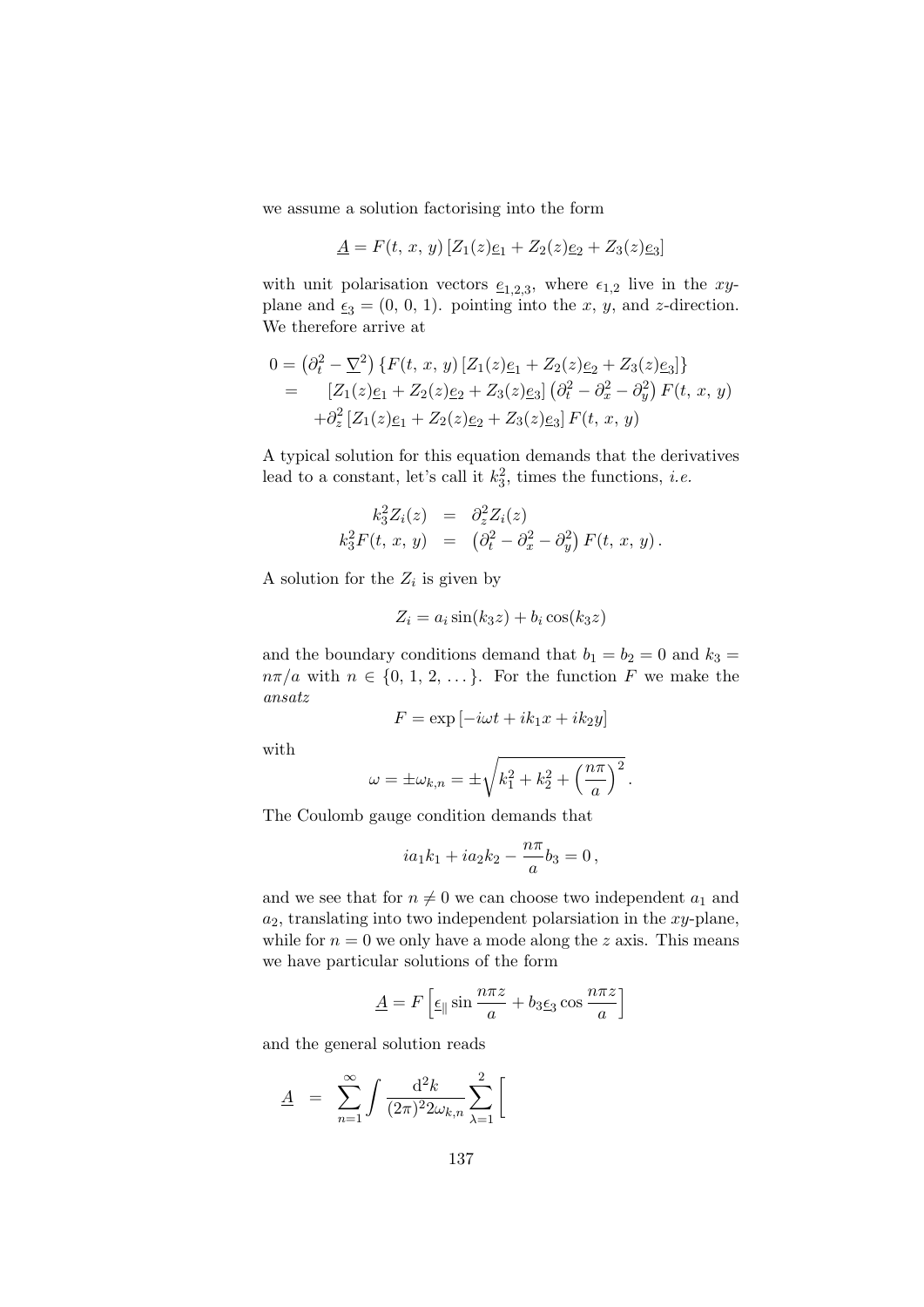$$
a_{\lambda}(k_1, k_2, n)e^{-i\omega_{k,n}t + ik_1x + ik_2y}
$$
  
\n
$$
\times \left(\underline{\epsilon}_{\parallel}^{(\lambda)}(\underline{k}, n) \sin \frac{n\pi z}{a} + \underline{\epsilon}_3^{(\lambda)}(\underline{k}, n) \cos \frac{n\pi z}{a}\right)
$$
  
\n
$$
a_{\lambda}^{\dagger}(k_1, k_2, n)e^{i\omega_{k,n}t - ik_1x - ik_2y}
$$
  
\n
$$
\times \left(\underline{\epsilon}_{\parallel}^{*(\lambda)}(\underline{k}, n) \sin \frac{n\pi z}{a} + \underline{\epsilon}_3^{(\lambda)}(\underline{k}, n) \cos \frac{n\pi z}{a}\right)\right]
$$
  
\n
$$
+ \int \frac{d^2k}{(2\pi)^2 2\omega_{k,0}} \left[a_3(k_1, k_2, 0)e^{-i\omega_{k,n}t + ik_1x + ik_2y} + a_3^{\dagger}(k_1, k_2, 0)e^{i\omega_{k,n}t - ik_1x - ik_2y}\right] \underline{\epsilon}_3.
$$

(b) Quantization now proceeds similar to the case of the photon field in the absence of the plates. We promote the amplitude factors  $a_{\lambda}(k_1, k_2, n)$  and their complex conjugates to operators  $\hat{a}_{\lambda}(k_1, k_2, n)$  their Hermitian conjugates and demand that the operators have suitable commutator relations. In the case of the setup at hand, all commutators vanish, apart from

$$
\begin{aligned} \left[ \hat{a}_{\lambda}(k_1, k_2, n), \, \hat{a}_{\lambda'}(k'_1, k'_2, n') \right] \\ &= (2\pi)^2 2\omega_{k,n} \delta(k_1 - k'_1) \delta(k_2 - k'_2) \delta_{nn'} \delta_{\lambda\lambda'} \end{aligned}
$$

It is worth noting that while the form is different from, e.g., Eq. (260),

$$
\left[\hat{a}(\underline{k},\,\lambda),\,\hat{a}^{\dagger}(\underline{q},\,\kappa)\right] \;=\; (2\pi)^3 2k_0\,\delta^3(\underline{k}-\underline{q})\,\delta_{\lambda\kappa},
$$

and this difference stems from the fact that the momentum in z-direction only takes discrete values, encoded in the  $n$  and  $n'$ .

(c) As before the (not! normal-ordered, therefore a factor of 1/2 in front) Hamiltonian is given by a sum over all modes, and we arrive at

$$
\hat{H} = \frac{1}{2} \left\{ \sum_{n=1}^{\infty} \int \frac{dk_1 dk_2}{(2\pi)^2 2\omega_{k,n}} \sum_{\lambda=1}^2 \left[ \hat{a}_{\lambda}^{\dagger}(k, k_2, n) \hat{a}_{\lambda}(k, k_2, n) + \hat{a}_{\lambda}(k, k_2, n) \hat{a}_{\lambda}^{\dagger}(k, k_2, n) \right] + \int \frac{dk_1 dk_2}{(2\pi)^2 2\omega_{k,0}} \left[ \hat{a}_{3}^{\dagger}(k, k_2, 0) \hat{a}_{3}(k, k_2, 0) + \hat{a}_{3}(k, k_2, 0) \hat{a}_{3}^{\dagger}(k, k_2, 0) \right] \right\}
$$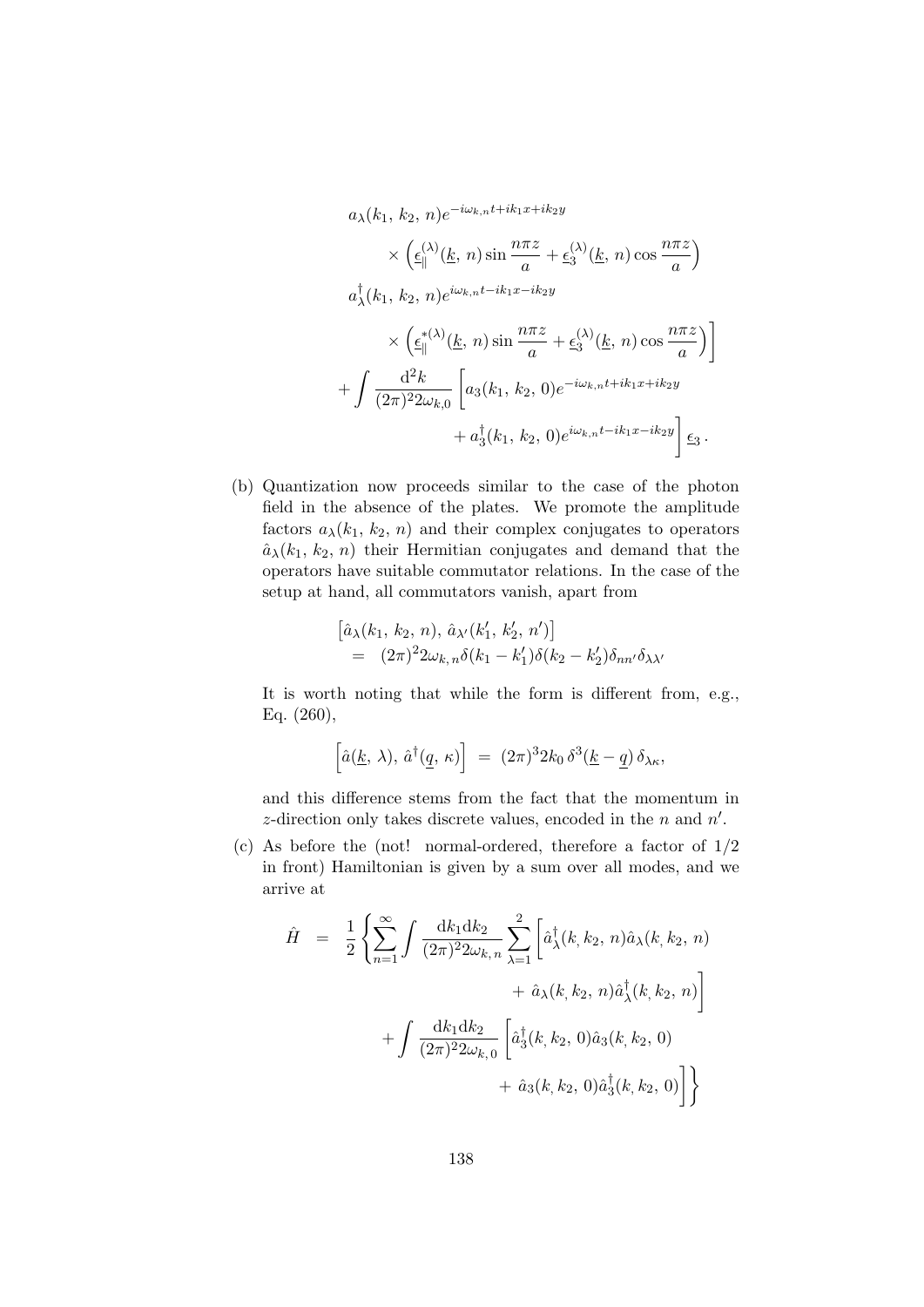For the calculation of the ground-state energy we realise that  $\hat{a} |0\rangle$ vanishes and that we use the commutator for terms like  $\langle 0 | \hat{a} \hat{a}^{\dagger} | 0 \rangle$ . We arrive at

$$
E = \langle 0 | \hat{H} | 0 \rangle
$$
  
\n
$$
= \langle 0 | \frac{1}{2} \left\{ \sum_{n=1}^{\infty} \int \frac{dk_1 dk_2}{(2\pi)^2 2\omega_{k,n}} \omega_{k,n} \sum_{\lambda=1}^2 \left[ \hat{a}_{\lambda}(k, k_2, n), \hat{a}_{\lambda}^{\dagger}(k, k_2, n) \right] + \int \frac{dk_1 dk_2}{(2\pi)^2 2\omega_{k,0}} \omega_{k,0} \left[ \hat{a}_{3}(k, k_2, 0) \hat{a}_{3}^{\dagger}(k, k_2, 0) \right] \right\} | 0 \rangle
$$
  
\n
$$
= \langle 0 | \frac{1}{2} \left\{ \sum_{n=1}^{\infty} \int \frac{dk_1 dk_2}{(2\pi)^2 2\omega_{k,n}} \omega_{k,n} \sum_{\lambda=1}^2 (2\pi)^2 2\omega_{k,n} \delta^2(0) + \int \frac{dk_1 dk_2}{(2\pi)^2 2\omega_{k,0}} \omega_{k,0} (2\pi)^2 2\omega_{k,0} \delta^2(0) \right\} | 0 \rangle
$$
  
\n
$$
= \frac{1}{2} \int d^2k \delta^2(0) \left[ 2 \sum_{n=1}^{\infty} \omega_{k,n} + \omega_{k,0} \right]
$$

This leaves us with a first task to evaluate  $\delta^2(0)$ . Remembering that this comes from the integration over the  $xy$ -plane (and ignoring boundary effects) we have

$$
\delta^{2}(0) = \int \frac{dxdy}{(2\pi)^{2}} e^{ik_{1}x + ik_{2}y} \Big|_{\underline{k}_{\parallel}=0} = \frac{L^{2}}{(2\pi)^{2}},
$$

the volume of the plane, normalised by factors of  $2\pi$ . Therefore the energy is given by

$$
E = \frac{L^2}{2} \int \frac{d^2 k}{(2\pi)^2} \left[ 2 \sum_{n=1}^{\infty} \sqrt{k_1^2 + k_2^2 + \left(\frac{n\pi}{a}\right)^2} + \sqrt{k_1^2 + k_2^2} \right]
$$

(d) To calculate the difference in energy to the system without the plates we have to take the continuum limit of the summation over the discrete modes in the expression for the ground state, and ignore the "0" mode. For the ground state energy of the system in the volume  $V = L^2 a$ , but without the plates, we thus have

$$
E_0 = \frac{L^2 a}{2} \int \frac{d^3 k}{(2\pi)^3} \left[ 2\sqrt{k_1^2 + k_2^2 + k_3^2} \right]
$$
  
=  $L^2 \int \frac{d^2 k}{(2\pi)^2} \int_0^\infty dn \left[ \sqrt{k_1^2 + k_2^2 + \left( \frac{n\pi}{a} \right)} \right],$ 

where we used that  $k_3 = n\pi/a$  with n now taking continuously.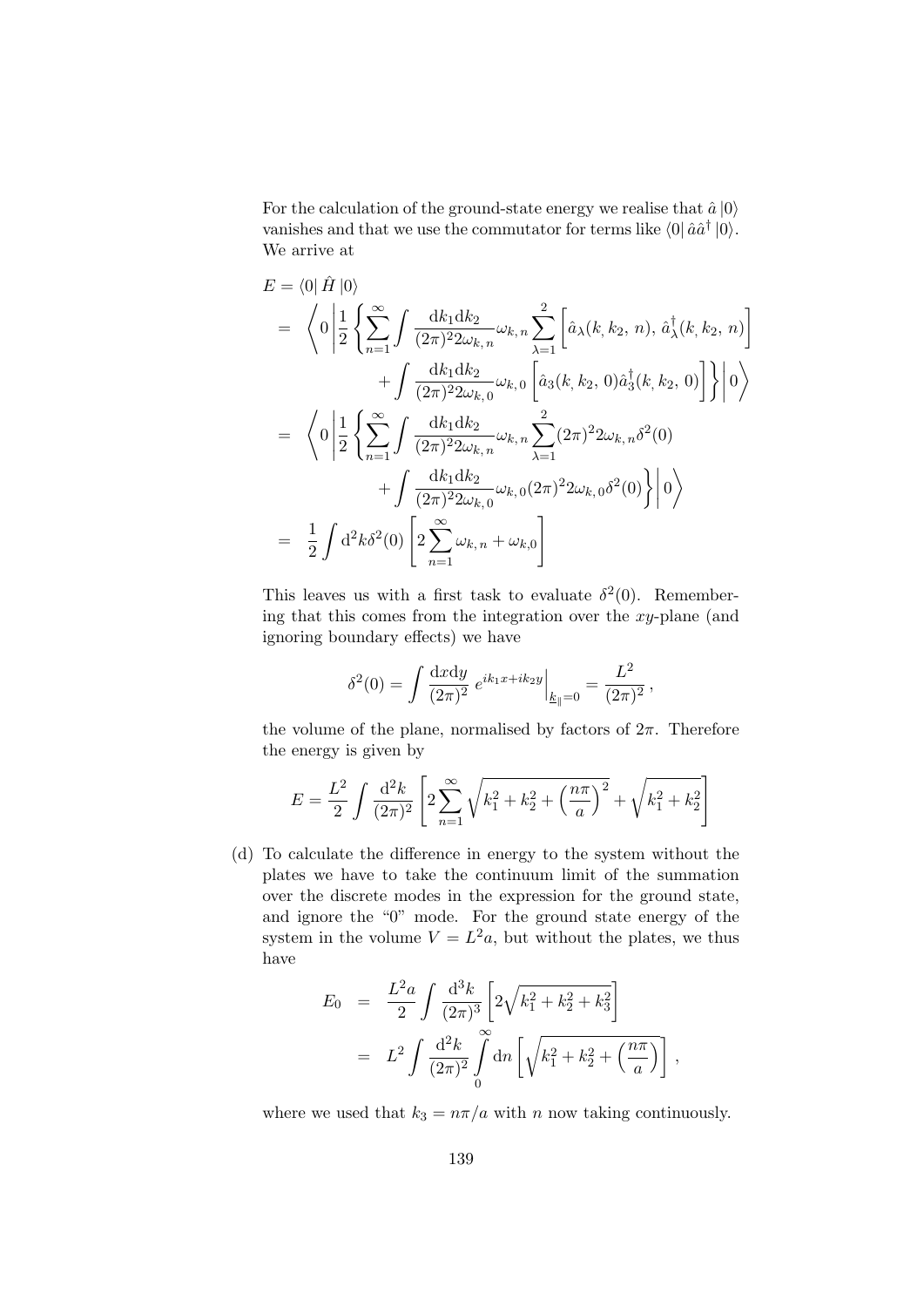The normalised difference reads  $E - E$ 

$$
\Delta \varepsilon = \frac{E - E_0}{L^2}
$$
  
=  $\int \frac{d^2 k}{(2\pi)^2} \left[ \frac{1}{2} \sqrt{k_1^2 + k_2^2} + \sum_{n=1}^{\infty} \sqrt{k_1^2 + k_2^2 + \left(\frac{n\pi}{a}\right)^2} - \int_0^{\infty} dn \sqrt{k_1^2 + k_2^2 + \left(\frac{n\pi}{a}\right)} \right]$   
=  $\frac{\pi^2}{4a^3} \int_0^{\infty} du \left[ \frac{1}{2} \sqrt{u} + \sum_{n=1}^{\infty} \sqrt{u + n^2} - \int_0^{\infty} dn \sqrt{u + n^2} \right],$ 

after substituting  $u = a(k_1^2 + k_2^2)/\pi^2$ . Including the regularisation function  $f(k)$  we have

$$
\Delta \varepsilon = \frac{\pi^2}{4a^3} \int_0^\infty du \left[ \frac{1}{2} \sqrt{u} f\left(\frac{\pi \sqrt{u}}{a}\right) + \sum_{n=1}^\infty \sqrt{u + n^2} f\left(\frac{\pi \sqrt{u}}{a}\right) - \int_0^\infty du \sqrt{u + n^2} f\left(\frac{\pi \sqrt{u}}{a}\right) \right]
$$
  

$$
= \frac{\pi^2}{4a^3} \left[ \frac{1}{2} F(0) + \sum_{n=1}^\infty F(n) - 2 \int_0^\infty F(n) \right],
$$

where we have introduced

$$
F(n) = \int_{0}^{\infty} du \sqrt{u + n^2} f\left(\frac{\pi\sqrt{u}}{a}\right).
$$

To evaluate this we use the somewhat obscure Euler-McLaurin formula and by realising that  $F(n)$  and all of its derivative  $F^{(k)}(n)$ vanish for  $n \to \infty$ , we arrive at

$$
\Delta \varepsilon = \frac{\pi^2}{4a^3} \left\{ -\frac{1}{2}F(0) - \sum_{k=1}^{\infty} \left[ \frac{B_k}{k!} F^{(k-1)}(0) \right] \right\}
$$
  
\n
$$
= \frac{\pi^2}{4a^3} \left\{ -\frac{1}{2}F(0) + B_1F(0) - \left[ \frac{B_2}{2!} F'(0) + \frac{B_4}{4!} F'''(0) + \dots \right] \right\}
$$
  
\n
$$
= -\frac{\pi^2}{4a^3} \left[ \frac{B_2}{2!} F'(0) + \frac{B_4}{4!} F'''(0) + \dots \right],
$$

where we have used that  $B_1 = 1/2$  and that all other odd Bernoulli numbers are zero. A quick calculation reveals that

$$
F'(0) = \left. \frac{\mathrm{d}F(n)}{\mathrm{d}n} \right|_{n=0} = \left. \frac{-\mathrm{d}n^3}{\mathrm{d}n} \right|_{n=0} = 0
$$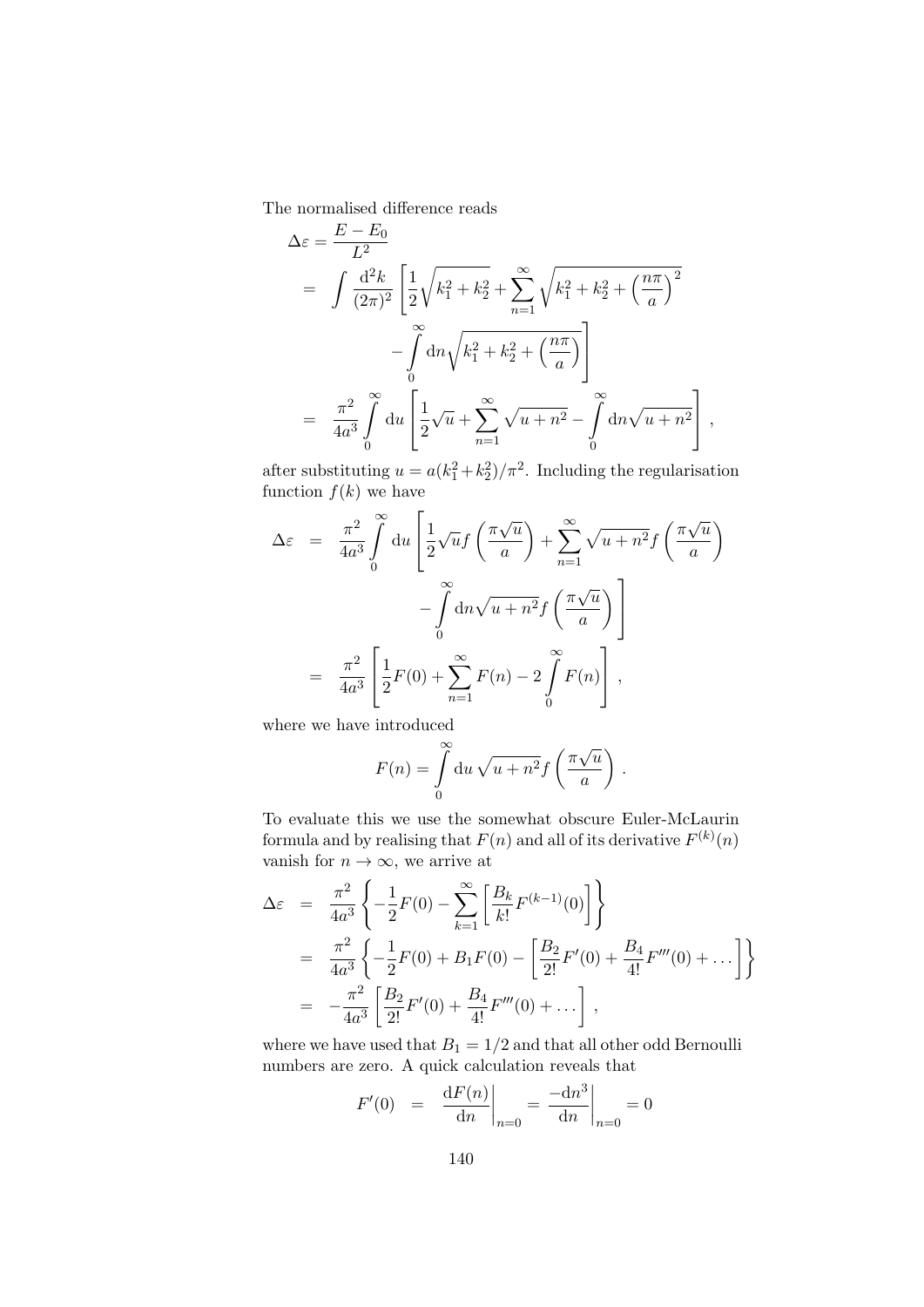$$
F'''(0) = \left. \frac{\mathrm{d}^3 F(n)}{\mathrm{d} n^3} \right|_{n=0} = -4
$$

and with  $B_2 = 1/6$  and  $B_4 = -1/30$  we arrive at

$$
\Delta \varepsilon \approx -\frac{\pi^2}{4a^3} \left( \frac{4}{30*4!} \right) = -\frac{\pi^2}{720a^3}
$$

The vacuum energy of the lectromagnetic field between the two conducting plates therefore produces a weak force  $f$ ,

$$
f = -\frac{\partial \Delta \varepsilon}{\partial a} = \frac{\pi^3}{240a^4},
$$

which for  $a = 1 \mu m$  and  $L = 1$  cm is approximately  $f \approx 10^{-8}$ N. This is the Casimir effect, measured for the first time in 1958. 17

.

$$
\sum_{n}^{m} f(n) - \int_{n}^{m} dx f(x) = \sum_{k=1}^{\infty} \infty \frac{B_k}{k!} \left[ f^{(k-1)}(m) - f^{(k-1)}(n) \right]
$$

 $17$ It states that the difference of a sum and an integral of the same function can be expressed by the Bernoulli numbers  $b_k$  and (multiple) derivatives of the function as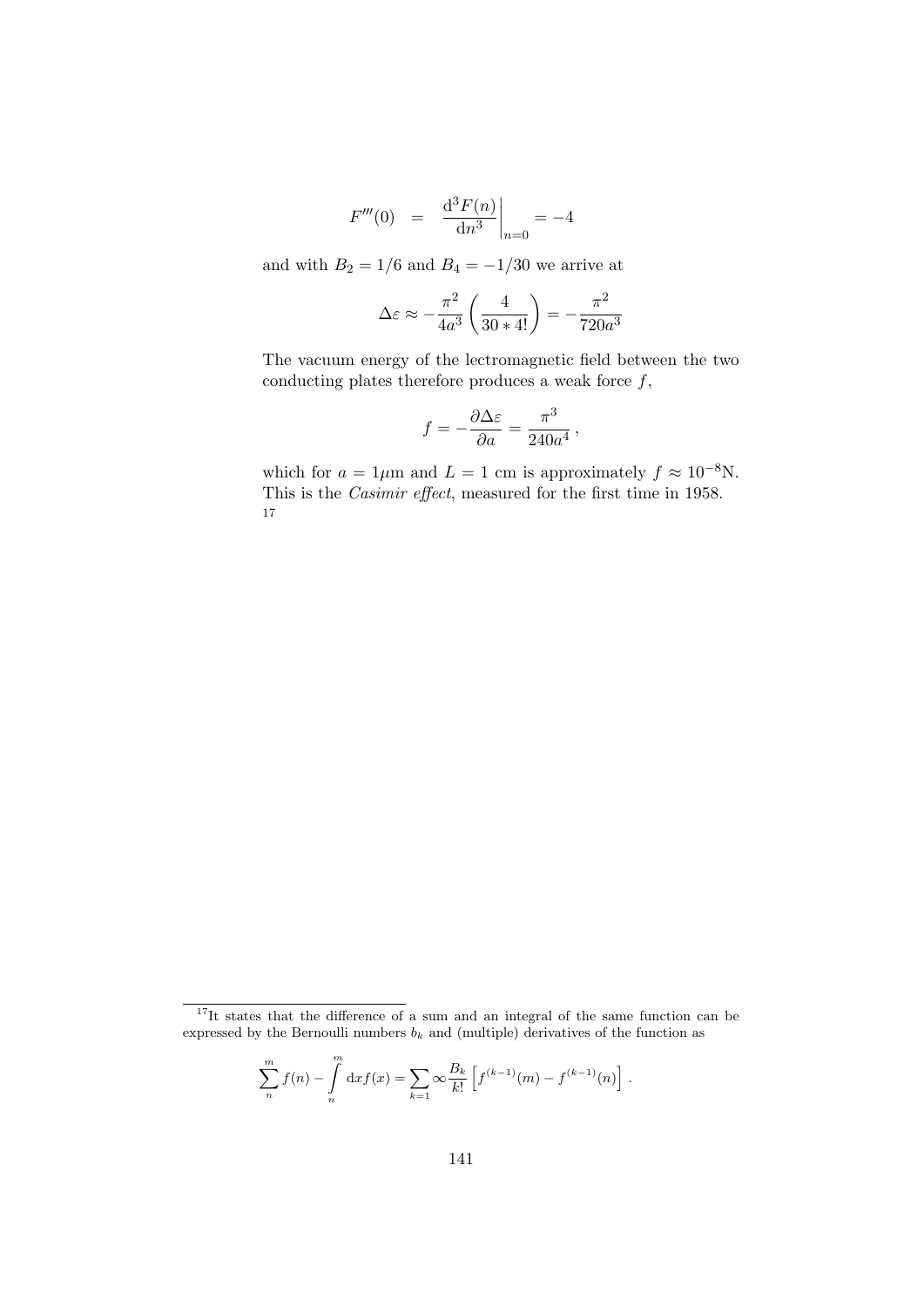# 7 Time-Ordered Products

Until now we have quantised various free elementary fields: real and complex scalars, Dirac-spinors, and the vector fields of electrodynamics. The resulting structure in each case can be condensed into a sequence of algorithmic steps, which, starting from a Lagrange density, resulted in the expansion of field operators as products of plane waves and creation and annihilation operators, and we succeeded in expressing "static" global quantities such as the Hamilton or charge operators through the latter.

This implies an underlying causal structure if the theory: in non-relativistic field theories, which we do not discuss here, evolution is forward in time, and for the analysis of causality it is usually sufficient to concentrate on the positive–energy solutions only. This changes in relativistic field theories, where both forward and backward evolution, and therefore positive and negative energy solutions, are included. It is important to realise the interplay with causality requirements of the theory - the simplest one is that the commutator of two fields must vanish for space-like distances. It turns out that in non-relativistic theory this cannot be achieved, which actually should not come as a surprise. If you do not embed relativity in your formalism you cannot expect to obtain relativisticly sensible results from it. In the relativistic field theories we have discussed here, the positive and negative energy solutions could be arranged such that the commutator of two fields vanishes outside the light-cone, i.e. for space-like distances, but remains finite inside the light-cone.

In this chapter we will build further on the logic and discussion started in Sec. 4.3, and we will analyse the propagation of particles. This first step towards a dynamic picture of quantised field theories is deeply connected to the notion of Green's functions, which will return to us in this chapter, and called propagators. They will fortify the notion of the negative-energy solutions as anti-particles, which travel backwards in time, with opposite charge. We will also see how the wrong commutator (or anti-commutator) for a given statistics (Bose–Einstein vs. Fermi–Dirac) destroys the causality structure of the theory.

In this chapter of the lecture notes I have amalgamated time-ordered products for the three Quantum Field Theories we discussed so far – for some additional reading, I'd like to refer you to Sections 3.5, 4.3, and Chapter 5 of Hatfield's book [3], or maybe take a look at Sections 2.4, 3.5, and possibly 4.8 of Peskin & Schroeder [1].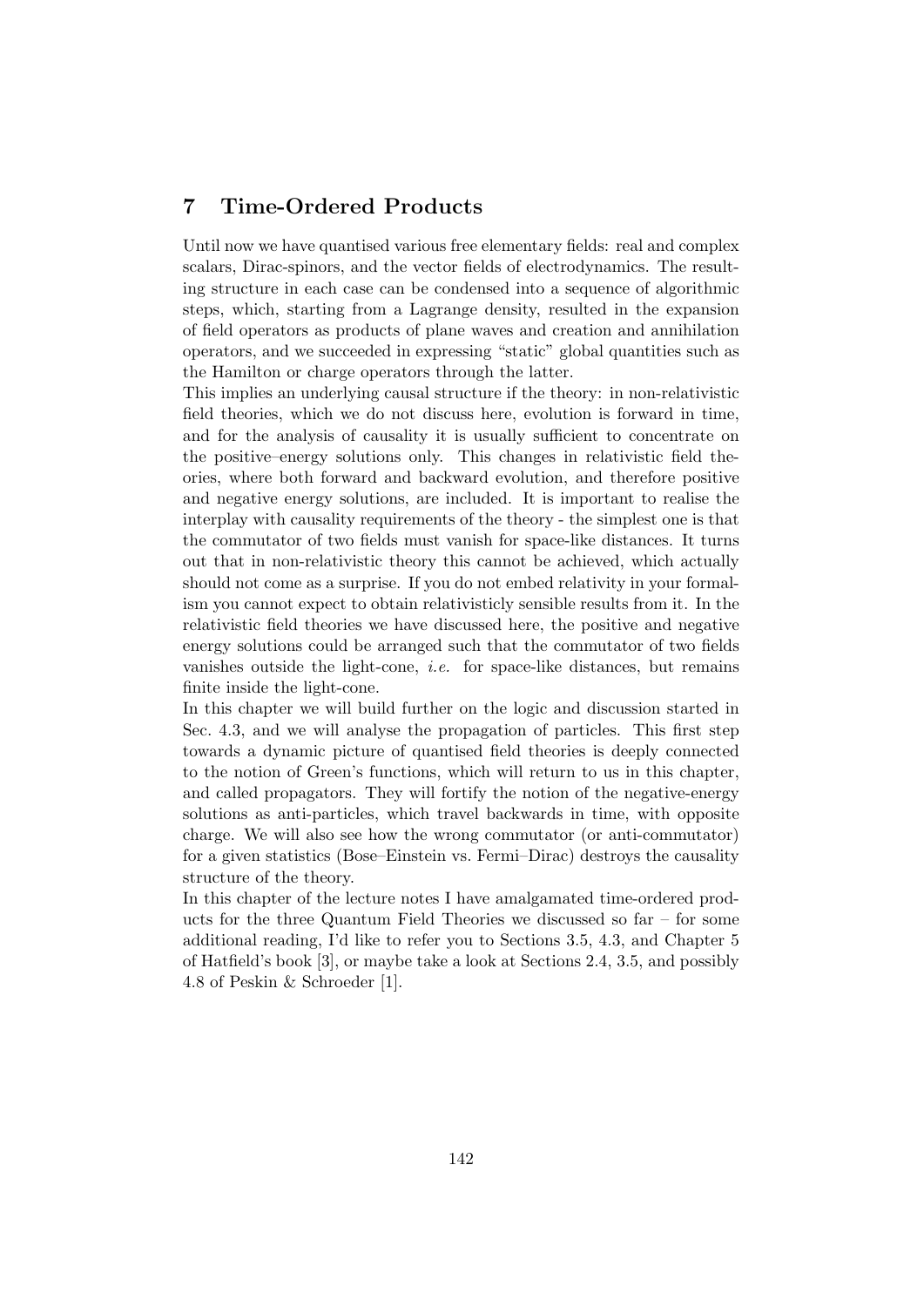#### 7.1 Greens Functions: Non-Relativistic Quantum Mechanics

What is the Green's Function? Consider the time-dependent Schrödinger equation for a point particle,

$$
\left(\frac{i\partial}{\partial t} - \hat{H}\right)|\psi(t)\rangle = \left(\frac{i\partial}{\partial t} + \frac{\nabla^2}{2m} - \hat{V}\right)|\psi(t)\rangle = 0. \quad (284)
$$

It is formally solved through the introduction of Green's function,  $G(t, \underline{x}; t', \underline{x}')$ :

$$
\psi(t, \underline{x}) = \langle \underline{x} | \psi(t) \rangle = \int d^3x' G(t, \underline{x}; t', \underline{x}') \psi(t', \underline{x}'). \qquad (285)
$$

The interpretation is clear: the wave function  $\psi(t, x)$  at time t and position  $x$  in position space is constructed as the superposition of all wave functions at all positions  $\underline{x}'$  at an earlier time  $t'$ , and the Green's function parameterises the "strength" of the connection. Because it this has been couched in the framework of non-relativistic Quantum Mechanics the maximal velocity of causation (speed of light in relativistic physics) is infinite, and the connection is instantaneous. The Green's function  $G$  is also called the *(retarded)* propagator.

Construction of the Green's Function The interpretation of the Green's function above suggests that it is the solution of  $^{18}$ 

$$
\left(\frac{i\partial}{\partial t} - \hat{H}\right)G(t, \underline{x}; t', \underline{x}') = \delta(t - t')\delta^3(\underline{x} - \underline{x}'),\tag{286}
$$

with the boundary condition that it vanishes for  $t' > t$ . This allows to rewrite it as

$$
G(t, \underline{x}; t', \underline{x}') = K(t, \underline{x}; t', \underline{x}') \Theta(t - t'), \qquad (287)
$$

where  $K(t, \underline{x}; t', \underline{x}')$  is the transition amplitude

$$
\langle \underline{x}, t | \underline{x}', t' \rangle = \langle \underline{x} | \hat{U}(t, t') | \underline{x}' \rangle \tag{288}
$$

and

$$
\hat{U}(t, t') = \exp\left[-i \int_{t'}^{t} d\tau \, \hat{H}(\tau)\right] \longrightarrow \exp\left[-i \hat{H}(t - t')\right]
$$
\n(289)

is the unitary time-evolution operator, well-known from Quantum Mechanics, which reduces to the second expression if  $\hat{H}$  does not explicitly depend on time.

<sup>&</sup>lt;sup>18</sup>You may be reminded of the definition of Green's function in (classical) electrodynamics; in fact for each differential operator  $O$  the corresponding Green's function is defined as solution of  $OG = \delta$ , with a product of  $\delta$ -functions of pairs of arguments.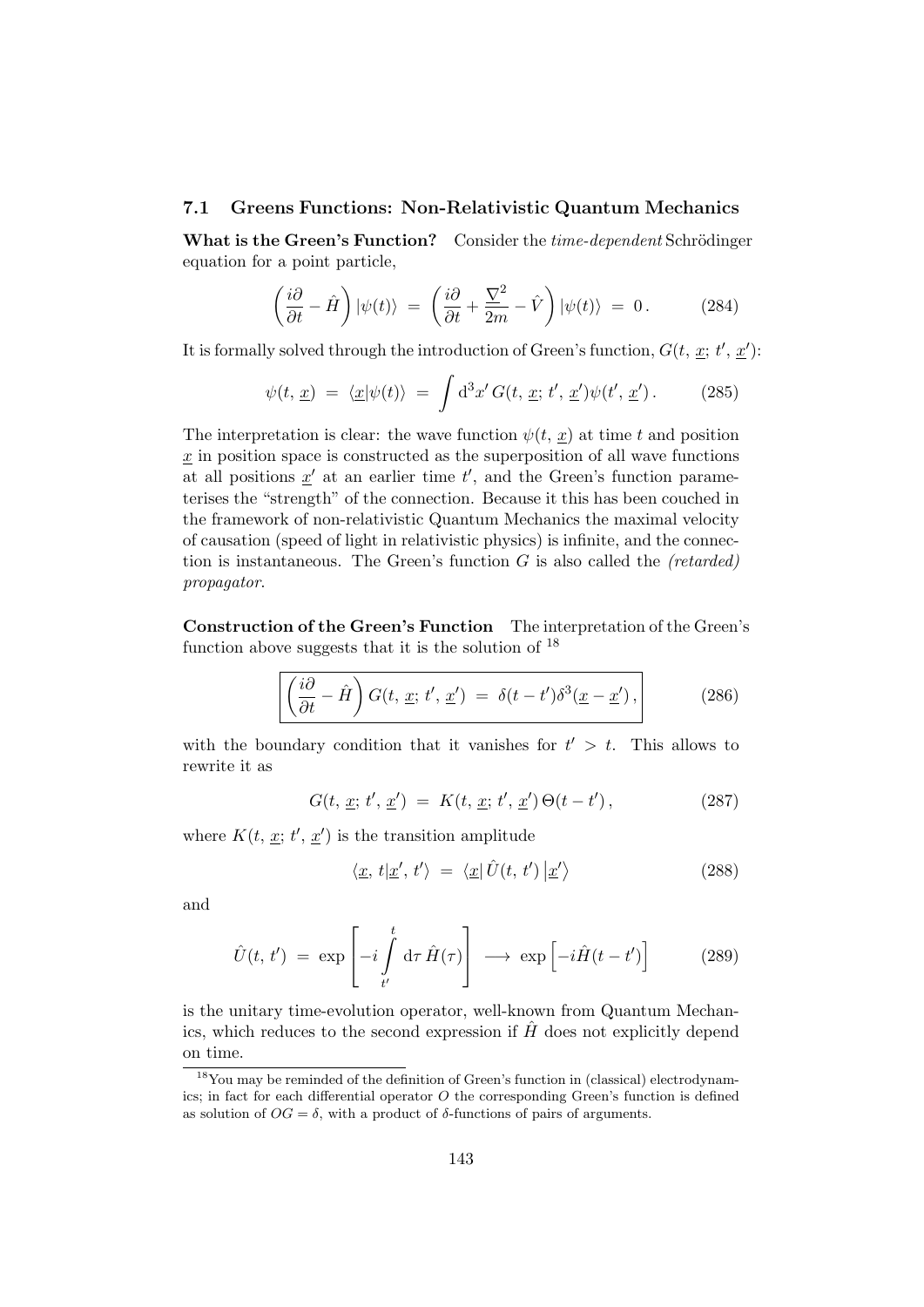Free-Particle Propagator: Direct Solution in Momentum Space As a simple example consider a free point particle in Quantum Mechanics. Its propagator (Green's function)  $G_0$  is a solution to

$$
\left(\frac{i\partial}{\partial t} - \hat{H}_0\right) G_0(t, \underline{x}; t', \underline{x}') =
$$
\n
$$
\left(\frac{i\partial}{\partial t} + \frac{\nabla^2}{2m}\right) G_0(t, \underline{x}; t', \underline{x}') = \delta(t - t') \delta^3(\underline{x} - \underline{x}'). \tag{290}
$$

A simple way to solve this equation is by Fourier-transforming on, resulting in

$$
\left(\omega - \frac{\underline{p}^2}{2m}\right) G_0(\omega, \underline{p}) = 1 \tag{291}
$$

and therefore

$$
G_0(\omega, \underline{p}) = \frac{1}{\omega - \underline{p}^2/2m}.
$$
\n(292)

**Position Space** The back-transformation into position space is formally achieved by

$$
G_0(t, \underline{x}; t', \underline{x}') = \int \frac{\mathrm{d}^3 p}{(2\pi)^3} \frac{\mathrm{d}\omega}{2\pi} \frac{\exp[i\underline{p} \cdot (\underline{x} - \underline{x}') - i\omega(t - t')]}{\omega - \underline{p}^2/(2m)}.
$$
 (293)

This however does come with two interesting problems:

- 1. the integral obviously diverges for  $\omega = p^2/2m$ , and
- 2. the propagator  $G_0$  does not satisfy the (causal) boundary condition, *i.e.* it does not vanish for  $t' > t$ .

There is a way, however, to solve simultaneously both problems. And this is how it works, we deform the energy integration by shifting the pole on  $\omega = p^2/2m$  by a minimal amount of  $-i\epsilon^+$  into the imaginary plane – here and in the following,  $\epsilon^+$  represents an infinitesimal positive number. This yields the retarded Greens function

$$
G_0^{(R)}(t, \underline{x}; t', \underline{x}') = \int \frac{\mathrm{d}^3 p}{(2\pi)^3} \frac{\mathrm{d}\omega}{2\pi} \frac{\exp[i\underline{p} \cdot (\underline{x} - \underline{x}') - i\omega(t - t')]}{\omega - \underline{p}^2/(2m) - i\epsilon^+} . \tag{294}
$$

Cauchy's theorem asserts that the energy integral yields

$$
\int \frac{d\omega}{2\pi} \frac{\exp[-i\omega(t-t')]}{\omega - \underline{p}^2/(2m) - i\epsilon^+} = \Theta(t-t') \exp\left[-\frac{i\underline{p}^2(t-t')}{2m}\right].
$$
 (295)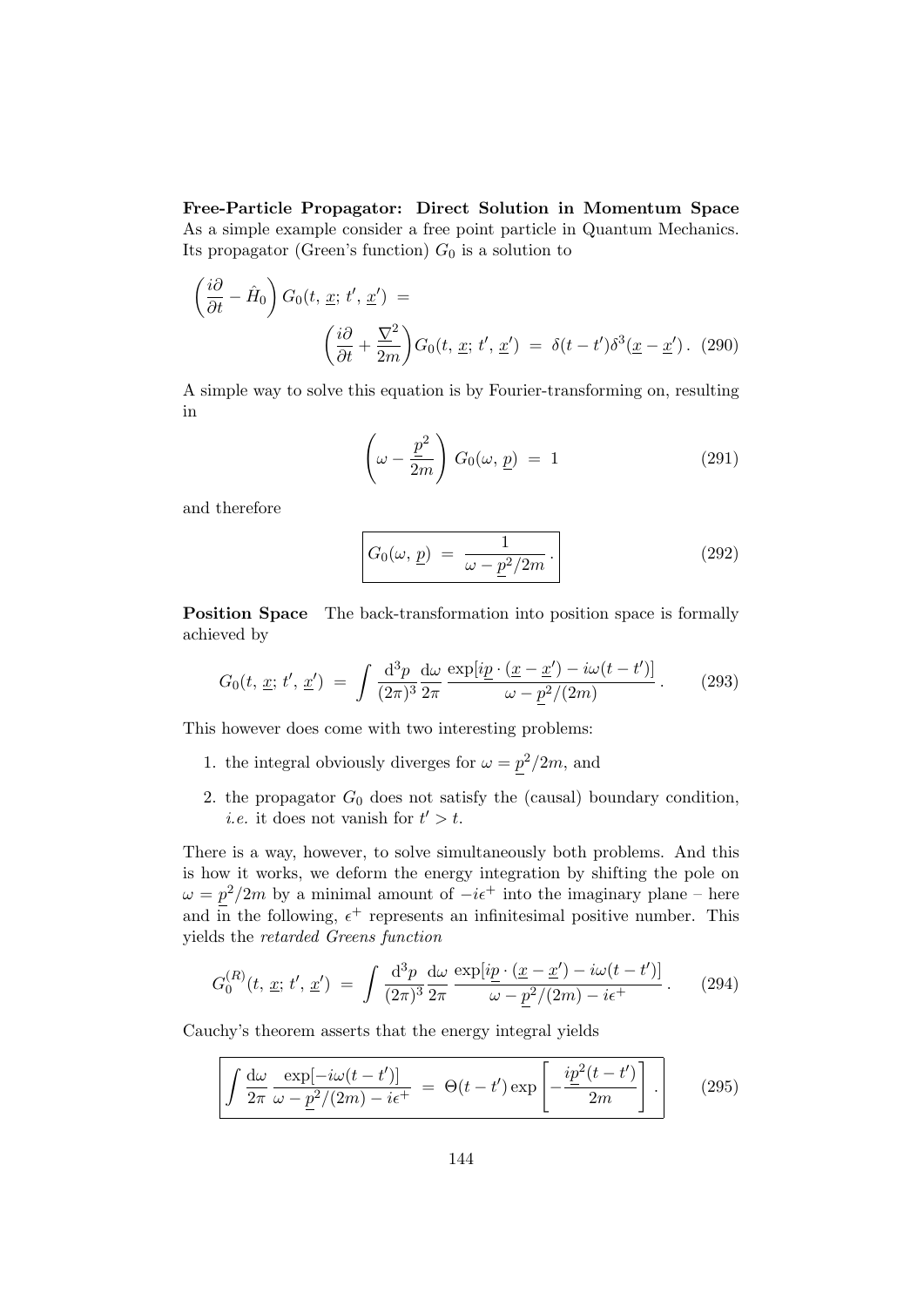Therefore the overall result is given by

$$
G_0^{(R)}(t, \underline{x}; t', \underline{x}') = \int \frac{d^3 p}{(2\pi)^3} \Theta(t - t') \exp\left[-\frac{ip^2(t - t')}{2m} + ip \cdot (\underline{x} - \underline{x}')\right]
$$
  
\n
$$
= \prod_{i=1}^3 \int \frac{dp_i}{(2\pi)^3} \Theta(t - t') \exp\left[-\frac{ip_i^2(t - t')}{2m} + ip_i(x_i - x'_i)\right]
$$
  
\n
$$
= \Theta(t - t') \prod_{i=1}^3 \int \frac{dp_i}{2\pi} \exp\left[-\frac{i(t - t')}{2m} \left(p_i - \frac{m(x_i - x'_i)}{t - t'}\right)^2 + \frac{im(x_i - x'_i)^2}{2(t - t')}\right]
$$
  
\n
$$
= \Theta(t - t') \prod_{i=1}^3 \frac{1}{2\pi} \sqrt{\frac{2m\pi}{i(t - t')}} \exp\left[\frac{im(x_i - x'_i)^2}{2(t - t')}\right]
$$
  
\n
$$
= \Theta(t - t') \sqrt{\frac{-im}{2\pi(t - t')}} \exp\left[\frac{im}{2(t - t')}\sum_{i=1}^3 (x_i - x'_i)^2\right]
$$
  
\n
$$
= \Theta(t - t') \left[\frac{-im}{2\pi(t - t')}\right]^{\frac{3}{2}} \exp\left[\frac{im(\underline{x} - \underline{x}')^2}{2(t - t')}\right].
$$
 (296)

We have made use of the fact that we can write this integral as a product of three integrals, one for each spatial component of  $p$ , then completed the squares in each component of  $p$ , rendering this a product of three Gaussian integrals.

Propagator from Position Space Transition Amplitude An alternative way to arrive at the same result rests on the identification of the propagator with the transition amplitude times the boundary condition, Eq. (287). Using the free particle Hamiltonian in Eq. (288) we have

$$
K(t, \underline{x}; t', \underline{x}') = \left\langle \underline{x} \left| \exp\left[ -\frac{i\hat{p}^2}{2m}(t - t') \right] \middle| \underline{x}' \right\rangle \right\}
$$
  
\n
$$
= \int \frac{d^3 p}{(2\pi)^3} \frac{d^3 p'}{(2\pi)^3} \left\langle \underline{p} \left| \exp\left[ i\underline{p} \cdot \underline{x} \right] \exp\left[ -\frac{i\hat{p}^2}{2m}(t - t') \right] \exp\left[ -i\underline{p}' \cdot \underline{x}' \right] \middle| \underline{p}' \right\rangle
$$
  
\n
$$
= \int \frac{d^3 p}{(2\pi)^3} \frac{d^3 p'}{(2\pi)^3} \left\langle \underline{p} \left| \underline{p}' \right\rangle \exp\left[ i\underline{p} \cdot \underline{x} \right] \exp\left[ -\frac{i\underline{p}^2}{2m}(t - t') \right] \exp\left[ -i\underline{p}' \cdot \underline{x}' \right]
$$
  
\n
$$
= \int \frac{d^3 p}{(2\pi)^3} \exp\left[ -\frac{i\underline{p}^2}{2m}(t - t') + i\underline{p} \cdot (\underline{x} - \underline{x}') \right].
$$
 (297)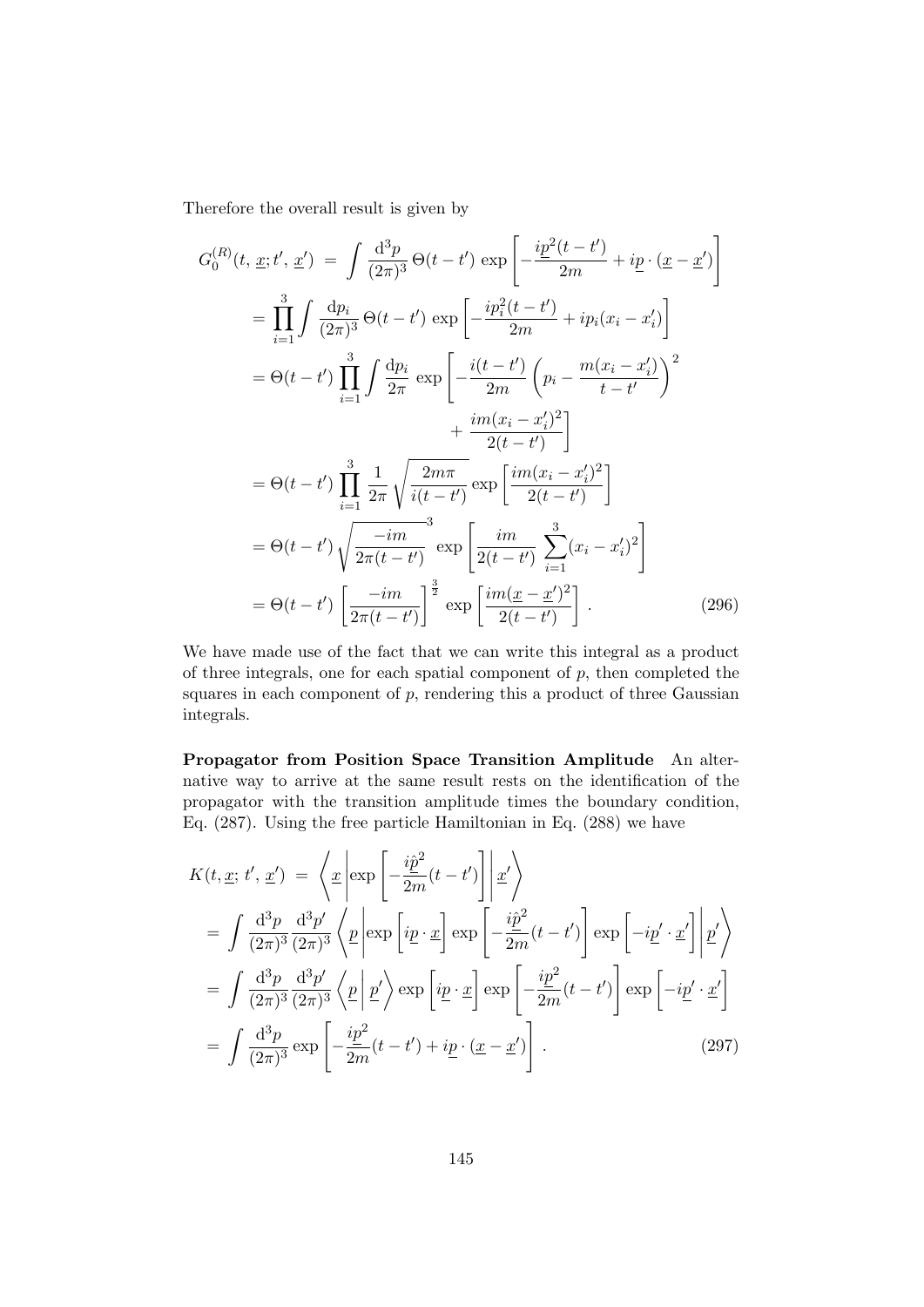In going from the first to the second line we have use the fact that momentum and position space kets are connected through a Fourier transform,

$$
|\underline{x}\rangle = \int \frac{\mathrm{d}^3 p}{(2\pi)^3} e^{-ip\underline{x}} |\underline{p}\rangle , \qquad (298)
$$

and in going to the third line we have replaced the operator  $\hat{p}^2$  with the eigenvalues  $\frac{p}{p}$  corresponding to its eigenkets  $|p\rangle$ . Of course, they form an ortho-normal base, such that their scalar product is a  $\delta$  function.

$$
\langle \underline{p} | \underline{p}' \rangle = (2\pi)^3 \delta^3 (\underline{p} - \underline{p}') . \tag{299}
$$

Including the Θ-function which connects the transition amplitude with the restarted propagator, this is exactly the same result we already obtained with the more direct method in momentum space.

### 7.2 Propagators in Quantum Field Theory: Scalar Fields

Scalar Theories The Green's function for the Klein-Gordon equation, i.e. the propagator of the free scalar field is defined by

$$
(\Box + m^2) G_0(x, x') = i\delta^4(x - x'). \qquad (300)
$$

Fourier transformation results in

$$
(-p^{2} + m^{2}) G_{0}(p) = i \longrightarrow \left[ G_{0}(p) = \frac{-i}{p^{2} - m^{2}} \right].
$$
 (301)

As before, the Green's function exhibits a pole when the energy-momentum relation is satisfied, that is, when the particle goes "on its mass-shell" or "on-shell", and as before this is repaired by shifting the pole in the complex plane by an infinitesimally small amount of  $i\epsilon^+$  away from the real axis.

Time-Ordered Products and Green's Functions In what follows we will show that the Green's function is also given by the vacuum expectation value of a time-ordered product,

$$
G_0(x, x') = \langle 0 | T\hat{\phi}(x)\hat{\phi}(x') | 0 \rangle
$$
  
=  $\Theta(t - t') \langle 0 | \hat{\phi}(x)\hat{\phi}(x') | 0 \rangle + \Theta(t' - t) \langle 0 | \hat{\phi}(x')\hat{\phi}(x) | 0 \rangle$ .

(302)

When expanding these products in terms of the creation and annihilation operators, it is worth noting that  $\hat{a}|0\rangle = \langle 0|\hat{a}^{\dagger} = 0$  and that we therefore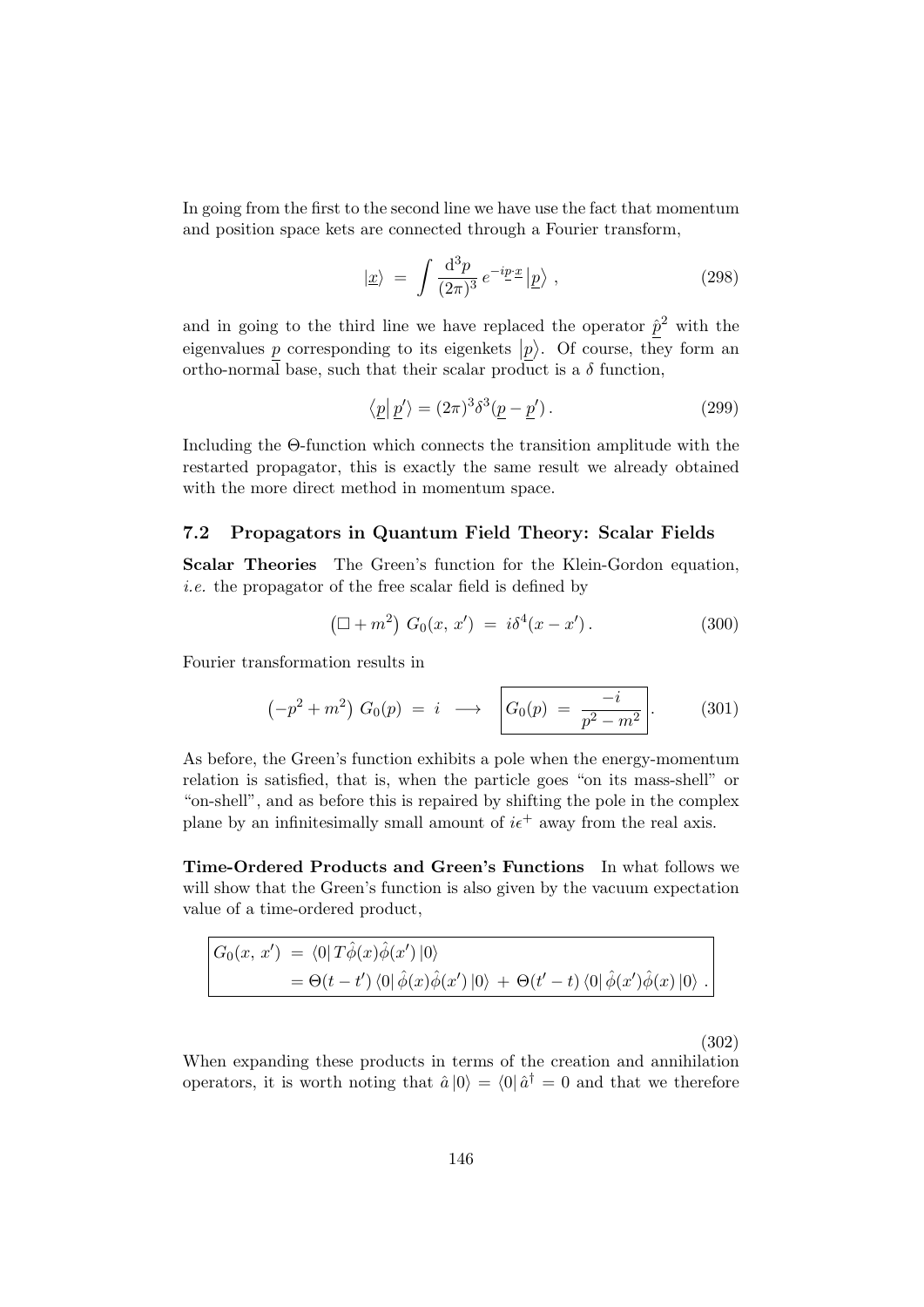can replace products  $\hat{a}\hat{a}^{\dagger}$  with the commutators of the two operators, when they are sandwiched between vacuum states. This leads to

$$
G_{0}(x, x') = \langle 0 | T \hat{\phi}(x) \hat{\phi}(x') | 0 \rangle
$$
  
\n
$$
= \Theta(t - t') \int \frac{d^{3}k}{(2\pi^{3}) 2k_{0}} \frac{d^{3}k'}{(2\pi^{3}) 2k'_{0}} e^{-ik \cdot x + ik' \cdot x'} \langle 0 | \hat{a}(\underline{k}) \hat{a}^{\dagger}(\underline{k}') | 0 \rangle
$$
  
\n
$$
+ \Theta(t' - t) \int \frac{d^{3}k}{(2\pi^{3}) 2k_{0}} \frac{d^{3}k'}{(2\pi^{3}) 2k'_{0}} e^{+ik \cdot x - ik' \cdot x'} \langle 0 | \hat{a}(\underline{k}') \hat{a}^{\dagger}(\underline{k}) | 0 \rangle
$$
  
\n
$$
= \Theta(t - t') \int \frac{d^{3}k}{(2\pi^{3}) 2k_{0}} \frac{d^{3}k'}{(2\pi^{3}) 2k'_{0}} e^{-ik \cdot x + ik' \cdot x'} \langle 0 | [\hat{a}(\underline{k}), \hat{a}^{\dagger}(\underline{k}')] | 0 \rangle
$$
  
\n
$$
+ \Theta(t' - t) \int \frac{d^{3}k}{(2\pi^{3}) 2k_{0}} \frac{d^{3}k'}{(2\pi^{3}) 2k'_{0}} e^{+ik \cdot x - ik' \cdot x'} \langle 0 | [\hat{a}(\underline{k}'), \hat{a}^{\dagger}(\underline{k})] | 0 \rangle
$$
  
\n
$$
= \int \frac{d^{3}k}{(2\pi^{3}) 2k_{0}} [\Theta(t - t') e^{-ik \cdot (x - x')} + \Theta(t' - t) e^{+ik \cdot (x - x')}]
$$
  
\n
$$
= \Theta(t - t') \Delta_{+}(x - x') + \Theta(t' - t) \Delta_{-}(x - x'). \qquad (303)
$$

The similarity with the vacuum expectation value is striking – it is given by

$$
\Delta(x - y) = \int \frac{d^3k}{(2\pi^3)2k_0} \left[ e^{-ik \cdot (x - x')} - e^{+ik \cdot (x - x')} \right]
$$
  
=  $\Delta_+(x - x') - \Delta_-(x - x')$ , (304)

 $cf.$  Eq.  $(163)$ , where in both cases the sign indicates whether the energies, *i.e.* the  $k_0$  come with the correct or wrong sign for a wave the evolves in positive or negative time direction. This means that the propagator is composed of two components: a +-component of forward propagation, and a − component of backward propagation of a particle with four-momentum k.

 $i\epsilon^+$ -**Prescription** To finish the discussion of how to arrive at the correct Green's function, let us remember the property

$$
\Theta(t) = \lim_{\epsilon \to 0^+} \int \frac{\mathrm{d}\omega}{2\pi} \frac{-ie^{i\omega t}}{\omega - i\epsilon} \,. \tag{305}
$$

We plug this into the result for the time-ordered product above and close the contour integral above or below the real  $k_0$ -axis for  $t - t' > 0$  and  $t - t' < 0$ . We also introduce a "dummy" energy  $\omega_k = \sqrt{\underline{k}^2 + m^2}$  which we will identify with the "proper"  $k_0$  at some convenient point of the calculation. With all these steps we arrive at

$$
G(x, x') = \lim_{\epsilon \to 0^+} \int \frac{d\omega d^3k}{(2\pi)^4 2k_0} \frac{-i}{\omega + i\epsilon} \left[ e^{i(\omega - k_0)(t - t') + i\underline{k}(\underline{x} - \underline{x}')}\n+ e^{-i(\omega - k_0)(t - t') - i\underline{k}(\underline{x} - \underline{x}')}\n\right]
$$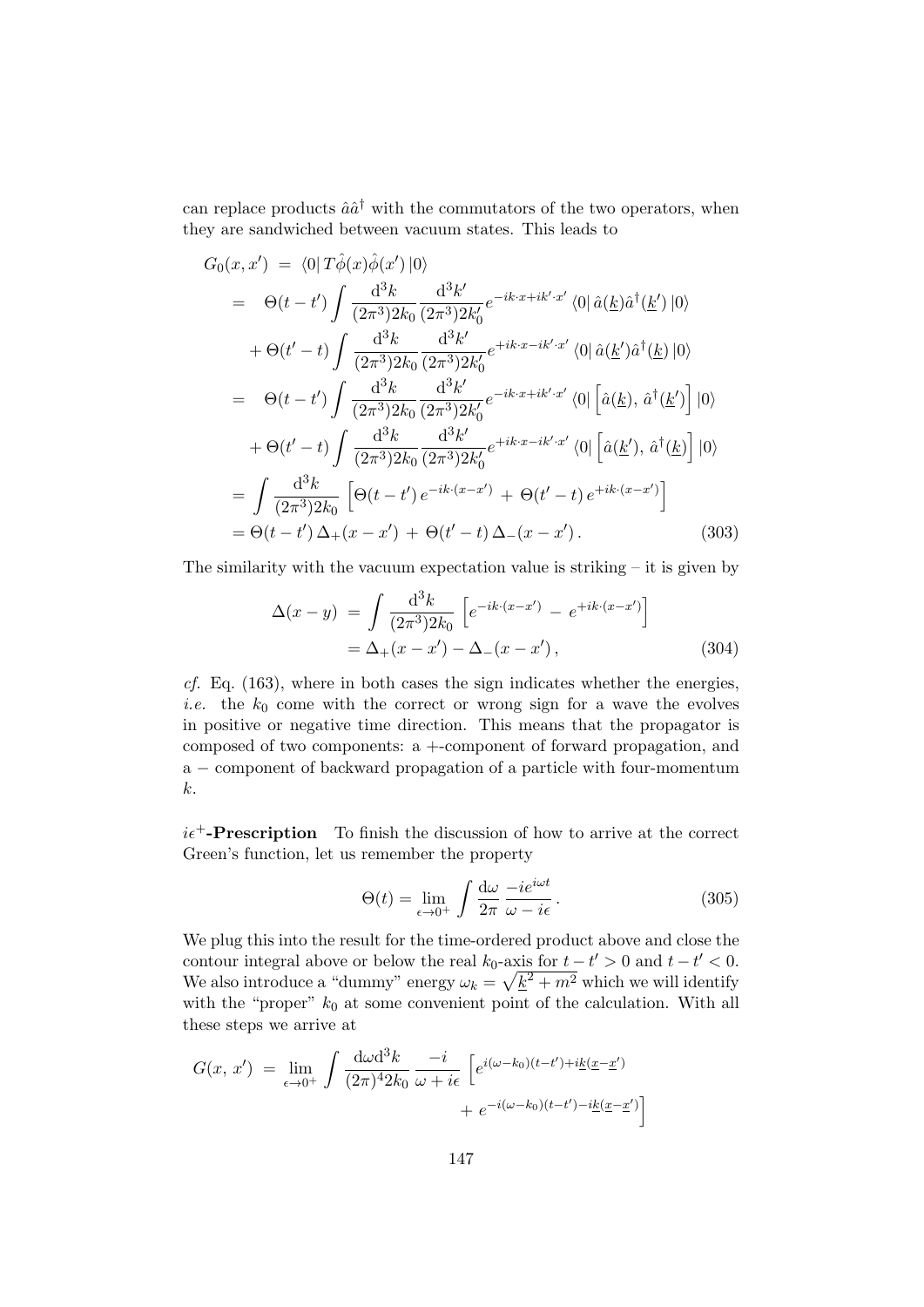$$
= \lim_{\epsilon \to 0^{+}} \int \frac{d\omega_{k} d^{3}k}{(2\pi)^{4}} \frac{-ie^{-ik \cdot (x-x')}}{2k_{0}} \left[ \frac{1}{k_{0} - \omega_{k} - i\epsilon} + \frac{1}{k_{0} + \omega_{k} - i\epsilon} \right]
$$
  
\n
$$
= \lim_{\epsilon \to 0^{+}} \int \frac{d\omega_{k} d^{3}k}{(2\pi)^{4}} \frac{-ie^{-ik \cdot (x-x')}}{k_{0}^{2} - \omega_{k}^{2} + i\epsilon}
$$
  
\n
$$
= \lim_{\epsilon \to 0^{+}} \int \frac{dk_{0} d^{3}k}{(2\pi)^{4}} \frac{-ie^{-ik \cdot (x-x')}}{k_{0}^{2} - (\underline{k}^{2} + m^{2}) + i\epsilon}
$$
  
\n
$$
= \int \frac{d^{4}k}{(2\pi)^{4}} e^{-ik \cdot (x-x')} \frac{-i}{k^{2} - m^{2} + i\epsilon^{+}}
$$
  
\n
$$
= \int \frac{d^{4}k}{(2\pi)^{4}} e^{-ik \cdot (x-x')} \Delta_{F}(k) = \Delta_{F}(x - x'). \qquad (306)
$$

This is obviously the Fourier transform of our propagator from Eq. (301), and it confirms that indeed propagators are time-ordered products. It is also called the Feynman propagator of the theory.

#### 7.3 Fermion Propagator

Direct Solution As before for the Klein-Gordon equation, the propagator for the free Dirac field is defined by

$$
(i\partial \hspace{-0.25cm} / -m) G_0(x, x') = i\delta^4(x - x'), \hspace{1cm} (307)
$$

or, in momentum space,

$$
(\not p - m) G_0(p) = i \longrightarrow G_0(p) = \frac{i}{\not p - m} = i \frac{\not p + m}{p^2 - m^2}.
$$
 (308)

In the last step we have used that  $p'p = p^2$ . There are a couple of things worth noting of this propagator. As before, it exhibits a pole for on-shell particles, where  $p^2 = m^2$ , and, as before, we will cure this by shifting the pole in the complex plane by  $i\epsilon^+$ . This is in complete analogy to the case of scalar particles. In addition we realise that the numerator,  $(p + m)$ , represents a matrix in Dirac space. This is not a surprise, as the propagator connects two Dirac spinors and their components. What is structurally more interesting is that this matrix is the completeness relation for the  $u$ -spinors from Eq. (215), and we will see the emergence of analogous terms later when we discuss the propagator of the photon field. However, to build more confidence into our interpretation of the propagator we will now check if we can recover it as a time-ordered product of two spinor fields.

Time-Ordered Product The starting point to building a time-ordered product for fermions is to construct the transition amplitude for a positiveenergy fermion to move from  $x$  to  $y$ , naively

$$
\langle f^{(+)}(y)|f^{(+)}(x)\rangle = \langle 0|\hat{\psi}(y)\hat{\psi}^{\dagger}(x)|0\rangle. \tag{309}
$$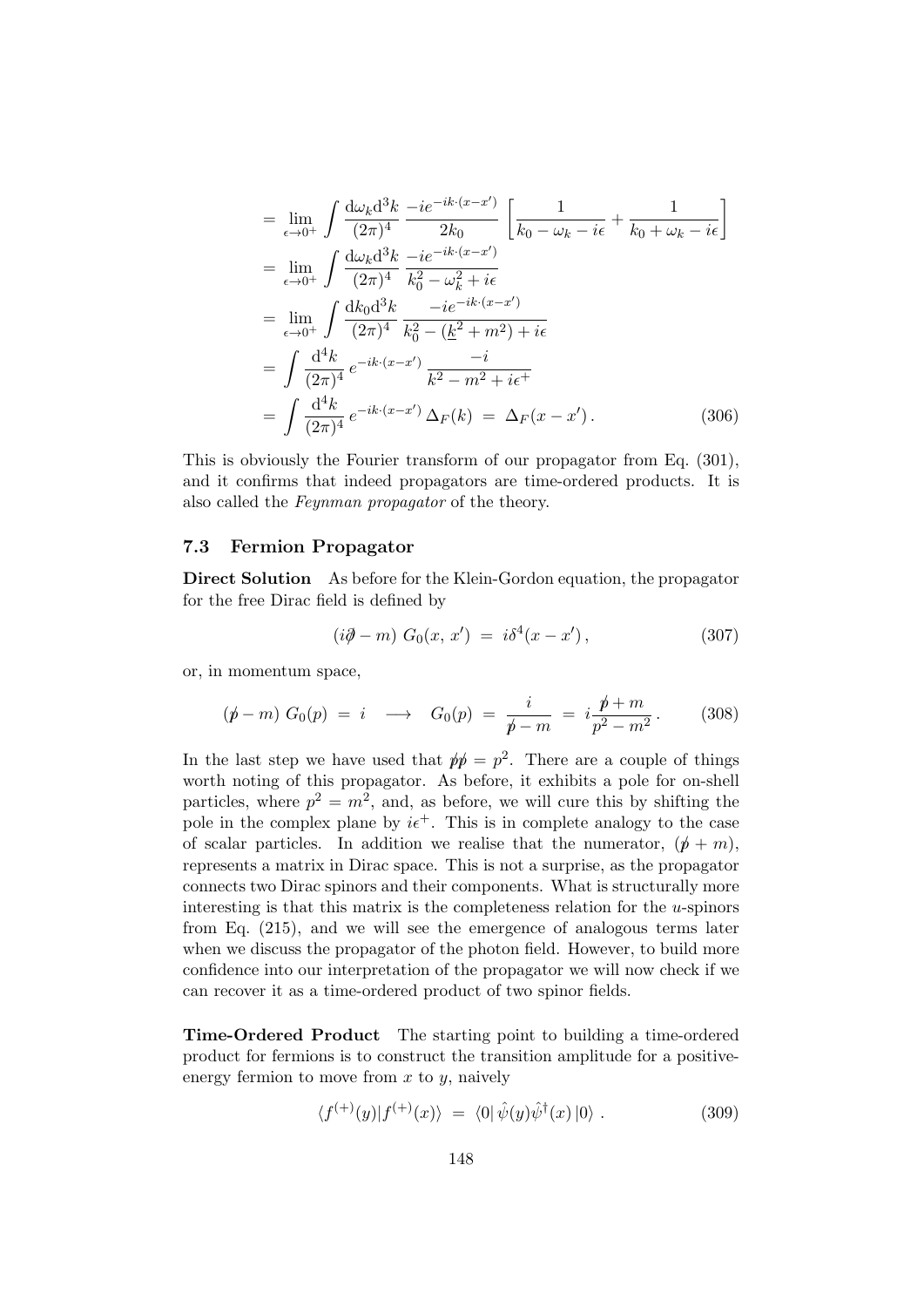But we must also include the opposite case of a negative-energy fermion to go from  $y$  to  $x$ , taking into account Fermi statistics. Making time-ordering explicit through Θ-functions we therefore arrive at

$$
iS_F(y, x)\gamma^0 = \langle 0|\hat{\psi}(y)\hat{\psi}^\dagger(x)|0\rangle \Theta(y_0 - x_0) - \langle 0|\hat{\psi}^\dagger(x)\hat{\psi}(y)|0\rangle \Theta(x_0 - y_0),
$$
\n(310)

or, in a more compact form

$$
iS_F(y, x) = \langle 0|T\hat{\psi}(y)\hat{\bar{\psi}}(x)|0\rangle . \qquad (311)
$$

Since  $\hat{\psi}$  and  $\hat{\bar{\psi}}$  are spinors,  $S_F$  is a matrix in spinor space, as already anticipated. Let us now include the expansion of the fermion fields in place waves and creation and annihilation operators. Making spinor indices explicit, using the fact that  $\hat{b}|0\rangle = \hat{d}|0\rangle = 0$  and  $\bar{0}\hat{b}^{\dagger} = \langle 0|\hat{d}^{\dagger}$ , and taking into account that  $[\hat{b}, \hat{d}] = [\hat{b}^{\dagger}, \hat{d}^{\dagger}] = 0$ , which makes their products vanish, we arrive at

$$
iS_F(y, x)_{\beta\alpha} = \langle 0 | T\hat{\psi}_{\beta}(y)\hat{\psi}_{\alpha}(x) | 0 \rangle
$$
  
\n
$$
= \langle 0 | \int \frac{d^3k}{(2\pi)^3 2k_0} \frac{d^3q}{(2\pi)^3 2q_0} \sum_{i,j=1}^2
$$
  
\n
$$
\left[ e^{-ik \cdot y + iq \cdot x} \hat{b}_i(\underline{k}) \hat{b}_j^{\dagger}(\underline{q}) u_{\beta}^{(i)}(\underline{k}) \bar{u}_{\alpha}^{(j)}(\underline{q}) \Theta(y_0 - x_0) - e^{+ik \cdot y - iq \cdot x} \hat{d}_j(\underline{q}) \hat{d}_i^{\dagger}(\underline{k}) v_{\beta}^{(i)}(\underline{k}) \bar{v}_{\alpha}^{(j)}(\underline{q}) \Theta(x_0 - y_0) \right] | 0 \rangle
$$
  
\n
$$
= \langle 0 | \int \frac{d^3k}{(2\pi)^3 2k_0} \sum_{i,j=1}^2 \left[ e^{-ik \cdot (y-x)} u_{\beta}^{(i)}(\underline{k}) \bar{u}_{\alpha}^{(j)}(\underline{k}) \Theta(y_0 - x_0) - e^{+ik \cdot (y-x)} v_{\beta}^{(i)}(\underline{k}) \bar{v}_{\alpha}^{(j)}(\underline{k}) \Theta(x_0 - y_0) \right] | 0 \rangle
$$
  
\n
$$
= \langle 0 | \int \frac{d^3k}{(2\pi)^3 2k_0} \left[ e^{-ik \cdot (y-x)} (\cancel{k} + m)_{\beta\alpha} \Theta(y_0 - x_0) - e^{+ik \cdot (y-x)} (\cancel{k} - m)_{\beta\alpha} \Theta(x_0 - y_0) \right] | 0 \rangle . \qquad (312)
$$

Repeating the same steps of replacing the Θ functions with integrals, suitably closing the contours and keeping track of the relative signs in the replacement of the "dummy" energy with the real energy, we arrive at

$$
iS_F(y, x)_{\beta\alpha} = \int \frac{d^4k}{(2\pi)^4} e^{-ik \cdot (y-x)} \left[ i \frac{k+m}{k^2 - m^2 + i\epsilon^+} \right]_{\beta\alpha}, \qquad (313)
$$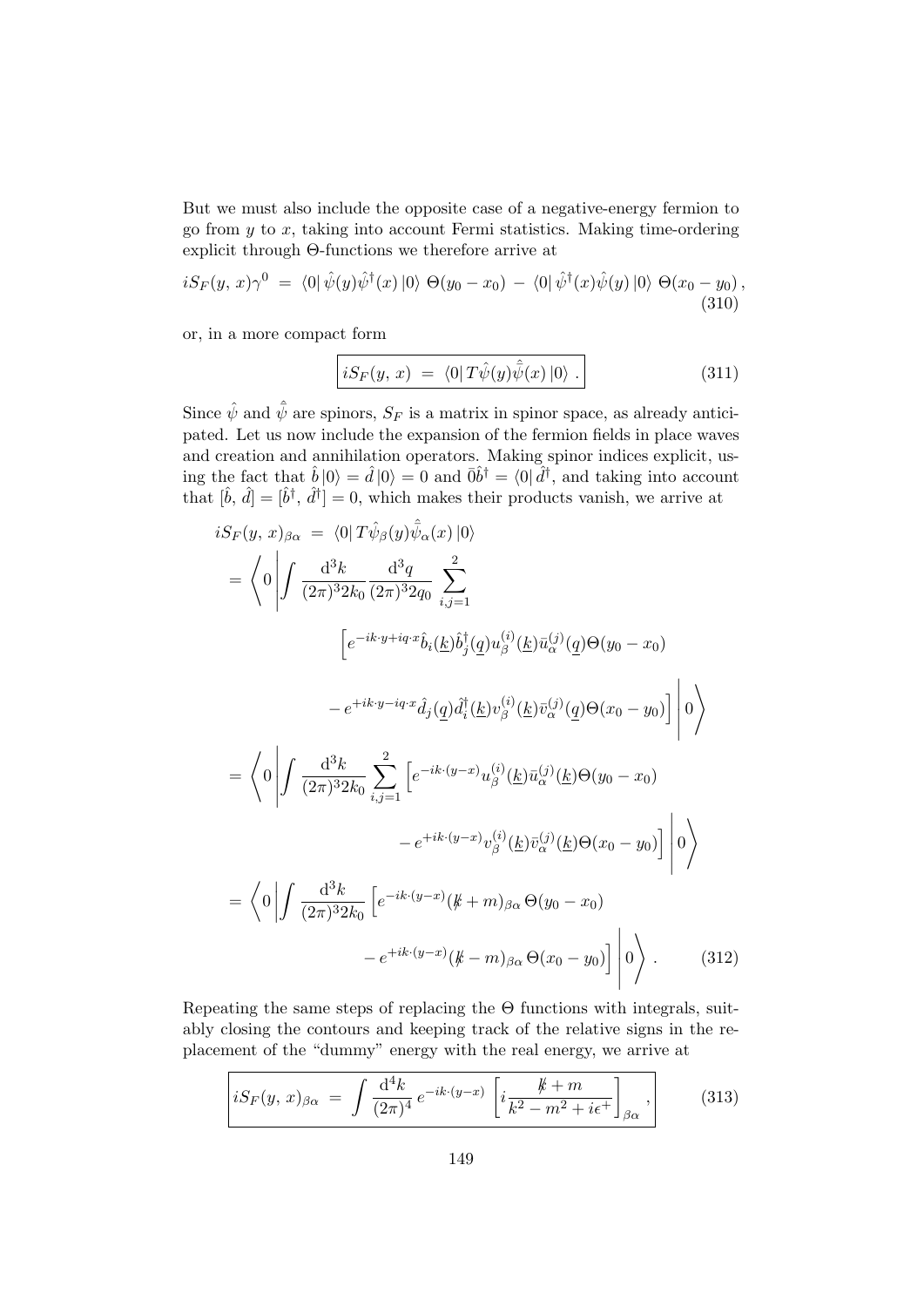the Fourier transform of Eq.  $(311)$ , modified by the now familiar *i* prescription.

## 7.4 Photon Propagator

Feynman (Lorentz) gauge As before, the E.o.M. for the field will provide the kernel for the Green's function. In the case of the free electromagnetic field we have to realise that

- the propagator will have two Lorentz indices, to become a matrix in Minkowski space. This is necessary, because it connects two photon fields and their components, which are labelled by Lorentz indices.
- we need to cast the homogeneous  $(j = 0)$  Maxwell's equations for the vector potential from Eq. (265) into a suitable form such that it has two Lorentz indices that can be contracted with the two indices from the propagator.

We therefore arrive at

$$
\left[\partial^{\rho}\partial_{\rho}g_{\mu\nu} - (1 - \alpha)\partial_{\nu}\partial_{\mu}\right]G_{0}^{\nu\rho}(x, x') = i\delta^{4}(x - x')g_{\mu}^{\rho},\qquad(314)
$$

and Fourier transformation results in

$$
\[p^2 g_{\mu\nu} - (1 - \alpha) p_{\mu} p_{\nu}\] G_0^{\nu\rho}(p) = -ig_{\mu}^{\rho}, \tag{315}
$$

or

$$
\left[g_{\mu\nu} - \frac{(1-\alpha)p_{\mu}p_{\nu}}{p^2}\right] G_0^{\nu\rho}(p) = -\frac{ig_{\mu}^{\rho}}{p^2}.
$$
 (316)

To arrive at a solution we realise that there are only two possible tensors without any mass dimension and two Lorentz indices and make the *ansatz* 

$$
G_0^{\nu\rho}(p) = -i \frac{g^{\nu\rho} - \kappa \frac{p^{\nu}p^{\rho}}{p^2}}{p^2}.
$$
 (317)

We solve this by realising that this implies that

$$
\left[g_{\mu\nu} - \frac{(1-\alpha)p_{\mu}p_{\nu}}{p^2}\right] \left[g^{\nu\rho} - \kappa \frac{p^{\nu}p^{\rho}}{p^2}\right] = g^{\rho}_{\mu} \tag{318}
$$

and therefore  $\kappa = (1 - \alpha)/\alpha$ . Therefore the photon propagator, including the  $i\epsilon^+$  term reads

$$
D^{\mu\nu}(k) = -i \frac{g^{\mu\nu} - \frac{1 - \alpha}{\alpha} \frac{k^{\mu} k^{\nu}}{k^2}}{k^2 + i\epsilon^+},
$$
\n(319)

which in Feynman gauge reduces to the simpler form

$$
D^{\mu\nu}(k) = \frac{-ig^{\mu\nu}}{k^2 + i\epsilon^+}.
$$
 (320)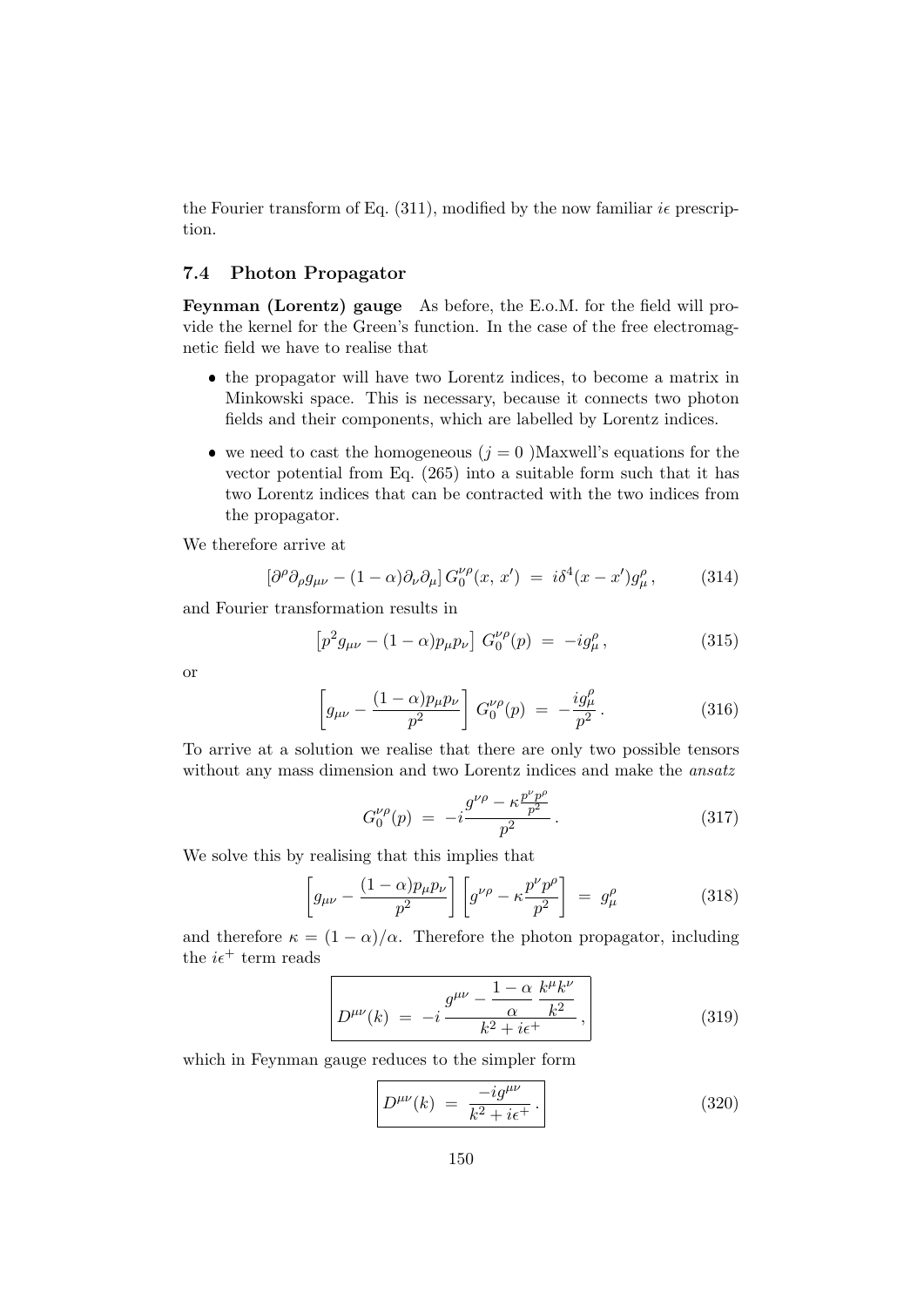Time-Ordered Product To arrive at the same expression using timeordered products we employ the Feynman gauge from the beginning, where the completeness relation for the polarisation vectors is given by

$$
\sum_{\lambda=0}^{3} \epsilon_{\mu}^{(\lambda)}(\underline{k}) \epsilon_{\nu}^{*(\lambda)}(\underline{k}) = g_{\mu\nu}
$$
 (321)

Using the by now usual  $\hat{a}|0\rangle = 0$  relation allows to simplify the time-ordered product and the propagator reads

$$
D_{\mu\nu}(x, y) = -i \langle 0 | TA_{\mu}(x)A_{\nu}(y) | 0 \rangle
$$
  
\n
$$
= i \int \frac{d^{3}k}{(2\pi)^{3}2k_{0}} \frac{d^{3}q}{(2\pi)^{3}2q_{0}}
$$
  
\n
$$
\sum_{\lambda,\kappa=0}^{3} \langle 0 | \left[ \Theta(x_{0} - y_{0})e^{-ik \cdot x + iq \cdot y} \hat{a}_{\lambda}(\underline{k})\hat{a}_{\kappa}^{\dagger}(\underline{q})\epsilon_{\mu}^{(\lambda)}(\underline{k})\epsilon_{\nu}^{*(\kappa)}(\underline{q}) + \Theta(y_{0} - x_{0})e^{+ik \cdot x - iq \cdot y} \hat{a}_{\kappa}(\underline{q})\hat{a}_{\lambda}^{\dagger}(\underline{k})\epsilon_{\mu}^{*(\lambda)}(\underline{k})\epsilon_{\nu}^{(\kappa)}(\underline{q}) \right] | 0 \rangle
$$
  
\n
$$
= -i \int \frac{d^{3}k}{(2\pi)^{3}2k_{0}} \sum_{\lambda=0}^{3} \langle 0 | \left[ \Theta(x_{0} - y_{0})e^{-ik \cdot (x-y)} \epsilon_{\mu}^{(\lambda)}(\underline{k})\epsilon_{\nu}^{*(\lambda)}(\underline{k}) + \Theta(y_{0} - x_{0})e^{+ik \cdot (x-y)} \epsilon_{\mu}^{*(\lambda)}(\underline{k})\epsilon_{\nu}^{(\lambda)}(\underline{k}) \right] | 0 \rangle
$$
  
\n
$$
= -ig_{\mu\nu} \int \frac{d^{3}k}{(2\pi)^{3}2k_{0}} \left[ \Theta(x_{0} - y_{0})e^{-ik \cdot (x-y)} + \Theta(y_{0} - x_{0})e^{+ik \cdot (x-y)} \right]
$$
  
\n
$$
= -ig_{\mu\nu} \int \frac{d^{4}k}{(2\pi)^{4}} \frac{e^{-ik \cdot (x-y)}}{k^{2} + i\epsilon^{+}}.
$$
  
\n(322)

This is, of course, the Fourier transform of the propagator of Eq. (320)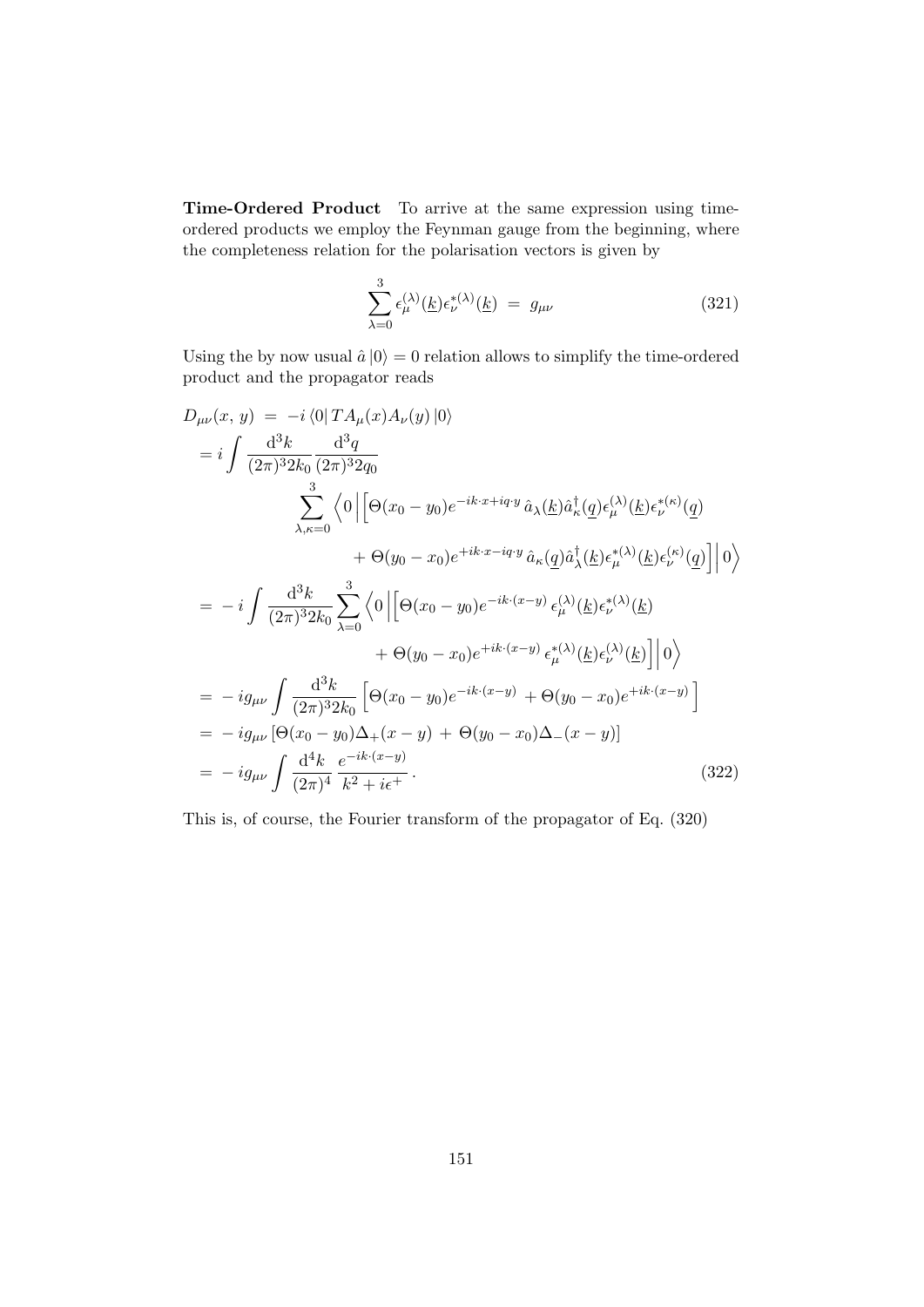#### 7.5 Problems & Solutions

- 1. Green's function for a free particle in Quantum Mechanics Consider, once again, the free Hamiltonian,  $\hat{H}_0 = \hat{p}^2/(2m)$  with eigenstates labelled by their momentum,  $|p\rangle$ .
	- (a) give the (time-dependent) Schrödinger picture wave functions of the eigenstates in position space,

$$
\psi_p(\underline{x}, t) = \langle \underline{x} | p \rangle
$$

(Hint: don't forget the time dependence!)

(b) show that the Green's function is given by

$$
G(\underline{x}, t; , \underline{x}', t') = \Theta(t - t') \int \frac{d^3 p}{(2\pi)^3} \psi_p(\underline{x}, t) \psi_p^*(\underline{x}', t')
$$

(c) show, by Fourier transformation from times t to energies  $\omega$ , that for time-independent Hamiltonians the Green's function can be expressed by the **energy eigenstates**  $E_n$  as

$$
G(\underline{x}, t; , \underline{x}', t') = \int_{-\infty}^{\infty} \frac{d\omega}{2\pi} e^{i\omega(t-t')} \sum_{E_n} \frac{\psi_n^*(\underline{x})\psi_n(\underline{x}')}{\omega - E_n - i\epsilon^+}
$$

when discrete energy eigenstates are assumed.

(d) (this is "expert level") using principal value decomposition

$$
\lim_{\epsilon^+ \to 0} \frac{1}{x - i\epsilon^+} = \mathcal{P} \frac{1}{x} + i\pi \delta(x)
$$

show that the density of states  $\rho(\omega)$  is given by the **imaginary** part of the retarded Green's function

## Solution

(a) To construct the wave function add the time evolution to a set of momentum-space basis kets  $|p\rangle = |p(t = 0)\rangle$  and insert a 1 in the form of  $1 = \int d^3p|p\rangle\langle p|$ 

$$
\psi_p(\underline{x}, t) = \langle \underline{x} | \underline{p}(t) \rangle = \langle \underline{x} \left| \exp\left[ -i \int_0^t dt' \hat{H}(t') \right] \middle| \underline{p}(0) \rangle
$$

$$
= \langle \underline{x} \left| \exp\left[ -iE_p t \right] \middle| \underline{p}(0) \rangle \rangle = \langle \underline{x} \left| \exp\left[ -i \frac{\hat{p}^2}{2m} t \right] \middle| \underline{p}(0) \rangle \rangle
$$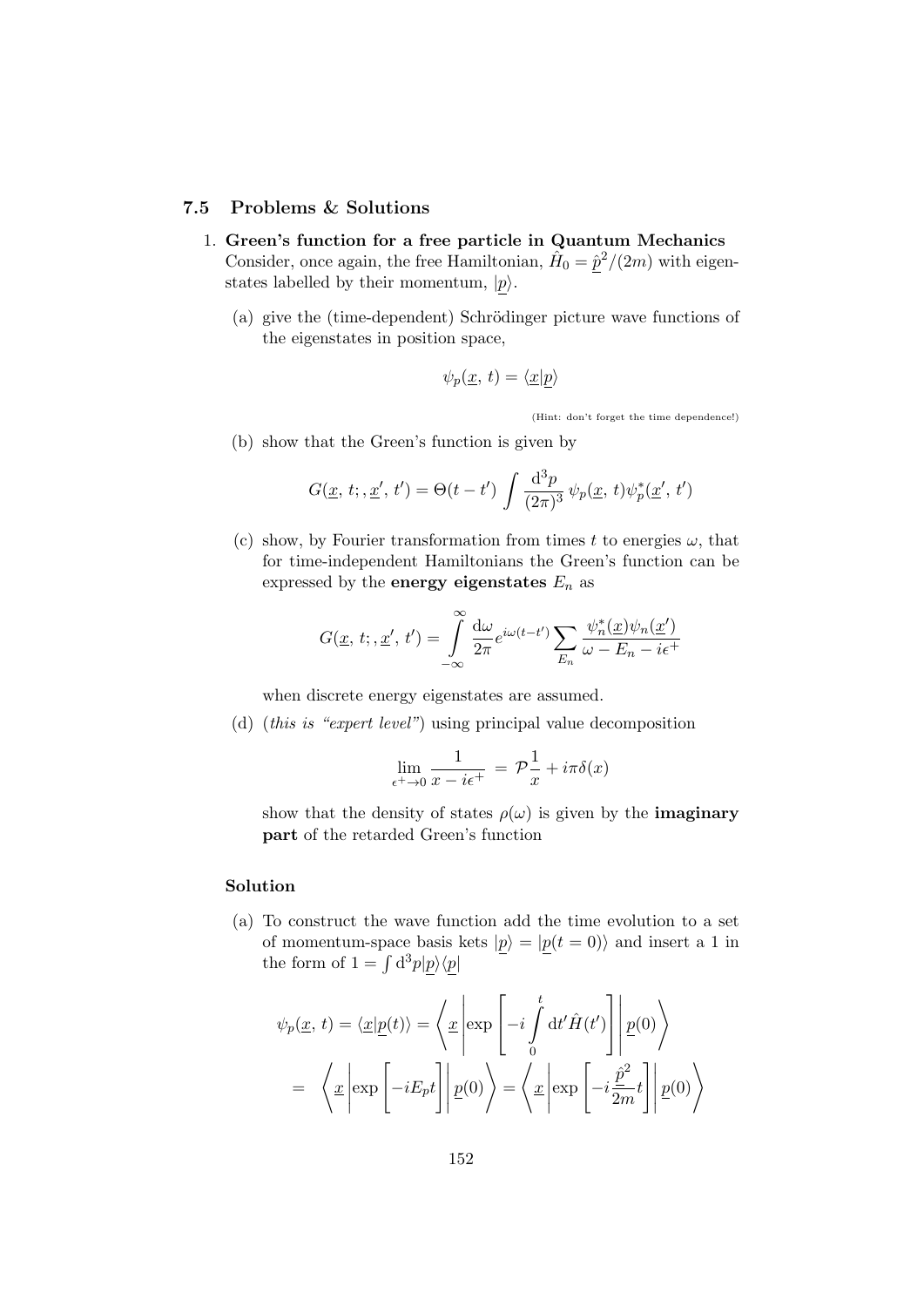$$
= \int \frac{d^3 p'}{(2\pi)^3} \left\langle \underline{x} \middle| \underline{p'} \right\rangle \left\langle \underline{p'} \middle| \exp\left[-i\frac{\hat{p}^2}{2m}t\right] \middle| \underline{p}(0) \right\rangle
$$
  

$$
= \int \frac{d^3 p'}{(2\pi)^3} e^{i\underline{x} \cdot \underline{p'}} e^{-ip^2 t/(2m)} (2\pi)^3 \delta^3(\underline{p'} - \underline{p}) = e^{i\underline{x} \cdot \underline{p} - ip^2 t/(2m)}
$$

(b) Inserting the wave-functions above,

$$
G(\underline{x}, t; , \underline{x}', t') = \Theta(t - t') \int \frac{d^3 p}{(2\pi)^3} \psi(\underline{x}, t) \psi^*(\underline{x}', t')
$$
  
=  $\Theta(t - t') \int \frac{d^3 p}{(2\pi)^3} e^{i\underline{p} \cdot (\underline{x} - \underline{x}') - i p^2 (t - t')/(2m)},$ 

exactly the form found in the lecture.

(c) For discrete energy eigenstates, the wave functions can be labelled as  $\psi_n(x, t)$ , and the integral over momentum eigenstates collapses to a sum over energy eigenstates – in the end this is only a change of basis from one orthonormal set to another. In this case,

$$
G(\underline{x}, t; \underline{x}', t') = \Theta(t - t') \sum_{E_n} \psi_n(\underline{x}, t) \psi_n^*(\underline{x}', t')
$$

For time-independent Hamiltonians, the time-dependence of the basis kets factorises such that

$$
\psi_n(\underline{x}, t) = e^{-iE_n t} \psi_n(\underline{x})
$$

and therefore

$$
\Theta(t-t')\psi_n(\underline{x},t)\psi_n^*(\underline{x}',t') = \Theta(t-t')e^{-iE_n(t-t')}\psi_n(\underline{x})\psi_n^*(\underline{x}')
$$

Simple Fourier transform with respect to the time-difference, and using the trick from the lecture results in

$$
\int_{-\infty}^{+\infty} \frac{d\omega}{2\pi} \Theta(t-t') e^{i\omega(t-t')} e^{-iE_n(t-t')} = \frac{1}{\omega - E_n - i\epsilon^+}.
$$

This allows us to recover the expression quoted above.

(d) Assuming an isolated system where the Hamiltonian is timeindependent the retarded Green function is obtained from Fourier transforming with respect to time, assuming the correct (i.e., retarded) time ordering:

$$
G^{(\mathrm{ret})}(\underline{x}, t; , \underline{x}', t') = \int_{-\infty}^{\infty} \frac{\mathrm{d}\omega}{2\pi} e^{i\omega(t-t')} G^{(\mathrm{ret})}(\underline{x}, \underline{x}', \omega) ,
$$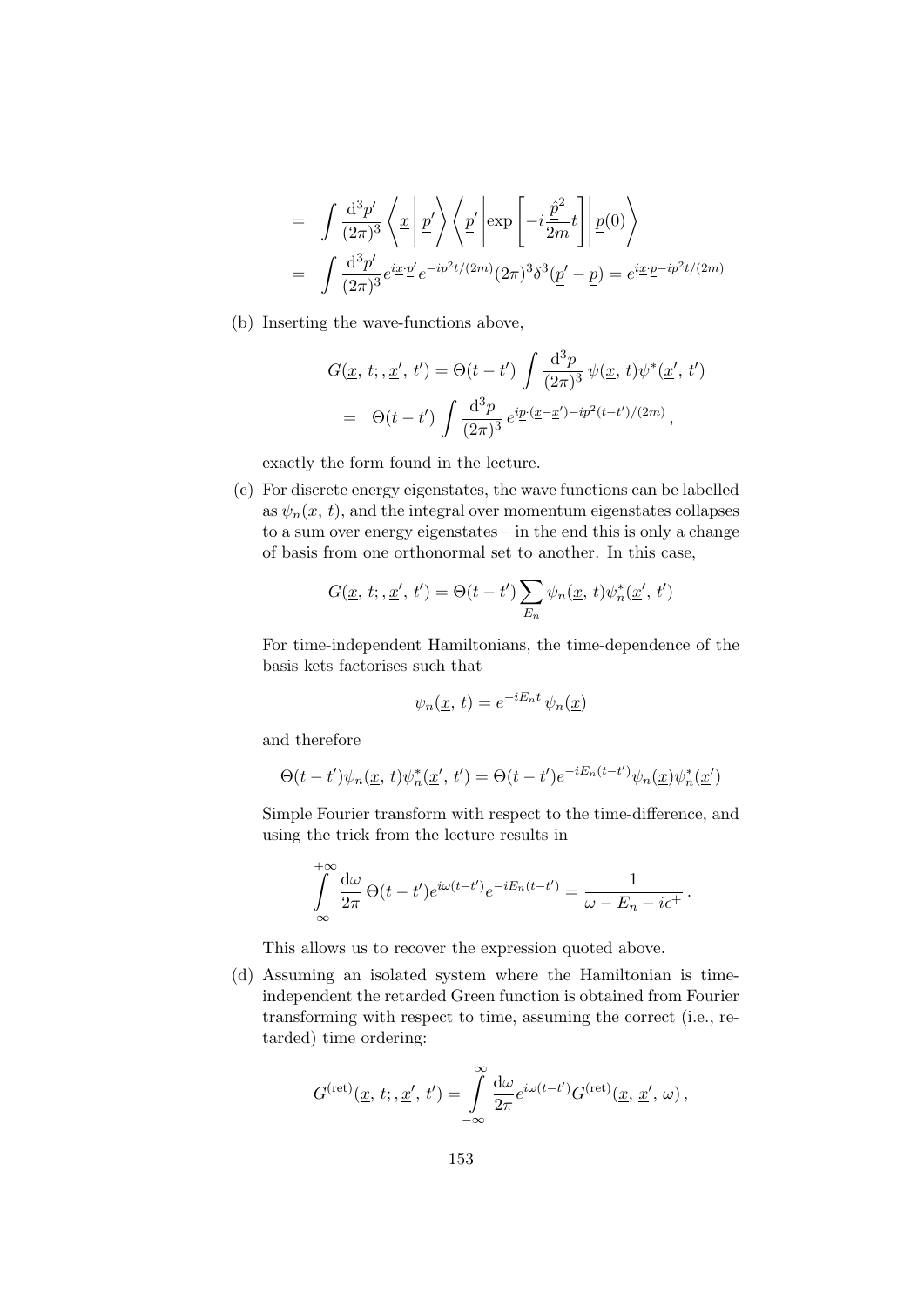where

$$
G^{(\mathrm{ret})}(\underline{x}, \underline{x}', \omega) = \sum_{n} \frac{\psi_n^*(\underline{x}) \psi_n(\underline{x}')}{\omega - E_n - i\epsilon^+}
$$

Using the prinicpal value decomposition above, we see that

Re 
$$
\left[G^{(\text{ret})}(\underline{x}, \underline{x}', \omega)\right] = \sum_{n} \mathcal{P}\left(\frac{\psi_n^*(\underline{x})\psi_n(\underline{x}')}{\omega - E_n}\right)
$$
  
Im  $\left[G^{(\text{ret})}(\underline{x}, \underline{x}', \omega)\right] = \pi \sum_{n} \psi_n^*(\underline{x})\psi_n(\underline{x}')\delta(\omega - E_n)$ 

As a consequence the (discrete) density of states  $\rho(\omega)$  is given by

$$
\rho(\omega) \sum_{n} \delta(\omega - E_n) = \frac{1}{\pi} \text{Im} \int d^3x G^{(\text{ret})}(\underline{x}, \underline{x}', \omega)
$$

#### 2. Feynman propagator for the Dirac Field

Use the completeness relations for the  $u$  and  $v$  spinors, the integral representation of the Θ-function and suitable substitutions for the energy integral to show that indeed

$$
S_F(y, x)_{\beta\alpha} = i \int \frac{\mathrm{d}^4 p}{(2\pi)^4} e^{-ip \cdot (y-x)} \left[ \frac{\rlap/v}{p^2 - m^2 + i\epsilon^+} \right]_{\beta\alpha}
$$

### Solution

In the following we will use  $\hat{b}|0\rangle = \hat{d}|0\rangle = 0 = \langle 0|\hat{b}^{\dagger} = \langle 0|\hat{d}^{\dagger} \rangle$  and the completeness relations  $\sum u(p)\bar{u}(p) = (p+m)$  and  $\sum v(p)\bar{v}(p) = (p-m)$ 

$$
iS_F(y, x)_{\beta\alpha} = \langle 0|T [\psi_{\beta}(y)\bar{\psi}_{\alpha}(x)] |0\rangle
$$
  
\n
$$
= \langle 0|\psi(y)\bar{\psi}(x)|0\rangle\Theta(y_0 - x_0) - \langle 0|\bar{\psi}(x)\psi(y)|0\rangle\Theta(x_0 - y_0)
$$
  
\n
$$
= \langle 0| \int \frac{d^3p}{(2\pi)^3 2p_0} \frac{d^3q}{(2\pi)^3 2q_0}
$$
  
\n
$$
\sum_{i,j=1}^2 \left[ e^{-ip \cdot y} \hat{b}_i(p) u^{(i)}(p) + e^{ip \cdot y} \hat{d}_i^{\dagger}(p) v^{(i)}(p) \right]_{\beta}
$$
  
\n
$$
\times \left[ e^{iq \cdot x} \hat{b}_j^{\dagger}(q) \bar{u}^{(j)}(q) + e^{-iq \cdot x} \hat{d}_j(q) \bar{v}^{(j)}(q) \right]_{\alpha} |0\rangle \Theta(y_0 - x_0)
$$
  
\n
$$
- \langle 0| \int \frac{d^3p}{(2\pi)^3 2p_0} \frac{d^3q}{(2\pi)^3 2q_0}
$$
  
\n
$$
\times \sum_{i,j=1}^2 \left[ e^{iq \cdot x} \hat{b}_j^{\dagger}(q) \bar{u}^{(j)}(q) + e^{-iq \cdot x} \hat{d}_j(q) \bar{v}^{(j)}(q) \right]_{\alpha}
$$
  
\n
$$
\times \left[ e^{-ip \cdot y} \hat{b}_i(p) u^{(i)}(p) + e^{ip \cdot y} \hat{d}_i^{\dagger}(p) v^{(i)}(p) \right]_{\beta} |0\rangle \Theta(x_0 - y_0)
$$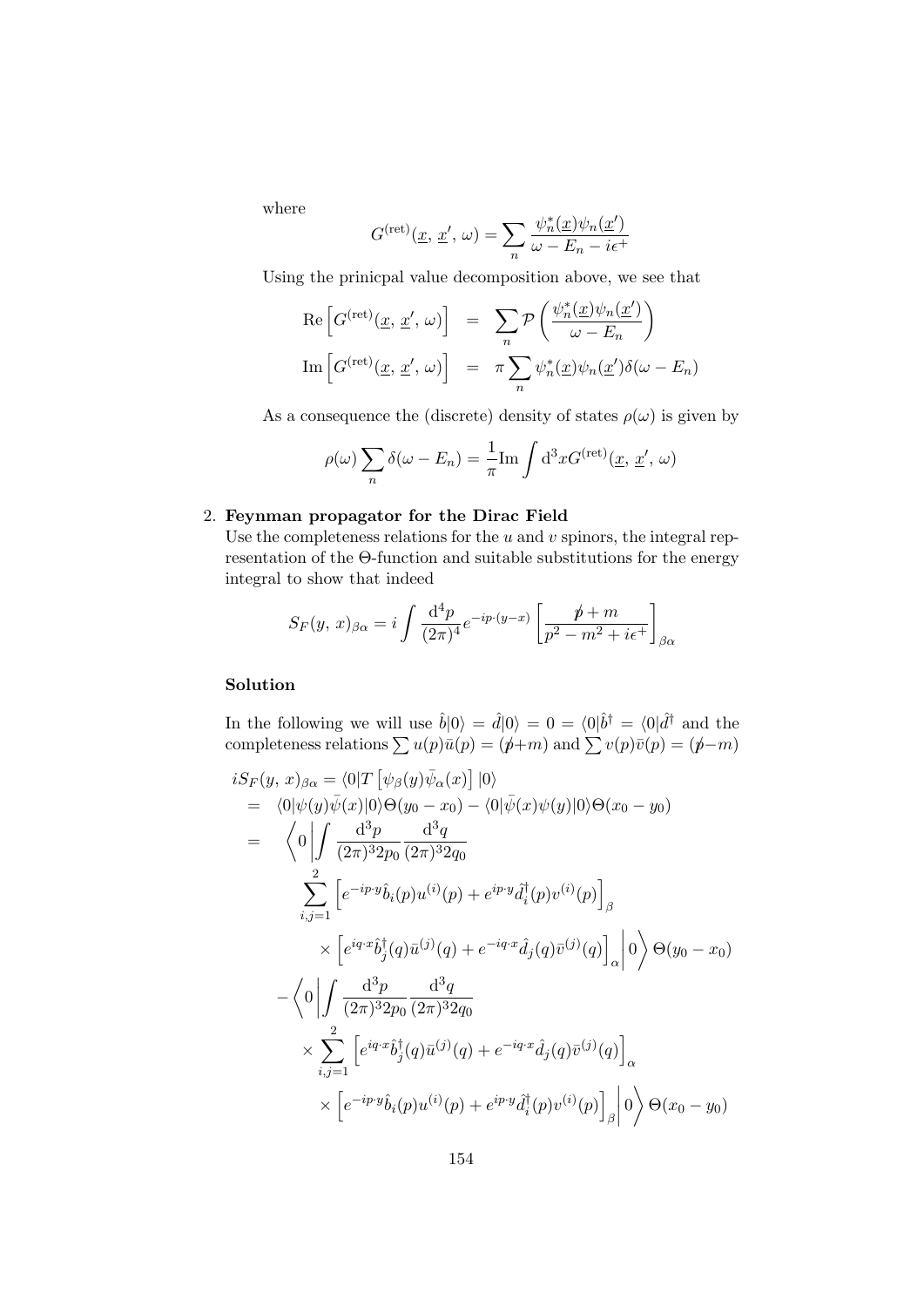$$
= \left\langle 0 \left| \int \frac{d^3 p}{(2\pi)^3 2p_0} \frac{d^3 q}{(2\pi)^3 2q_0} \right. \left. \sum_{i,j=1}^{2} \left[ e^{-i(p \cdot y - q \cdot x)} \hat{b}_i(p) \hat{b}_j^{\dagger}(q) u_{\beta}^{(i)}(p) \bar{u}_{\alpha}^{(j)}(q) \Theta(y_0 - x_0) \right. \right. \left. - e^{i(p \cdot y - q \cdot x)} \hat{d}_j(q) \hat{d}_i^{\dagger}(p) v_{\beta}^{(i)}(p) \bar{v}_{\alpha}^{(j)}(q) \Theta(x_0 - y_0) \right] \right| 0 \right\rangle
$$
  
\n
$$
= \left\langle 0 \left| \int \frac{d^3 p}{(2\pi)^3 2p_0} \frac{d^3 q}{(2\pi)^3 2q_0} \right. \left. \sum_{i,j=1}^{2} \left[ e^{-i(p \cdot y - q \cdot x)} \left\{ \hat{b}_i(p), \hat{b}_j^{\dagger}(q) \right\} u_{\beta}^{(i)}(p) \bar{u}_{\alpha}^{(j)}(q) \Theta(y_0 - x_0) \right. \right. \left. - e^{i(p \cdot y - q \cdot x)} \left\{ \hat{d}_j(q), \hat{d}_i^{\dagger}(p) \right\} v_{\beta}^{(i)}(p) \bar{v}_{\alpha}^{(j)}(q) \Theta(x_0 - y_0) \right] \right| 0 \right\rangle
$$
  
\n
$$
= \left\langle 0 \left| \int \frac{d^3 p}{(2\pi)^3 2p_0} \frac{d^3 q}{(2\pi)^3 2q_0} 2q_0(2\pi)^3 \delta^3(p - q) \delta_{ij} \right. \left. \sum_{i,j=1}^{2} \left[ e^{-i(p \cdot y - q \cdot x)} u_{\beta}^{(i)}(p) \bar{u}_{\alpha}^{(j)}(q) \Theta(y_0 - x_0) \right. \left. - e^{i(p \cdot y - q \cdot x)} u_{\beta}^{(i)}(p) \bar{v}_{\alpha}^{(j)}(q) \Theta(x_0 - y_0) \right] \right| 0 \right\rangle
$$
  
\n
$$
= \left\langle 0 \left| \int \frac{d^3 p}{
$$

Using the representation of the Θ-function,

$$
\Theta(t) = \int \frac{\mathrm{d}\omega}{2\pi} \frac{e^{i\omega t}}{\omega - i\epsilon^+} \,,
$$

substituting  $p_0 = \pm (E_p - \omega)$  in the first and second term, respectively, and flipping the sign in the second term (in the third step below), yields

$$
\int \frac{d^3 p}{(2\pi)^3 (2E_p)} \left[ e^{-ip(y-x)} (\not p + m) \Theta(y_0 - x_0) - e^{ip(y-x)} (\not p - m) \Theta(x_0 - y_0) \right]
$$
\n
$$
= \int \frac{d^3 p}{(2\pi)^3 (2E_p)} \int \frac{d\omega}{2\pi} \frac{e^{-iE_p(y_0 - x_0) + i\underline{p}(\underline{y} - \underline{x}) + i\omega(y_0 - x_0)}}{(\omega - i\epsilon^+)} (\rho_0 \gamma^0 - \underline{p} \cdot \underline{\gamma} + m) \Big|_{\omega = E_p - p_0}
$$
\n
$$
- \int \frac{d^3 p}{(2\pi)^3 (2E_p)} \int \frac{d\omega}{2\pi} \frac{e^{iE_p(y_0 - x_0) - i\underline{p}(\underline{y} - \underline{x}) - i\omega(y_0 - x_0)}}{(\omega - i\epsilon^+)} (\rho_0 \gamma^0 - \underline{p} \cdot \underline{\gamma} - m) \Big|_{\omega = E_p + p_0}
$$
\n
$$
= - \int \frac{d^3 p}{(2\pi)^3 (2E_p)} \int \frac{dp_0}{2\pi} \frac{e^{-ip_0(y_0 - x_0) + ip(\underline{y} - \underline{x})} [2p_0 p_0 \gamma^0 - 2E_p \underline{p} \cdot \underline{\gamma} + 2E_p m]}{(E_p - p_0 - i\epsilon^+) (E_p + p_0 - i\epsilon^+)}
$$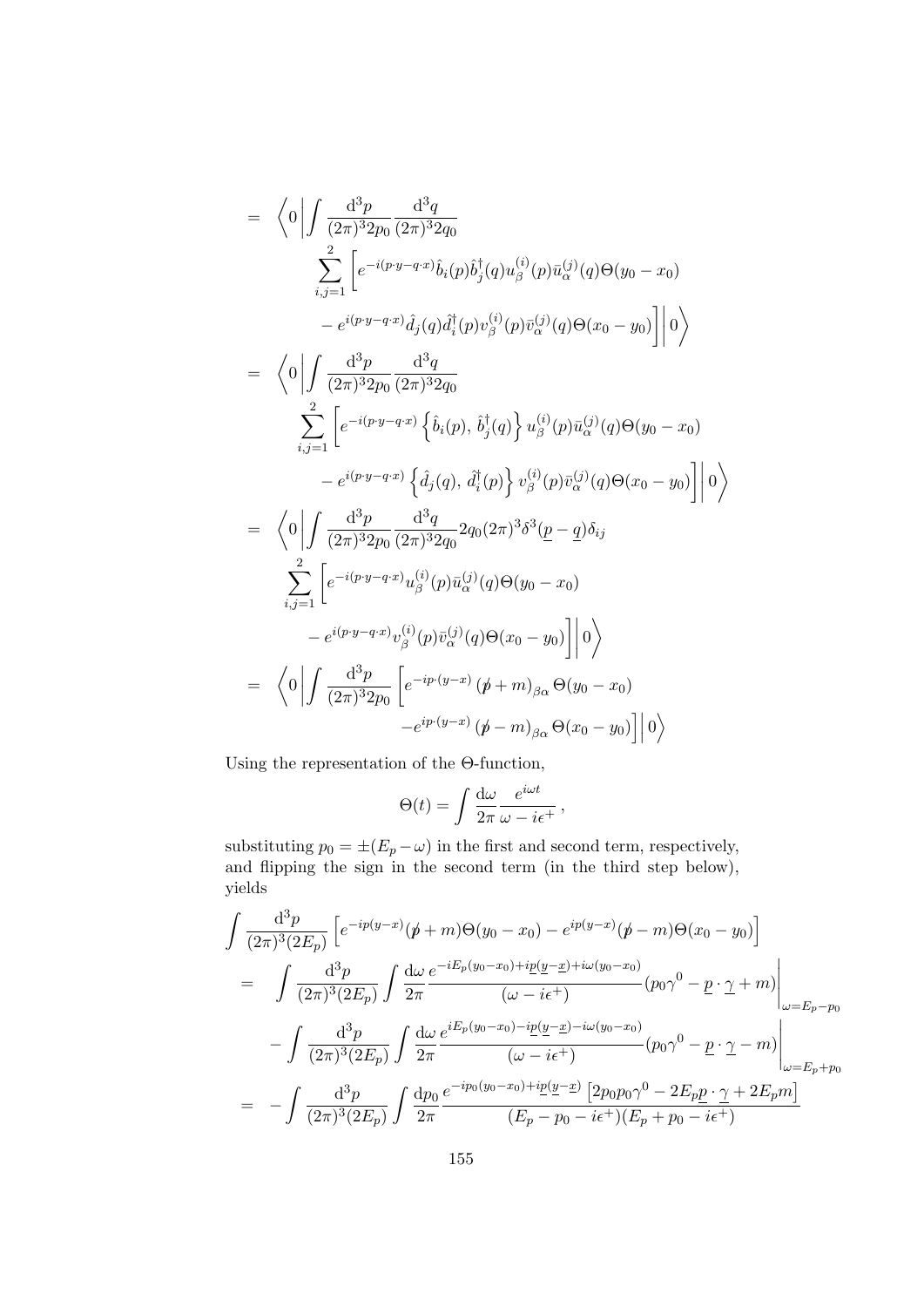$$
= \int \frac{\mathrm{d}^4 p}{(2\pi)^4} \frac{e^{-ip_0(y_0-x_0)+ip(\underline{y}-\underline{x})}(\cancel{p}+m)}{E_p^2 - \underline{p}^2 - m^2 + i\epsilon^+} = \int \frac{\mathrm{d}^4 p}{(2\pi)^4} \frac{e^{-ip(y-x)}(\cancel{p}+m)}{p^2 - m^2 + i\epsilon^+}
$$

In going from the secon to the third line we have put both terms onto one denominator, replaced the integral over  $\omega$  with an integral over  $p_0$ , and we shifted the sign of the spatial integration, going from  $-p$ to  $+p$  in the second term. In the second to last step we have first replaced  $p_0^2 = \underline{p}^2 + m^2$  and then identified  $E_p$  with  $p_0$ . Therefore, the propagator reads

$$
iS_F(y-x) = \int \frac{d^4p}{(2\pi)^4} e^{-ip \cdot (y-x)} \frac{p+m}{p^2 - m^2 + i\epsilon^+}
$$

3. Propagator in general Lorentz gauge Show that the photon propagator in general Lorentz gauge (arbitrary  $\alpha$ ) is given by

$$
\langle 0|T[\hat{A}_{\mu}(x)\hat{A}_{\nu}(y)]|0\rangle = \int \frac{\mathrm{d}^4 k}{(2\pi)^4} e^{-ik(x-y)} \frac{g_{\mu\nu} + \frac{1-\alpha}{\alpha}\frac{k_{\mu}k_{\nu}}{k^2}}{k^2 + i\epsilon^+}
$$

#### Solution

Let us start with the propagator in Coulomb gauge,

$$
iG_{\mu\nu}(x-y) = \langle 0|T[\hat{A}_{\mu}(x)\hat{A}_{\nu}(y)]|0\rangle
$$

Plugging in the expansion of the  $\hat{A}$  and realising that  $\hat{a}(k, \lambda)|0\rangle = 0$ this results in

$$
iG_{\mu\nu}(x - y) = \langle 0|T[\hat{A}_{\mu}(x)\hat{A}_{\nu}(y)]|0\rangle
$$
  
\n
$$
= \int \frac{d^3k}{(2\pi)^3(2k_0)} \int \frac{d^3q}{(2\pi)^3(2q_0)} \sum_{\lambda,\kappa=1}^2 \epsilon_{\mu}(k,\lambda)\epsilon_{\nu}(q,\kappa)
$$
  
\n
$$
\times \langle 0| \left[ \Theta(x_0 - y_0)e^{-ikx+iqy}\hat{a}(k,\lambda)\hat{a}^\dagger(q,\kappa) + \Theta(y_0 - x_0)e^{-iqy+ikx}\hat{a}(q,\kappa)\hat{a}^\dagger(k,\lambda) \right] |0\rangle
$$
  
\n
$$
= \int \frac{d^3k}{(2\pi)^3(2k_0)} \int \frac{d^3q}{(2\pi)^3(2q_0)} \sum_{\lambda,\kappa=1}^2 \epsilon_{\mu}(k,\lambda)\epsilon_{\nu}(q,\kappa)
$$
  
\n
$$
\times \left[ -(2\pi)^3\delta^3(\underline{k} - \underline{q})(2k_0)\delta_{\kappa\lambda} \right]
$$
  
\n
$$
\times \langle 0| \left[ \left( \Theta(x_0 - y_0)e^{-ikx+iqy} + \Theta(y_0 - x_0)e^{-iqy+ikx} \right) \right] |0\rangle
$$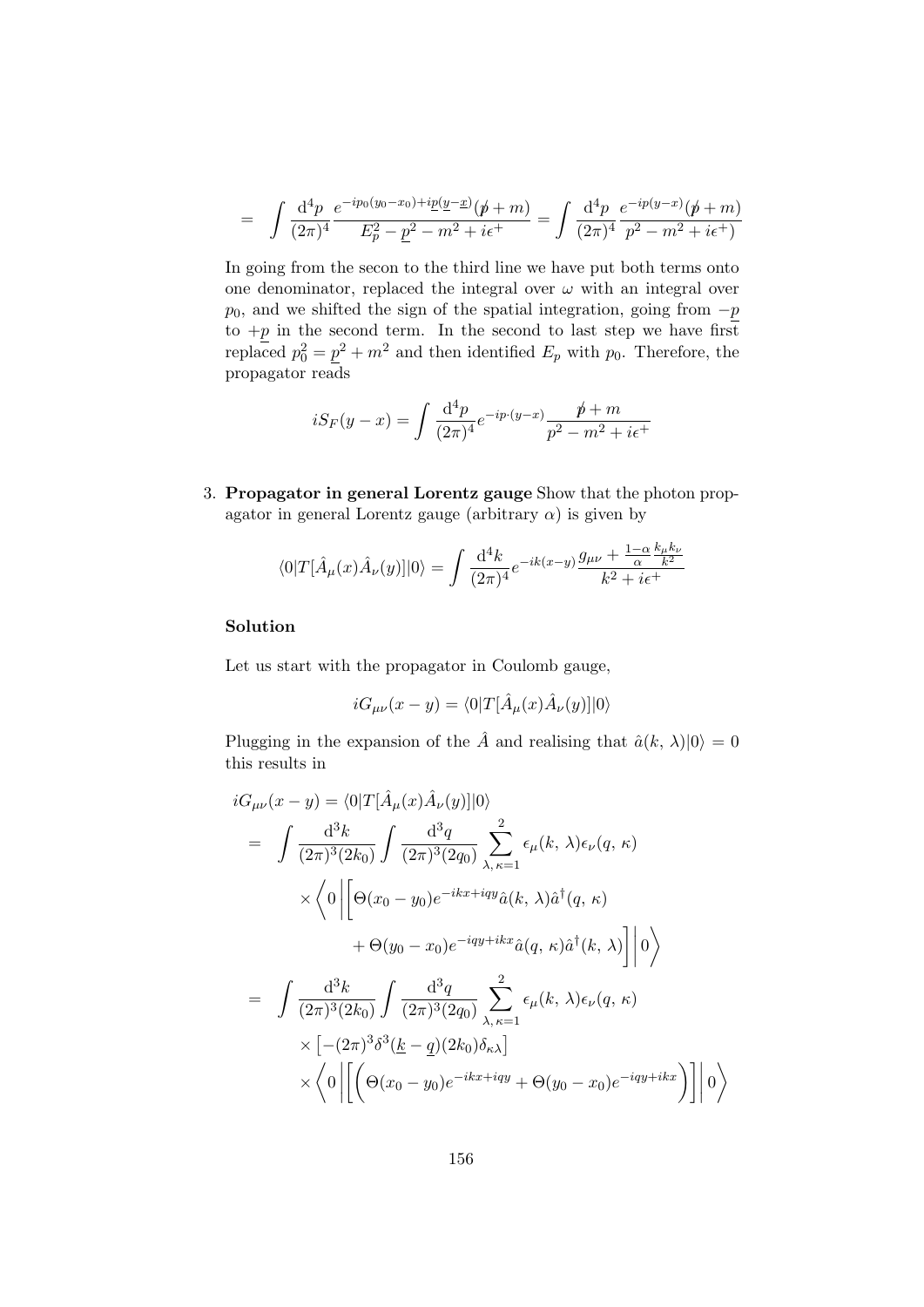$$
= - \int \frac{d^3k}{(2\pi)^3 (2k_0)} \sum_{\lambda=1}^2 \epsilon_\mu(k, \lambda) \epsilon_\nu(k, \lambda)
$$
  
 
$$
\times \left( \Theta(x_0 - y_0) e^{ik(y-x)} + \Theta(y_0 - x_0) e^{ik(x-y)} \right)
$$
  

$$
= \int \frac{d^4k}{(2\pi)^4} \frac{g_{\mu\nu} - n_\mu n_\nu + \tilde{k}_\mu \tilde{k}_\nu}{k^2 + i\epsilon^+},
$$

where we have used the polarisation sum in Coulomb gauge from the previous problem, and the usual trick of replacing the  $\Theta$  functions with an integral.

Obviously, the polarisation sum defines the numerator of the propagator, while the denominator stems from the integral representation of the  $\Theta$  functions and the implied causality structure. Naively, we would like to directly use the polarisation sum for the electromagnetic field in Lorenz gauge, but this is not entirely straightforward due to the implied gauge constraint. In Coulomb gauge we could directly produce a set of polarisation vectors that satisfy this condition. Unfortunately, this is not straightforward in Lorenz gauge, because the gauge condition  $\partial_{\mu}A^{\mu} = 0$  does not allow the same simple identification of vanishing longitudinal polarisations. We will therefore have to resort to yet another trick.

To see how this works, let us take a little detour. We have already produced propagators for scalar and Dirac fields, given by

$$
iD(x - y) = \langle 0|T[\phi(x), \phi(y)]|0\rangle
$$
  
=  $\int \frac{d^4p}{(2\pi)^4} \frac{e^{-ip \cdot (x-y)}}{p^2 - m^2 + i\epsilon^+} = \int \frac{d^4p}{(2\pi)^4} e^{-ip \cdot (x-y)} D(p)$   

$$
iS_F(x - y) = \langle 0|T[\psi(x), \bar{\psi}(y)]|0\rangle
$$
  
=  $\int \frac{d^4p}{(2\pi)^4} e^{-ip \cdot (x-y)} \frac{p+m}{p^2 - m^2 + i\epsilon^+} = \int \frac{d^4p}{(2\pi)^4} e^{-ip \cdot (x-y)} S_F(p)$ 

In both cases they can be obtained from the solution of the classical E.o.M.. For example, for a scalar field with Lagrangian

$$
\mathcal{L} = \frac{1}{2} (\partial_{\mu} \phi)(\partial^{\mu} \phi) - m^2 \phi^2
$$

we have the equation of motion

$$
\partial_{\mu} \frac{\partial \mathcal{L}}{\partial(\partial_{\mu}\phi)} - \frac{\partial \mathcal{L}}{\partial \phi} = (\partial_{\mu}\partial^{\mu} + m^{2})\phi(x) = 0
$$

and, therefore, the Green's function is defined by

$$
(\partial_{\mu}\partial^{\mu} + m^{2})G(x - y) = i\delta^{4}(\underline{x} - \underline{y}).
$$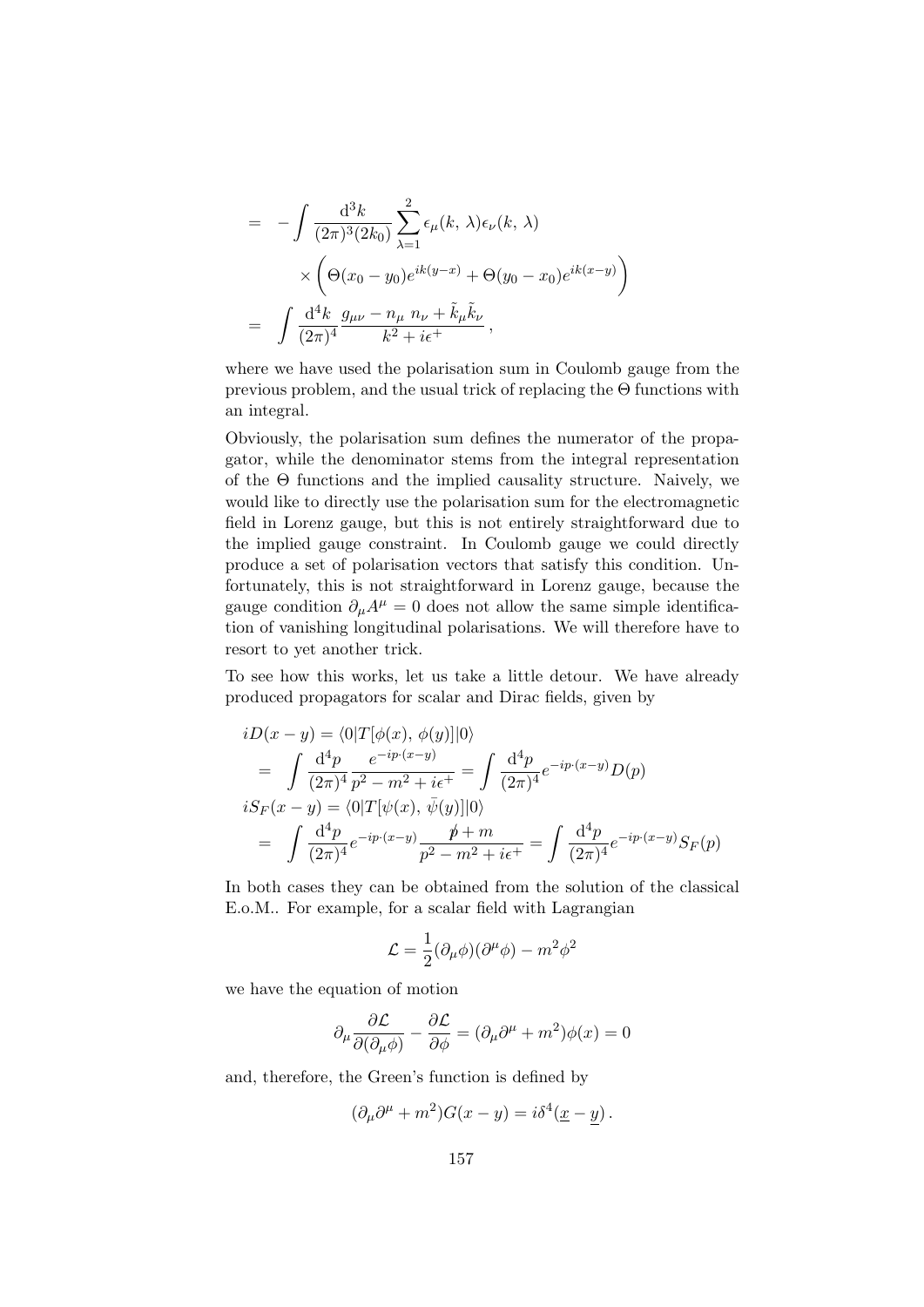A solution is readily obtained by Fourier transforming and inverting this equation:

$$
(-p_{\mu}p^{\mu} + m^2)\tilde{G}(p) = i \longrightarrow \tilde{G}(p) = \frac{-i}{p^2 - m^2 + i\epsilon^+}
$$

where the  $\epsilon^+$  takes care of the causality structure of the theory. Equating the propagator with the classical Green's function yields the desired result from above. The same also works for the Dirac equation, where the Lagrangian

$$
\mathcal{L} = \bar{\psi}(i\partial \!\!\!/- m)\psi
$$

gives rise to the E.o.M.

$$
(i\partial\!\!\!/-m)\psi=0\,,
$$

and, consequently, the Green's function is defined by

$$
(i\partial - m)G(x - y) = i\delta^{4}(x - y).
$$

As before the solution is given by Fourier transforming and inverting,

$$
(\not p - m)\tilde{G}(p) = i \longrightarrow \tilde{G}(p) = \frac{i}{\not p - m + i\epsilon^{+}} = \frac{\not p + m}{p^{2} - m^{2} + i\epsilon^{+}}
$$

where we have used that  $(p - m)(p + m) = p^2 - m^2$ .

We are now in a position to apply this to the electromagnetic fields in Lorenz gauge, starting with the Lagrangian

$$
\mathcal{L} = -\frac{1}{4} F_{\mu\nu} F^{\mu\nu} - \frac{\alpha}{2} (\partial_{\mu} A^{\mu})^2
$$
  
= 
$$
-\frac{1}{4} [(\partial_{\mu} A_{\nu})(\partial^{\mu} A^{\nu}) + (\partial_{\nu} A_{\mu})(\partial^{\nu} A^{\mu})
$$

$$
-(\partial_{\mu} A_{\nu})(\partial^{\nu} A^{\mu}) - (\partial_{\nu} A_{\mu})(\partial^{\mu} A^{\nu})] - \frac{\alpha}{2} (\partial_{\mu} A^{\mu})(\partial_{\nu} A^{\nu})
$$

Realising that these are just scalar products (all indices contracted) allows to "swap" the "names" of indices as long as the structure of the products is conserved. Therefore

$$
\mathcal{L} = -\frac{1}{2} \left[ (\partial_{\mu} A_{\nu}) (\partial^{\mu} A^{\nu}) - (\partial_{\mu} A_{\nu}) (\partial^{\nu} A^{\mu}) \right] - \frac{\alpha}{2} (\partial_{\mu} A^{\mu})^2
$$

The equations of motion are given by

$$
0 = \partial_{\rho} \frac{\partial \mathcal{L}}{\partial(\partial_{\rho} A_{\sigma})} - \frac{\partial \mathcal{L}}{\partial A_{\sigma}}
$$
  
= 
$$
-\frac{1}{2} \partial_{\rho} \left[ g_{\rho \mu} g_{\sigma \nu} \partial^{\mu} A^{\nu} + g_{\rho}^{\mu} g_{\sigma}^{\nu} \partial_{\mu} A_{\nu} - g_{\rho \mu} g_{\sigma \nu} \partial^{\nu} A^{\nu} - g_{\rho}^{\nu} g_{\sigma}^{\mu} \partial_{\mu} A_{\nu} \right]
$$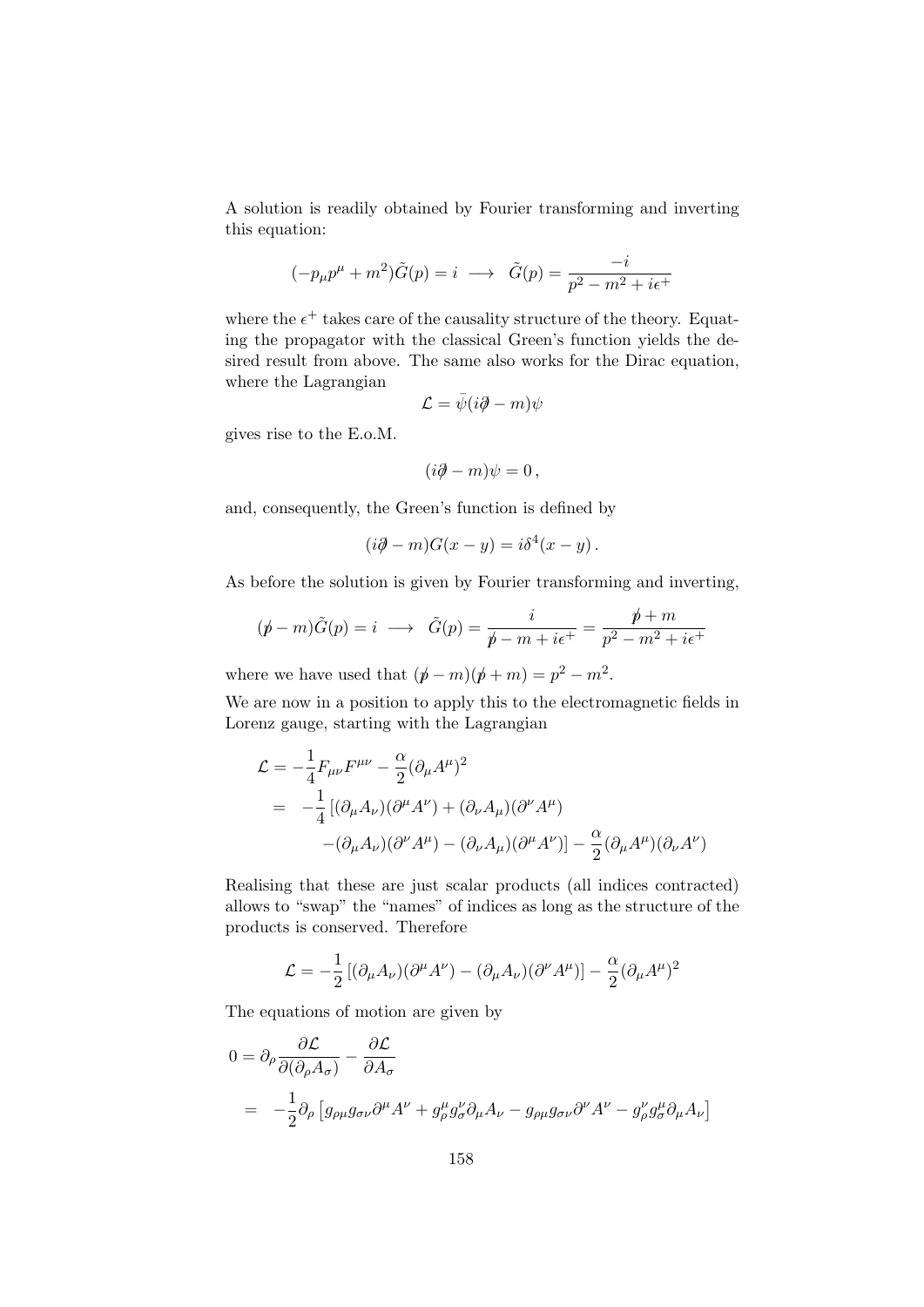$$
-\alpha \partial_{\rho} g^{\rho \sigma} \partial_{\nu} A^{\nu}
$$
  
=  $-\partial_{\rho} [\partial^{\rho} A^{\sigma} - \partial^{\sigma} A^{\rho} + \alpha \partial^{\rho} \partial_{\sigma} A^{\sigma}] = -g_{\rho \sigma} \Box A^{\rho} - (1 - \alpha) \partial_{\sigma} (\partial_{\rho} A^{\rho})$ 

and therefore

$$
[-g_{\rho\sigma}\Box - (1-\alpha)\partial_{\sigma}\partial_{\rho}]G^{\rho\mu}(x, x') = -ig_{\sigma}^{\mu}\delta^{4}(x - x')
$$

Fourier transforming the resulting definition of the Green's function results in

$$
\left[p^2g_{\rho\sigma} - (1-\alpha)p_{\sigma}p_{\rho}\right]\tilde{G}^{\rho\mu}(p) = -ig^{\mu}_{\sigma}
$$

To invert the kernel (the object in the square brackets) , multiply it with a suitable ansatz and demand that the result equals 1. Realising that the only tensors with two indices  $\rho$  and  $\mu$  that can be constructed are the metric tensor  $g^{\rho\mu}$  and  $p^{\rho}p^{\mu}/p^2$  justifies to try

$$
\frac{g^{\mu\rho}-\lambda\frac{p^\rho p^\mu}{p^2}}{p^2}
$$

Therefore we solve the following equation for  $\lambda$ 

$$
g_{\sigma}^{\mu} \stackrel{!}{=} \left[ p^2 g_{\rho\sigma} - (1 - \alpha)p_{\rho}p_{\sigma} \right] \frac{g^{\rho\mu} - \lambda \frac{p^{\rho}p^{\mu}}{p^2}}{p^2}
$$

$$
= g_{\sigma}^{\mu} - \left[ 1 - \alpha + \lambda - \lambda(1 - \alpha) \right] \frac{p_{\sigma}p^{\mu}}{p^2}
$$

which yields

$$
1 - \alpha + \lambda \alpha = 0 \quad \longrightarrow \quad \lambda = -\frac{1 - \alpha}{\alpha}
$$

The Green's function is therefore given by

$$
\tilde{G}^{\mu\nu}(p) = -i \cdot \frac{g^{\mu\nu} + \frac{1-\alpha}{\alpha} \cdot \frac{p^{\mu}p^{\nu}}{p^2}}{p^2}
$$

In Feynman gauge  $(\alpha = 1)$  this conveniently reduces to

$$
\tilde{G}^{\mu\nu}(p) = \frac{-ig^{\mu\nu}}{p^2} \,,
$$

the result from the lecture.

## 4. \*Propagator for the Schrödinger field

The Lagrangian for the *non-relativistic* spin-less Schrödinger field  $\psi$  is given by

$$
\mathcal{L} = i \psi^{\dagger} \overleftrightarrow{\partial}_{t} \psi - \frac{1}{2m} (\underline{\nabla} \psi^{\dagger}) \cdot (\underline{\nabla} \psi) - V(\underline{r}) \psi^{\dagger} \psi
$$

In the following we will quantise this field and construct its propagator: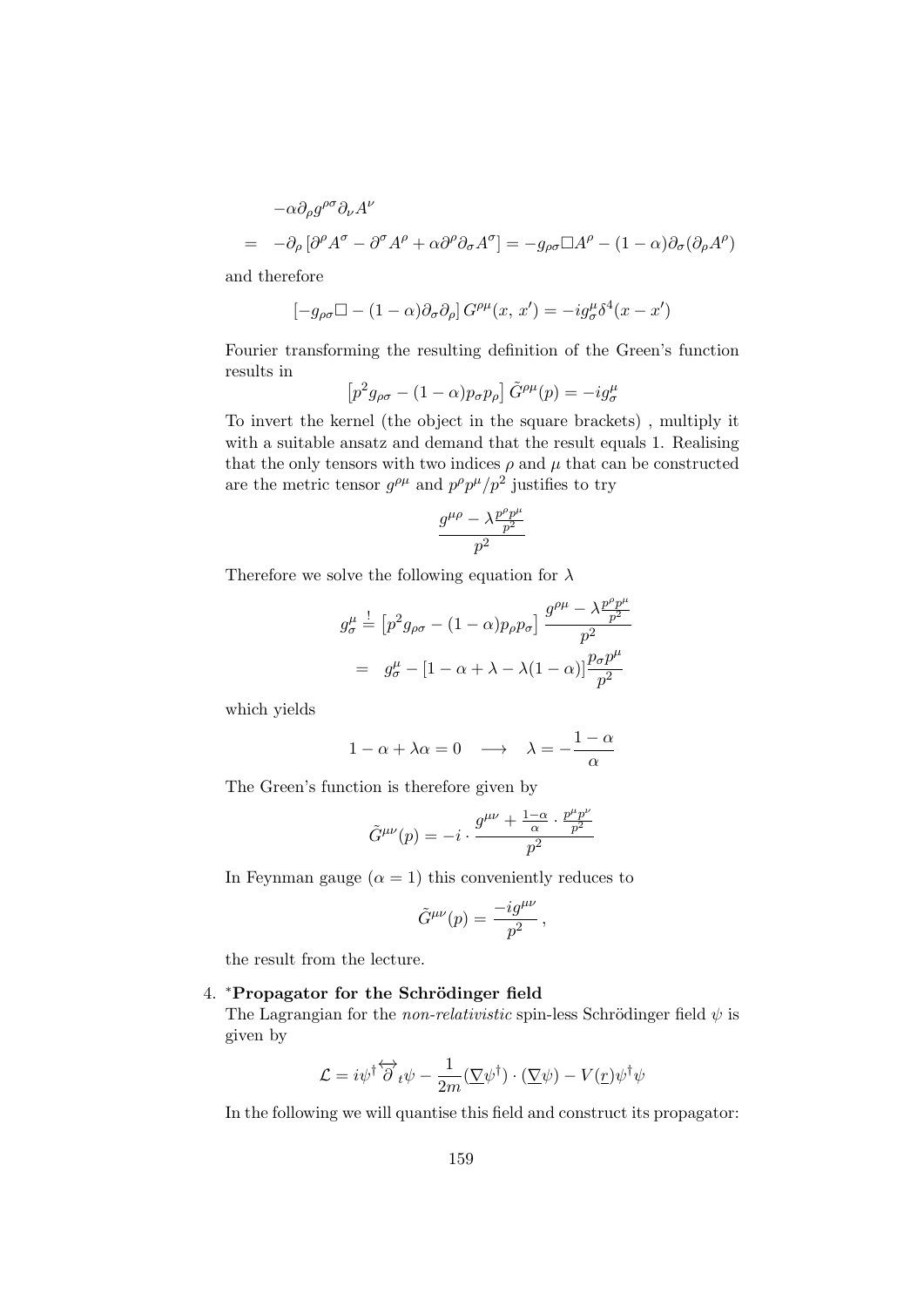- (a) derive the Euler-Lagrange equations of motion for  $\psi$  and its conjugate  $\psi^{\dagger}$ ;
- (b) find the canonical momenta  $\pi$  and  $\pi^{\dagger}$ ;
- (c) promote the fields and momenta to operators and demand equal time commutation relations;
- (d) expand the fields in plane waves and creation and annihilation operators, taking into account that this is a non-relativistic field theory in which negative-energy solutions are absent;
- (e) calculate the commutators for the annihilation and creation operators;
- (f) express the Hamilton operator through the creation and annihilation operators;
- (g) calculate the free-field propagator

$$
G_0(x_0, \underline{x}; y_0, y) = -i\Theta(x_0 - y_0) \langle 0 | \psi(x_0, \underline{x}) \psi^{\dagger}(y_0, y) | 0 \rangle
$$

and show that it satisfies

$$
\left(\frac{i\partial}{\partial t} + \frac{\nabla^2}{2m}\right) G(t, \underline{x}; 0, \underline{0}) = \delta(t)\delta^3(\underline{x}).
$$

For this proof you will have to use that the  $\delta$ -function can be represented by

$$
\delta(x) = \lim_{|a| \to \infty} \sqrt{\frac{a}{\pi}} e^{-ax^2}.
$$

## Solution

(a) equations of motion:

$$
0 = \partial_t \frac{\partial \mathcal{L}}{\partial(\partial_t \psi^{\dagger})} + \nabla \frac{\partial \mathcal{L}}{\partial(\nabla \psi^{\dagger})} - \frac{\partial \mathcal{L}}{\partial \psi^{\dagger}}
$$
  
\n
$$
= -\frac{i}{2}\partial_t \psi - \frac{1}{2m}\nabla^2 \psi - \frac{i}{2}\partial_t \psi + V(\underline{r})\psi
$$
  
\n
$$
= -\left[i\partial_t + \frac{1}{2m}\nabla^2 - V(\underline{r})\right]\psi
$$
  
\n
$$
0 = \partial_t \frac{\partial \mathcal{L}}{\partial(\partial_t \psi)} + \nabla \frac{\partial \mathcal{L}}{\partial(\nabla \psi)} - \frac{\partial \mathcal{L}}{\partial \psi}
$$
  
\n
$$
= \frac{i}{2}\partial_t \psi^{\dagger} - \frac{1}{2m}\nabla^2 \psi^{\dagger} + \frac{i}{2}\partial_t \psi^{\dagger} + V(\underline{r})\psi^{\dagger}
$$
  
\n
$$
= +\left[i\partial_t - \frac{1}{2m}\nabla^2 + V(\underline{r})\right]\psi^{\dagger}.
$$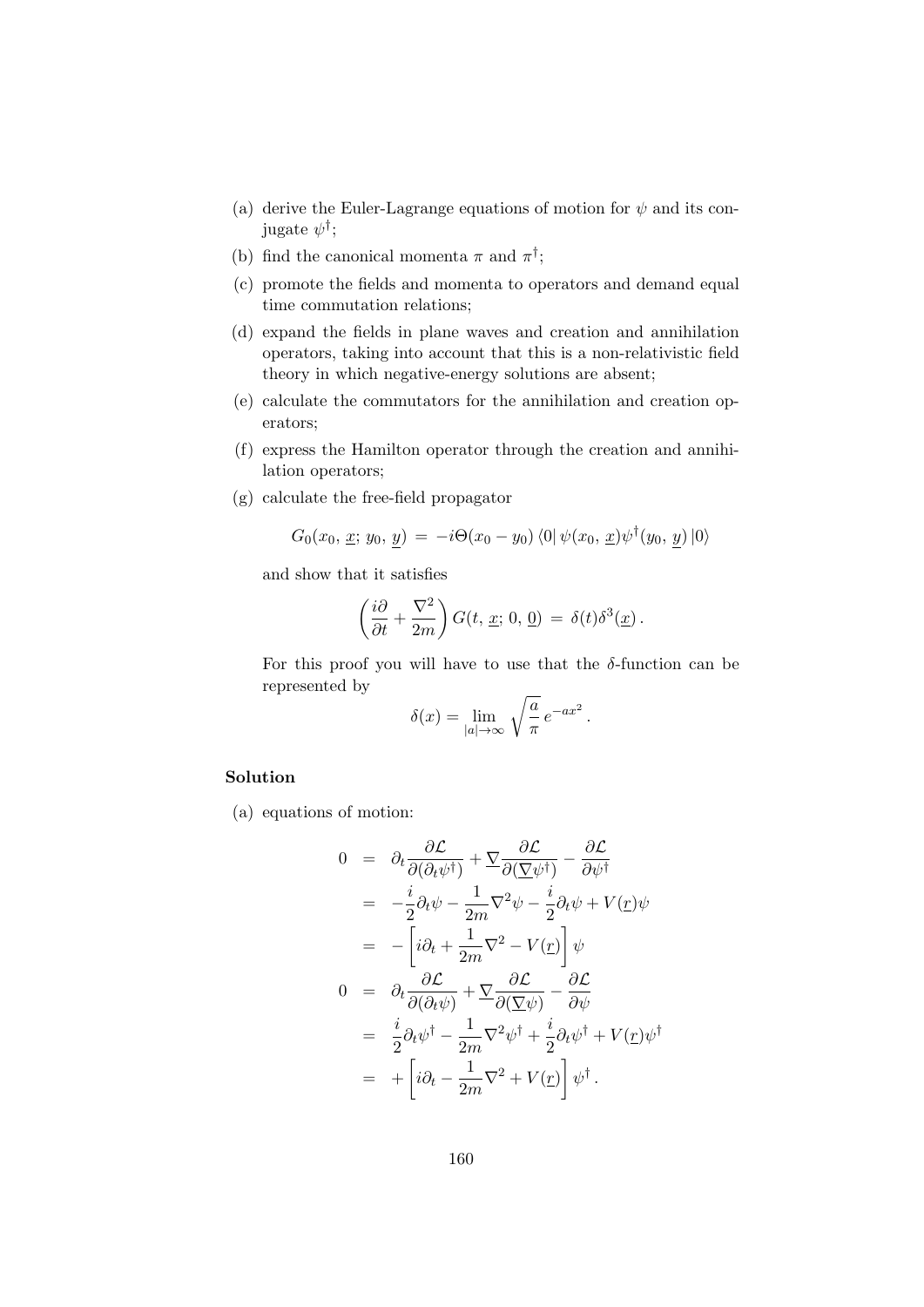(b) conjugate momenta:

$$
\pi = \frac{\partial \mathcal{L}}{\partial \dot{\psi}} = \frac{i}{2} \psi^{\dagger}
$$

$$
\pi^{\dagger} = \frac{\partial \mathcal{L}}{\partial \dot{\psi}^{\dagger}} = -\frac{i}{2} \psi.
$$

(c) we will demand that the non-vanishing commutator is

$$
\left[\hat{\psi}(t, \underline{x}), i\hat{\psi}^{\dagger}(t, \underline{y})\right] = i\delta^3(\underline{x} - \underline{y})
$$

and all others vanish.

(d) expansion of the field operators in plane waves and annihilation and creation operators:

$$
\hat{\psi}(x) = \int \frac{\mathrm{d}^3 k}{(2\pi^3)} \hat{a}(\underline{k}) e^{-ik \cdot x}
$$
  

$$
\hat{\psi}^{\dagger}(x) = \int \frac{\mathrm{d}^3 k}{(2\pi^3)} \hat{a}^{\dagger}(\underline{k}) e^{ik \cdot x}
$$

and we allow only positive energy solutions for the particle field  $(\psi)$ , and for the expansion of the field  $\psi^{\dagger}$  we form the Hermitian conjugate of  $\psi$ .

Note that we have not included the term  $1/(2E)$  for the wave expansion – it emerged in relativistic field theory from integration over the field's energy when using the  $\delta$ -function encoding relativistic energy-momentum-relation. This term, obviously, is not present here, in the case of non-relativistic fields.

(e) commutators for  $\hat{a}$  and  $\hat{a}^{\dagger}$ . Assume we have

$$
\left[\hat{a}(\underline{k}), \hat{a}^\dagger(\underline{q})\right] = A\delta^3(\underline{k} - \underline{q})
$$

and we have to fix the constant A:

$$
i\delta^3(\underline{x} - \underline{y}) = \left[\hat{\psi}(t, \underline{x}), \hat{\pi}(t, \underline{y})\right]
$$
  
\n
$$
= i\left[\hat{\psi}(t, \underline{x}), \hat{\psi}^\dagger(t, \underline{y})\right]
$$
  
\n
$$
= i\int \frac{d^3k}{(2\pi^3)} \int \frac{d^3q}{(2\pi^3)} \left[\hat{a}(\underline{k}), \hat{a}^\dagger(\underline{q})\right] e^{-ik \cdot x + iq \cdot y} \Big|_{x_0 - y_0 = t}
$$
  
\n
$$
= iA \int \frac{d^3k}{(2\pi)^3} \int \frac{d^3q}{(2\pi)^3} \delta^3(\underline{k} - \underline{q}) e^{-i\underline{k} \cdot \underline{x} + i\underline{q} \cdot \underline{y}}
$$
  
\n
$$
= iA \int \frac{d^3k}{(2\pi)^6} e^{-i\underline{k} \cdot (\underline{x} - \underline{y})} = \frac{iA}{(2\pi)^3} \delta^3(\underline{x} - \underline{y})
$$

and therefore  $A = (2\pi)^3$  and

$$
\left[\hat{a}(\underline{k}), \hat{a}^\dagger(\underline{q})\right] = (2\pi)^3 \delta^3(\underline{k} - \underline{q})
$$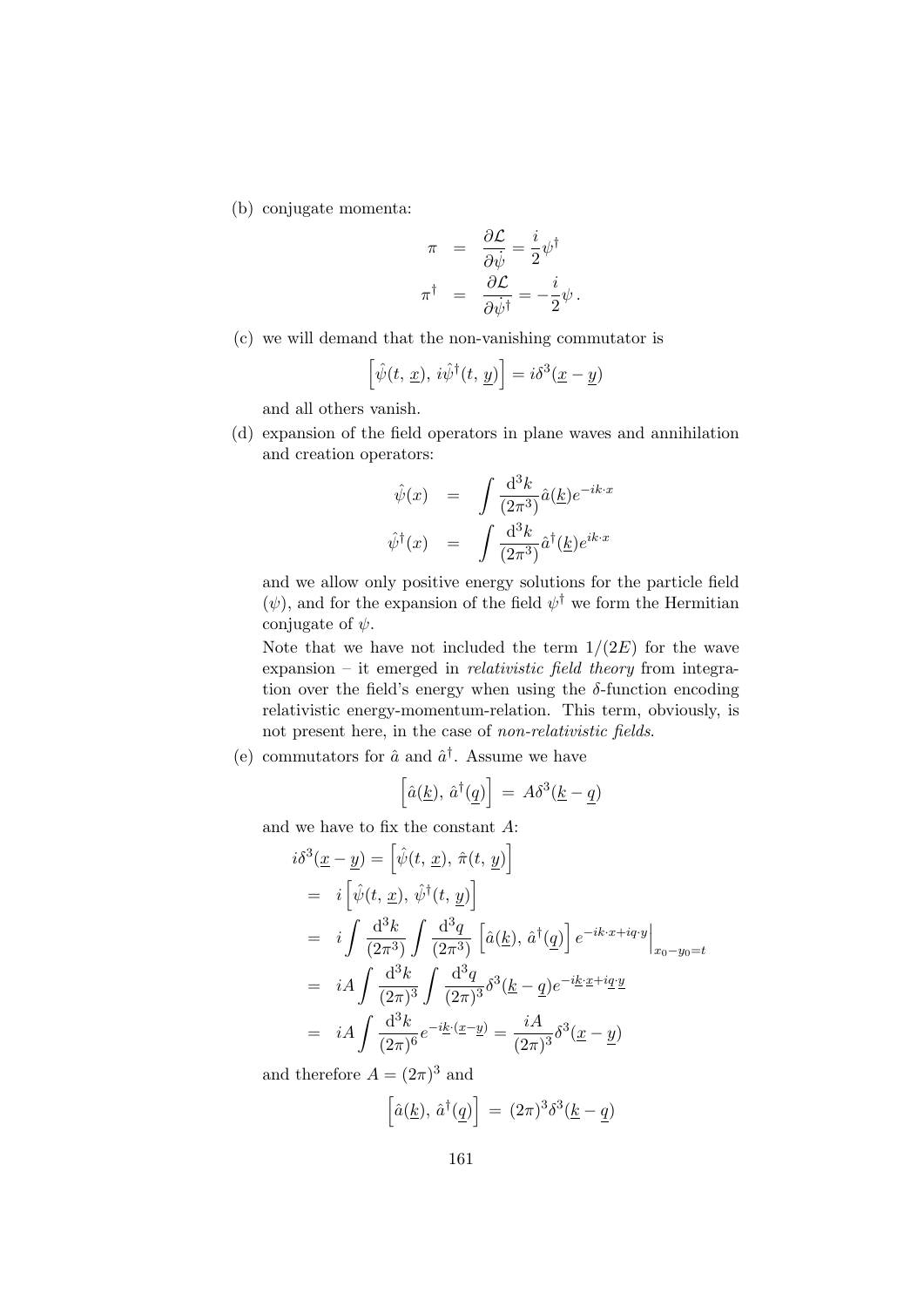(f) The Hamiltonian is given by

$$
\mathcal{H} = \pi \dot{\psi} + \pi^{\dagger} \dot{\psi}^{\dagger} - \mathcal{L}
$$
\n
$$
= \frac{i}{2} (\psi^{\dagger} \dot{\psi} - \psi \dot{\psi}^{\dagger}) - \left[ i \psi^{\dagger} \overleftrightarrow{\partial}_t \psi - \frac{1}{2m} (\Sigma \psi^{\dagger}) \cdot (\Sigma \psi) - V(\underline{r}) \psi^{\dagger} \psi \right]
$$
\n
$$
= \frac{1}{2m} (\Sigma \psi^{\dagger}) \cdot (\Sigma \psi) + V(\underline{r}) \psi^{\dagger} \psi ,
$$

the sum of kinetic and potential energies, as expected.

(g) To evaluate the free propagator we will use the non-relativistic energy-momentum relation  $E_k = k_0 = \frac{k^2}{2m}$  and the fact that  $\hat{a}|0\rangle = 0$ . This allows to calculate free propagator as

$$
G_0(x_0, \underline{x}; y_0, \underline{y}) = -i\Theta(x_0 - y_0) \langle 0 | \psi(x_0, \underline{x})\psi^{\dagger}(y_0, \underline{y}) | 0 \rangle
$$
  
\n
$$
= -i\Theta(x_0 - y_0) \int \frac{d^3k}{(2\pi)^3} \frac{d^3q}{(2\pi)^3} e^{-i(k_0x_0 - q_0y_0)} e^{i(\underline{k}\cdot \underline{x} - i\underline{q}\cdot \underline{y})}
$$
  
\n
$$
\times \langle 0 | \hat{a}(\underline{k})\hat{a}^{\dagger}(\underline{q}) | 0 \rangle
$$
  
\n
$$
= -i\Theta(x_0 - y_0) \int \frac{d^3k}{(2\pi)^3} \frac{d^3q}{(2\pi)^3} e^{-i(k_0x_0 - q_0y_0)} e^{i(\underline{k}\cdot \underline{x} - i\underline{q}\cdot \underline{y})}
$$
  
\n
$$
\times (2\pi)^3 \delta^3(\underline{k} - \underline{q})
$$
  
\n
$$
= -i\Theta(x_0 - y_0) \int \frac{d^3k}{(2\pi)^3} \exp\left[ -\frac{i\underline{k}^2(x_0 - y_0)}{2m} + i\underline{k} \cdot (\underline{x} - \underline{y}) \right]
$$

To evaluate the last integral, it is useful to write the exponent in components; completing the squares reveals that this is nothing but a (shifted) Gaussian integral,

$$
\int \frac{d^3k}{(2\pi)^3} \exp\left[-\frac{i\underline{k}^2(x_0 - y_0)}{2m} + i\underline{k} \cdot (\underline{x} - \underline{y})\right]
$$
\n
$$
= \prod_{i=1}^3 \int_{-\infty}^{\infty} \frac{dk_j}{2\pi} \exp\left[-\frac{i k_j^2(x_0 - y_0)}{2m} + i k_j(x_j - y_j)\right]
$$
\n
$$
= \prod_{i=1}^3 \int_{-\infty}^{\infty} \frac{dk_j}{2\pi} \exp\left[-\frac{i(x_0 - y_0)}{2m} \left(k_j - \frac{m(x_j - y_j)}{x_0 - y_0}\right)^2 + \frac{im(x_j - y_j)^2}{2(x_0 - y_0)}\right]
$$
\n
$$
= \prod_{i=1}^3 \sqrt{\frac{m}{2\pi i (x_0 - y_0)}} \exp\left[\frac{im(x_j - y_j)^2}{2(x_0 - y_0)}\right]
$$

and therefore

$$
G_0(x_0, \underline{x}; y_0, \underline{y}) = -i\Theta(x_0 - y_0) \left[ \frac{m}{2\pi i (x_0 - y_0)} \right]^{3/2} \exp \left[ \frac{im(\underline{x} - \underline{y})^2}{2(x_0 - y_0)} \right]
$$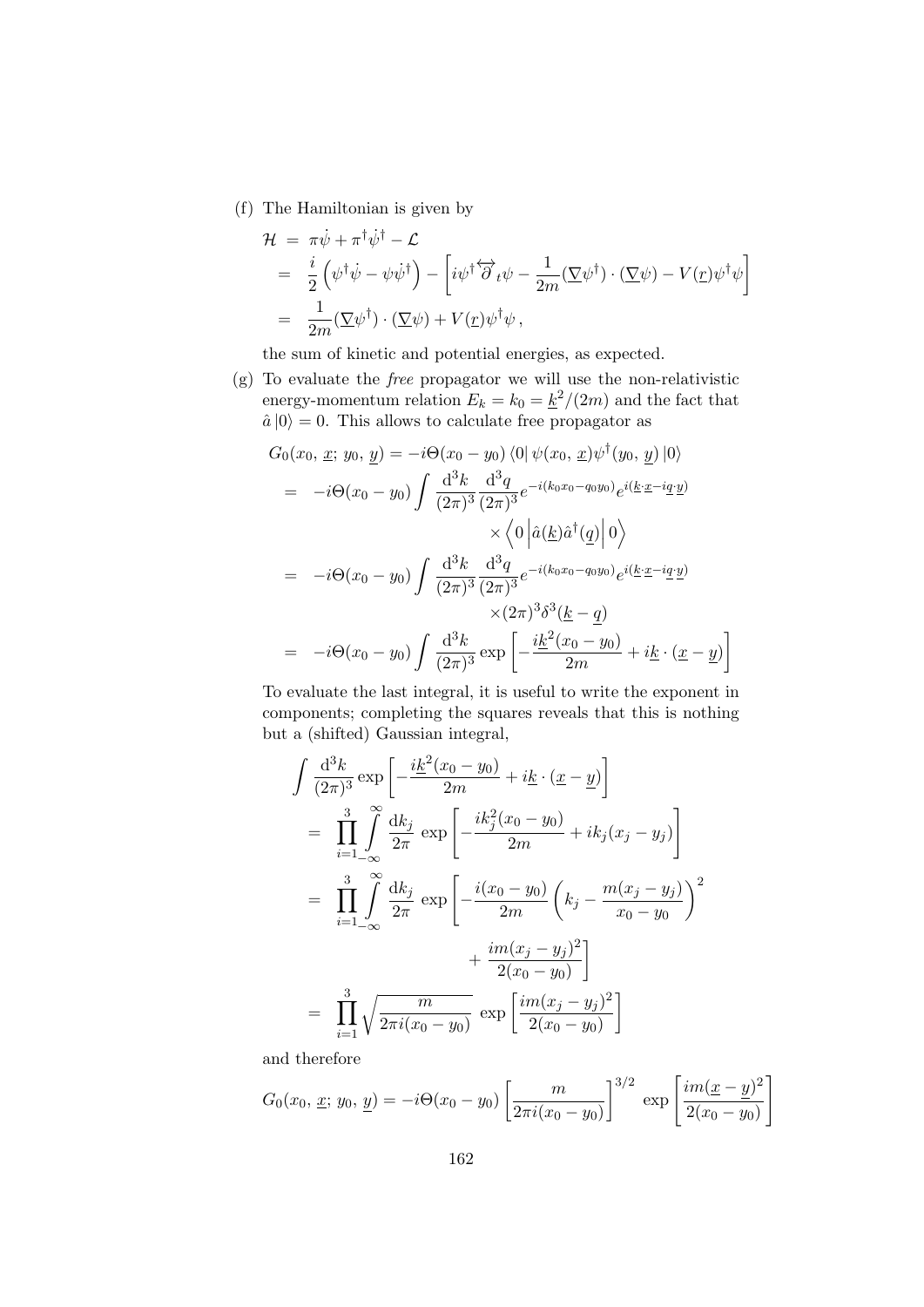To show that this satisfies the definition of a Green's function we apply the differential kernel of the free E.o.M., and using  $\underline{\nabla}\cdot \underline{x}=3$ we find:

$$
\begin{split}\n&\left(\frac{i\partial}{\partial t} + \frac{\nabla^2}{2m}\right) G_0(t, \underline{x}; 0, \underline{0}) \\
&= -i \left(\frac{i\partial}{\partial t} + \frac{\nabla^2}{2m}\right) \left\{\Theta(t) \left[\frac{m}{2\pi i t}\right]^{3/2} \exp\left[\frac{im\underline{x}^2}{2t}\right] \right\} \\
&= \left\{\delta(t) - \Theta(t) \left[\frac{3i}{2t} - \frac{m\underline{x}^2}{2t^2} - \frac{1}{2m} \left(\frac{3im}{t} - \frac{m^2\underline{x}^2}{t^2}\right)\right] \right\} \left[\frac{m}{2\pi i t}\right]^{3/2} \exp\left[\frac{im\underline{x}^2}{2t}\right] \\
&= \delta(t) \left[\frac{m}{2\pi i t}\right]^{3/2} \exp\left[\frac{im\underline{x}^2}{2t}\right].\n\end{split}
$$

Using now the following property of th $\delta\text{-function}$ 

$$
\delta(x) = \lim_{|a| \to \infty} \sqrt{\frac{a}{\pi}} e^{-ax^2}.
$$

with

$$
a = -im/(2t) = m/(2it) \xrightarrow{t \to 0} \infty
$$

due to the  $\delta(t)$  we see that indeed

$$
\left(\frac{i\partial}{\partial t} + \frac{\nabla^2}{2m}\right) G_0(t, \underline{x}; 0, \underline{0}) = \delta(t)\delta^3(\underline{x}).
$$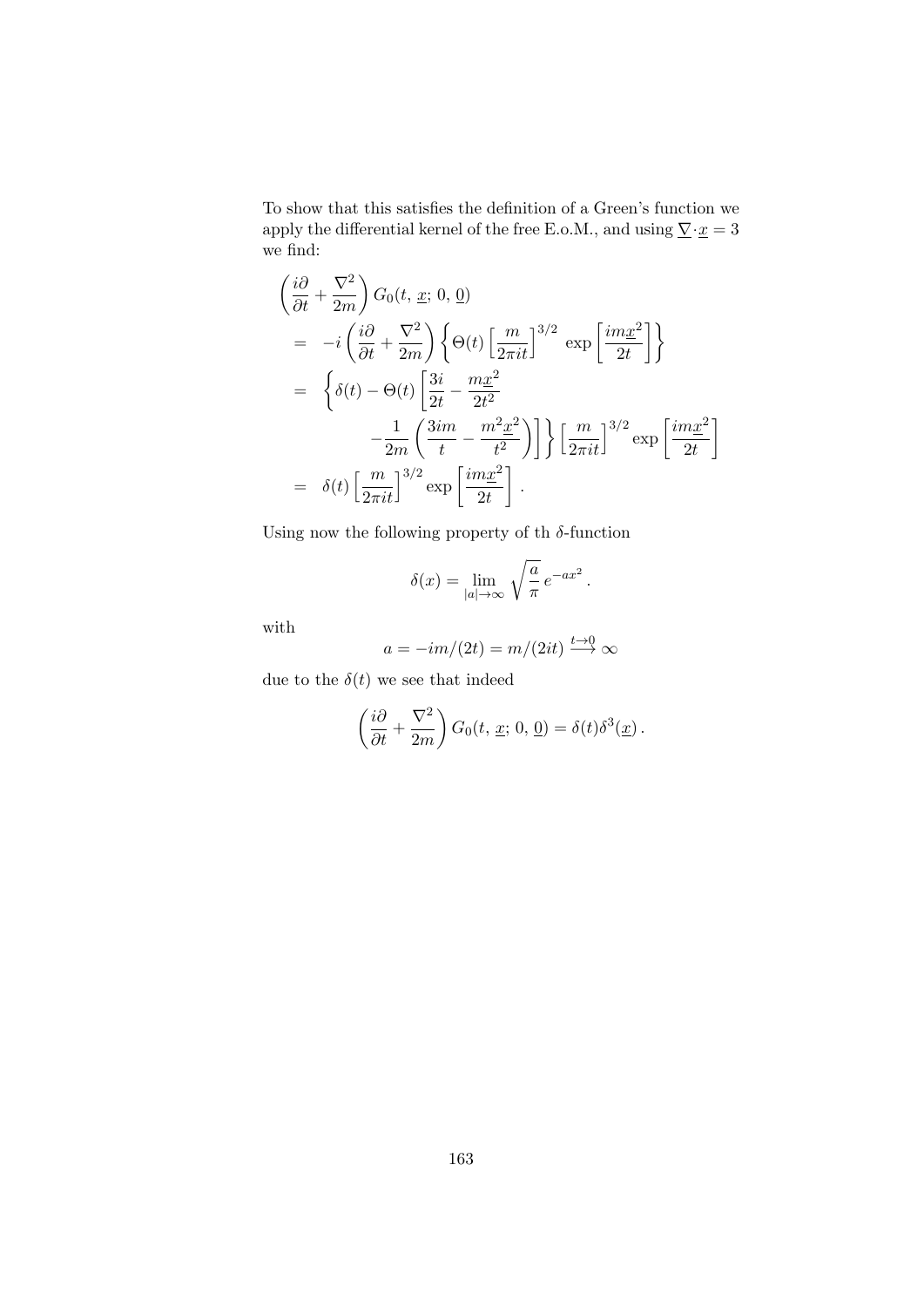# 8 Interacting Fields

## 8.1 Perturbative Expansion: Born Series

Green's Function for Full Theory In the previous section we have analysed propagators, and identified them with the Green's functions of free theories. We will now extend the treatment to also include potentials such that the Hamilton operator can be written as the sum of a free Hamilton operator plus some interactions,

$$
\hat{H} = \hat{H}_0 + \hat{V},\tag{323}
$$

in the simplest case a potential. Going back to Eq. (286), where we have defined the Green's function this means that we now have

$$
\left(i\partial_t - \hat{H}\right)G(t, \underline{x}; t', \underline{x}') = \left(i\partial_t - \hat{H}_0 - \hat{V}\right)G(t, \underline{x}; t', \underline{x}') = \delta(t - t')\delta^3(\underline{x} - \underline{x}'). \quad (324)
$$

A formal solution can be obtained by starting with the Fourier transform of the free Green's function, signified with a symbol

$$
\left(\omega - \hat{H}_0\right)\tilde{G}_0 = 1 \longrightarrow \tilde{G}_0 = \frac{1}{\omega - \hat{H}_0},\tag{325}
$$

where we have for the moment suppressed the  $i\epsilon$  prescription. The Fourier transform of Eq. (324) can therefore be rewritten as

$$
\left(\omega - \hat{\tilde{H}}\right)\tilde{G} = \left(\frac{1}{\tilde{G}_0} - \hat{\tilde{V}}\right)\tilde{G} = 1.
$$
\n(326)

This can be formally solved, and

$$
\frac{1}{\tilde{G}} = \frac{1}{\tilde{G}_0} - \hat{\tilde{V}} \tag{327}
$$

or

$$
\tilde{G} = \frac{1}{\frac{1}{\tilde{G}_0} - \tilde{V}}.
$$
\n(328)

Born Series After Fourier back-transformation we arrive at the implicit equation

$$
G(t, \underline{x}; t', \underline{x}') = G_0(t, \underline{x}; t', \underline{x}')
$$
  
+ 
$$
\int d\tau d^3 \xi G_0(t, \underline{x}; \tau, \underline{\xi}) \hat{V}(\tau, \underline{\xi}) G(\tau, \underline{\xi}; t', \underline{x}'), \quad (329)
$$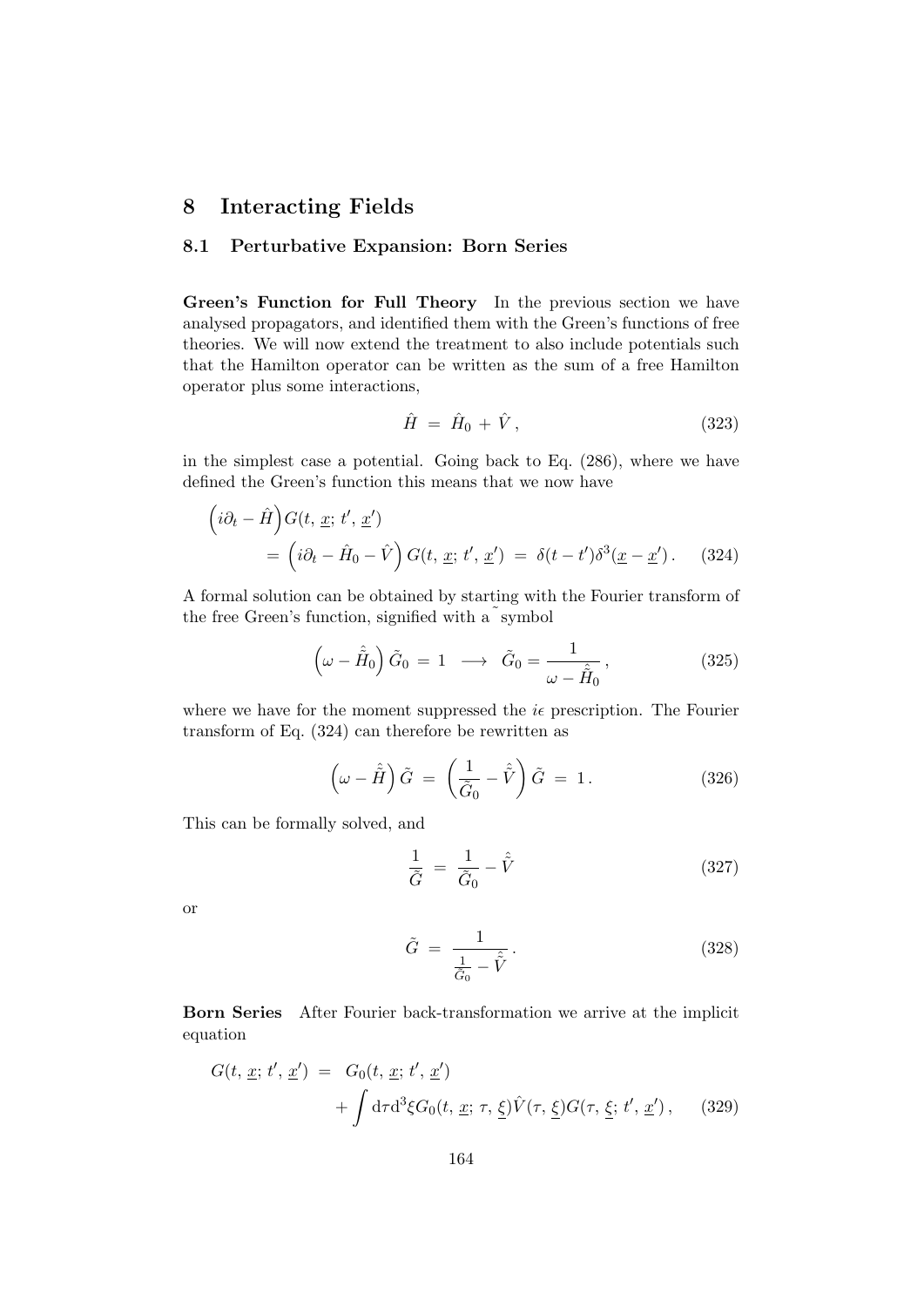which can now be expanded in powers of interactions with the potential. This is called the Born series or the perturbative expansion of the Green's function. For it to converge we implicitly assume that interactions with the potential are sufficiently small. Replacing explicit time and space coordinates with four-positions  $t, \underline{x} \to x_i$ , the Born series therefore reads

$$
G(x_N; x_0) = G_0(x_N; x_0)
$$
  
+  $\int dx_1 G_0(x_N; x_1) \hat{V}(x_1) G(x_1; x_0)$   
+  $\int dx_1 dx_2 G_0(x_N; x_2) \hat{V}(x_2) G(x_2; x_1) \hat{V}(x_1) G(x_1; x_0) \dots$ , (330)

where in non-relativistic theory we assume a strict time ordering,

$$
t_N \ge t_{N-1} \ge t_{N-2} \cdots \ge t_2 \ge t_1 \ge t_0. \tag{331}
$$

Truncating this series after the first non-trivial term, i.e. after one interaction with the potential is called the Born approximation.

#### 8.2 Interacting Field Theory: General Thoughts

Quantisation and Particle Interpretation In principle we could try and quantise interacting theory as before, by promoting fields to field operators and by demanding suitable equal-time commutation relations. However, the equations of motion for interacting fields are usually not linear any more, due to the potential terms responsible for the interactions and featuring more than two fields. This prevents us from being able to solve them in closed form and we therefore lose the ability to expand the field operators in products of creation and annihilation operators and some wave that captures the solution of the E.o.M..

But this means that it is not entirely obvious any more how we arrive at a meaningful particle interpretation for our fields. One way to answer this is to realise that ultimately we want to be able to compute numbers that we can compare with the experiment. In particle physics, we usually have two colliding particles, which produce more particles in their interaction. This means that we are mainly interested in being able to calculate cross sections.

Transition Amplitudes between Asymptotic States The cross section for a process is proportional for this process to occur. In quantum mechanics this probability is given by the absolute square of the amplitude  $\mathcal{M}_{f\leftarrow i}$ ,  $|\mathcal{M}_{f\leftarrow i}|^2$ , for the transition of an initial state  $|i\rangle$  to a final state  $|f\rangle$ ,

$$
\mathcal{M}_{f \leftarrow i} = \langle f | i \rangle. \tag{332}
$$

The definition of these states is subject on how they are being prepared (for this initial state) or measure (the final state). For perturbation theory to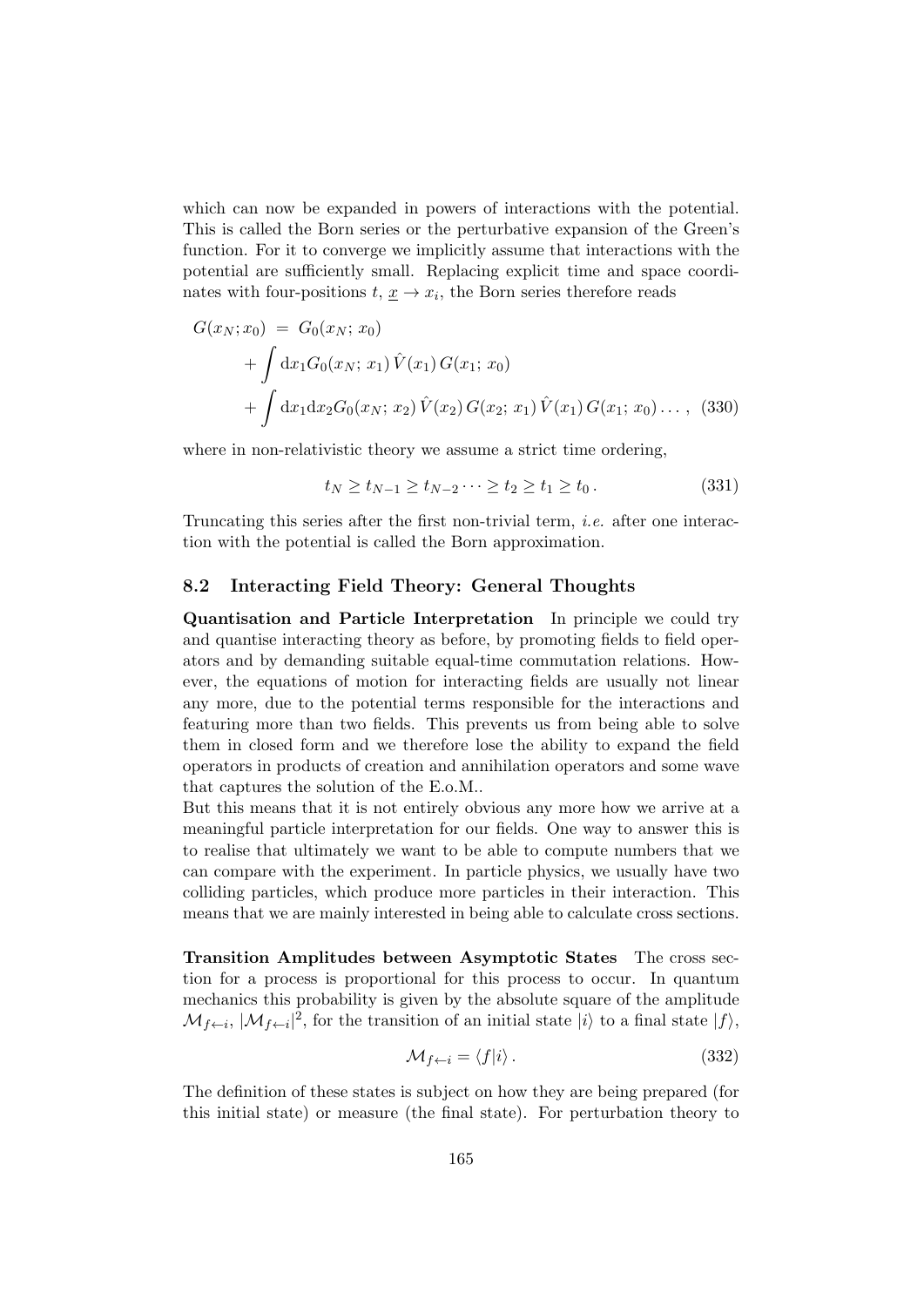work, this means that they must be prepared or measured infinitely far away, both in space and time, from the point where they collider – this assumes, of course, that the interaction between the states vanishes with increasing distance. This assumption of *asymptotic states* is crucial for us to be able to calculate in a quantum field theory<sup>19</sup>.

**The S matrix** There is yet another problem, while the states  $|IS\rangle$  spanning the possible initial states of our collision are eigenstates in the initialstate Fock space of the theory, the corresponding final states  $|FS\rangle$  live in the final-state Fock space. These two sets of states are related to each other through the  $\hat{S}$ -matrix such that  $|FS\rangle = \hat{S}|IS\rangle$ . Therefore the transition amplitude within the same Fock space is given by

$$
\mathcal{M}_{f \leftarrow i} = \langle f | \hat{S} | i \rangle . \tag{333}
$$

In this chapter we will discuss first steps on how to calculate the S-matrix elements, i.e.

$$
\hat{S}_{fi} = \mathcal{M}_{f \leftarrow i} = \langle f | \hat{S} | i \rangle . \tag{334}
$$

Operators and Pictures From Quantum Mechanics we know that there is a dichotomy between fields and operators and how they evolve over time, and it has become customary to distinguish between three pictures:

1. in the *Schrödinger picture*, the operators  $\hat{O}^{(S)}(\underline{x})$  are time-independent, and it is the states that carry the time-dependence,

$$
|\psi(t)\rangle = \exp\left[-i\hat{H}(t-t_0)\right]|\psi(t_0)\rangle ; \qquad (335)
$$

2. in the Heisenberg picture, the states that carry the time-independent and the operators  $\hat{O}^{(H)}(\underline{x},t)$  are time-independent,

$$
\hat{O}^{(H)}(t, \underline{x}) = \exp\left[i\hat{H}(t-t_0)\right]\hat{O}^{(H)}(t_0, \underline{x})\exp\left[-i\hat{H}(t-t_0)\right]; \quad (336)
$$

3. in the interaction picture, the Hamiltonian is split into a "free" part,  $\hat{H}_0$ , and an "interaction" part,  $\hat{H}_{int}$  such that

$$
\hat{O}^{(I)}(t, \underline{x}) = \exp\left[i\hat{H}_o(t - t_0)\right]\hat{O}^{(I)}(t_0, \underline{x})\exp\left[-i\hat{H}_0(t - t_0)\right], \quad (337)
$$

and the time evolution is distributed over both operators and states.

 $19$ This is because the interacting fields are not identical to the free fields: the vacuum of interacting and free theories is potentially different, and we only know how to quantise the latter. This implies immediately that the states  $|i\rangle$  and  $|f\rangle$  are eigenstates of the free field theory but usually not eigenstates of the interacting field theory. Their interactions with a cloud of virtual particles around them, from the surrounding interacting vacuum, will ultimately force us to *renormalise the external field*, a topic well beyond this lecture course.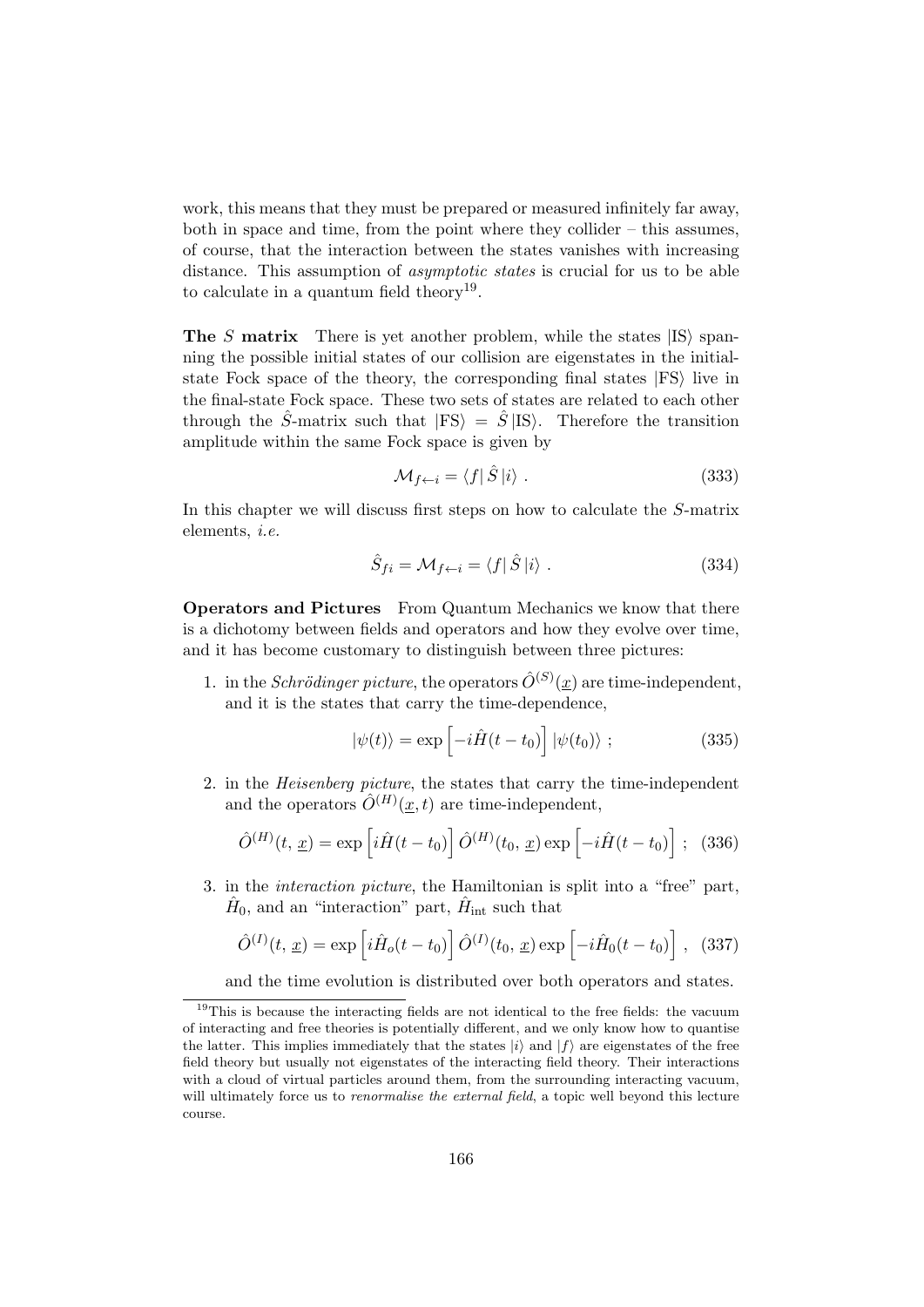The exponential terms  $\exp[-i\hat{H}(t - t_0)]$  are known as the time evolution operator,

$$
\hat{U}(t, t_0) = \exp[-i\hat{H}(t - t_0)].
$$
\n(338)

Time Evolution and Perturbation Theory Let us now take a closer look at the field operators in both the Heisenberg and the interaction picture. It is important to stress that in the following we will only sketch the logic of how, starting from the interaction picture, we arrive at an expression that can be perturbatively evaluated.

Assuming an explicitly time-independent Hamiltonian, and identifying the operators at time  $t = t_0$  with the Schrödinger-picture operators,  $\hat{\phi}^{(S)}$ , their relationship is given by

$$
\hat{\phi}^{(H)}(t, \underline{x}) = e^{i\hat{H}(t-t_0)} \hat{\phi}^{(S)}(\underline{x}) e^{-i\hat{H}(t-t_0)} \n= e^{i\hat{H}(t-t_0)} e^{-i\hat{H}_0(t-t_0)} \hat{\phi}^{(I)}(t_0, \underline{x}) e^{i\hat{H}_0(t-t_0)} e^{-i\hat{H}(t-t_0)}.
$$
\n(339)

Similar equations naturally also hold true for other operators in the interaction picture.

We now redefine the time-evolution operator in the interaction picture such that the "free" time-evolution is factored out:

$$
\hat{U}^{(I)}(t, t_0) = \exp[i\hat{H}_0(t - t_0)] \exp[-i\hat{H}(t - t_0)].
$$
\n(340)

Although it looks as if the two exponentials could be directly multiplied, to result in an exponential of the interaction Hamiltonian alone, this deceptively simple picture is misleading and hold true only, if  $\hat{H}_0$  and  $\hat{H}_{\text{int}}$ commute. This, however, is usually not the case and one would have to resort to the Baker-Hausdorff formula to directly calculate this operator. Instead, let us construct a differential equation to determine  $\hat{U}^{(I)}$ . Differentiation with respect to time yields

$$
i\frac{\partial \hat{U}^{(I)}(t, t_0)}{\partial t} = e^{i\hat{H}_0(t-t_0)}\hat{H}_0(t_0)e^{-i\hat{H}(t-t_0)} - e^{i\hat{H}_0(t-t_0)}\hat{H}(t_0)e^{-i\hat{H}(t-t_0)}
$$
  
\n
$$
= -e^{i\hat{H}_0(t-t_0)}\left[\hat{H}(t_0) - \hat{H}_0(t_0)\right]e^{-i\hat{H}(t-t_0)} = -e^{i\hat{H}_0(t-t_0)}\hat{H}_{int}(t_0)e^{-i\hat{H}(t-t_0)}
$$
  
\n
$$
= -e^{i\hat{H}_0(t-t_0)}\hat{H}_{int}(t_0)e^{i\hat{H}_0(t-t_0)}e^{i\hat{H}_0(t-t_0)}e^{-i\hat{H}(t-t_0)}
$$
  
\n
$$
= \hat{H}_{int}^{(I)}(t)\hat{U}^{(I)}(t, t_0)
$$
\n(341)

The formal solution to this differential equation is given by

$$
\hat{U}^{(I)}(t, t_0) = \int_{t_0}^t dt_1 \sum_{n=0}^{\infty} \left[ (-i)^n \int_{t_0}^t dt_1 \int_{t_0}^{t_1} dt_2 \dots \int_{t_0}^{t_{n-1}} dt_n \hat{H}_{int}^{(I)}(t_1) \hat{H}_{int}^{(I)}(t_2) \dots \hat{H}_{int}^{(I)}(t_n) \right]
$$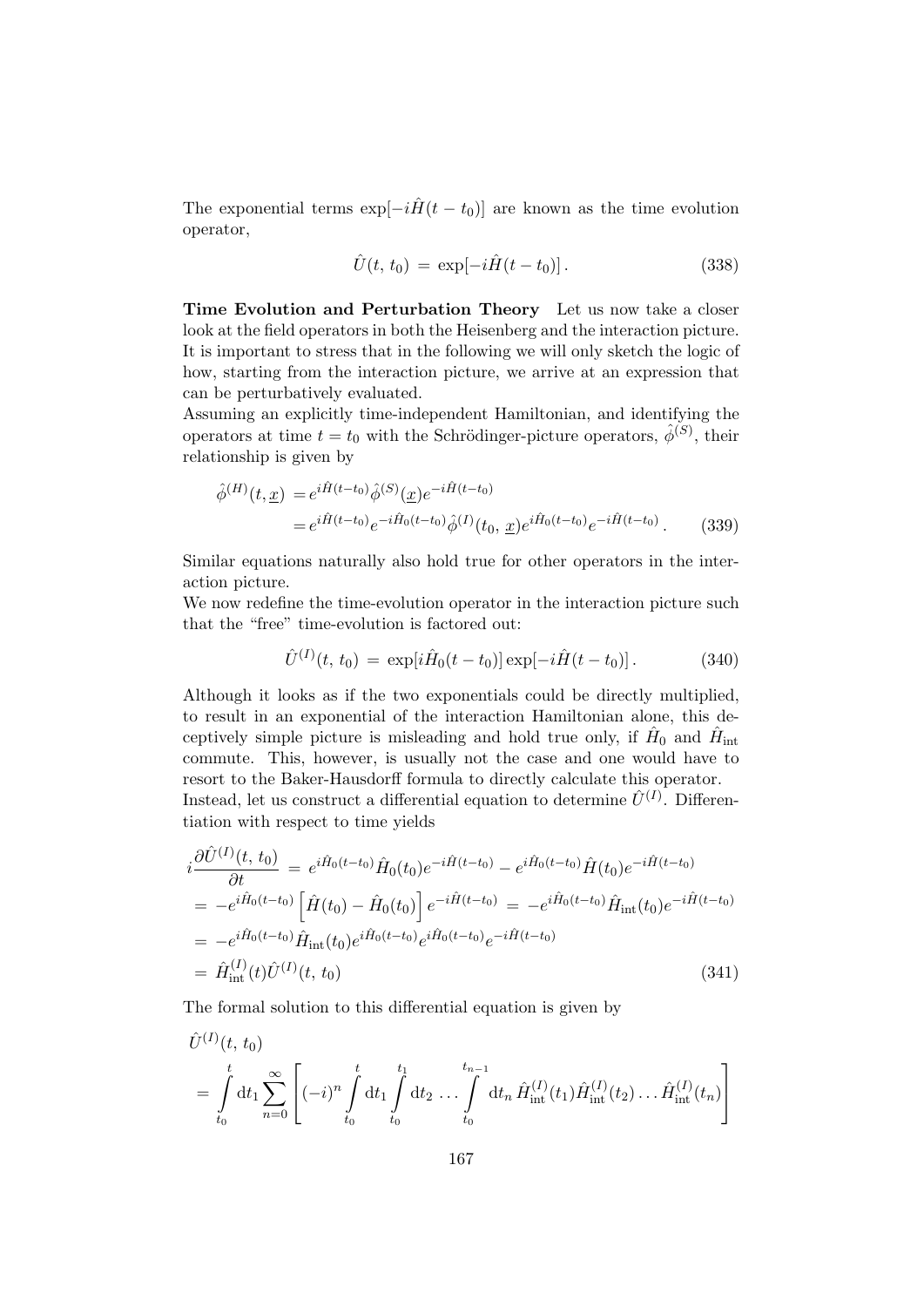$$
= T \left[ \exp \left( -i \int_{t_0}^t dt' \hat{H}_{\text{int}}^{(I)}(t') \right) \right], \qquad (342)
$$

where we have used the time-ordering symbol  $T$ , that we already encountered when we constructed propagators for the fields.

Connection to the S-Matrix Recalling that the S-matrix describes the transition from the initial to the final state, with the former in the infinite past and the latter in the infinite future, we can connect it to the interaction Hamiltonian and write

$$
\hat{S} = \lim_{t_{\pm} \to \pm \infty} \hat{U}^{(I)}(t_{+}, t_{-}) = T \left[ \exp \left( -i \int_{-\infty}^{+\infty} dt \, \hat{H}_{int}^{(I)}(t) \right) \right]. \tag{343}
$$

To evaluate it we will usually go back and expand the exponential to arrive at an expression like the first line of Eq. (342), and we would truncate this series after the first few terms. This is well justified if there is a small parameter – usually a coupling constant – in the relevant parts of interaction Hamiltonian that steer its size.

## 8.3 Interacting Field Theory:  $\lambda \phi^4$

**Lagrangian & S-Matrix** We will now specify the results of the previous chapter to a Klein-Gordon field with quartic interactions. This theory, specified by its Lagrangian

$$
\mathcal{L} = \frac{1}{2} (\partial_{\mu} \phi)(\partial^{\mu} \phi) - \frac{m^2}{2} \phi^2 - \frac{\lambda}{4!} \phi^4, \qquad (344)
$$

is probably the most used example on how to construct and evaluate interacting field theories. The Taylor expansion of its S-matrix elements is thus given by

$$
\langle f|\hat{S}|i\rangle = \langle f|\hat{1}|i\rangle + \left(\frac{-i\lambda}{4!}\right) \int d^4x \left\langle f \left| T\left[\hat{\phi}^4(x)\right] \right| i \right\rangle
$$
  
+ 
$$
\left(\frac{-i\lambda}{4!}\right)^2 \int d^4x d^4y \left\langle f \left| T\left[\hat{\phi}^4(x)\hat{\phi}^4(y)\right] \right| i \right\rangle + \dots
$$
(345)

This perturbative expansion will succeed, if  $\lambda$  is sufficiently small. It is worth noting that the first term,  $\langle f|\hat{1}|i\rangle$ , reduces to a  $\delta$  in initial and final states.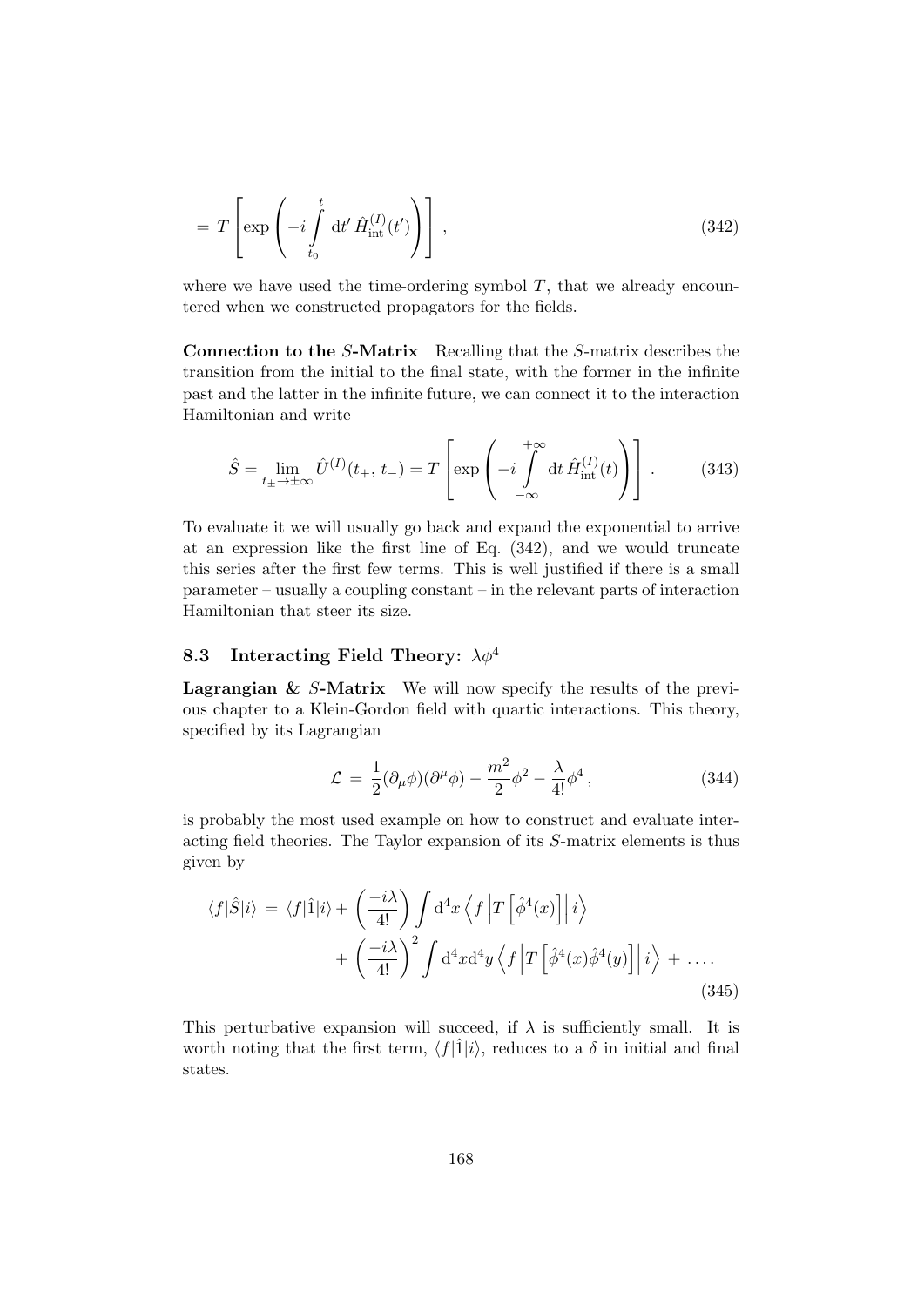S-Matrix vs. Creation and Annihilation Operators Let us now see, how we can evaluate this expression. We will discuss a  $2 \rightarrow 2$  scattering process, where two  $\phi$ -particles with momenta  $p_1$  and  $p_2$  scatter to become two  $\phi$ -particles with momenta  $q_1$  and  $q_2$ ,  $p_1 + p_2 \rightarrow q_1 + q_2$ . This means we will have to manipulate expressions like  $\langle \underline{q}_1 \underline{q}_2; \text{out} | \underline{p}_1 \underline{p}_2; \text{in} \rangle$  between the in-space and the out-space. For the sake of clarity we will keep a notation, where we make it explicit to which space the states and operators belong. Let us start by using creation and annihilation operators to move one of the in-particles,  $\underline{p}_1$ , from the state-ket into operators:

$$
\langle \underline{q_1 q_2}; \text{out} | \underline{p_1 p_2}; \text{in} \rangle = \langle \underline{q_1 q_2}; \text{out} | \hat{a}^\dagger(\underline{p_1}; \text{in}) | \underline{p_2}; \text{in} \rangle \n= \langle \underline{q_1 q_2}; \text{out} | \hat{a}^\dagger(\underline{p_1}; \text{out}) | \underline{p_2}; \text{in} \rangle \n+ \langle \underline{q_1 q_2}; \text{out} | (\hat{a}^\dagger(\underline{p_1}; \text{in}) - \hat{a}^\dagger(\underline{p_1}; \text{out})) | \underline{p_2}; \text{in} \rangle .
$$
\n(346)

The first term vanishes, unless one of the two momenta  $\underline{q}_{1,2} = \underline{p}_1$ . But this would mean that one particle would not really participate in the scattering, something that is usually called a "disconnected diagram". In such cases we wouldn't calculate an amplitude that contributes to a scattering cross section, and we ignore contributions like this. This leaves us with the second term. Here, it is important to realise that the in-operator lives at times  $t = -\infty$ , while the out-operator is positioned at time  $t = +\infty$ . This will help us when we re-express the creation and annihilation operators  $\hat{a}^{\dagger}$  and  $\hat{a}$  with the field operators  $\phi$ .

External Particles through Field Operators Starting from Eq. (145) to write the creation operator as

$$
\hat{a}(\underline{k}) = \int d^3x \, e^{ik \cdot x} \left[ k_0 \, \hat{\phi}(t, \, \underline{x}) + i \hat{\pi}(t, \, \underline{x}) \right]
$$
\n
$$
= \int d^3x \left[ \left( \frac{-i \partial}{\partial t} e^{ik \cdot x} \right) \hat{\phi}(t, \, \underline{x}) + e^{ik \cdot x} \frac{i \partial}{\partial t} \hat{\pi}(t, \, \underline{x}) \right]
$$
\n
$$
= i \int d^3x \left[ e^{ik \cdot x} \overleftrightarrow{\partial_t} \phi(t, \, \underline{x}) \right]
$$
\n
$$
\hat{a}^\dagger(\underline{k}) = -i \int d^3x \left[ e^{-ik \cdot x} \overleftrightarrow{\partial_t} \phi(t, \, \underline{x}) \right], \tag{347}
$$

where we have redefined, for this chapter,

$$
a\overleftrightarrow{\partial} b = a(\partial b) - (\partial a)b. \tag{348}
$$

This allows us to replace the in-space and out-space creation operators in Eq. (346) with expressions for the field operators from Eq. (347). Using that

$$
\int d^3x f(t, \underline{x}) = \int dt \partial_t \int d^3x f(t, \underline{x}) = \int d^4x \partial_t f(t, \underline{x}) \tag{349}
$$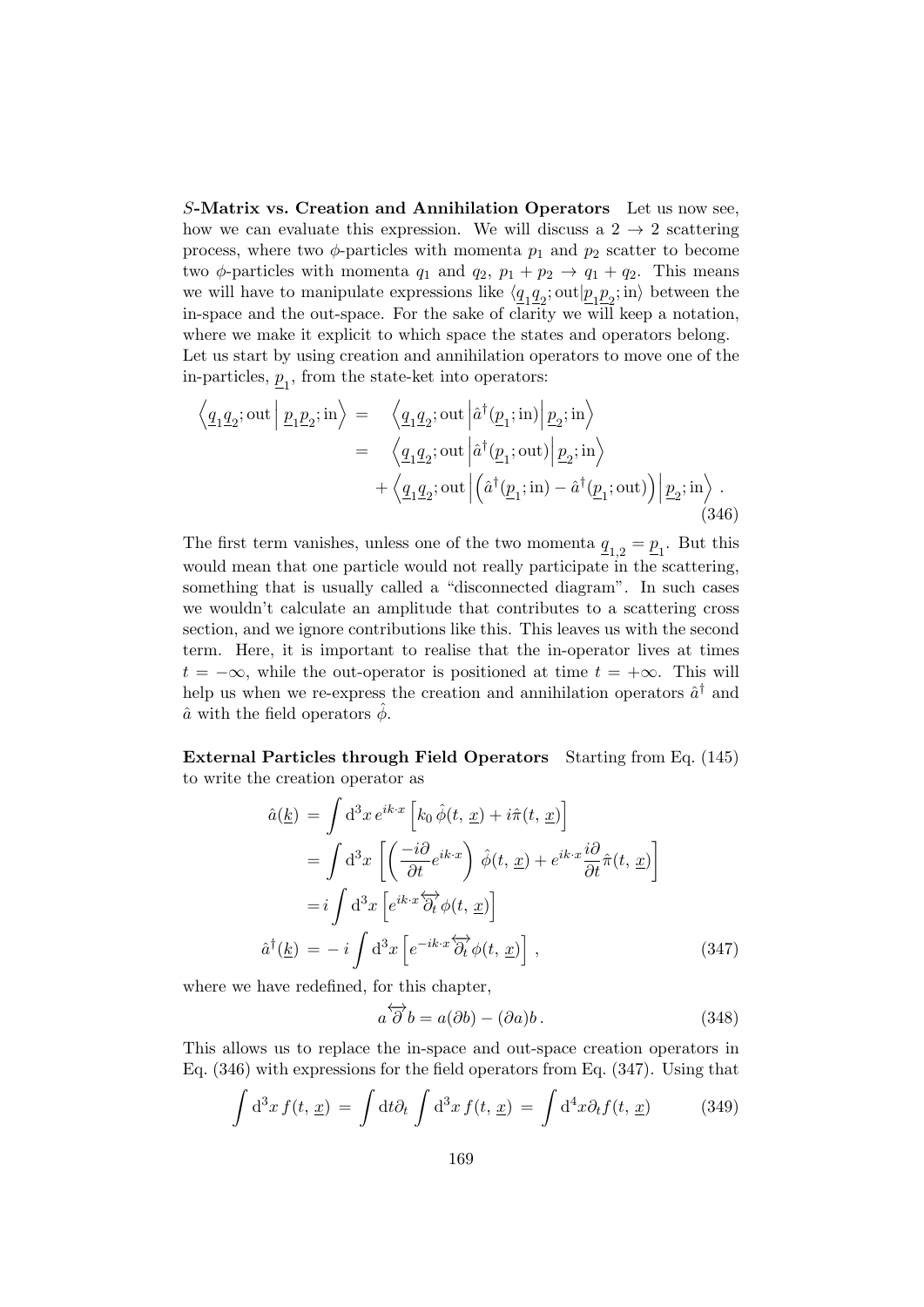allows us to replace the in-space and out-space field operators  $\hat{\phi}_{\text{in}}$  and  $\hat{\phi}_{rmout}$ with the field operators in the limits  $t \to -\infty$  and  $t \to +\infty$  resulting ultimately in

$$
\langle \underline{q}_{1}\underline{q}_{2}; \text{out} | \underline{p}_{1}\underline{p}_{2}; \text{in} \rangle = \langle \underline{q}_{1}\underline{q}_{2}; \text{out} | (\hat{a}^{\dagger}(\underline{p}_{1}; \text{in}) - \hat{a}^{\dagger}(\underline{p}_{1}; \text{out}) ) | \underline{p}_{2}; \text{in} \rangle
$$
  
\n
$$
= -i \lim_{\substack{t_{i} \to -\infty \\ t_{f} \to +\infty}} \int d^{3}x \left\{ e^{-ip_{1} \cdot x} \overleftrightarrow{\partial} \left\langle \underline{q}_{1}\underline{q}_{2}; \text{out} | \left[ \hat{\phi}(t_{f}, \underline{x}; \text{out}) - \hat{\phi}(t_{i}, \underline{x}; \text{in}) \right] | \underline{p}_{2}; \text{in} \right\rangle \right\}
$$
  
\n
$$
= -i \lim_{\substack{t_{i} \to -\infty \\ t_{f} \to +\infty}} \int d^{4}x \int d^{3}x \frac{\partial}{\partial t} \left[ e^{-ip_{1} \cdot x} \overleftrightarrow{\partial} \left\langle \underline{q}_{1}\underline{q}_{2}; \text{out} | \hat{\phi}(t, \underline{x}) | \underline{p}_{2}; \text{in} \right\rangle \right]
$$
  
\n
$$
= -i \int d^{4}x \left[ E_{1}^{2} e^{-ip_{1} \cdot x} \left\langle \underline{q}_{1}\underline{q}_{2}; \text{out} | \hat{\phi}(t, \underline{x}) | \underline{p}_{2}; \text{in} \right\rangle \right]
$$
  
\n
$$
+ e^{-ip_{1} \cdot x} \partial_{t}^{2} \left\langle \underline{q}_{1}\underline{q}_{2}; \text{out} | \hat{\phi}(t, \underline{x}) | \underline{p}_{2}; \text{in} \right\rangle
$$
  
\n
$$
+ e^{-ip_{1} \cdot x} \partial_{t}^{2} \left\langle \underline{q}_{1}\underline{q}_{2}; \text{out} | \hat{\phi}(t, \underline{x}) | \underline{p}_{2}; \text{in} \right\rangle
$$
  
\n
$$
+ e^{-ip_{1} \cdot x} \partial_{t}^{2} \left\langle \underline{q}_{1}\underline{q}_{2}; \text{out} | \hat{\phi}(t, \underline{x}) | \underline{p}_{2}; \text{in} \right\r
$$

In going from the third to the fourth line we have used that  $e^{-ip_1 \cdot x}$  is a solution for the Klein-Gordon equation, which allowed us to replace the energy square  $E_1^2$  with  $(p_1^2)$  $\frac{1}{1} + m^2$ , and in going from the fourth to the fifth line we have integrated by parts, which shifts the  $\nabla^2$  from the plane wave to the field operator. This step is possibly only because the interaction is localised,  $\phi^4(x)$  and we assume that the fields vanish fast enough for  $x \to \infty$ such that the surface terms equal zero.

In a similar way, we can "pull" a state from the final-sate bra through annihilation operators into a field operator, and we arrive at

$$
\langle \underline{q_1 q_2}; \text{out} \left| \hat{\phi}(x) \right| \underline{p_2}; \text{in} \rangle
$$
\n
$$
= -i \lim_{\substack{t_i \to -\infty \\ t_f \to +\infty}} \int d^3 y \left\{ e^{-iq_1 \cdot y} \overleftrightarrow{\partial} \left\langle \underline{q_2}; \text{out} \left| \left[ \hat{\phi}_{\text{out}}(t_f, \underline{y}; \text{out}) \hat{\phi}(x) - \hat{\phi}(x) \hat{\phi}(t_i, \underline{y}; \text{in}) \right] \right| \underline{p_2}; \text{in} \right\} \rangle
$$
\n
$$
= -i \int d^4 y \, e^{-iq_1 \cdot y} \left( \Box_y + m^2 \right) \left\langle \underline{q_2}; \text{out} \left| T \left[ \hat{\phi}(y) \hat{\phi}(x) \right] \right| \underline{p_2}; \text{in} \right\rangle , \qquad (351)
$$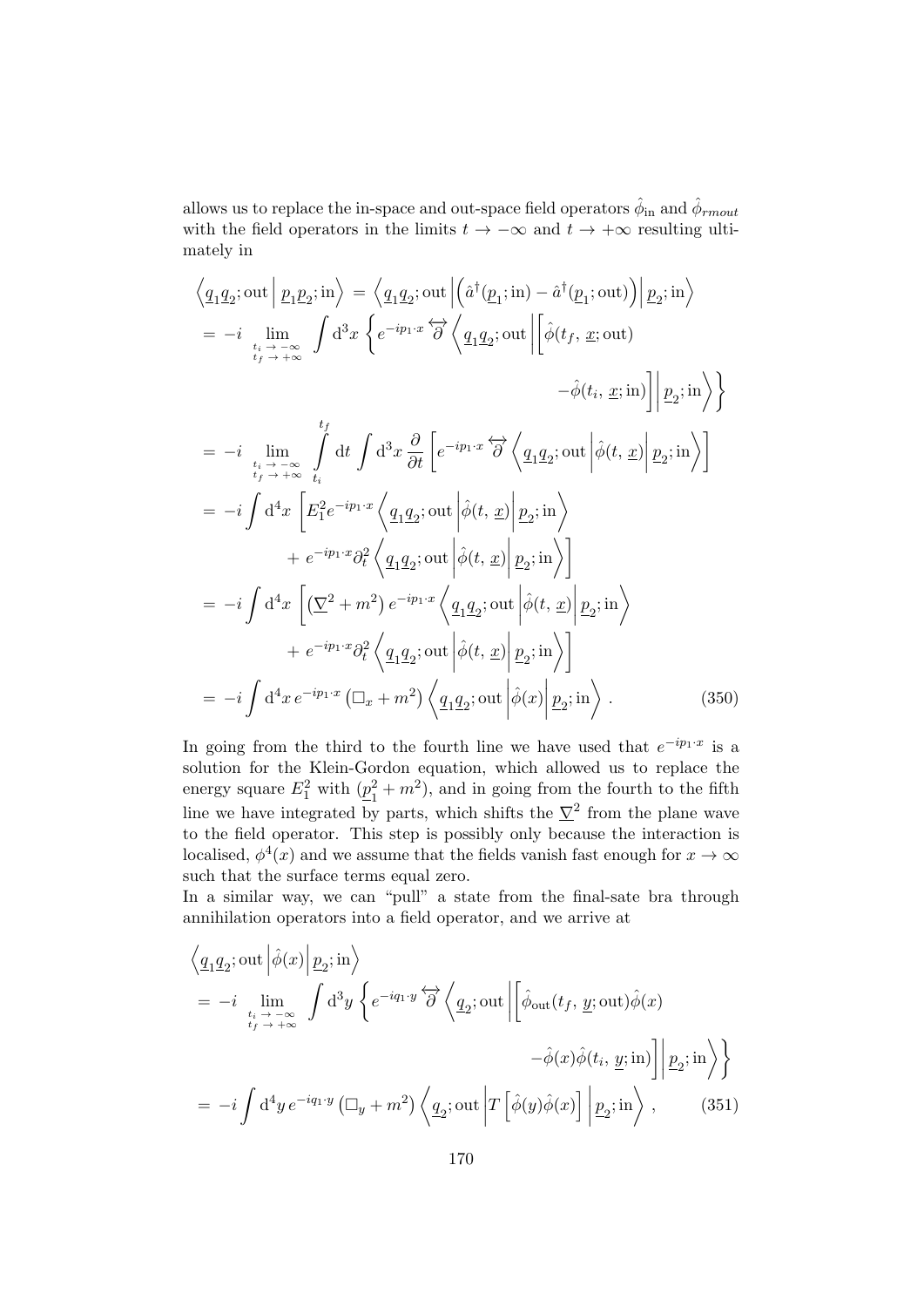where the time-ordering results from the limits for the temporal integration.

Lehmann-Symanzik-Zimmermann Pulling all particles from the bras and kets into the fields we arrive at the Lehmann-Symanzik-Zimmermann (LSZ) formula; for our case of four particles it reads

$$
\left\langle \underline{q}_{1}\underline{q}_{2} \middle| \underline{p}_{1}\underline{p}_{2} \right\rangle = (-i)^{2}(i)^{2} \int d^{4}x_{1}d^{4}x_{2}d^{4}y_{1}d^{4}y_{2} \left\{ e^{-i(p_{1} \cdot x_{1} + p_{2} \cdot x_{2} - q_{1} \cdot y_{1} - q_{2} \cdot y_{2})} \right. \\
\left. \times \left( \Box_{x_{1}} + m^{2} \right) \left( \Box_{x_{2}} + m^{2} \right) \left( \Box_{y_{1}} + m^{2} \right) \left( \Box_{y_{2}} + m^{2} \right) \right. \\
\left. \times \left\langle 0 \left| T \left[ \hat{\phi}(y_{1})\hat{\phi}(y_{2})\hat{\phi}(x_{1})\hat{\phi}(x_{2}) \right] \right| 0 \right\rangle \right\} \tag{352}
$$

The pattern is clear: each external particle with momentum  $k$  results in an integral over all space,  $d^4x$ , and obtains a plane-wave factor  $\exp(\pm ik \cdot x)$ , an inverse propagator term<sup>20</sup>, and is represented by a corresponding field operator in the vacuum expectation value of a time-ordered product of such operators. The inverse propagator terms ultimately reduce the S-matrix to the normalised residue of this vacuum expectation value by, pictorially speaking, "truncating" (cutting off) the effect of the external particles propagating to the interaction zone.

Wick's Theorem To evaluate the perturbative series encoded in the LSZ formula, Eq. (352) we will use Wick's theorem. It connects time-ordered products of field operators with their normal ordered products and products of Feynman propagators. Without any attempt at proving it we will just state it for some examples below.

1. For two field operators we have

$$
T\left[\hat{\phi}(x)\hat{\phi}(y)\right] = \hat{\phi}(x)\hat{\phi}(y)\hat{z} + \Delta_F(x-y), \qquad (353)
$$

2. and for four field operators it reads

$$
T\left[\hat{\phi}(x_1)\hat{\phi}(x_2)\hat{\phi}(x_3)\hat{\phi}(x_4)\right] = \qquad : \hat{\phi}(x_1)\hat{\phi}(x_2)\hat{\phi}(x_3)\hat{\phi}(x_4): + \sum_{i < j; k < l} :\hat{\phi}(x_i)\hat{\phi}(x_j): \Delta_F(x_k - x_l) + \sum_{i < j; i < k; k < l} \Delta_F(x_i - x_j)\Delta_F(x_k - x_l)
$$
\n(354)

<sup>&</sup>lt;sup>20</sup>It is easy to see, by Fourier transformation, that  $(\Box + m^2)$ , indeed is  $(p^2 - m^2)$ , up to some phase factor.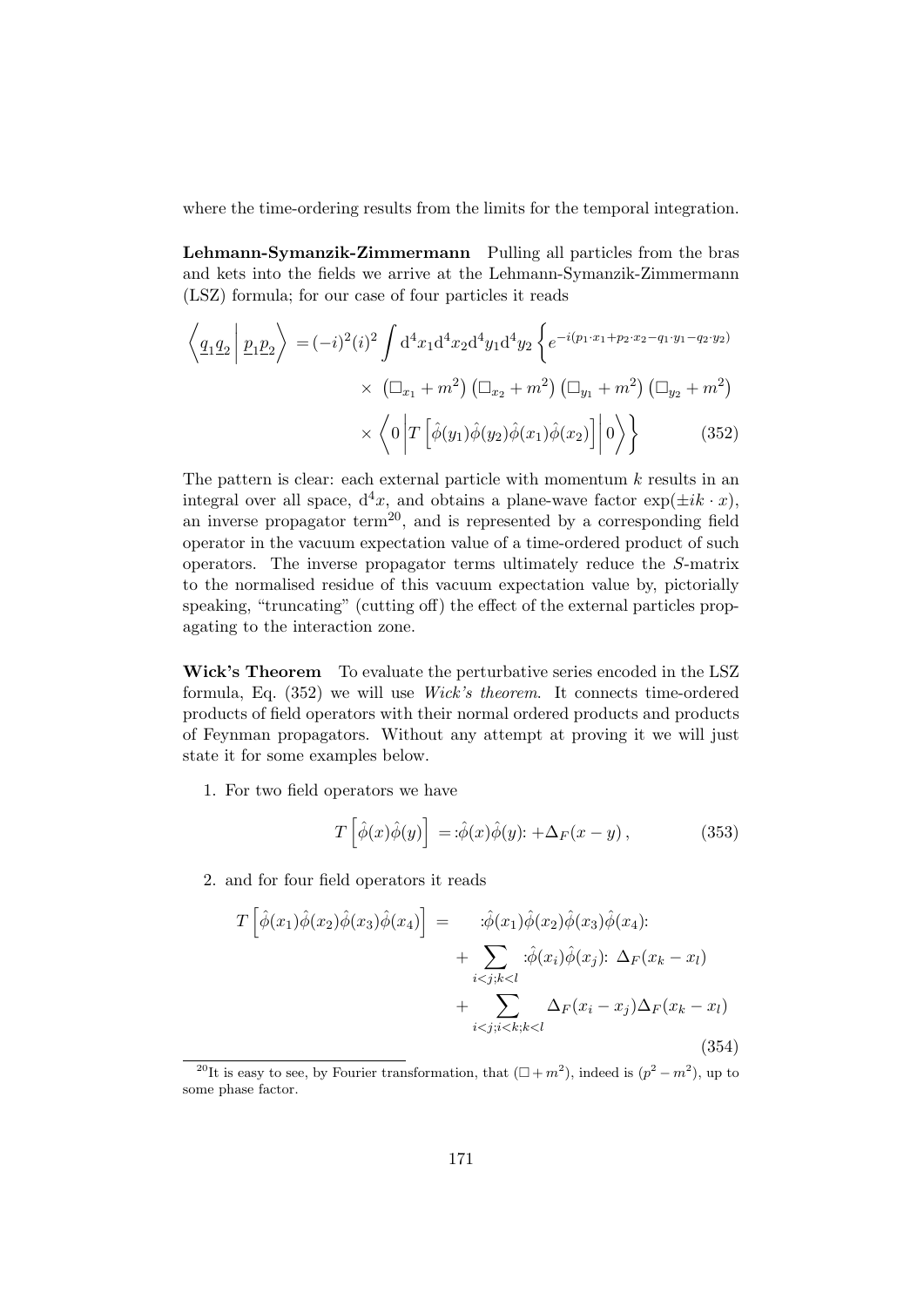By using that the vacuum expectation value of any normal-ordered product vanishes when sandwiched between vacua,

$$
\langle 0 | \hat{\phi}(x_1) \hat{\phi}(x_2) \dots \hat{\phi}(x_n) \rangle | 0 \rangle = 0, \qquad (355)
$$

and by realising that the Feynman propagators are just numbers, for example Eq. (301), and that therefore the vacuum expectation number of any product of them just equals their product,

$$
\langle 0 | \Delta_F(x_1 - x_2) \Delta_F(x_3 - x_4) \dots | 0 \rangle = \Delta_F(x_1 - x_2) \Delta_F(x_3 - x_4) \dots (356)
$$

we see that the vacuum expectation value of the time-ordered product of fields reduces to a product of Feynman propagators and, possibly, "vertex factors" related to interaction points, where three or more of these fields interact.

 $0<sup>th</sup>$ -Order Let us now see how this plays out for the  $0<sup>th</sup>$ -order term, where we merely have the four field operators. This is equivalent to the term  $\langle f|\hat{1}|i\rangle$ , the first term in the perturbative expansion of Eq. (345). Going back to Eq. (352) we therefore end up with

$$
\left\langle \underline{q}_{1}\underline{q}_{2} \right| \hat{1} \left| \underline{p}_{1}\underline{p}_{2} \right\rangle
$$
\n
$$
= \int d^{4}x_{1}d^{4}x_{2}d^{4}y_{1}d^{4}y_{2} \left\{ e^{-i(p_{1}\cdot x_{1} + p_{2}\cdot x_{2} - q_{1}\cdot y_{1} - q_{2}\cdot y_{2})} \right. \\
\left. \times \left[ \Delta_{F}(x_{1} - x_{2})\Delta_{F}(y_{1} - y_{2}) \right. \right. \\
\left. + \Delta_{F}(x_{1} - x_{2})\Delta_{F}(y_{1} - y_{2}) \right. \\
\left. + \Delta_{F}(x_{1} - y_{1})\Delta_{F}(x_{2} - y_{2}) \right. \\
\left. + \Delta_{F}(x_{1} - y_{2})\Delta_{F}(x_{2} - y_{1}) \right] \right\}
$$
\n
$$
= \int d^{4}x_{1}d^{4}x_{2}d^{4}y_{1}d^{4}y_{2} \left\{ e^{-i(p_{1}\cdot x_{1} + p_{2}\cdot x_{2} - q_{1}\cdot y_{1} - q_{2}\cdot y_{2})} \right. \\
\left. \times \left( \Box_{x_{1}} + m^{2} \right) \left( \Box_{x_{2}} + m^{2} \right) \left( \Box_{y_{1}} + m^{2} \right) \left( \Box_{y_{2}} + m^{2} \right) \right. \\
\left. \times \left[ \int \frac{d^{4}k_{1}}{(2\pi)^{4}} \frac{d^{4}k_{2}}{(2\pi)^{4}} \frac{e^{-ik_{1}(x_{1} - x_{2})}}{k_{1}^{2} - m^{2} - i\epsilon^{+}} \frac{e^{-ik_{2}(y_{1} - y_{2})}}{k_{2}^{2} - m^{2} - i\epsilon^{+}} \right. \\
\left. + \int \frac{d^{4}k_{1}}{(2\pi)^{4}} \frac{d^{4}k_{2}}{(2\pi)^{4}} \frac{e^{-ik_{1}(x_{1} - y_{1})}}{e^{-ik_{2}(x_{2} - y_{2})}} \frac{e^{-ik_{2}(x_{2} - y_{2})}}{e^{-ik_{2}(x_{2} - y_{1})}} + \int \frac{d^{4}k_{1}}{(2\pi)^{4}} \frac{d^{4}k_{2}}{(2\pi)^{4}} \frac
$$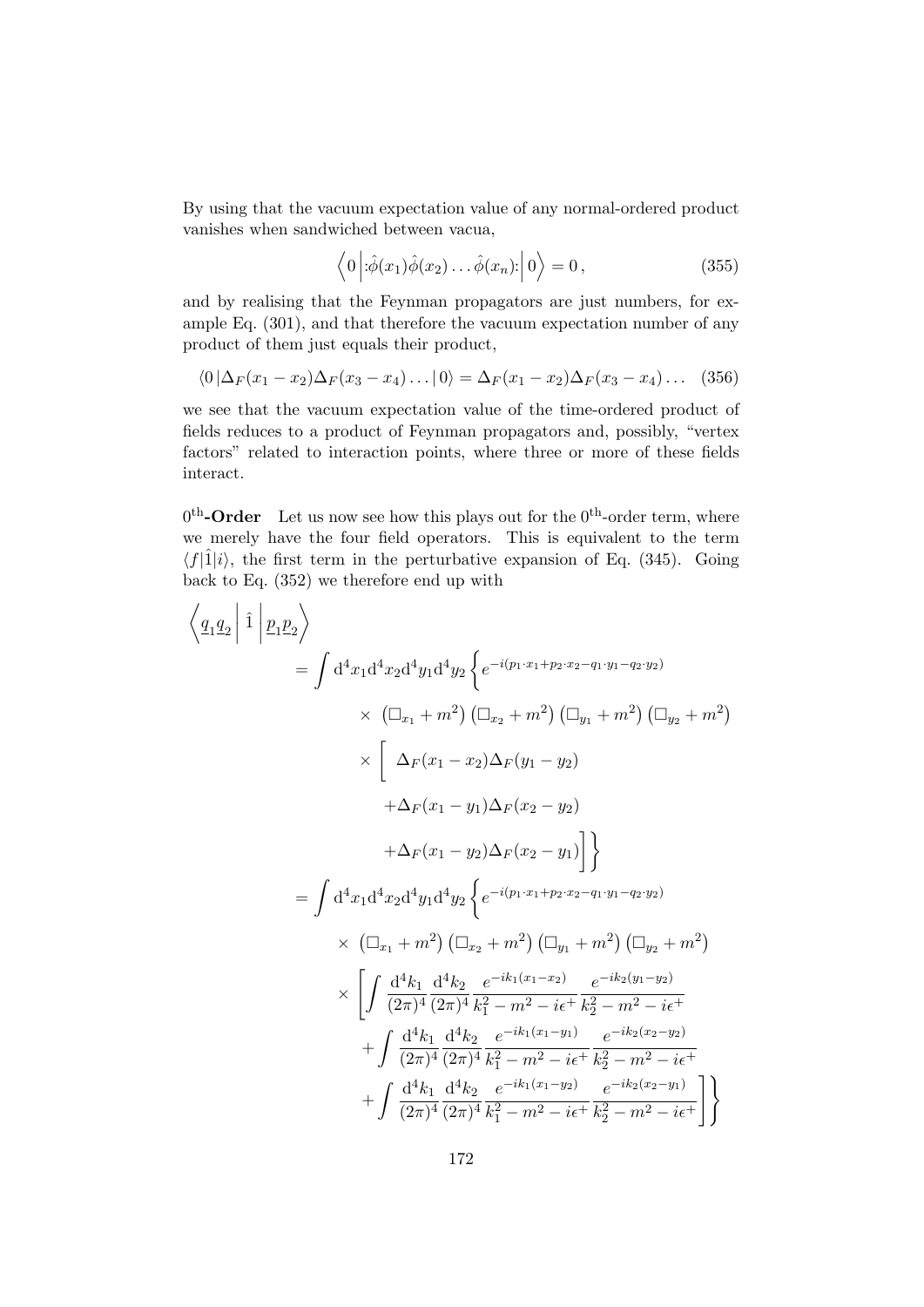$$
= \int d^4x_1 d^4x_2 d^4y_1 d^4y_2 \left\{ e^{-i(p_1 \cdot x_1 + p_2 \cdot x_2 - q_1 \cdot y_1 - q_2 \cdot y_2)} \right\}
$$
  
\n
$$
\times \int \frac{d^4k_1}{(2\pi)^4} \frac{d^4k_2}{(2\pi)^4} (k_1^2 - m^2)^2 (k_2^2 - m^2)^2
$$
  
\n
$$
\times \left[ \frac{e^{-ik_1(x_1 - x_2)}}{k_1^2 - m^2 - i\epsilon + k_2^2 - m^2 - i\epsilon + k_1^2 - m^2 - i\epsilon + k_1^2 - m^2 - i\epsilon + k_1^2 - m^2 - i\epsilon + k_2^2 - m^2 - i\epsilon + k_1^2 - m^2 - i\epsilon + k_2^2 - m^2 - i\epsilon + k_1^2 - m^2 - i\epsilon + k_2^2 - m^2 - i\epsilon + k_1^2 - m^2 - i\epsilon + k_2^2 - m^2 - i\epsilon + k_1^2 - m^2 - i\epsilon + k_2^2 - m^2 - i\epsilon + k_1^2 - m^2 - i\epsilon + k_1^2 - m^2 - i\epsilon + k_1^2 - m^2 - i\epsilon + k_1^2 - m^2 - i\epsilon + k_1^2 - m^2 - i\epsilon + k_1^2 - m^2 - i\epsilon + k_1^2 - m^2 - i\epsilon + k_1^2 - m^2 - k_1^2 - k_1^2 - k_1^2 - k_1^2 - k_1^2 - k_1^2 - k_1^2 - k_1^2 - k_1^2 - k_1^2 - k_1^2 - k_1^2 - k_1^2 - k_1^2 - k_1^2 - k_1^2 - k_1^2 - k_1^2 - k_1^2 - k_1^2 - k_1^2 - k_1^2 - k_1^2 - k_1^2 - k_1^2 - k_1^2 - k_1^2 - k_1^2 - k_1^2 - k_1^2 - k_1^2 - k_1^2 - k_1^2 - k_1^2 - k_1^2 - k_1^2 - k_1^2 - k_1^2 - k_1^2 - k_1^2 - k_1^2 - k_1^2 - k_1^2 - k_1^2 - k_1^2 - k_1^2 -
$$

Looking at this, we realise that the first term will vanish if all external particles have positive energies - which they should as we want to calculate a physical cross section. This leaves us the last two terms where particle  $p_{1,2}$ transit directly, without interaction, into particles  $q_{1,2}$  or vice versa. The absence of an interaction should not come as a surprise: as a starting point we have only sandwiched the free theory between initial and final state.

1<sup>st</sup>-Order This however changes, when we go to the first order of perturbation theory, or the first term with an interaction Hamiltonian sandwiched between  $\langle f |$  and  $|i \rangle$ , *i.e.* the second term on the right-hand side of Eq. (345). In this case, and in order to arrive at connected diagram, *i.e.* those where all external lines are connected through propagators, we will have to connect the four outgoing particles with the interaction vertex. Integrating over all possible permutations of possible connections and over all space for the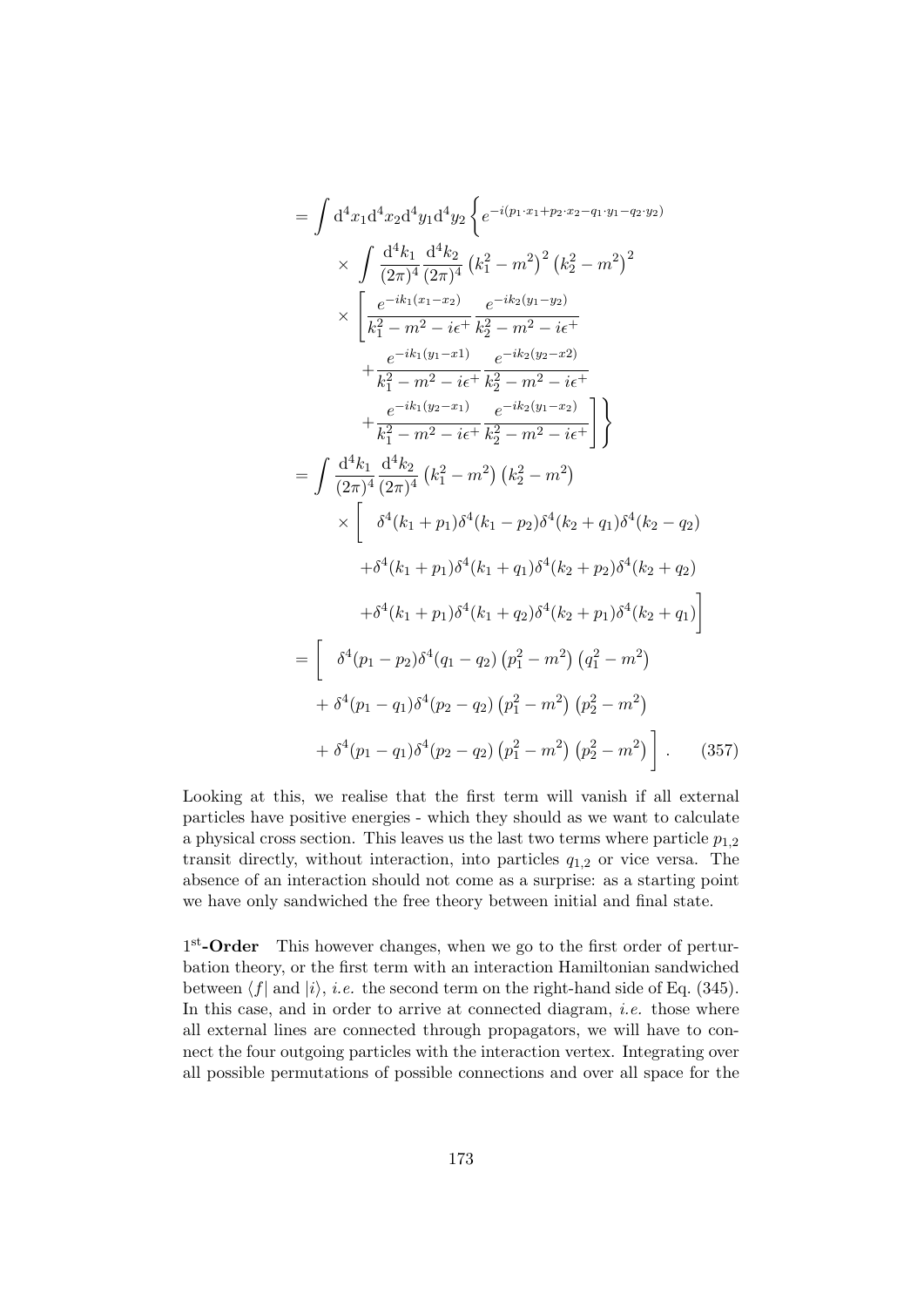vertex position we arrive at

$$
\int d^4z \left\langle \underline{q_1} \underline{q_2} \right| \left. \left. \frac{i \lambda}{4!} \hat{q}^4(z) \right. : \left| \underline{p_1} \underline{p_2} \right\rangle
$$
\n
$$
= -\frac{i \lambda}{4!} \sum_{\{x_1, x_2, y_1, y_2\}} \int d^4x_1 d^4x_2 d^4y_1 d^4y_2 d^4z \left\{ e^{-i(p_1 x_1 + p_2 x_2 - q_1 y_1 - q_2 y_2)} \right\}
$$
\n
$$
\times \left( \Box_{x_1} + m^2 \right) \left( \Box_{x_2} + m^2 \right) \left( \Box_{y_1} + m^2 \right) \left( \Box_{y_2} + m^2 \right)
$$
\n
$$
\times \left[ \Delta_F(x_1 - z) \Delta_F(x_2 - z) \Delta_F(z - y_1) \Delta_F(z - y_2) \right] \right\}
$$
\n
$$
= -i \lambda \int d^4x_1 d^4x_2 d^4y_1 d^4y_2 d^4z \left\{ e^{-i(p_1 x_1 + p_2 x_2 - q_1 y_1 - q_2 y_2)} \right\}
$$
\n
$$
\times \int \frac{d^4k_1}{(2\pi)^4} \frac{d^4k_3}{(2\pi)^4} \frac{d^4k_3}{(2\pi)^4} \frac{d^4k_4}{(2\pi)^4}
$$
\n
$$
\times \left( \Box_{x_1} + m^2 \right) \left( \Box_{x_2} + m^2 \right) \left( \Box_{y_1} + m^2 \right) \left( \Box_{y_2} + m^2 \right)
$$
\n
$$
\times \left[ \frac{e^{-ik_1 \cdot (z - x_1)}}{k_1^2 - m^2 + i \epsilon^4} \frac{e^{-ik_2 \cdot (z - x_2)}}{k_2^2 - m^2 + i \epsilon^4} \right]
$$
\n
$$
= -i \lambda \int d^4x_1 d^4x_2 d^4y_1 d^4y_2 d^4z \left\{ e^{-i(p_1 x_1 + p_2 x_2 - q_1 y_1 - q_2 y_2)} \right\}
$$
\n
$$
\times \int \frac{d^4k_1}{(2\pi)^4} \
$$

We realise that, after this long calculation, the amplitude for the  $2 \rightarrow 2$ scattering including one interaction vertex is given by the value  $\lambda$  of the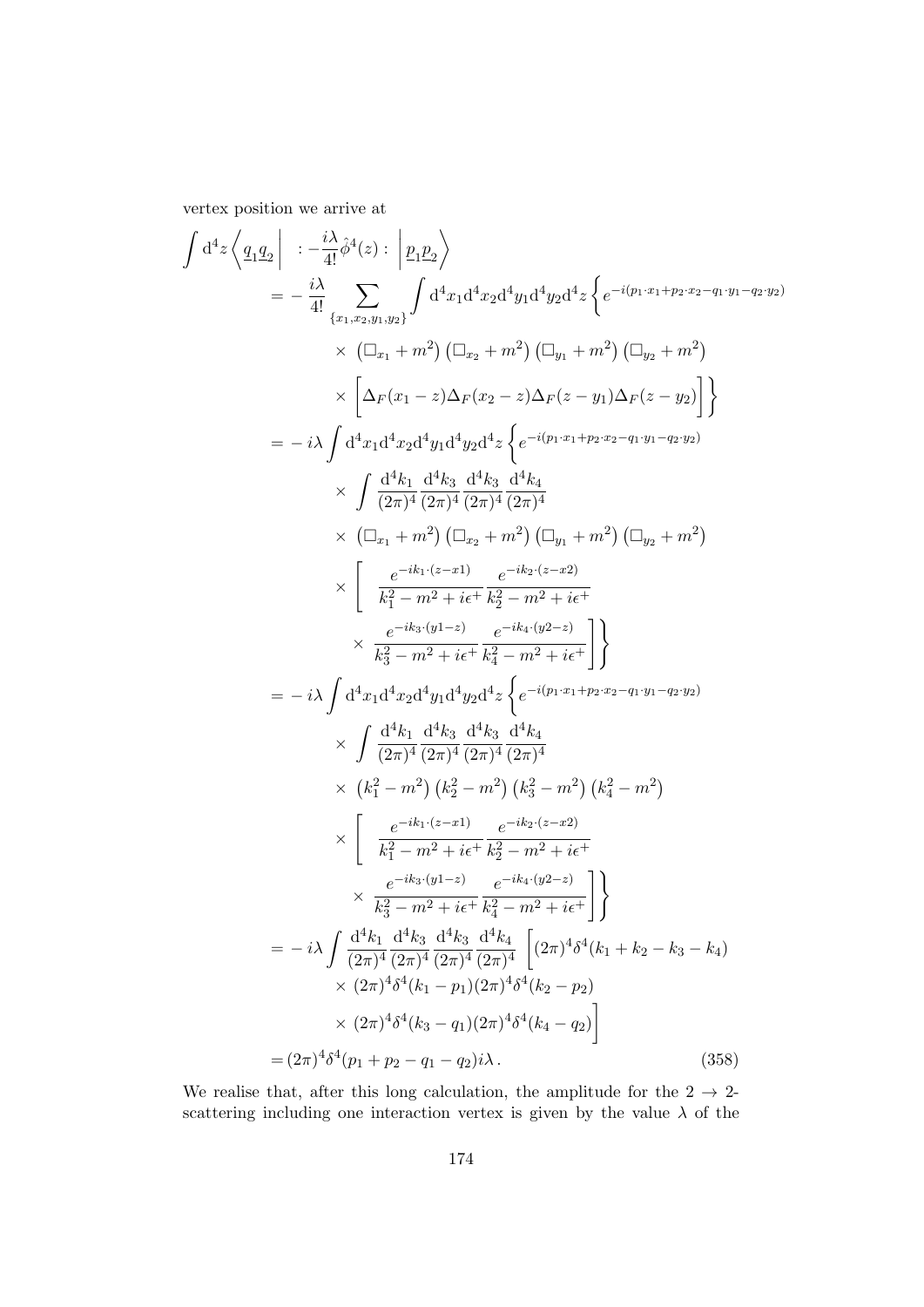interaction vertex, when taking into account the 4! combinations of combining the four external legs with the vertex.

Feynman Rules This finding allows us to formulate simpler rules for the construction of amplitudes. The LSZ formula above guarantees that we only have to take into account interaction vertices connecting the internal lines for particles, and we know that they are given by the time-ordered products – or commutators – of the fields. This gives rise to the Feynman rules for the  $\lambda \phi^4$  theory, namely



 $2<sup>nd</sup>$ -Order Amplitude Let us now construct a second order amplitude for the  $2 \rightarrow 2$ -scattering, using the Feynman rules from Eq. (359). Labelling incoming particles as 1, 2 and outgoing particles as 3, 4, we find three different diagrams, namely



Let us focus now on diagram  $(a)$  and translate it into an expression for the amplitude. We have

$$
\hat{S}^{(a)} = \left(-\frac{i\lambda}{4!}\right)^2 \int \frac{d^4k}{(2\pi)^4} \frac{d^4q}{(2\pi)^4} \left[\frac{-i}{k^2 - m^2 + i\epsilon^+} \frac{-i}{q^2 - m^2 + i\epsilon^+} \right. \\
\left. \times \frac{(4!)^2}{2} (2\pi)^4 \delta(p_1 + p_2 - q - k)(2\pi)^4 \delta(q + k - p_3 - p_4) \right] \\
= \frac{\lambda^2}{2!} (2\pi)^4 \delta(p_1 + p_2 - p_3 - p_4) \\
\times \int \frac{d^4k}{(2\pi)^4} \frac{1}{[k^2 - m^2 + i\epsilon^+][(P - k)^2 - m^2 + i\epsilon^+]} , \quad (361)
$$

where we have introduced  $P = p_1 + p_2$ . The two factorials 4! from the interaction vertex are compensated by similar factors from attaching lines to the vertices, but modified by  $1/2$ . This "symmetry factor" stems from the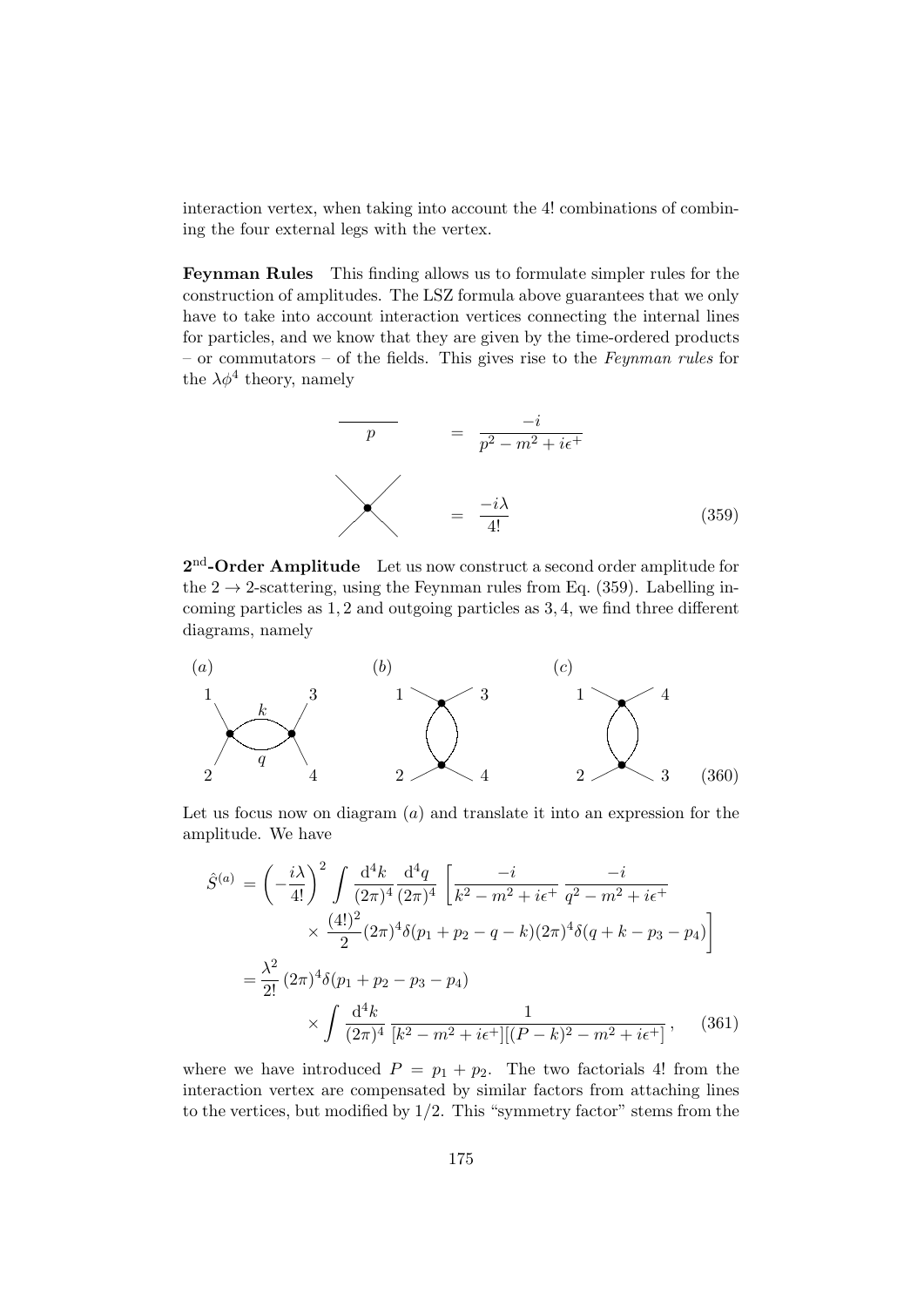fact that there are two internal lines connecting the two vertices at positions  $y_1$  and  $y_2$ , taking out a combinatorial factor of 2!. For diagrams (b) and (c) we arrive at similar expressions, where P is modified to become  $P = p_1 - p_3$ and  $P = p_1 - p_4$ , respectively.

Closer inspection of the k-integration reveals that this diagram gives rise to a logarithmic divergence. To see this, consider a limit where k becomes infinitely large,  $k \to \infty$ . In this limit the integral assumes the asymptotic form of  $d^4k/k^4$ , and using polar coordinates in four dimensions, we can write this as  $k^3 d^3 \Omega dk / k^4$ , where  $d^3 \Omega$  takes care of the finite angular integrals. This leaves us with a final integral  $dk/k$  which diverges for  $k \to \infty$ . This constitutes yet another divergence in Quantum Field Theory, and, similar to the treatment before, it is cured by subtracting suitable terms, this time directly in the Lagrangian. These terms are constructed after "regularising" the integrals, i.e., after quantifying the degree of their divergence and its prefactors. The overall procedure of dealing with these ultraviolet divergences is known as "renormalisation".

**Cross Section** To arrive at a cross section  $\sigma_{i\rightarrow f}$  for a process  $i \rightarrow f$ , we have to

- absolute-square the transition amplitude,  $|S_{fi}|^2$
- sum or average over all outgoing or incoming unobserved internal degrees of freedom such as spins, polarisations, or colours, indicated by the symbol  $\Sigma$
- integrate over Lorentz invariant phase space given by the outgoing momenta,  $q_i$
- and multiply the result with the Lorentz-invariant flux that describes the phase space density of the incoming particle beam (the term  $1/(4\sqrt{\ldots})$ ) in front of the overall expression).

Expressed as an equation and using that  $p_{1,2}^2 = m_{1,2}^2$ , and making fourmomentum conservation explicit this therefore reads

$$
\sigma_{i \to f} = \frac{1}{4\sqrt{(p_1 \cdot p_2)^2 - p_1^2 p_2^2}} \times \int \prod_{i=1}^n \frac{d^3 q_i}{(2\pi)^3 2E_i} \sum_{d.o.f.} |\hat{S}_{fi}|^2 (2\pi)^4 \delta^4 \left(p_1 + p_2 - \sum_{i=1}^n q_i\right)
$$
(362)

For the case at hand, we have the first-order amplitude from Eq. (358). Stripping out the overall four-momentum conservation it is given by  $\hat{S}_{fi}$  =  $i\lambda$ . Assuming incident momenta

$$
p_{1,2} = (E, 0, 0, \pm \sqrt{E^2 - m^2}), \qquad (363)
$$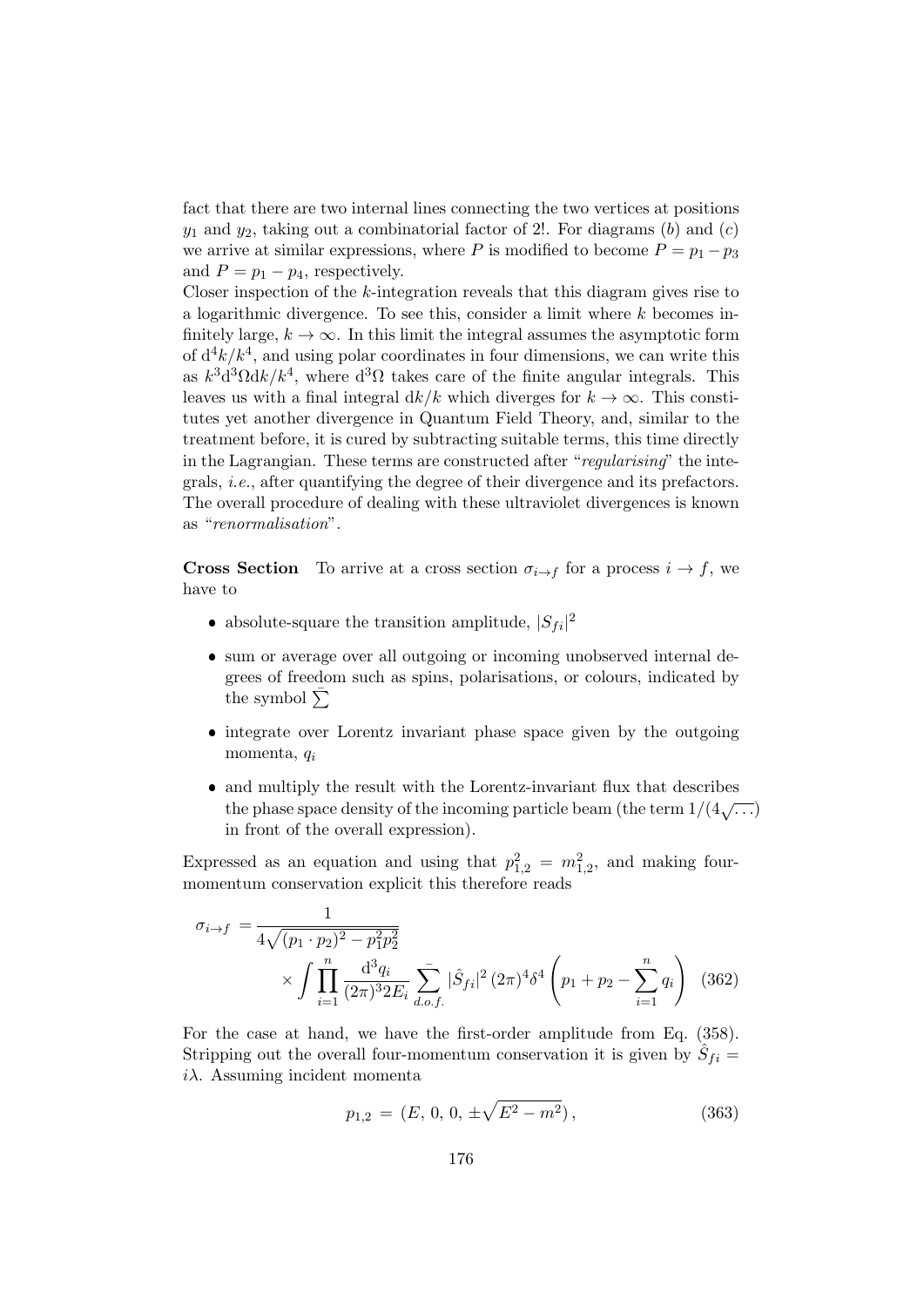we arrive at

$$
\sigma_{i\to f} = \frac{\lambda^2}{4\sqrt{(2E^2 - m^2)^2 - m^4}} \times \int \frac{d^3q_1}{(2\pi)^3 2E_1} \frac{d^3q_2}{(2\pi)^3 2E_2} (2\pi)^4 \delta^4 (p_1 + p_2 - q_1 - q_2)
$$
  
\n
$$
= \frac{\lambda^2}{8E\sqrt{E^2 - m^2}} \int \frac{d^3q_1}{(2\pi)^3 4E_1 E_2} (2\pi) \delta(2E - E_1 - E_2) \Big|_{E_2 = \sqrt{q_1^2 + m^2}}
$$
  
\n
$$
= \frac{\lambda^2}{32\pi^2 E\sqrt{E^2 - m^2}} \int \frac{q_1^2 d|q_1| d^2\Omega_1}{4(q_1^2 + m^2)} \delta(2E - 2\sqrt{q_1^2 + m^2})
$$
  
\n
$$
= \frac{\lambda^2}{32\pi E\sqrt{E^2 - m^2}} \int \frac{(E_1^2 - m^2) dE_1}{E_1^2} \delta(2E - 2E_1)
$$
  
\n
$$
= \frac{\lambda^2}{32\pi E^2} \sqrt{1 - \frac{m^2}{E^2}} \qquad (364)
$$

for the cross section at the lowest order in the couplnig constant,  $\mathcal{O}(\lambda^2)$ where we have used polar coordinates for the  $q_1$ -integration and realised that  $d|\underline{q}_1| = dE_1$ . The cross section has units of inverse energy squared or area and is usually given in units of "barn", where

$$
1\,\text{barn} = 1\,\text{b} = 10^{-28}\,\text{m}^2\,. \tag{365}
$$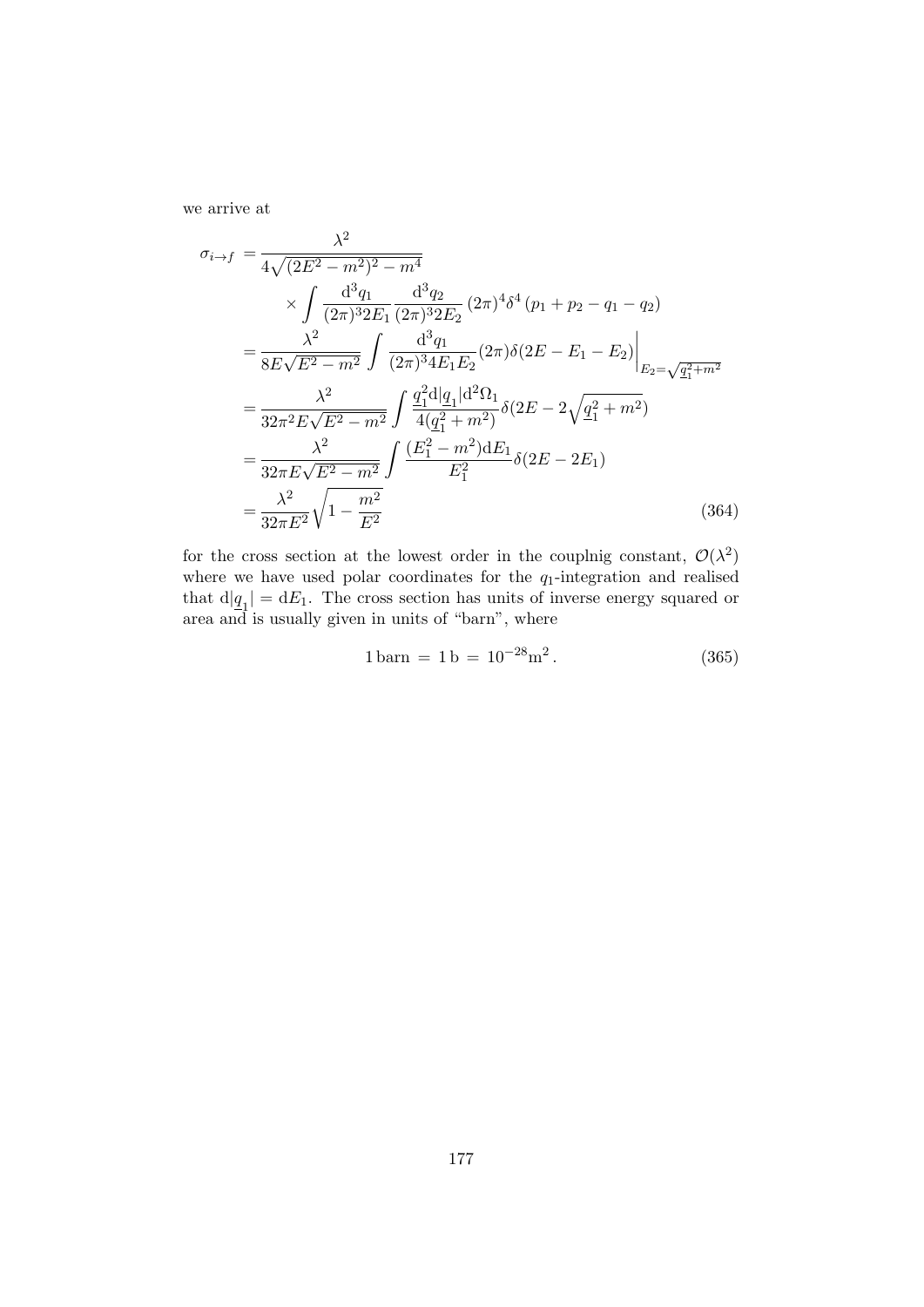## 9 List of Problems

| Section        | Page   | Title                                                      |
|----------------|--------|------------------------------------------------------------|
| $\overline{2}$ | 15     | Levi-Civita symbol                                         |
|                | 16     | Boosts and rotations                                       |
|                | 17     | Inverse Lorentz transformation                             |
|                | 18     | *The Generators of the Lorentz group                       |
|                | 22     | *Poincare transformations                                  |
|                | 24     | Lagrange and Hamilton Formalism: Example Systems           |
|                | 26     | Conserved Energy from Hamilton function                    |
|                | 27     | Quantum Mechanical Harmonic Oscillator                     |
| 3              | 45     | General Solutions for the Klein-Gordon Equation            |
|                | 47     | *Klein-Gordon equation in Two-Component Form               |
|                | 49     | Euler-Lagrangr Equation of Motion                          |
|                | 51     | Massive Vector Field                                       |
|                | 52     | Electrodynamics with Gauge-Fixing Term                     |
|                | 53     | Free Schrödinger Field                                     |
|                | 54     | *Equations of Motion with Boundary Conditions              |
|                | $55\,$ | Symmetry and Conserved Current                             |
|                | 56     | $*ASU(2)$ Symmetry                                         |
|                | 57     | Energy-Momentum Tensor                                     |
| $\overline{4}$ | 72     | States and Operators of the Real Scalar Field              |
|                | 73     | Wave Functional from State Vectors                         |
|                | 74     | Two Real Scalar Fields Equal One Complex Scalar Field      |
|                | 79     | Momentum Operator                                          |
|                | 81     | Causality and Anti-Commutators (Real Scalars)              |
|                | 82     | Commutators for Free Real Scalar Fields                    |
|                | 84     | *Properties of the Charge Operator                         |
|                | 85     | *Parity of a Scalar Field                                  |
| $\overline{5}$ | 101    | Dirac Equation and Anti-Commutators                        |
|                | 101    | Commutators with the Dirac Hamilton Operator               |
|                | 103    | *Direct Solution of the Dirac Equation                     |
|                | 104    | Dirac Spinor Relations                                     |
|                | 109    | $\gamma$ Algebra                                           |
|                | 110    | Dirac Hamiltonian from Creation and Annihilation Operators |
|                | 116    | *Dealing with $\gamma_5$                                   |
|                | 118    | *Spin Operator                                             |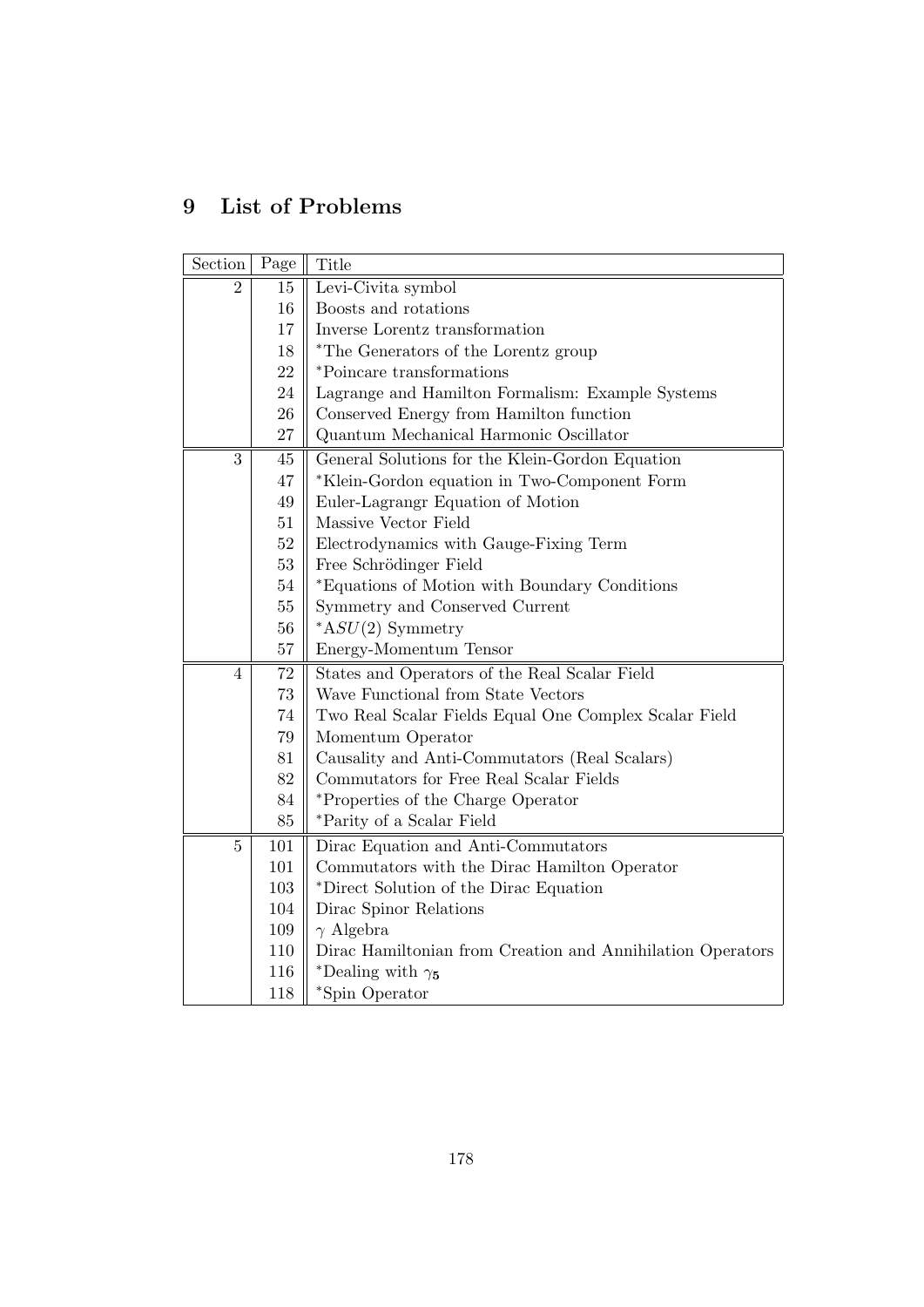| Section | Page | Title                                                     |
|---------|------|-----------------------------------------------------------|
| 6       | 132  | Polarisation Vectors in Coulomb Gauge                     |
|         | 133  | Equal-Time Commutators of $E$ and $B$                     |
|         | 134  | Momentum Operator $\ddot{P}^{\mu}$                        |
|         | 135  | $\mathrm{^{**}Casimir}$ Effect                            |
| 7       | 152  | Green's Function for a Free Particle in Quantum Mechanics |
|         | 154  | Feynman Propagator for the Dirac Field                    |
|         | 156  | Propagator in General Lorentz Gauge                       |
|         | 159  | *Propagator for the Schrödinger field                     |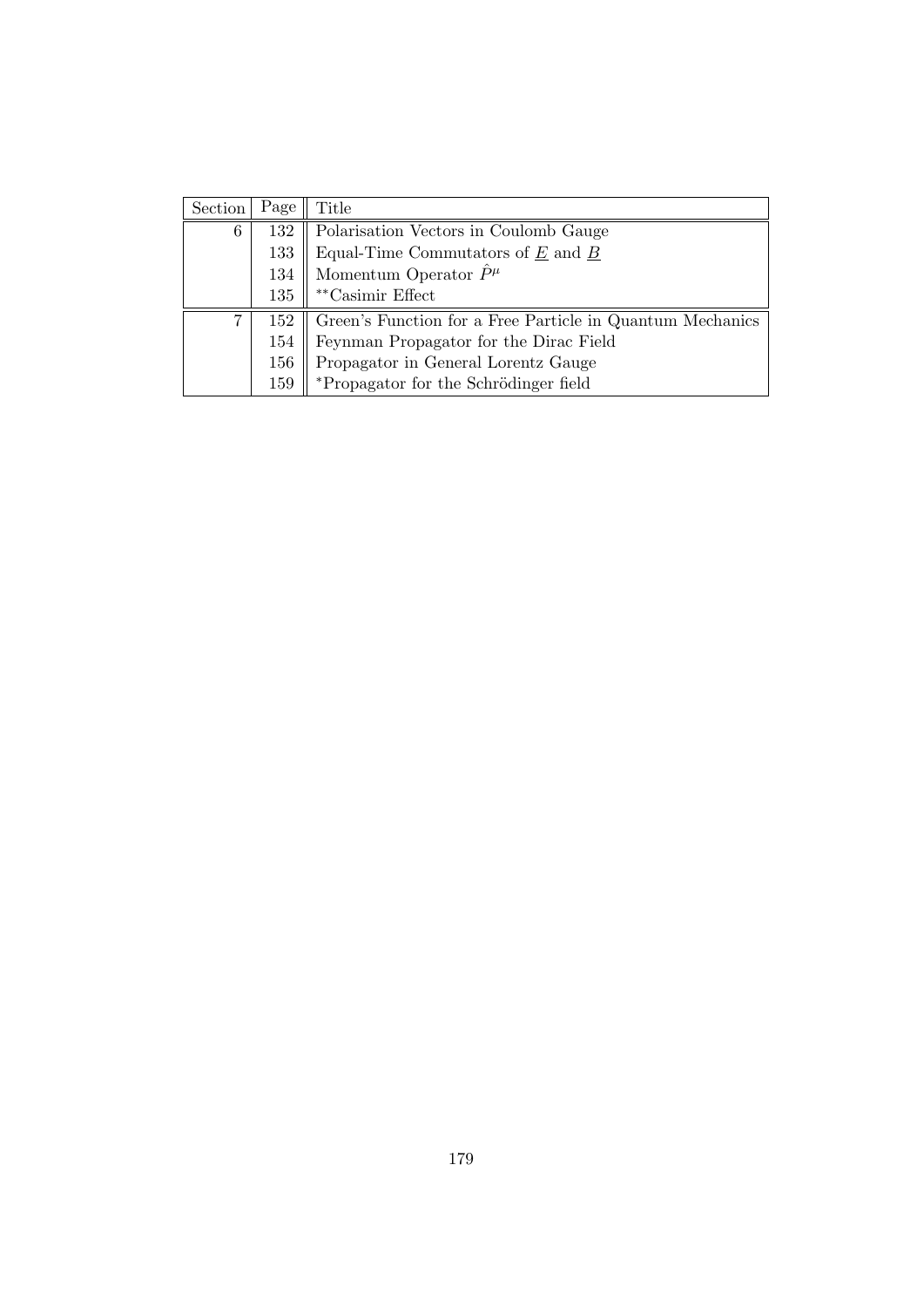## References

- [1] M.E. Peskin and D.V. Schroeder. "An Introduction to Quantum Field Theory". http://www.physicsbook.ir/book/An%20Introduction% 20To%20Quantum%20Field%20Theory%20-%20M.%20Peskin,%20D. %20Schroeder%20(Perseus,%201995).pdf. (probably the standard reference for quantum field theory. The book is full of insight and definitely worth a read; be aware that they use a somewhat different normalisation convention for their fields.).
- [2] D.J. Griffiths. "Introduction to Elementary Particles". http:// nuclphys.sinp.msu.ru/books/b/Griffiths.pdf. (a light-touch introduction, especially he first few chapters. Recommended for additional reading to develop intuition and to contextualise some of the material of the course.).
- [3] B. Hatfield. "Quantum Field Theory of Point Particles and Strings". http://www.fulviofrisone.com/attachments/article/483/ Hatfield%20QFT%20of%20particles%20and%20strings(T).pdf. (this book is eminently readable. What I like best about it is that it shows field quantisation in three parallel formalisms: Heisenberg operators, Schr"odinger wave functionals, and Feynman's path integrals. This is where – for me – the penny finally dropped. It took a quite some time ....).
- [4] M. Srednicki. "Quantum Field Theory". http://web.physics.ucsb. edu/~mark/ms-qft-DRAFT.pdf. (a great resource and an excellent book – this is the pre-publication version of one of the best recent books on QFT, and I recommend it full-heartedly!).
- [5] D. Tong. "Quantum Field Theory". https://www.damtp.cam.ac.uk/ user/tong/qft/qft.pdf. (great lecture notes on Quantum field Theory with some overlap with our course).
- [6] S Coleman. "Notes from Sidney Coleman's Physics 253a: Quantum Field Theory". https://arxiv.org/pdf/1110.5013v4.pdf. (arguably one of the best lectures of all time on Quantum Field Theory, by one of the great minds in the field.).
- [7] J.A. Dror. "Useful Relations in Quantum Field Theory". http:// pages.physics.cornell.edu/~ajd268/Notes/UsefulFormulas.pdf. (quite a summary of things that we will work out during this lecture course).
- [8] K. Dullemond and K. Peeters. "Introduction to Tensor Calculus". http://www.ita.uni-heidelberg.de/~dullemond/lectures/ tensor/tensor.pdf. (exhaustive lecture notes on tensor calculus).